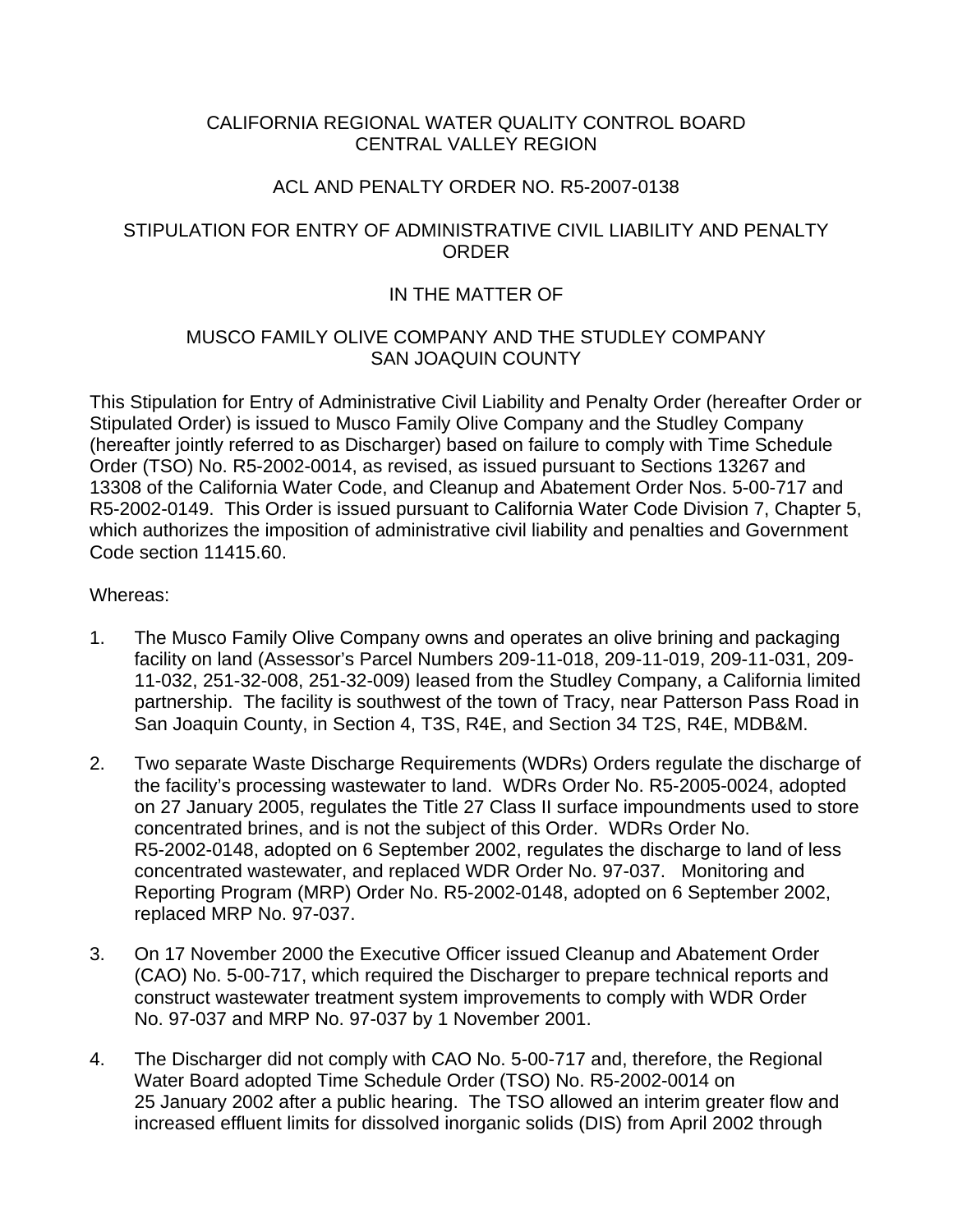6 September 2002; but required control of nuisance odors; installation of groundwater monitoring wells, an evaluation of the domestic wastewater system, construction of wastewater treatment improvements, expanded cropping of land application areas, submittal of the delinquent reports required by WDRs Order No. 97-037 and CAO No. 5-00-717, submittal of the monthly status reports, and compliance with Revised MRP No. 97-037. The TSO specified civil penalties ranging from \$2,500 to \$5,000 for violations of the requirements in the TSO. On 6 June 2002, the Regional Water Board revised the terms of the time schedule by adopting TSO No. R5-2002-0014-R01. It authorized greater flow, application of wastewater as dust control in disturbed areas of the impoundment construction area, and an additional month to complete the 84 million gallon reservoir. The revision required the Discharger to provide an odor control report, evaluate the adequacy of monitoring well MW-9, and perform and submit the results of an additional groundwater monitoring event.

- 5. On 9 April 2002, the Executive Officer issued Administrative Civil Liability (ACL) Complaint No. R5-2002-0502 in the amount of \$150,000, which addressed civil liabilities incurred by the Discharger for failure to comply with CAO No. 5-00-717 from the date of the CAO issuance (November 2000) through issuance of TSO R5-2002-0014 (January 2002). The Discharger paid the liability in full.
- 6. On 6 September 2002, the Regional Water Board issued WDRs Order No. R5-2002- 0148 and Cleanup and Abatement Order No. R5-2002-0149 to address continuing violations of the WDRs.
- 7. On 6 August 2004, the Executive Officer issued Administrative Civil Liability (ACL) Complaint No. R5-2004-0534 in the amount of \$493,500. This Complaint was based on the Discharger's violations of certain tasks required by TSO No. R5-2002-0014, as revised, from the date of issuance (25 January 2002) through 31 May 2004.
- 8. ACL Complaint No. R5-2004-0534 alleged that the Discharger was in violation of TSO tasks during 795 days from 1 February 2002 through 31 May 2004 as summarized below. Attachment A contains a day-by-day summary of violations that occurred during this time period that were considered in the Complaint.
- 9. Subsequent to the issuance of the Complaint and Discharger's objections thereto, representatives of the Discharger and the Executive Officer (collectively, the "Parties") entered into settlement negotiations because of a desire to resolve this matter and settle the allegations described herein without a formal hearing. Without the admission of liability or any fact or claim by the Discharger, or the adjudication of any claim in this matter, the Parties have requested that the Regional Water Board adopt this Order based on the stipulation set forth below.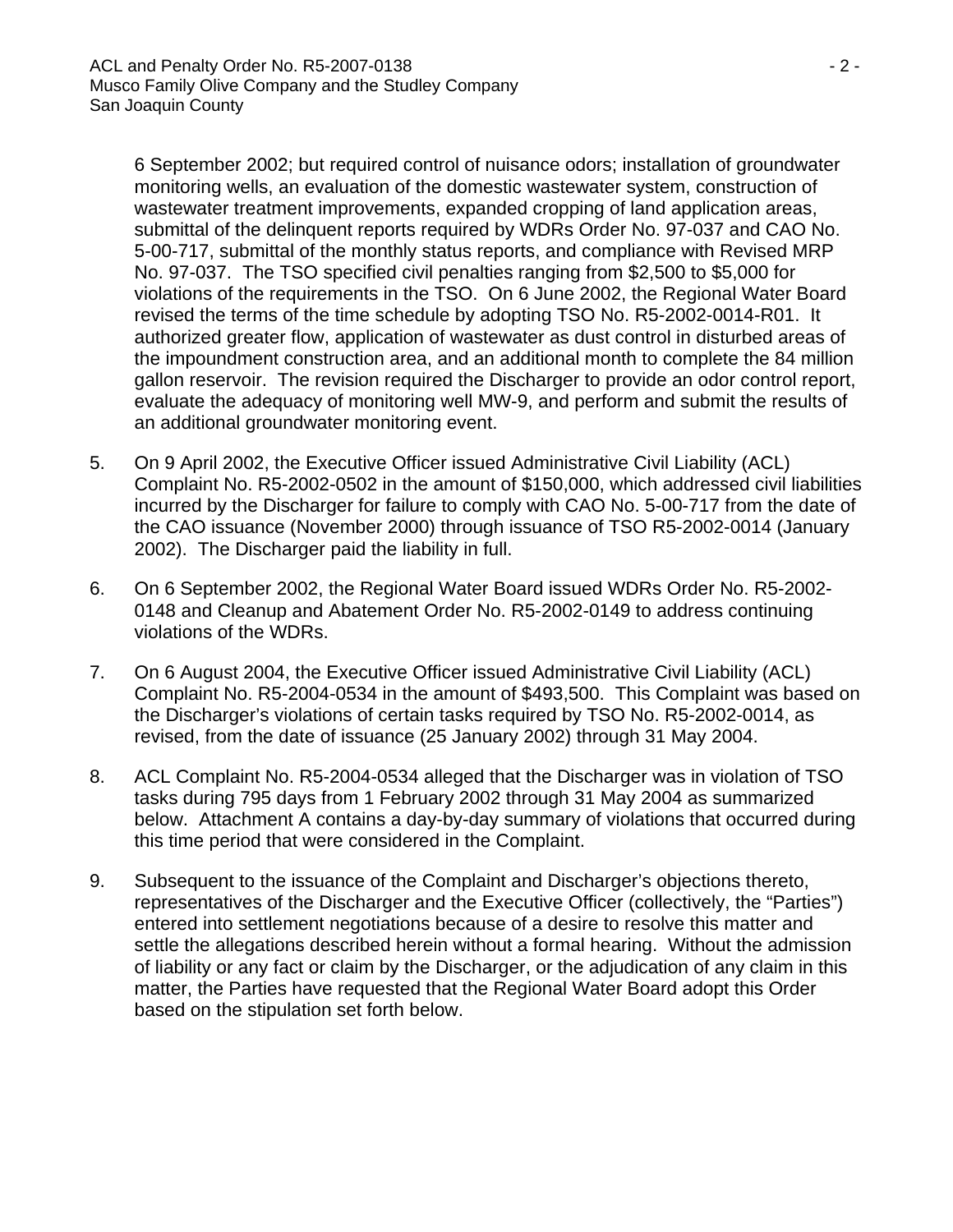# THE PARTIES HEREBY STIPULATE AS FOLLOWS:

# A. Statement of the Case

Attachment A (which is attached hereto and made part of this Order by reference) lists the TSO violations considered in issuance of the ACL Complaint. Attachment B (which is attached hereto and made part of this Order by reference) lists violations of the TSO and CAO identified by Regional Water Board staff through reviewing the Discharger's self-monitoring reports for the months of September 2002 through June 2007. These violations total more than 7,000 in number and were considered in settling this matter. Pursuant to California Water Code section 13308, the *maximum* penalty that can be imposed for the violations of TSO No. R5-2002-0014, as revised, for 1,327 violations from 25 January 2002 through 30 June 2007 totals \$3,332,500. Pursuant to California Water Code section 13350(e), the Regional Water Board may impose up to \$5,000 per day in administrative civil liability for violations of the CAO. This Order recovers the costs incurred by the staff of the Regional Water Board in evaluating the violations and preparing the Complaint and related documents. This Order imposes administrative civil liability pursuant to California Water Code section 13350 and penalties pursuant to California Water Code section 13308 in an amount less than the maximum amount specified in the TSO but is fair based on consideration of all the factors prescribed in California Water Code section 13327 and 13308.

# B. Matters Not Resolved

ACL Complaint No. R5-2004-0534 did not consider potential violations of Task 16 of the TSO, which required the Discharger to submit a report showing that a liner, adequate to prevent the stored wastewater from impacting the groundwater, had been installed in the 84-MG reservoir. Additional technical information is required to evaluate and determine whether the Discharger achieved compliance with Task 16. This Stipulated Order does not address Task 16. The Regional Board reserves the right to take future action on any confirmed violations of Task 16, as appropriate. This Order also does not address alleged violations of requirements and prohibitions of discharges relevant to surface waters and surface water drainage courses set forth in those Orders and applicable waste discharge requirements or prohibitions.

# C. Relevant Legal Authority

TSO No. R5-2002-0014, as revised, was issued pursuant to California Water Code section 13308(a), which states, in part: The Regional Water Board *"may issue an order establishing a time schedule and prescribing a civil penalty, which shall become due if compliance is not achieved in accordance with the time schedule"*.

California Water Code Section 13308 (c) states: "*Any person who fails to achieve compliance in accordance with the schedule established in an order issued pursuant to subdivision (a) shall be liable civilly in an amount not to exceed the amount prescribed by the order. The regional board may impose the penalty administratively in accordance with Article 2.5 (commencing with Section 13323). If the regional board imposes the*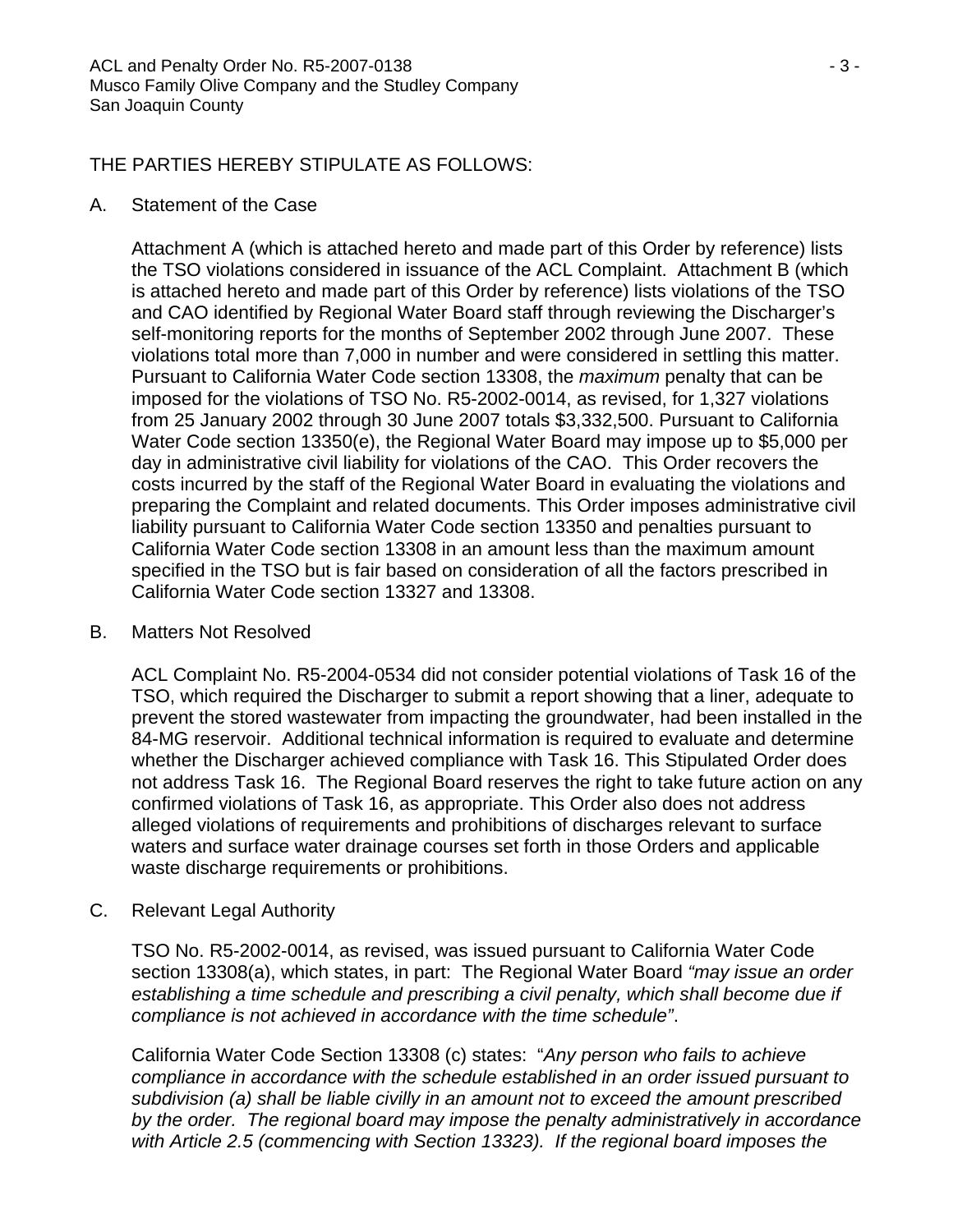*penalty in an amount less than the amount prescribed in the order issued pursuant to subdivision (a), the regional board shall make express findings setting forth the reasons for its action based on the specific factors required to be considered pursuant to Section 13327."*

Section 13323 (a) of the CWC states: *Any executive officer of a regional board may issue a complaint to any person on whom administrative civil liability may be imposed pursuant to this article. The complaint shall allege the act or failure to act that constitutes a violation of law, the provision of law authorizing civil liability to be imposed pursuant to this article, and the proposed civil liability.* 

California Water Code Section 13350(a) states, in part: *Any person who violates any . . . cleanup and abatement order hereafter issued, reissued, or amended by a regional board . . . shall be liable civilly, and remedies may be proposed, in accordance with subdivision (d) or (e).* 

California Water Code section 13350(e) states, in part*: The state board or a regional board may impose civil liability administratively pursuant to Article 2.5 (commencing with Section 13323) of Chapter 5 either on a daily basis or on a gallon basis, but not both.* 

*(1) The civil liability on a daily basis may not exceed five thousand dollar (\$5,000) for each day the violation occurs.* 

Section 13327 of the CWC states: *In determining the amount of civil liability, the regional board … shall take into consideration the nature, circumstance, extent, and gravity of the violation or violations, whether the discharge is susceptible to cleanup or abatement, the degree of toxicity of the discharge, and, with respect to the violator, the ability to pay, the effect on ability to continue in business, any voluntary cleanup efforts undertaken, any prior history of violations, the degree of culpability, economic benefit or savings, if any, resulting from the violation, and other matters as justice may require.*

D. Public Notice of Stipulated Order

Public Notice of a proposed Stipulated Order was published on 17 September 2007 initiating a 28-day period for the public to comment on the proposed Stipulated Order. Because this is a settlement between the Parties, the Regional Water Board will not conduct an evidentiary hearing on this matter.

If the Executive Officer receives significant new information that reasonably affects the propriety of entering into this Stipulated Order, the Executive Officer may unilaterally declare this Stipulated Order void. Musco agrees that it may not rescind or otherwise withdraw its approval of this Stipulated Order.

Musco covenants and agrees that it will not contest or otherwise challenge this Stipulated Order before the Regional Water Board, the State Water Resources Control Board (State Water Board), or any court. The Executive Officer likewise covenants and agrees that she will not contest or otherwise challenge this Stipulated Order before the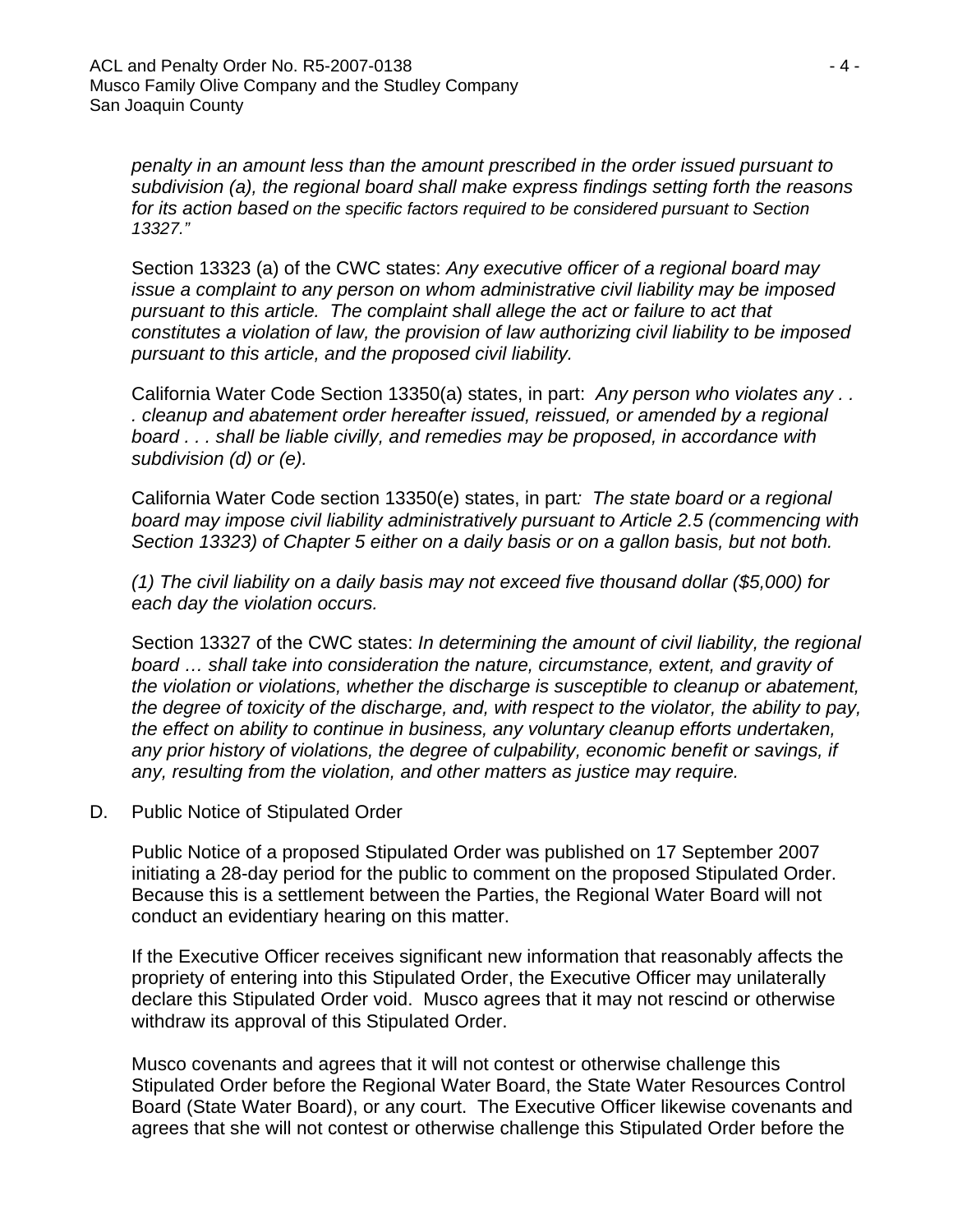Regional Water Board, the State Water Board or any court, provided that she does not exercise her authority to declare the Stipulated Order to be null and void as the result of public comment.

E. Right to Petition

Any person affected by this action of the Regional Water Board may petition the State Water Board to review the action in accordance with Sections 2050 through 2068, Title 23, California Code of Regulations. The petition must be received by the State Water Board within 30 days of the date of adoption of this Order by the Regional Water Board. Copies of the law and regulations applicable to filing petitions are available at and will be provided upon request.

F. Exemption from California Environmental Quality Act

Issuance of this Order is exempt from the provisions of the California Environmental Quality Act (Public Resources Code Section 21000 *et seq*.), in accordance with Sections 15061(b)(3) and 15321 (a)(2), of Title 14 of the California Code of Regulations.

This Stipulated Order and assessment of administrative civil liability and penalties provides for the full and final resolution of each of the alleged violations addressed by this Order.

G. Payment of Administrative Civil Liability

Musco Family Olive Company and the Studley Company shall pay an administrative civil liability/penalty in the amount of \$493,500 in accordance with California Water Code Division 7. Pursuant to Water Code section 13323(d), full payment is due within thirty days of adoption of this Order by the Regional Water Board. However, the Executive Officer shall not initiate any collection actions to collect the full payment so long as timely payments are made according to the following schedule:

| Date                   | <b>Amount Due</b> |
|------------------------|-------------------|
| 15 April 2008          | \$125,000         |
| <b>15 October 2008</b> | \$125,000         |
| 15 April 2009          | \$125,000         |
| <b>15 October 2009</b> | \$118,500         |

As of each of the dates above, the Discharger shall submit a check in the stated amount to the Regional Water Board. The check shall be made payable to the "*State Water Resources Control Board Waste Discharge Permit Fund* " and shall have written on it the number of this Stipulated Order. If any payment deadline is missed, the entire outstanding balance of the administrative civil liability/penalty shall become due and payable immediately.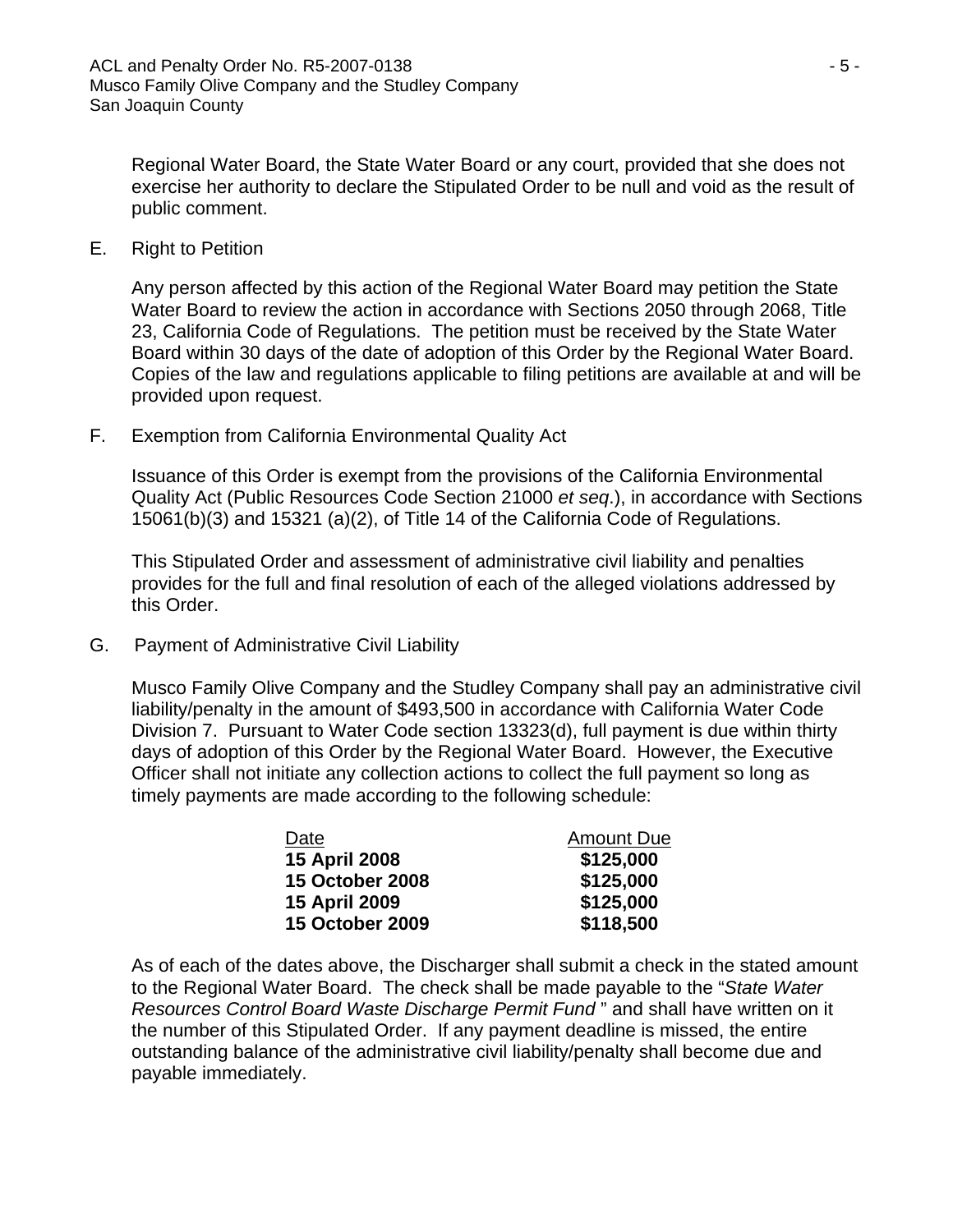# H. Financial Assurances

Musco Family Olive Company and the Studley Company shall develop and maintain financial assurances according to the following schedule:

- a. By 31 December 2007, the Discharger shall submit a Site Closure and Maintenance Report to the Executive Officer for approval that contains:
	- i. A detailed plan for the short-term maintenance of the site, including a reasonable and complete annual cost estimate, to assure that no discharges of waste from the site occur via surface water drainages. This plan will include an inventory of the tasks needed to maintain and operate pumps and conveyance systems in the interim between the discontinuation of olive processing and the final closure of the site.
	- ii. A detailed plan for the complete closure of the site, including a reasonable and complete estimate of the cost of such closure. This plan shall include at least two alternatives for closure and one alternative of these alternatives will be directed by the Executive Officer.
	- iii. A detailed plan for post-closure maintenance and monitoring of the site, including a reasonable and complete estimate of the cost of maintaining the 84 million gallon reservoir to collect the site run-off for the design seasonal precipitation required by WDRs Order No. R5-2002-0148, Discharge Specification B.8, and the cost of necessary monitoring.
	- iv. A reasonable and complete estimate of the cost of initiating and completing corrective action for all known or reasonably foreseeable releases from the site that pose a threat to water quality.
- b. The Executive Officer will either approve the Site Closure and Maintenance Report or specify the areas of the report that are deficient. In the event of a determination of material deficiency, the Discharger shall have **45 days** from the date of written notice of the deficiencies to submit a revised report which addresses all of the deficiencies. The issuance of a notice of deficiency does not preclude the assessment of penalties for an initially deficient report.
- c. Within **60 days** after written notice of Executive Officer approval of the Site Closure and Maintenance Report, the Discharger shall submit a Financial Assurances Report to the Executive Officer for approval that contains proposed mechanisms and a time schedule to obtain financial assurances in the form of an irrevocable fund or other mechanism(s), with the Regional Water Board named as beneficiary, to ensure that funds are available to address the items (a)(i) through (iv) listed above and a time schedule for obtaining financial assurances. Due to the Discharger's admissions of past financial instability, the Executive Officer may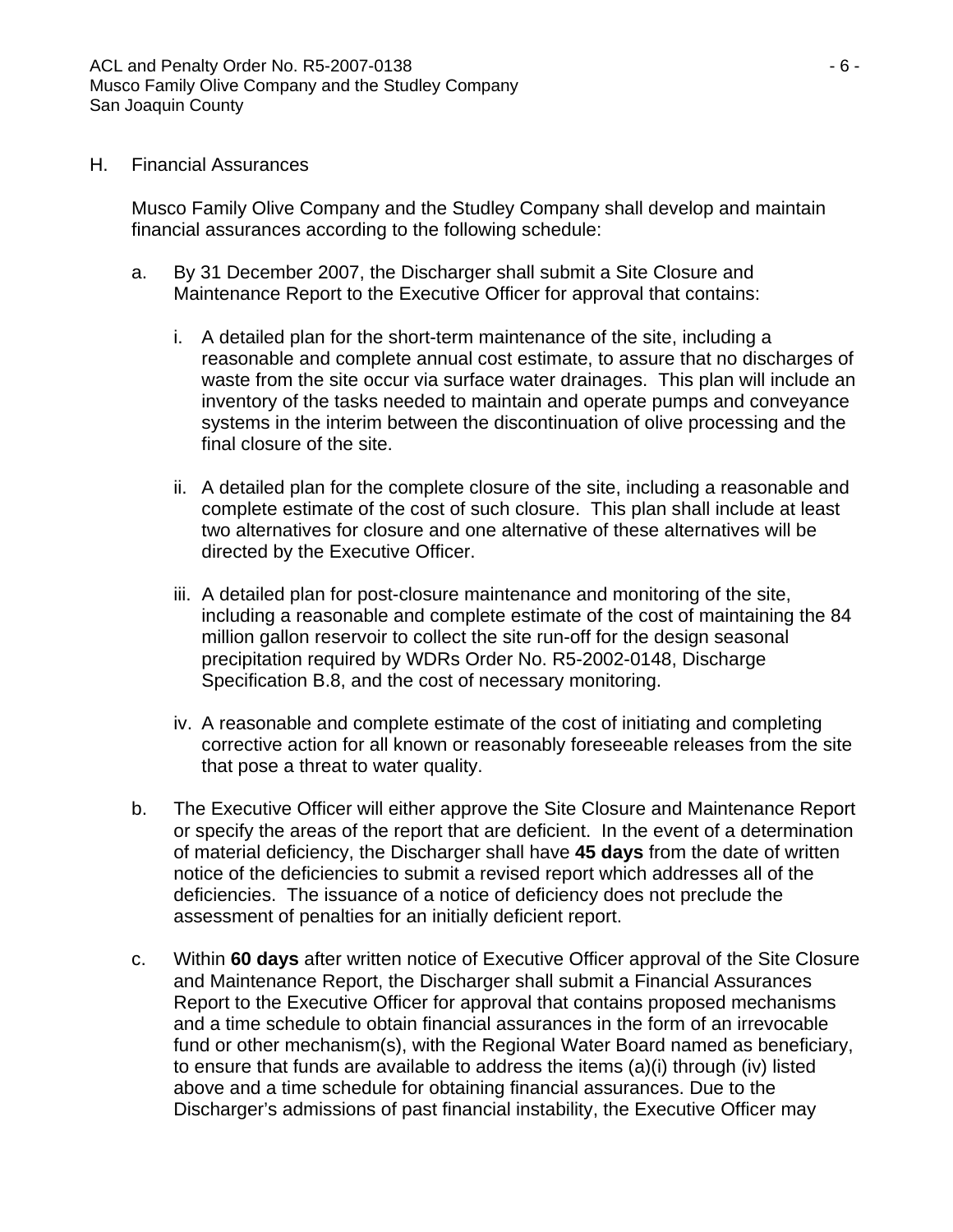prohibit the Discharger from using a Financial Means Test or similar method for providing financial assurances.

- d. The Executive Officer will either approve the Financial Assurances Report or specify the areas of the report that are deficient. In the event of a determination of material deficiency, the Discharger shall have 60 days from the date of written notice of the deficiencies to submit a revised report which addresses all of the deficiencies. The issuance of a notice of deficiency does not preclude the assessment of penalties for an initially deficient report.
- e. Within **60 days** after written notice of Executive Officer's approval of the Financial Assurances Report, the Discharger shall provide proof to the Executive Officer demonstrating that the Discharger has obtained financial assurances consistent with the approved Financial Assurances Report and in accordance with the approved time schedule in the Report.
- f. The Regional Water Board intends that the Discharger update the cost estimates for financial assurances annually and maintain financial assurances until no longer required by the Regional Water Board. Continuing requirements for financial assurances will be set forth in subsequent orders of the Regional Water Board. This Order sets forth penalties contingent upon timely completion of the tasks set forth in this Order for those tasks required by the approved report up through and including 15 October 2009. Tasks set forth in the approved Financial Assurances Report that extend beyond 15 October 2009 and the annual review of the cost estimates will be set forth in a separate order of the Regional Water Board. This Stipulated Order is intended to apply only to those tasks set forth in the approved Report required up to and including 15 October 2009.
- I. Stipulated Administrative Civil Liability

If Musco Family Olive Company and the Studley Company fail to comply with Section H of this Order by the specified dates, Musco Family Olive Company and the Studley Company shall be subject to stipulated administrative civil liability in the amounts as follows:

Failure to submit complete Site Closure and Maintenance Report or Financial Assurances Report by the respective due dates:

- i. \$100,000 for initial due date
- ii. \$5,000 per day for each additional day it is late or materially incomplete as determined by the Executive Officer.

Failure to demonstrate that Discharger has obtained financial assurances in the amount set forth in the approved Financial Assurances Report and in accordance with the approved time schedule:

i. \$200,000 for missing initial due date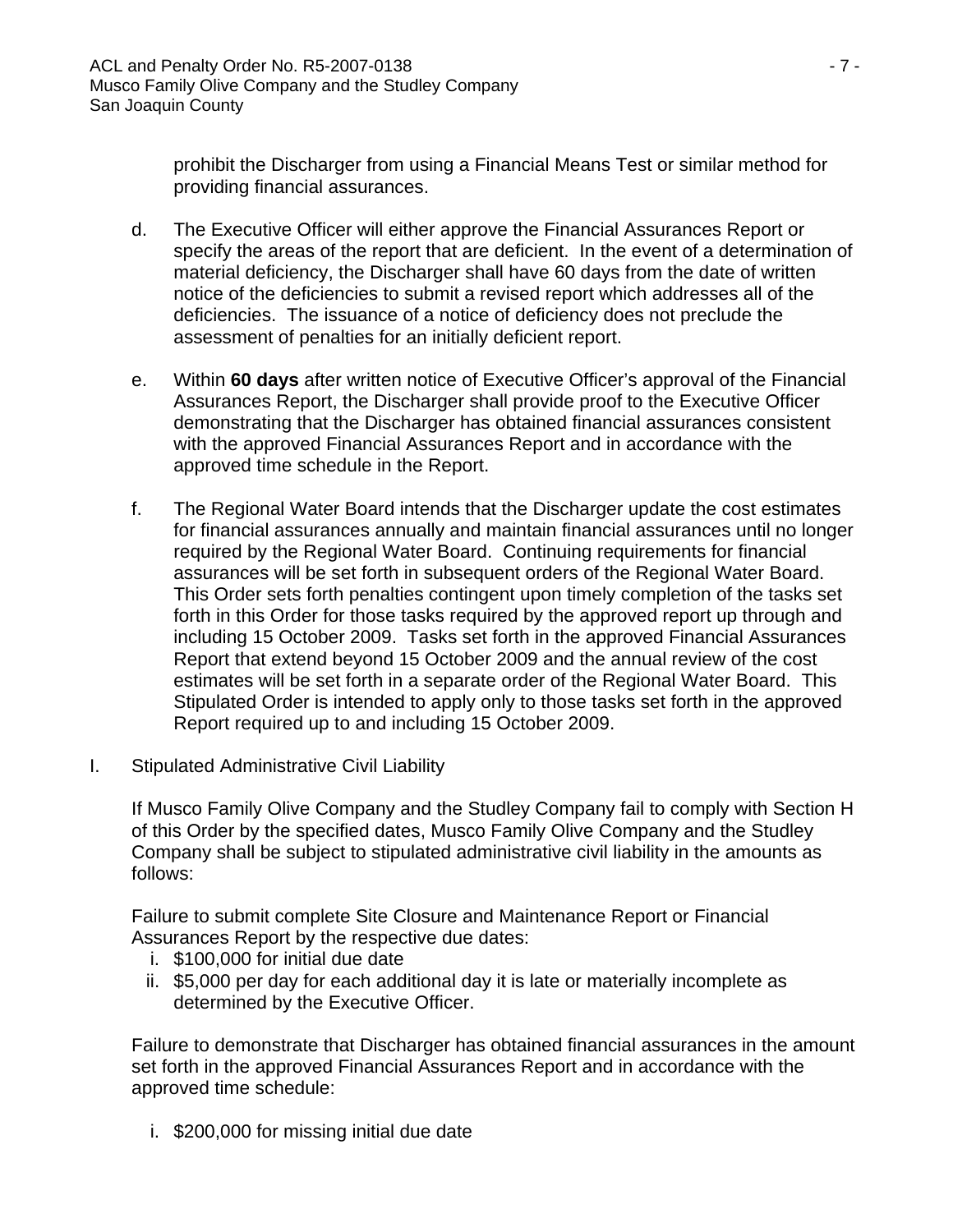ii. \$5,000 for each additional day a time schedule date for funding the financial assurances mechanism is missed (up to 15 October 2009).

If administrative civil liability becomes due and owing based on this paragraph, Musco Family Olive Company and the Studley Company shall submit a check in the stated amount to the Regional Water Board within 30 days of notice by the Executive Officer. The check shall be made payable to the "*State Water Resources Control Board Waste Discharge Permit Fund* " and shall have written on it the number of this Stipulated Order.

J. Scope of Order

Upon receipt of the administrative civil liability and penalty in the amount of \$493,500 and the full satisfaction of the requirements of Paragraph H above, including the payment of any administrative civil liability for failure to comply with the terms of this Order, This Order resolves violations alleged in ACL Complaint No. R5-2004-0534 that occurred from 25 January 2002 through 31 May 2004, as set forth in Attachment A to this Stipulated Order. This Order also resolves violations of TSO No. R5-2002-0014, as revised, that occurred from 1 June 2004 through 30 June 2007 and violations of CAO No. R5-2002-0149, as set forth in Attachment B to this Order. The resolved violations shall be referred to as "Covered Matters." The Discharger waives its right to a hearing on the resolution of the Covered Matters.

Neither this Stipulated Order nor any payment pursuant to the Order shall constitute evidence of, or be construed as, a finding, adjudication, or acknowledgment of any fact, law or liability, nor shall it be construed as an admission of violation of any law, rule or regulation. However, this Order and/or any actions or payment pursuant to the Order may constitute evidence in actions seeking compliance with this Order. This Order may be used as evidence of a prior enforcement action in any future actions by the Regional Water Board.

# K. Right to Declare Order Null and Void and Withdraw the Order

This Stipulated Order is contingent on the Discharger's ability to fully satisfy all of the terms of this Order including but not limited to the financial assurance requirements set forth in Paragraph H. If the Discharger does not satisfy those requirements, the Regional Board may declare the Order null and void and withdraw this Order. In that event, the Discharger agrees that any statute of limitations period for the Covered Claims has been tolled from the date of entry of the Order until the date of withdrawal of the Order, inclusive ("Tolling Period"). This means that the Tolling Period will not be included in computing the time limited by any statute of limitations under the causes of action that my arise out of the Covered Claims, in any statute of limitations is applicable. The Tolling Period will also not be considered as part of any defense of laches or similar defense concerning timeliness of commencing a civil action against the Discharger by the Regional Board.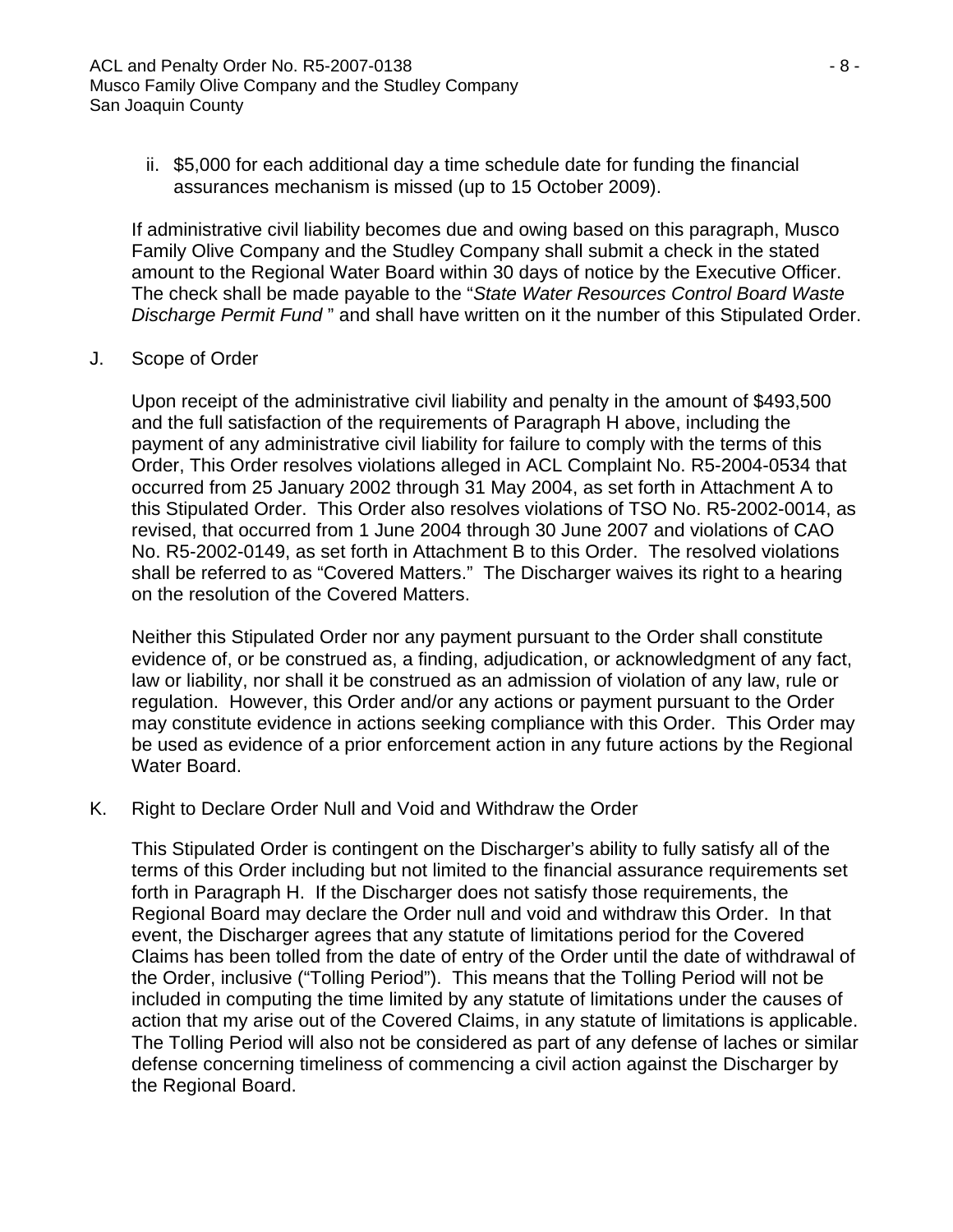# L. Public Review

The Parties intend that the procedure that has been adopted for the approval of the settlement by the Parties and review by the public, as reflected in this Order, will be adequate. In the event procedural objections are raised prior to this Stipulated Order becoming effective, the Parties agree to meet and confer concerning any such objections, and may agree to revise or adjust the procedure as necessary or advisable under the circumstances.

# M. Procedures in the Event of that Stipulated Order Does Not Take Effect

In the event that this Stipulated Order does not take effect, i.e., the Stipulated Order is not approved by the Regional Water Board, or the Order is vacated in whole or in part by the State Water Board or a court, the Parties acknowledge that they expect to proceed to a contested evidentiary hearing before the Regional Water Board to determine whether to assess administrative civil liabilities for the underlying alleged violations, unless the Parties agree otherwise. The Parties agree that all oral and written statements and agreements made during the course of settlement discussions will not be admissible as evidence in the hearing. The Parties also agree to waive any and all objections related to their efforts to settle this matter, including, but not limited to, objections related to prejudice or bias of any of the Regional Water Board members or their advisors and any other objections that are premised in whole or in part on the fact that the Regional Water Board Members or their advisors were exposed to some of the material facts and the Parties' settlement positions, and therefore may have formed impressions or conclusions, prior to conducting the contested evidentiary hearing.

N. Authority to Enter into Stipulated Order

Each person executing this Stipulated Order in a representative capacity represents and warrants that he or she is authorized to execute this Order on behalf of and to bind the entity on whose behalf he or she executes the Order.

O. Interpretation

This Order shall not be construed against the party preparing it, but shall be construed as if the Parties jointly prepared this Order and any uncertainty and ambiguity shall not be interpreted against any one party.

P. Effect if Portion of Order is Unenforceable

If any portion of this Order is ultimately determined not to be enforceable, the entire Order shall become null and void.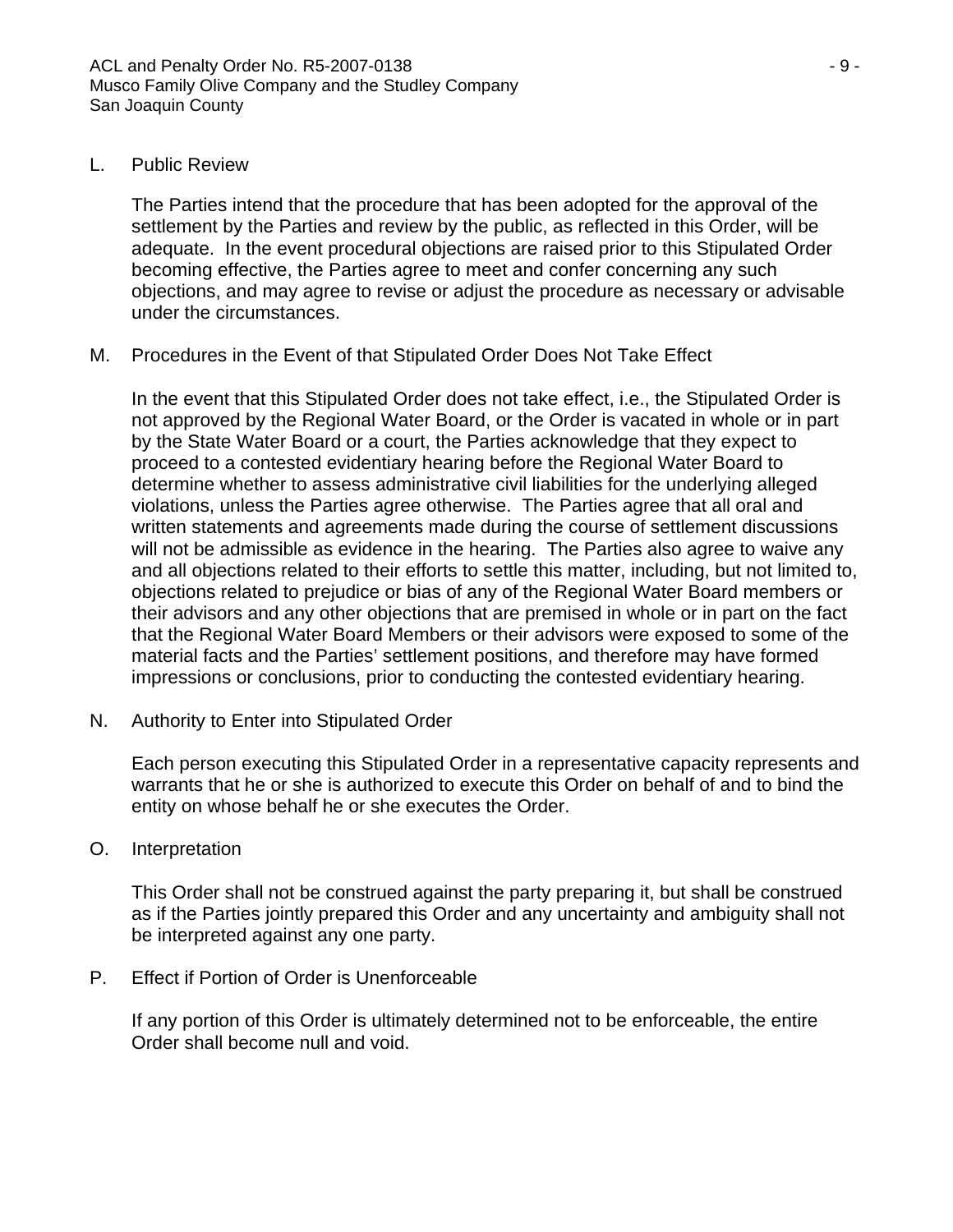# Q. Modification of Order

This Order shall not be modified by any of the Parties by oral representation made before or after the execution of this Order. All modifications must be in writing and approved by the Regional Water Board.

R. Attorneys Fees and Costs

Except as otherwise provided, each party shall bear all attorneys' fees and costs arising from that party's own counsel in connection with the matters referred to herein.

S. Documents and Performance

The Discharger shall execute and deliver all documents and perform all further acts that may be reasonably necessary to effectuate the provisions of this Order.

T. Counterparts.

This Order may be executed and delivered in any number of counterparts, each of which when executed and delivered shall be deemed to be an original, but such counterparts shall together constitute one and the same document.

IT IS SO STIPULATED:

Original Signed by Felix Musco Musco Family Olive Company

Original Signed by Nicholas Musco Studley Company

Approved as to Form:

Original Signed by

Michael A. Campos Stoel Rives LLP Attorneys for Musco Family Olive Company and Studley Company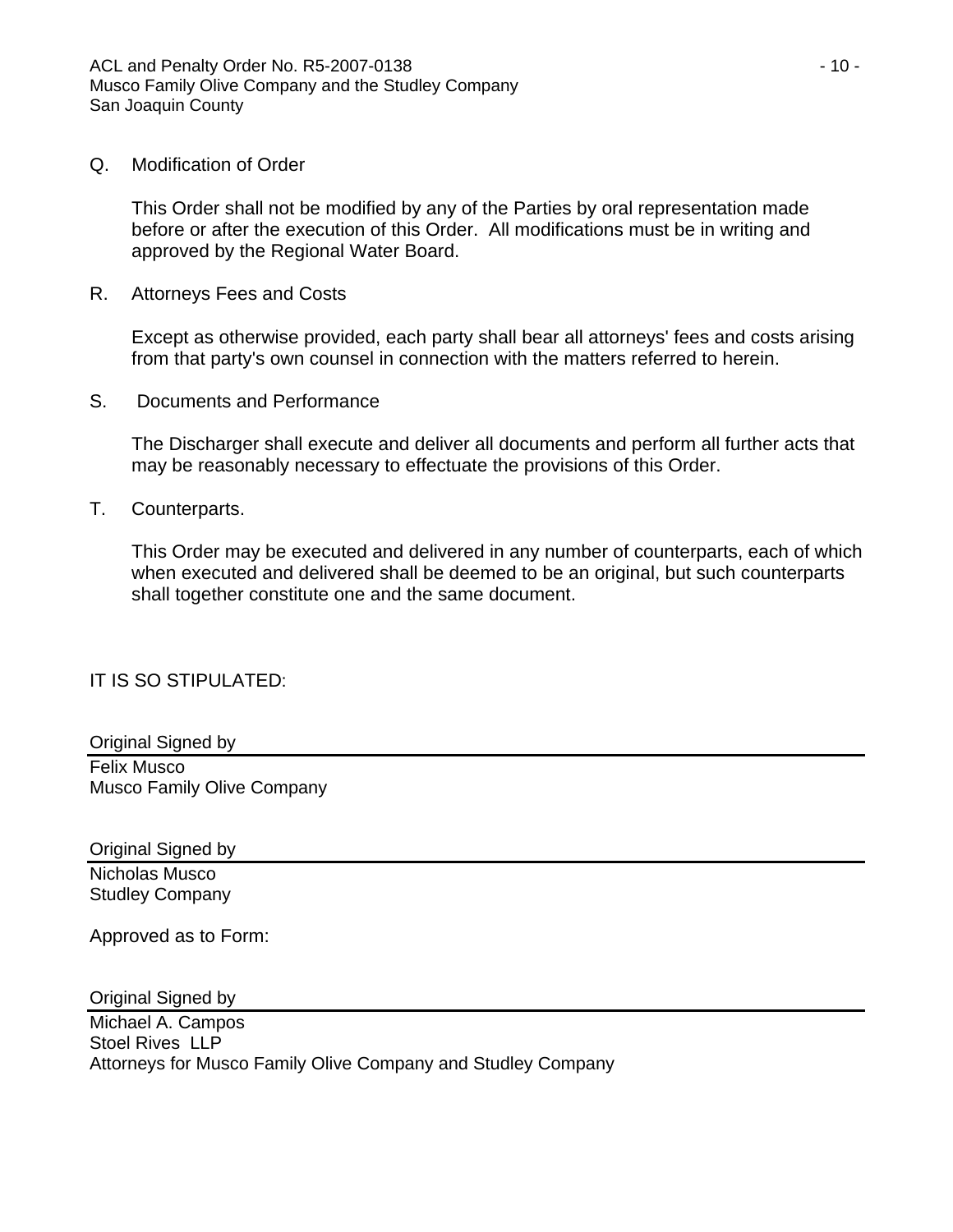Original Signed by

Pamela C. Creedon Executive Officer On behalf of the Regional Water Board Enforcement Team

Approved as to Form:

Original Signed by

Frances L. McChesney, Senior Staff Counsel Office of the Chief Counsel State Water Resources Control Board Attorney for Regional Water Board Enforcement Team

In adopting this Order, the Regional Water Board has considered all the factors prescribed in California Water Code section 13327 and 13308. The Regional Water Board's consideration of these factors is based upon information and comments provided by the Parties and by members of the public. An evaluation of the factors in California Water Code section 13327 that form the basis for assessing a penalty less than the maximum set forth in the TSO is contained in Attachment C to this Order (attached hereto and made a part of this Order by reference).

I, PAMELA CREEDON, Executive Officer, do hereby certify the foregoing is a full, true, and correct copy of an Order adopted by the California Regional Water Quality Control Board, Central Valley Region, on 26 October 2007.

original signed by

\_\_\_\_\_\_\_\_\_\_\_\_\_\_\_\_\_\_\_\_\_\_\_\_\_\_\_\_\_\_\_\_\_\_\_\_\_ PAMELA C. CREEDON, Executive Officer

Attachments:

- A: Time Schedule Order violations
- B: Violations of the WDRs and CDO from September 2002 through June 2007
- C: Consideration of Factors in CWC Section 13327 AND 13308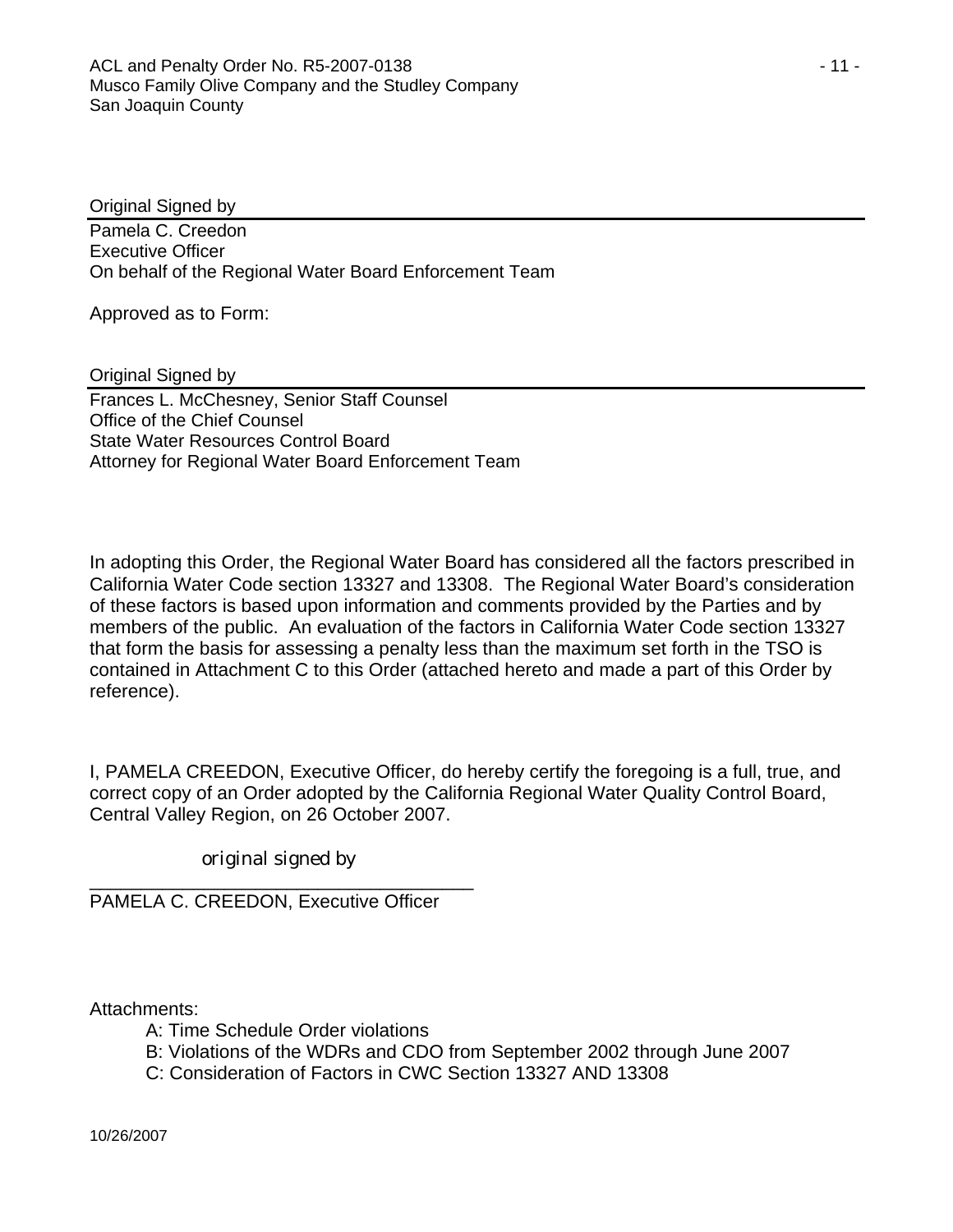|                         |                        |                                   |                       |              | 7-Day Flow Rate<br>Violations |                | Daily Max Flow<br>Rate Violations |            |                      | <b>DIS Violations</b> |                |         | Cropping  |         | Odors     |         |                |                            | <b>Reporting Violations</b> |                                                    | Daily<br>Penalty |
|-------------------------|------------------------|-----------------------------------|-----------------------|--------------|-------------------------------|----------------|-----------------------------------|------------|----------------------|-----------------------|----------------|---------|-----------|---------|-----------|---------|----------------|----------------------------|-----------------------------|----------------------------------------------------|------------------|
| day                     | Date                   | Discharge to<br>1MG pond<br>(gpd) | 7-day<br>Average      | Viol         | Penalty                       | Viol           | Penalty                           | <b>TDS</b> | <b>DVS</b>           | <b>DIS</b>            | Viol           | Penalty | Confirmed | Penalty | Confirmed | Penalty | <b>MRP</b>     | Dom<br><b>OWTS</b><br>Eval | # Viol                      | Penalty                                            | Total            |
| F                       | 2/1/2002               | Not reported                      |                       |              |                               | $\mathbf 0$    |                                   |            |                      |                       |                |         |           |         |           |         |                |                            | 0                           |                                                    | \$0              |
| $\overline{s}$          | 2/2/2002               | Not reported                      |                       |              |                               | $\mathbf 0$    |                                   |            | TSO limit 2,500 mg/L |                       |                |         |           |         |           |         |                |                            | 0                           |                                                    | $\overline{50}$  |
| S                       | 2/3/2002               | Not reported                      | TSO limit 600,000 gpd |              |                               | 0              |                                   |            |                      |                       |                |         |           |         |           |         |                |                            | 0                           |                                                    | \$0              |
| M                       | 2/4/2002               | Not reported                      |                       |              |                               | $\mathbf 0$    |                                   | 4,324      | 1,764                | 2,560                 | $\overline{1}$ | \$2,500 |           |         |           |         |                |                            | $\mathbf 0$                 |                                                    | \$2,500          |
| $\mathsf T$             | 2/5/2002               | Not reported                      |                       |              | TSO limit 750,000 gpd         |                |                                   |            |                      |                       |                |         |           |         |           |         |                |                            | 0                           |                                                    | \$0              |
| W                       | 2/6/2002               | Not reported                      |                       |              |                               | U              |                                   |            |                      |                       |                |         |           |         |           |         |                |                            | $\Omega$                    |                                                    | \$0              |
| $\mathsf{T}$            | 2/7/2002               | Not reported                      |                       |              |                               | 0              |                                   |            |                      |                       |                |         |           |         |           |         |                |                            | 0                           |                                                    | $\frac{6}{3}$    |
| F                       | 2/8/2002               | Not reported                      |                       |              |                               | $\mathbf 0$    |                                   |            |                      |                       |                |         |           |         |           |         |                |                            | $\mathbf 0$                 |                                                    | \$0              |
| $\overline{s}$          | 2/9/2002               | Not reported                      |                       |              |                               | 0              |                                   |            |                      |                       |                |         |           |         |           |         |                |                            | 0                           |                                                    | \$0              |
| $\mathbb S$             | 2/10/2002              | Not reported                      | $\mathbf 0$           | $\mathbf 0$  |                               | 0              |                                   |            |                      |                       |                |         |           |         |           |         |                |                            | 0                           |                                                    | \$0              |
| M                       | $\overline{2/11/2002}$ | Not reported                      |                       |              |                               | $\mathbf 0$    |                                   |            |                      |                       |                |         |           |         |           |         |                |                            | $\mathbf 0$                 |                                                    | \$0              |
| $\mathsf{T}$            | 2/12/2002              | 699,854                           |                       |              |                               | 0              |                                   |            |                      |                       |                |         |           |         |           |         |                |                            | 0                           |                                                    | \$0              |
| W                       | 2/13/2002              | 662,393                           |                       |              |                               | 0              |                                   |            |                      |                       |                |         |           |         |           |         |                |                            | $\Omega$                    |                                                    | $\frac{6}{3}$    |
| $\mathsf{T}$            | 2/14/2002              | 181,897                           |                       |              |                               | $\mathbf 0$    |                                   | 3,056      | 908                  | 2,148                 | $\mathbf 0$    |         |           |         |           |         |                |                            | $\mathbf 0$                 |                                                    | \$0              |
| $\mathsf F$             | 2/15/2002              | 199,417                           |                       |              |                               | $\pmb{0}$      |                                   |            |                      |                       |                |         |           |         |           |         |                |                            | 0                           |                                                    | \$0              |
| $\mathbb S$             | 2/16/2002              | 83,926                            |                       |              |                               | 0              |                                   |            |                      |                       |                |         |           |         |           |         |                |                            | $\mathbf 0$                 |                                                    | \$0              |
| S                       | 2/17/2002              | 60,937                            | 314,737               | $\mathbf 0$  |                               | $\mathbf 0$    |                                   |            |                      |                       |                |         |           |         |           |         |                |                            | $\mathbf 0$                 |                                                    | \$0              |
| M                       | 2/18/2002              | 358,477                           |                       |              |                               | $\mathsf 0$    |                                   |            |                      |                       |                |         |           |         |           |         |                |                            | 0                           |                                                    | \$0              |
| $\mathsf{T}$            | 2/19/2002              | 527,135                           |                       |              |                               | $\mathbf 0$    |                                   |            |                      |                       |                |         |           |         |           |         |                |                            | $\mathbf 0$                 |                                                    | \$0              |
| W                       | 2/20/2002              | 234,303                           |                       |              |                               | 0              |                                   |            |                      |                       |                |         |           |         |           |         |                |                            | 0                           |                                                    | \$0              |
| $\mathsf{T}$            | 2/21/2002              | 328,217                           |                       |              |                               | $\mathbf 0$    |                                   |            |                      |                       |                |         |           |         |           |         |                |                            | 0                           |                                                    | \$0              |
| $\overline{F}$          | 2/22/2002              | 278,872                           |                       |              |                               | $\mathbf 0$    |                                   |            |                      |                       |                |         |           |         |           |         |                |                            | 0                           |                                                    | \$0              |
| S                       | 2/23/2002              | 226,524                           |                       |              |                               | $\mathbf 0$    |                                   |            |                      |                       |                |         |           |         |           |         |                |                            | $\mathbf 0$                 |                                                    | \$0              |
| S                       | 2/24/2002              | 278,625                           | 318,879               | $\mathbf 0$  |                               | $\mathbf 0$    |                                   |            |                      |                       |                |         |           |         |           |         |                |                            | 0                           |                                                    | \$0              |
| $\overline{M}$          | 2/25/2002              | 373,254                           |                       |              |                               | $\mathbf 0$    |                                   |            |                      |                       |                |         |           |         |           |         |                |                            | 0                           |                                                    | \$0              |
| $\mathsf{T}$            | 2/26/2002              | 411,607                           |                       |              |                               | $\Omega$       |                                   |            |                      |                       |                |         |           |         |           |         |                |                            | $\Omega$                    |                                                    | \$0              |
| W                       | 2/27/2002              | 498,283                           |                       |              |                               | $\mathbf 0$    |                                   |            |                      |                       |                |         |           |         |           |         |                |                            | $\mathbf 0$                 |                                                    | \$0              |
| $\mathsf{T}$            | 2/28/2002              | 394,937                           |                       |              |                               | 0              |                                   |            |                      |                       |                |         |           |         |           |         |                |                            | 0                           |                                                    | \$0              |
| $\overline{\mathsf{F}}$ | 3/1/2002               | 394,937                           |                       |              |                               | $\mathbf 0$    |                                   | 3,970      |                      | 1,530 2,440           | 0              |         |           |         |           |         | $\overline{1}$ |                            | $\mathbf{1}$                | \$<br>2,500                                        | \$2,500          |
| $\mathbb S$             | 3/2/2002               | 259,864                           |                       |              |                               | $\mathbf 0$    |                                   |            |                      |                       |                |         |           |         |           |         | $\mathbf{1}$   |                            | $\mathbf{1}$                | \$<br>2,500                                        | \$2,500          |
| $\mathbb S$             | 3/3/2002               | 338,419                           | 381,614               | $\mathbf 0$  |                               | 0              |                                   |            |                      |                       |                |         |           |         |           |         | $\overline{1}$ |                            | $\overline{1}$              | \$<br>2,500                                        | \$2,500          |
| M                       | 3/4/2002               | 399,435                           |                       |              |                               | 0              |                                   |            |                      |                       |                |         |           |         |           |         | $\mathbf{1}$   |                            | $\overline{1}$              | \$<br>2,500                                        | \$2,500          |
| $\overline{\mathsf{T}}$ | 3/5/2002               | 471,082                           |                       |              |                               | 0              |                                   |            |                      |                       |                |         |           |         |           |         | $\mathbf{1}$   |                            | $\overline{1}$              | $\boldsymbol{\theta}$<br>2,500                     | \$2,500          |
| W                       | 3/6/2002               | 514,298                           |                       |              |                               | 0              |                                   |            |                      |                       |                |         |           |         |           |         | $\mathbf{1}$   |                            | $\overline{1}$              | 2,500<br>\$                                        | \$2,500          |
| $\mathsf T$             | 3/7/2002               | 528,625                           |                       |              |                               | 0              |                                   |            |                      |                       |                |         |           |         |           |         | $\mathbf{1}$   |                            | $\overline{1}$              | \$<br>2,500                                        | \$2,500          |
| F                       | 3/8/2002               | 366,902                           |                       |              |                               | $\overline{0}$ |                                   | 4,906      | 2,080                | 2,826                 | $\mathbf{1}$   | \$2,500 |           |         |           |         | $\mathbf{1}$   |                            | $\overline{1}$              | $\overline{\mathbf{3}}$<br>2,500                   | \$5,000          |
| $\mathsf S$             | 3/9/2002               | 355,835                           |                       |              |                               | $\mathbf 0$    |                                   |            |                      |                       |                |         |           |         |           |         | $\mathbf{1}$   |                            | $\overline{1}$              | $\, \, \raisebox{12pt}{$\scriptstyle \$}$<br>2,500 | \$2,500          |
| S                       | 3/10/2002              | 710,092                           | 478,038               | $\mathbf 0$  |                               | 0              |                                   |            |                      |                       |                |         |           |         |           |         | $\mathbf{1}$   |                            | $\overline{1}$              | \$<br>2,500                                        | \$2,500          |
| $\overline{M}$          | 3/11/2002              | 552,690                           |                       |              |                               | $\overline{0}$ |                                   |            |                      |                       |                |         |           |         |           |         | $\mathbf{1}$   |                            | $\overline{1}$              | $\sqrt{2}$<br>2,500                                | \$2,500          |
| $\mathsf{T}$            | 3/12/2002              | 1,125,261                         |                       |              |                               | $\mathbf{1}$   | \$2,500                           |            |                      |                       |                |         |           |         |           |         | $\mathbf{1}$   |                            | $\overline{1}$              | $\pmb{\mathfrak{S}}$<br>2,500                      | \$5,000          |
| W                       | 3/13/2002              | 1,109,991                         |                       |              |                               | $\mathbf{1}$   | \$2,500                           |            |                      |                       |                |         |           |         |           |         | $\mathbf{1}$   |                            | $\overline{1}$              | $\boldsymbol{\theta}$<br>2,500                     | \$5,000          |
| $\mathsf{T}$            | 3/14/2002              | 847,182                           |                       |              |                               | $\mathbf{1}$   | \$2,500                           |            |                      |                       |                |         |           |         |           |         | $\mathbf{1}$   |                            | $\overline{1}$              | \$<br>2,500                                        | \$5,000          |
| F.                      | 3/15/2002              | 933,954                           |                       |              |                               | $\mathbf{1}$   | \$2,500                           | 4,644      | 2,076                | 2,568                 | $\mathbf{1}$   | \$2,500 |           |         |           |         | $\mathbf{1}$   |                            | $\mathbf{1}$                | $\, \, \raisebox{12pt}{$\scriptstyle \$}$<br>2,500 | \$7,500          |
| S                       | 3/16/2002              | 331,717                           |                       |              |                               | $\mathbf 0$    |                                   |            |                      |                       |                |         |           |         |           |         | 1              |                            | $\overline{1}$              | \$<br>2,500                                        | \$2,500          |
| $\mathbb S$             | 3/17/2002              | 959,031                           | 837,118               | $\mathbf{1}$ | \$2,500                       | 1              | \$2,500                           |            |                      |                       |                |         |           |         |           |         | $\mathbf{1}$   |                            | $\overline{1}$              | \$<br>2,500                                        | \$7,500          |
| M                       | 3/18/2002              | 892,727                           |                       |              |                               | $\mathbf{1}$   | \$2,500                           |            |                      |                       |                |         |           |         |           |         | $\mathbf{1}$   |                            | $\overline{1}$              | $\sqrt[6]{\frac{1}{2}}$<br>2,500                   | \$5,000          |
| $\mathsf{T}$            | 3/19/2002              | 1,091,529                         |                       |              |                               | $\mathbf{1}$   | \$2,500                           |            |                      |                       |                |         |           |         |           |         | $\mathbf{1}$   |                            | $\overline{1}$              | \$<br>2,500                                        | \$5,000          |
| W                       | 3/20/2002              | 1,136,729                         |                       |              |                               | 1              | \$2,500                           |            |                      |                       |                |         |           |         |           |         |                |                            | $\overline{1}$              | \$<br>2,500                                        | \$5,000          |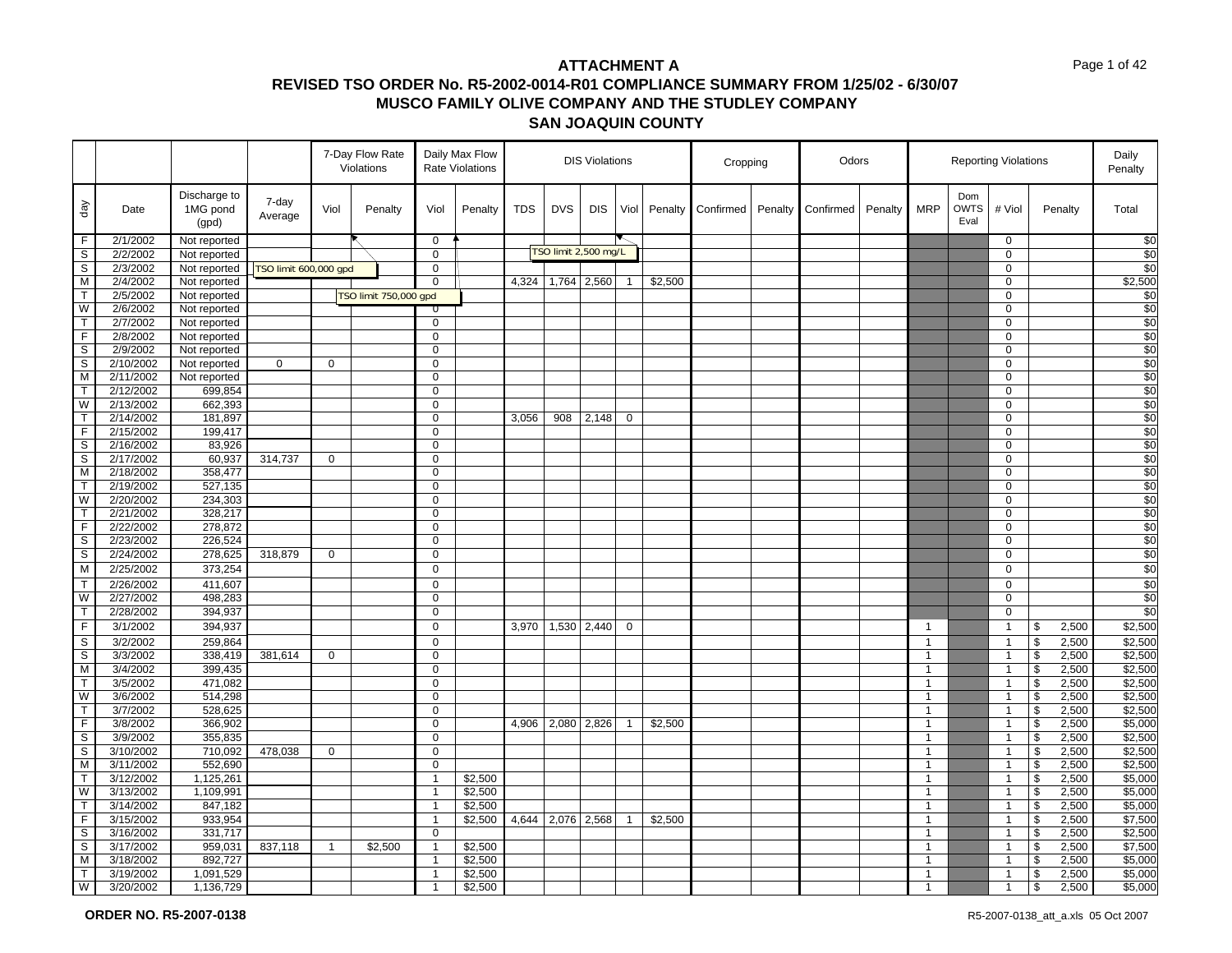|                   |                        |                                   |                  |              | 7-Day Flow Rate<br>Violations |                               | Daily Max Flow<br>Rate Violations | <b>DIS Violations</b> |            |             |                | Cropping |                                                                                                                                     | Odors   |           |         |                              | <b>Reporting Violations</b>      |                                  |                               | Daily<br>Penalty |                    |
|-------------------|------------------------|-----------------------------------|------------------|--------------|-------------------------------|-------------------------------|-----------------------------------|-----------------------|------------|-------------|----------------|----------|-------------------------------------------------------------------------------------------------------------------------------------|---------|-----------|---------|------------------------------|----------------------------------|----------------------------------|-------------------------------|------------------|--------------------|
| day               | Date                   | Discharge to<br>1MG pond<br>(gpd) | 7-day<br>Average | Viol         | Penalty                       | Viol                          | Penalty                           | TDS                   | <b>DVS</b> | <b>DIS</b>  | Viol           | Penalty  | Confirmed                                                                                                                           | Penalty | Confirmed | Penalty | <b>MRP</b>                   | Dom<br><b>OWTS</b><br>Eval       | # Viol                           |                               | Penalty          | Total              |
| $\mathsf{T}$      | 3/21/2002              | 972,549                           |                  |              |                               | $\mathbf{1}$                  | \$2,500                           |                       |            |             |                |          |                                                                                                                                     |         |           |         | $\mathbf{1}$                 |                                  | $\overline{1}$                   | \$                            | 2,500            | \$5,000            |
| F                 | 3/22/2002              | 716,030                           |                  |              |                               | $\mathbf 0$                   |                                   |                       |            |             |                |          | March SMR describes moderate to severe odors from field "Spur<br>North" due to stagnant wastewtater in irrigation lines. Discharger |         |           |         | $\mathbf{1}$                 |                                  | $\overline{1}$                   | \$                            | 2,500            | \$2,500            |
| $\mathsf S$       | 3/23/2002              | 314,338                           |                  |              |                               | $\mathbf 0$                   |                                   |                       |            |             |                |          | implements line-flushing procedures.                                                                                                |         |           |         | $\overline{1}$               |                                  | $\overline{1}$                   | \$                            | 2,500            | \$2,500            |
| S                 | 3/24/2002              | 790,439                           | 844,906          | $\mathbf{1}$ | \$2,500                       | $\mathbf{1}$                  | \$2,500                           |                       |            |             |                |          |                                                                                                                                     |         |           |         | $\mathbf{1}$                 |                                  | $\overline{1}$                   | \$                            | 2,500            | \$7,500            |
| M                 | 3/25/2002              | 768,089                           |                  |              |                               | $\mathbf{1}$                  | \$2,500                           | 5,468                 |            | 2,236 3,232 | $\mathbf{1}$   | \$2,500  |                                                                                                                                     |         |           |         | $\mathbf{1}$                 | $\mathbf{1}$                     | $\overline{2}$                   | $\boldsymbol{\theta}$         | 5,000            | \$10,000           |
| T                 | 3/26/2002              | 955,236                           |                  |              |                               | $\mathbf{1}$                  | \$2,500                           |                       |            |             |                |          |                                                                                                                                     |         |           |         | $\mathbf{1}$                 | $\mathbf{1}$                     | $\overline{2}$                   | \$                            | 5,000            | \$7,500            |
| W                 | 3/27/2002              | 941,333                           |                  |              |                               | $\mathbf{1}$                  | \$2,500                           |                       |            |             |                |          |                                                                                                                                     |         |           |         | $\mathbf{1}$                 | $\overline{1}$                   | $\overline{2}$                   | $\overline{\mathbf{e}}$       | 5,000            | \$7,500            |
| $\mathsf{T}$      | 3/28/2002              | 891,260                           |                  |              |                               | $\mathbf{1}$                  | \$2,500                           |                       |            |             |                |          |                                                                                                                                     |         |           |         | $\mathbf{1}$                 | $\mathbf{1}$                     | $\overline{2}$                   | \$                            | 5,000            | \$7,500            |
| F                 | 3/29/2002              | 608,943                           |                  |              |                               | $\mathbf 0$                   |                                   |                       |            |             |                |          |                                                                                                                                     |         |           |         | $\mathbf{1}$                 | $\mathbf{1}$                     | $\overline{2}$                   | \$                            | 5,000            | \$5,000            |
| S                 | 3/30/2002              | 352,183                           |                  |              |                               | $\mathbf 0$                   |                                   |                       |            |             |                |          |                                                                                                                                     |         |           |         | 1                            | $\mathbf{1}$                     | $\overline{2}$                   | \$                            | 5,000            | \$5,000            |
| S                 | 3/31/2002              | 504,092                           | 717,305          | $\mathbf{1}$ | \$2,500                       | $\mathbf 0$                   |                                   |                       |            |             |                |          |                                                                                                                                     |         |           |         | $\mathbf{1}$                 | $\mathbf{1}$                     | $\overline{\mathbf{c}}$          | \$                            | 5,000            | \$7,500            |
| M                 | 4/1/2002               | 768,825                           |                  |              |                               | 1                             | \$2,500                           |                       |            |             |                |          |                                                                                                                                     |         |           |         | 1                            | $\mathbf{1}$                     | $\overline{c}$                   | \$                            | 5,000            | \$7,500            |
| $\mathsf{T}$      | 4/2/2002               | 653,626                           |                  |              |                               | $\Omega$                      |                                   |                       |            |             |                |          |                                                                                                                                     |         |           |         | $\mathbf{1}$                 | $\mathbf{1}$                     | $\overline{2}$                   | \$                            | 5,000            | \$5,000            |
| W                 | 4/3/2002               | 469,441                           |                  |              |                               | $\mathbf 0$                   |                                   |                       |            |             |                |          |                                                                                                                                     |         |           |         | $\mathbf{1}$                 | $\mathbf{1}$                     | $\overline{2}$                   | \$                            | 5,000            | \$5,000            |
| $\top$            | 4/4/2002               | 686,279                           |                  |              |                               | $\mathbf 0$                   |                                   |                       |            |             |                |          |                                                                                                                                     |         |           |         | $\mathbf{1}$                 | $\mathbf{1}$                     | $\overline{2}$                   | \$                            | 5,000            | \$5,000            |
| F.                | 4/5/2002               | 361,372                           |                  |              |                               | $\Omega$                      |                                   | 4,812                 | 2,184      | 2,628       | $\overline{1}$ | \$2,500  |                                                                                                                                     |         |           |         | $\mathbf{1}$                 | $\mathbf{1}$                     | $\overline{\mathbf{c}}$          | \$                            | 5,000            | \$7,500            |
| S                 | 4/6/2002               | 328,379                           |                  |              |                               | $\Omega$                      |                                   |                       |            |             |                |          |                                                                                                                                     |         |           |         | $\mathbf{1}$                 | $\mathbf{1}$                     | $\overline{2}$                   | $\mathbf{s}$                  | 5,000            | \$5,000            |
| S                 | 4/7/2002               | 653,482                           | 560,201          | $\mathbf 0$  |                               | $\mathbf 0$                   |                                   |                       |            |             |                |          |                                                                                                                                     |         |           |         | $\mathbf{1}$                 | $\mathbf{1}$                     | $\overline{2}$                   | \$                            | 5,000            | \$5,000            |
| М                 | 4/8/2002               | 714,360                           |                  |              |                               | $\overline{0}$                |                                   |                       |            |             |                |          |                                                                                                                                     |         |           |         | $\mathbf{1}$                 | $\overline{1}$                   | $\overline{2}$                   | $\overline{\mathbf{s}}$       | 5,000            | \$5,000            |
| $\mathsf{T}$      | 4/9/2002               | 463,557                           |                  |              |                               | $\Omega$                      |                                   |                       |            |             |                |          |                                                                                                                                     |         |           |         | $\mathbf{1}$                 | $\mathbf{1}$                     | 2                                | \$                            | 5,000            | \$5,000            |
| W                 | 4/10/2002              | 642,984                           |                  |              |                               | $\mathbf 0$                   |                                   |                       |            |             |                |          |                                                                                                                                     |         |           |         | $\mathbf{1}$                 | $\mathbf{1}$                     | $\overline{2}$                   | \$                            | 5,000            | \$5,000            |
| T                 | 4/11/2002              | 570,004                           |                  |              |                               | $\mathbf 0$                   |                                   |                       |            |             |                |          |                                                                                                                                     |         |           |         | 1                            | $\mathbf{1}$                     | $\overline{2}$                   | $\overline{\mathcal{S}}$      | 5,000            | \$5,000            |
| F                 | 4/12/2002              | 537,346                           |                  |              |                               | $\mathbf 0$                   |                                   | 7.164                 |            | 1,740 5,424 | $\overline{1}$ | \$2,500  |                                                                                                                                     |         |           |         | $\mathbf{1}$                 | $\overline{1}$                   | $\overline{2}$                   | \$                            | 5,000            | \$7,500            |
| $\mathbb S$       | 4/13/2002              | 360,729                           |                  |              |                               | $\mathbf 0$                   |                                   |                       |            |             |                |          |                                                                                                                                     |         |           |         | $\mathbf{1}$                 | $\mathbf{1}$                     | $\overline{2}$                   | $\mathfrak s$                 | 5,000            | \$5,000            |
| S                 | 4/14/2002              | 504,753                           | 541,962          | $\mathbf 0$  |                               | $\mathbf 0$                   |                                   |                       |            |             |                |          |                                                                                                                                     |         |           |         | $\mathbf{1}$                 | $\mathbf{1}$                     | $\overline{2}$                   | \$                            | 5,000            | \$5,000            |
| M                 | 4/15/2002              | 422,298                           |                  |              |                               | $\Omega$                      |                                   |                       |            |             |                |          |                                                                                                                                     |         |           |         | 1                            | $\overline{1}$<br>$\overline{1}$ | $\overline{\mathbf{c}}$          | $\pmb{\mathfrak{S}}$          | 5,000            | \$5,000            |
| $\mathsf{T}$<br>W | 4/16/2002              | 583,752                           |                  |              |                               | $\mathbf 0$<br>$\overline{0}$ |                                   |                       |            |             |                |          |                                                                                                                                     |         |           |         | $\mathbf{1}$                 | $\mathbf{1}$                     | $\overline{2}$<br>$\overline{2}$ | \$<br>$\overline{\mathbf{s}}$ | 5,000            | \$5,000<br>\$5,000 |
| $\mathsf{T}$      | 4/17/2002<br>4/18/2002 | 613,019                           |                  |              |                               | $\mathbf 0$                   |                                   |                       |            |             |                |          |                                                                                                                                     |         |           |         | $\mathbf{1}$                 | $\mathbf{1}$                     |                                  |                               | 5,000            |                    |
| F                 | 4/19/2002              | 523,513                           |                  |              |                               | $\mathbf 0$                   |                                   |                       |            |             | $\mathbf 0$    |          |                                                                                                                                     |         |           |         | $\mathbf{1}$<br>$\mathbf{1}$ | $\overline{1}$                   | $\overline{2}$                   | \$                            | 5,000            | \$5,000            |
| s                 | 4/20/2002              | 414,259<br>332,499                |                  |              |                               | $\Omega$                      |                                   | 4,552                 |            | 2,092 2,460 |                |          |                                                                                                                                     |         |           |         | $\mathbf{1}$                 | $\mathbf{1}$                     | $\overline{c}$<br>$\overline{2}$ | \$<br>\$                      | 5,000<br>5,000   | \$5,000<br>\$5,000 |
|                   | 4/21/2002              |                                   | 467,586          |              |                               | $\mathbf 0$                   |                                   |                       |            |             |                |          |                                                                                                                                     |         |           |         |                              |                                  | $\overline{2}$                   |                               | 5,000            | \$5,000            |
| S<br>M            | 4/22/2002              | 383,764<br>479,993                |                  | 0            |                               | $\Omega$                      |                                   |                       |            |             |                |          |                                                                                                                                     |         |           |         | $\mathbf{1}$<br>1            | $\overline{1}$<br>$\overline{1}$ | $\overline{2}$                   | \$<br>$\mathsf{s}$            | 5,000            | \$5,000            |
| $\mathsf{T}$      | 4/23/2002              | 493,524                           |                  |              |                               | $\Omega$                      |                                   |                       |            |             |                |          |                                                                                                                                     |         |           |         | $\mathbf{1}$                 | $\overline{1}$                   | $\overline{2}$                   | \$                            | 5,000            | \$5,000            |
| W                 | 4/24/2002              | 545,272                           |                  |              |                               | $\mathbf 0$                   |                                   |                       |            |             |                |          |                                                                                                                                     |         |           |         | $\mathbf{1}$                 | $\overline{1}$                   | $\overline{2}$                   | $\sqrt[6]{\frac{1}{2}}$       | 5,000            | \$5,000            |
| T                 | 4/25/2002              | 473,903                           |                  |              |                               | $\mathbf 0$                   |                                   |                       |            |             |                |          |                                                                                                                                     |         |           |         | $\mathbf{1}$                 | $\overline{1}$                   | $\overline{2}$                   | \$                            | 5,000            | \$5,000            |
| F                 | 4/26/2002              | 478,544                           |                  |              |                               | $\Omega$                      |                                   |                       |            |             |                |          |                                                                                                                                     |         |           |         | 1                            | $\overline{1}$                   | $\overline{c}$                   | \$                            | 5,000            | \$5,000            |
| S                 | 4/27/2002              | 268,868                           |                  |              |                               | $\mathbf 0$                   |                                   |                       |            |             |                |          |                                                                                                                                     |         |           |         | $\mathbf{1}$                 | $\overline{1}$                   | $\overline{2}$                   | \$                            | 5,000            | \$5,000            |
| S                 | 4/28/2002              | 316,332                           | 436,634          | 0            |                               | $\mathbf 0$                   |                                   |                       |            |             |                |          |                                                                                                                                     |         |           |         | $\mathbf{1}$                 | $\mathbf{1}$                     | $\overline{2}$                   | \$                            | 5,000            | \$5,000            |
| M                 | 4/29/2002              | 383,929                           |                  |              |                               | $\mathbf 0$                   |                                   |                       |            |             |                |          |                                                                                                                                     |         |           |         | $\mathbf{1}$                 | $\overline{1}$                   | $\overline{2}$                   | \$                            | 5,000            | \$5,000            |
| $\mathsf{T}$      | 4/30/2002              | 497,117                           |                  |              |                               | $\mathbf 0$                   |                                   |                       |            |             |                |          |                                                                                                                                     |         |           |         | $\mathbf{1}$                 | $\overline{1}$                   | $\overline{2}$                   | \$                            | 5,000            | \$5,000            |
| W                 | 5/1/2002               | 534,355                           |                  |              |                               | $\Omega$                      |                                   |                       |            |             |                |          |                                                                                                                                     |         |           |         | 1                            | $\overline{\mathbf{1}}$          | $\overline{2}$                   | \$                            | 5,000            | \$5,000            |
| $\mathsf{T}$      | 5/2/2002               | 472,902                           |                  |              |                               | $\mathbf 0$                   |                                   |                       |            |             |                |          |                                                                                                                                     |         |           |         | $\mathbf{1}$                 | $\overline{1}$                   | $\overline{2}$                   | $\overline{\mathbf{3}}$       | 5,000            | \$5,000            |
| F                 | 5/3/2002               | 385,173                           |                  |              |                               | $\mathbf 0$                   |                                   | 4,868                 | 2,585      | 2,283       | $\mathbf 0$    |          |                                                                                                                                     |         |           |         | $\mathbf{1}$                 | $\mathbf{1}$                     | $\overline{2}$                   | \$                            | 5,000            | \$5,000            |
| S                 | 5/4/2002               | 231,483                           |                  |              |                               | $\Omega$                      |                                   |                       |            |             |                |          |                                                                                                                                     |         |           |         | 1                            | $\overline{1}$                   | $\overline{2}$                   | \$                            | 5,000            | \$5,000            |
| S                 | 5/5/2002               | 326,103                           | 404,437          | $\mathbf 0$  |                               | $\Omega$                      |                                   |                       |            |             |                |          |                                                                                                                                     |         |           |         | $\mathbf{1}$                 | 1                                | $\overline{\mathbf{c}}$          | \$                            | 5,000            | \$5,000            |
| M                 | 5/6/2002               | 507,141                           |                  |              |                               | $\Omega$                      |                                   |                       |            |             |                |          |                                                                                                                                     |         |           |         | $\mathbf{1}$                 | $\mathbf 1$                      | 2                                | \$                            | 5,000            | \$5,000            |
| $\mathsf{T}$      | 5/7/2002               | 529,699                           |                  |              |                               | $\mathbf 0$                   |                                   |                       |            |             |                |          |                                                                                                                                     |         |           |         | 1                            | $\overline{1}$                   | 2                                | \$                            | 5,000            | \$5,000            |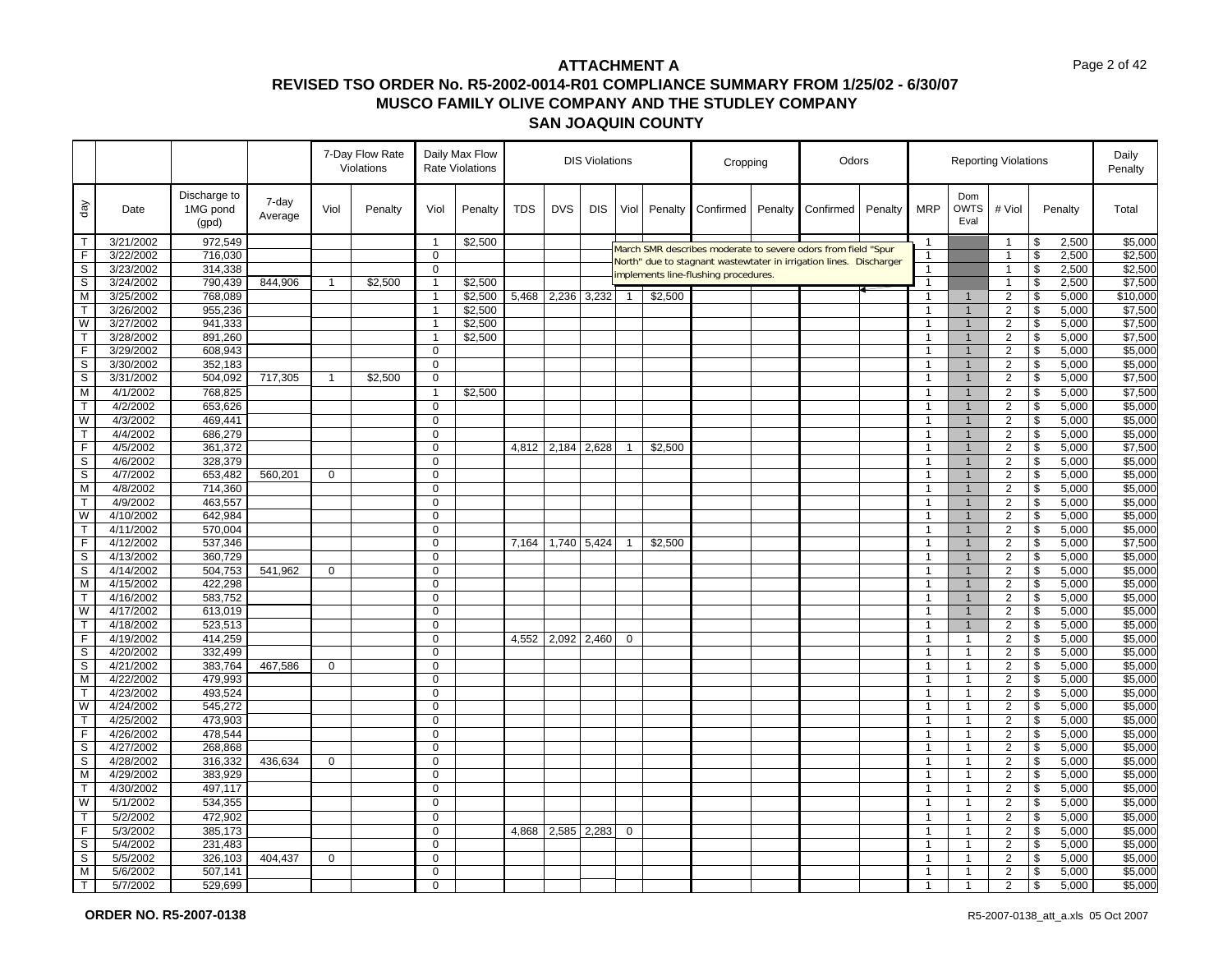|                         |                        |                                   |                  |             | 7-Day Flow Rate<br>Violations         |                            | Daily Max Flow<br><b>Rate Violations</b> | <b>DIS Violations</b> |            |               |                |         | Cropping                                                               |         | Odors                    |         |                |                                  | <b>Reporting Violations</b> |                                  |                | Daily<br>Penalty   |
|-------------------------|------------------------|-----------------------------------|------------------|-------------|---------------------------------------|----------------------------|------------------------------------------|-----------------------|------------|---------------|----------------|---------|------------------------------------------------------------------------|---------|--------------------------|---------|----------------|----------------------------------|-----------------------------|----------------------------------|----------------|--------------------|
| day                     | Date                   | Discharge to<br>1MG pond<br>(gpd) | 7-day<br>Average | Viol        | Penalty                               | Viol                       | Penalty                                  | <b>TDS</b>            | <b>DVS</b> | <b>DIS</b>    | Viol           | Penalty | Confirmed                                                              | Penalty | Confirmed                | Penalty | <b>MRP</b>     | Dom<br><b>OWTS</b><br>Eval       | # Viol                      |                                  | Penalty        | Total              |
| W                       | 5/8/2002               | 533,628                           |                  |             |                                       | 0                          |                                          |                       |            |               |                |         |                                                                        |         |                          |         | $\mathbf{1}$   | $\overline{1}$                   | $\overline{2}$              | \$                               | 5,000          | \$5,000            |
| $\mathsf{T}$            | 5/9/2002               | 445,540                           |                  |             |                                       | $\mathbf 0$                |                                          |                       |            |               |                |         |                                                                        |         |                          |         | $\mathbf{1}$   | $\overline{1}$                   | $\overline{2}$              | \$                               | 5,000          | \$5,000            |
| $\overline{F}$          | 5/10/2002              | 455,710                           |                  |             |                                       | $\Omega$                   |                                          |                       |            |               |                |         | -1                                                                     | \$2,500 | Confirmed discharge of   |         |                |                                  | 2                           | \$                               | 5,000          | \$7,500            |
| S                       | 5/11/2002              | 699,460                           |                  |             |                                       | $\Omega$                   |                                          |                       |            |               |                |         |                                                                        |         | wastewater to areas      |         | $\mathbf{1}$   |                                  | $\overline{2}$              | \$                               | 5,000          | \$5,000            |
| $\overline{s}$          | 5/12/2002              | 71,234                            | 463,202          | $\Omega$    |                                       | $\Omega$                   |                                          |                       |            |               |                |         |                                                                        |         | without actively growing |         | ት              | $\mathbf{1}$                     | $\overline{2}$              | \$                               | 5,000          | \$5,000            |
| М                       | 5/13/2002              | 521,288                           |                  |             |                                       | $\mathbf 0$                |                                          | 5,020                 |            | 2,046 2,974   | $\mathbf{1}$   | \$2,500 |                                                                        |         | crops                    |         | -1             |                                  | 2                           | \$                               | 5,000          | \$7,500            |
| T                       | 5/14/2002              | 781,599                           |                  |             |                                       | 1                          | \$2,500                                  |                       |            |               |                |         | Offensive onsite odors confirmed by staff and documented in inspection |         |                          |         |                |                                  | $\overline{2}$              | $\overline{\boldsymbol{\theta}}$ | 5,000          | \$7,500            |
| W                       | 5/15/2002              | 446,825                           |                  |             |                                       | $\mathbf 0$                |                                          |                       |            |               |                |         | report transmitted with 5/20/02 NOV. Recommend no penalty as           |         |                          |         |                |                                  | $\overline{2}$              | \$                               | 5,000          | \$5,000            |
| $\mathsf{T}$            | 5/16/2002              | 474,499                           |                  |             |                                       | $\mathbf 0$                |                                          |                       |            |               |                |         | inspection report did not state odors persisted beyond property        |         |                          |         |                |                                  | $\overline{2}$              | \$                               | 5,000          | \$5,000            |
| F                       | 5/17/2002              | 511,011                           |                  |             |                                       | $\mathbf 0$                |                                          | 4,534                 |            | 2,222 2,312   | $\mathbf 0$    |         | boundary.                                                              |         |                          |         |                |                                  | $\overline{2}$              | \$                               | 5,000          | \$5,000            |
| $\mathbb S$             | 5/18/2002              | 238,654                           |                  |             |                                       | $\Omega$                   |                                          |                       |            |               |                |         |                                                                        |         |                          |         |                |                                  | $\overline{2}$              | \$                               | 5,000          | \$5,000            |
| $\mathbb S$             | 5/19/2002              | 296,050                           | 467,132          | $\mathbf 0$ |                                       | $\mathbf 0$                |                                          |                       |            |               |                |         |                                                                        |         |                          |         | $\mathbf{1}$   | $\mathbf{1}$                     | $\overline{2}$              | \$                               | 5,000          | \$5,000            |
| M                       | 5/20/2002              | 459,827                           |                  |             |                                       | $\mathbf 0$                |                                          |                       |            |               |                |         |                                                                        |         |                          |         | $\mathbf{1}$   | $\mathbf{1}$                     | 2                           | \$                               | 5,000          | \$5,000            |
| $\mathsf{T}$            | 5/21/2002              | 363,232                           |                  |             |                                       | $\mathbf 0$                |                                          |                       |            |               |                |         |                                                                        |         |                          |         | 1              | 1                                | $\overline{2}$              | \$                               | 5,000          | \$5,000            |
| W                       | 5/22/2002              | 387,849                           |                  |             |                                       | $\Omega$                   |                                          |                       |            |               |                |         |                                                                        |         |                          |         | 1              | 1                                | 2                           | \$                               | 5,000          | \$5,000            |
| $\mathsf{T}$            | 5/23/2002              | 315,869                           |                  |             |                                       | $\mathbf 0$                |                                          |                       |            |               |                |         |                                                                        |         |                          |         | $\mathbf{1}$   | $\mathbf{1}$                     | $\overline{2}$              | \$                               | 5,000          | \$5,000            |
| F                       | 5/24/2002              | 347,888                           |                  |             |                                       | $\mathbf 0$                |                                          | 3.958                 | 2,334      | 1,624         | $\mathbf 0$    |         |                                                                        |         |                          |         | $\mathbf{1}$   | $\mathbf{1}$                     | 2                           | \$                               | 5,000          | \$5,000            |
| S                       | 5/25/2002              | 125,584                           |                  |             |                                       | $\mathbf 0$<br>$\Omega$    |                                          |                       |            |               |                |         |                                                                        |         |                          |         |                | $\overline{1}$<br>$\overline{1}$ | $\overline{2}$              | \$                               | 5,000          | \$5,000            |
| $\mathbb S$             | 5/26/2002              | 163,884                           | 309,162          | $\mathbf 0$ |                                       |                            |                                          |                       |            |               |                |         |                                                                        |         |                          |         | 1              |                                  | 2                           | \$                               | 5,000          | \$5,000            |
| M<br>$\mathsf{T}$       | 5/27/2002<br>5/28/2002 | 180,192<br>276,749                |                  |             |                                       | $\mathbf 0$<br>$\mathbf 0$ |                                          |                       |            |               |                |         |                                                                        |         |                          |         | $\mathbf{1}$   | $\overline{1}$<br>$\overline{1}$ | $\overline{2}$              | \$                               | 5,000          | \$5,000<br>\$5,000 |
|                         |                        |                                   |                  |             |                                       | $\Omega$                   |                                          |                       |            |               |                |         |                                                                        |         |                          |         | $\mathbf 1$    |                                  | $\overline{2}$              | \$                               | 5,000          |                    |
| W<br>$\mathsf{T}$       | 5/29/2002<br>5/30/2002 | 450,197<br>323,711                |                  |             |                                       | $\mathbf 0$                |                                          |                       |            |               |                |         |                                                                        |         |                          |         | $\mathbf{1}$   | $\overline{1}$                   | 2<br>$\overline{2}$         | $\overline{\mathbf{3}}$<br>\$    | 5,000<br>5,000 | \$5,000<br>\$5,000 |
| $\overline{F}$          | 5/31/2002              |                                   |                  |             |                                       | $\Omega$                   |                                          | 4,884                 |            |               | $\mathbf{1}$   | \$2,500 |                                                                        |         |                          |         | $\mathbf 1$    | $\mathbf{1}$                     | $\overline{2}$              | $\overline{\boldsymbol{\theta}}$ | 5,000          | \$7,500            |
| S                       | 6/1/2002               | 227,316<br>277,316                |                  |             |                                       | 0                          |                                          |                       |            | 2,276 2,608   |                |         |                                                                        |         |                          |         | $\mathbf{1}$   | 1                                | $\overline{2}$              | \$                               | 5,000          | \$5,000            |
| S                       | 6/2/2002               | 227,316                           | 364,438          | $\Omega$    |                                       | $\Omega$                   |                                          |                       |            |               |                |         |                                                                        |         |                          |         |                | $\overline{1}$                   | 2                           | $\overline{\mathcal{S}}$         | 5,000          | \$5,000            |
| M                       | 6/3/2002               | 319,449                           |                  |             |                                       | $\mathbf 0$                |                                          |                       |            |               |                |         |                                                                        |         |                          |         | $\mathbf{1}$   |                                  | $\mathbf{1}$                | \$                               | 2,500          | \$2,500            |
| $\mathsf{T}$            | 6/4/2002               | 268,818                           |                  |             |                                       | $\Omega$                   |                                          |                       |            |               |                |         |                                                                        |         |                          |         | $\mathbf{1}$   |                                  | $\mathbf{1}$                | \$                               | 2,500          | \$2,500            |
| W                       | 6/5/2002               | 334,488                           |                  |             |                                       | $\mathbf 0$                |                                          |                       |            |               |                |         |                                                                        |         |                          |         | $\mathbf{1}$   |                                  | $\mathbf{1}$                | \$                               | 2,500          | \$2,500            |
| $\mathsf{T}$            | 6/6/2002               | 1,457,810                         |                  |             |                                       | 1                          | \$2,500                                  |                       |            |               |                |         |                                                                        |         |                          |         | 1              |                                  | $\overline{1}$              | \$                               | 2,500          | \$5,000            |
| $\mathsf F$             | 6/7/2002               | 569,885                           |                  |             |                                       | $\mathbf{0}$               |                                          | 4,640                 |            | $2,016$ 2,624 | $\overline{1}$ | \$2,500 |                                                                        |         |                          |         | $\mathbf{1}$   |                                  | $\overline{1}$              | $\mathfrak{s}$                   | 2,500          | \$5,000            |
| S                       | 6/8/2002               | 427,278                           |                  |             |                                       | $\mathfrak{a}$             |                                          |                       |            |               |                |         |                                                                        |         |                          |         | $\mathbf{1}$   |                                  | $\overline{1}$              | \$                               | 2,500          | \$2,500            |
| S                       | 6/9/2002               | 427,278                           | 459,534          | $\mathbf 0$ |                                       | $\Omega$                   |                                          |                       |            |               |                |         |                                                                        |         |                          |         | $\mathbf 1$    |                                  | $\mathbf{1}$                | \$                               | 2,500          | \$2,500            |
| M                       | 6/10/2002              | 427,278                           |                  |             |                                       |                            |                                          |                       |            |               |                |         |                                                                        |         |                          |         | $\overline{1}$ |                                  | $\mathbf{1}$                | \$                               | 2,500          | \$2,500            |
| $\overline{\mathsf{T}}$ | 6/11/2002              | 730,465                           |                  |             | TSO discharge flow limits increase to |                            |                                          |                       |            |               |                |         |                                                                        |         |                          |         | $\mathbf{1}$   |                                  | $\mathbf{1}$                | $\overline{\mathcal{S}}$         | 2,500          | \$2,500            |
| W                       | 6/12/2002              | 947,276                           |                  |             | 820,000 gpd 7-day average and 950,000 |                            |                                          |                       |            |               |                |         |                                                                        |         |                          |         | $\mathbf{1}$   |                                  | $\mathbf{1}$                | \$                               | 2,500          | \$2,500            |
| $\mathsf{T}$            | 6/13/2002              | 856,710                           |                  |             | gpd daily maximum                     |                            |                                          |                       |            |               |                |         |                                                                        |         |                          |         |                |                                  | $\mathbf{1}$                | \$                               | 2,500          | \$2,500            |
| F.                      | 6/14/2002              | 621,013                           |                  |             |                                       | $\mathbf 0$                |                                          | 4.516                 |            | 1,672 2,844   | $\overline{1}$ | \$2,500 |                                                                        |         |                          |         | 1              |                                  | $\mathbf{1}$                | \$                               | 2,500          | \$5,000            |
| $\mathbb S$             | 6/15/2002              | 384,381                           |                  |             |                                       | $\mathbf 0$                |                                          |                       |            |               |                |         |                                                                        |         |                          |         | $\mathbf{1}$   |                                  | $\mathbf{1}$                | \$                               | 2,500          | \$2,500            |
| s                       | 6/16/2002              | 218,707                           | 597,976          | $\mathbf 0$ |                                       | $\mathbf 0$                |                                          |                       |            |               |                |         |                                                                        |         |                          |         | $\mathbf{1}$   |                                  | $\mathbf{1}$                | \$                               | 2,500          | \$2,500            |
| M                       | 6/17/2002              | 596,697                           |                  |             |                                       | $\Omega$                   |                                          |                       |            |               |                |         |                                                                        |         |                          |         |                |                                  | 1                           | \$                               | 2,500          | \$2,500            |
| $\mathsf{T}$            | 6/18/2002              | 447,450                           |                  |             |                                       | $\mathbf 0$                |                                          |                       |            |               |                |         |                                                                        |         |                          |         | $\mathbf{1}$   |                                  | $\overline{1}$              | \$                               | 2,500          | \$2,500            |
| W                       | 6/19/2002              | 649,174                           |                  |             |                                       | $\mathbf 0$                |                                          |                       |            |               |                |         |                                                                        |         |                          |         | $\mathbf 1$    |                                  | $\mathbf{1}$                | \$                               | 2,500          | \$2,500            |
| $\mathsf{T}$            | 6/20/2002              | 725,925                           |                  |             |                                       | 0                          |                                          |                       |            |               |                |         |                                                                        |         |                          |         | $\mathbf{1}$   |                                  | $\overline{1}$              | \$                               | 2,500          | \$2,500            |
| F                       | 6/21/2002              | 321,850                           |                  |             |                                       | $\Omega$                   |                                          | 3,620                 | 1,592      | 2,028         | 0              |         |                                                                        |         |                          |         | 1              |                                  | $\overline{1}$              | \$                               | 2,500          | \$2,500            |
| $\overline{s}$          | 6/22/2002              | 321,850                           |                  |             |                                       | $\mathbf 0$                |                                          |                       |            |               |                |         |                                                                        |         |                          |         | $\mathbf{1}$   |                                  | $\mathbf{1}$                | \$                               | 2,500          | \$2,500            |
| $\mathbb S$             | 6/23/2002              | 321,850                           | 483,542          | 0           |                                       | $\Omega$                   |                                          |                       |            |               |                |         |                                                                        |         |                          |         | $\mathbf{1}$   |                                  | $\mathbf{1}$                | \$                               | 2,500          | \$2,500            |
| M                       | 6/24/2002              | 499,646                           |                  |             |                                       | $\mathbf 0$                |                                          |                       |            |               |                |         |                                                                        |         |                          |         |                |                                  | 1                           | \$                               | 2,500          | \$2,500            |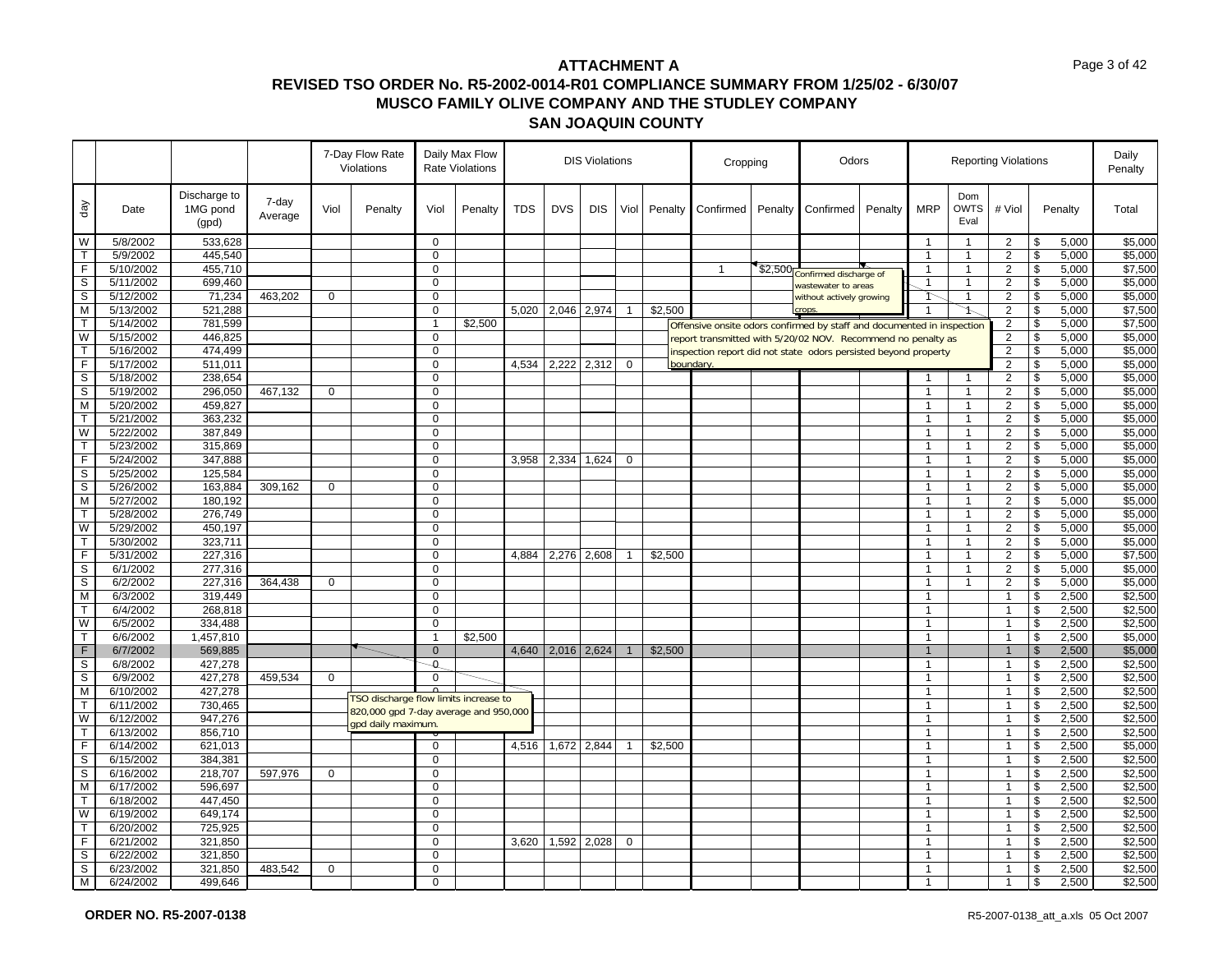| Discharge to<br>Dom<br>7-day<br>day<br><b>DVS</b><br><b>MRP</b><br><b>OWTS</b><br>1MG pond<br>Viol<br><b>TDS</b><br><b>DIS</b><br>Viol<br># Viol<br>Date<br>Penalty<br>Viol<br>Penalty<br>Penalty<br>Confirmed<br>Penalty<br>Confirmed<br>Penalty<br>Penalty<br>Total<br>Average<br>Eval<br>(gpd)<br>6/25/2002<br>522,043<br>$\Omega$<br>$\overline{1}$<br>\$<br>2,500<br>$\mathsf{T}$<br>$\overline{1}$<br>\$2,500<br>W<br>6/26/2002<br>602,208<br>\$<br>2,500<br>$\mathbf 0$<br>$\mathbf{1}$<br>$\overline{1}$<br>$\mathsf{T}$<br>$\mathbf 0$<br>$\mathbf{1}$<br>\$<br>\$2,500<br>6/27/2002<br>703,947<br>$\overline{1}$<br>2,500<br>\$2,500<br>F.<br>408,571<br>$\mathbf 0$<br>\$<br>2,500<br>6/28/2002<br>$\mathbf{1}$<br>$\overline{1}$<br>S<br>$\mathbf 0$<br>\$<br>2,500<br>\$2,500<br>6/29/2002<br>408,574<br>$\mathbf{1}$<br>$\overline{1}$<br>$\mathbb S$<br>\$<br>\$2,500<br>6/30/2002<br>507,652<br>$\mathbf 0$<br>2,500<br>408,574<br>$\mathbf 0$<br>$\mathbf{1}$<br>$\overline{1}$<br>7/1/2002<br>301,431<br>$\mathbf 0$<br>\$<br>2,500<br>\$2,500<br>М<br>$\mathbf{1}$<br>$\overline{1}$<br>$\boldsymbol{\theta}$<br>\$2,500<br>$\mathsf{T}$<br>692,584<br>$\mathbf 0$<br>2,500<br>7/2/2002<br>$\mathbf{1}$<br>$\overline{1}$<br>$\mathfrak s$<br>W<br>7/3/2002<br>$\mathbf 0$<br>2,500<br>\$2,500<br>577,651<br>$\mathbf{1}$<br>$\overline{1}$<br>$\mathsf{T}$<br>7/4/2002<br>277,719<br>$\mathbf 0$<br>$\mathbf{1}$<br>\$<br>2,500<br>\$2,500<br>$\overline{1}$<br>F.<br>\$2,500<br>7/5/2002<br>333,414<br>$\mathbf 0$<br>$\mathbf{1}$<br>$\overline{1}$<br>\$<br>2,500<br>S<br>423,445<br>\$<br>2,500<br>\$2,500<br>7/6/2002<br>$\mathbf 0$<br>$\mathbf{1}$<br>$\overline{1}$<br>\$2,500<br>S<br>7/7/2002<br>$\overline{\mathbf{3}}$<br>2,500<br>674,137<br>468,626<br>$\pmb{0}$<br>0<br>$\mathbf{1}$<br>$\overline{1}$<br>\$2,500<br>M<br>7/8/2002<br>882,993<br>$\mathbf 0$<br>$\mathbf{1}$<br>$\overline{1}$<br>\$<br>2,500<br>\$2,500<br>$\mathsf{T}$<br>864,117<br>$\mathbf 0$<br>\$<br>2,500<br>7/9/2002<br>2,896<br>1,008<br>1,888<br>$\mathbf 0$<br>$\mathbf{1}$<br>$\overline{1}$<br>$\pmb{\mathfrak{S}}$<br>\$2,500<br>W<br>7/10/2002<br>925,453<br>$\mathbf 0$<br>$\mathbf{1}$<br>$\overline{1}$<br>2,500<br>\$<br>\$5,000<br>T<br>7/11/2002<br>999,447<br>\$2,500<br>2,500<br>1<br>$\mathbf{1}$<br>$\overline{1}$<br>\$2,500<br>F<br>7/12/2002<br>672,769<br>$\mathbf 0$<br>4,572<br>2,188<br>2,384<br>$\mathbf 0$<br>\$<br>2,500<br>$\mathbf{1}$<br>$\overline{1}$<br>$\mathbb S$<br>$\sqrt[6]{\frac{1}{2}}$<br>2,500<br>\$2,500<br>7/13/2002<br>672,769<br>$\mathbf 0$<br>$\mathbf{1}$<br>$\overline{1}$<br>S<br>\$<br>\$2,500<br>7/14/2002<br>672,769<br>812,902<br>$\mathbf 0$<br>0<br>$\mathbf{1}$<br>$\overline{1}$<br>2,500<br>M<br>7/15/2002<br>1,120,827<br>\$2,500<br>\$<br>2,500<br>\$5,000<br>$\mathbf{1}$<br>$\mathbf{1}$<br>$\overline{1}$<br>$\mathsf{T}$<br>930,297<br>$\mathbf 0$<br>\$<br>2,500<br>\$2,500<br>7/16/2002<br>$\mathbf{1}$<br>$\overline{1}$<br>\$<br>\$2,500<br>W<br>7/17/2002<br>893,105<br>$\mathsf 0$<br>$\mathbf{1}$<br>$\overline{1}$<br>2,500<br>2,500<br>\$2,500<br>T<br>7/18/2002<br>829,169<br>$\mathbf 0$<br>\$<br>$\mathbf{1}$<br>$\overline{1}$<br>F<br>$\mathbf 0$<br>\$<br>2,500<br>\$5,000<br>7/19/2002<br>612,108<br>4,876<br>1,996<br>2,880<br>$\mathbf{1}$<br>\$2,500<br>$\mathbf{1}$<br>$\overline{1}$<br>s<br>$\mathbf{s}$<br>\$2,500<br>7/20/2002<br>612,108<br>$\mathbf 0$<br>2,500<br>$\mathbf{1}$<br>$\overline{1}$<br>S<br>\$<br>\$2,500<br>7/21/2002<br>612,108<br>801,389<br>$\mathbf 0$<br>$\mathbf 0$<br>$\mathbf{1}$<br>2,500<br>$\overline{1}$<br>M<br>7/22/2002<br>$\Omega$<br>\$<br>\$2,500<br>526,870<br>$\mathbf{1}$<br>$\overline{1}$<br>2,500<br>\$2,500<br>812,257<br>\$<br>2,500<br>$\mathsf{T}$<br>7/23/2002<br>$\mathbf 0$<br>$\mathbf{1}$<br>$\overline{1}$<br>W<br>797,612<br>\$<br>2,500<br>\$2,500<br>7/24/2002<br>$\mathbf 0$<br>$\mathbf{1}$<br>$\overline{1}$<br>\$2,500<br>7/25/2002<br>773,642<br>$\mathbf 0$<br>\$<br>2,500<br>T<br>$\mathbf{1}$<br>$\overline{1}$<br>F<br>\$<br>\$2,500<br>7/26/2002<br>767,197<br>$\mathbf 0$<br>3,860<br>1,760 2,100<br>$\mathbf 0$<br>$\mathbf{1}$<br>$\overline{1}$<br>2,500<br>$\boldsymbol{\theta}$<br>\$2,500<br>$\mathbb S$<br>7/27/2002<br>767,197<br>$\Omega$<br>2,500<br>$\mathbf{1}$<br>$\overline{1}$<br>S<br>744,567<br>$\mathbf 0$<br>\$<br>2,500<br>\$2,500<br>7/28/2002<br>767,197<br>$\mathbf 0$<br>$\mathbf{1}$<br>$\overline{1}$<br>M<br>7/29/2002<br>572,599<br>$\mathbf 0$<br>\$<br>2,500<br>\$2,500<br>$\mathbf{1}$<br>$\overline{1}$<br>$\overline{\mathbf{3}}$<br>\$2,500<br>$\mathsf{T}$<br>7/30/2002<br>775,748<br>$\mathbf 0$<br>2,500<br>$\mathbf{1}$<br>$\overline{1}$<br>W<br>2,500<br>\$2,500<br>7/31/2002<br>784,265<br>$\mathbf 0$<br>\$<br>$\mathbf{1}$<br>$\overline{1}$<br>\$2,500<br>$\mathsf{T}$<br>8/1/2002<br>799,139<br>$\mathbf 0$<br>\$<br>2,500<br>$\mathbf{1}$<br>$\overline{1}$<br>F.<br>590,002<br>$\mathbf 0$<br>$\sqrt[6]{\frac{1}{2}}$<br>2,500<br>\$2,500<br>8/2/2002<br>$\mathbf{1}$<br>$\overline{1}$<br>$\mathbb S$<br>$\sqrt[6]{\frac{1}{2}}$<br>2,500<br>\$2,500<br>8/3/2002<br>590,002<br>$\mathbf 0$<br>$\mathbf{1}$<br>$\overline{1}$<br>S<br>\$<br>\$2,500<br>8/4/2002<br>590,002<br>671,680<br>$\mathbf 0$<br>$\mathbf 0$<br>2,500<br>1<br>$\overline{1}$<br>2,500<br>\$2,500<br>M<br>8/5/2002<br>914,710<br>$\Omega$<br>$\mathbf{1}$<br>\$<br>$\overline{1}$<br>\$2,500<br>$\mathsf{T}$<br>$\mathbf 0$<br>2,780<br>\$<br>2,500<br>8/6/2002<br>811,189<br>632<br>2,148<br>$\mathbf 0$<br>$\mathbf{1}$<br>$\overline{1}$<br>\$2,500<br>W<br>8/7/2002<br>885,139<br>$\mathbf 0$<br>$\mathbf{1}$<br>\$<br>2,500<br>$\overline{1}$<br>\$<br>2,500<br>\$2,500<br>8/8/2002<br>818,830<br>$\mathbf 0$<br>T<br>$\overline{1}$<br>$\mathbf{1}$<br>F<br>2,720<br>\$<br>\$2,500<br>8/9/2002<br>645,505<br>$\mathbf 0$<br>1,496<br>1,224<br>$\mathbf 0$<br>$\mathbf{1}$<br>$\overline{1}$<br>2,500<br>S<br>\$2,500<br>645,505<br>$\mathbf 0$<br>\$<br>2,500<br>8/10/2002<br>$\mathbf{1}$<br>$\overline{1}$<br>S<br>\$<br>2,500<br>\$2,500<br>8/11/2002<br>645,505<br>766,626<br>$\mathbf 0$<br>$\mathbf{1}$<br>$\overline{1}$<br>0 |  |  | 7-Day Flow Rate<br>Violations | Daily Max Flow<br><b>Rate Violations</b> |  | <b>DIS Violations</b> |  | Cropping | Odors |  | <b>Reporting Violations</b> |  | Daily<br>Penalty |
|----------------------------------------------------------------------------------------------------------------------------------------------------------------------------------------------------------------------------------------------------------------------------------------------------------------------------------------------------------------------------------------------------------------------------------------------------------------------------------------------------------------------------------------------------------------------------------------------------------------------------------------------------------------------------------------------------------------------------------------------------------------------------------------------------------------------------------------------------------------------------------------------------------------------------------------------------------------------------------------------------------------------------------------------------------------------------------------------------------------------------------------------------------------------------------------------------------------------------------------------------------------------------------------------------------------------------------------------------------------------------------------------------------------------------------------------------------------------------------------------------------------------------------------------------------------------------------------------------------------------------------------------------------------------------------------------------------------------------------------------------------------------------------------------------------------------------------------------------------------------------------------------------------------------------------------------------------------------------------------------------------------------------------------------------------------------------------------------------------------------------------------------------------------------------------------------------------------------------------------------------------------------------------------------------------------------------------------------------------------------------------------------------------------------------------------------------------------------------------------------------------------------------------------------------------------------------------------------------------------------------------------------------------------------------------------------------------------------------------------------------------------------------------------------------------------------------------------------------------------------------------------------------------------------------------------------------------------------------------------------------------------------------------------------------------------------------------------------------------------------------------------------------------------------------------------------------------------------------------------------------------------------------------------------------------------------------------------------------------------------------------------------------------------------------------------------------------------------------------------------------------------------------------------------------------------------------------------------------------------------------------------------------------------------------------------------------------------------------------------------------------------------------------------------------------------------------------------------------------------------------------------------------------------------------------------------------------------------------------------------------------------------------------------------------------------------------------------------------------------------------------------------------------------------------------------------------------------------------------------------------------------------------------------------------------------------------------------------------------------------------------------------------------------------------------------------------------------------------------------------------------------------------------------------------------------------------------------------------------------------------------------------------------------------------------------------------------------------------------------------------------------------------------------------------------------------------------------------------------------------------------------------------------------------------------------------------------------------------------------------------------------------------------------------------------------------------------------------------------------------------------------------------------------------------------------------------------------------------------------------------------------------------------------------------------------------------------------------------------------------------------------------------------------------------------------------------------------------------------------------------------------------------------------------------------------------------------------------------------------------------------------------------------------------------------------------------------------------------------------------------------------------------------------------------------------------------------------------------------------------------------------------------------------------------------------------------------------------------------------------------------------------------------------------------------------------------------------------------------------------------------------------------------------------------------------------------------------------------------------|--|--|-------------------------------|------------------------------------------|--|-----------------------|--|----------|-------|--|-----------------------------|--|------------------|
|                                                                                                                                                                                                                                                                                                                                                                                                                                                                                                                                                                                                                                                                                                                                                                                                                                                                                                                                                                                                                                                                                                                                                                                                                                                                                                                                                                                                                                                                                                                                                                                                                                                                                                                                                                                                                                                                                                                                                                                                                                                                                                                                                                                                                                                                                                                                                                                                                                                                                                                                                                                                                                                                                                                                                                                                                                                                                                                                                                                                                                                                                                                                                                                                                                                                                                                                                                                                                                                                                                                                                                                                                                                                                                                                                                                                                                                                                                                                                                                                                                                                                                                                                                                                                                                                                                                                                                                                                                                                                                                                                                                                                                                                                                                                                                                                                                                                                                                                                                                                                                                                                                                                                                                                                                                                                                                                                                                                                                                                                                                                                                                                                                                                                                                                                                                                                                                                                                                                                                                                                                                                                                                                                                                                                                        |  |  |                               |                                          |  |                       |  |          |       |  |                             |  |                  |
|                                                                                                                                                                                                                                                                                                                                                                                                                                                                                                                                                                                                                                                                                                                                                                                                                                                                                                                                                                                                                                                                                                                                                                                                                                                                                                                                                                                                                                                                                                                                                                                                                                                                                                                                                                                                                                                                                                                                                                                                                                                                                                                                                                                                                                                                                                                                                                                                                                                                                                                                                                                                                                                                                                                                                                                                                                                                                                                                                                                                                                                                                                                                                                                                                                                                                                                                                                                                                                                                                                                                                                                                                                                                                                                                                                                                                                                                                                                                                                                                                                                                                                                                                                                                                                                                                                                                                                                                                                                                                                                                                                                                                                                                                                                                                                                                                                                                                                                                                                                                                                                                                                                                                                                                                                                                                                                                                                                                                                                                                                                                                                                                                                                                                                                                                                                                                                                                                                                                                                                                                                                                                                                                                                                                                                        |  |  |                               |                                          |  |                       |  |          |       |  |                             |  | \$2,500          |
|                                                                                                                                                                                                                                                                                                                                                                                                                                                                                                                                                                                                                                                                                                                                                                                                                                                                                                                                                                                                                                                                                                                                                                                                                                                                                                                                                                                                                                                                                                                                                                                                                                                                                                                                                                                                                                                                                                                                                                                                                                                                                                                                                                                                                                                                                                                                                                                                                                                                                                                                                                                                                                                                                                                                                                                                                                                                                                                                                                                                                                                                                                                                                                                                                                                                                                                                                                                                                                                                                                                                                                                                                                                                                                                                                                                                                                                                                                                                                                                                                                                                                                                                                                                                                                                                                                                                                                                                                                                                                                                                                                                                                                                                                                                                                                                                                                                                                                                                                                                                                                                                                                                                                                                                                                                                                                                                                                                                                                                                                                                                                                                                                                                                                                                                                                                                                                                                                                                                                                                                                                                                                                                                                                                                                                        |  |  |                               |                                          |  |                       |  |          |       |  |                             |  |                  |
|                                                                                                                                                                                                                                                                                                                                                                                                                                                                                                                                                                                                                                                                                                                                                                                                                                                                                                                                                                                                                                                                                                                                                                                                                                                                                                                                                                                                                                                                                                                                                                                                                                                                                                                                                                                                                                                                                                                                                                                                                                                                                                                                                                                                                                                                                                                                                                                                                                                                                                                                                                                                                                                                                                                                                                                                                                                                                                                                                                                                                                                                                                                                                                                                                                                                                                                                                                                                                                                                                                                                                                                                                                                                                                                                                                                                                                                                                                                                                                                                                                                                                                                                                                                                                                                                                                                                                                                                                                                                                                                                                                                                                                                                                                                                                                                                                                                                                                                                                                                                                                                                                                                                                                                                                                                                                                                                                                                                                                                                                                                                                                                                                                                                                                                                                                                                                                                                                                                                                                                                                                                                                                                                                                                                                                        |  |  |                               |                                          |  |                       |  |          |       |  |                             |  |                  |
|                                                                                                                                                                                                                                                                                                                                                                                                                                                                                                                                                                                                                                                                                                                                                                                                                                                                                                                                                                                                                                                                                                                                                                                                                                                                                                                                                                                                                                                                                                                                                                                                                                                                                                                                                                                                                                                                                                                                                                                                                                                                                                                                                                                                                                                                                                                                                                                                                                                                                                                                                                                                                                                                                                                                                                                                                                                                                                                                                                                                                                                                                                                                                                                                                                                                                                                                                                                                                                                                                                                                                                                                                                                                                                                                                                                                                                                                                                                                                                                                                                                                                                                                                                                                                                                                                                                                                                                                                                                                                                                                                                                                                                                                                                                                                                                                                                                                                                                                                                                                                                                                                                                                                                                                                                                                                                                                                                                                                                                                                                                                                                                                                                                                                                                                                                                                                                                                                                                                                                                                                                                                                                                                                                                                                                        |  |  |                               |                                          |  |                       |  |          |       |  |                             |  |                  |
|                                                                                                                                                                                                                                                                                                                                                                                                                                                                                                                                                                                                                                                                                                                                                                                                                                                                                                                                                                                                                                                                                                                                                                                                                                                                                                                                                                                                                                                                                                                                                                                                                                                                                                                                                                                                                                                                                                                                                                                                                                                                                                                                                                                                                                                                                                                                                                                                                                                                                                                                                                                                                                                                                                                                                                                                                                                                                                                                                                                                                                                                                                                                                                                                                                                                                                                                                                                                                                                                                                                                                                                                                                                                                                                                                                                                                                                                                                                                                                                                                                                                                                                                                                                                                                                                                                                                                                                                                                                                                                                                                                                                                                                                                                                                                                                                                                                                                                                                                                                                                                                                                                                                                                                                                                                                                                                                                                                                                                                                                                                                                                                                                                                                                                                                                                                                                                                                                                                                                                                                                                                                                                                                                                                                                                        |  |  |                               |                                          |  |                       |  |          |       |  |                             |  |                  |
|                                                                                                                                                                                                                                                                                                                                                                                                                                                                                                                                                                                                                                                                                                                                                                                                                                                                                                                                                                                                                                                                                                                                                                                                                                                                                                                                                                                                                                                                                                                                                                                                                                                                                                                                                                                                                                                                                                                                                                                                                                                                                                                                                                                                                                                                                                                                                                                                                                                                                                                                                                                                                                                                                                                                                                                                                                                                                                                                                                                                                                                                                                                                                                                                                                                                                                                                                                                                                                                                                                                                                                                                                                                                                                                                                                                                                                                                                                                                                                                                                                                                                                                                                                                                                                                                                                                                                                                                                                                                                                                                                                                                                                                                                                                                                                                                                                                                                                                                                                                                                                                                                                                                                                                                                                                                                                                                                                                                                                                                                                                                                                                                                                                                                                                                                                                                                                                                                                                                                                                                                                                                                                                                                                                                                                        |  |  |                               |                                          |  |                       |  |          |       |  |                             |  |                  |
|                                                                                                                                                                                                                                                                                                                                                                                                                                                                                                                                                                                                                                                                                                                                                                                                                                                                                                                                                                                                                                                                                                                                                                                                                                                                                                                                                                                                                                                                                                                                                                                                                                                                                                                                                                                                                                                                                                                                                                                                                                                                                                                                                                                                                                                                                                                                                                                                                                                                                                                                                                                                                                                                                                                                                                                                                                                                                                                                                                                                                                                                                                                                                                                                                                                                                                                                                                                                                                                                                                                                                                                                                                                                                                                                                                                                                                                                                                                                                                                                                                                                                                                                                                                                                                                                                                                                                                                                                                                                                                                                                                                                                                                                                                                                                                                                                                                                                                                                                                                                                                                                                                                                                                                                                                                                                                                                                                                                                                                                                                                                                                                                                                                                                                                                                                                                                                                                                                                                                                                                                                                                                                                                                                                                                                        |  |  |                               |                                          |  |                       |  |          |       |  |                             |  |                  |
|                                                                                                                                                                                                                                                                                                                                                                                                                                                                                                                                                                                                                                                                                                                                                                                                                                                                                                                                                                                                                                                                                                                                                                                                                                                                                                                                                                                                                                                                                                                                                                                                                                                                                                                                                                                                                                                                                                                                                                                                                                                                                                                                                                                                                                                                                                                                                                                                                                                                                                                                                                                                                                                                                                                                                                                                                                                                                                                                                                                                                                                                                                                                                                                                                                                                                                                                                                                                                                                                                                                                                                                                                                                                                                                                                                                                                                                                                                                                                                                                                                                                                                                                                                                                                                                                                                                                                                                                                                                                                                                                                                                                                                                                                                                                                                                                                                                                                                                                                                                                                                                                                                                                                                                                                                                                                                                                                                                                                                                                                                                                                                                                                                                                                                                                                                                                                                                                                                                                                                                                                                                                                                                                                                                                                                        |  |  |                               |                                          |  |                       |  |          |       |  |                             |  |                  |
|                                                                                                                                                                                                                                                                                                                                                                                                                                                                                                                                                                                                                                                                                                                                                                                                                                                                                                                                                                                                                                                                                                                                                                                                                                                                                                                                                                                                                                                                                                                                                                                                                                                                                                                                                                                                                                                                                                                                                                                                                                                                                                                                                                                                                                                                                                                                                                                                                                                                                                                                                                                                                                                                                                                                                                                                                                                                                                                                                                                                                                                                                                                                                                                                                                                                                                                                                                                                                                                                                                                                                                                                                                                                                                                                                                                                                                                                                                                                                                                                                                                                                                                                                                                                                                                                                                                                                                                                                                                                                                                                                                                                                                                                                                                                                                                                                                                                                                                                                                                                                                                                                                                                                                                                                                                                                                                                                                                                                                                                                                                                                                                                                                                                                                                                                                                                                                                                                                                                                                                                                                                                                                                                                                                                                                        |  |  |                               |                                          |  |                       |  |          |       |  |                             |  |                  |
|                                                                                                                                                                                                                                                                                                                                                                                                                                                                                                                                                                                                                                                                                                                                                                                                                                                                                                                                                                                                                                                                                                                                                                                                                                                                                                                                                                                                                                                                                                                                                                                                                                                                                                                                                                                                                                                                                                                                                                                                                                                                                                                                                                                                                                                                                                                                                                                                                                                                                                                                                                                                                                                                                                                                                                                                                                                                                                                                                                                                                                                                                                                                                                                                                                                                                                                                                                                                                                                                                                                                                                                                                                                                                                                                                                                                                                                                                                                                                                                                                                                                                                                                                                                                                                                                                                                                                                                                                                                                                                                                                                                                                                                                                                                                                                                                                                                                                                                                                                                                                                                                                                                                                                                                                                                                                                                                                                                                                                                                                                                                                                                                                                                                                                                                                                                                                                                                                                                                                                                                                                                                                                                                                                                                                                        |  |  |                               |                                          |  |                       |  |          |       |  |                             |  |                  |
|                                                                                                                                                                                                                                                                                                                                                                                                                                                                                                                                                                                                                                                                                                                                                                                                                                                                                                                                                                                                                                                                                                                                                                                                                                                                                                                                                                                                                                                                                                                                                                                                                                                                                                                                                                                                                                                                                                                                                                                                                                                                                                                                                                                                                                                                                                                                                                                                                                                                                                                                                                                                                                                                                                                                                                                                                                                                                                                                                                                                                                                                                                                                                                                                                                                                                                                                                                                                                                                                                                                                                                                                                                                                                                                                                                                                                                                                                                                                                                                                                                                                                                                                                                                                                                                                                                                                                                                                                                                                                                                                                                                                                                                                                                                                                                                                                                                                                                                                                                                                                                                                                                                                                                                                                                                                                                                                                                                                                                                                                                                                                                                                                                                                                                                                                                                                                                                                                                                                                                                                                                                                                                                                                                                                                                        |  |  |                               |                                          |  |                       |  |          |       |  |                             |  |                  |
|                                                                                                                                                                                                                                                                                                                                                                                                                                                                                                                                                                                                                                                                                                                                                                                                                                                                                                                                                                                                                                                                                                                                                                                                                                                                                                                                                                                                                                                                                                                                                                                                                                                                                                                                                                                                                                                                                                                                                                                                                                                                                                                                                                                                                                                                                                                                                                                                                                                                                                                                                                                                                                                                                                                                                                                                                                                                                                                                                                                                                                                                                                                                                                                                                                                                                                                                                                                                                                                                                                                                                                                                                                                                                                                                                                                                                                                                                                                                                                                                                                                                                                                                                                                                                                                                                                                                                                                                                                                                                                                                                                                                                                                                                                                                                                                                                                                                                                                                                                                                                                                                                                                                                                                                                                                                                                                                                                                                                                                                                                                                                                                                                                                                                                                                                                                                                                                                                                                                                                                                                                                                                                                                                                                                                                        |  |  |                               |                                          |  |                       |  |          |       |  |                             |  |                  |
|                                                                                                                                                                                                                                                                                                                                                                                                                                                                                                                                                                                                                                                                                                                                                                                                                                                                                                                                                                                                                                                                                                                                                                                                                                                                                                                                                                                                                                                                                                                                                                                                                                                                                                                                                                                                                                                                                                                                                                                                                                                                                                                                                                                                                                                                                                                                                                                                                                                                                                                                                                                                                                                                                                                                                                                                                                                                                                                                                                                                                                                                                                                                                                                                                                                                                                                                                                                                                                                                                                                                                                                                                                                                                                                                                                                                                                                                                                                                                                                                                                                                                                                                                                                                                                                                                                                                                                                                                                                                                                                                                                                                                                                                                                                                                                                                                                                                                                                                                                                                                                                                                                                                                                                                                                                                                                                                                                                                                                                                                                                                                                                                                                                                                                                                                                                                                                                                                                                                                                                                                                                                                                                                                                                                                                        |  |  |                               |                                          |  |                       |  |          |       |  |                             |  |                  |
|                                                                                                                                                                                                                                                                                                                                                                                                                                                                                                                                                                                                                                                                                                                                                                                                                                                                                                                                                                                                                                                                                                                                                                                                                                                                                                                                                                                                                                                                                                                                                                                                                                                                                                                                                                                                                                                                                                                                                                                                                                                                                                                                                                                                                                                                                                                                                                                                                                                                                                                                                                                                                                                                                                                                                                                                                                                                                                                                                                                                                                                                                                                                                                                                                                                                                                                                                                                                                                                                                                                                                                                                                                                                                                                                                                                                                                                                                                                                                                                                                                                                                                                                                                                                                                                                                                                                                                                                                                                                                                                                                                                                                                                                                                                                                                                                                                                                                                                                                                                                                                                                                                                                                                                                                                                                                                                                                                                                                                                                                                                                                                                                                                                                                                                                                                                                                                                                                                                                                                                                                                                                                                                                                                                                                                        |  |  |                               |                                          |  |                       |  |          |       |  |                             |  |                  |
|                                                                                                                                                                                                                                                                                                                                                                                                                                                                                                                                                                                                                                                                                                                                                                                                                                                                                                                                                                                                                                                                                                                                                                                                                                                                                                                                                                                                                                                                                                                                                                                                                                                                                                                                                                                                                                                                                                                                                                                                                                                                                                                                                                                                                                                                                                                                                                                                                                                                                                                                                                                                                                                                                                                                                                                                                                                                                                                                                                                                                                                                                                                                                                                                                                                                                                                                                                                                                                                                                                                                                                                                                                                                                                                                                                                                                                                                                                                                                                                                                                                                                                                                                                                                                                                                                                                                                                                                                                                                                                                                                                                                                                                                                                                                                                                                                                                                                                                                                                                                                                                                                                                                                                                                                                                                                                                                                                                                                                                                                                                                                                                                                                                                                                                                                                                                                                                                                                                                                                                                                                                                                                                                                                                                                                        |  |  |                               |                                          |  |                       |  |          |       |  |                             |  |                  |
|                                                                                                                                                                                                                                                                                                                                                                                                                                                                                                                                                                                                                                                                                                                                                                                                                                                                                                                                                                                                                                                                                                                                                                                                                                                                                                                                                                                                                                                                                                                                                                                                                                                                                                                                                                                                                                                                                                                                                                                                                                                                                                                                                                                                                                                                                                                                                                                                                                                                                                                                                                                                                                                                                                                                                                                                                                                                                                                                                                                                                                                                                                                                                                                                                                                                                                                                                                                                                                                                                                                                                                                                                                                                                                                                                                                                                                                                                                                                                                                                                                                                                                                                                                                                                                                                                                                                                                                                                                                                                                                                                                                                                                                                                                                                                                                                                                                                                                                                                                                                                                                                                                                                                                                                                                                                                                                                                                                                                                                                                                                                                                                                                                                                                                                                                                                                                                                                                                                                                                                                                                                                                                                                                                                                                                        |  |  |                               |                                          |  |                       |  |          |       |  |                             |  |                  |
|                                                                                                                                                                                                                                                                                                                                                                                                                                                                                                                                                                                                                                                                                                                                                                                                                                                                                                                                                                                                                                                                                                                                                                                                                                                                                                                                                                                                                                                                                                                                                                                                                                                                                                                                                                                                                                                                                                                                                                                                                                                                                                                                                                                                                                                                                                                                                                                                                                                                                                                                                                                                                                                                                                                                                                                                                                                                                                                                                                                                                                                                                                                                                                                                                                                                                                                                                                                                                                                                                                                                                                                                                                                                                                                                                                                                                                                                                                                                                                                                                                                                                                                                                                                                                                                                                                                                                                                                                                                                                                                                                                                                                                                                                                                                                                                                                                                                                                                                                                                                                                                                                                                                                                                                                                                                                                                                                                                                                                                                                                                                                                                                                                                                                                                                                                                                                                                                                                                                                                                                                                                                                                                                                                                                                                        |  |  |                               |                                          |  |                       |  |          |       |  |                             |  |                  |
|                                                                                                                                                                                                                                                                                                                                                                                                                                                                                                                                                                                                                                                                                                                                                                                                                                                                                                                                                                                                                                                                                                                                                                                                                                                                                                                                                                                                                                                                                                                                                                                                                                                                                                                                                                                                                                                                                                                                                                                                                                                                                                                                                                                                                                                                                                                                                                                                                                                                                                                                                                                                                                                                                                                                                                                                                                                                                                                                                                                                                                                                                                                                                                                                                                                                                                                                                                                                                                                                                                                                                                                                                                                                                                                                                                                                                                                                                                                                                                                                                                                                                                                                                                                                                                                                                                                                                                                                                                                                                                                                                                                                                                                                                                                                                                                                                                                                                                                                                                                                                                                                                                                                                                                                                                                                                                                                                                                                                                                                                                                                                                                                                                                                                                                                                                                                                                                                                                                                                                                                                                                                                                                                                                                                                                        |  |  |                               |                                          |  |                       |  |          |       |  |                             |  |                  |
|                                                                                                                                                                                                                                                                                                                                                                                                                                                                                                                                                                                                                                                                                                                                                                                                                                                                                                                                                                                                                                                                                                                                                                                                                                                                                                                                                                                                                                                                                                                                                                                                                                                                                                                                                                                                                                                                                                                                                                                                                                                                                                                                                                                                                                                                                                                                                                                                                                                                                                                                                                                                                                                                                                                                                                                                                                                                                                                                                                                                                                                                                                                                                                                                                                                                                                                                                                                                                                                                                                                                                                                                                                                                                                                                                                                                                                                                                                                                                                                                                                                                                                                                                                                                                                                                                                                                                                                                                                                                                                                                                                                                                                                                                                                                                                                                                                                                                                                                                                                                                                                                                                                                                                                                                                                                                                                                                                                                                                                                                                                                                                                                                                                                                                                                                                                                                                                                                                                                                                                                                                                                                                                                                                                                                                        |  |  |                               |                                          |  |                       |  |          |       |  |                             |  |                  |
|                                                                                                                                                                                                                                                                                                                                                                                                                                                                                                                                                                                                                                                                                                                                                                                                                                                                                                                                                                                                                                                                                                                                                                                                                                                                                                                                                                                                                                                                                                                                                                                                                                                                                                                                                                                                                                                                                                                                                                                                                                                                                                                                                                                                                                                                                                                                                                                                                                                                                                                                                                                                                                                                                                                                                                                                                                                                                                                                                                                                                                                                                                                                                                                                                                                                                                                                                                                                                                                                                                                                                                                                                                                                                                                                                                                                                                                                                                                                                                                                                                                                                                                                                                                                                                                                                                                                                                                                                                                                                                                                                                                                                                                                                                                                                                                                                                                                                                                                                                                                                                                                                                                                                                                                                                                                                                                                                                                                                                                                                                                                                                                                                                                                                                                                                                                                                                                                                                                                                                                                                                                                                                                                                                                                                                        |  |  |                               |                                          |  |                       |  |          |       |  |                             |  |                  |
|                                                                                                                                                                                                                                                                                                                                                                                                                                                                                                                                                                                                                                                                                                                                                                                                                                                                                                                                                                                                                                                                                                                                                                                                                                                                                                                                                                                                                                                                                                                                                                                                                                                                                                                                                                                                                                                                                                                                                                                                                                                                                                                                                                                                                                                                                                                                                                                                                                                                                                                                                                                                                                                                                                                                                                                                                                                                                                                                                                                                                                                                                                                                                                                                                                                                                                                                                                                                                                                                                                                                                                                                                                                                                                                                                                                                                                                                                                                                                                                                                                                                                                                                                                                                                                                                                                                                                                                                                                                                                                                                                                                                                                                                                                                                                                                                                                                                                                                                                                                                                                                                                                                                                                                                                                                                                                                                                                                                                                                                                                                                                                                                                                                                                                                                                                                                                                                                                                                                                                                                                                                                                                                                                                                                                                        |  |  |                               |                                          |  |                       |  |          |       |  |                             |  |                  |
|                                                                                                                                                                                                                                                                                                                                                                                                                                                                                                                                                                                                                                                                                                                                                                                                                                                                                                                                                                                                                                                                                                                                                                                                                                                                                                                                                                                                                                                                                                                                                                                                                                                                                                                                                                                                                                                                                                                                                                                                                                                                                                                                                                                                                                                                                                                                                                                                                                                                                                                                                                                                                                                                                                                                                                                                                                                                                                                                                                                                                                                                                                                                                                                                                                                                                                                                                                                                                                                                                                                                                                                                                                                                                                                                                                                                                                                                                                                                                                                                                                                                                                                                                                                                                                                                                                                                                                                                                                                                                                                                                                                                                                                                                                                                                                                                                                                                                                                                                                                                                                                                                                                                                                                                                                                                                                                                                                                                                                                                                                                                                                                                                                                                                                                                                                                                                                                                                                                                                                                                                                                                                                                                                                                                                                        |  |  |                               |                                          |  |                       |  |          |       |  |                             |  |                  |
|                                                                                                                                                                                                                                                                                                                                                                                                                                                                                                                                                                                                                                                                                                                                                                                                                                                                                                                                                                                                                                                                                                                                                                                                                                                                                                                                                                                                                                                                                                                                                                                                                                                                                                                                                                                                                                                                                                                                                                                                                                                                                                                                                                                                                                                                                                                                                                                                                                                                                                                                                                                                                                                                                                                                                                                                                                                                                                                                                                                                                                                                                                                                                                                                                                                                                                                                                                                                                                                                                                                                                                                                                                                                                                                                                                                                                                                                                                                                                                                                                                                                                                                                                                                                                                                                                                                                                                                                                                                                                                                                                                                                                                                                                                                                                                                                                                                                                                                                                                                                                                                                                                                                                                                                                                                                                                                                                                                                                                                                                                                                                                                                                                                                                                                                                                                                                                                                                                                                                                                                                                                                                                                                                                                                                                        |  |  |                               |                                          |  |                       |  |          |       |  |                             |  |                  |
|                                                                                                                                                                                                                                                                                                                                                                                                                                                                                                                                                                                                                                                                                                                                                                                                                                                                                                                                                                                                                                                                                                                                                                                                                                                                                                                                                                                                                                                                                                                                                                                                                                                                                                                                                                                                                                                                                                                                                                                                                                                                                                                                                                                                                                                                                                                                                                                                                                                                                                                                                                                                                                                                                                                                                                                                                                                                                                                                                                                                                                                                                                                                                                                                                                                                                                                                                                                                                                                                                                                                                                                                                                                                                                                                                                                                                                                                                                                                                                                                                                                                                                                                                                                                                                                                                                                                                                                                                                                                                                                                                                                                                                                                                                                                                                                                                                                                                                                                                                                                                                                                                                                                                                                                                                                                                                                                                                                                                                                                                                                                                                                                                                                                                                                                                                                                                                                                                                                                                                                                                                                                                                                                                                                                                                        |  |  |                               |                                          |  |                       |  |          |       |  |                             |  |                  |
|                                                                                                                                                                                                                                                                                                                                                                                                                                                                                                                                                                                                                                                                                                                                                                                                                                                                                                                                                                                                                                                                                                                                                                                                                                                                                                                                                                                                                                                                                                                                                                                                                                                                                                                                                                                                                                                                                                                                                                                                                                                                                                                                                                                                                                                                                                                                                                                                                                                                                                                                                                                                                                                                                                                                                                                                                                                                                                                                                                                                                                                                                                                                                                                                                                                                                                                                                                                                                                                                                                                                                                                                                                                                                                                                                                                                                                                                                                                                                                                                                                                                                                                                                                                                                                                                                                                                                                                                                                                                                                                                                                                                                                                                                                                                                                                                                                                                                                                                                                                                                                                                                                                                                                                                                                                                                                                                                                                                                                                                                                                                                                                                                                                                                                                                                                                                                                                                                                                                                                                                                                                                                                                                                                                                                                        |  |  |                               |                                          |  |                       |  |          |       |  |                             |  |                  |
|                                                                                                                                                                                                                                                                                                                                                                                                                                                                                                                                                                                                                                                                                                                                                                                                                                                                                                                                                                                                                                                                                                                                                                                                                                                                                                                                                                                                                                                                                                                                                                                                                                                                                                                                                                                                                                                                                                                                                                                                                                                                                                                                                                                                                                                                                                                                                                                                                                                                                                                                                                                                                                                                                                                                                                                                                                                                                                                                                                                                                                                                                                                                                                                                                                                                                                                                                                                                                                                                                                                                                                                                                                                                                                                                                                                                                                                                                                                                                                                                                                                                                                                                                                                                                                                                                                                                                                                                                                                                                                                                                                                                                                                                                                                                                                                                                                                                                                                                                                                                                                                                                                                                                                                                                                                                                                                                                                                                                                                                                                                                                                                                                                                                                                                                                                                                                                                                                                                                                                                                                                                                                                                                                                                                                                        |  |  |                               |                                          |  |                       |  |          |       |  |                             |  |                  |
|                                                                                                                                                                                                                                                                                                                                                                                                                                                                                                                                                                                                                                                                                                                                                                                                                                                                                                                                                                                                                                                                                                                                                                                                                                                                                                                                                                                                                                                                                                                                                                                                                                                                                                                                                                                                                                                                                                                                                                                                                                                                                                                                                                                                                                                                                                                                                                                                                                                                                                                                                                                                                                                                                                                                                                                                                                                                                                                                                                                                                                                                                                                                                                                                                                                                                                                                                                                                                                                                                                                                                                                                                                                                                                                                                                                                                                                                                                                                                                                                                                                                                                                                                                                                                                                                                                                                                                                                                                                                                                                                                                                                                                                                                                                                                                                                                                                                                                                                                                                                                                                                                                                                                                                                                                                                                                                                                                                                                                                                                                                                                                                                                                                                                                                                                                                                                                                                                                                                                                                                                                                                                                                                                                                                                                        |  |  |                               |                                          |  |                       |  |          |       |  |                             |  |                  |
|                                                                                                                                                                                                                                                                                                                                                                                                                                                                                                                                                                                                                                                                                                                                                                                                                                                                                                                                                                                                                                                                                                                                                                                                                                                                                                                                                                                                                                                                                                                                                                                                                                                                                                                                                                                                                                                                                                                                                                                                                                                                                                                                                                                                                                                                                                                                                                                                                                                                                                                                                                                                                                                                                                                                                                                                                                                                                                                                                                                                                                                                                                                                                                                                                                                                                                                                                                                                                                                                                                                                                                                                                                                                                                                                                                                                                                                                                                                                                                                                                                                                                                                                                                                                                                                                                                                                                                                                                                                                                                                                                                                                                                                                                                                                                                                                                                                                                                                                                                                                                                                                                                                                                                                                                                                                                                                                                                                                                                                                                                                                                                                                                                                                                                                                                                                                                                                                                                                                                                                                                                                                                                                                                                                                                                        |  |  |                               |                                          |  |                       |  |          |       |  |                             |  |                  |
|                                                                                                                                                                                                                                                                                                                                                                                                                                                                                                                                                                                                                                                                                                                                                                                                                                                                                                                                                                                                                                                                                                                                                                                                                                                                                                                                                                                                                                                                                                                                                                                                                                                                                                                                                                                                                                                                                                                                                                                                                                                                                                                                                                                                                                                                                                                                                                                                                                                                                                                                                                                                                                                                                                                                                                                                                                                                                                                                                                                                                                                                                                                                                                                                                                                                                                                                                                                                                                                                                                                                                                                                                                                                                                                                                                                                                                                                                                                                                                                                                                                                                                                                                                                                                                                                                                                                                                                                                                                                                                                                                                                                                                                                                                                                                                                                                                                                                                                                                                                                                                                                                                                                                                                                                                                                                                                                                                                                                                                                                                                                                                                                                                                                                                                                                                                                                                                                                                                                                                                                                                                                                                                                                                                                                                        |  |  |                               |                                          |  |                       |  |          |       |  |                             |  |                  |
|                                                                                                                                                                                                                                                                                                                                                                                                                                                                                                                                                                                                                                                                                                                                                                                                                                                                                                                                                                                                                                                                                                                                                                                                                                                                                                                                                                                                                                                                                                                                                                                                                                                                                                                                                                                                                                                                                                                                                                                                                                                                                                                                                                                                                                                                                                                                                                                                                                                                                                                                                                                                                                                                                                                                                                                                                                                                                                                                                                                                                                                                                                                                                                                                                                                                                                                                                                                                                                                                                                                                                                                                                                                                                                                                                                                                                                                                                                                                                                                                                                                                                                                                                                                                                                                                                                                                                                                                                                                                                                                                                                                                                                                                                                                                                                                                                                                                                                                                                                                                                                                                                                                                                                                                                                                                                                                                                                                                                                                                                                                                                                                                                                                                                                                                                                                                                                                                                                                                                                                                                                                                                                                                                                                                                                        |  |  |                               |                                          |  |                       |  |          |       |  |                             |  |                  |
|                                                                                                                                                                                                                                                                                                                                                                                                                                                                                                                                                                                                                                                                                                                                                                                                                                                                                                                                                                                                                                                                                                                                                                                                                                                                                                                                                                                                                                                                                                                                                                                                                                                                                                                                                                                                                                                                                                                                                                                                                                                                                                                                                                                                                                                                                                                                                                                                                                                                                                                                                                                                                                                                                                                                                                                                                                                                                                                                                                                                                                                                                                                                                                                                                                                                                                                                                                                                                                                                                                                                                                                                                                                                                                                                                                                                                                                                                                                                                                                                                                                                                                                                                                                                                                                                                                                                                                                                                                                                                                                                                                                                                                                                                                                                                                                                                                                                                                                                                                                                                                                                                                                                                                                                                                                                                                                                                                                                                                                                                                                                                                                                                                                                                                                                                                                                                                                                                                                                                                                                                                                                                                                                                                                                                                        |  |  |                               |                                          |  |                       |  |          |       |  |                             |  |                  |
|                                                                                                                                                                                                                                                                                                                                                                                                                                                                                                                                                                                                                                                                                                                                                                                                                                                                                                                                                                                                                                                                                                                                                                                                                                                                                                                                                                                                                                                                                                                                                                                                                                                                                                                                                                                                                                                                                                                                                                                                                                                                                                                                                                                                                                                                                                                                                                                                                                                                                                                                                                                                                                                                                                                                                                                                                                                                                                                                                                                                                                                                                                                                                                                                                                                                                                                                                                                                                                                                                                                                                                                                                                                                                                                                                                                                                                                                                                                                                                                                                                                                                                                                                                                                                                                                                                                                                                                                                                                                                                                                                                                                                                                                                                                                                                                                                                                                                                                                                                                                                                                                                                                                                                                                                                                                                                                                                                                                                                                                                                                                                                                                                                                                                                                                                                                                                                                                                                                                                                                                                                                                                                                                                                                                                                        |  |  |                               |                                          |  |                       |  |          |       |  |                             |  |                  |
|                                                                                                                                                                                                                                                                                                                                                                                                                                                                                                                                                                                                                                                                                                                                                                                                                                                                                                                                                                                                                                                                                                                                                                                                                                                                                                                                                                                                                                                                                                                                                                                                                                                                                                                                                                                                                                                                                                                                                                                                                                                                                                                                                                                                                                                                                                                                                                                                                                                                                                                                                                                                                                                                                                                                                                                                                                                                                                                                                                                                                                                                                                                                                                                                                                                                                                                                                                                                                                                                                                                                                                                                                                                                                                                                                                                                                                                                                                                                                                                                                                                                                                                                                                                                                                                                                                                                                                                                                                                                                                                                                                                                                                                                                                                                                                                                                                                                                                                                                                                                                                                                                                                                                                                                                                                                                                                                                                                                                                                                                                                                                                                                                                                                                                                                                                                                                                                                                                                                                                                                                                                                                                                                                                                                                                        |  |  |                               |                                          |  |                       |  |          |       |  |                             |  |                  |
|                                                                                                                                                                                                                                                                                                                                                                                                                                                                                                                                                                                                                                                                                                                                                                                                                                                                                                                                                                                                                                                                                                                                                                                                                                                                                                                                                                                                                                                                                                                                                                                                                                                                                                                                                                                                                                                                                                                                                                                                                                                                                                                                                                                                                                                                                                                                                                                                                                                                                                                                                                                                                                                                                                                                                                                                                                                                                                                                                                                                                                                                                                                                                                                                                                                                                                                                                                                                                                                                                                                                                                                                                                                                                                                                                                                                                                                                                                                                                                                                                                                                                                                                                                                                                                                                                                                                                                                                                                                                                                                                                                                                                                                                                                                                                                                                                                                                                                                                                                                                                                                                                                                                                                                                                                                                                                                                                                                                                                                                                                                                                                                                                                                                                                                                                                                                                                                                                                                                                                                                                                                                                                                                                                                                                                        |  |  |                               |                                          |  |                       |  |          |       |  |                             |  |                  |
|                                                                                                                                                                                                                                                                                                                                                                                                                                                                                                                                                                                                                                                                                                                                                                                                                                                                                                                                                                                                                                                                                                                                                                                                                                                                                                                                                                                                                                                                                                                                                                                                                                                                                                                                                                                                                                                                                                                                                                                                                                                                                                                                                                                                                                                                                                                                                                                                                                                                                                                                                                                                                                                                                                                                                                                                                                                                                                                                                                                                                                                                                                                                                                                                                                                                                                                                                                                                                                                                                                                                                                                                                                                                                                                                                                                                                                                                                                                                                                                                                                                                                                                                                                                                                                                                                                                                                                                                                                                                                                                                                                                                                                                                                                                                                                                                                                                                                                                                                                                                                                                                                                                                                                                                                                                                                                                                                                                                                                                                                                                                                                                                                                                                                                                                                                                                                                                                                                                                                                                                                                                                                                                                                                                                                                        |  |  |                               |                                          |  |                       |  |          |       |  |                             |  |                  |
|                                                                                                                                                                                                                                                                                                                                                                                                                                                                                                                                                                                                                                                                                                                                                                                                                                                                                                                                                                                                                                                                                                                                                                                                                                                                                                                                                                                                                                                                                                                                                                                                                                                                                                                                                                                                                                                                                                                                                                                                                                                                                                                                                                                                                                                                                                                                                                                                                                                                                                                                                                                                                                                                                                                                                                                                                                                                                                                                                                                                                                                                                                                                                                                                                                                                                                                                                                                                                                                                                                                                                                                                                                                                                                                                                                                                                                                                                                                                                                                                                                                                                                                                                                                                                                                                                                                                                                                                                                                                                                                                                                                                                                                                                                                                                                                                                                                                                                                                                                                                                                                                                                                                                                                                                                                                                                                                                                                                                                                                                                                                                                                                                                                                                                                                                                                                                                                                                                                                                                                                                                                                                                                                                                                                                                        |  |  |                               |                                          |  |                       |  |          |       |  |                             |  |                  |
|                                                                                                                                                                                                                                                                                                                                                                                                                                                                                                                                                                                                                                                                                                                                                                                                                                                                                                                                                                                                                                                                                                                                                                                                                                                                                                                                                                                                                                                                                                                                                                                                                                                                                                                                                                                                                                                                                                                                                                                                                                                                                                                                                                                                                                                                                                                                                                                                                                                                                                                                                                                                                                                                                                                                                                                                                                                                                                                                                                                                                                                                                                                                                                                                                                                                                                                                                                                                                                                                                                                                                                                                                                                                                                                                                                                                                                                                                                                                                                                                                                                                                                                                                                                                                                                                                                                                                                                                                                                                                                                                                                                                                                                                                                                                                                                                                                                                                                                                                                                                                                                                                                                                                                                                                                                                                                                                                                                                                                                                                                                                                                                                                                                                                                                                                                                                                                                                                                                                                                                                                                                                                                                                                                                                                                        |  |  |                               |                                          |  |                       |  |          |       |  |                             |  |                  |
|                                                                                                                                                                                                                                                                                                                                                                                                                                                                                                                                                                                                                                                                                                                                                                                                                                                                                                                                                                                                                                                                                                                                                                                                                                                                                                                                                                                                                                                                                                                                                                                                                                                                                                                                                                                                                                                                                                                                                                                                                                                                                                                                                                                                                                                                                                                                                                                                                                                                                                                                                                                                                                                                                                                                                                                                                                                                                                                                                                                                                                                                                                                                                                                                                                                                                                                                                                                                                                                                                                                                                                                                                                                                                                                                                                                                                                                                                                                                                                                                                                                                                                                                                                                                                                                                                                                                                                                                                                                                                                                                                                                                                                                                                                                                                                                                                                                                                                                                                                                                                                                                                                                                                                                                                                                                                                                                                                                                                                                                                                                                                                                                                                                                                                                                                                                                                                                                                                                                                                                                                                                                                                                                                                                                                                        |  |  |                               |                                          |  |                       |  |          |       |  |                             |  |                  |
|                                                                                                                                                                                                                                                                                                                                                                                                                                                                                                                                                                                                                                                                                                                                                                                                                                                                                                                                                                                                                                                                                                                                                                                                                                                                                                                                                                                                                                                                                                                                                                                                                                                                                                                                                                                                                                                                                                                                                                                                                                                                                                                                                                                                                                                                                                                                                                                                                                                                                                                                                                                                                                                                                                                                                                                                                                                                                                                                                                                                                                                                                                                                                                                                                                                                                                                                                                                                                                                                                                                                                                                                                                                                                                                                                                                                                                                                                                                                                                                                                                                                                                                                                                                                                                                                                                                                                                                                                                                                                                                                                                                                                                                                                                                                                                                                                                                                                                                                                                                                                                                                                                                                                                                                                                                                                                                                                                                                                                                                                                                                                                                                                                                                                                                                                                                                                                                                                                                                                                                                                                                                                                                                                                                                                                        |  |  |                               |                                          |  |                       |  |          |       |  |                             |  |                  |
|                                                                                                                                                                                                                                                                                                                                                                                                                                                                                                                                                                                                                                                                                                                                                                                                                                                                                                                                                                                                                                                                                                                                                                                                                                                                                                                                                                                                                                                                                                                                                                                                                                                                                                                                                                                                                                                                                                                                                                                                                                                                                                                                                                                                                                                                                                                                                                                                                                                                                                                                                                                                                                                                                                                                                                                                                                                                                                                                                                                                                                                                                                                                                                                                                                                                                                                                                                                                                                                                                                                                                                                                                                                                                                                                                                                                                                                                                                                                                                                                                                                                                                                                                                                                                                                                                                                                                                                                                                                                                                                                                                                                                                                                                                                                                                                                                                                                                                                                                                                                                                                                                                                                                                                                                                                                                                                                                                                                                                                                                                                                                                                                                                                                                                                                                                                                                                                                                                                                                                                                                                                                                                                                                                                                                                        |  |  |                               |                                          |  |                       |  |          |       |  |                             |  |                  |
|                                                                                                                                                                                                                                                                                                                                                                                                                                                                                                                                                                                                                                                                                                                                                                                                                                                                                                                                                                                                                                                                                                                                                                                                                                                                                                                                                                                                                                                                                                                                                                                                                                                                                                                                                                                                                                                                                                                                                                                                                                                                                                                                                                                                                                                                                                                                                                                                                                                                                                                                                                                                                                                                                                                                                                                                                                                                                                                                                                                                                                                                                                                                                                                                                                                                                                                                                                                                                                                                                                                                                                                                                                                                                                                                                                                                                                                                                                                                                                                                                                                                                                                                                                                                                                                                                                                                                                                                                                                                                                                                                                                                                                                                                                                                                                                                                                                                                                                                                                                                                                                                                                                                                                                                                                                                                                                                                                                                                                                                                                                                                                                                                                                                                                                                                                                                                                                                                                                                                                                                                                                                                                                                                                                                                                        |  |  |                               |                                          |  |                       |  |          |       |  |                             |  |                  |
|                                                                                                                                                                                                                                                                                                                                                                                                                                                                                                                                                                                                                                                                                                                                                                                                                                                                                                                                                                                                                                                                                                                                                                                                                                                                                                                                                                                                                                                                                                                                                                                                                                                                                                                                                                                                                                                                                                                                                                                                                                                                                                                                                                                                                                                                                                                                                                                                                                                                                                                                                                                                                                                                                                                                                                                                                                                                                                                                                                                                                                                                                                                                                                                                                                                                                                                                                                                                                                                                                                                                                                                                                                                                                                                                                                                                                                                                                                                                                                                                                                                                                                                                                                                                                                                                                                                                                                                                                                                                                                                                                                                                                                                                                                                                                                                                                                                                                                                                                                                                                                                                                                                                                                                                                                                                                                                                                                                                                                                                                                                                                                                                                                                                                                                                                                                                                                                                                                                                                                                                                                                                                                                                                                                                                                        |  |  |                               |                                          |  |                       |  |          |       |  |                             |  |                  |
|                                                                                                                                                                                                                                                                                                                                                                                                                                                                                                                                                                                                                                                                                                                                                                                                                                                                                                                                                                                                                                                                                                                                                                                                                                                                                                                                                                                                                                                                                                                                                                                                                                                                                                                                                                                                                                                                                                                                                                                                                                                                                                                                                                                                                                                                                                                                                                                                                                                                                                                                                                                                                                                                                                                                                                                                                                                                                                                                                                                                                                                                                                                                                                                                                                                                                                                                                                                                                                                                                                                                                                                                                                                                                                                                                                                                                                                                                                                                                                                                                                                                                                                                                                                                                                                                                                                                                                                                                                                                                                                                                                                                                                                                                                                                                                                                                                                                                                                                                                                                                                                                                                                                                                                                                                                                                                                                                                                                                                                                                                                                                                                                                                                                                                                                                                                                                                                                                                                                                                                                                                                                                                                                                                                                                                        |  |  |                               |                                          |  |                       |  |          |       |  |                             |  |                  |
|                                                                                                                                                                                                                                                                                                                                                                                                                                                                                                                                                                                                                                                                                                                                                                                                                                                                                                                                                                                                                                                                                                                                                                                                                                                                                                                                                                                                                                                                                                                                                                                                                                                                                                                                                                                                                                                                                                                                                                                                                                                                                                                                                                                                                                                                                                                                                                                                                                                                                                                                                                                                                                                                                                                                                                                                                                                                                                                                                                                                                                                                                                                                                                                                                                                                                                                                                                                                                                                                                                                                                                                                                                                                                                                                                                                                                                                                                                                                                                                                                                                                                                                                                                                                                                                                                                                                                                                                                                                                                                                                                                                                                                                                                                                                                                                                                                                                                                                                                                                                                                                                                                                                                                                                                                                                                                                                                                                                                                                                                                                                                                                                                                                                                                                                                                                                                                                                                                                                                                                                                                                                                                                                                                                                                                        |  |  |                               |                                          |  |                       |  |          |       |  |                             |  |                  |
|                                                                                                                                                                                                                                                                                                                                                                                                                                                                                                                                                                                                                                                                                                                                                                                                                                                                                                                                                                                                                                                                                                                                                                                                                                                                                                                                                                                                                                                                                                                                                                                                                                                                                                                                                                                                                                                                                                                                                                                                                                                                                                                                                                                                                                                                                                                                                                                                                                                                                                                                                                                                                                                                                                                                                                                                                                                                                                                                                                                                                                                                                                                                                                                                                                                                                                                                                                                                                                                                                                                                                                                                                                                                                                                                                                                                                                                                                                                                                                                                                                                                                                                                                                                                                                                                                                                                                                                                                                                                                                                                                                                                                                                                                                                                                                                                                                                                                                                                                                                                                                                                                                                                                                                                                                                                                                                                                                                                                                                                                                                                                                                                                                                                                                                                                                                                                                                                                                                                                                                                                                                                                                                                                                                                                                        |  |  |                               |                                          |  |                       |  |          |       |  |                             |  |                  |
|                                                                                                                                                                                                                                                                                                                                                                                                                                                                                                                                                                                                                                                                                                                                                                                                                                                                                                                                                                                                                                                                                                                                                                                                                                                                                                                                                                                                                                                                                                                                                                                                                                                                                                                                                                                                                                                                                                                                                                                                                                                                                                                                                                                                                                                                                                                                                                                                                                                                                                                                                                                                                                                                                                                                                                                                                                                                                                                                                                                                                                                                                                                                                                                                                                                                                                                                                                                                                                                                                                                                                                                                                                                                                                                                                                                                                                                                                                                                                                                                                                                                                                                                                                                                                                                                                                                                                                                                                                                                                                                                                                                                                                                                                                                                                                                                                                                                                                                                                                                                                                                                                                                                                                                                                                                                                                                                                                                                                                                                                                                                                                                                                                                                                                                                                                                                                                                                                                                                                                                                                                                                                                                                                                                                                                        |  |  |                               |                                          |  |                       |  |          |       |  |                             |  |                  |
|                                                                                                                                                                                                                                                                                                                                                                                                                                                                                                                                                                                                                                                                                                                                                                                                                                                                                                                                                                                                                                                                                                                                                                                                                                                                                                                                                                                                                                                                                                                                                                                                                                                                                                                                                                                                                                                                                                                                                                                                                                                                                                                                                                                                                                                                                                                                                                                                                                                                                                                                                                                                                                                                                                                                                                                                                                                                                                                                                                                                                                                                                                                                                                                                                                                                                                                                                                                                                                                                                                                                                                                                                                                                                                                                                                                                                                                                                                                                                                                                                                                                                                                                                                                                                                                                                                                                                                                                                                                                                                                                                                                                                                                                                                                                                                                                                                                                                                                                                                                                                                                                                                                                                                                                                                                                                                                                                                                                                                                                                                                                                                                                                                                                                                                                                                                                                                                                                                                                                                                                                                                                                                                                                                                                                                        |  |  |                               |                                          |  |                       |  |          |       |  |                             |  |                  |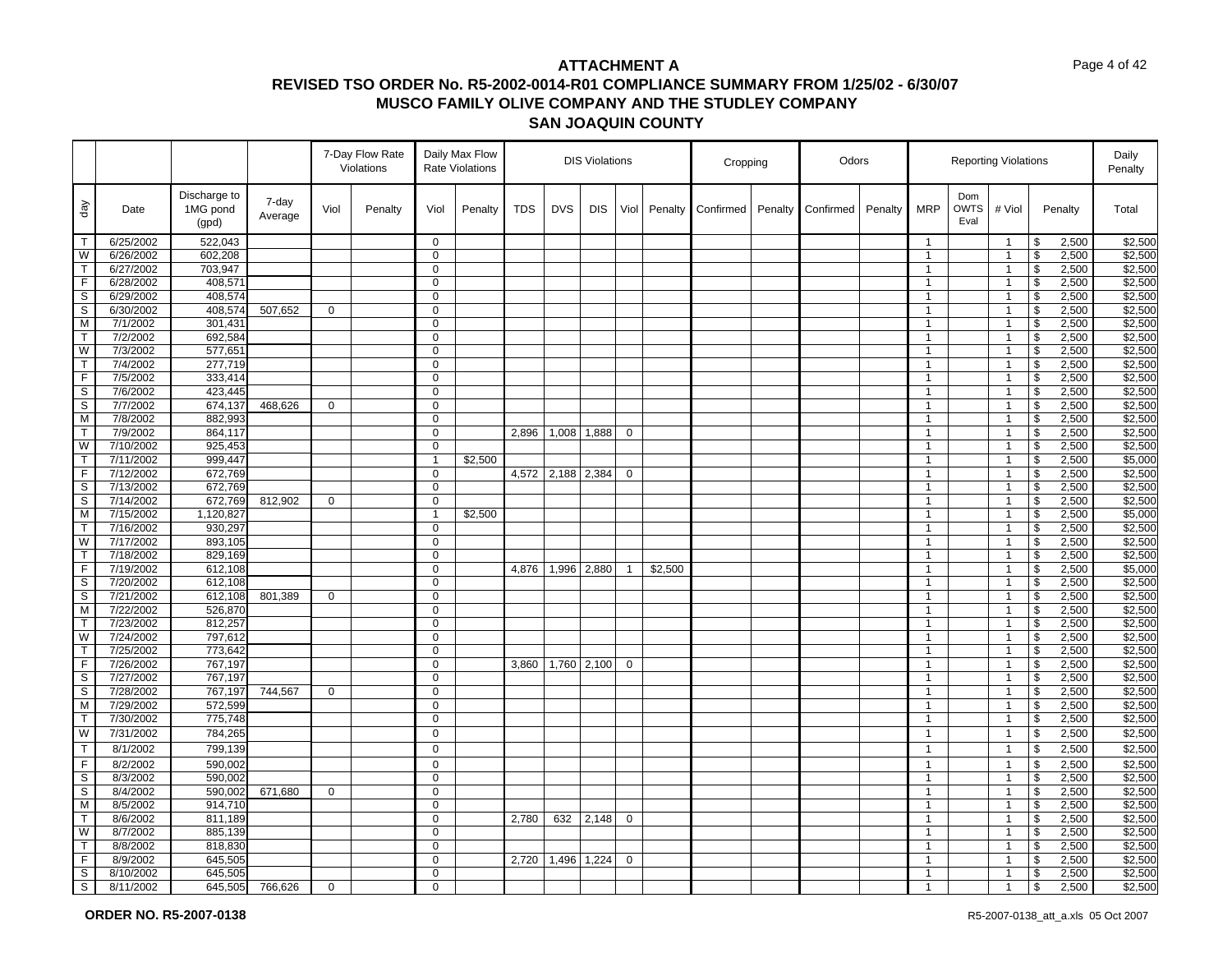|                         |                        |                                   |                                              |              | 7-Day Flow Rate<br>Violations |                            | Daily Max Flow<br>Rate Violations | <b>DIS Violations</b> |            |            | Cropping       |         | Odors                                                   |         |                |                   | <b>Reporting Violations</b> |                            |                                  | Daily<br>Penalty        |                |                    |
|-------------------------|------------------------|-----------------------------------|----------------------------------------------|--------------|-------------------------------|----------------------------|-----------------------------------|-----------------------|------------|------------|----------------|---------|---------------------------------------------------------|---------|----------------|-------------------|-----------------------------|----------------------------|----------------------------------|-------------------------|----------------|--------------------|
| day                     | Date                   | Discharge to<br>1MG pond<br>(gpd) | 7-day<br>Average                             | Viol         | Penalty                       | Viol                       | Penalty                           | <b>TDS</b>            | <b>DVS</b> | <b>DIS</b> | Viol           | Penalty | Confirmed                                               | Penalty | Confirmed      | Penalty           | <b>MRP</b>                  | Dom<br><b>OWTS</b><br>Eval | # Viol                           |                         | Penalty        | Total              |
| M                       | 8/12/2002              | 702,125                           |                                              |              |                               | $\mathbf 0$                |                                   |                       |            |            |                |         |                                                         |         |                |                   | $\mathbf{1}$                |                            | $\overline{1}$                   | \$                      | 2,500          | \$2,500            |
| $\mathsf{T}$            | 8/13/2002              | 908,182                           |                                              |              |                               | $\mathbf 0$                |                                   |                       |            |            |                |         |                                                         |         |                |                   | $\mathbf{1}$                |                            | $\overline{1}$                   | \$                      | 2,500          | \$2,500            |
| W                       | 8/14/2002              | 819,429                           |                                              |              |                               | 0                          |                                   |                       |            |            |                |         |                                                         |         |                |                   | $\mathbf{1}$                |                            | $\overline{1}$                   | \$                      | 2,500          | \$2,500            |
| $\mathsf{T}$            | 8/15/2002              | 793,448                           |                                              |              |                               | 0                          |                                   |                       |            |            |                |         |                                                         |         |                |                   | $\mathbf{1}$                |                            | $\overline{1}$                   | \$                      | 2,500          | \$2,500            |
| $\mathsf F$             | 8/16/2002              | 631,762                           |                                              |              |                               | $\mathbf 0$                |                                   | 3,170                 | 1,510      | 1,660      | $\mathbf 0$    |         |                                                         |         |                |                   | $\mathbf{1}$                |                            | $\overline{1}$                   | \$                      | 2,500          | \$2,500            |
| $\mathbb S$             | 8/17/2002              | 366,069                           |                                              |              |                               | $\mathbf 0$                |                                   |                       |            |            |                |         |                                                         |         |                |                   | $\mathbf{1}$                |                            | $\overline{1}$                   | \$                      | 2,500          | \$2,500            |
| S                       | 8/18/2002              | 797,422                           | 716,920                                      | $\mathbf{0}$ |                               | 0                          |                                   |                       |            |            |                |         |                                                         |         |                |                   | $\mathbf{1}$                |                            | $\overline{1}$                   | \$                      | 2,500          | \$2,500            |
| M                       | 8/19/2002              | 765,029                           |                                              |              |                               | 0                          |                                   |                       |            |            |                |         |                                                         |         |                |                   | $\mathbf{1}$                |                            | $\overline{1}$                   | $\mathfrak s$           | 2,500          | \$2,500            |
| $\mathsf{T}$            | 8/20/2002              | 801,859                           |                                              |              |                               | 0                          |                                   |                       |            |            |                |         |                                                         |         |                |                   | $\mathbf{1}$                |                            | $\overline{1}$                   | \$                      | 2,500          | \$2,500            |
| W                       | 8/21/2002              | 676,767                           |                                              |              |                               | $\mathbf 0$                |                                   |                       |            |            |                |         |                                                         |         |                |                   | $\mathbf{1}$                |                            | $\overline{1}$                   | \$                      | 2,500          | \$2,500            |
| $\mathsf{T}$            | 8/22/2002              | 779,157                           |                                              |              |                               | 0                          |                                   |                       |            |            |                |         |                                                         |         |                |                   | 1                           |                            | $\overline{1}$                   | \$                      | 2,500          | \$2,500            |
| F                       | 8/23/2002              | 586,375                           |                                              |              |                               | 0                          |                                   | 3,388                 | 1,240      | 2,148      | $\mathbf 0$    |         |                                                         |         |                |                   | $\mathbf{1}$                |                            | $\overline{1}$                   | \$                      | 2,500          | \$2,500            |
| $\overline{s}$          | 8/24/2002              | 390,331                           |                                              |              |                               | $\mathbf 0$                |                                   |                       |            |            |                |         |                                                         |         |                |                   | $\mathbf{1}$                |                            | $\overline{1}$                   | \$                      | 2,500          | \$2,500            |
| S                       | 8/25/2002              | 656,371                           | 665,127                                      | $\mathbf 0$  |                               | $\mathbf 0$                |                                   |                       |            |            |                |         |                                                         |         | Confirmed      |                   | $\mathbf{1}$                |                            | $\overline{1}$                   | \$                      | 2,500          | \$2,500            |
| M                       | 8/26/2002              | 751,701                           |                                              |              |                               | 0                          |                                   |                       |            |            |                |         |                                                         |         |                | offsite odors     | $\mathbf{1}$                |                            | $\overline{1}$                   | \$                      | 2,500          | \$2,500            |
| $\mathsf{T}$            | 8/27/2002              | 700,628                           |                                              |              |                               | 0                          |                                   |                       |            |            |                |         |                                                         |         |                |                   | $\mathbf{1}$                |                            | $\overline{1}$                   | \$                      | 2,500          | \$2,500            |
| W                       | 8/28/2002<br>8/29/2002 | 805,912                           |                                              |              |                               | $\mathbf 0$<br>$\mathbf 0$ |                                   |                       |            |            |                |         |                                                         |         | $\mathbf{1}$   | \$5,000           | $\mathbf{1}$<br>1           |                            | $\overline{1}$<br>$\overline{1}$ | \$                      | 2,500          | \$7,500<br>\$2,500 |
| T<br>F                  |                        | 719,380                           |                                              |              |                               | 0                          |                                   |                       |            |            |                |         |                                                         |         |                |                   | $\mathbf{1}$                |                            | $\overline{1}$                   | \$                      | 2,500          |                    |
| $\mathbb S$             | 8/30/2002<br>8/31/2002 | 640,073<br>372,173                | 663,748                                      | $\mathbf 0$  |                               | $\mathbf 0$                |                                   |                       |            |            |                |         |                                                         |         |                |                   | $\mathbf{1}$                |                            | $\overline{1}$                   | \$<br>\$                | 2,500<br>2,500 | \$2,500<br>\$2,500 |
| S                       | 9/1/2002               | 747,643                           |                                              |              |                               | $\mathbf 0$                |                                   |                       |            |            |                |         |                                                         |         |                |                   | $\mathbf{1}$                |                            | $\overline{1}$                   | \$                      | 2,500          | \$2,500            |
| M                       | 9/2/2002               | 722,057                           |                                              |              |                               | 0                          |                                   |                       |            |            |                |         |                                                         |         | Confirmed      |                   | $\mathbf{1}$                |                            | $\overline{1}$                   | \$                      | 2,500          | \$2,500            |
| $\mathsf T$             | 9/3/2002               | 705,688                           |                                              |              |                               | $\mathbf 0$                |                                   |                       |            |            |                |         |                                                         |         |                | offsite odors     | $\mathbf{1}$                |                            | $\overline{1}$                   | \$                      | 2,500          | \$2,500            |
| W                       | 9/4/2002               | 763,156                           |                                              |              |                               | $\mathbf 0$                |                                   |                       |            |            |                |         |                                                         |         | $\overline{1}$ | \$5,000           | $\mathbf{1}$                |                            | $\overline{1}$                   | $\overline{\mathbf{3}}$ | 2,500          | \$7,500            |
| $\mathsf T$             | 9/5/2002               | 761,429                           |                                              |              |                               | $\mathbf 0$                |                                   |                       |            |            |                |         |                                                         |         |                |                   | $\mathbf{1}$                |                            | $\mathbf{1}$                     | \$                      | 2,500          | \$2,500            |
| $\mathsf F$             | 9/6/2002               | 545,538                           |                                              |              |                               | $\overline{0}$             |                                   | 4,160                 | 660        | 3,500      | $\overline{1}$ | \$2,500 |                                                         |         |                |                   | $\mathbf{1}$                |                            | $\overline{1}$                   | $\mathfrak{s}$          | 2,500          | \$5,000            |
| $\overline{s}$          | 9/7/2002               |                                   |                                              |              |                               |                            |                                   |                       |            |            |                |         |                                                         |         |                |                   | $\mathbf{1}$                |                            | $\overline{1}$                   | \$                      | 2,500          | \$2,500            |
| $\mathbb S$             | 9/8/2002               |                                   | Revised WDRs adopted. TSO flow & DIS limit   |              |                               |                            |                                   |                       |            |            |                |         |                                                         |         |                |                   | $\mathbf{1}$                |                            | $\overline{1}$                   | $\mathfrak s$           | 2,500          | \$2,500            |
| M                       | 9/9/2002               |                                   | compliance no longer in effect after 9/6/02. |              |                               |                            |                                   |                       |            |            |                |         |                                                         |         |                | Confirmed         | $\mathbf{1}$                |                            | $\overline{1}$                   | \$                      | 2,500          | \$2,500            |
| $\mathsf{T}$            | 9/10/2002              |                                   |                                              |              |                               |                            |                                   |                       |            |            |                |         |                                                         |         |                | offsite odors     | 1                           |                            | $\overline{1}$                   | \$                      | 2,500          | \$2,500            |
| W                       | 9/11/2002              |                                   |                                              |              |                               |                            |                                   |                       |            |            |                |         |                                                         |         | $\mathbf{1}$   | \$5,000           | $\mathbf{1}$                |                            | $\overline{1}$                   | \$                      | 2,500          | \$7,500            |
| T                       | 9/12/2002              |                                   |                                              |              |                               |                            |                                   |                       |            |            |                |         |                                                         |         |                |                   | $\mathbf{1}$                |                            | $\overline{1}$                   | \$                      | 2,500          | \$2,500            |
| F                       | 9/13/2002              |                                   |                                              |              |                               |                            |                                   |                       |            |            |                |         |                                                         |         |                |                   | $\mathbf{1}$                |                            | $\mathbf{1}$                     | \$                      | 2,500          | \$2,500            |
| $\mathbb S$             | 9/14/2002              |                                   |                                              |              |                               |                            |                                   |                       |            |            |                |         |                                                         |         |                | Confirmed         | $\mathbf{1}$                |                            | $\overline{1}$                   | \$                      | 2,500          | \$2,500            |
| $\mathsf{s}$            | 9/15/2002              |                                   |                                              |              |                               |                            |                                   |                       |            |            |                |         |                                                         |         |                | offsite odors     | $\mathbf{1}$                |                            | $\overline{1}$                   | $\overline{\mathbf{3}}$ | 2,500          | \$2,500            |
| M                       | 9/16/2002              |                                   |                                              |              |                               |                            |                                   |                       |            |            |                |         |                                                         |         |                | <b>NOV</b> issued | $\mathbf{1}$                |                            | $\overline{1}$                   | \$                      | 2,500          | \$2,500            |
| $\overline{\mathsf{T}}$ | 9/17/2002              |                                   |                                              |              |                               |                            |                                   |                       |            |            |                |         |                                                         |         |                |                   | 1                           |                            | $\overline{1}$                   | $\boldsymbol{\theta}$   | 2,500          | \$2,500            |
| W                       | 9/18/2002              |                                   |                                              |              |                               |                            |                                   |                       |            |            |                |         | Discharger letter denies                                |         | $\mathbf{1}$   | \$5,000           | $\mathbf{1}$                |                            | $\overline{1}$                   | \$                      | 2,500          | \$7,500            |
| $\mathsf{T}$            | 9/19/2002              |                                   |                                              |              |                               |                            |                                   |                       |            |            |                |         | allegations of nuisance odor                            |         |                |                   | $\mathbf{1}$                |                            | $\overline{1}$                   | \$                      | 2,500          | \$2,500            |
| F                       | 9/20/2002              |                                   |                                              |              |                               |                            |                                   |                       |            |            |                |         | conditions; indicates intent to                         |         |                |                   | $\mathbf{1}$                |                            | $\overline{1}$                   | \$                      | 2,500          | \$2,500            |
| $\overline{s}$          | 9/21/2002              |                                   |                                              |              |                               |                            |                                   |                       |            |            |                |         | retain disinterested third party                        |         |                |                   | 1                           |                            | $\overline{1}$                   | \$                      | 2,500          | \$2,500            |
| S                       | 9/22/2002              |                                   |                                              |              |                               |                            |                                   |                       |            |            |                |         | to ensure an impartial<br>monitoring of odors; requests |         |                |                   | $\mathbf{1}$                |                            | $\overline{1}$                   | \$                      | 2,500          | \$2,500            |
| $\overline{M}$          | 9/23/2002              |                                   |                                              |              |                               |                            |                                   |                       |            |            |                |         | staff meet on site with                                 |         |                |                   | $\mathbf{1}$                |                            | $\overline{1}$                   | $\overline{\mathbf{3}}$ | 2,500          | \$2,500            |
| $\mathsf{T}$            | 9/24/2002              |                                   |                                              |              |                               |                            |                                   |                       |            |            |                |         | consultant's odor control                               |         |                |                   | $\mathbf{1}$                |                            | $\overline{1}$                   | \$                      | 2,500          | \$2,500            |
| W                       | 9/25/2002              |                                   |                                              |              |                               |                            |                                   |                       |            |            |                |         | experts                                                 |         |                |                   | 1                           |                            | $\overline{1}$                   | \$                      | 2,500          | \$2,500            |
| $\mathsf{T}$            | 9/26/2002              |                                   |                                              |              |                               |                            |                                   |                       |            |            |                |         |                                                         |         |                |                   | $\mathbf{1}$                |                            | $\overline{1}$                   | \$                      | 2,500          | \$2,500            |
| F                       | 9/27/2002              |                                   |                                              |              |                               |                            |                                   |                       |            |            |                |         |                                                         |         |                |                   | $\mathbf{1}$                |                            | -1                               | \$                      | 2,500          | \$2,500            |
| S                       | 9/28/2002              |                                   |                                              |              |                               |                            |                                   |                       |            |            |                |         |                                                         |         |                |                   | 1                           |                            | $\overline{1}$                   | \$                      | 2,500          | \$2,500            |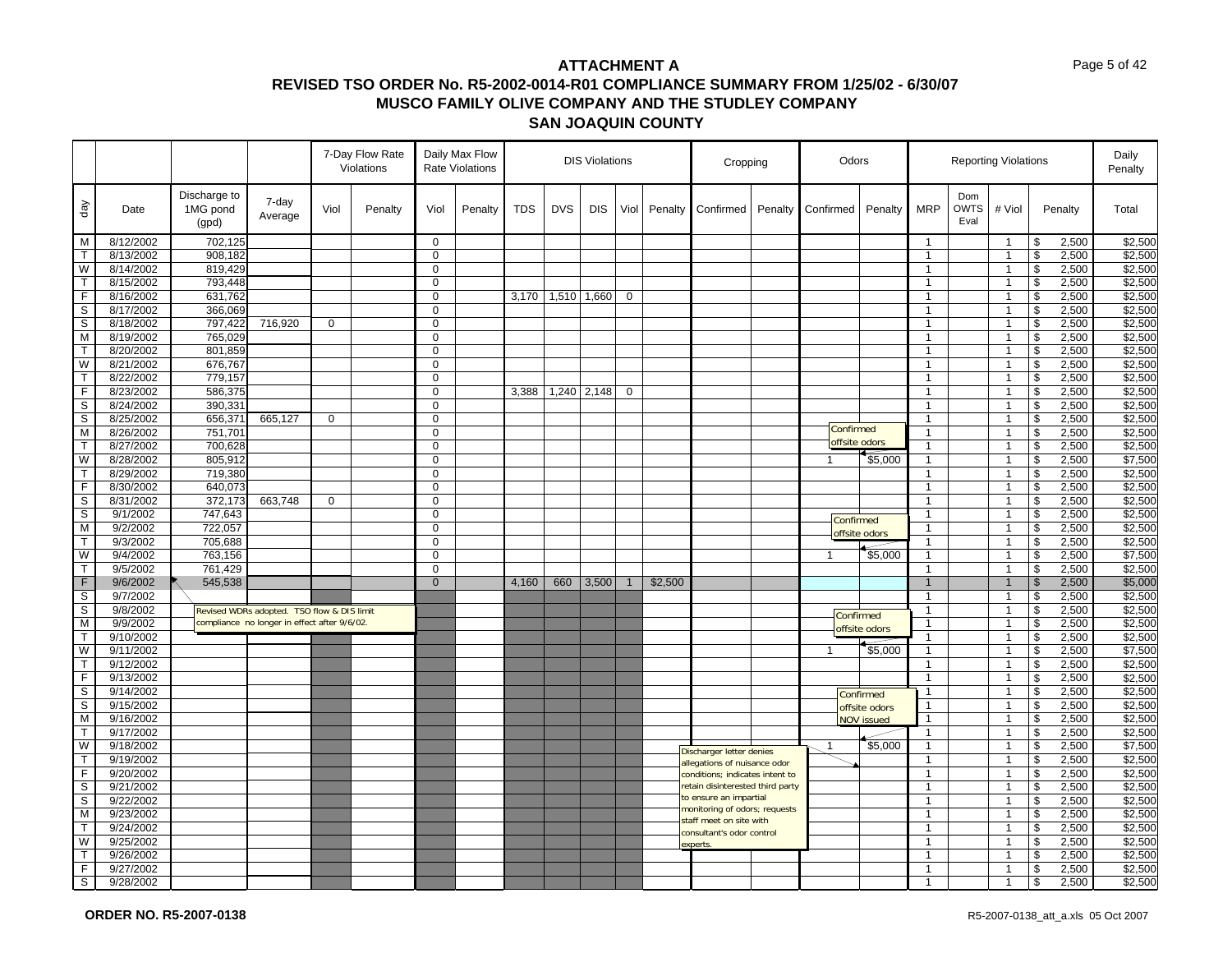|                             |            |                                   |                  |      | 7-Day Flow Rate<br>Violations |      | Daily Max Flow<br>Rate Violations | <b>DIS Violations</b> |            |            | Cropping |         | Odors                                                                            |                        |                          |                       | <b>Reporting Violations</b>    |                            | Daily<br>Penalty |                         |                   |
|-----------------------------|------------|-----------------------------------|------------------|------|-------------------------------|------|-----------------------------------|-----------------------|------------|------------|----------|---------|----------------------------------------------------------------------------------|------------------------|--------------------------|-----------------------|--------------------------------|----------------------------|------------------|-------------------------|-------------------|
| day                         | Date       | Discharge to<br>1MG pond<br>(gpd) | 7-day<br>Average | Viol | Penalty                       | Viol | Penalty                           | <b>TDS</b>            | <b>DVS</b> | <b>DIS</b> | Viol     | Penalty | Confirmed                                                                        | Penalty                | Confirmed                | Penalty               | <b>MRP</b>                     | Dom<br><b>OWTS</b><br>Eval | # Viol           | Penalty                 | Total             |
| S                           | 9/29/2002  |                                   |                  |      |                               |      |                                   |                       |            |            |          |         |                                                                                  |                        |                          |                       | $\mathbf{1}$                   |                            | -1               | \$                      | 2,500<br>\$2,500  |
| M                           | 9/30/2002  |                                   |                  |      |                               |      |                                   |                       |            |            |          |         |                                                                                  |                        |                          |                       | $\overline{1}$                 |                            | $\overline{1}$   | \$                      | 2,500<br>\$2,500  |
| $\mathsf T$                 | 10/1/2002  |                                   |                  |      |                               |      |                                   |                       |            |            |          |         |                                                                                  |                        |                          |                       | $\mathbf{1}$                   |                            | $\mathbf{1}$     | \$                      | \$2,500<br>2,500  |
| W                           | 10/2/2002  |                                   |                  |      |                               |      |                                   |                       |            |            |          |         |                                                                                  |                        |                          |                       | $\mathbf{1}$                   |                            | -1               | \$                      | \$2,500<br>2,500  |
| $\mathsf T$                 | 10/3/2002  |                                   |                  |      |                               |      |                                   |                       |            |            |          |         |                                                                                  | Confirmed discharge of |                          |                       | $\mathbf{1}$                   |                            | $\overline{1}$   | \$                      | 2,500<br>\$2,500  |
| $\mathsf F$                 | 10/4/2002  |                                   |                  |      |                               |      |                                   |                       |            |            |          |         |                                                                                  | wastewater to areas    |                          |                       | $\overline{1}$                 |                            | $\mathbf{1}$     | $\mathfrak s$           | \$2,500<br>2,500  |
| $\overline{\mathsf{s}}$     | 10/5/2002  |                                   |                  |      |                               |      |                                   |                       |            |            |          |         |                                                                                  |                        | without actively growing |                       | $\overline{1}$                 |                            | 1                | \$                      | \$2,500<br>2,500  |
| $\mathbb S$                 | 10/6/2002  |                                   |                  |      |                               |      |                                   |                       |            |            |          |         |                                                                                  | crops                  |                          | Confirmed             |                                |                            | $\overline{1}$   | \$                      | 2,500<br>\$2,500  |
| $\overline{\mathsf{M}}$     | 10/7/2002  |                                   |                  |      |                               |      |                                   |                       |            |            |          |         |                                                                                  |                        |                          |                       | offsite odors                  |                            | $\overline{1}$   | \$                      | 2,500<br>\$2,500  |
| $\mathsf{T}$                | 10/8/2002  |                                   |                  |      |                               |      |                                   |                       |            |            |          |         |                                                                                  |                        |                          |                       |                                |                            | $\overline{1}$   | \$                      | 2,500<br>\$2,500  |
| W                           | 10/9/2002  |                                   |                  |      |                               |      |                                   |                       |            |            |          |         | $\mathbf{1}$                                                                     | \$2,500                | $\mathbf{1}$             | \$5,000               | $\overline{1}$                 |                            | $\overline{1}$   | \$                      | 2,500<br>\$10,000 |
| $\mathsf{T}$                | 10/10/2002 |                                   |                  |      |                               |      |                                   |                       |            |            |          |         |                                                                                  |                        |                          |                       | $\mathbf{1}$                   |                            | $\overline{1}$   | \$                      | \$2,500<br>2,500  |
| F                           | 10/11/2002 |                                   |                  |      |                               |      |                                   |                       |            |            |          |         |                                                                                  |                        |                          |                       | $\mathbf{1}$                   |                            | $\mathbf{1}$     | \$                      | 2,500<br>\$2,500  |
| $\overline{s}$              | 10/12/2002 |                                   |                  |      |                               |      |                                   |                       |            |            |          |         |                                                                                  |                        |                          |                       | $\overline{1}$                 |                            | $\overline{1}$   | \$                      | 2,500<br>\$2,500  |
| S                           | 10/13/2002 |                                   |                  |      |                               |      |                                   |                       |            |            |          |         |                                                                                  |                        |                          | <b>NOV issued for</b> | $\mathbf{1}$                   |                            | $\overline{1}$   | \$                      | \$2,500<br>2,500  |
| M                           | 10/14/2002 |                                   |                  |      |                               |      |                                   |                       |            |            |          |         |                                                                                  |                        |                          | offsite odors         |                                |                            | $\overline{1}$   | \$                      | 2,500<br>\$2,500  |
| $\mathsf{T}$                | 10/15/2002 |                                   |                  |      |                               |      |                                   |                       |            |            |          |         |                                                                                  |                        |                          |                       | $\overline{1}$                 |                            | $\overline{1}$   | \$                      | 2,500<br>\$2,500  |
| W                           | 10/16/2002 |                                   |                  |      |                               |      |                                   |                       |            |            |          |         |                                                                                  |                        |                          |                       | $\mathbf{1}$                   |                            | $\overline{1}$   | \$                      | 2,500<br>\$2,500  |
|                             |            |                                   |                  |      |                               |      |                                   |                       |            |            |          |         |                                                                                  |                        |                          |                       |                                |                            |                  |                         |                   |
| $\mathsf{T}$<br>$\mathsf F$ | 10/17/2002 |                                   |                  |      |                               |      |                                   |                       |            |            |          |         |                                                                                  |                        |                          |                       | $\mathbf{1}$<br>$\overline{1}$ |                            | $\overline{1}$   | \$                      | \$2,500<br>2,500  |
|                             | 10/18/2002 |                                   |                  |      |                               |      |                                   |                       |            |            |          |         |                                                                                  |                        |                          |                       |                                |                            | $\overline{1}$   | \$                      | 2,500<br>\$2,500  |
| $\mathbf S$                 | 10/19/2002 |                                   |                  |      |                               |      |                                   |                       |            |            |          |         |                                                                                  |                        |                          |                       |                                |                            |                  | $\sqrt[6]{\frac{1}{2}}$ | 2,500<br>\$2,500  |
| S                           | 10/20/2002 |                                   |                  |      |                               |      |                                   |                       |            |            |          |         |                                                                                  |                        |                          |                       | $\overline{1}$                 |                            | $\overline{1}$   | \$                      | 2,500<br>\$2,500  |
| M                           | 10/21/2002 |                                   |                  |      |                               |      |                                   |                       |            |            |          |         | Discharger letter denies allegations of                                          |                        |                          |                       | $\overline{1}$                 |                            | $\overline{1}$   | $\sqrt[6]{\frac{1}{2}}$ | \$2,500<br>2,500  |
| T                           | 10/22/2002 |                                   |                  |      |                               |      |                                   |                       |            |            |          |         | ongoing nuisance odors; repeats intent                                           |                        |                          |                       | $\mathbf{1}$                   |                            | -1               | \$                      | \$2,500<br>2,500  |
| W                           | 10/23/2002 |                                   |                  |      |                               |      |                                   |                       |            |            |          |         | to retain disinterested third party to                                           |                        |                          |                       | $\overline{1}$                 |                            | $\overline{1}$   | \$                      | 2,500<br>\$2,500  |
| $\mathsf{T}$                | 10/24/2002 |                                   |                  |      |                               |      |                                   |                       |            |            |          |         | ensure an impartial monitoring of odors.                                         |                        |                          |                       | $\mathbf{1}$                   |                            | $\mathbf{1}$     | \$                      | \$2,500<br>2,500  |
| F                           | 10/25/2002 |                                   |                  |      |                               |      |                                   |                       |            |            |          |         |                                                                                  |                        |                          |                       | $\overline{1}$                 |                            | $\overline{1}$   | \$                      | 2,500<br>\$2,500  |
| $\overline{s}$              | 10/26/2002 |                                   |                  |      |                               |      |                                   |                       |            |            |          |         |                                                                                  |                        |                          |                       | $\overline{1}$                 |                            | $\overline{1}$   | \$                      | 2,500<br>\$2,500  |
| S                           | 10/27/2002 |                                   |                  |      |                               |      |                                   |                       |            |            |          |         |                                                                                  |                        |                          |                       | $\mathbf{1}$                   |                            | $\overline{1}$   | \$                      | \$2,500<br>2,500  |
| М                           | 10/28/2002 |                                   |                  |      |                               |      |                                   |                       |            |            |          |         | Receive September SMR, which states,                                             |                        |                          |                       | $\mathbf{1}$                   |                            | $\overline{1}$   | \$                      | \$2,500<br>2,500  |
| T                           | 10/29/2002 |                                   |                  |      |                               |      |                                   |                       |            |            |          |         | 'Since we have been receiving odor                                               |                        |                          |                       | $\overline{1}$                 |                            | $\overline{1}$   | \$                      | \$2,500<br>2,500  |
| W                           | 10/30/2002 |                                   |                  |      |                               |      |                                   |                       |            |            |          |         | complaints, we decided in September                                              |                        |                          |                       | $\mathbf{1}$                   |                            | $\overline{1}$   | \$                      | \$2,500<br>2,500  |
| $\top$                      | 10/31/2002 |                                   |                  |      |                               |      |                                   |                       |            |            |          |         | that we would only irrigate with water                                           |                        |                          |                       | $\mathbf{1}$                   |                            | $\overline{1}$   | \$                      | 2,500<br>\$2,500  |
| F                           | 11/1/2002  |                                   |                  |      |                               |      |                                   |                       |            |            |          |         | from the reservoir, since BOD is much                                            |                        |                          |                       | $\overline{1}$                 |                            | $\overline{1}$   | \$                      | 2,500<br>\$2,500  |
| $\overline{s}$              | 11/2/2002  |                                   |                  |      |                               |      |                                   |                       |            |            |          |         | lower there, and the resutling loading<br>on the fields will be much lower. This |                        |                          |                       | $\mathbf{1}$                   |                            | $\overline{1}$   | \$                      | 2,500<br>\$2,500  |
| $\mathbb S$                 | 11/3/2002  |                                   |                  |      |                               |      |                                   |                       |            |            |          |         | was done specifically to attack the                                              |                        |                          |                       | $\overline{1}$                 |                            | $\overline{1}$   | \$                      | 2,500<br>\$2,500  |
| M                           | 11/4/2002  |                                   |                  |      |                               |      |                                   |                       |            |            |          |         | alleged odor issues.'                                                            |                        |                          |                       | $\overline{1}$                 |                            | $\overline{1}$   | \$                      | 2,500<br>\$2,500  |
| $\mathsf T$                 | 11/5/2002  |                                   |                  |      |                               |      |                                   |                       |            |            |          |         |                                                                                  |                        |                          |                       | $\mathbf{1}$                   |                            | -1               | \$                      | \$2,500<br>2,500  |
| W                           | 11/6/2002  |                                   |                  |      |                               |      |                                   |                       |            |            |          |         |                                                                                  |                        |                          |                       | $\overline{1}$                 |                            | $\overline{1}$   | \$                      | \$2,500<br>2,500  |
| $\mathsf{T}$                | 11/7/2002  |                                   |                  |      |                               |      |                                   |                       |            |            |          |         |                                                                                  |                        |                          |                       | $\mathbf{1}$                   |                            | $\overline{1}$   | \$                      | \$2,500<br>2,500  |
| F                           | 11/8/2002  |                                   |                  |      |                               |      |                                   |                       |            |            |          |         |                                                                                  |                        |                          |                       | $\overline{1}$                 |                            | $\overline{1}$   | \$                      | 2,500<br>\$2,500  |
| $\sf S$                     | 11/9/2002  |                                   |                  |      |                               |      |                                   |                       |            |            |          |         |                                                                                  |                        |                          |                       | $\overline{1}$                 |                            | $\overline{1}$   | \$                      | \$2,500<br>2,500  |
| s                           | 11/10/2002 |                                   |                  |      |                               |      |                                   |                       |            |            |          |         |                                                                                  |                        |                          |                       | $\mathbf{1}$                   |                            | $\overline{1}$   | \$                      | 2,500<br>\$2,500  |
| M                           | 11/11/2002 |                                   |                  |      |                               |      |                                   |                       |            |            |          |         |                                                                                  |                        |                          |                       | $\overline{1}$                 |                            | $\overline{1}$   | \$                      | 2,500<br>\$2,500  |
| T                           | 11/12/2002 |                                   |                  |      |                               |      |                                   |                       |            |            |          |         |                                                                                  |                        |                          |                       | $\mathbf{1}$                   |                            | -1               | \$                      | \$2,500<br>2,500  |
| W                           | 11/13/2002 |                                   |                  |      |                               |      |                                   |                       |            |            |          |         |                                                                                  |                        |                          |                       | $\overline{1}$                 |                            | 1                | \$                      | 2,500<br>\$2,500  |
| $\mathsf T$                 | 11/14/2002 |                                   |                  |      |                               |      |                                   |                       |            |            |          |         |                                                                                  |                        |                          |                       | $\mathbf{1}$                   |                            | $\overline{1}$   | $\mathfrak{S}$          | 2,500<br>\$2,500  |
| F                           | 11/15/2002 |                                   |                  |      |                               |      |                                   |                       |            |            |          |         |                                                                                  |                        |                          |                       |                                |                            | -1               | \$                      | 2,500<br>\$2,500  |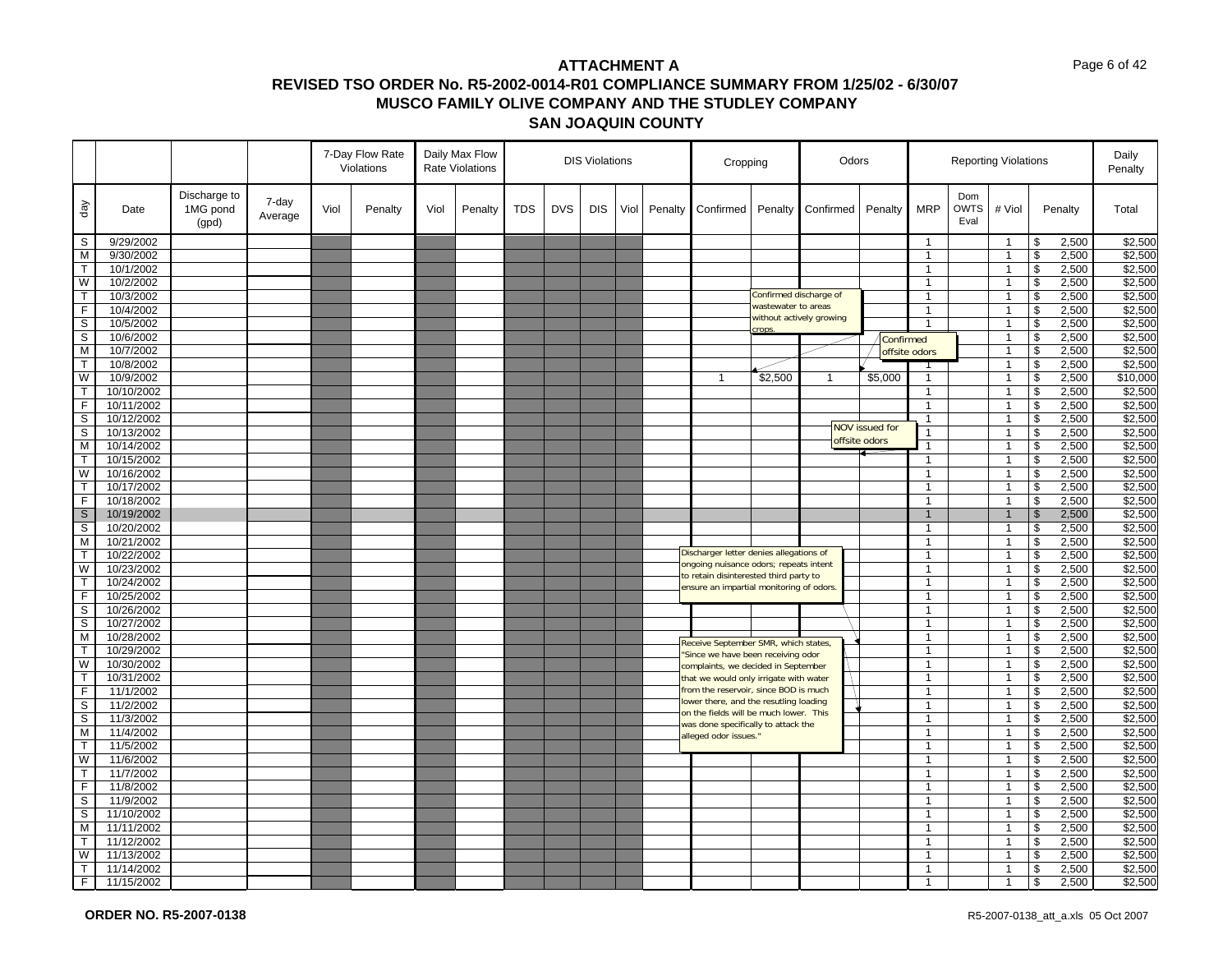|                   |                          |                                   |                  |      | 7-Day Flow Rate<br>Violations |      | Daily Max Flow<br><b>Rate Violations</b> |            |            | <b>DIS Violations</b> |      |         | Cropping  |         | Odors     |         |                              |                            | <b>Reporting Violations</b>      |                                                 |                | Daily<br>Penalty   |
|-------------------|--------------------------|-----------------------------------|------------------|------|-------------------------------|------|------------------------------------------|------------|------------|-----------------------|------|---------|-----------|---------|-----------|---------|------------------------------|----------------------------|----------------------------------|-------------------------------------------------|----------------|--------------------|
| $\sqrt{e}$        | Date                     | Discharge to<br>1MG pond<br>(gpd) | 7-day<br>Average | Viol | Penalty                       | Viol | Penalty                                  | <b>TDS</b> | <b>DVS</b> | <b>DIS</b>            | Viol | Penalty | Confirmed | Penalty | Confirmed | Penalty | <b>MRP</b>                   | Dom<br><b>OWTS</b><br>Eval | # Viol                           |                                                 | Penalty        | Total              |
| S                 | 11/16/2002               |                                   |                  |      |                               |      |                                          |            |            |                       |      |         |           |         |           |         | $\mathbf{1}$                 |                            | $\overline{1}$                   | \$                                              | 2,500          | \$2,500            |
| S                 | 11/17/2002               |                                   |                  |      |                               |      |                                          |            |            |                       |      |         |           |         |           |         | $\mathbf{1}$                 |                            | $\overline{1}$                   | $\boldsymbol{\theta}$                           | 2,500          | \$2,500            |
| M                 | 11/18/2002               |                                   |                  |      |                               |      |                                          |            |            |                       |      |         |           |         |           |         | $\mathbf{1}$                 |                            | $\overline{1}$                   | $\sqrt[6]{\frac{1}{2}}$                         | 2,500          | \$2,500            |
| $\mathsf{T}$      | 11/19/2002               |                                   |                  |      |                               |      |                                          |            |            |                       |      |         |           |         |           |         | $\mathbf{1}$                 |                            | $\overline{1}$                   | \$                                              | 2,500          | \$2,500            |
| W                 | 11/20/2002               |                                   |                  |      |                               |      |                                          |            |            |                       |      |         |           |         |           |         | $\mathbf{1}$                 |                            | $\overline{1}$                   | \$                                              | 2,500          | \$2,500            |
| T                 | 11/21/2002               |                                   |                  |      |                               |      |                                          |            |            |                       |      |         |           |         |           |         | $\mathbf{1}$                 |                            | $\overline{1}$                   | \$                                              | 2,500          | \$2,500            |
| F                 | 11/22/2002               |                                   |                  |      |                               |      |                                          |            |            |                       |      |         |           |         |           |         | $\mathbf{1}$                 |                            | $\overline{1}$                   | \$                                              | 2,500          | \$2,500            |
| S                 | 11/23/2002               |                                   |                  |      |                               |      |                                          |            |            |                       |      |         |           |         |           |         | $\mathbf{1}$                 |                            | $\overline{1}$                   | $\boldsymbol{\theta}$                           | 2,500          | \$2,500            |
| S                 | 11/24/2002               |                                   |                  |      |                               |      |                                          |            |            |                       |      |         |           |         |           |         | $\mathbf{1}$                 |                            | $\overline{1}$                   | $\sqrt[6]{\frac{1}{2}}$                         | 2,500          | \$2,500            |
| M                 | 11/25/2002               |                                   |                  |      |                               |      |                                          |            |            |                       |      |         |           |         |           |         | $\mathbf{1}$                 |                            | $\overline{1}$                   | $\overline{\mathbf{3}}$                         | 2,500          | \$2,500            |
| $\mathsf{T}$      | 11/26/2002               |                                   |                  |      |                               |      |                                          |            |            |                       |      |         |           |         |           |         | $\mathbf{1}$                 |                            | $\overline{1}$                   | $\sqrt[6]{\frac{1}{2}}$                         | 2,500          | \$2,500            |
| W                 | 11/27/2002               |                                   |                  |      |                               |      |                                          |            |            |                       |      |         |           |         |           |         | $\mathbf{1}$                 |                            | $\overline{1}$                   | $\sqrt[6]{\frac{1}{2}}$                         | 2,500          | \$2,500            |
| $\mathsf{T}$      | 11/28/2002               |                                   |                  |      |                               |      |                                          |            |            |                       |      |         |           |         |           |         | $\mathbf{1}$                 |                            | $\overline{1}$                   | $\overline{\mathbf{3}}$                         | 2,500          | \$2,500            |
| F                 | 11/29/2002               |                                   |                  |      |                               |      |                                          |            |            |                       |      |         |           |         |           |         | $\mathbf{1}$                 |                            | $\overline{1}$                   | $\, \, \raisebox{12pt}{$\scriptstyle \$}$       | 2,500          | \$2,500            |
| S                 | 11/30/2002               |                                   |                  |      |                               |      |                                          |            |            |                       |      |         |           |         |           |         | $\mathbf{1}$                 |                            | $\overline{1}$                   | \$                                              | 2,500          | \$2,500            |
| $\mathbb S$       | 12/1/2002                |                                   |                  |      |                               |      |                                          |            |            |                       |      |         |           |         |           |         | $\mathbf{1}$                 |                            | $\overline{1}$                   | $$\mathfrak{s}$$                                | 2,500          | \$2,500            |
| M                 | 12/2/2002                |                                   |                  |      |                               |      |                                          |            |            |                       |      |         |           |         |           |         | $\mathbf{1}$                 |                            | $\overline{1}$                   | $\sqrt[6]{\frac{1}{2}}$                         | 2,500          | \$2,500            |
| $\mathsf{T}$      | 12/3/2002                |                                   |                  |      |                               |      |                                          |            |            |                       |      |         |           |         |           |         | $\mathbf{1}$                 |                            | $\overline{1}$                   | $\overline{\mathbf{3}}$                         | 2,500          | \$2,500            |
| W                 | 12/4/2002                |                                   |                  |      |                               |      |                                          |            |            |                       |      |         |           |         |           |         | $\mathbf{1}$                 |                            | $\overline{1}$                   | \$                                              | 2,500          | \$2,500            |
| $\mathsf{T}$      | 12/5/2002                |                                   |                  |      |                               |      |                                          |            |            |                       |      |         |           |         |           |         | $\mathbf{1}$                 |                            | $\overline{1}$                   | $\sqrt[6]{\frac{1}{2}}$                         | 2,500          | \$2,500            |
| F                 | 12/6/2002                |                                   |                  |      |                               |      |                                          |            |            |                       |      |         |           |         |           |         | $\mathbf{1}$                 |                            | $\overline{1}$                   | \$                                              | 2,500          | \$2,500            |
| $\mathbb S$       | 12/7/2002                |                                   |                  |      |                               |      |                                          |            |            |                       |      |         |           |         |           |         | $\mathbf{1}$                 |                            | $\overline{1}$                   | $\, \, \raisebox{12pt}{$\scriptstyle \$}$       | 2,500          | \$2,500            |
| $\mathbb S$       | 12/8/2002                |                                   |                  |      |                               |      |                                          |            |            |                       |      |         |           |         |           |         | $\mathbf{1}$                 |                            | $\overline{1}$                   | $\mathfrak s$                                   | 2,500          | \$2,500            |
| M                 | 12/9/2002                |                                   |                  |      |                               |      |                                          |            |            |                       |      |         |           |         |           |         | $\mathbf{1}$                 |                            | $\overline{1}$                   | $\boldsymbol{\theta}$                           | 2,500          | \$2,500            |
| T                 | 12/10/2002               |                                   |                  |      |                               |      |                                          |            |            |                       |      |         |           |         |           |         | $\mathbf{1}$                 |                            | $\overline{1}$                   | $\mathfrak s$                                   | 2,500          | \$2,500            |
| W                 | 12/11/2002               |                                   |                  |      |                               |      |                                          |            |            |                       |      |         |           |         |           |         | $\mathbf{1}$                 |                            | $\overline{1}$                   | \$                                              | 2,500          | \$2,500<br>\$2,500 |
| $\mathsf{T}$<br>F | 12/12/2002               |                                   |                  |      |                               |      |                                          |            |            |                       |      |         |           |         |           |         | $\mathbf{1}$                 |                            | $\overline{1}$                   | $\overline{\mathbf{3}}$                         | 2,500<br>2,500 |                    |
| S                 | 12/13/2002<br>12/14/2002 |                                   |                  |      |                               |      |                                          |            |            |                       |      |         |           |         |           |         | $\mathbf{1}$<br>$\mathbf{1}$ |                            | $\overline{1}$<br>$\overline{1}$ | \$                                              | 2,500          | \$2,500<br>\$2,500 |
| $\mathbb S$       | 12/15/2002               |                                   |                  |      |                               |      |                                          |            |            |                       |      |         |           |         |           |         | $\mathbf{1}$                 |                            | $\overline{1}$                   | \$                                              | 2,500          | \$2,500            |
| M                 | 12/16/2002               |                                   |                  |      |                               |      |                                          |            |            |                       |      |         |           |         |           |         | $\mathbf{1}$                 |                            | $\overline{1}$                   | $\, \, \raisebox{12pt}{$\scriptstyle \$}$<br>\$ | 2,500          | \$2,500            |
| $\mathsf{T}$      | 12/17/2002               |                                   |                  |      |                               |      |                                          |            |            |                       |      |         |           |         |           |         | $\mathbf{1}$                 |                            | $\overline{1}$                   | $\boldsymbol{\theta}$                           | 2,500          | \$2,500            |
| W                 | 12/18/2002               |                                   |                  |      |                               |      |                                          |            |            |                       |      |         |           |         |           |         | $\mathbf{1}$                 |                            | $\overline{1}$                   | $\sqrt[6]{\frac{1}{2}}$                         | 2,500          | \$2,500            |
| T                 | 12/19/2002               |                                   |                  |      |                               |      |                                          |            |            |                       |      |         |           |         |           |         | $\mathbf{1}$                 |                            | $\overline{1}$                   | \$                                              | 2,500          | \$2,500            |
| F.                | 12/20/2002               |                                   |                  |      |                               |      |                                          |            |            |                       |      |         |           |         |           |         | $\mathbf{1}$                 |                            | $\overline{1}$                   | $\boldsymbol{\theta}$                           | 2,500          | \$2,500            |
| S                 | 12/21/2002               |                                   |                  |      |                               |      |                                          |            |            |                       |      |         |           |         |           |         | $\mathbf{1}$                 |                            | $\overline{1}$                   | $\sqrt[6]{\frac{1}{2}}$                         | 2,500          | \$2,500            |
| S                 | 12/22/2002               |                                   |                  |      |                               |      |                                          |            |            |                       |      |         |           |         |           |         | $\mathbf{1}$                 |                            | $\overline{1}$                   | $\overline{\mathbf{e}}$                         | 2,500          | \$2,500            |
| M                 | 12/23/2002               |                                   |                  |      |                               |      |                                          |            |            |                       |      |         |           |         |           |         | $\mathbf{1}$                 |                            | $\overline{1}$                   | \$                                              | 2,500          | \$2,500            |
| $\mathsf{T}$      | 12/24/2002               |                                   |                  |      |                               |      |                                          |            |            |                       |      |         |           |         |           |         | $\mathbf{1}$                 |                            | $\overline{1}$                   | $\sqrt[6]{\frac{1}{2}}$                         | 2,500          | \$2,500            |
| W                 | 12/25/2002               |                                   |                  |      |                               |      |                                          |            |            |                       |      |         |           |         |           |         | $\mathbf{1}$                 |                            | $\overline{1}$                   | \$                                              | 2,500          | \$2,500            |
| $\mathsf{T}$      | 12/26/2002               |                                   |                  |      |                               |      |                                          |            |            |                       |      |         |           |         |           |         | $\mathbf{1}$                 |                            | $\overline{1}$                   | $\sqrt[6]{\frac{1}{2}}$                         | 2,500          | \$2,500            |
| F                 | 12/27/2002               |                                   |                  |      |                               |      |                                          |            |            |                       |      |         |           |         |           |         | $\mathbf{1}$                 |                            | $\overline{1}$                   | $\, \, \raisebox{12pt}{$\scriptstyle \$}$       | 2,500          | \$2,500            |
| S                 | 12/28/2002               |                                   |                  |      |                               |      |                                          |            |            |                       |      |         |           |         |           |         | $\mathbf{1}$                 |                            | $\overline{1}$                   | $\overline{\mathbf{3}}$                         | 2,500          | \$2,500            |
| S                 | 12/29/2002               |                                   |                  |      |                               |      |                                          |            |            |                       |      |         |           |         |           |         | $\mathbf{1}$                 |                            | $\overline{1}$                   | $\, \, \raisebox{12pt}{$\scriptstyle \$}$       | 2,500          | \$2,500            |
| M                 | 12/30/2002               |                                   |                  |      |                               |      |                                          |            |            |                       |      |         |           |         |           |         | $\mathbf{1}$                 |                            | $\overline{1}$                   | \$                                              | 2,500          | \$2,500            |
| $\mathsf{T}$      | 12/31/2002               |                                   |                  |      |                               |      |                                          |            |            |                       |      |         |           |         |           |         | $\mathbf{1}$                 |                            | $\overline{1}$                   | \$                                              | 2,500          | \$2,500            |
| W                 | 1/1/2003                 |                                   |                  |      |                               |      |                                          |            |            |                       |      |         |           |         |           |         | $\mathbf{1}$                 |                            | $\overline{1}$                   | \$                                              | 2,500          | \$2,500            |
| T                 | 1/2/2003                 |                                   |                  |      |                               |      |                                          |            |            |                       |      |         |           |         |           |         | $\mathbf{1}$                 |                            | $\overline{1}$                   | \$                                              | 2,500          | \$2,500            |

 $\overline{\phantom{0}}$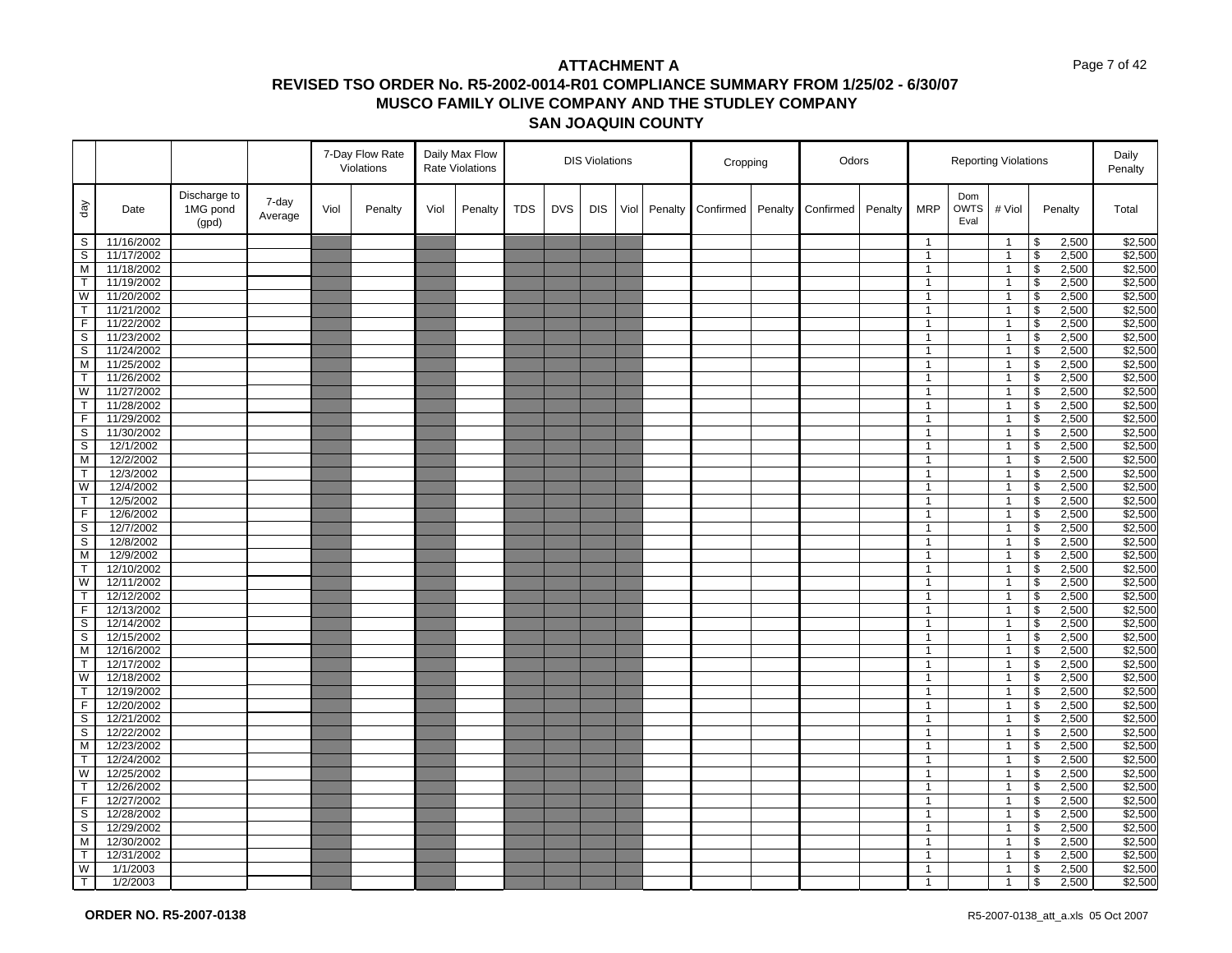|                   |                      |                                   |                  |      | 7-Day Flow Rate<br>Violations |      | Daily Max Flow<br><b>Rate Violations</b> |            |            | <b>DIS Violations</b> |      |         | Cropping  |         | Odors     |         |                                |                            | <b>Reporting Violations</b>      |                                  |                | Daily<br>Penalty   |
|-------------------|----------------------|-----------------------------------|------------------|------|-------------------------------|------|------------------------------------------|------------|------------|-----------------------|------|---------|-----------|---------|-----------|---------|--------------------------------|----------------------------|----------------------------------|----------------------------------|----------------|--------------------|
| day               | Date                 | Discharge to<br>1MG pond<br>(gpd) | 7-day<br>Average | Viol | Penalty                       | Viol | Penalty                                  | <b>TDS</b> | <b>DVS</b> | <b>DIS</b>            | Viol | Penalty | Confirmed | Penalty | Confirmed | Penalty | <b>MRP</b>                     | Dom<br><b>OWTS</b><br>Eval | # Viol                           |                                  | Penalty        | Total              |
| F                 | 1/3/2003             |                                   |                  |      |                               |      |                                          |            |            |                       |      |         |           |         |           |         | $\overline{1}$                 |                            | $\mathbf{1}$                     | \$                               | 2,500          | \$2,500            |
| S                 | 1/4/2003             |                                   |                  |      |                               |      |                                          |            |            |                       |      |         |           |         |           |         | $\mathbf{1}$                   |                            | $\overline{1}$                   | \$                               | 2,500          | \$2,500            |
| S                 | 1/5/2003             |                                   |                  |      |                               |      |                                          |            |            |                       |      |         |           |         |           |         | $\mathbf{1}$                   |                            | $\mathbf{1}$                     | \$                               | 2,500          | \$2,500            |
| $\overline{M}$    | 1/6/2003             |                                   |                  |      |                               |      |                                          |            |            |                       |      |         |           |         |           |         | $\mathbf{1}$                   |                            | $\overline{1}$                   | $\overline{\boldsymbol{\theta}}$ | 2,500          | \$2,500            |
| $\mathsf{T}$      | 1/7/2003             |                                   |                  |      |                               |      |                                          |            |            |                       |      |         |           |         |           |         | $\mathbf{1}$                   |                            | $\overline{1}$                   | \$                               | 2,500          | \$2,500            |
| W                 | 1/8/2003             |                                   |                  |      |                               |      |                                          |            |            |                       |      |         |           |         |           |         | $\mathbf{1}$                   |                            | $\overline{1}$                   | $\mathsf{\$}$                    | 2,500          | \$2,500            |
| $\mathsf T$       | 1/9/2003             |                                   |                  |      |                               |      |                                          |            |            |                       |      |         |           |         |           |         | $\mathbf{1}$                   |                            | $\overline{1}$                   | \$                               | 2,500          | \$2,500            |
| F                 | 1/10/2003            |                                   |                  |      |                               |      |                                          |            |            |                       |      |         |           |         |           |         | $\mathbf{1}$                   |                            | $\mathbf{1}$                     | \$                               | 2,500          | \$2,500            |
| $\mathbb S$       | 1/11/2003            |                                   |                  |      |                               |      |                                          |            |            |                       |      |         |           |         |           |         | $\mathbf{1}$                   |                            | $\mathbf{1}$                     | \$                               | 2,500          | \$2,500            |
| S                 | 1/12/2003            |                                   |                  |      |                               |      |                                          |            |            |                       |      |         |           |         |           |         | $\mathbf{1}$                   |                            | $\mathbf{1}$                     | \$                               | 2,500          | \$2,500            |
| M                 | 1/13/2003            |                                   |                  |      |                               |      |                                          |            |            |                       |      |         |           |         |           |         | $\mathbf{1}$                   |                            | $\overline{1}$                   | \$                               | 2,500          | \$2,500            |
| $\mathsf{T}$      | 1/14/2003            |                                   |                  |      |                               |      |                                          |            |            |                       |      |         |           |         |           |         | $\mathbf{1}$                   |                            | $\mathbf{1}$                     | \$                               | 2,500          | \$2,500            |
| W                 | 1/15/2003            |                                   |                  |      |                               |      |                                          |            |            |                       |      |         |           |         |           |         | $\mathbf{1}$                   |                            | $\mathbf{1}$                     | $\overline{\mathbf{3}}$          | 2,500          | \$2,500            |
| T.                | 1/16/2003            |                                   |                  |      |                               |      |                                          |            |            |                       |      |         |           |         |           |         | $\mathbf{1}$                   |                            | $\overline{1}$                   | \$                               | 2,500          | \$2,500            |
| F                 | 1/17/2003            |                                   |                  |      |                               |      |                                          |            |            |                       |      |         |           |         |           |         | $\mathbf{1}$                   |                            | $\overline{1}$                   | \$                               | 2,500          | \$2,500            |
| $\mathbb S$       | 1/18/2003            |                                   |                  |      |                               |      |                                          |            |            |                       |      |         |           |         |           |         | $\mathbf{1}$                   |                            | $\mathbf{1}$                     | \$                               | 2,500          | \$2,500            |
| $\mathbb S$       | 1/19/2003            |                                   |                  |      |                               |      |                                          |            |            |                       |      |         |           |         |           |         | $\mathbf{1}$                   |                            | $\mathbf{1}$                     | \$                               | 2,500          | \$2,500            |
| M                 | 1/20/2003            |                                   |                  |      |                               |      |                                          |            |            |                       |      |         |           |         |           |         | $\mathbf{1}$                   |                            | $\overline{1}$                   | \$                               | 2,500          | \$2,500            |
| T.                | 1/21/2003            |                                   |                  |      |                               |      |                                          |            |            |                       |      |         |           |         |           |         | $\overline{1}$                 |                            | $\overline{1}$                   | \$                               | 2,500          | \$2,500            |
| W                 | 1/22/2003            |                                   |                  |      |                               |      |                                          |            |            |                       |      |         |           |         |           |         | $\mathbf{1}$                   |                            | $\overline{1}$                   | \$                               | 2,500          | \$2,500            |
| T                 | 1/23/2003            |                                   |                  |      |                               |      |                                          |            |            |                       |      |         |           |         |           |         | $\overline{1}$                 |                            | $\overline{1}$                   | $\overline{\mathbf{3}}$          | 2,500          | \$2,500            |
| F                 | 1/24/2003            |                                   |                  |      |                               |      |                                          |            |            |                       |      |         |           |         |           |         | $\mathbf{1}$                   |                            | $\mathbf{1}$                     | \$                               | 2,500          | \$2,500            |
| $\mathbf S$       | 1/25/2003            |                                   |                  |      |                               |      |                                          |            |            |                       |      |         |           |         |           |         | $\overline{1}$                 |                            | $\overline{1}$                   | \$                               | 2,500          | \$2,500            |
| S                 | 1/26/2003            |                                   |                  |      |                               |      |                                          |            |            |                       |      |         |           |         |           |         | $\mathbf{1}$                   |                            | $\overline{1}$                   | \$                               | 2,500          | \$2,500            |
| M                 | 1/27/2003            |                                   |                  |      |                               |      |                                          |            |            |                       |      |         |           |         |           |         | $\overline{1}$                 |                            | $\overline{1}$                   | $\overline{\mathbf{3}}$          | 2,500          | \$2,500            |
| $\mathsf{T}$<br>W | 1/28/2003            |                                   |                  |      |                               |      |                                          |            |            |                       |      |         |           |         |           |         | $\mathbf{1}$                   |                            | $\overline{1}$                   | \$                               | 2,500          | \$2,500            |
| $\mathsf{T}$      | 1/29/2003            |                                   |                  |      |                               |      |                                          |            |            |                       |      |         |           |         |           |         | $\mathbf{1}$                   |                            | $\mathbf{1}$                     | $\overline{\mathbf{s}}$          | 2,500          | \$2,500            |
| $\overline{F}$    | 1/30/2003            |                                   |                  |      |                               |      |                                          |            |            |                       |      |         |           |         |           |         | $\mathbf{1}$<br>$\mathbf{1}$   |                            | $\overline{1}$                   | \$<br>$\overline{\mathbf{3}}$    | 2,500<br>2,500 | \$2,500<br>\$2,500 |
|                   | 1/31/2003            |                                   |                  |      |                               |      |                                          |            |            |                       |      |         |           |         |           |         |                                |                            | $\mathbf{1}$                     |                                  |                |                    |
| S<br>$\mathbb S$  | 2/1/2003<br>2/2/2003 |                                   |                  |      |                               |      |                                          |            |            |                       |      |         |           |         |           |         | $\mathbf{1}$<br>$\overline{1}$ |                            | $\mathbf{1}$                     | \$                               | 2,500<br>2,500 | \$2,500<br>\$2,500 |
| M                 | 2/3/2003             |                                   |                  |      |                               |      |                                          |            |            |                       |      |         |           |         |           |         | $\mathbf{1}$                   |                            | $\overline{1}$<br>$\overline{1}$ | \$<br>\$                         | 2,500          | \$2,500            |
| $\mathsf{T}$      | 2/4/2003             |                                   |                  |      |                               |      |                                          |            |            |                       |      |         |           |         |           |         | $\mathbf{1}$                   |                            | $\mathbf{1}$                     | \$                               | 2,500          | \$2,500            |
| W                 | 2/5/2003             |                                   |                  |      |                               |      |                                          |            |            |                       |      |         |           |         |           |         | $\overline{1}$                 |                            | $\mathbf{1}$                     | \$                               | 2,500          | \$2,500            |
| T.                | 2/6/2003             |                                   |                  |      |                               |      |                                          |            |            |                       |      |         |           |         |           |         | $\mathbf{1}$                   |                            | $\mathbf{1}$                     | \$                               | 2,500          | \$2,500            |
| F.                | 2/7/2003             |                                   |                  |      |                               |      |                                          |            |            |                       |      |         |           |         |           |         | $\overline{1}$                 |                            | $\overline{1}$                   | \$                               | 2,500          | \$2,500            |
| S                 | 2/8/2003             |                                   |                  |      |                               |      |                                          |            |            |                       |      |         |           |         |           |         | $\mathbf{1}$                   |                            | $\mathbf{1}$                     | \$                               | 2,500          | \$2,500            |
| S                 | 2/9/2003             |                                   |                  |      |                               |      |                                          |            |            |                       |      |         |           |         |           |         | $\mathbf{1}$                   |                            | $\mathbf{1}$                     | \$                               | 2,500          | \$2,500            |
| M                 | 2/10/2003            |                                   |                  |      |                               |      |                                          |            |            |                       |      |         |           |         |           |         | $\mathbf{1}$                   |                            | $\overline{1}$                   | \$                               | 2,500          | \$2,500            |
| T                 | 2/11/2003            |                                   |                  |      |                               |      |                                          |            |            |                       |      |         |           |         |           |         | $\overline{1}$                 |                            | $\overline{1}$                   | \$                               | 2,500          | \$2,500            |
| W                 | 2/12/2003            |                                   |                  |      |                               |      |                                          |            |            |                       |      |         |           |         |           |         | $\mathbf{1}$                   |                            | $\overline{1}$                   | \$                               | 2,500          | \$2,500            |
| $\mathsf{T}$      | 2/13/2003            |                                   |                  |      |                               |      |                                          |            |            |                       |      |         |           |         |           |         | $\mathbf{1}$                   |                            | $\overline{1}$                   | \$                               | 2,500          | \$2,500            |
| F                 | 2/14/2003            |                                   |                  |      |                               |      |                                          |            |            |                       |      |         |           |         |           |         | $\mathbf{1}$                   |                            | $\mathbf{1}$                     | \$                               | 2,500          | \$2,500            |
| S                 | 2/15/2003            |                                   |                  |      |                               |      |                                          |            |            |                       |      |         |           |         |           |         | $\mathbf{1}$                   |                            | $\mathbf{1}$                     | \$                               | 2,500          | \$2,500            |
| S                 | 2/16/2003            |                                   |                  |      |                               |      |                                          |            |            |                       |      |         |           |         |           |         | $\mathbf{1}$                   |                            | $\overline{1}$                   | \$                               | 2,500          | \$2,500            |
| M                 | 2/17/2003            |                                   |                  |      |                               |      |                                          |            |            |                       |      |         |           |         |           |         | $\mathbf{1}$                   |                            | -1                               | \$                               | 2,500          | \$2,500            |
| T.                | 2/18/2003            |                                   |                  |      |                               |      |                                          |            |            |                       |      |         |           |         |           |         | $\mathbf{1}$                   |                            | $\overline{1}$                   | \$                               | 2,500          | \$2,500            |
| W                 | 2/19/2003            |                                   |                  |      |                               |      |                                          |            |            |                       |      |         |           |         |           |         | $\overline{1}$                 |                            | $\overline{1}$                   | $\mathsf{\$}$                    | 2,500          | \$2,500            |
|                   |                      |                                   |                  |      |                               |      |                                          |            |            |                       |      |         |           |         |           |         |                                |                            |                                  |                                  |                |                    |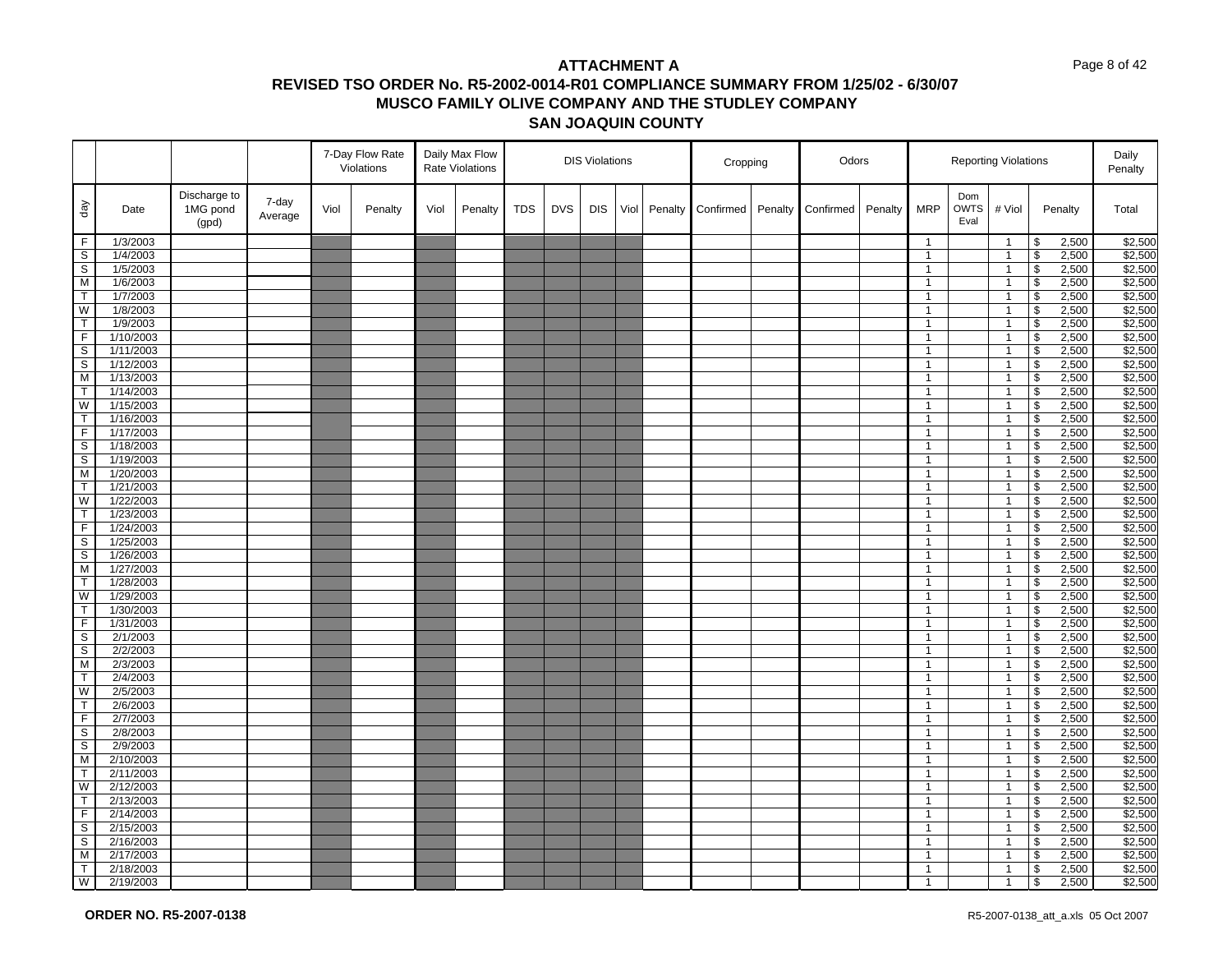|                         |           |                                   |                  |      | 7-Day Flow Rate<br>Violations |      | Daily Max Flow<br><b>Rate Violations</b> | <b>DIS Violations</b> |            |            | Cropping |         | Odors     |         |                         |         | <b>Reporting Violations</b> |                            |                | Daily<br>Penalty                 |         |         |
|-------------------------|-----------|-----------------------------------|------------------|------|-------------------------------|------|------------------------------------------|-----------------------|------------|------------|----------|---------|-----------|---------|-------------------------|---------|-----------------------------|----------------------------|----------------|----------------------------------|---------|---------|
| day                     | Date      | Discharge to<br>1MG pond<br>(gpd) | 7-day<br>Average | Viol | Penalty                       | Viol | Penalty                                  | <b>TDS</b>            | <b>DVS</b> | <b>DIS</b> | Viol     | Penalty | Confirmed | Penalty | Confirmed               | Penalty | <b>MRP</b>                  | Dom<br><b>OWTS</b><br>Eval | # Viol         |                                  | Penalty | Total   |
| $\top$                  | 2/20/2003 |                                   |                  |      |                               |      |                                          |                       |            |            |          |         |           |         |                         |         | $\overline{1}$              |                            | $\mathbf{1}$   | \$                               | 2,500   | \$2,500 |
| F                       | 2/21/2003 |                                   |                  |      |                               |      |                                          |                       |            |            |          |         |           |         |                         |         | $\mathbf{1}$                |                            | $\overline{1}$ | \$                               | 2,500   | \$2,500 |
| S                       | 2/22/2003 |                                   |                  |      |                               |      |                                          |                       |            |            |          |         |           |         |                         |         | $\mathbf{1}$                |                            | $\mathbf{1}$   | \$                               | 2,500   | \$2,500 |
| S                       | 2/23/2003 |                                   |                  |      |                               |      |                                          |                       |            |            |          |         |           |         |                         |         | $\mathbf{1}$                |                            | $\mathbf{1}$   | \$                               | 2,500   | \$2,500 |
| M                       | 2/24/2003 |                                   |                  |      |                               |      |                                          |                       |            |            |          |         |           |         |                         |         | $\mathbf{1}$                |                            | $\overline{1}$ | \$                               | 2,500   | \$2,500 |
| $\mathsf{T}$            | 2/25/2003 |                                   |                  |      |                               |      |                                          |                       |            |            |          |         |           |         |                         |         | $\mathbf{1}$                |                            | $\overline{1}$ | \$                               | 2,500   | \$2,500 |
| W                       | 2/26/2003 |                                   |                  |      |                               |      |                                          |                       |            |            |          |         |           |         |                         |         | $\mathbf{1}$                |                            | $\overline{1}$ | \$                               | 2,500   | \$2,500 |
| $\mathsf{T}$            | 2/27/2003 |                                   |                  |      |                               |      |                                          |                       |            |            |          |         |           |         |                         |         | $\mathbf{1}$                |                            | $\mathbf{1}$   | \$                               | 2,500   | \$2,500 |
| F                       | 2/28/2003 |                                   |                  |      |                               |      |                                          |                       |            |            |          |         |           |         |                         |         | $\mathbf{1}$                |                            | $\mathbf{1}$   | \$                               | 2,500   | \$2,500 |
| S                       | 3/1/2003  |                                   |                  |      |                               |      |                                          |                       |            |            |          |         |           |         |                         |         | $\overline{1}$              |                            | $\mathbf{1}$   | \$                               | 2,500   | \$2,500 |
| S                       | 3/2/2003  |                                   |                  |      |                               |      |                                          |                       |            |            |          |         |           |         |                         |         | $\overline{1}$              |                            | $\overline{1}$ | \$                               | 2,500   | \$2,500 |
| M                       | 3/3/2003  |                                   |                  |      |                               |      |                                          |                       |            |            |          |         |           |         |                         |         | $\mathbf{1}$                |                            | $\mathbf{1}$   | \$                               | 2,500   | \$2,500 |
| T                       | 3/4/2003  |                                   |                  |      |                               |      |                                          |                       |            |            |          |         |           |         |                         |         | $\overline{1}$              |                            | $\overline{1}$ | \$                               | 2,500   | \$2,500 |
| W                       | 3/5/2003  |                                   |                  |      |                               |      |                                          |                       |            |            |          |         |           |         |                         |         | $\mathbf{1}$                |                            | $\mathbf{1}$   | $\mathsf{\$}$                    | 2,500   | \$2,500 |
| T                       | 3/6/2003  |                                   |                  |      |                               |      |                                          |                       |            |            |          |         |           |         |                         |         | $\mathbf{1}$                |                            | $\overline{1}$ | \$                               | 2,500   | \$2,500 |
| F                       | 3/7/2003  |                                   |                  |      |                               |      |                                          |                       |            |            |          |         |           |         |                         |         | $\mathbf{1}$                |                            | $\mathbf{1}$   | \$                               | 2,500   | \$2,500 |
| $\mathbb S$             | 3/8/2003  |                                   |                  |      |                               |      |                                          |                       |            |            |          |         |           |         |                         |         | $\overline{1}$              |                            | $\overline{1}$ | \$                               | 2,500   | \$2,500 |
| S                       | 3/9/2003  |                                   |                  |      |                               |      |                                          |                       |            |            |          |         |           |         |                         |         | $\mathbf{1}$                |                            | $\overline{1}$ | \$                               | 2,500   | \$2,500 |
| M                       | 3/10/2003 |                                   |                  |      |                               |      |                                          |                       |            |            |          |         |           |         |                         |         | $\mathbf{1}$                |                            | -1             | \$                               | 2,500   | \$2,500 |
| $\mathsf{T}$            | 3/11/2003 |                                   |                  |      |                               |      |                                          |                       |            |            |          |         |           |         |                         |         | $\mathbf{1}$                |                            | $\overline{1}$ | \$                               | 2,500   | \$2,500 |
| $\overline{\mathsf{w}}$ | 3/12/2003 |                                   |                  |      |                               |      |                                          |                       |            |            |          |         |           |         |                         |         | $\overline{1}$              |                            | $\overline{1}$ | $\overline{\mathbf{3}}$          | 2,500   | \$2,500 |
| $\mathsf{T}$            | 3/13/2003 |                                   |                  |      |                               |      |                                          |                       |            |            |          |         |           |         | Inspection report notes |         | $\mathbf{1}$                |                            | $\mathbf{1}$   | \$                               | 2,500   | \$2,500 |
| $\mathsf F$             | 3/14/2003 |                                   |                  |      |                               |      |                                          |                       |            |            |          |         |           |         | poor crop condition.    |         | $\overline{1}$              |                            | $\overline{1}$ | \$                               | 2,500   | \$2,500 |
| S                       | 3/15/2003 |                                   |                  |      |                               |      |                                          |                       |            |            |          |         |           |         |                         |         | $\mathbf{1}$                |                            | $\overline{1}$ | $\overline{\mathbf{3}}$          | 2,500   | \$2,500 |
| $\mathbb S$             | 3/16/2003 |                                   |                  |      |                               |      |                                          |                       |            |            |          |         |           |         |                         |         | $\overline{1}$              |                            | $\overline{1}$ | \$                               | 2,500   | \$2,500 |
| M                       | 3/17/2003 |                                   |                  |      |                               |      |                                          |                       |            |            |          |         |           |         |                         |         | $\overline{1}$              |                            | $\overline{1}$ | \$                               | 2,500   | \$2,500 |
| T.                      | 3/18/2003 |                                   |                  |      |                               |      |                                          |                       |            |            |          |         |           |         |                         |         | $\mathbf{1}$                |                            | $\mathbf{1}$   | \$                               | 2,500   | \$2,500 |
| W                       | 3/19/2003 |                                   |                  |      |                               |      |                                          |                       |            |            |          |         |           |         |                         |         | $\overline{1}$              |                            | $\overline{1}$ | \$                               | 2,500   | \$2,500 |
| T                       | 3/20/2003 |                                   |                  |      |                               |      |                                          |                       |            |            |          |         |           |         |                         |         | $\overline{1}$              |                            | $\mathbf{1}$   | \$                               | 2,500   | \$2,500 |
| F                       | 3/21/2003 |                                   |                  |      |                               |      |                                          |                       |            |            |          |         |           |         |                         |         | $\overline{1}$              |                            | $\overline{1}$ | \$                               | 2,500   | \$2,500 |
| S                       | 3/22/2003 |                                   |                  |      |                               |      |                                          |                       |            |            |          |         |           |         |                         |         | $\overline{1}$              |                            | $\mathbf{1}$   | \$                               | 2,500   | \$2,500 |
| s                       | 3/23/2003 |                                   |                  |      |                               |      |                                          |                       |            |            |          |         |           |         |                         |         | $\mathbf{1}$                |                            | $\overline{1}$ | \$                               | 2,500   | \$2,500 |
| M                       | 3/24/2003 |                                   |                  |      |                               |      |                                          |                       |            |            |          |         |           |         |                         |         | $\mathbf{1}$                |                            | $\overline{1}$ | \$                               | 2,500   | \$2,500 |
| $\mathsf{T}$            | 3/25/2003 |                                   |                  |      |                               |      |                                          |                       |            |            |          |         |           |         |                         |         | $\overline{1}$              |                            | $\overline{1}$ | \$                               | 2,500   | \$2,500 |
| W                       | 3/26/2003 |                                   |                  |      |                               |      |                                          |                       |            |            |          |         |           |         |                         |         | $\overline{1}$              |                            | $\mathbf{1}$   | $\overline{\boldsymbol{\theta}}$ | 2,500   | \$2,500 |
| $\mathsf{T}$            | 3/27/2003 |                                   |                  |      |                               |      |                                          |                       |            |            |          |         |           |         |                         |         | $\overline{1}$              |                            | $\overline{1}$ | \$                               | 2,500   | \$2,500 |
| $\overline{F}$          | 3/28/2003 |                                   |                  |      |                               |      |                                          |                       |            |            |          |         |           |         |                         |         | $\overline{1}$              |                            | $\mathbf{1}$   | \$                               | 2,500   | \$2,500 |
| S                       | 3/29/2003 |                                   |                  |      |                               |      |                                          |                       |            |            |          |         |           |         |                         |         | $\mathbf{1}$                |                            | $\mathbf 1$    | \$                               | 2,500   | \$2,500 |
| $\overline{s}$          | 3/30/2003 |                                   |                  |      |                               |      |                                          |                       |            |            |          |         |           |         |                         |         | $\mathbf{1}$                |                            | $\overline{1}$ | \$                               | 2,500   | \$2,500 |
| M                       | 3/31/2003 |                                   |                  |      |                               |      |                                          |                       |            |            |          |         |           |         |                         |         | $\mathbf{1}$                |                            | $\overline{1}$ | \$                               | 2,500   | \$2,500 |
| $\mathsf{T}$            | 4/1/2003  |                                   |                  |      |                               |      |                                          |                       |            |            |          |         |           |         |                         |         | $\mathbf{1}$                |                            | $\mathbf{1}$   | \$                               | 2,500   | \$2,500 |
| W                       | 4/2/2003  |                                   |                  |      |                               |      |                                          |                       |            |            |          |         |           |         |                         |         | $\overline{1}$              |                            | $\overline{1}$ | \$                               | 2,500   | \$2,500 |
| $\mathsf{T}$            | 4/3/2003  |                                   |                  |      |                               |      |                                          |                       |            |            |          |         |           |         |                         |         | $\overline{1}$              |                            | $\mathbf{1}$   | \$                               | 2,500   | \$2,500 |
| $\overline{F}$          | 4/4/2003  |                                   |                  |      |                               |      |                                          |                       |            |            |          |         |           |         |                         |         | $\overline{1}$              |                            | $\overline{1}$ | \$                               | 2,500   | \$2,500 |
| S                       | 4/5/2003  |                                   |                  |      |                               |      |                                          |                       |            |            |          |         |           |         |                         |         | $\mathbf{1}$                |                            | $\mathbf{1}$   | \$                               | 2,500   | \$2,500 |
| s                       | 4/6/2003  |                                   |                  |      |                               |      |                                          |                       |            |            |          |         |           |         |                         |         | $\mathbf{1}$                |                            | $\mathbf{1}$   | $\overline{\mathcal{S}}$         | 2,500   | \$2,500 |
| M                       | 4/7/2003  |                                   |                  |      |                               |      |                                          |                       |            |            |          |         |           |         |                         |         | $\mathbf{1}$                |                            | $\overline{1}$ | \$                               | 2,500   | \$2,500 |
| T                       | 4/8/2003  |                                   |                  |      |                               |      |                                          |                       |            |            |          |         |           |         |                         |         | $\overline{1}$              |                            | $\overline{1}$ | $\mathfrak s$                    | 2,500   | \$2,500 |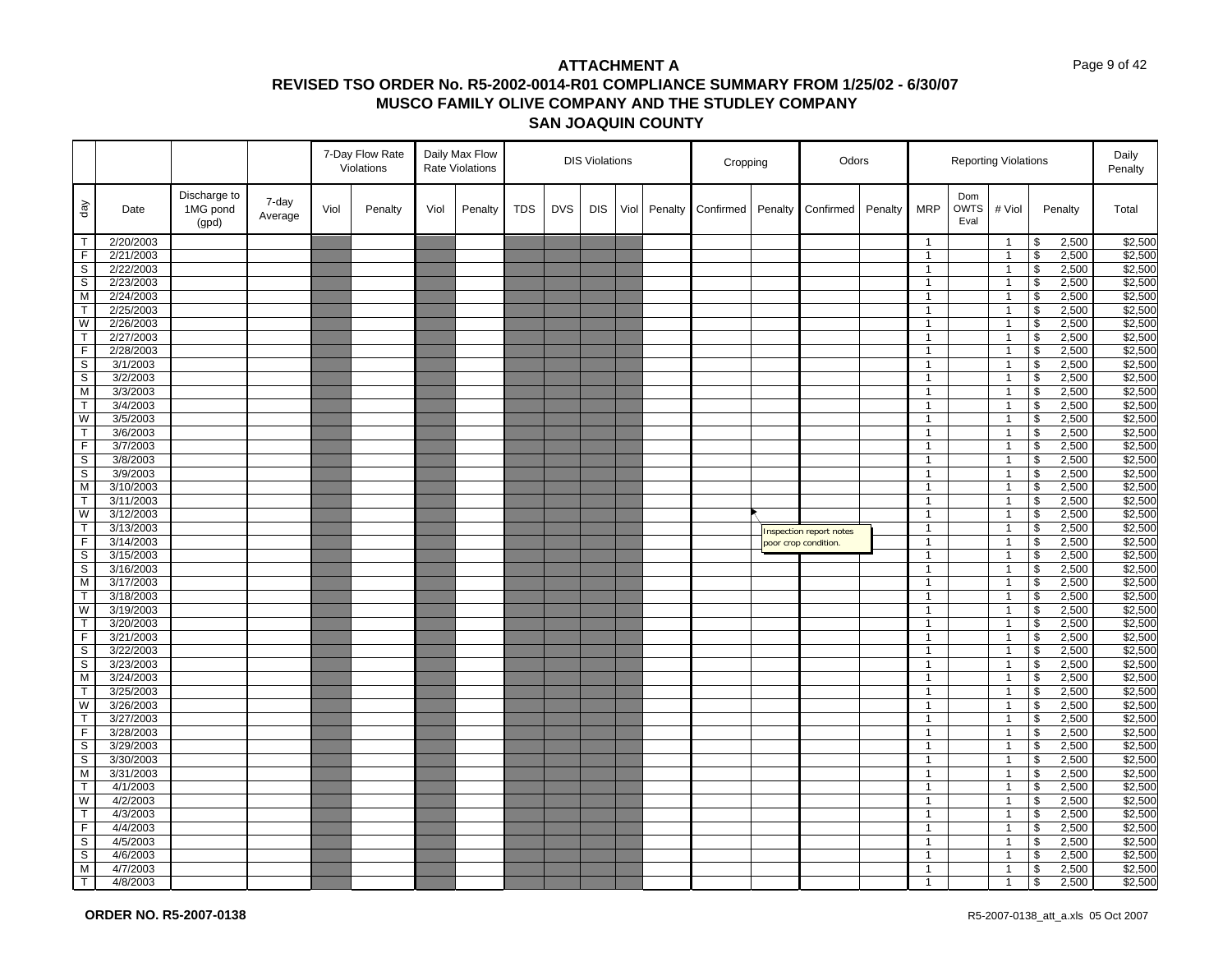#### Page 10 of 42

|                |                      |                                   |                  |      | 7-Day Flow Rate<br>Violations |      | Daily Max Flow<br><b>Rate Violations</b> |            |            | <b>DIS Violations</b> |      |         | Cropping  |         | Odors     |         |                                |                            | <b>Reporting Violations</b>    |                         |                | Daily<br>Penalty   |
|----------------|----------------------|-----------------------------------|------------------|------|-------------------------------|------|------------------------------------------|------------|------------|-----------------------|------|---------|-----------|---------|-----------|---------|--------------------------------|----------------------------|--------------------------------|-------------------------|----------------|--------------------|
| day            | Date                 | Discharge to<br>1MG pond<br>(gpd) | 7-day<br>Average | Viol | Penalty                       | Viol | Penalty                                  | <b>TDS</b> | <b>DVS</b> | <b>DIS</b>            | Viol | Penalty | Confirmed | Penalty | Confirmed | Penalty | <b>MRP</b>                     | Dom<br><b>OWTS</b><br>Eval | # Viol                         |                         | Penalty        | Total              |
| W              | 4/9/2003             |                                   |                  |      |                               |      |                                          |            |            |                       |      |         |           |         |           |         | $\mathbf{1}$                   |                            | $\mathbf{1}$                   | \$                      | 2,500          | \$2,500            |
| $\mathsf{T}$   | 4/10/2003            |                                   |                  |      |                               |      |                                          |            |            |                       |      |         |           |         |           |         | $\mathbf{1}$                   |                            | $\mathbf{1}$                   | \$                      | 2,500          | \$2,500            |
| F              | 4/11/2003            |                                   |                  |      |                               |      |                                          |            |            |                       |      |         |           |         |           |         | $\mathbf{1}$                   |                            | $\overline{1}$                 | \$                      | 2,500          | \$2,500            |
| S              | 4/12/2003            |                                   |                  |      |                               |      |                                          |            |            |                       |      |         |           |         |           |         | $\mathbf{1}$                   |                            | $\mathbf{1}$                   | \$                      | 2,500          | \$2,500            |
| S              | 4/13/2003            |                                   |                  |      |                               |      |                                          |            |            |                       |      |         |           |         |           |         | $\mathbf{1}$                   |                            | $\mathbf{1}$                   | $\sqrt[6]{\frac{1}{2}}$ | 2,500          | \$2,500            |
| M              | 4/14/2003            |                                   |                  |      |                               |      |                                          |            |            |                       |      |         |           |         |           |         | $\mathbf{1}$                   |                            | $\mathbf{1}$                   | \$                      | 2,500          | \$2,500            |
| $\mathsf{T}$   | 4/15/2003            |                                   |                  |      |                               |      |                                          |            |            |                       |      |         |           |         |           |         | $\mathbf{1}$                   |                            | $\overline{1}$                 | \$                      | 2,500          | \$2,500            |
| W              | 4/16/2003            |                                   |                  |      |                               |      |                                          |            |            |                       |      |         |           |         |           |         | $\mathbf{1}$                   |                            | $\mathbf{1}$                   | $\mathfrak s$           | 2,500          | \$2,500            |
| T              | 4/17/2003            |                                   |                  |      |                               |      |                                          |            |            |                       |      |         |           |         |           |         | $\mathbf{1}$                   |                            | $\overline{1}$                 | \$                      | 2,500          | \$2,500            |
| $\overline{F}$ | 4/18/2003            |                                   |                  |      |                               |      |                                          |            |            |                       |      |         |           |         |           |         | $\mathbf{1}$                   |                            | $\mathbf{1}$                   | \$                      | 2,500          | \$2,500            |
| $\mathbb S$    | 4/19/2003            |                                   |                  |      |                               |      |                                          |            |            |                       |      |         |           |         |           |         | $\mathbf{1}$                   |                            | $\mathbf{1}$                   | \$                      | 2,500          | \$2,500            |
| $\mathbb S$    | 4/20/2003            |                                   |                  |      |                               |      |                                          |            |            |                       |      |         |           |         |           |         | $\mathbf{1}$                   |                            | $\mathbf{1}$                   | \$                      | 2,500          | \$2,500            |
| M              | 4/21/2003            |                                   |                  |      |                               |      |                                          |            |            |                       |      |         |           |         |           |         | $\mathbf{1}$                   |                            | $\mathbf{1}$                   | \$                      | 2,500          | \$2,500            |
| $\mathsf{T}$   | 4/22/2003            |                                   |                  |      |                               |      |                                          |            |            |                       |      |         |           |         |           |         | $\mathbf{1}$                   |                            | $\overline{1}$                 | \$                      | 2,500          | \$2,500            |
| W              | 4/23/2003            |                                   |                  |      |                               |      |                                          |            |            |                       |      |         |           |         |           |         | $\mathbf{1}$                   |                            | $\overline{1}$                 | \$                      | 2,500          | \$2,500            |
| T              | 4/24/2003            |                                   |                  |      |                               |      |                                          |            |            |                       |      |         |           |         |           |         | $\mathbf{1}$                   |                            | $\overline{1}$                 | $\mathfrak s$           | 2,500          | \$2,500            |
| F              | 4/25/2003            |                                   |                  |      |                               |      |                                          |            |            |                       |      |         |           |         |           |         | $\mathbf{1}$                   |                            | $\overline{1}$                 | \$                      | 2,500          | \$2,500            |
| s              | 4/26/2003            |                                   |                  |      |                               |      |                                          |            |            |                       |      |         |           |         |           |         | $\mathbf{1}$                   |                            | $\mathbf{1}$                   | \$                      | 2,500          | \$2,500            |
| $\mathbb S$    | 4/27/2003            |                                   |                  |      |                               |      |                                          |            |            |                       |      |         |           |         |           |         | $\mathbf{1}$                   |                            | $\mathbf{1}$                   | \$                      | 2,500          | \$2,500            |
| M              | 4/28/2003            |                                   |                  |      |                               |      |                                          |            |            |                       |      |         |           |         |           |         | $\mathbf{1}$                   |                            | $\mathbf{1}$                   | \$                      | 2,500          | \$2,500            |
| T              | 4/29/2003            |                                   |                  |      |                               |      |                                          |            |            |                       |      |         |           |         |           |         | $\mathbf{1}$                   |                            | $\mathbf{1}$                   | \$                      | 2,500          | \$2,500            |
| W              | 4/30/2003            |                                   |                  |      |                               |      |                                          |            |            |                       |      |         |           |         |           |         | $\mathbf{1}$                   |                            | $\mathbf{1}$                   | \$                      | 2,500          | \$2,500            |
| T.             | 5/1/2003             |                                   |                  |      |                               |      |                                          |            |            |                       |      |         |           |         |           |         | $\mathbf{1}$                   |                            | $\mathbf{1}$                   | \$                      | 2,500          | \$2,500            |
| F              | 5/2/2003             |                                   |                  |      |                               |      |                                          |            |            |                       |      |         |           |         |           |         | $\mathbf{1}$                   |                            | $\mathbf{1}$                   | $\overline{\mathbf{s}}$ | 2,500          | \$2,500            |
| S              | 5/3/2003             |                                   |                  |      |                               |      |                                          |            |            |                       |      |         |           |         |           |         | $\mathbf{1}$                   |                            | $\overline{1}$                 | \$                      | 2,500          | \$2,500            |
| S<br>M         | 5/4/2003<br>5/5/2003 |                                   |                  |      |                               |      |                                          |            |            |                       |      |         |           |         |           |         | $\overline{1}$<br>$\mathbf{1}$ |                            | $\mathbf{1}$<br>$\overline{1}$ | \$<br>$\mathsf{s}$      | 2,500          | \$2,500            |
| $\mathsf{T}$   |                      |                                   |                  |      |                               |      |                                          |            |            |                       |      |         |           |         |           |         | $\mathbf{1}$                   |                            |                                |                         | 2,500          | \$2,500<br>\$2,500 |
| W              | 5/6/2003<br>5/7/2003 |                                   |                  |      |                               |      |                                          |            |            |                       |      |         |           |         |           |         | $\mathbf{1}$                   |                            | $\mathbf{1}$<br>$\mathbf{1}$   | \$<br>\$                | 2,500<br>2,500 | \$2,500            |
| T.             | 5/8/2003             |                                   |                  |      |                               |      |                                          |            |            |                       |      |         |           |         |           |         | $\mathbf{1}$                   |                            | $\mathbf{1}$                   | \$                      | 2,500          | \$2,500            |
| F              | 5/9/2003             |                                   |                  |      |                               |      |                                          |            |            |                       |      |         |           |         |           |         | $\mathbf{1}$                   |                            | $\mathbf{1}$                   | \$                      | 2,500          | \$2,500            |
| S              | 5/10/2003            |                                   |                  |      |                               |      |                                          |            |            |                       |      |         |           |         |           |         | $\mathbf{1}$                   |                            | $\mathbf{1}$                   | \$                      | 2,500          | \$2,500            |
| $\mathbb S$    | 5/11/2003            |                                   |                  |      |                               |      |                                          |            |            |                       |      |         |           |         |           |         | $\mathbf{1}$                   |                            | $\mathbf{1}$                   | \$                      | 2,500          | \$2,500            |
| M              | 5/12/2003            |                                   |                  |      |                               |      |                                          |            |            |                       |      |         |           |         |           |         | $\mathbf{1}$                   |                            | $\mathbf{1}$                   | \$                      | 2,500          | \$2,500            |
| T              | 5/13/2003            |                                   |                  |      |                               |      |                                          |            |            |                       |      |         |           |         |           |         | $\overline{1}$                 |                            | $\overline{1}$                 | \$                      | 2,500          | \$2,500            |
| W              | 5/14/2003            |                                   |                  |      |                               |      |                                          |            |            |                       |      |         |           |         |           |         | $\mathbf{1}$                   |                            | $\mathbf{1}$                   | \$                      | 2,500          | \$2,500            |
| T              | 5/15/2003            |                                   |                  |      |                               |      |                                          |            |            |                       |      |         |           |         |           |         | $\mathbf{1}$                   |                            | $\overline{1}$                 | \$                      | 2,500          | \$2,500            |
| F              | 5/16/2003            |                                   |                  |      |                               |      |                                          |            |            |                       |      |         |           |         |           |         | $\mathbf{1}$                   |                            | $\overline{1}$                 | \$                      | 2,500          | \$2,500            |
| $\mathbb S$    | 5/17/2003            |                                   |                  |      |                               |      |                                          |            |            |                       |      |         |           |         |           |         | $\mathbf{1}$                   |                            | $\mathbf{1}$                   | \$                      | 2,500          | \$2,500            |
| s              | 5/18/2003            |                                   |                  |      |                               |      |                                          |            |            |                       |      |         |           |         |           |         | $\mathbf{1}$                   |                            | $\mathbf{1}$                   | \$                      | 2,500          | \$2,500            |
| M              | 5/19/2003            |                                   |                  |      |                               |      |                                          |            |            |                       |      |         |           |         |           |         | $\mathbf{1}$                   |                            | $\mathbf{1}$                   | \$                      | 2,500          | \$2,500            |
| $\mathsf{T}$   | 5/20/2003            |                                   |                  |      |                               |      |                                          |            |            |                       |      |         |           |         |           |         | $\mathbf{1}$                   |                            | $\mathbf{1}$                   | \$                      | 2,500          | \$2,500            |
| W              | 5/21/2003            |                                   |                  |      |                               |      |                                          |            |            |                       |      |         |           |         |           |         | $\mathbf{1}$                   |                            | $\overline{1}$                 | $\mathsf{s}$            | 2,500          | \$2,500            |
| T              | 5/22/2003            |                                   |                  |      |                               |      |                                          |            |            |                       |      |         |           |         |           |         | $\mathbf{1}$                   |                            | $\mathbf{1}$                   | \$                      | 2,500          | \$2,500            |
| F              | 5/23/2003            |                                   |                  |      |                               |      |                                          |            |            |                       |      |         |           |         |           |         | $\mathbf{1}$                   |                            | $\mathbf{1}$                   | $\mathsf{\$}$           | 2,500          | \$2,500            |
| S              | 5/24/2003            |                                   |                  |      |                               |      |                                          |            |            |                       |      |         |           |         |           |         | $\mathbf{1}$                   |                            | $\overline{1}$                 | \$                      | 2,500          | \$2,500            |
| S              | 5/25/2003            |                                   |                  |      |                               |      |                                          |            |            |                       |      |         |           |         |           |         | $\mathbf{1}$                   |                            | $\mathbf{1}$                   | \$                      | 2,500          | \$2,500            |
| <b>M</b>       | 5/26/2003            |                                   |                  |      |                               |      |                                          |            |            |                       |      |         |           |         | Confirmed |         | $\mathbf{1}$                   |                            | $\overline{1}$                 | \$                      | 2,500          | \$2,500            |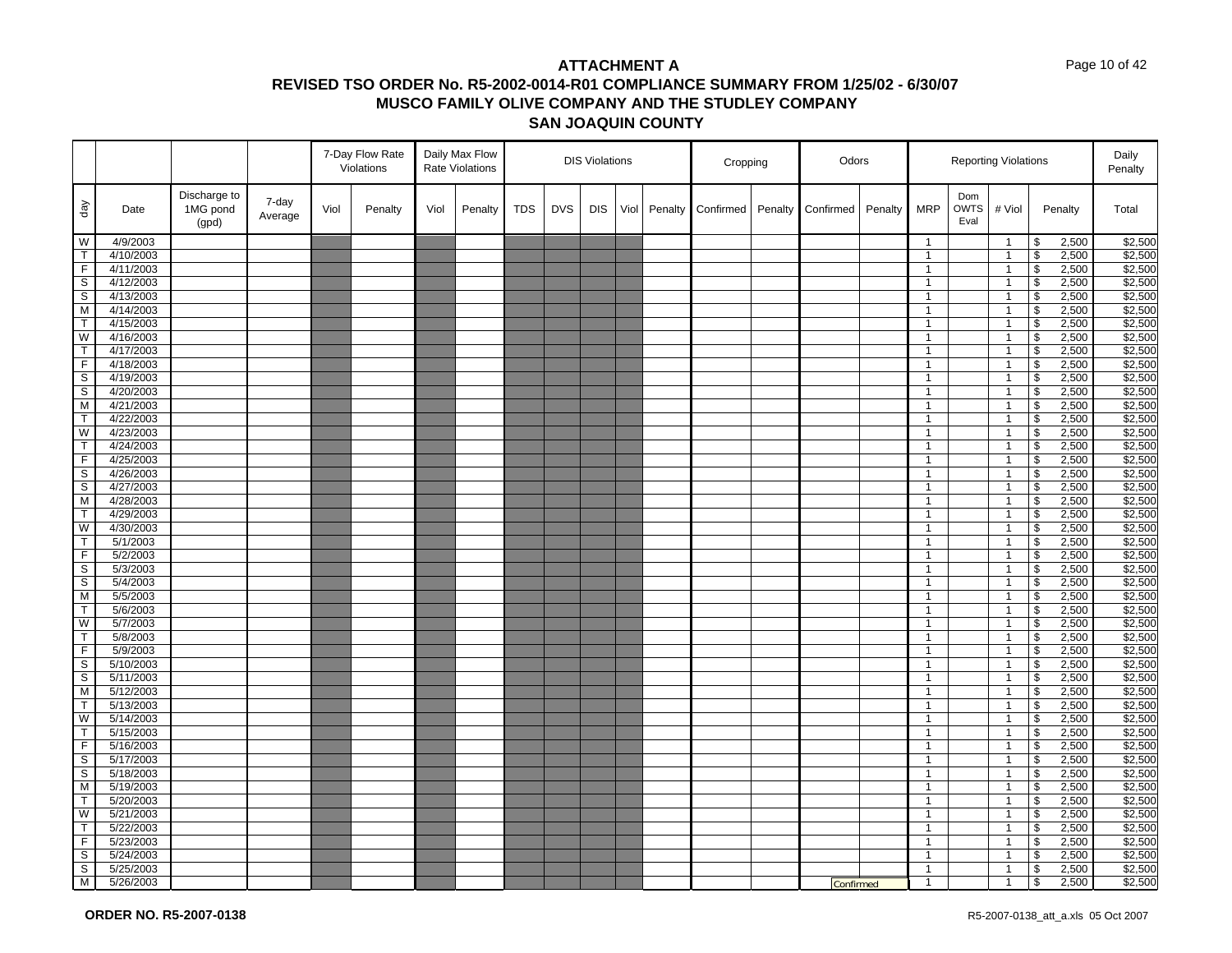#### Page 11 of 42

|                            |                        |                                   |                  |      | 7-Day Flow Rate<br>Violations |      | Daily Max Flow<br><b>DIS Violations</b><br><b>Rate Violations</b> |            |            | Cropping   |      | Odors   |                                                                                                  |         |                   | <b>Reporting Violations</b>    |                              | Daily<br>Penalty           |                                  |                            |                    |
|----------------------------|------------------------|-----------------------------------|------------------|------|-------------------------------|------|-------------------------------------------------------------------|------------|------------|------------|------|---------|--------------------------------------------------------------------------------------------------|---------|-------------------|--------------------------------|------------------------------|----------------------------|----------------------------------|----------------------------|--------------------|
| day                        | Date                   | Discharge to<br>1MG pond<br>(gpd) | 7-day<br>Average | Viol | Penalty                       | Viol | Penalty                                                           | <b>TDS</b> | <b>DVS</b> | <b>DIS</b> | Viol | Penalty | Confirmed                                                                                        | Penalty | Confirmed         | Penalty                        | <b>MRP</b>                   | Dom<br><b>OWTS</b><br>Eval | # Viol                           | Penalty                    | Total              |
| $\mathsf{T}$               | 5/27/2003              |                                   |                  |      |                               |      |                                                                   |            |            |            |      |         |                                                                                                  |         |                   | offsite odors                  | $\mathbf{1}$                 |                            | $\overline{1}$                   | \$<br>2,500                | \$2,500            |
| W                          | 5/28/2003              |                                   |                  |      |                               |      |                                                                   |            |            |            |      |         |                                                                                                  |         |                   |                                | $\mathbf{1}$                 |                            | $\overline{1}$                   | \$<br>2,500                | \$2,500            |
| $\mathsf{T}$               | 5/29/2003              |                                   |                  |      |                               |      |                                                                   |            |            |            |      |         |                                                                                                  |         |                   |                                | $\mathbf{1}$                 |                            | $\overline{1}$                   | \$<br>2,500                | \$2,500            |
| F                          | 5/30/2003              |                                   |                  |      |                               |      |                                                                   |            |            |            |      |         |                                                                                                  |         | $\mathbf{1}$      | \$5,000                        | $\mathbf{1}$                 |                            | $\overline{1}$                   | \$<br>2,500                | \$7,500            |
| $\mathbb S$                | 5/31/2003              |                                   |                  |      |                               |      |                                                                   |            |            |            |      |         |                                                                                                  |         |                   |                                | $\mathbf{1}$                 |                            | $\overline{1}$                   | $\mathfrak s$<br>2,500     | \$2,500            |
| $\mathbb S$                | 6/1/2003               |                                   |                  |      |                               |      |                                                                   |            |            |            |      |         |                                                                                                  |         |                   |                                | $\mathbf{1}$                 |                            | $\overline{1}$                   | \$<br>2,500                | \$2,500            |
| M                          | 6/2/2003               |                                   |                  |      |                               |      |                                                                   |            |            |            |      |         |                                                                                                  |         |                   |                                | $\overline{1}$               |                            | $\overline{1}$                   | \$<br>2,500                | \$2,500            |
| $\mathsf{T}$               | 6/3/2003               |                                   |                  |      |                               |      |                                                                   |            |            |            |      |         | Staff verbally notifies Discharger of                                                            |         |                   |                                | $\mathbf{1}$                 |                            | $\overline{1}$                   | \$<br>2,500                | \$2,500            |
| W                          | 6/4/2003               |                                   |                  |      |                               |      |                                                                   |            |            |            |      |         | confirmed offsite odors                                                                          |         |                   |                                | $\mathbf{1}$                 |                            | $\overline{1}$                   | \$<br>2,500                | \$2,500            |
| $\overline{\mathsf{T}}$    | 6/5/2003               |                                   |                  |      |                               |      |                                                                   |            |            |            |      |         |                                                                                                  |         |                   |                                | $\mathbf{1}$                 |                            | $\overline{1}$                   | \$<br>2,500                | \$2,500            |
| $\overline{F}$             | 6/6/2003               |                                   |                  |      |                               |      |                                                                   |            |            |            |      |         |                                                                                                  |         |                   |                                | $\overline{1}$               |                            | $\overline{1}$                   | \$<br>2,500                | \$2,500            |
| $\overline{s}$             | 6/7/2003               |                                   |                  |      |                               |      |                                                                   |            |            |            |      |         |                                                                                                  |         |                   |                                | $\mathbf{1}$                 |                            | $\mathbf{1}$                     | \$<br>2,500                | \$2,500            |
| S                          | 6/8/2003               |                                   |                  |      |                               |      |                                                                   |            |            |            |      |         |                                                                                                  |         |                   |                                | $\mathbf{1}$                 |                            | $\overline{1}$                   | \$<br>2,500                | \$2,500            |
| M                          | 6/9/2003               |                                   |                  |      |                               |      |                                                                   |            |            |            |      |         |                                                                                                  |         |                   |                                | $\mathbf{1}$                 |                            | $\overline{1}$                   | \$<br>2,500                | \$2,500            |
| $\top$                     | 6/10/2003              |                                   |                  |      |                               |      |                                                                   |            |            |            |      |         |                                                                                                  |         |                   |                                | $\overline{1}$               |                            | $\overline{1}$                   | \$<br>2,500                | \$2,500            |
| W                          | 6/11/2003              |                                   |                  |      |                               |      |                                                                   |            |            |            |      |         |                                                                                                  |         |                   |                                | $\mathbf{1}$                 |                            | $\overline{1}$                   | \$<br>2,500                | \$2,500            |
| $\mathsf{T}$               | 6/12/2003              |                                   |                  |      |                               |      |                                                                   |            |            |            |      |         | Discharger letter acknowledges source of 'sharp,                                                 |         |                   |                                | $\mathbf{1}$                 |                            | $\overline{1}$                   | \$<br>2,500                | \$2,500            |
| $\overline{F}$             | 6/13/2003              |                                   |                  |      |                               |      |                                                                   |            |            |            |      |         | pungent odor' as stagnant wastewater in the<br>rrigation distribution system. Attributes odor to |         |                   |                                | $\mathbf{1}$                 |                            | $\overline{1}$                   | \$<br>2,500                | \$2,500            |
| $\mathsf S$                | 6/14/2003              |                                   |                  |      |                               |      |                                                                   |            |            |            |      |         | acetic acid in olive storage solution.                                                           |         |                   |                                | $\overline{1}$               |                            | $\overline{1}$                   | \$<br>2,500                | \$2,500            |
| $\mathbb S$                | 6/15/2003              |                                   |                  |      |                               |      |                                                                   |            |            |            |      |         |                                                                                                  |         |                   |                                | $\mathbf{1}$                 |                            | $\overline{1}$                   | \$<br>2,500                | \$2,500            |
| M                          | 6/16/2003              |                                   |                  |      |                               |      |                                                                   |            |            |            |      |         |                                                                                                  |         |                   |                                | $\mathbf{1}$                 |                            | $\overline{1}$                   | \$<br>2,500                | \$2,500            |
| $\mathsf{T}$               | 6/17/2003              |                                   |                  |      |                               |      |                                                                   |            |            |            |      |         |                                                                                                  |         |                   |                                | $\mathbf{1}$                 |                            | $\overline{1}$                   | \$<br>2,500                | \$2,500            |
| W                          | 6/18/2003              |                                   |                  |      |                               |      |                                                                   |            |            |            |      |         |                                                                                                  |         |                   |                                | $\overline{1}$               |                            | $\overline{1}$                   | \$<br>2,500                | \$2,500            |
| $\overline{\mathsf{T}}$    | 6/19/2003              |                                   |                  |      |                               |      |                                                                   |            |            |            |      |         |                                                                                                  |         |                   |                                | $\mathbf{1}$                 |                            | $\mathbf{1}$                     | \$<br>2,500                | \$2,500            |
| F                          | 6/20/2003              |                                   |                  |      |                               |      |                                                                   |            |            |            |      |         |                                                                                                  |         |                   |                                | $\mathbf{1}$                 |                            | $\overline{1}$                   | \$<br>2,500                | \$2,500            |
| $\mathsf{s}$               | 6/21/2003              |                                   |                  |      |                               |      |                                                                   |            |            |            |      |         |                                                                                                  |         |                   |                                | $\mathbf{1}$                 |                            | $\overline{1}$                   | \$<br>2,500                | \$2,500            |
| $\overline{s}$             | 6/22/2003              |                                   |                  |      |                               |      |                                                                   |            |            |            |      |         |                                                                                                  |         |                   | <b>Inspection report notes</b> |                              |                            | $\overline{1}$                   | \$<br>2,500                | \$2,500            |
| M                          | 6/23/2003              |                                   |                  |      |                               |      |                                                                   |            |            |            |      |         |                                                                                                  |         |                   | ack of crop growth.            |                              |                            | $\overline{1}$                   | 2,500<br>\$                | \$2,500            |
| $\mathsf{T}$               | 6/24/2003              |                                   |                  |      |                               |      |                                                                   |            |            |            |      |         |                                                                                                  |         |                   |                                |                              |                            | $\overline{1}$                   | \$<br>2,500                | \$2,500            |
| W<br>$\top$                | 6/25/2003<br>6/26/2003 |                                   |                  |      |                               |      |                                                                   |            |            |            |      |         |                                                                                                  |         |                   |                                | $\mathbf{1}$<br>$\mathbf{1}$ |                            | $\overline{1}$<br>$\overline{1}$ | \$<br>2,500<br>\$          | \$2,500            |
| $\overline{F}$             | 6/27/2003              |                                   |                  |      |                               |      |                                                                   |            |            |            |      |         |                                                                                                  |         |                   | Staff transmits odor           | $\mathbf{1}$                 |                            | $\overline{1}$                   | 2,500<br>\$<br>2,500       | \$2,500<br>\$2,500 |
|                            |                        |                                   |                  |      |                               |      |                                                                   |            |            |            |      |         |                                                                                                  |         | log to Harpainter |                                |                              |                            |                                  |                            |                    |
| $\mathbb S$<br>$\mathbb S$ | 6/28/2003<br>6/29/2003 |                                   |                  |      |                               |      |                                                                   |            |            |            |      |         |                                                                                                  |         |                   |                                | $\mathbf{1}$<br>$\mathbf{1}$ |                            | $\overline{1}$<br>$\overline{1}$ | \$<br>2,500<br>2,500<br>\$ | \$2,500<br>\$2,500 |
| $\overline{M}$             | 6/30/2003              |                                   |                  |      |                               |      |                                                                   |            |            |            |      |         |                                                                                                  |         |                   |                                | $\overline{1}$               |                            | $\overline{1}$                   | \$<br>2,500                | \$2,500            |
| $\mathsf{T}$               | 7/1/2003               |                                   |                  |      |                               |      |                                                                   |            |            |            |      |         |                                                                                                  |         |                   |                                | $\mathbf{1}$                 |                            | $\overline{1}$                   | 2,500<br>\$                | \$2,500            |
| W                          | 7/2/2003               |                                   |                  |      |                               |      |                                                                   |            |            |            |      |         |                                                                                                  |         |                   |                                | $\mathbf{1}$                 |                            | $\mathbf{1}$                     | \$<br>2,500                | \$2,500            |
| $\mathsf T$                | 7/3/2003               |                                   |                  |      |                               |      |                                                                   |            |            |            |      |         |                                                                                                  |         |                   |                                | $\mathbf{1}$                 |                            | $\overline{1}$                   | 2,500<br>\$                | \$2,500            |
| F                          | 7/4/2003               |                                   |                  |      |                               |      |                                                                   |            |            |            |      |         |                                                                                                  |         |                   |                                | $\overline{1}$               |                            | $\overline{1}$                   | \$<br>2,500                | \$2,500            |
| $\mathsf{s}$               | 7/5/2003               |                                   |                  |      |                               |      |                                                                   |            |            |            |      |         |                                                                                                  |         |                   |                                | $\mathbf{1}$                 |                            | $\mathbf{1}$                     | \$<br>2,500                | \$2,500            |
| $\mathbb S$                | 7/6/2003               |                                   |                  |      |                               |      |                                                                   |            |            |            |      |         |                                                                                                  |         |                   |                                | $\mathbf{1}$                 |                            | $\overline{1}$                   | \$<br>2,500                | \$2,500            |
| M                          | 7/7/2003               |                                   |                  |      |                               |      |                                                                   |            |            |            |      |         |                                                                                                  |         |                   | <b>NOV issued for</b>          | $\mathbf{1}$                 |                            | $\overline{1}$                   | 2,500<br>\$                | \$2,500            |
| $\overline{\mathsf{T}}$    | 7/8/2003               |                                   |                  |      |                               |      |                                                                   |            |            |            |      |         |                                                                                                  |         | offsite odors     |                                | $\overline{1}$               |                            | $\overline{1}$                   | \$<br>2,500                | \$2,500            |
| W                          | 7/9/2003               |                                   |                  |      |                               |      |                                                                   |            |            |            |      |         |                                                                                                  |         |                   |                                | $\mathbf{1}$                 |                            | $\mathbf{1}$                     | 2,500<br>\$                | \$2,500            |
| $\mathsf{T}$               | 7/10/2003              |                                   |                  |      |                               |      |                                                                   |            |            |            |      |         |                                                                                                  |         |                   |                                | $\mathbf{1}$                 |                            | $\overline{1}$                   | \$<br>2,500                | \$2,500            |
| F                          | 7/11/2003              |                                   |                  |      |                               |      |                                                                   |            |            |            |      |         |                                                                                                  |         |                   |                                | $\mathbf{1}$                 |                            | $\overline{1}$                   | \$<br>2,500                | \$2,500            |
| $\mathbb S$                | 7/12/2003              |                                   |                  |      |                               |      |                                                                   |            |            |            |      |         |                                                                                                  |         |                   |                                | $\overline{1}$               |                            | $\overline{1}$                   | \$<br>2,500                | \$2,500            |
| $\mathsf{s}$               | 7/13/2003              |                                   |                  |      |                               |      |                                                                   |            |            |            |      |         |                                                                                                  |         |                   |                                | $\overline{1}$               |                            | $\overline{1}$                   | \$<br>2,500                | \$2,500            |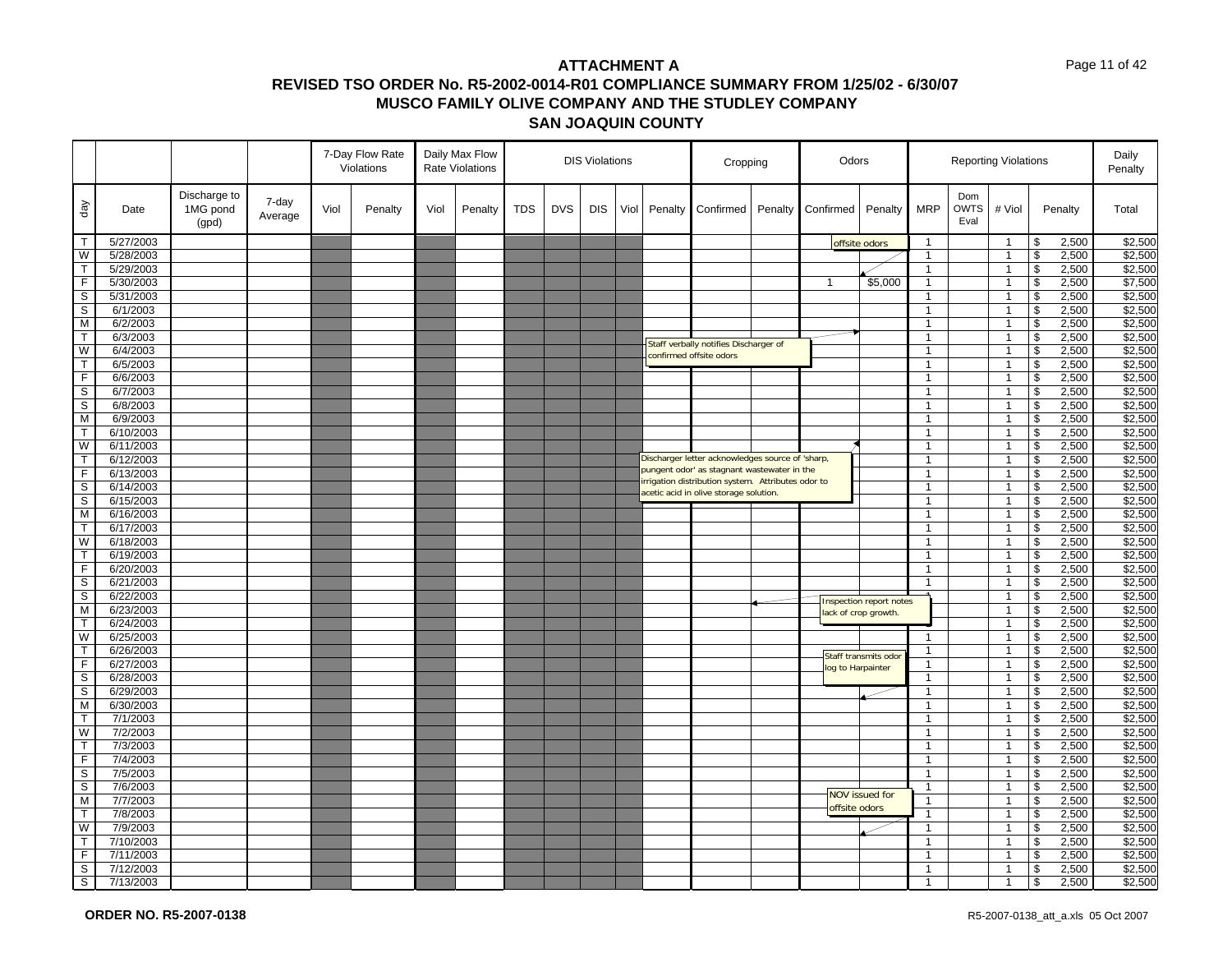#### Page 12 of 42

|                         |           |                                   |                  |      | 7-Day Flow Rate<br>Violations |      | Daily Max Flow<br><b>Rate Violations</b> |            |            | <b>DIS Violations</b> |      |         | Cropping  |         | Odors     |         |              |                            | <b>Reporting Violations</b> |                          |         | Daily<br>Penalty |
|-------------------------|-----------|-----------------------------------|------------------|------|-------------------------------|------|------------------------------------------|------------|------------|-----------------------|------|---------|-----------|---------|-----------|---------|--------------|----------------------------|-----------------------------|--------------------------|---------|------------------|
| $\sqrt{e}b$             | Date      | Discharge to<br>1MG pond<br>(gpd) | 7-day<br>Average | Viol | Penalty                       | Viol | Penalty                                  | <b>TDS</b> | <b>DVS</b> | <b>DIS</b>            | Viol | Penalty | Confirmed | Penalty | Confirmed | Penalty | <b>MRP</b>   | Dom<br><b>OWTS</b><br>Eval | # Viol                      |                          | Penalty | Total            |
| M                       | 7/14/2003 |                                   |                  |      |                               |      |                                          |            |            |                       |      |         |           |         |           |         | $\mathbf{1}$ |                            | $\overline{1}$              | \$                       | 2,500   | \$2,500          |
| $\mathsf{T}$            | 7/15/2003 |                                   |                  |      |                               |      |                                          |            |            |                       |      |         |           |         |           |         | $\mathbf{1}$ |                            | $\mathbf{1}$                | \$                       | 2,500   | \$2,500          |
| W                       | 7/16/2003 |                                   |                  |      |                               |      |                                          |            |            |                       |      |         |           |         |           |         | $\mathbf{1}$ |                            | $\overline{1}$              | \$                       | 2,500   | \$2,500          |
| $\mathsf{T}$            | 7/17/2003 |                                   |                  |      |                               |      |                                          |            |            |                       |      |         |           |         |           |         | $\mathbf{1}$ |                            | $\mathbf{1}$                | \$                       | 2,500   | \$2,500          |
| $\overline{F}$          | 7/18/2003 |                                   |                  |      |                               |      |                                          |            |            |                       |      |         |           |         |           |         | $\mathbf{1}$ |                            | $\overline{1}$              | $\overline{\mathbf{3}}$  | 2,500   | \$2,500          |
| S                       | 7/19/2003 |                                   |                  |      |                               |      |                                          |            |            |                       |      |         |           |         |           |         | $\mathbf{1}$ |                            | $\mathbf{1}$                | \$                       | 2,500   | \$2,500          |
| S                       | 7/20/2003 |                                   |                  |      |                               |      |                                          |            |            |                       |      |         |           |         |           |         | $\mathbf{1}$ |                            | $\mathbf{1}$                | $\overline{\mathcal{S}}$ | 2,500   | \$2,500          |
| M                       | 7/21/2003 |                                   |                  |      |                               |      |                                          |            |            |                       |      |         |           |         |           |         | $\mathbf{1}$ |                            | $\overline{1}$              | \$                       | 2,500   | \$2,500          |
| $\mathsf{T}$            | 7/22/2003 |                                   |                  |      |                               |      |                                          |            |            |                       |      |         |           |         |           |         | $\mathbf{1}$ |                            | $\mathbf{1}$                | $\sqrt[6]{\frac{1}{2}}$  | 2,500   | \$2,500          |
| W                       | 7/23/2003 |                                   |                  |      |                               |      |                                          |            |            |                       |      |         |           |         |           |         | $\mathbf{1}$ |                            | $\mathbf{1}$                | $\overline{\mathbf{s}}$  | 2,500   | \$2,500          |
| $\mathsf{T}$            | 7/24/2003 |                                   |                  |      |                               |      |                                          |            |            |                       |      |         |           |         |           |         | $\mathbf{1}$ |                            | $\overline{1}$              | \$                       | 2,500   | \$2,500          |
| F.                      | 7/25/2003 |                                   |                  |      |                               |      |                                          |            |            |                       |      |         |           |         |           |         | $\mathbf{1}$ |                            | $\overline{1}$              | \$                       | 2,500   | \$2,500          |
| S                       | 7/26/2003 |                                   |                  |      |                               |      |                                          |            |            |                       |      |         |           |         |           |         | $\mathbf{1}$ |                            | $\mathbf{1}$                | \$                       | 2,500   | \$2,500          |
| S                       | 7/27/2003 |                                   |                  |      |                               |      |                                          |            |            |                       |      |         |           |         |           |         | $\mathbf{1}$ |                            | $\mathbf{1}$                | \$                       | 2,500   | \$2,500          |
| M                       | 7/28/2003 |                                   |                  |      |                               |      |                                          |            |            |                       |      |         |           |         |           |         | $\mathbf{1}$ |                            | $\overline{1}$              | $\overline{\mathcal{S}}$ | 2,500   | \$2,500          |
| T                       | 7/29/2003 |                                   |                  |      |                               |      |                                          |            |            |                       |      |         |           |         |           |         | $\mathbf{1}$ |                            | $\mathbf{1}$                | \$                       | 2,500   | \$2,500          |
| W                       | 7/30/2003 |                                   |                  |      |                               |      |                                          |            |            |                       |      |         |           |         |           |         | $\mathbf{1}$ |                            | $\mathbf{1}$                | $\sqrt[6]{\frac{1}{2}}$  | 2,500   | \$2,500          |
| $\mathsf T$             | 7/31/2003 |                                   |                  |      |                               |      |                                          |            |            |                       |      |         |           |         |           |         | $\mathbf{1}$ |                            | $\overline{1}$              | $\overline{\mathbf{3}}$  | 2,500   | \$2,500          |
| F                       | 8/1/2003  |                                   |                  |      |                               |      |                                          |            |            |                       |      |         |           |         |           |         | $\mathbf{1}$ |                            | $\overline{1}$              | \$                       | 2,500   | \$2,500          |
| S                       | 8/2/2003  |                                   |                  |      |                               |      |                                          |            |            |                       |      |         |           |         |           |         | $\mathbf{1}$ |                            | $\overline{1}$              | \$                       | 2,500   | \$2,500          |
| S                       | 8/3/2003  |                                   |                  |      |                               |      |                                          |            |            |                       |      |         |           |         |           |         | $\mathbf{1}$ |                            | $\mathbf{1}$                | \$                       | 2,500   | \$2,500          |
| M                       | 8/4/2003  |                                   |                  |      |                               |      |                                          |            |            |                       |      |         |           |         |           |         | $\mathbf{1}$ |                            | $\mathbf{1}$                | \$                       | 2,500   | \$2,500          |
| T.                      | 8/5/2003  |                                   |                  |      |                               |      |                                          |            |            |                       |      |         |           |         |           |         | $\mathbf{1}$ |                            | $\overline{1}$              | \$                       | 2,500   | \$2,500          |
| W                       | 8/6/2003  |                                   |                  |      |                               |      |                                          |            |            |                       |      |         |           |         |           |         | $\mathbf{1}$ |                            | $\mathbf{1}$                | \$                       | 2,500   | \$2,500          |
| $\mathsf{T}$            | 8/7/2003  |                                   |                  |      |                               |      |                                          |            |            |                       |      |         |           |         |           |         | $\mathbf{1}$ |                            | $\overline{1}$              | $\mathfrak s$            | 2,500   | \$2,500          |
| $\mathsf F$             | 8/8/2003  |                                   |                  |      |                               |      |                                          |            |            |                       |      |         |           |         |           |         | $\mathbf{1}$ |                            | $\mathbf{1}$                | \$                       | 2,500   | \$2,500          |
| S                       | 8/9/2003  |                                   |                  |      |                               |      |                                          |            |            |                       |      |         |           |         |           |         | $\mathbf{1}$ |                            | $\mathbf{1}$                | \$                       | 2,500   | \$2,500          |
| $\mathbb S$             | 8/10/2003 |                                   |                  |      |                               |      |                                          |            |            |                       |      |         |           |         |           |         | $\mathbf{1}$ |                            | $\overline{1}$              | \$                       | 2,500   | \$2,500          |
| M                       | 8/11/2003 |                                   |                  |      |                               |      |                                          |            |            |                       |      |         |           |         |           |         | $\mathbf{1}$ |                            | $\mathbf{1}$                | \$                       | 2,500   | \$2,500          |
| T                       | 8/12/2003 |                                   |                  |      |                               |      |                                          |            |            |                       |      |         |           |         |           |         | $\mathbf{1}$ |                            | $\overline{1}$              | $\mathfrak s$            | 2,500   | \$2,500          |
| W                       | 8/13/2003 |                                   |                  |      |                               |      |                                          |            |            |                       |      |         |           |         |           |         | $\mathbf{1}$ |                            | $\mathbf{1}$                | \$                       | 2,500   | \$2,500          |
| T                       | 8/14/2003 |                                   |                  |      |                               |      |                                          |            |            |                       |      |         |           |         |           |         | $\mathbf{1}$ |                            | $\mathbf{1}$                | \$                       | 2,500   | \$2,500          |
| F                       | 8/15/2003 |                                   |                  |      |                               |      |                                          |            |            |                       |      |         |           |         |           |         | $\mathbf{1}$ |                            | $\overline{1}$              | $\mathfrak s$            | 2,500   | \$2,500          |
| S                       | 8/16/2003 |                                   |                  |      |                               |      |                                          |            |            |                       |      |         |           |         |           |         | $\mathbf{1}$ |                            | $\mathbf{1}$                | \$                       | 2,500   | \$2,500          |
| S                       | 8/17/2003 |                                   |                  |      |                               |      |                                          |            |            |                       |      |         |           |         |           |         | $\mathbf{1}$ |                            | $\overline{1}$              | \$                       | 2,500   | \$2,500          |
| M                       | 8/18/2003 |                                   |                  |      |                               |      |                                          |            |            |                       |      |         |           |         |           |         | $\mathbf{1}$ |                            | $\mathbf{1}$                | \$                       | 2,500   | \$2,500          |
| T                       | 8/19/2003 |                                   |                  |      |                               |      |                                          |            |            |                       |      |         |           |         |           |         | $\mathbf{1}$ |                            | $\mathbf{1}$                | \$                       | 2,500   | \$2,500          |
| $\overline{\mathsf{w}}$ | 8/20/2003 |                                   |                  |      |                               |      |                                          |            |            |                       |      |         |           |         |           |         | $\mathbf{1}$ |                            | $\mathbf{1}$                | $\overline{\mathbf{s}}$  | 2,500   | \$2,500          |
| $\mathsf{T}$            | 8/21/2003 |                                   |                  |      |                               |      |                                          |            |            |                       |      |         |           |         |           |         | $\mathbf{1}$ |                            | $\mathbf{1}$                | \$                       | 2,500   | \$2,500          |
| $\overline{F}$          | 8/22/2003 |                                   |                  |      |                               |      |                                          |            |            |                       |      |         |           |         |           |         | $\mathbf{1}$ |                            | $\mathbf{1}$                | \$                       | 2,500   | \$2,500          |
| S                       | 8/23/2003 |                                   |                  |      |                               |      |                                          |            |            |                       |      |         |           |         |           |         | $\mathbf{1}$ |                            | $\mathbf{1}$                | \$                       | 2,500   | \$2,500          |
| S                       | 8/24/2003 |                                   |                  |      |                               |      |                                          |            |            |                       |      |         |           |         |           |         | $\mathbf{1}$ |                            | $\mathbf{1}$                | \$                       | 2,500   | \$2,500          |
| M                       | 8/25/2003 |                                   |                  |      |                               |      |                                          |            |            |                       |      |         |           |         |           |         | $\mathbf{1}$ |                            | $\overline{1}$              | \$                       | 2,500   | \$2,500          |
| T                       | 8/26/2003 |                                   |                  |      |                               |      |                                          |            |            |                       |      |         |           |         |           |         | $\mathbf{1}$ |                            | $\mathbf{1}$                | \$                       | 2,500   | \$2,500          |
| W                       | 8/27/2003 |                                   |                  |      |                               |      |                                          |            |            |                       |      |         |           |         |           |         | $\mathbf{1}$ |                            | $\mathbf{1}$                | $\mathfrak s$            | 2,500   | \$2,500          |
| T.                      | 8/28/2003 |                                   |                  |      |                               |      |                                          |            |            |                       |      |         |           |         |           |         | $\mathbf{1}$ |                            | $\overline{1}$              | \$                       | 2,500   | \$2,500          |
| F.                      | 8/29/2003 |                                   |                  |      |                               |      |                                          |            |            |                       |      |         |           |         |           |         | $\mathbf{1}$ |                            | $\mathbf{1}$                | \$                       | 2,500   | \$2,500          |
| $\overline{s}$          | 8/30/2003 |                                   |                  |      |                               |      |                                          |            |            |                       |      |         |           |         |           |         | $\mathbf{1}$ |                            | $\overline{1}$              | \$                       | 2,500   | \$2,500          |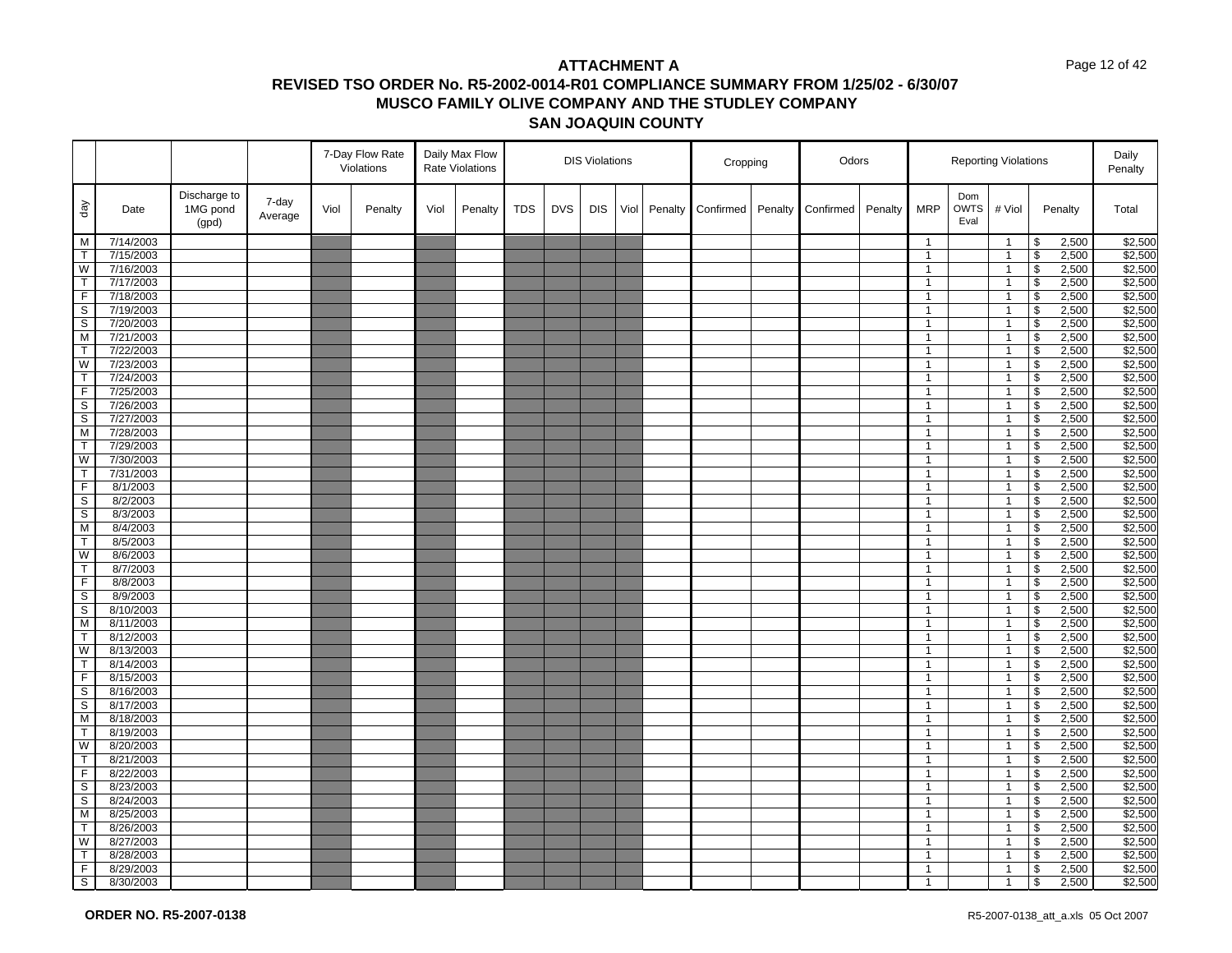#### Page 13 of 42

|                         |                        |                                   |                  |      | 7-Day Flow Rate<br>Violations |      | Daily Max Flow<br><b>Rate Violations</b> |            |            | <b>DIS Violations</b> |      |         | Cropping  |         | Odors     |         |                              |                            | <b>Reporting Violations</b>    |                          |                | Daily<br>Penalty   |
|-------------------------|------------------------|-----------------------------------|------------------|------|-------------------------------|------|------------------------------------------|------------|------------|-----------------------|------|---------|-----------|---------|-----------|---------|------------------------------|----------------------------|--------------------------------|--------------------------|----------------|--------------------|
| $\sqrt{e}b$             | Date                   | Discharge to<br>1MG pond<br>(gpd) | 7-day<br>Average | Viol | Penalty                       | Viol | Penalty                                  | <b>TDS</b> | <b>DVS</b> | <b>DIS</b>            | Viol | Penalty | Confirmed | Penalty | Confirmed | Penalty | <b>MRP</b>                   | Dom<br><b>OWTS</b><br>Eval | # Viol                         |                          | Penalty        | Total              |
| S                       | 8/31/2003              |                                   |                  |      |                               |      |                                          |            |            |                       |      |         |           |         |           |         | $\mathbf{1}$                 |                            | $\overline{1}$                 | \$                       | 2,500          | \$2,500            |
| M                       | 9/1/2003               |                                   |                  |      |                               |      |                                          |            |            |                       |      |         |           |         |           |         | $\mathbf{1}$                 |                            | $\mathbf{1}$                   | \$                       | 2,500          | \$2,500            |
| $\top$                  | 9/2/2003               |                                   |                  |      |                               |      |                                          |            |            |                       |      |         |           |         |           |         | $\mathbf{1}$                 |                            | $\overline{1}$                 | \$                       | 2,500          | \$2,500            |
| W                       | 9/3/2003               |                                   |                  |      |                               |      |                                          |            |            |                       |      |         |           |         |           |         | $\mathbf{1}$                 |                            | $\mathbf{1}$                   | \$                       | 2,500          | \$2,500            |
| $\overline{\mathsf{T}}$ | 9/4/2003               |                                   |                  |      |                               |      |                                          |            |            |                       |      |         |           |         |           |         | $\mathbf{1}$                 |                            | $\overline{1}$                 | $\overline{\mathbf{3}}$  | 2,500          | \$2,500            |
| F                       | 9/5/2003               |                                   |                  |      |                               |      |                                          |            |            |                       |      |         |           |         |           |         | $\mathbf{1}$                 |                            | $\mathbf{1}$                   | \$                       | 2,500          | \$2,500            |
| S                       | 9/6/2003               |                                   |                  |      |                               |      |                                          |            |            |                       |      |         |           |         |           |         | $\mathbf{1}$                 |                            | $\mathbf{1}$                   | $\overline{\mathcal{S}}$ | 2,500          | \$2,500            |
| S                       | 9/7/2003               |                                   |                  |      |                               |      |                                          |            |            |                       |      |         |           |         |           |         | $\mathbf{1}$                 |                            | $\overline{1}$                 | \$                       | 2,500          | \$2,500            |
| M                       | 9/8/2003               |                                   |                  |      |                               |      |                                          |            |            |                       |      |         |           |         |           |         | $\mathbf{1}$                 |                            | $\mathbf{1}$                   | $\sqrt[6]{\frac{1}{2}}$  | 2,500          | \$2,500            |
| $\overline{T}$          | 9/9/2003               |                                   |                  |      |                               |      |                                          |            |            |                       |      |         |           |         |           |         | $\mathbf{1}$                 |                            | $\mathbf{1}$                   | $\overline{\mathbf{s}}$  | 2,500          | \$2,500            |
| W                       | 9/10/2003              |                                   |                  |      |                               |      |                                          |            |            |                       |      |         |           |         |           |         | $\mathbf{1}$                 |                            | $\overline{1}$                 | \$                       | 2,500          | \$2,500            |
| $\mathsf{T}$            | 9/11/2003              |                                   |                  |      |                               |      |                                          |            |            |                       |      |         |           |         |           |         | $\mathbf{1}$                 |                            | $\overline{1}$                 | \$                       | 2,500          | \$2,500            |
| $\overline{F}$          | 9/12/2003              |                                   |                  |      |                               |      |                                          |            |            |                       |      |         |           |         |           |         | $\mathbf{1}$                 |                            | $\mathbf{1}$                   | \$                       | 2,500          | \$2,500            |
| S                       | 9/13/2003              |                                   |                  |      |                               |      |                                          |            |            |                       |      |         |           |         |           |         | $\mathbf{1}$                 |                            | $\mathbf{1}$                   | \$                       | 2,500          | \$2,500            |
| S                       | 9/14/2003              |                                   |                  |      |                               |      |                                          |            |            |                       |      |         |           |         |           |         | $\mathbf{1}$                 |                            | $\overline{1}$                 | $\overline{\mathcal{S}}$ | 2,500          | \$2,500            |
| M                       | 9/15/2003              |                                   |                  |      |                               |      |                                          |            |            |                       |      |         |           |         |           |         | $\mathbf{1}$                 |                            | $\mathbf{1}$                   | \$                       | 2,500          | \$2,500            |
| $\mathsf{T}$            | 9/16/2003              |                                   |                  |      |                               |      |                                          |            |            |                       |      |         |           |         |           |         | $\mathbf{1}$                 |                            | $\mathbf{1}$                   | $\sqrt[6]{\frac{1}{2}}$  | 2,500          | \$2,500            |
| W                       | 9/17/2003              |                                   |                  |      |                               |      |                                          |            |            |                       |      |         |           |         |           |         | $\mathbf{1}$                 |                            | $\overline{1}$                 | $\overline{\mathbf{3}}$  | 2,500          | \$2,500            |
| T.                      | 9/18/2003              |                                   |                  |      |                               |      |                                          |            |            |                       |      |         |           |         |           |         | $\mathbf{1}$                 |                            | $\overline{1}$                 | \$                       | 2,500          | \$2,500            |
| F                       | 9/19/2003              |                                   |                  |      |                               |      |                                          |            |            |                       |      |         |           |         |           |         | $\mathbf{1}$                 |                            | $\overline{1}$                 | \$                       | 2,500          | \$2,500            |
| S                       | 9/20/2003              |                                   |                  |      |                               |      |                                          |            |            |                       |      |         |           |         |           |         | $\mathbf{1}$                 |                            | $\mathbf{1}$                   | \$                       | 2,500          | \$2,500            |
| S                       | 9/21/2003              |                                   |                  |      |                               |      |                                          |            |            |                       |      |         |           |         |           |         | $\mathbf{1}$                 |                            | $\mathbf{1}$                   | \$                       | 2,500          | \$2,500            |
| M                       | 9/22/2003              |                                   |                  |      |                               |      |                                          |            |            |                       |      |         |           |         |           |         | $\mathbf{1}$                 |                            | $\overline{1}$                 | \$                       | 2,500          | \$2,500            |
| T                       | 9/23/2003              |                                   |                  |      |                               |      |                                          |            |            |                       |      |         |           |         |           |         | $\mathbf{1}$                 |                            | $\mathbf{1}$                   | \$                       | 2,500          | \$2,500            |
| W                       | 9/24/2003              |                                   |                  |      |                               |      |                                          |            |            |                       |      |         |           |         |           |         | $\mathbf{1}$                 |                            | $\overline{1}$                 | $\mathfrak s$            | 2,500          | \$2,500            |
| $\mathsf T$             | 9/25/2003              |                                   |                  |      |                               |      |                                          |            |            |                       |      |         |           |         |           |         | $\mathbf{1}$                 |                            | $\mathbf{1}$                   | \$                       | 2,500          | \$2,500            |
| F.                      | 9/26/2003              |                                   |                  |      |                               |      |                                          |            |            |                       |      |         |           |         |           |         | $\mathbf{1}$                 |                            | $\mathbf{1}$                   | \$                       | 2,500          | \$2,500            |
| $\overline{s}$          | 9/27/2003              |                                   |                  |      |                               |      |                                          |            |            |                       |      |         |           |         |           |         | $\mathbf{1}$                 |                            | $\overline{1}$                 | \$                       | 2,500          | \$2,500            |
| S                       | 9/28/2003              |                                   |                  |      |                               |      |                                          |            |            |                       |      |         |           |         |           |         | $\mathbf{1}$                 |                            | $\mathbf{1}$                   | \$                       | 2,500          | \$2,500            |
| M<br>$\mathsf{T}$       | 9/29/2003              |                                   |                  |      |                               |      |                                          |            |            |                       |      |         |           |         |           |         | $\mathbf{1}$<br>$\mathbf{1}$ |                            | $\overline{1}$                 | $\mathfrak s$            | 2,500          | \$2,500            |
| W                       | 9/30/2003<br>10/1/2003 |                                   |                  |      |                               |      |                                          |            |            |                       |      |         |           |         |           |         | $\mathbf{1}$                 |                            | $\mathbf{1}$<br>$\mathbf{1}$   | \$<br>\$                 | 2,500          | \$2,500<br>\$2,500 |
| T                       |                        |                                   |                  |      |                               |      |                                          |            |            |                       |      |         |           |         |           |         |                              |                            |                                | $\mathfrak s$            | 2,500<br>2,500 | \$2,500            |
| $\mathsf F$             | 10/2/2003<br>10/3/2003 |                                   |                  |      |                               |      |                                          |            |            |                       |      |         |           |         |           |         | $\mathbf{1}$<br>$\mathbf{1}$ |                            | $\overline{1}$<br>$\mathbf{1}$ | \$                       |                | \$2,500            |
| S                       | 10/4/2003              |                                   |                  |      |                               |      |                                          |            |            |                       |      |         |           |         |           |         | $\mathbf{1}$                 |                            | $\overline{1}$                 | \$                       | 2,500<br>2,500 | \$2,500            |
| $\mathbb S$             | 10/5/2003              |                                   |                  |      |                               |      |                                          |            |            |                       |      |         |           |         |           |         | $\mathbf{1}$                 |                            | $\mathbf{1}$                   | \$                       | 2,500          | \$2,500            |
| M                       | 10/6/2003              |                                   |                  |      |                               |      |                                          |            |            |                       |      |         |           |         |           |         | $\mathbf{1}$                 |                            | $\mathbf{1}$                   | \$                       | 2,500          | \$2,500            |
| $\mathsf{T}$            | 10/7/2003              |                                   |                  |      |                               |      |                                          |            |            |                       |      |         |           |         |           |         | $\mathbf{1}$                 |                            | $\mathbf{1}$                   | $\overline{\mathbf{s}}$  | 2,500          | \$2,500            |
| W                       | 10/8/2003              |                                   |                  |      |                               |      |                                          |            |            |                       |      |         |           |         |           |         | $\mathbf{1}$                 |                            | $\mathbf{1}$                   | \$                       | 2,500          | \$2,500            |
| $\overline{\mathsf{T}}$ | 10/9/2003              |                                   |                  |      |                               |      |                                          |            |            |                       |      |         |           |         |           |         | $\mathbf{1}$                 |                            | $\mathbf{1}$                   | \$                       | 2,500          | \$2,500            |
| F                       | 10/10/2003             |                                   |                  |      |                               |      |                                          |            |            |                       |      |         |           |         |           |         | $\mathbf{1}$                 |                            | $\mathbf{1}$                   | \$                       | 2,500          | \$2,500            |
| S                       | 10/11/2003             |                                   |                  |      |                               |      |                                          |            |            |                       |      |         |           |         |           |         | $\mathbf{1}$                 |                            | $\mathbf{1}$                   | \$                       | 2,500          | \$2,500            |
| S                       | 10/12/2003             |                                   |                  |      |                               |      |                                          |            |            |                       |      |         |           |         |           |         | $\mathbf{1}$                 |                            | $\overline{1}$                 | \$                       | 2,500          | \$2,500            |
| M                       | 10/13/2003             |                                   |                  |      |                               |      |                                          |            |            |                       |      |         |           |         |           |         | $\mathbf{1}$                 |                            | $\mathbf{1}$                   | \$                       | 2,500          | \$2,500            |
| T                       | 10/14/2003             |                                   |                  |      |                               |      |                                          |            |            |                       |      |         |           |         |           |         | $\mathbf{1}$                 |                            | $\mathbf{1}$                   | $\mathfrak s$            | 2,500          | \$2,500            |
| W                       | 10/15/2003             |                                   |                  |      |                               |      |                                          |            |            |                       |      |         |           |         |           |         | $\mathbf{1}$                 |                            | $\overline{1}$                 | \$                       | 2,500          | \$2,500            |
| $\mathsf{T}$            | 10/16/2003             |                                   |                  |      |                               |      |                                          |            |            |                       |      |         |           |         |           |         | $\mathbf{1}$                 |                            | $\mathbf{1}$                   | \$                       | 2,500          | \$2,500            |
| F                       | 10/17/2003             |                                   |                  |      |                               |      |                                          |            |            |                       |      |         |           |         |           |         | $\mathbf{1}$                 |                            | $\overline{1}$                 | \$                       | 2,500          | \$2,500            |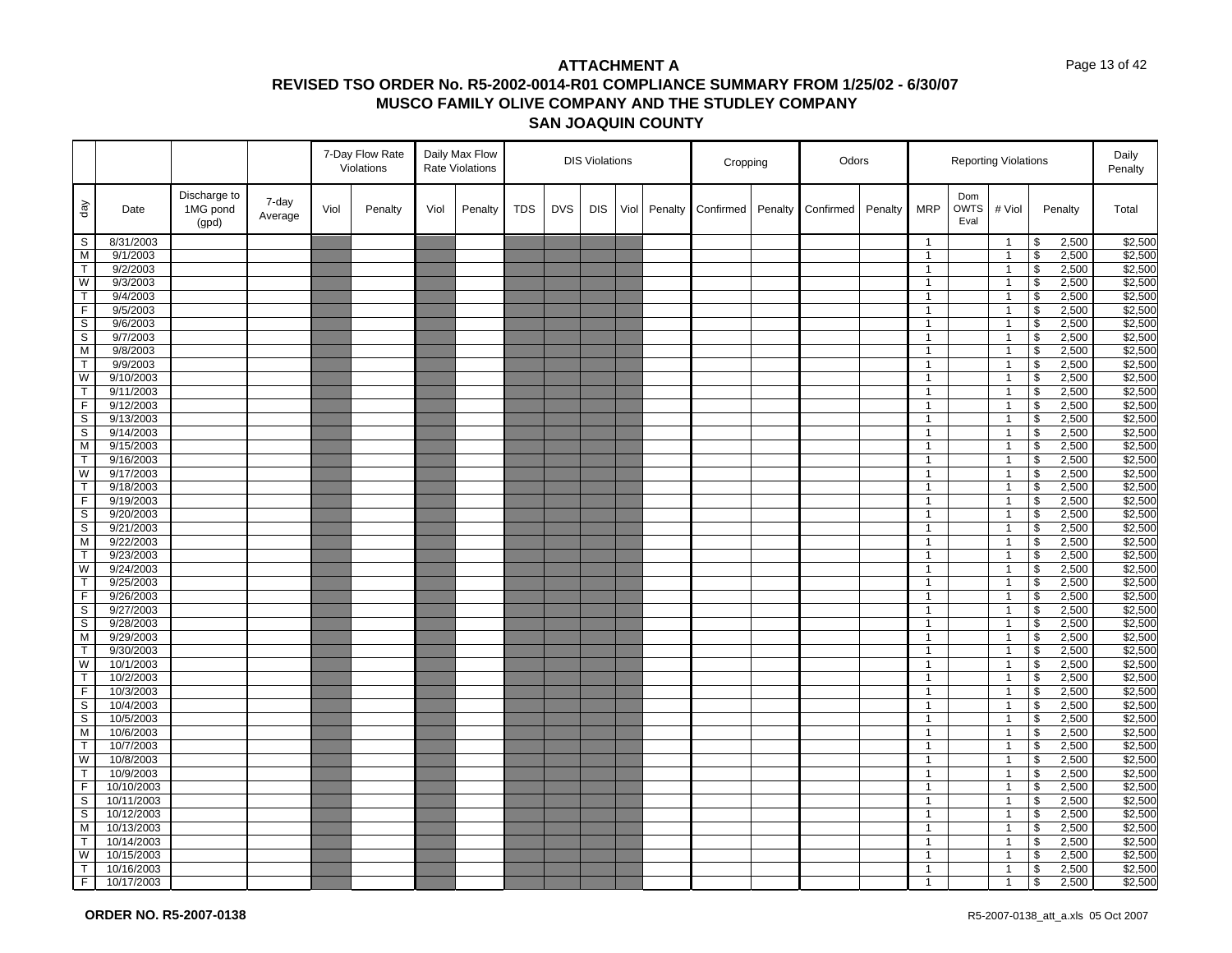#### Page 14 of 42

|                |                         |                                   |                  |      | 7-Day Flow Rate<br>Violations |      | Daily Max Flow<br><b>Rate Violations</b> |            |            | <b>DIS Violations</b> |      |         | Cropping  |         | Odors     |         |                                  |                            | <b>Reporting Violations</b>    |                         |                | Daily<br>Penalty   |
|----------------|-------------------------|-----------------------------------|------------------|------|-------------------------------|------|------------------------------------------|------------|------------|-----------------------|------|---------|-----------|---------|-----------|---------|----------------------------------|----------------------------|--------------------------------|-------------------------|----------------|--------------------|
| day            | Date                    | Discharge to<br>1MG pond<br>(gpd) | 7-day<br>Average | Viol | Penalty                       | Viol | Penalty                                  | <b>TDS</b> | <b>DVS</b> | <b>DIS</b>            | Viol | Penalty | Confirmed | Penalty | Confirmed | Penalty | <b>MRP</b>                       | Dom<br><b>OWTS</b><br>Eval | # Viol                         |                         | Penalty        | Total              |
| S              | 10/18/2003              |                                   |                  |      |                               |      |                                          |            |            |                       |      |         |           |         |           |         | $\overline{1}$                   |                            | $\overline{1}$                 | \$                      | 2,500          | \$2,500            |
| S              | 10/19/2003              |                                   |                  |      |                               |      |                                          |            |            |                       |      |         |           |         |           |         | $\mathbf{1}$                     |                            | $\mathbf{1}$                   | \$                      | 2,500          | \$2,500            |
| M              | 10/20/2003              |                                   |                  |      |                               |      |                                          |            |            |                       |      |         |           |         |           |         | $\overline{1}$                   |                            | $\overline{1}$                 | \$                      | 2,500          | \$2,500            |
| $\mathsf{T}$   | 10/21/2003              |                                   |                  |      |                               |      |                                          |            |            |                       |      |         |           |         |           |         | $\mathbf{1}$                     |                            | $\overline{1}$                 | \$                      | 2,500          | \$2,500            |
| W              | 10/22/2003              |                                   |                  |      |                               |      |                                          |            |            |                       |      |         |           |         |           |         | $\overline{1}$                   |                            | $\overline{1}$                 | $\overline{\mathbf{S}}$ | 2,500          | \$2,500            |
| $\mathsf{T}$   | 10/23/2003              |                                   |                  |      |                               |      |                                          |            |            |                       |      |         |           |         |           |         | $\mathbf{1}$                     |                            | $\mathbf{1}$                   | \$                      | 2,500          | \$2,500            |
| $\overline{F}$ | 10/24/2003              |                                   |                  |      |                               |      |                                          |            |            |                       |      |         |           |         |           |         | $\overline{1}$                   |                            | $\overline{1}$                 | $\overline{\mathbf{s}}$ | 2,500          | \$2,500            |
| S              | 10/25/2003              |                                   |                  |      |                               |      |                                          |            |            |                       |      |         |           |         |           |         | $\mathbf{1}$                     |                            | $\overline{1}$                 | \$                      | 2,500          | \$2,500            |
| $\mathbb S$    | 10/26/2003              |                                   |                  |      |                               |      |                                          |            |            |                       |      |         |           |         |           |         | $\overline{1}$                   |                            | $\overline{1}$                 | \$                      | 2,500          | \$2,500            |
| M              | 10/27/2003              |                                   |                  |      |                               |      |                                          |            |            |                       |      |         |           |         |           |         | $\overline{1}$                   |                            | $\overline{1}$                 | $\sqrt{2}$              | 2,500          | \$2,500            |
| $\mathsf{T}$   | 10/28/2003              |                                   |                  |      |                               |      |                                          |            |            |                       |      |         |           |         |           |         | $\overline{1}$                   |                            | $\overline{1}$                 | \$                      | 2,500          | \$2,500            |
| W              | 10/29/2003              |                                   |                  |      |                               |      |                                          |            |            |                       |      |         |           |         |           |         | $\overline{1}$                   |                            | $\overline{1}$                 | \$                      | 2,500          | \$2,500            |
| T              | 10/30/2003              |                                   |                  |      |                               |      |                                          |            |            |                       |      |         |           |         |           |         | $\overline{1}$                   |                            | $\overline{1}$                 | \$                      | 2,500          | \$2,500            |
| F              | 10/31/2003              |                                   |                  |      |                               |      |                                          |            |            |                       |      |         |           |         |           |         | $\mathbf{1}$                     |                            | $\overline{1}$                 | \$                      | 2,500          | \$2,500            |
| S              | 11/1/2003               |                                   |                  |      |                               |      |                                          |            |            |                       |      |         |           |         |           |         | $\overline{1}$                   |                            | $\mathbf{1}$                   | $\overline{\mathbf{s}}$ | 2,500          | \$2,500            |
| S              | 11/2/2003               |                                   |                  |      |                               |      |                                          |            |            |                       |      |         |           |         |           |         | $\mathbf{1}$                     |                            | $\overline{1}$                 | \$                      | 2,500          | \$2,500            |
| M              | 11/3/2003               |                                   |                  |      |                               |      |                                          |            |            |                       |      |         |           |         |           |         | $\overline{1}$                   |                            | $\overline{1}$                 | \$                      | 2,500          | \$2,500            |
| T              | 11/4/2003               |                                   |                  |      |                               |      |                                          |            |            |                       |      |         |           |         |           |         | $\mathbf{1}$                     |                            | $\overline{1}$                 | $\overline{\mathbf{3}}$ | 2,500          | \$2,500            |
| W              | 11/5/2003               |                                   |                  |      |                               |      |                                          |            |            |                       |      |         |           |         |           |         | $\overline{1}$                   |                            | $\overline{1}$                 | \$                      | 2,500          | \$2,500            |
| T              | 11/6/2003               |                                   |                  |      |                               |      |                                          |            |            |                       |      |         |           |         |           |         | $\overline{1}$                   |                            | $\overline{1}$                 | \$                      | 2,500          | \$2,500            |
| F              | 11/7/2003               |                                   |                  |      |                               |      |                                          |            |            |                       |      |         |           |         |           |         | $\mathbf{1}$                     |                            | $\overline{1}$                 | \$                      | 2,500          | \$2,500            |
| S              | 11/8/2003               |                                   |                  |      |                               |      |                                          |            |            |                       |      |         |           |         |           |         | $\overline{1}$<br>$\overline{1}$ |                            | $\overline{1}$                 | \$                      | 2,500          | \$2,500            |
| S<br>M         | 11/9/2003<br>11/10/2003 |                                   |                  |      |                               |      |                                          |            |            |                       |      |         |           |         |           |         | $\mathbf{1}$                     |                            | $\overline{1}$<br>$\mathbf{1}$ | \$<br>\$                | 2,500          | \$2,500            |
| T              | 11/11/2003              |                                   |                  |      |                               |      |                                          |            |            |                       |      |         |           |         |           |         | $\overline{1}$                   |                            | $\overline{1}$                 | \$                      | 2,500<br>2,500 | \$2,500<br>\$2,500 |
| W              | 11/12/2003              |                                   |                  |      |                               |      |                                          |            |            |                       |      |         |           |         |           |         | $\mathbf{1}$                     |                            |                                | \$                      | 2,500          | \$2,500            |
| $\mathsf{T}$   | 11/13/2003              |                                   |                  |      |                               |      |                                          |            |            |                       |      |         |           |         |           |         | $\mathbf{1}$                     |                            | $\overline{1}$<br>$\mathbf{1}$ | \$                      | 2,500          | \$2,500            |
| F              | 11/14/2003              |                                   |                  |      |                               |      |                                          |            |            |                       |      |         |           |         |           |         | $\overline{1}$                   |                            | $\overline{1}$                 | \$                      | 2,500          | \$2,500            |
| S              | 11/15/2003              |                                   |                  |      |                               |      |                                          |            |            |                       |      |         |           |         |           |         | $\overline{1}$                   |                            | $\mathbf{1}$                   | \$                      | 2,500          | \$2,500            |
| S              | 11/16/2003              |                                   |                  |      |                               |      |                                          |            |            |                       |      |         |           |         |           |         | $\mathbf{1}$                     |                            | $\overline{1}$                 | \$                      | 2,500          | \$2,500            |
| м              | 11/17/2003              |                                   |                  |      |                               |      |                                          |            |            |                       |      |         |           |         |           |         | $\overline{1}$                   |                            | $\overline{1}$                 | \$                      | 2,500          | \$2,500            |
| T              | 11/18/2003              |                                   |                  |      |                               |      |                                          |            |            |                       |      |         |           |         |           |         | $\mathbf{1}$                     |                            | $\mathbf{1}$                   | \$                      | 2,500          | \$2,500            |
| W              | 11/19/2003              |                                   |                  |      |                               |      |                                          |            |            |                       |      |         |           |         |           |         | $\mathbf{1}$                     |                            | $\overline{1}$                 | $\mathsf{\$}$           | 2,500          | \$2,500            |
| $\mathsf{T}$   | 11/20/2003              |                                   |                  |      |                               |      |                                          |            |            |                       |      |         |           |         |           |         | $\overline{1}$                   |                            | $\overline{1}$                 | \$                      | 2,500          | \$2,500            |
| F              | 11/21/2003              |                                   |                  |      |                               |      |                                          |            |            |                       |      |         |           |         |           |         | $\mathbf{1}$                     |                            | $\mathbf{1}$                   | \$                      | 2,500          | \$2,500            |
| S              | 11/22/2003              |                                   |                  |      |                               |      |                                          |            |            |                       |      |         |           |         |           |         | $\overline{1}$                   |                            | $\overline{1}$                 | \$                      | 2,500          | \$2,500            |
| S              | 11/23/2003              |                                   |                  |      |                               |      |                                          |            |            |                       |      |         |           |         |           |         | $\mathbf{1}$                     |                            | $\mathbf{1}$                   | \$                      | 2,500          | \$2,500            |
| M              | 11/24/2003              |                                   |                  |      |                               |      |                                          |            |            |                       |      |         |           |         |           |         | $\mathbf{1}$                     |                            | $\mathbf{1}$                   | $\overline{\mathbf{s}}$ | 2,500          | \$2,500            |
| $\mathsf{T}$   | 11/25/2003              |                                   |                  |      |                               |      |                                          |            |            |                       |      |         |           |         |           |         | $\overline{1}$                   |                            | $\overline{1}$                 | \$                      | 2,500          | \$2,500            |
| W              | 11/26/2003              |                                   |                  |      |                               |      |                                          |            |            |                       |      |         |           |         |           |         | $\mathbf{1}$                     |                            | $\overline{1}$                 | \$                      | 2,500          | \$2,500            |
| T              | 11/27/2003              |                                   |                  |      |                               |      |                                          |            |            |                       |      |         |           |         |           |         | $\mathbf{1}$                     |                            | $\overline{1}$                 | \$                      | 2,500          | \$2,500            |
| $\mathsf F$    | 11/28/2003              |                                   |                  |      |                               |      |                                          |            |            |                       |      |         |           |         |           |         | $\overline{1}$                   |                            | $\overline{1}$                 | \$                      | 2,500          | \$2,500            |
| S              | 11/29/2003              |                                   |                  |      |                               |      |                                          |            |            |                       |      |         |           |         |           |         | $\mathbf{1}$                     |                            | $\mathbf{1}$                   | \$                      | 2,500          | \$2,500            |
| S              | 11/30/2003              |                                   |                  |      |                               |      |                                          |            |            |                       |      |         |           |         |           |         | $\mathbf{1}$                     |                            | $\mathbf{1}$                   | \$                      | 2,500          | \$2,500            |
| M              | 12/1/2003               |                                   |                  |      |                               |      |                                          |            |            |                       |      |         |           |         |           |         | $\overline{1}$                   |                            | $\overline{1}$                 | \$                      | 2,500          | \$2,500            |
| T.             | 12/2/2003               |                                   |                  |      |                               |      |                                          |            |            |                       |      |         |           |         |           |         | $\mathbf{1}$                     |                            | -1                             | \$                      | 2,500          | \$2,500            |
| W              | 12/3/2003               |                                   |                  |      |                               |      |                                          |            |            |                       |      |         |           |         |           |         | $\mathbf{1}$                     |                            | $\overline{1}$                 | \$                      | 2,500          | \$2,500            |
| T              | 12/4/2003               |                                   |                  |      |                               |      |                                          |            |            |                       |      |         |           |         |           |         | $\overline{1}$                   |                            | $\overline{1}$                 | $\mathsf{\$}$           | 2,500          | \$2,500            |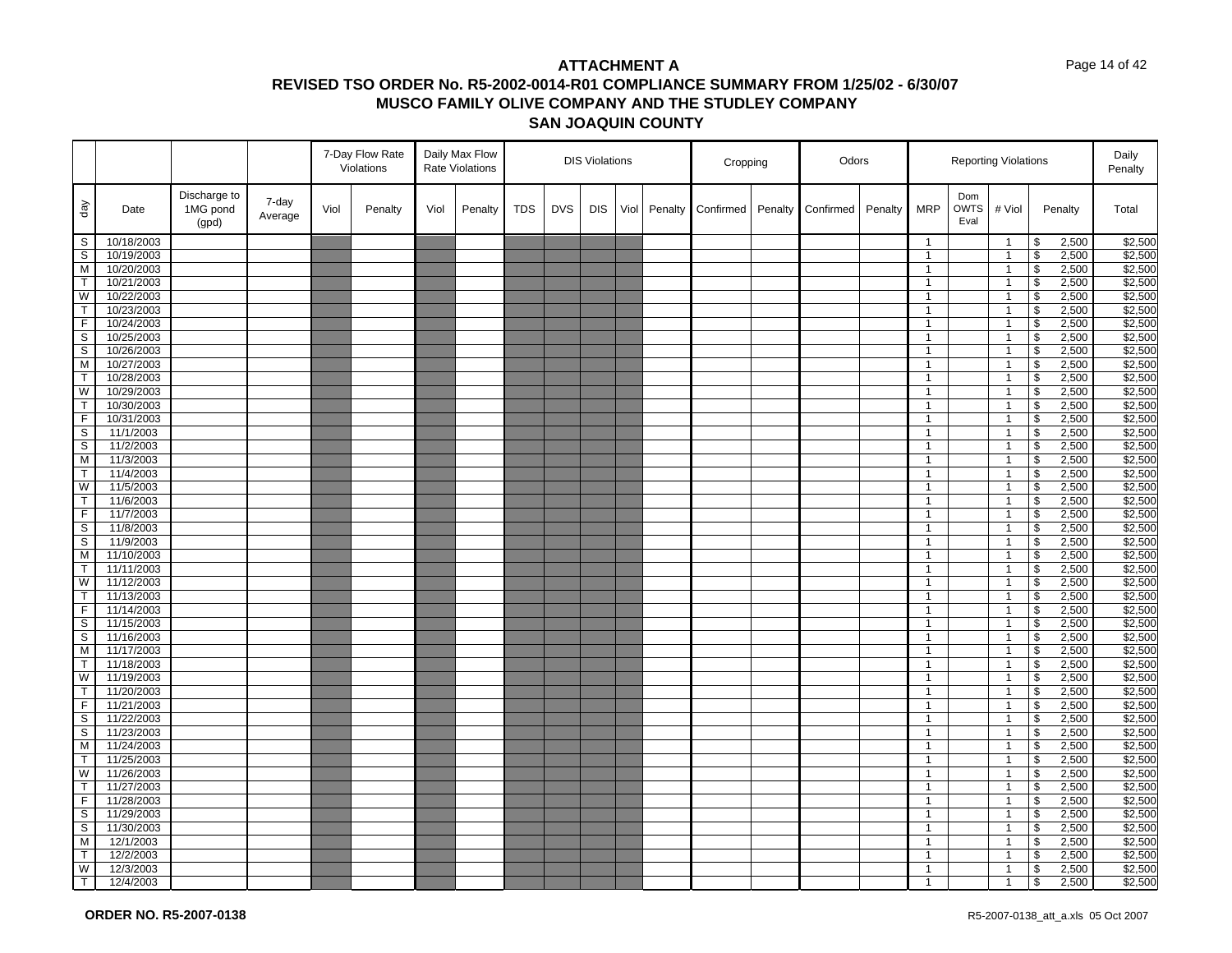#### Page 15 of 42

|                         |                          |                                   |                  |      | 7-Day Flow Rate<br>Violations |      | Daily Max Flow<br><b>Rate Violations</b> |            |            | <b>DIS Violations</b> |      |         | Cropping  |         | Odors     |         |                                  |                            | <b>Reporting Violations</b>    |                         |                | Daily<br>Penalty   |
|-------------------------|--------------------------|-----------------------------------|------------------|------|-------------------------------|------|------------------------------------------|------------|------------|-----------------------|------|---------|-----------|---------|-----------|---------|----------------------------------|----------------------------|--------------------------------|-------------------------|----------------|--------------------|
| day                     | Date                     | Discharge to<br>1MG pond<br>(gpd) | 7-day<br>Average | Viol | Penalty                       | Viol | Penalty                                  | <b>TDS</b> | <b>DVS</b> | <b>DIS</b>            | Viol | Penalty | Confirmed | Penalty | Confirmed | Penalty | <b>MRP</b>                       | Dom<br><b>OWTS</b><br>Eval | # Viol                         |                         | Penalty        | Total              |
| F                       | 12/5/2003                |                                   |                  |      |                               |      |                                          |            |            |                       |      |         |           |         |           |         | $\overline{1}$                   |                            | $\overline{1}$                 | \$                      | 2,500          | \$2,500            |
| S                       | 12/6/2003                |                                   |                  |      |                               |      |                                          |            |            |                       |      |         |           |         |           |         | $\mathbf{1}$                     |                            | $\mathbf{1}$                   | \$                      | 2,500          | \$2,500            |
| $\mathbb S$             | 12/7/2003                |                                   |                  |      |                               |      |                                          |            |            |                       |      |         |           |         |           |         | $\overline{1}$                   |                            | $\overline{1}$                 | \$                      | 2,500          | \$2,500            |
| M                       | 12/8/2003                |                                   |                  |      |                               |      |                                          |            |            |                       |      |         |           |         |           |         | $\mathbf{1}$                     |                            | $\overline{1}$                 | \$                      | 2,500          | \$2,500            |
| $\overline{\mathsf{T}}$ | 12/9/2003                |                                   |                  |      |                               |      |                                          |            |            |                       |      |         |           |         |           |         | $\overline{1}$                   |                            | $\overline{1}$                 | $\overline{\mathbf{S}}$ | 2,500          | \$2,500            |
| W                       | 12/10/2003               |                                   |                  |      |                               |      |                                          |            |            |                       |      |         |           |         |           |         | $\mathbf{1}$                     |                            | $\mathbf{1}$                   | \$                      | 2,500          | \$2,500            |
| $\mathsf{T}$            | 12/11/2003               |                                   |                  |      |                               |      |                                          |            |            |                       |      |         |           |         |           |         | $\overline{1}$                   |                            | $\overline{1}$                 | $\overline{\mathbf{s}}$ | 2,500          | \$2,500            |
| F                       | 12/12/2003               |                                   |                  |      |                               |      |                                          |            |            |                       |      |         |           |         |           |         | $\mathbf{1}$                     |                            | $\overline{1}$                 | \$                      | 2,500          | \$2,500            |
| $\mathbb S$             | 12/13/2003               |                                   |                  |      |                               |      |                                          |            |            |                       |      |         |           |         |           |         | $\overline{1}$                   |                            | $\overline{1}$                 | \$                      | 2,500          | \$2,500            |
| S                       | 12/14/2003               |                                   |                  |      |                               |      |                                          |            |            |                       |      |         |           |         |           |         | $\overline{1}$                   |                            | $\overline{1}$                 | $\sqrt{2}$              | 2,500          | \$2,500            |
| M                       | 12/15/2003               |                                   |                  |      |                               |      |                                          |            |            |                       |      |         |           |         |           |         | $\overline{1}$                   |                            | $\overline{1}$                 | \$                      | 2,500          | \$2,500            |
| T                       | 12/16/2003               |                                   |                  |      |                               |      |                                          |            |            |                       |      |         |           |         |           |         | $\overline{1}$                   |                            | $\overline{1}$                 | \$                      | 2,500          | \$2,500            |
| W                       | 12/17/2003               |                                   |                  |      |                               |      |                                          |            |            |                       |      |         |           |         |           |         | $\overline{1}$                   |                            | $\overline{1}$                 | \$                      | 2,500          | \$2,500            |
| T                       | 12/18/2003               |                                   |                  |      |                               |      |                                          |            |            |                       |      |         |           |         |           |         | $\mathbf{1}$                     |                            | $\overline{1}$                 | \$                      | 2,500          | \$2,500            |
| $\overline{F}$          | 12/19/2003               |                                   |                  |      |                               |      |                                          |            |            |                       |      |         |           |         |           |         | $\overline{1}$                   |                            | $\overline{1}$                 | $\overline{\mathbf{s}}$ | 2,500          | \$2,500            |
| S                       | 12/20/2003               |                                   |                  |      |                               |      |                                          |            |            |                       |      |         |           |         |           |         | $\mathbf{1}$                     |                            | $\overline{1}$                 | \$                      | 2,500          | \$2,500            |
| $\mathbb S$             | 12/21/2003               |                                   |                  |      |                               |      |                                          |            |            |                       |      |         |           |         |           |         | $\overline{1}$                   |                            | $\overline{1}$                 | \$                      | 2,500          | \$2,500            |
| M                       | 12/22/2003               |                                   |                  |      |                               |      |                                          |            |            |                       |      |         |           |         |           |         | $\mathbf{1}$                     |                            | $\overline{1}$                 | $\overline{\mathbf{3}}$ | 2,500          | \$2,500            |
| T                       | 12/23/2003               |                                   |                  |      |                               |      |                                          |            |            |                       |      |         |           |         |           |         | $\overline{1}$                   |                            | $\overline{1}$                 | \$                      | 2,500          | \$2,500            |
| W                       | 12/24/2003               |                                   |                  |      |                               |      |                                          |            |            |                       |      |         |           |         |           |         | $\overline{1}$                   |                            | $\overline{1}$                 | \$                      | 2,500          | \$2,500            |
| T                       | 12/25/2003               |                                   |                  |      |                               |      |                                          |            |            |                       |      |         |           |         |           |         | $\mathbf{1}$                     |                            | $\mathbf{1}$                   | \$                      | 2,500          | \$2,500            |
| F                       | 12/26/2003               |                                   |                  |      |                               |      |                                          |            |            |                       |      |         |           |         |           |         | $\overline{1}$<br>$\overline{1}$ |                            | $\overline{1}$                 | \$                      | 2,500          | \$2,500            |
| S<br>S                  | 12/27/2003<br>12/28/2003 |                                   |                  |      |                               |      |                                          |            |            |                       |      |         |           |         |           |         | $\mathbf{1}$                     |                            | $\overline{1}$<br>$\mathbf{1}$ | \$<br>\$                | 2,500<br>2,500 | \$2,500            |
| M                       | 12/29/2003               |                                   |                  |      |                               |      |                                          |            |            |                       |      |         |           |         |           |         | $\overline{1}$                   |                            | $\overline{1}$                 | \$                      | 2,500          | \$2,500<br>\$2,500 |
| T.                      | 12/30/2003               |                                   |                  |      |                               |      |                                          |            |            |                       |      |         |           |         |           |         | $\mathbf{1}$                     |                            |                                | \$                      | 2,500          | \$2,500            |
| W                       | 12/31/2003               |                                   |                  |      |                               |      |                                          |            |            |                       |      |         |           |         |           |         | $\mathbf{1}$                     |                            | $\overline{1}$<br>$\mathbf{1}$ | \$                      | 2,500          | \$2,500            |
| $\mathsf{T}$            | 1/1/2004                 |                                   |                  |      |                               |      |                                          |            |            |                       |      |         |           |         |           |         | $\overline{1}$                   |                            | $\overline{1}$                 | \$                      | 2,500          | \$2,500            |
| F                       | 1/2/2004                 |                                   |                  |      |                               |      |                                          |            |            |                       |      |         |           |         |           |         | $\overline{1}$                   |                            | $\mathbf{1}$                   | \$                      | 2,500          | \$2,500            |
| S                       | 1/3/2004                 |                                   |                  |      |                               |      |                                          |            |            |                       |      |         |           |         |           |         | $\mathbf{1}$                     |                            | $\overline{1}$                 | \$                      | 2,500          | \$2,500            |
| S                       | 1/4/2004                 |                                   |                  |      |                               |      |                                          |            |            |                       |      |         |           |         |           |         | $\overline{1}$                   |                            | $\overline{1}$                 | \$                      | 2,500          | \$2,500            |
| M                       | 1/5/2004                 |                                   |                  |      |                               |      |                                          |            |            |                       |      |         |           |         |           |         | $\mathbf{1}$                     |                            | $\mathbf{1}$                   | \$                      | 2,500          | \$2,500            |
| T                       | 1/6/2004                 |                                   |                  |      |                               |      |                                          |            |            |                       |      |         |           |         |           |         | $\mathbf{1}$                     |                            | $\overline{1}$                 | $\mathsf{\$}$           | 2,500          | \$2,500            |
| W                       | 1/7/2004                 |                                   |                  |      |                               |      |                                          |            |            |                       |      |         |           |         |           |         | $\overline{1}$                   |                            | $\overline{1}$                 | \$                      | 2,500          | \$2,500            |
| T.                      | 1/8/2004                 |                                   |                  |      |                               |      |                                          |            |            |                       |      |         |           |         |           |         | $\mathbf{1}$                     |                            | $\mathbf{1}$                   | \$                      | 2,500          | \$2,500            |
| F                       | 1/9/2004                 |                                   |                  |      |                               |      |                                          |            |            |                       |      |         |           |         |           |         | $\overline{1}$                   |                            | $\overline{1}$                 | \$                      | 2,500          | \$2,500            |
| S                       | 1/10/2004                |                                   |                  |      |                               |      |                                          |            |            |                       |      |         |           |         |           |         | $\mathbf{1}$                     |                            | $\mathbf{1}$                   | \$                      | 2,500          | \$2,500            |
| S                       | 1/11/2004                |                                   |                  |      |                               |      |                                          |            |            |                       |      |         |           |         |           |         | $\mathbf{1}$                     |                            | $\mathbf{1}$                   | $\overline{\mathbf{s}}$ | 2,500          | \$2,500            |
| M                       | 1/12/2004                |                                   |                  |      |                               |      |                                          |            |            |                       |      |         |           |         |           |         | $\overline{1}$                   |                            | $\overline{1}$                 | \$                      | 2,500          | \$2,500            |
| T                       | 1/13/2004                |                                   |                  |      |                               |      |                                          |            |            |                       |      |         |           |         |           |         | $\mathbf{1}$                     |                            | $\overline{1}$                 | \$                      | 2,500          | \$2,500            |
| W                       | 1/14/2004                |                                   |                  |      |                               |      |                                          |            |            |                       |      |         |           |         |           |         | $\mathbf{1}$                     |                            | $\overline{1}$                 | \$                      | 2,500          | \$2,500            |
| $\mathsf{T}$            | 1/15/2004                |                                   |                  |      |                               |      |                                          |            |            |                       |      |         |           |         |           |         | $\overline{1}$                   |                            | $\overline{1}$                 | \$                      | 2,500          | \$2,500            |
| F                       | 1/16/2004                |                                   |                  |      |                               |      |                                          |            |            |                       |      |         |           |         |           |         | $\mathbf{1}$                     |                            | $\mathbf{1}$                   | \$                      | 2,500          | \$2,500            |
| S                       | 1/17/2004                |                                   |                  |      |                               |      |                                          |            |            |                       |      |         |           |         |           |         | $\mathbf{1}$                     |                            | $\mathbf{1}$                   | \$                      | 2,500          | \$2,500            |
| $\mathsf S$             | 1/18/2004                |                                   |                  |      |                               |      |                                          |            |            |                       |      |         |           |         |           |         | $\mathbf{1}$                     |                            | $\overline{1}$                 | \$                      | 2,500          | \$2,500            |
| M                       | 1/19/2004                |                                   |                  |      |                               |      |                                          |            |            |                       |      |         |           |         |           |         | $\overline{1}$                   |                            | -1                             | \$                      | 2,500          | \$2,500            |
| T.                      | 1/20/2004                |                                   |                  |      |                               |      |                                          |            |            |                       |      |         |           |         |           |         | $\mathbf{1}$                     |                            | $\overline{1}$                 | \$                      | 2,500          | \$2,500            |
| W                       | 1/21/2004                |                                   |                  |      |                               |      |                                          |            |            |                       |      |         |           |         |           |         | $\overline{1}$                   |                            | $\overline{1}$                 | $\mathsf{\$}$           | 2,500          | \$2,500            |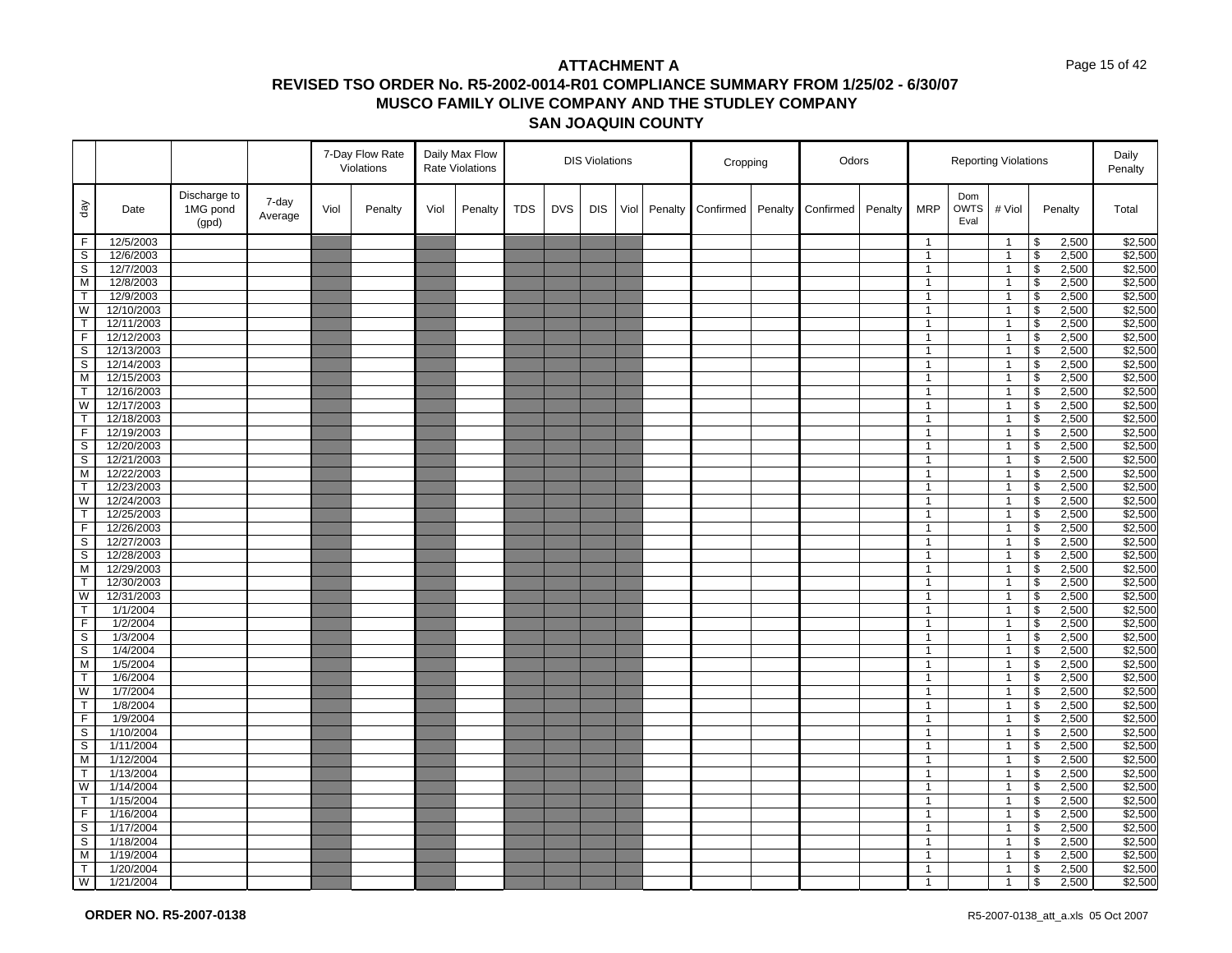|                         |           |                                   |                  |      | 7-Day Flow Rate<br>Violations |      | Daily Max Flow<br><b>Rate Violations</b> |            |            | <b>DIS Violations</b> |      |         | Cropping                               |         | Odors                                                                                                                     |         |                |                            | <b>Reporting Violations</b> |                          |         | Daily<br>Penalty |
|-------------------------|-----------|-----------------------------------|------------------|------|-------------------------------|------|------------------------------------------|------------|------------|-----------------------|------|---------|----------------------------------------|---------|---------------------------------------------------------------------------------------------------------------------------|---------|----------------|----------------------------|-----------------------------|--------------------------|---------|------------------|
| day                     | Date      | Discharge to<br>1MG pond<br>(gpd) | 7-day<br>Average | Viol | Penalty                       | Viol | Penalty                                  | <b>TDS</b> | <b>DVS</b> | <b>DIS</b>            | Viol | Penalty | Confirmed                              | Penalty | Confirmed                                                                                                                 | Penalty | <b>MRP</b>     | Dom<br><b>OWTS</b><br>Eval | # Viol                      |                          | Penalty | Total            |
| ┯                       | 1/22/2004 |                                   |                  |      |                               |      |                                          |            |            |                       |      |         |                                        |         |                                                                                                                           |         | -1             |                            | $\overline{1}$              | \$                       | 2,500   | \$2,500          |
| $\overline{F}$          | 1/23/2004 |                                   |                  |      |                               |      |                                          |            |            |                       |      |         |                                        |         | Receive December 2003 SMR, which states, "The only area of                                                                |         | $\mathbf{1}$   |                            | $\mathbf{1}$                | \$                       | 2,500   | \$2,500          |
| $\overline{\mathbf{s}}$ | 1/24/2004 |                                   |                  |      |                               |      |                                          |            |            |                       |      |         |                                        |         | the monitoring and reporting program that Musco is finding to                                                             |         | 1              |                            | $\overline{1}$              | \$                       | 2,500   | \$2,500          |
| $\frac{1}{2}$           | 1/25/2004 |                                   |                  |      |                               |      |                                          |            |            |                       |      |         |                                        |         | be a challenge to comply with is the required daily monitoring<br>of [several constituents]. Workday monitoring for these |         |                |                            | $\overline{1}$              | \$                       | 2,500   | \$2,500          |
|                         | 1/26/2004 |                                   |                  |      |                               |      |                                          |            |            |                       |      |         |                                        |         | constituents is not a problem. The challenge is monitoring for                                                            |         | $\mathbf{1}$   |                            | $\overline{1}$              | \$                       | 2,500   | \$2,500          |
| T                       | 1/27/2004 |                                   |                  |      |                               |      |                                          |            |            |                       |      |         |                                        |         | these on the weekends. Musco does not have the staff that is                                                              |         | $\mathbf{1}$   |                            | $\overline{1}$              | \$                       | 2,500   | \$2,500          |
|                         | 1/28/2004 |                                   |                  |      |                               |      |                                          |            |            |                       |      |         |                                        |         | required to complete this weekend monitoring and we do not                                                                |         |                |                            | $\overline{1}$              | \$                       | 2,500   | \$2,500          |
| $\frac{W}{T}$           | 1/29/2004 |                                   |                  |      |                               |      |                                          |            |            |                       |      |         |                                        |         | anticipate that our situation will change. This will continue to                                                          |         |                |                            | $\mathbf{1}$                | \$                       | 2,500   | \$2,500          |
| F                       | 1/30/2004 |                                   |                  |      |                               |      |                                          |            |            |                       |      |         | be an area that will challenge Musco." |         |                                                                                                                           |         |                |                            | $\overline{1}$              | \$                       | 2,500   | \$2,500          |
| $\overline{s}$          | 1/31/2004 |                                   |                  |      |                               |      |                                          |            |            |                       |      |         |                                        |         |                                                                                                                           |         | 1              |                            | $\overline{1}$              | \$                       | 2,500   | \$2,500          |
| $\mathsf S$             | 2/1/2004  |                                   |                  |      |                               |      |                                          |            |            |                       |      |         |                                        |         |                                                                                                                           |         | ↑              |                            | $\overline{1}$              | \$                       | 2,500   | \$2,500          |
| $\overline{M}$          | 2/2/2004  |                                   |                  |      |                               |      |                                          |            |            |                       |      |         |                                        |         |                                                                                                                           |         |                |                            | $\overline{1}$              | \$                       | 2,500   | \$2,500          |
| $\overline{\mathsf{T}}$ | 2/3/2004  |                                   |                  |      |                               |      |                                          |            |            |                       |      |         |                                        |         |                                                                                                                           |         | $\overline{1}$ |                            | $\overline{1}$              | \$                       | 2,500   | \$2,500          |
| W                       | 2/4/2004  |                                   |                  |      |                               |      |                                          |            |            |                       |      |         |                                        |         |                                                                                                                           |         | $\mathbf{1}$   |                            | $\overline{1}$              | \$                       | 2,500   | \$2,500          |
| $\overline{\top}$       | 2/5/2004  |                                   |                  |      |                               |      |                                          |            |            |                       |      |         |                                        |         |                                                                                                                           |         | $\mathbf{1}$   |                            | $\mathbf{1}$                | \$                       | 2,500   | \$2,500          |
| Ē                       | 2/6/2004  |                                   |                  |      |                               |      |                                          |            |            |                       |      |         |                                        |         |                                                                                                                           |         | $\mathbf{1}$   |                            | $\overline{1}$              | \$                       | 2,500   | \$2,500          |
| $\overline{\mathbf{s}}$ | 2/7/2004  |                                   |                  |      |                               |      |                                          |            |            |                       |      |         |                                        |         |                                                                                                                           |         | $\mathbf{1}$   |                            | $\overline{1}$              | \$                       | 2,500   | \$2,500          |
| $\frac{1}{\sqrt{2}}$    | 2/8/2004  |                                   |                  |      |                               |      |                                          |            |            |                       |      |         |                                        |         |                                                                                                                           |         | $\mathbf{1}$   |                            | $\overline{1}$              | $\overline{\mathcal{S}}$ | 2,500   | \$2,500          |
| $\overline{M}$          | 2/9/2004  |                                   |                  |      |                               |      |                                          |            |            |                       |      |         |                                        |         |                                                                                                                           |         | $\mathbf{1}$   |                            | $\mathbf{1}$                | \$                       | 2,500   | \$2,500          |
| Ħ                       | 2/10/2004 |                                   |                  |      |                               |      |                                          |            |            |                       |      |         |                                        |         |                                                                                                                           |         |                |                            | $\overline{1}$              | \$                       | 2,500   | \$2,500          |
| $\frac{1}{W}$           | 2/11/2004 |                                   |                  |      |                               |      |                                          |            |            |                       |      |         |                                        |         |                                                                                                                           |         | $\mathbf{1}$   |                            | $\overline{1}$              | \$                       | 2,500   | \$2,500          |
| $\overline{\top}$       | 2/12/2004 |                                   |                  |      |                               |      |                                          |            |            |                       |      |         |                                        |         |                                                                                                                           |         | $\mathbf{1}$   |                            | $\overline{1}$              | \$                       | 2,500   | \$2,500          |
|                         | 2/13/2004 |                                   |                  |      |                               |      |                                          |            |            |                       |      |         |                                        |         |                                                                                                                           |         | $\mathbf 1$    |                            | $\overline{1}$              | \$                       | 2,500   | \$2,500          |
| $\frac{1}{s}$           | 2/14/2004 |                                   |                  |      |                               |      |                                          |            |            |                       |      |         |                                        |         |                                                                                                                           |         | $\mathbf{1}$   |                            | $\overline{1}$              | \$                       | 2,500   | \$2,500          |
| $\overline{\mathbf{s}}$ | 2/15/2004 |                                   |                  |      |                               |      |                                          |            |            |                       |      |         |                                        |         |                                                                                                                           |         | $\mathbf{1}$   |                            | $\overline{1}$              | \$                       | 2,500   | \$2,500          |
| $\overline{M}$          | 2/16/2004 |                                   |                  |      |                               |      |                                          |            |            |                       |      |         |                                        |         |                                                                                                                           |         | $\mathbf 1$    |                            | $\overline{1}$              | \$                       | 2,500   | \$2,500          |
| $\overline{\mathsf{T}}$ | 2/17/2004 |                                   |                  |      |                               |      |                                          |            |            |                       |      |         |                                        |         |                                                                                                                           |         | $\mathbf{1}$   |                            | $\overline{1}$              | \$                       | 2,500   | \$2,500          |
| W                       | 2/18/2004 |                                   |                  |      |                               |      |                                          |            |            |                       |      |         |                                        |         |                                                                                                                           |         | $\overline{1}$ |                            | $\overline{1}$              | \$                       | 2,500   | \$2,500          |
| $\overline{\top}$       | 2/19/2004 |                                   |                  |      |                               |      |                                          |            |            |                       |      |         |                                        |         |                                                                                                                           |         | $\mathbf{1}$   |                            | $\overline{1}$              | $\overline{\mathcal{S}}$ | 2,500   | \$2,500          |
| $\overline{F}$          | 2/20/2004 |                                   |                  |      |                               |      |                                          |            |            |                       |      |         |                                        |         |                                                                                                                           |         | $\mathbf{1}$   |                            | $\mathbf{1}$                | \$                       | 2,500   | \$2,500          |
| $\overline{\mathbf{s}}$ | 2/21/2004 |                                   |                  |      |                               |      |                                          |            |            |                       |      |         |                                        |         |                                                                                                                           |         | $\mathbf{1}$   |                            | $\overline{1}$              | \$                       | 2,500   | \$2,500          |
| $\overline{s}$          | 2/22/2004 |                                   |                  |      |                               |      |                                          |            |            |                       |      |         |                                        |         |                                                                                                                           |         | $\mathbf{1}$   |                            | $\mathbf{1}$                | \$                       | 2,500   | \$2,500          |
| M                       | 2/23/2004 |                                   |                  |      |                               |      |                                          |            |            |                       |      |         |                                        |         |                                                                                                                           |         | $\mathbf{1}$   |                            | $\overline{1}$              | \$                       | 2,500   | \$2,500          |
| Ħ                       | 2/24/2004 |                                   |                  |      |                               |      |                                          |            |            |                       |      |         |                                        |         |                                                                                                                           |         | $\mathbf{1}$   |                            | $\mathbf{1}$                | \$                       | 2,500   | \$2,500          |
| $\overline{w}$          | 2/25/2004 |                                   |                  |      |                               |      |                                          |            |            |                       |      |         |                                        |         |                                                                                                                           |         | $\mathbf{1}$   |                            | $\mathbf{1}$                | $\mathsf{s}$             | 2,500   | \$2,500          |
| T                       | 2/26/2004 |                                   |                  |      |                               |      |                                          |            |            |                       |      |         |                                        |         |                                                                                                                           |         | $\mathbf{1}$   |                            | $\overline{1}$              | \$                       | 2,500   | \$2,500          |
| $\overline{F}$          | 2/27/2004 |                                   |                  |      |                               |      |                                          |            |            |                       |      |         |                                        |         |                                                                                                                           |         | $\mathbf{1}$   |                            | $\overline{1}$              | \$                       | 2,500   | \$2,500          |
| $\overline{s}$          | 2/28/2004 |                                   |                  |      |                               |      |                                          |            |            |                       |      |         |                                        |         |                                                                                                                           |         | $\mathbf{1}$   |                            | $\overline{1}$              | \$                       | 2,500   | \$2,500          |
| $\overline{s}$          | 2/29/2004 |                                   |                  |      |                               |      |                                          |            |            |                       |      |         |                                        |         |                                                                                                                           |         | $\mathbf{1}$   |                            | $\overline{1}$              | \$                       | 2,500   | \$2,500          |
| $\overline{M}$          | 3/1/2004  |                                   |                  |      |                               |      |                                          |            |            |                       |      |         |                                        |         |                                                                                                                           |         | $\mathbf{1}$   |                            | $\overline{1}$              | \$                       | 2,500   | \$2,500          |
| $\overline{\mathsf{f}}$ | 3/2/2004  |                                   |                  |      |                               |      |                                          |            |            |                       |      |         |                                        |         |                                                                                                                           |         | $\mathbf{1}$   |                            | $\overline{1}$              | \$                       | 2,500   | \$2,500          |
| W                       | 3/3/2004  |                                   |                  |      |                               |      |                                          |            |            |                       |      |         |                                        |         |                                                                                                                           |         | $\mathbf 1$    |                            | $\overline{1}$              | \$                       | 2,500   | \$2,500          |
| $\overline{\top}$       | 3/4/2004  |                                   |                  |      |                               |      |                                          |            |            |                       |      |         |                                        |         |                                                                                                                           |         | $\mathbf{1}$   |                            | $\overline{1}$              | \$                       | 2,500   | \$2,500          |
| F                       | 3/5/2004  |                                   |                  |      |                               |      |                                          |            |            |                       |      |         |                                        |         |                                                                                                                           |         | $\mathbf{1}$   |                            | $\overline{1}$              | $\mathfrak{S}$           | 2,500   | \$2,500          |
| $\overline{\mathbf{s}}$ | 3/6/2004  |                                   |                  |      |                               |      |                                          |            |            |                       |      |         |                                        |         |                                                                                                                           |         | $\mathbf{1}$   |                            | $\overline{1}$              | \$                       | 2,500   | \$2,500          |
| s                       | 3/7/2004  |                                   |                  |      |                               |      |                                          |            |            |                       |      |         |                                        |         |                                                                                                                           |         | $\mathbf{1}$   |                            | $\overline{1}$              | \$                       | 2,500   | \$2,500          |
|                         | 3/8/2004  |                                   |                  |      |                               |      |                                          |            |            |                       |      |         |                                        |         |                                                                                                                           |         | $\mathbf{1}$   |                            | $\overline{1}$              | \$                       | 2,500   | \$2,500          |
| $\frac{N}{T}$           | 3/9/2004  |                                   |                  |      |                               |      |                                          |            |            |                       |      |         |                                        |         |                                                                                                                           |         | $\mathbf{1}$   |                            | $\overline{1}$              | \$                       | 2,500   | \$2,500          |
|                         |           |                                   |                  |      |                               |      |                                          |            |            |                       |      |         |                                        |         |                                                                                                                           |         |                |                            |                             |                          |         |                  |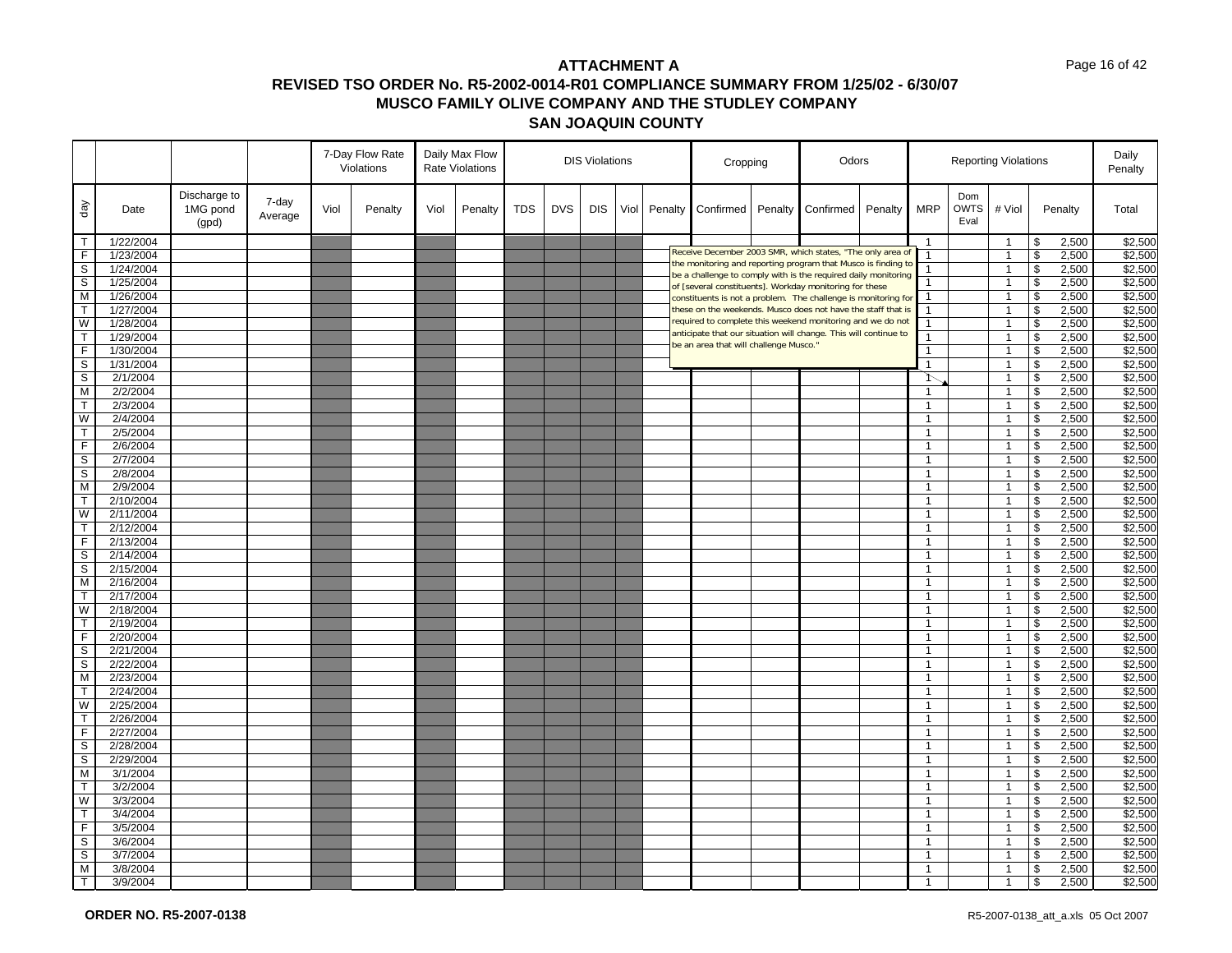#### Page 17 of 42

|                         |                        |                                   |                  |      | 7-Day Flow Rate<br>Violations |      | Daily Max Flow<br><b>Rate Violations</b> |            |            | <b>DIS Violations</b> |      |         | Cropping  |         | Odors     |                             |                              |                            | <b>Reporting Violations</b>      |                                                 |                | Daily<br>Penalty   |
|-------------------------|------------------------|-----------------------------------|------------------|------|-------------------------------|------|------------------------------------------|------------|------------|-----------------------|------|---------|-----------|---------|-----------|-----------------------------|------------------------------|----------------------------|----------------------------------|-------------------------------------------------|----------------|--------------------|
| $\sqrt{e}b$             | Date                   | Discharge to<br>1MG pond<br>(gpd) | 7-day<br>Average | Viol | Penalty                       | Viol | Penalty                                  | <b>TDS</b> | <b>DVS</b> | <b>DIS</b>            | Viol | Penalty | Confirmed | Penalty | Confirmed | Penalty                     | <b>MRP</b>                   | Dom<br><b>OWTS</b><br>Eval | # Viol                           |                                                 | Penalty        | Total              |
| W                       | 3/10/2004              |                                   |                  |      |                               |      |                                          |            |            |                       |      |         |           |         |           |                             | $\mathbf{1}$                 |                            | $\overline{1}$                   | \$                                              | 2,500          | \$2,500            |
| $\mathsf{T}$            | 3/11/2004              |                                   |                  |      |                               |      |                                          |            |            |                       |      |         |           |         |           |                             | $\mathbf{1}$                 |                            | $\overline{1}$                   | \$                                              | 2,500          | \$2,500            |
| $\overline{F}$          | 3/12/2004              |                                   |                  |      |                               |      |                                          |            |            |                       |      |         |           |         |           |                             | $\mathbf{1}$                 |                            | $\overline{1}$                   | \$                                              | 2,500          | \$2,500            |
| S                       | 3/13/2004              |                                   |                  |      |                               |      |                                          |            |            |                       |      |         |           |         |           |                             | $\mathbf{1}$                 |                            | $\mathbf{1}$                     | \$                                              | 2,500          | \$2,500            |
| $\overline{s}$          | 3/14/2004              |                                   |                  |      |                               |      |                                          |            |            |                       |      |         |           |         |           |                             | $\mathbf{1}$                 |                            | $\mathbf{1}$                     | \$                                              | 2,500          | \$2,500            |
| M                       | 3/15/2004              |                                   |                  |      |                               |      |                                          |            |            |                       |      |         |           |         |           |                             | $\mathbf{1}$                 |                            | $\mathbf{1}$                     | $\mathfrak s$                                   | 2,500          | \$2,500            |
| $\overline{\mathsf{T}}$ | 3/16/2004              |                                   |                  |      |                               |      |                                          |            |            |                       |      |         |           |         |           |                             | $\mathbf{1}$                 |                            | $\overline{1}$                   | \$                                              | 2,500          | \$2,500            |
| W                       | 3/17/2004              |                                   |                  |      |                               |      |                                          |            |            |                       |      |         |           |         |           |                             | $\mathbf{1}$                 |                            | $\overline{1}$                   | $\sqrt[6]{\frac{1}{2}}$                         | 2,500          | \$2,500            |
| $\overline{\mathsf{T}}$ | 3/18/2004              |                                   |                  |      |                               |      |                                          |            |            |                       |      |         |           |         |           |                             | $\mathbf{1}$                 |                            | $\overline{1}$                   | \$                                              | 2,500          | \$2,500            |
| F                       | 3/19/2004              |                                   |                  |      |                               |      |                                          |            |            |                       |      |         |           |         |           |                             | $\mathbf{1}$                 |                            | $\mathbf{1}$                     | \$                                              | 2,500          | \$2,500            |
| $\overline{s}$          | 3/20/2004              |                                   |                  |      |                               |      |                                          |            |            |                       |      |         |           |         |           |                             | $\mathbf{1}$                 |                            | $\overline{1}$                   | \$                                              | 2,500          | \$2,500            |
| S                       | 3/21/2004              |                                   |                  |      |                               |      |                                          |            |            |                       |      |         |           |         |           |                             | $\mathbf{1}$                 |                            | $\mathbf{1}$                     | \$                                              | 2,500          | \$2,500            |
| M                       | 3/22/2004              |                                   |                  |      |                               |      |                                          |            |            |                       |      |         |           |         |           |                             | $\mathbf{1}$                 |                            | $\mathbf{1}$                     | \$                                              | 2,500          | \$2,500            |
| $\mathsf{T}$            | 3/23/2004              |                                   |                  |      |                               |      |                                          |            |            |                       |      |         |           |         |           |                             | $\mathbf{1}$                 |                            | $\overline{1}$                   | \$                                              | 2,500          | \$2,500            |
| W                       | 3/24/2004              |                                   |                  |      |                               |      |                                          |            |            |                       |      |         |           |         |           |                             | $\mathbf{1}$                 |                            | $\overline{1}$                   | \$                                              | 2,500          | \$2,500            |
| $\mathsf{T}$            | 3/25/2004              |                                   |                  |      |                               |      |                                          |            |            |                       |      |         |           |         |           |                             | $\overline{1}$               |                            | $\overline{1}$                   | \$                                              | 2,500          | \$2,500            |
| $\overline{F}$          | 3/26/2004              |                                   |                  |      |                               |      |                                          |            |            |                       |      |         |           |         |           |                             | $\mathbf{1}$                 |                            | $\overline{1}$                   | \$                                              | 2,500          | \$2,500            |
| S                       | 3/27/2004              |                                   |                  |      |                               |      |                                          |            |            |                       |      |         |           |         |           |                             | $\mathbf{1}$                 |                            | $\mathbf{1}$                     | \$                                              | 2,500          | \$2,500            |
| $\overline{s}$          | 3/28/2004              |                                   |                  |      |                               |      |                                          |            |            |                       |      |         |           |         |           |                             | $\mathbf{1}$                 |                            | $\overline{1}$                   | \$                                              | 2,500          | \$2,500            |
| M                       | 3/29/2004              |                                   |                  |      |                               |      |                                          |            |            |                       |      |         |           |         |           |                             | $\mathbf{1}$                 |                            | $\overline{1}$                   | \$                                              | 2,500          | \$2,500            |
| $\overline{\mathsf{T}}$ | 3/30/2004              |                                   |                  |      |                               |      |                                          |            |            |                       |      |         |           |         |           |                             | $\mathbf{1}$                 |                            | $\mathbf{1}$                     | $\overline{\mathbf{e}}$                         | 2,500          | \$2,500            |
| W                       | 3/31/2004              |                                   |                  |      |                               |      |                                          |            |            |                       |      |         |           |         |           |                             | $\mathbf{1}$                 |                            | $\mathbf{1}$                     | $\sqrt[6]{\frac{1}{2}}$                         | 2,500          | \$2,500            |
| $\overline{T}$          | 4/1/2004               |                                   |                  |      |                               |      |                                          |            |            |                       |      |         |           |         |           |                             | $\mathbf{1}$                 |                            | $\overline{1}$                   | \$                                              | 2,500          | \$2,500            |
| F.                      | 4/2/2004               |                                   |                  |      |                               |      |                                          |            |            |                       |      |         |           |         |           |                             | $\mathbf{1}$                 |                            | $\mathbf{1}$                     | \$                                              | 2,500          | \$2,500            |
| $\overline{s}$          | 4/3/2004               |                                   |                  |      |                               |      |                                          |            |            |                       |      |         |           |         |           |                             | $\mathbf{1}$                 |                            | $\overline{1}$                   | \$                                              | 2,500          | \$2,500            |
| S                       | 4/4/2004               |                                   |                  |      |                               |      |                                          |            |            |                       |      |         |           |         |           |                             | $\mathbf{1}$                 |                            | $\mathbf{1}$                     | \$                                              | 2,500          | \$2,500            |
| $\overline{M}$          | 4/5/2004               |                                   |                  |      |                               |      |                                          |            |            |                       |      |         |           |         |           |                             | $\mathbf{1}$                 |                            | $\mathbf{1}$                     | $\overline{\mathbf{s}}$                         | 2,500          | \$2,500            |
| $\mathsf{T}$            | 4/6/2004               |                                   |                  |      |                               |      |                                          |            |            |                       |      |         |           |         |           |                             | $\overline{1}$               |                            | $\overline{1}$                   | \$                                              | 2,500          | \$2,500            |
| W                       | 4/7/2004               |                                   |                  |      |                               |      |                                          |            |            |                       |      |         |           |         |           | Discharger resumes required |                              |                            | $\mathbf{1}$                     | $\overline{\mathbf{e}}$                         | 2,500          | \$2,500            |
| T.                      | 4/8/2004               |                                   |                  |      |                               |      |                                          |            |            |                       |      |         |           |         |           | weekend monitoring.         |                              |                            | $\mathbf{1}$                     | \$                                              | 2,500          | \$2,500            |
| $\overline{F}$          | 4/9/2004               |                                   |                  |      |                               |      |                                          |            |            |                       |      |         |           |         |           |                             |                              |                            | $\mathbf{1}$                     | \$                                              | 2,500          | \$2,500            |
| S                       | 4/10/2004              |                                   |                  |      |                               |      |                                          |            |            |                       |      |         |           |         |           |                             | 1                            |                            | $\mathbf{1}$                     | \$                                              | 2,500          | \$2,500            |
| $\mathbb S$<br>M        | 4/11/2004<br>4/12/2004 |                                   |                  |      |                               |      |                                          |            |            |                       |      |         |           |         |           |                             | $\mathbf{1}$                 |                            | $\overline{1}$<br>$\mathbf{1}$   | \$                                              | 2,500          | \$2,500            |
| $\mathsf T$             | 4/13/2004              |                                   |                  |      |                               |      |                                          |            |            |                       |      |         |           |         |           |                             | $\mathbf{1}$<br>$\mathbf{1}$ |                            |                                  | $\pmb{\mathfrak{S}}$<br>$\overline{\mathbf{s}}$ | 2,500          | \$2,500<br>\$2,500 |
| W                       | 4/14/2004              |                                   |                  |      |                               |      |                                          |            |            |                       |      |         |           |         |           |                             | $\overline{1}$               |                            | $\overline{1}$<br>$\overline{1}$ | \$                                              | 2,500          |                    |
| $\overline{\mathsf{T}}$ | 4/15/2004              |                                   |                  |      |                               |      |                                          |            |            |                       |      |         |           |         |           |                             | $\mathbf{1}$                 |                            |                                  | $\overline{\mathcal{S}}$                        | 2,500<br>2,500 | \$2,500<br>\$2,500 |
| F                       | 4/16/2004              |                                   |                  |      |                               |      |                                          |            |            |                       |      |         |           |         |           |                             | $\mathbf{1}$                 |                            | $\mathbf{1}$<br>$\mathbf{1}$     | \$                                              | 2,500          | \$2,500            |
| $\overline{s}$          | 4/17/2004              |                                   |                  |      |                               |      |                                          |            |            |                       |      |         |           |         |           |                             | $\mathbf{1}$                 |                            | $\mathbf{1}$                     | \$                                              | 2,500          | \$2,500            |
| S                       | 4/18/2004              |                                   |                  |      |                               |      |                                          |            |            |                       |      |         |           |         |           |                             | $\mathbf{1}$                 |                            | $\mathbf{1}$                     | \$                                              | 2,500          | \$2,500            |
| M                       | 4/19/2004              |                                   |                  |      |                               |      |                                          |            |            |                       |      |         |           |         |           |                             | $\mathbf{1}$                 |                            | $\mathbf{1}$                     | \$                                              | 2,500          | \$2,500            |
| T                       | 4/20/2004              |                                   |                  |      |                               |      |                                          |            |            |                       |      |         |           |         |           |                             | $\mathbf{1}$                 |                            | $\mathbf{1}$                     | $\sqrt[6]{\frac{1}{2}}$                         | 2,500          | \$2,500            |
| W                       | 4/21/2004              |                                   |                  |      |                               |      |                                          |            |            |                       |      |         |           |         |           |                             | $\mathbf{1}$                 |                            | $\overline{1}$                   | \$                                              | 2,500          | \$2,500            |
| $\mathsf{T}$            | 4/22/2004              |                                   |                  |      |                               |      |                                          |            |            |                       |      |         |           |         |           |                             | $\overline{1}$               |                            | $\overline{1}$                   | \$                                              | 2,500          | \$2,500            |
| $\overline{F}$          | 4/23/2004              |                                   |                  |      |                               |      |                                          |            |            |                       |      |         |           |         |           |                             | $\mathbf{1}$                 |                            | $\overline{1}$                   | \$                                              | 2,500          | \$2,500            |
| S                       | 4/24/2004              |                                   |                  |      |                               |      |                                          |            |            |                       |      |         |           |         |           |                             | $\mathbf{1}$                 |                            | $\mathbf{1}$                     | \$                                              | 2,500          | \$2,500            |
| $\overline{s}$          | 4/25/2004              |                                   |                  |      |                               |      |                                          |            |            |                       |      |         |           |         |           |                             | $\mathbf{1}$                 |                            | $\overline{1}$                   | \$                                              | 2,500          | \$2,500            |
| M <sub>1</sub>          | 4/26/2004              |                                   |                  |      |                               |      |                                          |            |            |                       |      |         |           |         |           |                             | $\overline{1}$               |                            | $\overline{1}$                   | \$                                              | 2,500          | \$2,500            |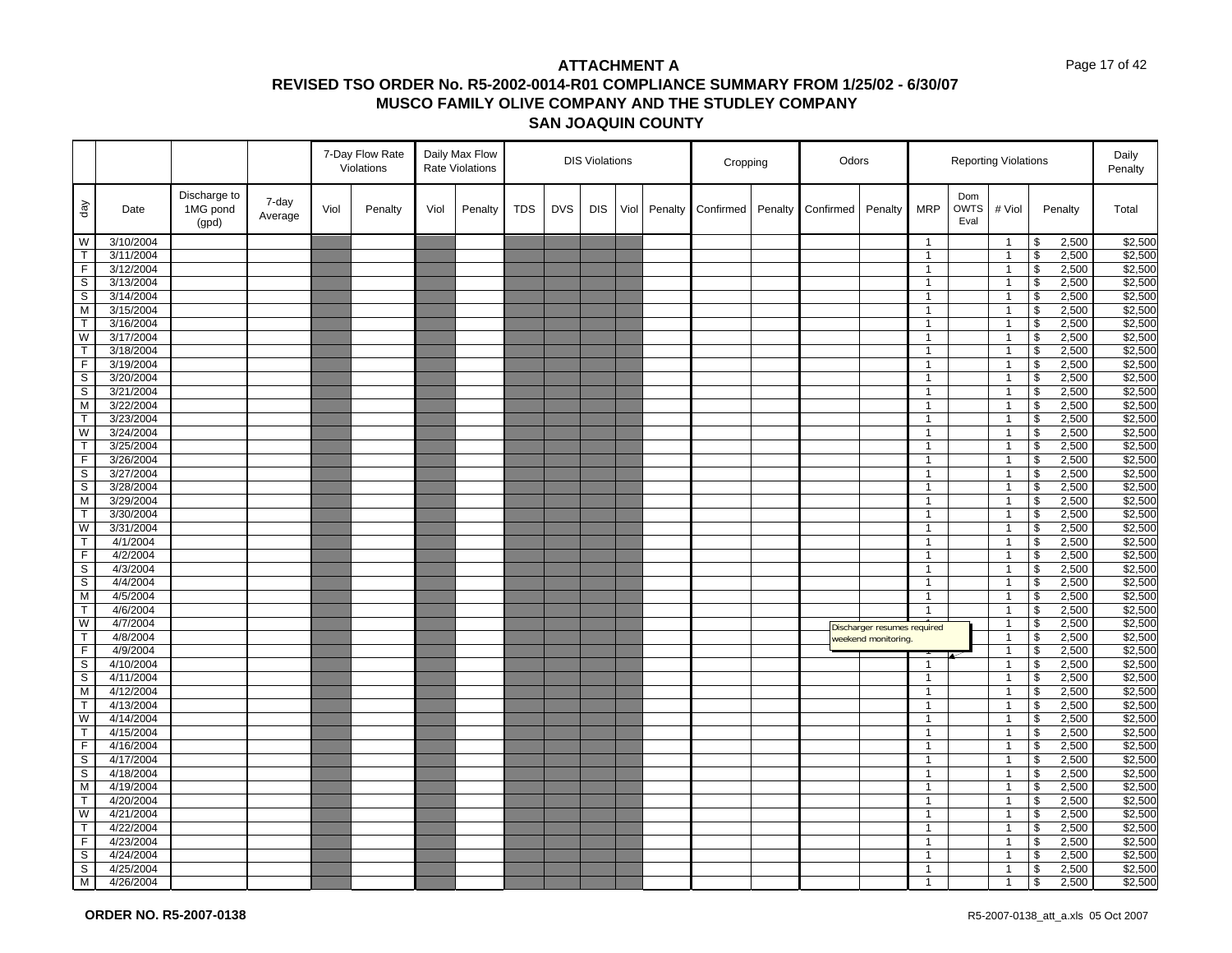#### Page 18 of 42

|                         |           |                                   |                  |      | 7-Day Flow Rate<br>Violations |      | Daily Max Flow<br><b>Rate Violations</b> |            |            | <b>DIS Violations</b> |      |         | Cropping  |         | Odors     |         |              | <b>Reporting Violations</b> |                |                          |         | Daily<br>Penalty |
|-------------------------|-----------|-----------------------------------|------------------|------|-------------------------------|------|------------------------------------------|------------|------------|-----------------------|------|---------|-----------|---------|-----------|---------|--------------|-----------------------------|----------------|--------------------------|---------|------------------|
| $\sqrt{e}b$             | Date      | Discharge to<br>1MG pond<br>(gpd) | 7-day<br>Average | Viol | Penalty                       | Viol | Penalty                                  | <b>TDS</b> | <b>DVS</b> | <b>DIS</b>            | Viol | Penalty | Confirmed | Penalty | Confirmed | Penalty | <b>MRP</b>   | Dom<br><b>OWTS</b><br>Eval  | # Viol         |                          | Penalty | Total            |
| T                       | 4/27/2004 |                                   |                  |      |                               |      |                                          |            |            |                       |      |         |           |         |           |         | $\mathbf{1}$ |                             | $\mathbf{1}$   | \$                       | 2,500   | \$2,500          |
| W                       | 4/28/2004 |                                   |                  |      |                               |      |                                          |            |            |                       |      |         |           |         |           |         | $\mathbf{1}$ |                             | $\overline{1}$ | $\overline{\mathbf{s}}$  | 2,500   | \$2,500          |
| $\top$                  | 4/29/2004 |                                   |                  |      |                               |      |                                          |            |            |                       |      |         |           |         |           |         | $\mathbf{1}$ |                             | $\overline{1}$ | \$                       | 2,500   | \$2,500          |
| F                       | 4/30/2004 |                                   |                  |      |                               |      |                                          |            |            |                       |      |         |           |         |           |         | $\mathbf{1}$ |                             | $\mathbf{1}$   | \$                       | 2,500   | \$2,500          |
| $\sqrt{s}$              | 5/1/2004  |                                   |                  |      |                               |      |                                          |            |            |                       |      |         |           |         |           |         | $\mathbf{1}$ |                             | $\overline{1}$ | $\sqrt{3}$               | 2,500   | \$2,500          |
| S                       | 5/2/2004  |                                   |                  |      |                               |      |                                          |            |            |                       |      |         |           |         |           |         | $\mathbf{1}$ |                             | $\mathbf{1}$   | \$                       | 2,500   | \$2,500          |
| $\overline{M}$          | 5/3/2004  |                                   |                  |      |                               |      |                                          |            |            |                       |      |         |           |         |           |         | $\mathbf{1}$ |                             | $\overline{1}$ | $\overline{\mathbf{s}}$  | 2,500   | \$2,500          |
| $\mathsf{T}$            | 5/4/2004  |                                   |                  |      |                               |      |                                          |            |            |                       |      |         |           |         |           |         | $\mathbf{1}$ |                             | $\overline{1}$ | \$                       | 2,500   | \$2,500          |
| W                       | 5/5/2004  |                                   |                  |      |                               |      |                                          |            |            |                       |      |         |           |         |           |         | $\mathbf{1}$ |                             | $\mathbf{1}$   | $\sqrt[6]{\frac{1}{2}}$  | 2,500   | \$2,500          |
| $\overline{T}$          | 5/6/2004  |                                   |                  |      |                               |      |                                          |            |            |                       |      |         |           |         |           |         | $\mathbf{1}$ |                             | $\mathbf{1}$   | $\overline{\mathbf{s}}$  | 2,500   | \$2,500          |
| F                       | 5/7/2004  |                                   |                  |      |                               |      |                                          |            |            |                       |      |         |           |         |           |         | $\mathbf{1}$ |                             | $\overline{1}$ | \$                       | 2,500   | \$2,500          |
| S                       | 5/8/2004  |                                   |                  |      |                               |      |                                          |            |            |                       |      |         |           |         |           |         | $\mathbf{1}$ |                             | $\overline{1}$ | \$                       | 2,500   | \$2,500          |
| $\overline{s}$          | 5/9/2004  |                                   |                  |      |                               |      |                                          |            |            |                       |      |         |           |         |           |         | $\mathbf{1}$ |                             | $\mathbf{1}$   | $\overline{\mathcal{S}}$ | 2,500   | \$2,500          |
| M                       | 5/10/2004 |                                   |                  |      |                               |      |                                          |            |            |                       |      |         |           |         |           |         | $\mathbf{1}$ |                             | $\overline{1}$ | $\sqrt[6]{\frac{1}{2}}$  | 2,500   | \$2,500          |
| $\overline{\mathsf{T}}$ | 5/11/2004 |                                   |                  |      |                               |      |                                          |            |            |                       |      |         |           |         |           |         | $\mathbf{1}$ |                             | $\overline{1}$ | $\overline{\mathbf{s}}$  | 2,500   | \$2,500          |
| W                       | 5/12/2004 |                                   |                  |      |                               |      |                                          |            |            |                       |      |         |           |         |           |         | $\mathbf{1}$ |                             | $\mathbf{1}$   | \$                       | 2,500   | \$2,500          |
| $\mathsf{T}$            | 5/13/2004 |                                   |                  |      |                               |      |                                          |            |            |                       |      |         |           |         |           |         | $\mathbf{1}$ |                             | $\mathbf{1}$   | $\sqrt[6]{\frac{1}{2}}$  | 2,500   | \$2,500          |
| $\overline{F}$          | 5/14/2004 |                                   |                  |      |                               |      |                                          |            |            |                       |      |         |           |         |           |         | $\mathbf{1}$ |                             | $\mathbf{1}$   | $\overline{\mathbf{3}}$  | 2,500   | \$2,500          |
| $\mathsf S$             | 5/15/2004 |                                   |                  |      |                               |      |                                          |            |            |                       |      |         |           |         |           |         | $\mathbf{1}$ |                             | $\overline{1}$ | \$                       | 2,500   | \$2,500          |
| $\mathbb S$             | 5/16/2004 |                                   |                  |      |                               |      |                                          |            |            |                       |      |         |           |         |           |         | $\mathbf{1}$ |                             | $\overline{1}$ | \$                       | 2,500   | \$2,500          |
| M                       | 5/17/2004 |                                   |                  |      |                               |      |                                          |            |            |                       |      |         |           |         |           |         | $\mathbf{1}$ |                             | $\mathbf{1}$   | \$                       | 2,500   | \$2,500          |
| $\mathsf{T}$            | 5/18/2004 |                                   |                  |      |                               |      |                                          |            |            |                       |      |         |           |         |           |         | $\mathbf{1}$ |                             | $\overline{1}$ | $\sqrt[6]{\frac{1}{2}}$  | 2,500   | \$2,500          |
| W                       | 5/19/2004 |                                   |                  |      |                               |      |                                          |            |            |                       |      |         |           |         |           |         | $\mathbf{1}$ |                             | $\mathbf{1}$   | \$                       | 2,500   | \$2,500          |
| T                       | 5/20/2004 |                                   |                  |      |                               |      |                                          |            |            |                       |      |         |           |         |           |         | $\mathbf{1}$ |                             | $\mathbf{1}$   | $\overline{\mathbf{e}}$  | 2,500   | \$2,500          |
| F                       | 5/21/2004 |                                   |                  |      |                               |      |                                          |            |            |                       |      |         |           |         |           |         | $\mathbf{1}$ |                             | $\overline{1}$ | $\sqrt[6]{\frac{1}{2}}$  | 2,500   | \$2,500          |
| S                       | 5/22/2004 |                                   |                  |      |                               |      |                                          |            |            |                       |      |         |           |         |           |         | $\mathbf{1}$ |                             | $\mathbf{1}$   | \$                       | 2,500   | \$2,500          |
| S                       | 5/23/2004 |                                   |                  |      |                               |      |                                          |            |            |                       |      |         |           |         |           |         | $\mathbf{1}$ |                             | $\mathbf{1}$   | $\overline{\mathbf{s}}$  | 2,500   | \$2,500          |
| M                       | 5/24/2004 |                                   |                  |      |                               |      |                                          |            |            |                       |      |         |           |         |           |         | $\mathbf{1}$ |                             | $\overline{1}$ | $\pmb{\mathfrak{S}}$     | 2,500   | \$2,500          |
| T                       | 5/25/2004 |                                   |                  |      |                               |      |                                          |            |            |                       |      |         |           |         |           |         | $\mathbf{1}$ |                             | $\mathbf{1}$   | \$                       | 2,500   | \$2,500          |
| W                       | 5/26/2004 |                                   |                  |      |                               |      |                                          |            |            |                       |      |         |           |         |           |         | $\mathbf{1}$ |                             | $\mathbf{1}$   | $\mathfrak s$            | 2,500   | \$2,500          |
| $\mathsf{T}$            | 5/27/2004 |                                   |                  |      |                               |      |                                          |            |            |                       |      |         |           |         |           |         | $\mathbf{1}$ |                             | $\mathbf{1}$   | \$                       | 2,500   | \$2,500          |
| $\overline{F}$          | 5/28/2004 |                                   |                  |      |                               |      |                                          |            |            |                       |      |         |           |         |           |         | $\mathbf{1}$ |                             | $\mathbf{1}$   | \$                       | 2,500   | \$2,500          |
| $\mathbb S$             | 5/29/2004 |                                   |                  |      |                               |      |                                          |            |            |                       |      |         |           |         |           |         | $\mathbf{1}$ |                             | $\overline{1}$ | $\mathfrak s$            | 2,500   | \$2,500          |
| S                       | 5/30/2004 |                                   |                  |      |                               |      |                                          |            |            |                       |      |         |           |         |           |         | $\mathbf{1}$ |                             | $\overline{1}$ | \$                       | 2,500   | \$2,500          |
| M                       | 5/31/2004 |                                   |                  |      |                               |      |                                          |            |            |                       |      |         |           |         |           |         | $\mathbf{1}$ |                             | $\overline{1}$ | \$                       | 2,500   | \$2,500          |
| T                       | 6/1/2004  |                                   |                  |      |                               |      |                                          |            |            |                       |      |         |           |         |           |         | $\mathbf 0$  |                             | $\mathbf 0$    |                          |         | \$0              |
| W                       | 6/2/2004  |                                   |                  |      |                               |      |                                          |            |            |                       |      |         |           |         |           |         | $\mathbf 0$  |                             | $\mathbf 0$    |                          |         | \$0              |
| $\overline{\mathsf{T}}$ | 6/3/2004  |                                   |                  |      |                               |      |                                          |            |            |                       |      |         |           |         |           |         | $\mathbf 0$  |                             | $\mathbf 0$    |                          |         | \$0              |
| F                       | 6/4/2004  |                                   |                  |      |                               |      |                                          |            |            |                       |      |         |           |         |           |         | $\mathbf 0$  |                             | $\mathbf 0$    |                          |         | $\frac{6}{3}$    |
| $\mathsf{s}$            | 6/5/2004  |                                   |                  |      |                               |      |                                          |            |            |                       |      |         |           |         |           |         | $\mathbf 0$  |                             | $\mathbf 0$    |                          |         | $\overline{$}0$  |
| S                       | 6/6/2004  |                                   |                  |      |                               |      |                                          |            |            |                       |      |         |           |         |           |         | $\mathbf 0$  |                             | 0              |                          |         | \$0              |
| M                       | 6/7/2004  |                                   |                  |      |                               |      |                                          |            |            |                       |      |         |           |         |           |         | $\mathbf 0$  |                             | $\mathbf 0$    |                          |         | \$0              |
| $\overline{\mathsf{T}}$ | 6/8/2004  |                                   |                  |      |                               |      |                                          |            |            |                       |      |         |           |         |           |         | 0            |                             | $\mathbf 0$    |                          |         | \$0              |
| W                       | 6/9/2004  |                                   |                  |      |                               |      |                                          |            |            |                       |      |         |           |         |           |         | $\mathbf 0$  |                             | 0              |                          |         | $\overline{\$0}$ |
| $\mathsf{T}$            | 6/10/2004 |                                   |                  |      |                               |      |                                          |            |            |                       |      |         |           |         |           |         | $\mathbf 0$  |                             | $\mathbf 0$    |                          |         | \$0              |
| $\overline{F}$          | 6/11/2004 |                                   |                  |      |                               |      |                                          |            |            |                       |      |         |           |         |           |         | $\mathbf 0$  |                             | $\mathbf 0$    |                          |         | \$0              |
| $\mathbb S$             | 6/12/2004 |                                   |                  |      |                               |      |                                          |            |            |                       |      |         |           |         |           |         | $\mathbf 0$  |                             | $\mathbf 0$    |                          |         | \$0              |
| $\overline{s}$          | 6/13/2004 |                                   |                  |      |                               |      |                                          |            |            |                       |      |         |           |         |           |         | $\mathbf 0$  |                             | $\mathbf 0$    |                          |         | \$0              |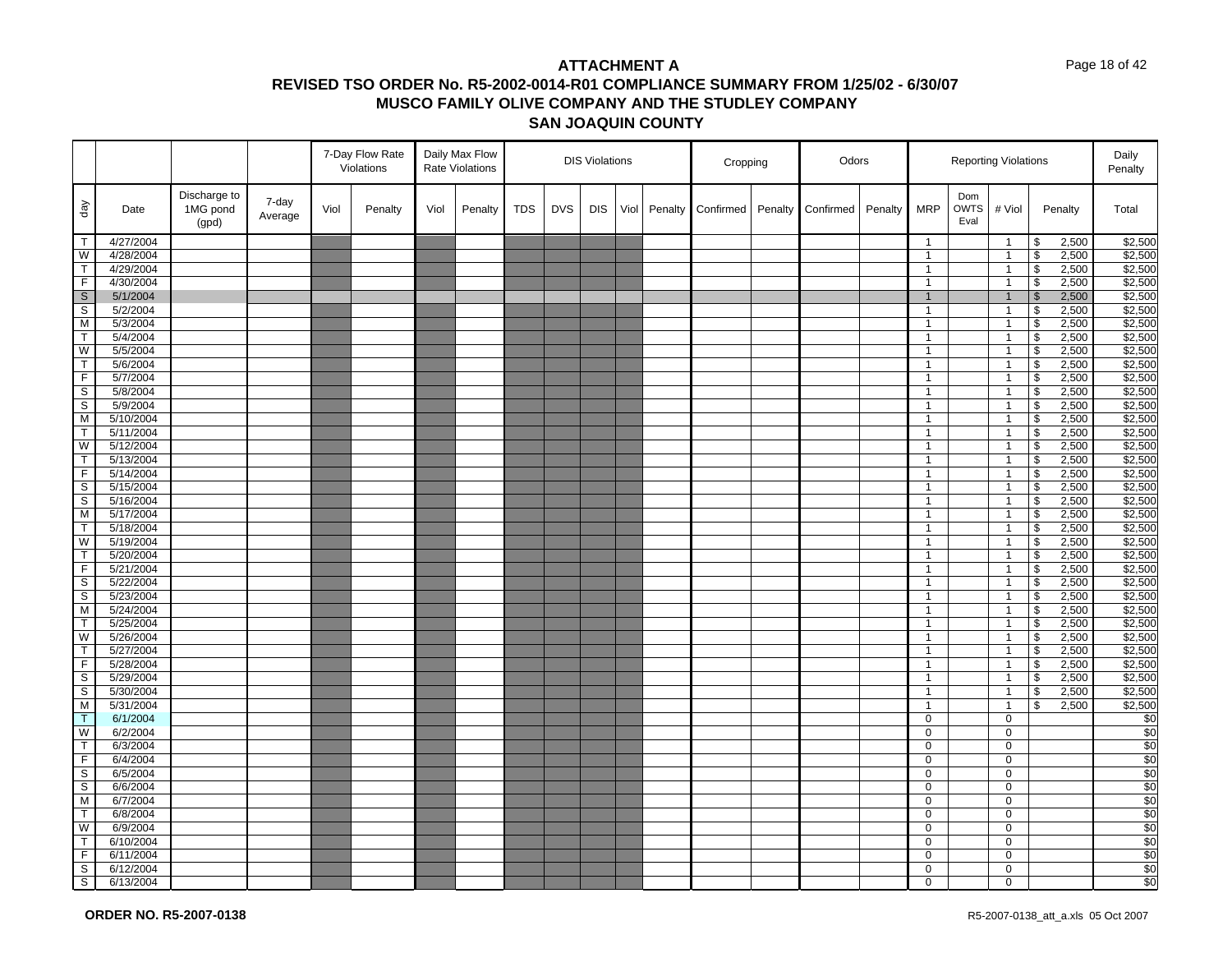#### Page 19 of 42

|                                           |                        |                                   |                  |      | 7-Day Flow Rate<br>Violations |      | Daily Max Flow<br>Rate Violations |            |            | <b>DIS Violations</b> |      |         | Cropping  |         | Odors     |         |                | <b>Reporting Violations</b> |                            |         | Daily<br>Penalty       |
|-------------------------------------------|------------------------|-----------------------------------|------------------|------|-------------------------------|------|-----------------------------------|------------|------------|-----------------------|------|---------|-----------|---------|-----------|---------|----------------|-----------------------------|----------------------------|---------|------------------------|
| $\sqrt{e}$                                | Date                   | Discharge to<br>1MG pond<br>(gpd) | 7-day<br>Average | Viol | Penalty                       | Viol | Penalty                           | <b>TDS</b> | <b>DVS</b> | <b>DIS</b>            | Viol | Penalty | Confirmed | Penalty | Confirmed | Penalty | <b>MRP</b>     | Dom<br><b>OWTS</b><br>Eval  | # Viol                     | Penalty | Total                  |
| M                                         | 6/14/2004              |                                   |                  |      |                               |      |                                   |            |            |                       |      |         |           |         |           |         | $\mathbf 0$    |                             | $\mathbf 0$                |         | \$0                    |
| $\overline{\mathsf{T}}$                   | 6/15/2004              |                                   |                  |      |                               |      |                                   |            |            |                       |      |         |           |         |           |         | 0              |                             | $\mathbf 0$                |         | \$0                    |
| W                                         | 6/16/2004              |                                   |                  |      |                               |      |                                   |            |            |                       |      |         |           |         |           |         | 0              |                             | $\mathbf 0$                |         | $\sqrt{50}$            |
| $\overline{\mathsf{T}}$                   | 6/17/2004              |                                   |                  |      |                               |      |                                   |            |            |                       |      |         |           |         |           |         | 0              |                             | $\mathbf 0$                |         | \$0                    |
| $\overline{F}$                            | 6/18/2004              |                                   |                  |      |                               |      |                                   |            |            |                       |      |         |           |         |           |         | 0              |                             | $\mathbf 0$                |         | $\sqrt{50}$            |
| $\overline{\mathbf{s}}$                   | 6/19/2004              |                                   |                  |      |                               |      |                                   |            |            |                       |      |         |           |         |           |         | 0              |                             | $\mathbf 0$                |         | \$0                    |
| $\mathsf{s}$                              | 6/20/2004              |                                   |                  |      |                               |      |                                   |            |            |                       |      |         |           |         |           |         | 0              |                             | 0                          |         | $\overline{\$0}$       |
| M                                         | 6/21/2004              |                                   |                  |      |                               |      |                                   |            |            |                       |      |         |           |         |           |         | 0              |                             | $\mathbf 0$                |         | \$0                    |
| $\overline{T}$                            | 6/22/2004              |                                   |                  |      |                               |      |                                   |            |            |                       |      |         |           |         |           |         | 0              |                             | $\mathbf 0$                |         | $\overline{30}$        |
| W                                         | 6/23/2004              |                                   |                  |      |                               |      |                                   |            |            |                       |      |         |           |         |           |         | 0              |                             | 0                          |         | \$0                    |
| $\overline{T}$                            | 6/24/2004              |                                   |                  |      |                               |      |                                   |            |            |                       |      |         |           |         |           |         | 0              |                             | $\mathbf 0$                |         | $\sqrt{50}$            |
| $\overline{F}$<br>$\overline{\mathbf{s}}$ | 6/25/2004<br>6/26/2004 |                                   |                  |      |                               |      |                                   |            |            |                       |      |         |           |         |           |         | 0<br>0         |                             | $\mathbf 0$<br>$\mathbf 0$ |         | \$0<br>\$0             |
| $\overline{\mathbf{s}}$                   | 6/27/2004              |                                   |                  |      |                               |      |                                   |            |            |                       |      |         |           |         |           |         | 0              |                             | $\mathbf 0$                |         | \$0                    |
| M                                         | 6/28/2004              |                                   |                  |      |                               |      |                                   |            |            |                       |      |         |           |         |           |         | 0              |                             | $\mathbf 0$                |         | \$0                    |
| $\top$                                    | 6/29/2004              |                                   |                  |      |                               |      |                                   |            |            |                       |      |         |           |         |           |         | 0              |                             | $\mathbf 0$                |         | $\sqrt{50}$            |
| W                                         | 6/30/2004              |                                   |                  |      |                               |      |                                   |            |            |                       |      |         |           |         |           |         | 0              |                             | $\mathbf 0$                |         | $\overline{30}$        |
| T                                         | 7/1/2004               |                                   |                  |      |                               |      |                                   |            |            |                       |      |         |           |         |           |         | 0              |                             | $\mathbf 0$                |         | \$0                    |
| $\overline{F}$                            | 7/2/2004               |                                   |                  |      |                               |      |                                   |            |            |                       |      |         |           |         |           |         | $\overline{0}$ |                             | $\mathbf 0$                |         | \$0                    |
| $\mathbb S$                               | 7/3/2004               |                                   |                  |      |                               |      |                                   |            |            |                       |      |         |           |         |           |         | 0              |                             | $\mathbf 0$                |         | \$0                    |
| $\overline{\mathbf{s}}$                   | 7/4/2004               |                                   |                  |      |                               |      |                                   |            |            |                       |      |         |           |         |           |         | 0              |                             | $\overline{0}$             |         | \$0                    |
| M                                         | 7/5/2004               |                                   |                  |      |                               |      |                                   |            |            |                       |      |         |           |         |           |         | 0              |                             | $\mathbf 0$                |         | \$0                    |
| $\mathsf{T}$                              | 7/6/2004               |                                   |                  |      |                               |      |                                   |            |            |                       |      |         |           |         |           |         | 0              |                             | $\mathsf 0$                |         | $\sqrt{50}$            |
| $\overline{\mathsf{w}}$                   | 7/7/2004               |                                   |                  |      |                               |      |                                   |            |            |                       |      |         |           |         |           |         | 0              |                             | $\mathbf 0$                |         | \$0                    |
| $\mathsf{T}$                              | 7/8/2004               |                                   |                  |      |                               |      |                                   |            |            |                       |      |         |           |         |           |         | 0              |                             | $\mathsf 0$                |         | \$0                    |
| F                                         | 7/9/2004               |                                   |                  |      |                               |      |                                   |            |            |                       |      |         |           |         |           |         | 0              |                             | $\mathbf 0$                |         | $\overline{30}$        |
| S                                         | 7/10/2004              |                                   |                  |      |                               |      |                                   |            |            |                       |      |         |           |         |           |         | 0              |                             | $\mathbf 0$                |         | \$0                    |
| $\mathbb S$                               | 7/11/2004              |                                   |                  |      |                               |      |                                   |            |            |                       |      |         |           |         |           |         | 0              |                             | $\mathbf 0$                |         | $\sqrt{50}$            |
| M                                         | 7/12/2004              |                                   |                  |      |                               |      |                                   |            |            |                       |      |         |           |         |           |         | $\overline{0}$ |                             | $\overline{0}$             |         | \$0                    |
| T                                         | 7/13/2004              |                                   |                  |      |                               |      |                                   |            |            |                       |      |         |           |         |           |         | 0              |                             | $\mathbf 0$                |         | \$0                    |
| W                                         | 7/14/2004              |                                   |                  |      |                               |      |                                   |            |            |                       |      |         |           |         |           |         | $\overline{0}$ |                             | $\mathbf 0$                |         | \$0                    |
| $\top$                                    | 7/15/2004              |                                   |                  |      |                               |      |                                   |            |            |                       |      |         |           |         |           |         | 0              |                             | 0                          |         | $\overline{50}$        |
| $\mathsf F$                               | 7/16/2004              |                                   |                  |      |                               |      |                                   |            |            |                       |      |         |           |         |           |         | 0              |                             | $\mathsf 0$                |         | $\sqrt{50}$            |
| $\overline{\mathbf{s}}$                   | 7/17/2004              |                                   |                  |      |                               |      |                                   |            |            |                       |      |         |           |         |           |         | 0              |                             | $\mathbf 0$                |         | $\overline{\$0}$       |
| $\overline{\mathbf{s}}$                   | 7/18/2004              |                                   |                  |      |                               |      |                                   |            |            |                       |      |         |           |         |           |         | 0              |                             | $\mathbf 0$                |         | \$0                    |
| M<br>T                                    | 7/19/2004              |                                   |                  |      |                               |      |                                   |            |            |                       |      |         |           |         |           |         | 0<br>0         |                             | $\mathbf 0$<br>$\mathbf 0$ |         | \$0                    |
| $\overline{\mathsf{w}}$                   | 7/20/2004<br>7/21/2004 |                                   |                  |      |                               |      |                                   |            |            |                       |      |         |           |         |           |         | 0              |                             | $\mathbf 0$                |         | \$0<br>$\overline{30}$ |
| $\mathsf{T}$                              | 7/22/2004              |                                   |                  |      |                               |      |                                   |            |            |                       |      |         |           |         |           |         | 0              |                             | $\mathbf 0$                |         | \$0                    |
| F                                         | 7/23/2004              |                                   |                  |      |                               |      |                                   |            |            |                       |      |         |           |         |           |         | 0              |                             | $\mathbf 0$                |         | $\overline{30}$        |
| $\overline{\mathbf{s}}$                   | 7/24/2004              |                                   |                  |      |                               |      |                                   |            |            |                       |      |         |           |         |           |         | 0              |                             | $\mathbf 0$                |         | \$0                    |
| $\mathbf{s}$                              | 7/25/2004              |                                   |                  |      |                               |      |                                   |            |            |                       |      |         |           |         |           |         | 0              |                             | 0                          |         | $\sqrt{50}$            |
| M                                         | 7/26/2004              |                                   |                  |      |                               |      |                                   |            |            |                       |      |         |           |         |           |         | 0              |                             | $\overline{0}$             |         | $\overline{50}$        |
| T                                         | 7/27/2004              |                                   |                  |      |                               |      |                                   |            |            |                       |      |         |           |         |           |         | 0              |                             | 0                          |         | \$0                    |
| W                                         | 7/28/2004              |                                   |                  |      |                               |      |                                   |            |            |                       |      |         |           |         |           |         | 0              |                             | $\mathbf 0$                |         | \$0                    |
| $\overline{\mathsf{T}}$                   | 7/29/2004              |                                   |                  |      |                               |      |                                   |            |            |                       |      |         |           |         |           |         | 0              |                             | $\overline{0}$             |         | \$0                    |
| F.                                        | 7/30/2004              |                                   |                  |      |                               |      |                                   |            |            |                       |      |         |           |         |           |         | 0              |                             | $\mathbf 0$                |         | \$0                    |
| S                                         | 7/31/2004              |                                   |                  |      |                               |      |                                   |            |            |                       |      |         |           |         |           |         | 0              |                             | $\Omega$                   |         | $\sqrt{6}$             |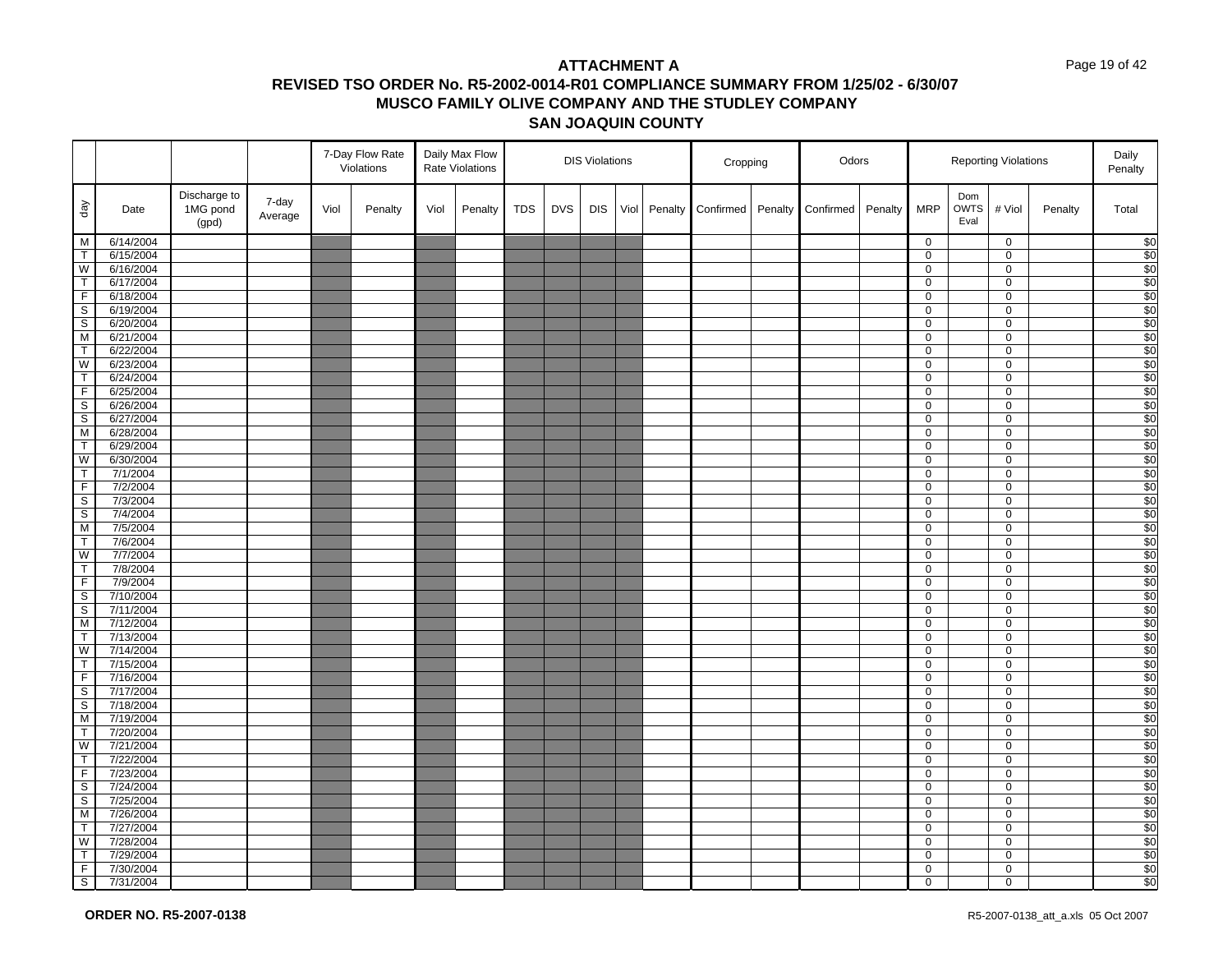#### Page 20 of 42

|                         |                        |                                   |                  |      | 7-Day Flow Rate<br>Violations |      | Daily Max Flow<br>Rate Violations |            |            | <b>DIS Violations</b> |      |         | Cropping  |         | Odors     |         |                  |                            | <b>Reporting Violations</b> |         | Daily<br>Penalty |
|-------------------------|------------------------|-----------------------------------|------------------|------|-------------------------------|------|-----------------------------------|------------|------------|-----------------------|------|---------|-----------|---------|-----------|---------|------------------|----------------------------|-----------------------------|---------|------------------|
| $\sqrt{e}b$             | Date                   | Discharge to<br>1MG pond<br>(gpd) | 7-day<br>Average | Viol | Penalty                       | Viol | Penalty                           | <b>TDS</b> | <b>DVS</b> | <b>DIS</b>            | Viol | Penalty | Confirmed | Penalty | Confirmed | Penalty | <b>MRP</b>       | Dom<br><b>OWTS</b><br>Eval | # Viol                      | Penalty | Total            |
| $\mathbb S$             | 8/1/2004               |                                   |                  |      |                               |      |                                   |            |            |                       |      |         |           |         |           |         | $\overline{0}$   |                            | $\mathbf 0$                 |         | $\frac{$0}{$0}$  |
| M                       | 8/2/2004               |                                   |                  |      |                               |      |                                   |            |            |                       |      |         |           |         |           |         | $\mathbf 0$      |                            | $\mathbf 0$                 |         |                  |
| $\top$                  | 8/3/2004               |                                   |                  |      |                               |      |                                   |            |            |                       |      |         |           |         |           |         | $\mathbf 0$      |                            | 0                           |         | $rac{1}{\$0}$    |
| W                       | 8/4/2004               |                                   |                  |      |                               |      |                                   |            |            |                       |      |         |           |         |           |         | 0                |                            | 0                           |         |                  |
| $\overline{T}$          | 8/5/2004               |                                   |                  |      |                               |      |                                   |            |            |                       |      |         |           |         |           |         | $\mathbf 0$      |                            | $\mathsf{O}\xspace$         |         | $rac{1}{\$0}$    |
| $\overline{F}$          | 8/6/2004               |                                   |                  |      |                               |      |                                   |            |            |                       |      |         |           |         |           |         | 0                |                            | $\mathbf 0$                 |         |                  |
| $\overline{s}$          | 8/7/2004               |                                   |                  |      |                               |      |                                   |            |            |                       |      |         |           |         |           |         | $\overline{0}$   |                            | 0                           |         | $\overline{$}0$  |
| $\overline{\mathbf{s}}$ | 8/8/2004               |                                   |                  |      |                               |      |                                   |            |            |                       |      |         |           |         |           |         | 0                |                            | $\mathbf 0$                 |         | \$0              |
| M                       | 8/9/2004               |                                   |                  |      |                               |      |                                   |            |            |                       |      |         |           |         |           |         | 0                |                            | $\mathbf 0$                 |         | \$0              |
| $\overline{\mathsf{T}}$ | 8/10/2004              |                                   |                  |      |                               |      |                                   |            |            |                       |      |         |           |         |           |         | 0                |                            | $\mathbf 0$                 |         | \$0              |
| W                       | 8/11/2004              |                                   |                  |      |                               |      |                                   |            |            |                       |      |         |           |         |           |         | 0                |                            | 0                           |         | \$0              |
| $\mathsf T$             | 8/12/2004              |                                   |                  |      |                               |      |                                   |            |            |                       |      |         |           |         |           |         | $\mathbf 0$      |                            | $\mathbf 0$                 |         | $\overline{30}$  |
| F                       | 8/13/2004              |                                   |                  |      |                               |      |                                   |            |            |                       |      |         |           |         |           |         | $\mathbf 0$      |                            | $\mathsf 0$                 |         | \$0              |
| $\mathbb S$             | 8/14/2004              |                                   |                  |      |                               |      |                                   |            |            |                       |      |         |           |         |           |         | 0                |                            | $\mathbf 0$                 |         | \$0              |
| $\overline{s}$          | 8/15/2004              |                                   |                  |      |                               |      |                                   |            |            |                       |      |         |           |         |           |         | $\overline{0}$   |                            | $\mathbf 0$                 |         | \$0              |
| M<br>$\top$             | 8/16/2004<br>8/17/2004 |                                   |                  |      |                               |      |                                   |            |            |                       |      |         |           |         |           |         | 0<br>$\mathbf 0$ |                            | $\mathbf 0$<br>$\mathbf 0$  |         | \$0<br>\$0       |
| W                       | 8/18/2004              |                                   |                  |      |                               |      |                                   |            |            |                       |      |         |           |         |           |         | 0                |                            | $\mathbf 0$                 |         | $\overline{\$0}$ |
| $\top$                  | 8/19/2004              |                                   |                  |      |                               |      |                                   |            |            |                       |      |         |           |         |           |         | 0                |                            | 0                           |         | \$0              |
| $\overline{F}$          | 8/20/2004              |                                   |                  |      |                               |      |                                   |            |            |                       |      |         |           |         |           |         | 0                |                            | $\mathbf 0$                 |         | $\overline{\$0}$ |
| S                       | 8/21/2004              |                                   |                  |      |                               |      |                                   |            |            |                       |      |         |           |         |           |         | $\mathbf 0$      |                            | $\mathsf{O}\xspace$         |         | \$0              |
| $\mathsf S$             | 8/22/2004              |                                   |                  |      |                               |      |                                   |            |            |                       |      |         |           |         |           |         | 0                |                            | 0                           |         | \$0              |
| M                       | 8/23/2004              |                                   |                  |      |                               |      |                                   |            |            |                       |      |         |           |         |           |         | $\mathsf 0$      |                            | $\pmb{0}$                   |         | \$0              |
| $\overline{\mathsf{T}}$ | 8/24/2004              |                                   |                  |      |                               |      |                                   |            |            |                       |      |         |           |         |           |         | 0                |                            | $\mathbf 0$                 |         | \$0              |
| W                       | 8/25/2004              |                                   |                  |      |                               |      |                                   |            |            |                       |      |         |           |         |           |         | $\mathbf 0$      |                            | $\mathbf 0$                 |         | \$0              |
| $\top$                  | 8/26/2004              |                                   |                  |      |                               |      |                                   |            |            |                       |      |         |           |         |           |         | 0                |                            | $\mathbf 0$                 |         | $\frac{1}{20}$   |
| $\overline{F}$          | 8/27/2004              |                                   |                  |      |                               |      |                                   |            |            |                       |      |         |           |         |           |         | 0                |                            | 0                           |         | \$0              |
| $\overline{s}$          | 8/28/2004              |                                   |                  |      |                               |      |                                   |            |            |                       |      |         |           |         |           |         | $\mathbf{0}$     |                            | $\mathsf 0$                 |         | $\overline{\$0}$ |
| S                       | 8/29/2004              |                                   |                  |      |                               |      |                                   |            |            |                       |      |         |           |         |           |         | $\mathbf 0$      |                            | $\mathsf 0$                 |         | \$0              |
| M                       | 8/30/2004              |                                   |                  |      |                               |      |                                   |            |            |                       |      |         |           |         |           |         | 0                |                            | 0                           |         | \$0              |
| $\top$                  | 8/31/2004              |                                   |                  |      |                               |      |                                   |            |            |                       |      |         |           |         |           |         | 0                |                            | $\mathbf 0$                 |         | \$0              |
| W                       | 9/1/2004               |                                   |                  |      |                               |      |                                   |            |            |                       |      |         |           |         |           |         | 0                |                            | $\mathbf 0$                 |         | $\overline{$}0$  |
| $\mathsf T$             | 9/2/2004               |                                   |                  |      |                               |      |                                   |            |            |                       |      |         |           |         |           |         | 0                |                            | $\mathbf 0$                 |         | \$0              |
| $\overline{F}$          | 9/3/2004               |                                   |                  |      |                               |      |                                   |            |            |                       |      |         |           |         |           |         | 0                |                            | $\mathbf 0$                 |         | \$0              |
| S                       | 9/4/2004               |                                   |                  |      |                               |      |                                   |            |            |                       |      |         |           |         |           |         | 0                |                            | 0                           |         | \$0              |
| $\overline{\mathsf{s}}$ | 9/5/2004               |                                   |                  |      |                               |      |                                   |            |            |                       |      |         |           |         |           |         | 0                |                            | $\mathbf 0$                 |         | $\overline{\$0}$ |
| M                       | 9/6/2004               |                                   |                  |      |                               |      |                                   |            |            |                       |      |         |           |         |           |         | 0                |                            | $\mathbf 0$                 |         | \$0              |
| $\overline{T}$          | 9/7/2004               |                                   |                  |      |                               |      |                                   |            |            |                       |      |         |           |         |           |         | 0                |                            | 0                           |         | \$0              |
| W                       | 9/8/2004               |                                   |                  |      |                               |      |                                   |            |            |                       |      |         |           |         |           |         | 0                |                            | $\mathbf 0$                 |         | \$0              |
| $\overline{\mathsf{T}}$ | 9/9/2004               |                                   |                  |      |                               |      |                                   |            |            |                       |      |         |           |         |           |         | 0                |                            | $\mathbf 0$                 |         | $\overline{$}0$  |
| $\overline{F}$          | 9/10/2004              |                                   |                  |      |                               |      |                                   |            |            |                       |      |         |           |         |           |         | 0                |                            | $\mathbf 0$                 |         | \$0              |
| $\overline{\mathbf{s}}$ | 9/11/2004              |                                   |                  |      |                               |      |                                   |            |            |                       |      |         |           |         |           |         | 0                |                            | $\mathbf 0$                 |         | \$0              |
| S                       | 9/12/2004              |                                   |                  |      |                               |      |                                   |            |            |                       |      |         |           |         |           |         | $\overline{0}$   |                            | $\overline{0}$              |         | \$0              |
| M                       | 9/13/2004              |                                   |                  |      |                               |      |                                   |            |            |                       |      |         |           |         |           |         | 0                |                            | $\mathbf 0$                 |         | $\overline{\$0}$ |
| $\mathsf{T}$            | 9/14/2004              |                                   |                  |      |                               |      |                                   |            |            |                       |      |         |           |         |           |         | 0                |                            | $\mathbf 0$                 |         | \$0              |
| W<br>$\mathsf T$        | 9/15/2004              |                                   |                  |      |                               |      |                                   |            |            |                       |      |         |           |         |           |         | $\overline{0}$   |                            | $\overline{0}$              |         | \$0              |
| F                       | 9/16/2004<br>9/17/2004 |                                   |                  |      |                               |      |                                   |            |            |                       |      |         |           |         |           |         | 0<br>0           |                            | 0<br>0                      |         | \$0<br>\$0       |
|                         |                        |                                   |                  |      |                               |      |                                   |            |            |                       |      |         |           |         |           |         |                  |                            |                             |         |                  |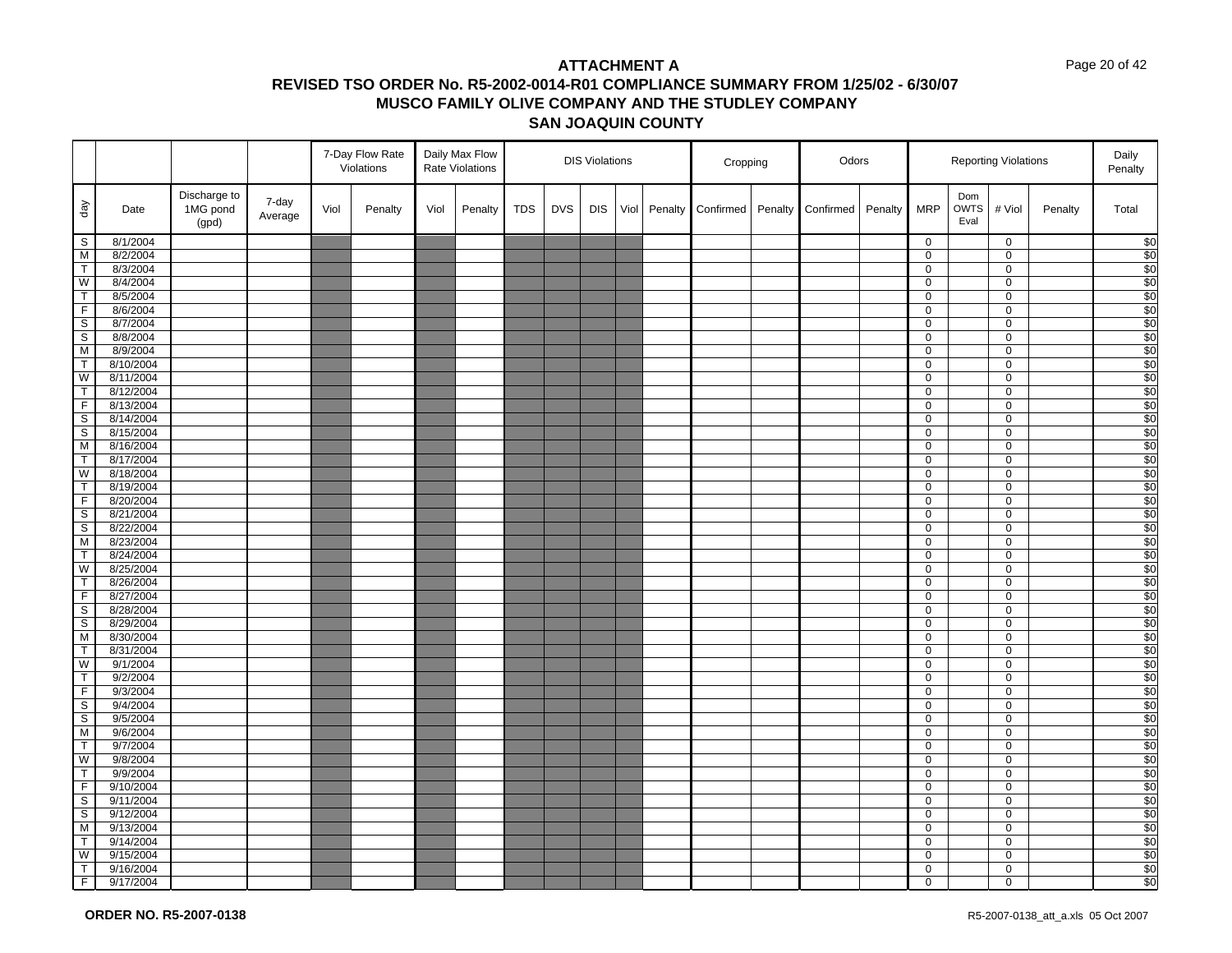#### Page 21 of 42

|                                           |                        |                                   |                  |      | 7-Day Flow Rate<br>Violations |      | Daily Max Flow<br>Rate Violations |            |            | <b>DIS Violations</b> |      |         | Cropping  |         | Odors     |         |                | <b>Reporting Violations</b> |                               |         | Daily<br>Penalty                   |
|-------------------------------------------|------------------------|-----------------------------------|------------------|------|-------------------------------|------|-----------------------------------|------------|------------|-----------------------|------|---------|-----------|---------|-----------|---------|----------------|-----------------------------|-------------------------------|---------|------------------------------------|
| $\sqrt{e}b$                               | Date                   | Discharge to<br>1MG pond<br>(gpd) | 7-day<br>Average | Viol | Penalty                       | Viol | Penalty                           | <b>TDS</b> | <b>DVS</b> | <b>DIS</b>            | Viol | Penalty | Confirmed | Penalty | Confirmed | Penalty | <b>MRP</b>     | Dom<br><b>OWTS</b><br>Eval  | # Viol                        | Penalty | Total                              |
| $\mathsf{S}$                              | 9/18/2004              |                                   |                  |      |                               |      |                                   |            |            |                       |      |         |           |         |           |         | 0              |                             | $\mathbf 0$                   |         | $\sqrt{6}$                         |
| $\overline{\mathbf{s}}$                   | 9/19/2004              |                                   |                  |      |                               |      |                                   |            |            |                       |      |         |           |         |           |         | 0              |                             | $\mathbf 0$                   |         | $\overline{$}$ <sup>0</sup>        |
| ${\sf M}$                                 | 9/20/2004              |                                   |                  |      |                               |      |                                   |            |            |                       |      |         |           |         |           |         | 0              |                             | $\mathsf 0$                   |         | \$0                                |
| $\overline{T}$                            | 9/21/2004              |                                   |                  |      |                               |      |                                   |            |            |                       |      |         |           |         |           |         | 0              |                             | $\mathbf 0$                   |         | \$0                                |
| ${\mathsf W}$                             | 9/22/2004              |                                   |                  |      |                               |      |                                   |            |            |                       |      |         |           |         |           |         | 0              |                             | $\mathsf{O}\xspace$           |         | \$0                                |
| T                                         | 9/23/2004              |                                   |                  |      |                               |      |                                   |            |            |                       |      |         |           |         |           |         | 0              |                             | $\mathbf 0$                   |         | \$0                                |
| $\overline{F}$                            | 9/24/2004              |                                   |                  |      |                               |      |                                   |            |            |                       |      |         |           |         |           |         | 0              |                             | $\mathbf 0$                   |         | \$0                                |
| $\mathsf S$                               | 9/25/2004              |                                   |                  |      |                               |      |                                   |            |            |                       |      |         |           |         |           |         | 0              |                             | $\mathbf 0$                   |         | \$0                                |
| $\overline{\mathbf{s}}$                   | 9/26/2004              |                                   |                  |      |                               |      |                                   |            |            |                       |      |         |           |         |           |         | 0              |                             | $\mathbf 0$                   |         | \$0                                |
| M                                         | 9/27/2004              |                                   |                  |      |                               |      |                                   |            |            |                       |      |         |           |         |           |         | 0              |                             | $\mathbf 0$                   |         | $\overline{\$0}$                   |
| T                                         | 9/28/2004              |                                   |                  |      |                               |      |                                   |            |            |                       |      |         |           |         |           |         | 0              |                             | $\mathsf 0$                   |         | \$0                                |
| W                                         | 9/29/2004              |                                   |                  |      |                               |      |                                   |            |            |                       |      |         |           |         |           |         | 0              |                             | $\mathbf 0$                   |         | $\overline{30}$                    |
| $\overline{\mathsf{T}}$                   | 9/30/2004              |                                   |                  |      |                               |      |                                   |            |            |                       |      |         |           |         |           |         | 0              |                             | $\mathsf{O}\xspace$           |         | \$0                                |
| F                                         | 10/1/2004              |                                   |                  |      |                               |      |                                   |            |            |                       |      |         |           |         |           |         | 0              |                             | $\mathbf 0$                   |         | \$0                                |
| $\mathsf{s}$                              | 10/2/2004              |                                   |                  |      |                               |      |                                   |            |            |                       |      |         |           |         |           |         | $\overline{0}$ |                             | $\overline{0}$                |         | \$0                                |
| ${\tt S}$                                 | 10/3/2004              |                                   |                  |      |                               |      |                                   |            |            |                       |      |         |           |         |           |         | 0              |                             | $\mathbf 0$<br>$\mathbf 0$    |         | \$0                                |
| $\overline{M}$<br>$\overline{\mathsf{T}}$ | 10/4/2004<br>10/5/2004 |                                   |                  |      |                               |      |                                   |            |            |                       |      |         |           |         |           |         | 0              |                             |                               |         | \$0<br>$\overline{$}$ <sup>0</sup> |
| W                                         | 10/6/2004              |                                   |                  |      |                               |      |                                   |            |            |                       |      |         |           |         |           |         | 0<br>0         |                             | $\mathbf 0$<br>$\mathbf 0$    |         | \$0                                |
| T                                         | 10/7/2004              |                                   |                  |      |                               |      |                                   |            |            |                       |      |         |           |         |           |         | 0              |                             | $\mathbf 0$                   |         | $\overline{30}$                    |
| F                                         | 10/8/2004              |                                   |                  |      |                               |      |                                   |            |            |                       |      |         |           |         |           |         | 0              |                             | $\mathbf 0$                   |         | \$0                                |
| S                                         | 10/9/2004              |                                   |                  |      |                               |      |                                   |            |            |                       |      |         |           |         |           |         | 0              |                             | $\mathbf 0$                   |         | \$0                                |
| $\overline{\mathbf{s}}$                   | 10/10/2004             |                                   |                  |      |                               |      |                                   |            |            |                       |      |         |           |         |           |         | 0              |                             | $\mathbf 0$                   |         | $\sqrt{50}$                        |
| M                                         | 10/11/2004             |                                   |                  |      |                               |      |                                   |            |            |                       |      |         |           |         |           |         | 0              |                             | $\mathbf 0$                   |         | \$0                                |
| T                                         | 10/12/2004             |                                   |                  |      |                               |      |                                   |            |            |                       |      |         |           |         |           |         | 0              |                             | $\mathbf 0$                   |         | $\sqrt{50}$                        |
| W                                         | 10/13/2004             |                                   |                  |      |                               |      |                                   |            |            |                       |      |         |           |         |           |         | 0              |                             | $\mathbf 0$                   |         | $\overline{30}$                    |
| T                                         | 10/14/2004             |                                   |                  |      |                               |      |                                   |            |            |                       |      |         |           |         |           |         | 0              |                             | $\overline{0}$                |         | \$0                                |
| $\overline{F}$                            | 10/15/2004             |                                   |                  |      |                               |      |                                   |            |            |                       |      |         |           |         |           |         | 0              |                             | $\mathbf 0$                   |         | \$0                                |
| $\overline{\mathbf{s}}$                   | 10/16/2004             |                                   |                  |      |                               |      |                                   |            |            |                       |      |         |           |         |           |         | 0              |                             | $\mathbf 0$                   |         | \$0                                |
| S                                         | 10/17/2004             |                                   |                  |      |                               |      |                                   |            |            |                       |      |         |           |         |           |         | 0              |                             | $\mathbf 0$                   |         | \$0                                |
| M                                         | 10/18/2004             |                                   |                  |      |                               |      |                                   |            |            |                       |      |         |           |         |           |         | 0              |                             | $\mathbf 0$                   |         | \$0                                |
| $\top$                                    | 10/19/2004             |                                   |                  |      |                               |      |                                   |            |            |                       |      |         |           |         |           |         | 0              |                             | $\mathbf 0$                   |         | $\overline{30}$                    |
| W                                         | 10/20/2004             |                                   |                  |      |                               |      |                                   |            |            |                       |      |         |           |         |           |         | 0              |                             | $\mathbf 0$                   |         | \$0                                |
| T                                         | 10/21/2004             |                                   |                  |      |                               |      |                                   |            |            |                       |      |         |           |         |           |         | 0              |                             | 0                             |         | \$0                                |
| F                                         | 10/22/2004             |                                   |                  |      |                               |      |                                   |            |            |                       |      |         |           |         |           |         | 0              |                             | $\mathbf 0$                   |         | \$0                                |
| $\overline{\mathbf{s}}$                   | 10/23/2004             |                                   |                  |      |                               |      |                                   |            |            |                       |      |         |           |         |           |         | 0              |                             | $\mathbf 0$                   |         | \$0                                |
| $\overline{\mathbf{s}}$                   | 10/24/2004             |                                   |                  |      |                               |      |                                   |            |            |                       |      |         |           |         |           |         | 0              |                             | $\mathbf 0$                   |         | \$0                                |
| $\overline{M}$                            | 10/25/2004             |                                   |                  |      |                               |      |                                   |            |            |                       |      |         |           |         |           |         | 0              |                             | $\mathbf 0$                   |         | $\overline{\$0}$                   |
| T                                         | 10/26/2004             |                                   |                  |      |                               |      |                                   |            |            |                       |      |         |           |         |           |         | 0              |                             | $\mathbf 0$                   |         | \$0                                |
| W                                         | 10/27/2004             |                                   |                  |      |                               |      |                                   |            |            |                       |      |         |           |         |           |         | 0              |                             | $\mathbf 0$                   |         | $\overline{30}$                    |
| T                                         | 10/28/2004             |                                   |                  |      |                               |      |                                   |            |            |                       |      |         |           |         |           |         | 0              |                             | $\mathbf 0$                   |         | \$0                                |
| F                                         | 10/29/2004             |                                   |                  |      |                               |      |                                   |            |            |                       |      |         |           |         |           |         | 0              |                             | 0                             |         | $\sqrt{50}$                        |
| $\overline{\mathbf{s}}$                   | 10/30/2004             |                                   |                  |      |                               |      |                                   |            |            |                       |      |         |           |         |           |         | 0              |                             | $\overline{0}$                |         | \$0                                |
| $\mathsf S$                               | 10/31/2004             |                                   |                  |      |                               |      |                                   |            |            |                       |      |         |           |         |           |         | 0              |                             | $\mathbf 0$                   |         | $\sqrt{50}$                        |
| M<br>$\overline{\mathsf{T}}$              | 11/1/2004              |                                   |                  |      |                               |      |                                   |            |            |                       |      |         |           |         |           |         | 0              |                             | $\mathbf 0$<br>$\overline{0}$ |         | \$0                                |
|                                           | 11/2/2004              |                                   |                  |      |                               |      |                                   |            |            |                       |      |         |           |         |           |         | 0<br>0         |                             | $\mathbf 0$                   |         | \$0                                |
| W<br>$\overline{\top}$                    | 11/3/2004<br>11/4/2004 |                                   |                  |      |                               |      |                                   |            |            |                       |      |         |           |         |           |         | 0              |                             | $\Omega$                      |         | \$0<br>$\overline{50}$             |
|                                           |                        |                                   |                  |      |                               |      |                                   |            |            |                       |      |         |           |         |           |         |                |                             |                               |         |                                    |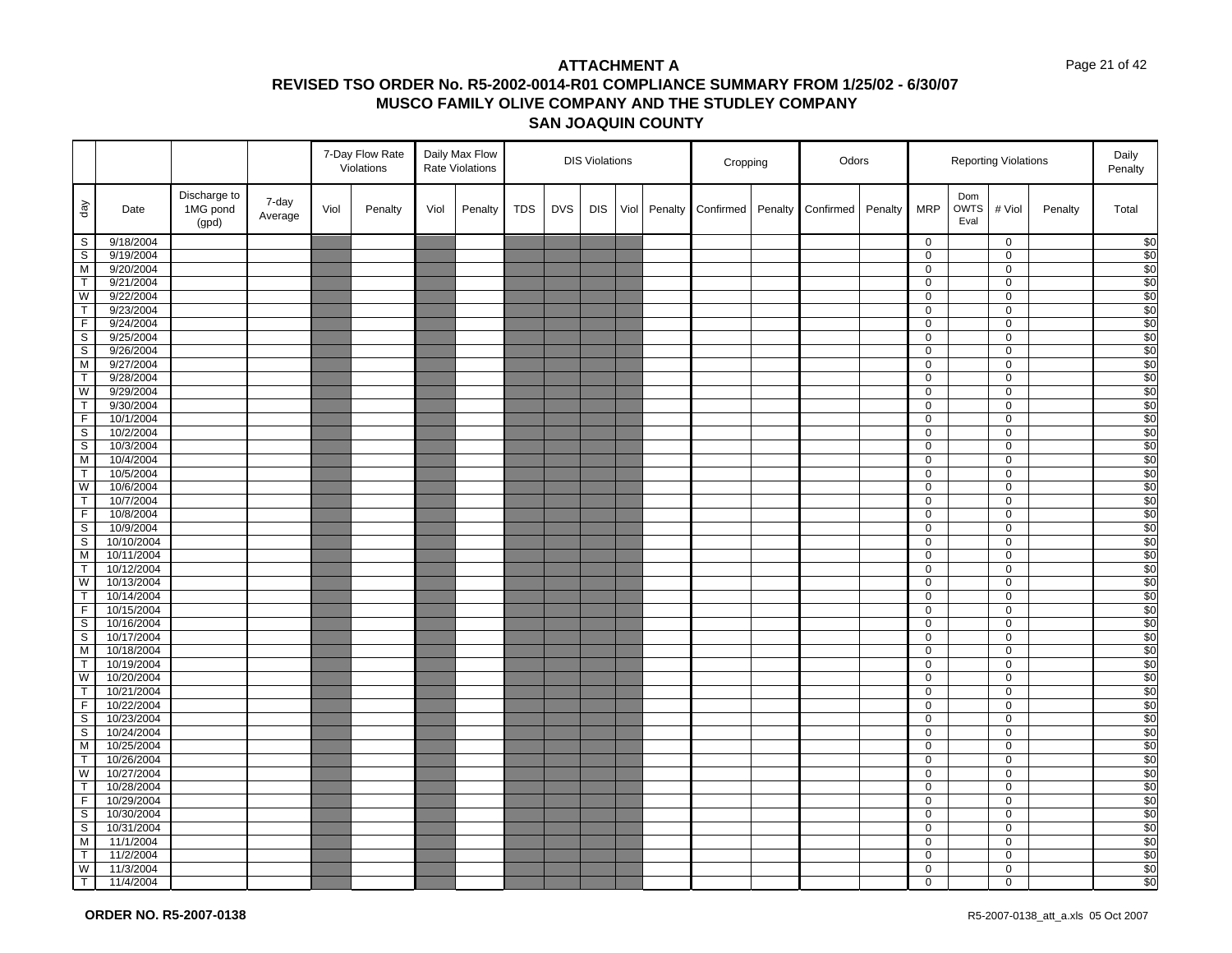#### Page 22 of 42

|                   |                          |                                   |                  |      | 7-Day Flow Rate<br>Violations |      | Daily Max Flow<br>Rate Violations |            |            | <b>DIS Violations</b> |      |         | Cropping  |         | Odors     |         |                              |                            | <b>Reporting Violations</b>      |                                           |                | Daily<br>Penalty   |
|-------------------|--------------------------|-----------------------------------|------------------|------|-------------------------------|------|-----------------------------------|------------|------------|-----------------------|------|---------|-----------|---------|-----------|---------|------------------------------|----------------------------|----------------------------------|-------------------------------------------|----------------|--------------------|
| $\sqrt{e}b$       | Date                     | Discharge to<br>1MG pond<br>(gpd) | 7-day<br>Average | Viol | Penalty                       | Viol | Penalty                           | <b>TDS</b> | <b>DVS</b> | <b>DIS</b>            | Viol | Penalty | Confirmed | Penalty | Confirmed | Penalty | <b>MRP</b>                   | Dom<br><b>OWTS</b><br>Eval | # Viol                           |                                           | Penalty        | Total              |
| $\mathsf F$       | 11/5/2004                |                                   |                  |      |                               |      |                                   |            |            |                       |      |         |           |         |           |         | $\mathbf 0$                  |                            | $\mathbf 0$                      |                                           |                | \$0                |
| s                 | 11/6/2004                |                                   |                  |      |                               |      |                                   |            |            |                       |      |         |           |         |           |         | $\mathbf 0$                  |                            | $\mathbf 0$                      |                                           |                | \$0                |
| $\mathsf S$       | 11/7/2004                |                                   |                  |      |                               |      |                                   |            |            |                       |      |         |           |         |           |         | 0                            |                            | 0                                |                                           |                | \$0                |
| M                 | 11/8/2004                |                                   |                  |      |                               |      |                                   |            |            |                       |      |         |           |         |           |         | $\mathbf 0$                  |                            | 0                                |                                           |                | \$0                |
| T                 | 11/9/2004                |                                   |                  |      |                               |      |                                   |            |            |                       |      |         |           |         |           |         | 0                            |                            | 0                                |                                           |                | \$0                |
| W                 | 11/10/2004               |                                   |                  |      |                               |      |                                   |            |            |                       |      |         |           |         |           |         | 0                            |                            | 0                                |                                           |                | \$0                |
| $\top$            | 11/11/2004               |                                   |                  |      |                               |      |                                   |            |            |                       |      |         |           |         |           |         | $\overline{0}$               |                            | 0                                |                                           |                | \$0                |
| F                 | 11/12/2004               |                                   |                  |      |                               |      |                                   |            |            |                       |      |         |           |         |           |         | 0                            |                            | 0                                |                                           |                | \$0                |
| $\mathbb S$       | 11/13/2004               |                                   |                  |      |                               |      |                                   |            |            |                       |      |         |           |         |           |         | 0                            |                            | $\mathbf 0$                      |                                           |                | \$0                |
| S                 | 11/14/2004               |                                   |                  |      |                               |      |                                   |            |            |                       |      |         |           |         |           |         | $\mathbf 0$                  |                            | 0                                |                                           |                | \$0                |
| M<br>$\mathsf{T}$ | 11/15/2004               |                                   |                  |      |                               |      |                                   |            |            |                       |      |         |           |         |           |         | 0                            |                            | 0                                |                                           |                | \$0                |
| W                 | 11/16/2004<br>11/17/2004 |                                   |                  |      |                               |      |                                   |            |            |                       |      |         |           |         |           |         | 0<br>0                       |                            | 0<br>$\pmb{0}$                   |                                           |                | \$0<br>\$0         |
| T                 | 11/18/2004               |                                   |                  |      |                               |      |                                   |            |            |                       |      |         |           |         |           |         | $\mathbf 0$                  |                            | 0                                |                                           |                | \$0                |
| $\mathsf F$       | 11/19/2004               |                                   |                  |      |                               |      |                                   |            |            |                       |      |         |           |         |           |         | 0                            |                            | 0                                |                                           |                | \$0                |
| $\mathbb S$       | 11/20/2004               |                                   |                  |      |                               |      |                                   |            |            |                       |      |         |           |         |           |         | $\mathbf 0$                  |                            | 0                                |                                           |                | \$0                |
| S                 | 11/21/2004               |                                   |                  |      |                               |      |                                   |            |            |                       |      |         |           |         |           |         | 0                            |                            | $\mathbf 0$                      |                                           |                | $\overline{\$0}$   |
| M                 | 11/22/2004               |                                   |                  |      |                               |      |                                   |            |            |                       |      |         |           |         |           |         | $\mathbf 0$                  |                            | 0                                |                                           |                | \$0                |
| $\mathsf{T}$      | 11/23/2004               |                                   |                  |      |                               |      |                                   |            |            |                       |      |         |           |         |           |         | 0                            |                            | $\mathbf 0$                      |                                           |                | \$0                |
| W                 | 11/24/2004               |                                   |                  |      |                               |      |                                   |            |            |                       |      |         |           |         |           |         | 0                            |                            | 0                                |                                           |                | \$0                |
| T                 | 11/25/2004               |                                   |                  |      |                               |      |                                   |            |            |                       |      |         |           |         |           |         | $\mathbf 0$                  |                            | $\mathbf 0$                      |                                           |                | \$0                |
| $\mathsf F$       | 11/26/2004               |                                   |                  |      |                               |      |                                   |            |            |                       |      |         |           |         |           |         | 0                            |                            | 0                                |                                           |                | \$0                |
| S                 | 11/27/2004               |                                   |                  |      |                               |      |                                   |            |            |                       |      |         |           |         |           |         | 0                            |                            | 0                                |                                           |                | \$0                |
| S                 | 11/28/2004               |                                   |                  |      |                               |      |                                   |            |            |                       |      |         |           |         |           |         | $\mathbf 0$                  |                            | 0                                |                                           |                | \$0                |
| M                 | 11/29/2004               |                                   |                  |      |                               |      |                                   |            |            |                       |      |         |           |         |           |         | 0                            |                            | $\pmb{0}$                        |                                           |                | \$0                |
| T                 | 11/30/2004               |                                   |                  |      |                               |      |                                   |            |            |                       |      |         |           |         |           |         | $\mathbf 0$                  |                            | $\pmb{0}$                        |                                           |                | \$0                |
| W                 | 12/1/2004                |                                   |                  |      |                               |      |                                   |            |            |                       |      |         |           |         |           |         | $\mathbf{1}$                 |                            | $\overline{1}$                   | \$                                        | 2,500          | \$2,500            |
| T                 | 12/2/2004                |                                   |                  |      |                               |      |                                   |            |            |                       |      |         |           |         |           |         | $\mathbf{1}$                 |                            | $\overline{1}$                   | $\sqrt[6]{\frac{1}{2}}$                   | 2,500          | \$2,500            |
| $\overline{F}$    | 12/3/2004                |                                   |                  |      |                               |      |                                   |            |            |                       |      |         |           |         |           |         | $\mathbf{1}$                 |                            | $\overline{1}$                   | $\overline{\mathcal{S}}$                  | 2,500          | \$2,500            |
| S                 | 12/4/2004                |                                   |                  |      |                               |      |                                   |            |            |                       |      |         |           |         |           |         | $\mathbf{1}$                 |                            | $\overline{1}$                   | $\sqrt[6]{\frac{1}{2}}$                   | 2,500          | \$2,500            |
| $\mathsf S$       | 12/5/2004                |                                   |                  |      |                               |      |                                   |            |            |                       |      |         |           |         |           |         | $\mathbf{1}$                 |                            | $\overline{1}$                   | $\boldsymbol{\theta}$                     | 2,500          | \$2,500            |
| M                 | 12/6/2004                |                                   |                  |      |                               |      |                                   |            |            |                       |      |         |           |         |           |         | $\mathbf{1}$                 |                            | $\overline{1}$                   | $\overline{\mathcal{S}}$                  | 2,500          | \$2,500            |
| $\mathsf{T}$      | 12/7/2004                |                                   |                  |      |                               |      |                                   |            |            |                       |      |         |           |         |           |         | $\mathbf{1}$                 |                            | $\overline{1}$                   | $\sqrt[6]{\frac{1}{2}}$                   | 2,500          | \$2,500            |
| W                 | 12/8/2004                |                                   |                  |      |                               |      |                                   |            |            |                       |      |         |           |         |           |         | $\mathbf{1}$                 |                            | $\overline{1}$                   | \$                                        | 2,500          | \$2,500            |
| $\mathsf{T}$      | 12/9/2004                |                                   |                  |      |                               |      |                                   |            |            |                       |      |         |           |         |           |         | $\mathbf{1}$                 |                            | $\overline{1}$                   | $\boldsymbol{\theta}$                     | 2,500          | \$2,500            |
| $\overline{F}$    | 12/10/2004               |                                   |                  |      |                               |      |                                   |            |            |                       |      |         |           |         |           |         | $\mathbf{1}$                 |                            | $\overline{1}$                   | $\boldsymbol{\theta}$                     | 2,500          | \$2,500            |
| S                 | 12/11/2004               |                                   |                  |      |                               |      |                                   |            |            |                       |      |         |           |         |           |         | $\mathbf{1}$                 |                            | $\overline{1}$                   | $\boldsymbol{\theta}$                     | 2,500          | \$2,500<br>\$2,500 |
| S                 | 12/12/2004               |                                   |                  |      |                               |      |                                   |            |            |                       |      |         |           |         |           |         | $\mathbf{1}$                 |                            | $\overline{1}$                   | $\sqrt{2}$                                | 2,500          |                    |
| M<br>T            | 12/13/2004<br>12/14/2004 |                                   |                  |      |                               |      |                                   |            |            |                       |      |         |           |         |           |         | $\mathbf{1}$<br>$\mathbf{1}$ |                            | $\overline{1}$<br>$\overline{1}$ | \$<br>$\overline{\mathcal{S}}$            | 2,500          | \$2,500<br>\$2,500 |
| W                 | 12/15/2004               |                                   |                  |      |                               |      |                                   |            |            |                       |      |         |           |         |           |         | $\mathbf{1}$                 |                            | $\overline{1}$                   | $\, \, \raisebox{12pt}{$\scriptstyle \$}$ | 2,500<br>2,500 | \$2,500            |
| T                 | 12/16/2004               |                                   |                  |      |                               |      |                                   |            |            |                       |      |         |           |         |           |         | $\mathbf{1}$                 |                            | $\overline{1}$                   | $\, \, \raisebox{12pt}{$\scriptstyle \$}$ | 2,500          | \$2,500            |
| F                 | 12/17/2004               |                                   |                  |      |                               |      |                                   |            |            |                       |      |         |           |         |           |         | $\mathbf{1}$                 |                            | $\overline{1}$                   | $\boldsymbol{\theta}$                     | 2,500          | \$2,500            |
| S                 | 12/18/2004               |                                   |                  |      |                               |      |                                   |            |            |                       |      |         |           |         |           |         | $\mathbf{1}$                 |                            | $\overline{1}$                   | \$                                        | 2,500          | \$2,500            |
| S                 | 12/19/2004               |                                   |                  |      |                               |      |                                   |            |            |                       |      |         |           |         |           |         | $\mathbf{1}$                 |                            | $\overline{1}$                   | $\sqrt[6]{\frac{1}{2}}$                   | 2,500          | \$2,500            |
| M                 | 12/20/2004               |                                   |                  |      |                               |      |                                   |            |            |                       |      |         |           |         |           |         | $\mathbf{1}$                 |                            | $\overline{1}$                   | $\boldsymbol{\theta}$                     | 2,500          | \$2,500            |
| $\mathsf{T}$      | 12/21/2004               |                                   |                  |      |                               |      |                                   |            |            |                       |      |         |           |         |           |         | $\mathbf{1}$                 |                            | $\overline{1}$                   | \$                                        | 2,500          | \$2,500            |
| W                 | 12/22/2004               |                                   |                  |      |                               |      |                                   |            |            |                       |      |         |           |         |           |         | $\mathbf{1}$                 |                            | $\overline{1}$                   | $\mathbf{\mathfrak{s}}$                   | 2,500          | \$2,500            |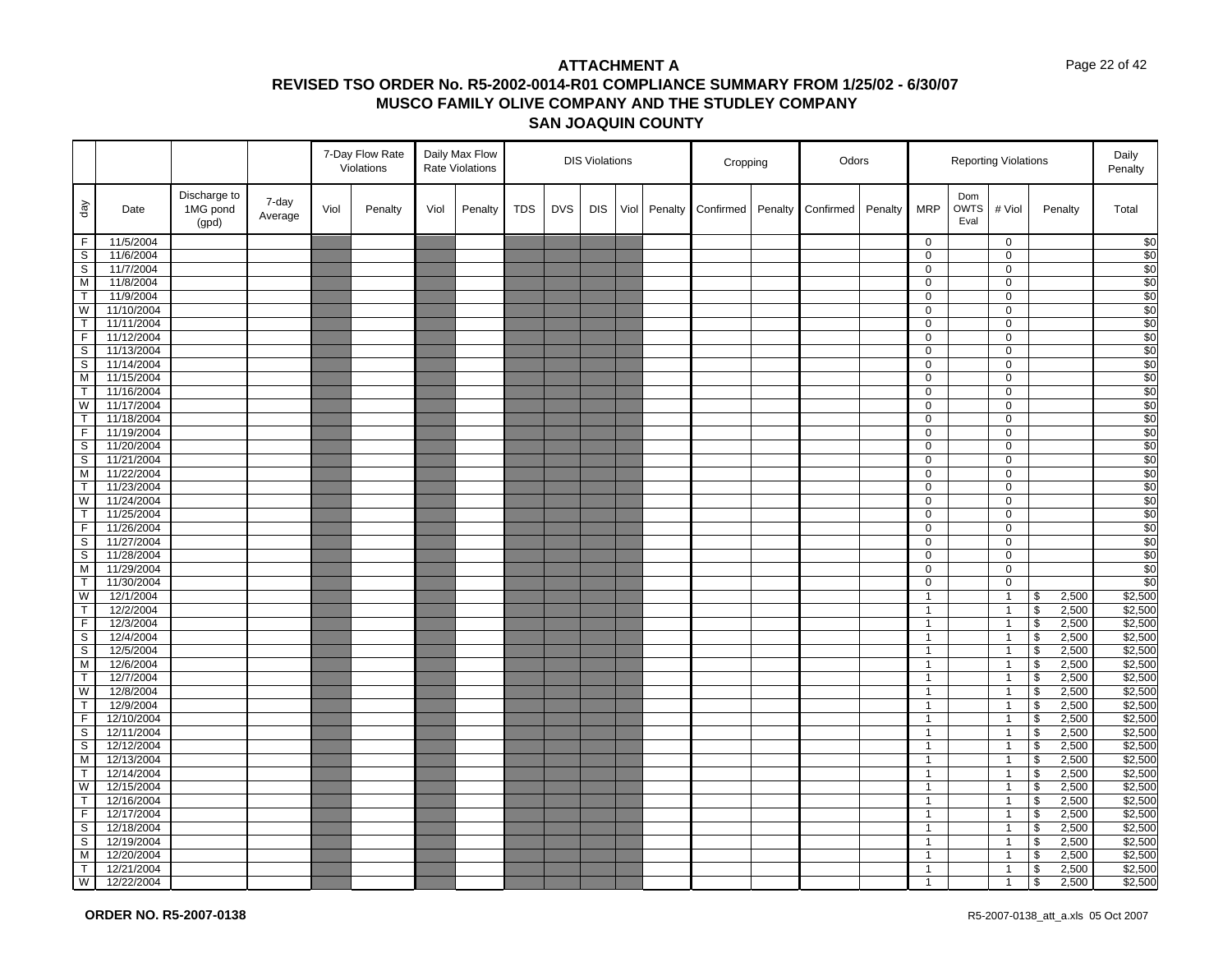#### Page 23 of 42

|                          |                        |                                   |                  |      | 7-Day Flow Rate<br>Violations |      | Daily Max Flow<br><b>Rate Violations</b> |            |            | <b>DIS Violations</b> |      |         | Cropping  |         | Odors     |         |                     | <b>Reporting Violations</b> |                            |                                           |         | Daily<br>Penalty |
|--------------------------|------------------------|-----------------------------------|------------------|------|-------------------------------|------|------------------------------------------|------------|------------|-----------------------|------|---------|-----------|---------|-----------|---------|---------------------|-----------------------------|----------------------------|-------------------------------------------|---------|------------------|
| $\sqrt{e}b$              | Date                   | Discharge to<br>1MG pond<br>(gpd) | 7-day<br>Average | Viol | Penalty                       | Viol | Penalty                                  | <b>TDS</b> | <b>DVS</b> | <b>DIS</b>            | Viol | Penalty | Confirmed | Penalty | Confirmed | Penalty | <b>MRP</b>          | Dom<br><b>OWTS</b><br>Eval  | # Viol                     |                                           | Penalty | Total            |
| $\top$                   | 12/23/2004             |                                   |                  |      |                               |      |                                          |            |            |                       |      |         |           |         |           |         | $\mathbf{1}$        |                             | $\overline{1}$             | \$                                        | 2,500   | \$2,500          |
| $\overline{F}$           | 12/24/2004             |                                   |                  |      |                               |      |                                          |            |            |                       |      |         |           |         |           |         | $\mathbf{1}$        |                             | $\overline{1}$             | $\boldsymbol{\mathsf{\$}}$                | 2,500   | \$2,500          |
| S                        | 12/25/2004             |                                   |                  |      |                               |      |                                          |            |            |                       |      |         |           |         |           |         | $\mathbf{1}$        |                             | $\overline{1}$             | $\sqrt[6]{\frac{1}{2}}$                   | 2,500   | \$2,500          |
| S                        | 12/26/2004             |                                   |                  |      |                               |      |                                          |            |            |                       |      |         |           |         |           |         | $\mathbf{1}$        |                             | $\overline{1}$             | $\boldsymbol{\theta}$                     | 2,500   | \$2,500          |
| M                        | 12/27/2004             |                                   |                  |      |                               |      |                                          |            |            |                       |      |         |           |         |           |         | $\mathbf{1}$        |                             | $\overline{1}$             | $\sqrt[6]{\frac{1}{2}}$                   | 2,500   | \$2,500          |
| $\mathsf{T}$             | 12/28/2004             |                                   |                  |      |                               |      |                                          |            |            |                       |      |         |           |         |           |         | $\mathbf{1}$        |                             | $\overline{1}$             | \$                                        | 2,500   | \$2,500          |
| W                        | 12/29/2004             |                                   |                  |      |                               |      |                                          |            |            |                       |      |         |           |         |           |         | $\mathbf{1}$        |                             | $\overline{1}$             | $\overline{\mathcal{S}}$                  | 2,500   | \$2,500          |
| $\mathsf{T}$             | 12/30/2004             |                                   |                  |      |                               |      |                                          |            |            |                       |      |         |           |         |           |         | $\mathbf{1}$        |                             | $\overline{1}$             | \$                                        | 2,500   | \$2,500          |
| $\overline{F}$           | 12/31/2004             |                                   |                  |      |                               |      |                                          |            |            |                       |      |         |           |         |           |         | $\mathbf{1}$        |                             | $\overline{1}$             | \$                                        | 2,500   | \$2,500          |
| S                        | 1/1/2005               |                                   |                  |      |                               |      |                                          |            |            |                       |      |         |           |         |           |         | 0                   |                             | $\mathbf 0$                |                                           |         | \$0              |
| $\overline{s}$           | 1/2/2005               |                                   |                  |      |                               |      |                                          |            |            |                       |      |         |           |         |           |         | 0                   |                             | 0                          |                                           |         | \$0              |
| M                        | 1/3/2005               |                                   |                  |      |                               |      |                                          |            |            |                       |      |         |           |         |           |         | 0                   |                             | $\mathbf 0$                |                                           |         | \$0              |
| $\overline{\mathsf{T}}$  | 1/4/2005               |                                   |                  |      |                               |      |                                          |            |            |                       |      |         |           |         |           |         | 0                   |                             | $\mathbf 0$                |                                           |         | \$0              |
| W                        | 1/5/2005               |                                   |                  |      |                               |      |                                          |            |            |                       |      |         |           |         |           |         | 0                   |                             | 0                          |                                           |         | \$0              |
| $\overline{\mathsf{T}}$  | 1/6/2005               |                                   |                  |      |                               |      |                                          |            |            |                       |      |         |           |         |           |         | 0                   |                             | 0                          |                                           |         | \$0              |
| F.                       | 1/7/2005               |                                   |                  |      |                               |      |                                          |            |            |                       |      |         |           |         |           |         | 0                   |                             | 0                          |                                           |         | \$0              |
| $\mathbb S$              | 1/8/2005               |                                   |                  |      |                               |      |                                          |            |            |                       |      |         |           |         |           |         | 0                   |                             | $\mathbf 0$                |                                           |         | $\overline{\$0}$ |
| S                        | 1/9/2005               |                                   |                  |      |                               |      |                                          |            |            |                       |      |         |           |         |           |         | 0<br>$\overline{0}$ |                             | $\mathbf 0$<br>$\mathbf 0$ |                                           |         | \$0              |
| ${\sf M}$<br>$\mathsf T$ | 1/10/2005              |                                   |                  |      |                               |      |                                          |            |            |                       |      |         |           |         |           |         | 0                   |                             | $\mathbf 0$                |                                           |         | \$0<br>\$0       |
| W                        | 1/11/2005<br>1/12/2005 |                                   |                  |      |                               |      |                                          |            |            |                       |      |         |           |         |           |         | 0                   |                             | $\mathbf 0$                |                                           |         | \$0              |
| $\mathsf T$              | 1/13/2005              |                                   |                  |      |                               |      |                                          |            |            |                       |      |         |           |         |           |         | 0                   |                             | 0                          |                                           |         | \$0              |
| $\mathsf F$              | 1/14/2005              |                                   |                  |      |                               |      |                                          |            |            |                       |      |         |           |         |           |         | 0                   |                             | 0                          |                                           |         | \$0              |
| $\overline{s}$           | 1/15/2005              |                                   |                  |      |                               |      |                                          |            |            |                       |      |         |           |         |           |         | $\mathbf 0$         |                             | $\mathbf 0$                |                                           |         | \$0              |
| $\mathbb S$              | 1/16/2005              |                                   |                  |      |                               |      |                                          |            |            |                       |      |         |           |         |           |         | 0                   |                             | $\mathbf 0$                |                                           |         | \$0              |
| M                        | 1/17/2005              |                                   |                  |      |                               |      |                                          |            |            |                       |      |         |           |         |           |         | 0                   |                             | $\mathbf 0$                |                                           |         | \$0              |
| $\mathsf T$              | 1/18/2005              |                                   |                  |      |                               |      |                                          |            |            |                       |      |         |           |         |           |         | 0                   |                             | 0                          |                                           |         | \$0              |
| W                        | 1/19/2005              |                                   |                  |      |                               |      |                                          |            |            |                       |      |         |           |         |           |         | 0                   |                             | $\mathbf 0$                |                                           |         | \$0              |
| $\mathsf{T}$             | 1/20/2005              |                                   |                  |      |                               |      |                                          |            |            |                       |      |         |           |         |           |         | $\overline{0}$      |                             | $\mathbf 0$                |                                           |         | \$0              |
| $\mathsf F$              | 1/21/2005              |                                   |                  |      |                               |      |                                          |            |            |                       |      |         |           |         |           |         | 0                   |                             | 0                          |                                           |         | \$0              |
| $\mathbb S$              | 1/22/2005              |                                   |                  |      |                               |      |                                          |            |            |                       |      |         |           |         |           |         | $\mathbf 0$         |                             | 0                          |                                           |         | \$0              |
| S                        | 1/23/2005              |                                   |                  |      |                               |      |                                          |            |            |                       |      |         |           |         |           |         | 0                   |                             | $\mathbf 0$                |                                           |         | \$0              |
| M                        | 1/24/2005              |                                   |                  |      |                               |      |                                          |            |            |                       |      |         |           |         |           |         | 0                   |                             | 0                          |                                           |         | \$0              |
| Т                        | 1/25/2005              |                                   |                  |      |                               |      |                                          |            |            |                       |      |         |           |         |           |         | 0                   |                             | $\mathbf 0$                |                                           |         | $\overline{\$0}$ |
| W                        | 1/26/2005              |                                   |                  |      |                               |      |                                          |            |            |                       |      |         |           |         |           |         | 0                   |                             | 0                          |                                           |         | \$0              |
| $\mathsf{T}$             | 1/27/2005              |                                   |                  |      |                               |      |                                          |            |            |                       |      |         |           |         |           |         | $\mathbf 0$         |                             | $\mathbf 0$                |                                           |         | \$0              |
| $\overline{F}$           | 1/28/2005              |                                   |                  |      |                               |      |                                          |            |            |                       |      |         |           |         |           |         | 0                   |                             | $\mathbf 0$                |                                           |         | \$0              |
| S                        | 1/29/2005              |                                   |                  |      |                               |      |                                          |            |            |                       |      |         |           |         |           |         | 0                   |                             | 0                          |                                           |         | \$0              |
| $\mathbb S$              | 1/30/2005              |                                   |                  |      |                               |      |                                          |            |            |                       |      |         |           |         |           |         | 0                   |                             | $\mathbf 0$                |                                           |         | \$0              |
| M                        | 1/31/2005              |                                   |                  |      |                               |      |                                          |            |            |                       |      |         |           |         |           |         | 0                   |                             | $\mathbf 0$                |                                           |         | \$0              |
| $\mathsf{T}$             | 2/1/2005               |                                   |                  |      |                               |      |                                          |            |            |                       |      |         |           |         |           |         | $\mathbf{1}$        |                             | $\overline{1}$             | $\, \, \raisebox{12pt}{$\scriptstyle \$}$ | 2,500   | \$2,500          |
| W                        | 2/2/2005               |                                   |                  |      |                               |      |                                          |            |            |                       |      |         |           |         |           |         | $\mathbf{1}$        |                             | $\overline{1}$             | $\, \, \raisebox{12pt}{$\scriptstyle \$}$ | 2,500   | \$2,500          |
| $\mathsf T$              | 2/3/2005               |                                   |                  |      |                               |      |                                          |            |            |                       |      |         |           |         |           |         | $\mathbf{1}$        |                             | $\overline{1}$             | $\boldsymbol{\theta}$                     | 2,500   | \$2,500          |
| $\overline{F}$           | 2/4/2005               |                                   |                  |      |                               |      |                                          |            |            |                       |      |         |           |         |           |         | $\mathbf{1}$        |                             | $\overline{1}$             | \$                                        | 2,500   | \$2,500          |
| $\mathbb S$              | 2/5/2005               |                                   |                  |      |                               |      |                                          |            |            |                       |      |         |           |         |           |         | $\mathbf{1}$        |                             | $\overline{1}$             | $\sqrt[6]{\frac{1}{2}}$                   | 2,500   | \$2,500          |
| $\overline{\mathsf{s}}$  | 2/6/2005               |                                   |                  |      |                               |      |                                          |            |            |                       |      |         |           |         |           |         | $\mathbf{1}$        |                             | $\overline{1}$             | $\boldsymbol{\theta}$                     | 2,500   | \$2,500          |
| M                        | 2/7/2005               |                                   |                  |      |                               |      |                                          |            |            |                       |      |         |           |         |           |         | $\mathbf{1}$        |                             | $\overline{1}$             | \$                                        | 2,500   | \$2,500          |
| $\overline{T}$           | 2/8/2005               |                                   |                  |      |                               |      |                                          |            |            |                       |      |         |           |         |           |         | $\mathbf{1}$        |                             | $\overline{1}$             | $\mathbf{s}$                              | 2,500   | \$2,500          |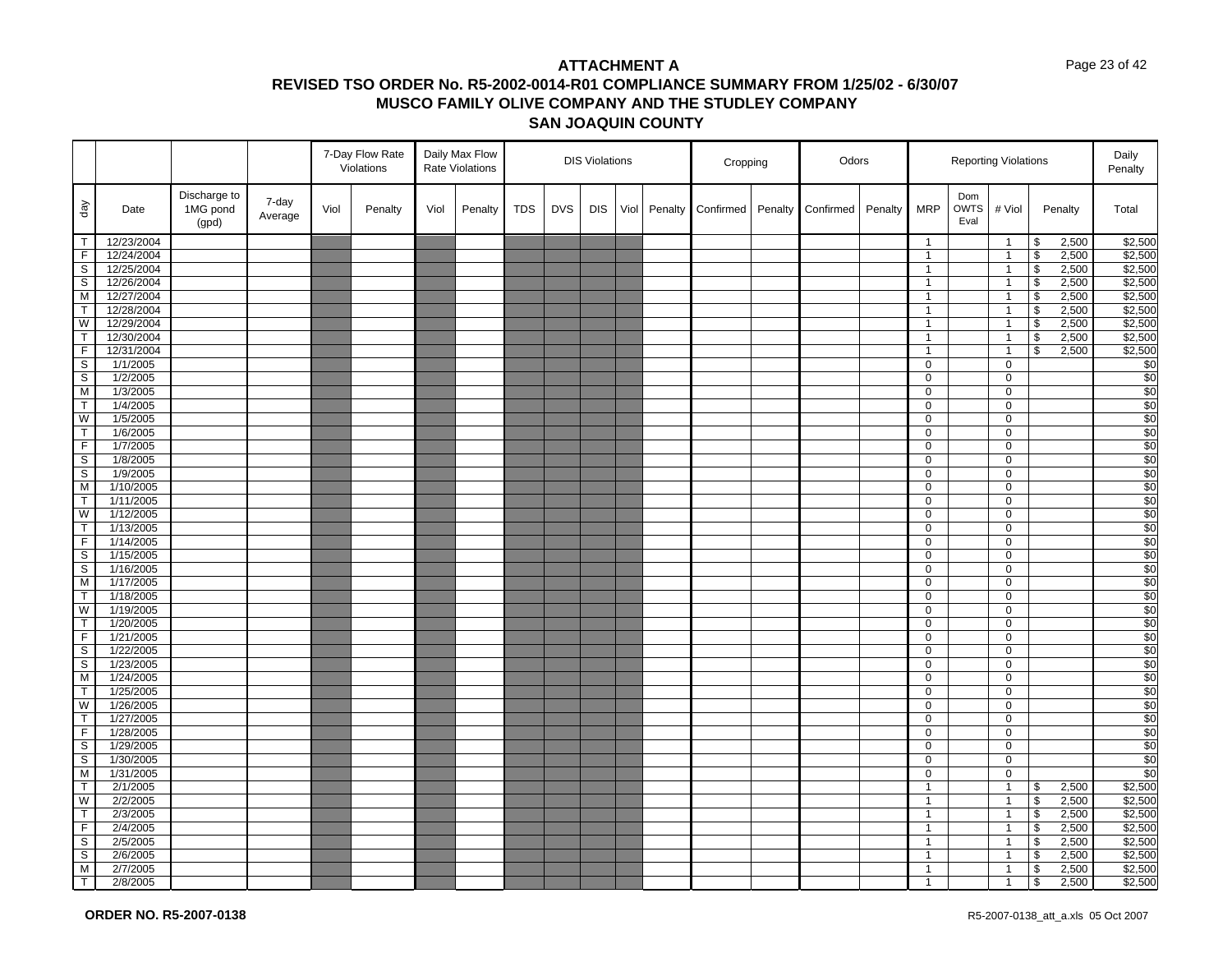#### Page 24 of 42

|                         |           |                                   |                  |      | 7-Day Flow Rate<br>Violations |      | Daily Max Flow<br><b>Rate Violations</b> |            | <b>DIS Violations</b> |            |      |         | Cropping  |         | Odors     |         | <b>Reporting Violations</b> |                            |                |                          |         | Daily<br>Penalty |
|-------------------------|-----------|-----------------------------------|------------------|------|-------------------------------|------|------------------------------------------|------------|-----------------------|------------|------|---------|-----------|---------|-----------|---------|-----------------------------|----------------------------|----------------|--------------------------|---------|------------------|
| $\sqrt{e}b$             | Date      | Discharge to<br>1MG pond<br>(gpd) | 7-day<br>Average | Viol | Penalty                       | Viol | Penalty                                  | <b>TDS</b> | <b>DVS</b>            | <b>DIS</b> | Viol | Penalty | Confirmed | Penalty | Confirmed | Penalty | <b>MRP</b>                  | Dom<br><b>OWTS</b><br>Eval | # Viol         |                          | Penalty | Total            |
| W                       | 2/9/2005  |                                   |                  |      |                               |      |                                          |            |                       |            |      |         |           |         |           |         | $\mathbf{1}$                |                            | $\overline{1}$ | \$                       | 2,500   | \$2,500          |
| $\mathsf{T}$            | 2/10/2005 |                                   |                  |      |                               |      |                                          |            |                       |            |      |         |           |         |           |         | $\mathbf{1}$                |                            | $\overline{1}$ | \$                       | 2,500   | \$2,500          |
| $\overline{F}$          | 2/11/2005 |                                   |                  |      |                               |      |                                          |            |                       |            |      |         |           |         |           |         | $\mathbf{1}$                |                            | $\overline{1}$ | \$                       | 2,500   | \$2,500          |
| S                       | 2/12/2005 |                                   |                  |      |                               |      |                                          |            |                       |            |      |         |           |         |           |         | $\mathbf{1}$                |                            | $\mathbf{1}$   | \$                       | 2,500   | \$2,500          |
| $\mathbb S$             | 2/13/2005 |                                   |                  |      |                               |      |                                          |            |                       |            |      |         |           |         |           |         | $\mathbf{1}$                |                            | $\mathbf{1}$   | \$                       | 2,500   | \$2,500          |
| M                       | 2/14/2005 |                                   |                  |      |                               |      |                                          |            |                       |            |      |         |           |         |           |         | $\mathbf{1}$                |                            | $\mathbf{1}$   | $\mathfrak s$            | 2,500   | \$2,500          |
| $\overline{\mathsf{T}}$ | 2/15/2005 |                                   |                  |      |                               |      |                                          |            |                       |            |      |         |           |         |           |         | $\mathbf{1}$                |                            | $\overline{1}$ | \$                       | 2,500   | \$2,500          |
| W                       | 2/16/2005 |                                   |                  |      |                               |      |                                          |            |                       |            |      |         |           |         |           |         | $\mathbf{1}$                |                            | $\overline{1}$ | $\sqrt[6]{\frac{1}{2}}$  | 2,500   | \$2,500          |
| $\mathsf{T}$            | 2/17/2005 |                                   |                  |      |                               |      |                                          |            |                       |            |      |         |           |         |           |         | $\mathbf{1}$                |                            | $\overline{1}$ | \$                       | 2,500   | \$2,500          |
| F                       | 2/18/2005 |                                   |                  |      |                               |      |                                          |            |                       |            |      |         |           |         |           |         | $\mathbf{1}$                |                            | $\mathbf{1}$   | \$                       | 2,500   | \$2,500          |
| $\overline{s}$          | 2/19/2005 |                                   |                  |      |                               |      |                                          |            |                       |            |      |         |           |         |           |         | $\mathbf{1}$                |                            | $\overline{1}$ | \$                       | 2,500   | \$2,500          |
| S                       | 2/20/2005 |                                   |                  |      |                               |      |                                          |            |                       |            |      |         |           |         |           |         | $\mathbf{1}$                |                            | $\mathbf{1}$   | \$                       | 2,500   | \$2,500          |
| M                       | 2/21/2005 |                                   |                  |      |                               |      |                                          |            |                       |            |      |         |           |         |           |         | $\mathbf{1}$                |                            | $\mathbf{1}$   | \$                       | 2,500   | \$2,500          |
| $\mathsf{T}$            | 2/22/2005 |                                   |                  |      |                               |      |                                          |            |                       |            |      |         |           |         |           |         | $\mathbf{1}$                |                            | $\overline{1}$ | \$                       | 2,500   | \$2,500          |
| W                       | 2/23/2005 |                                   |                  |      |                               |      |                                          |            |                       |            |      |         |           |         |           |         | $\mathbf{1}$                |                            | $\overline{1}$ | \$                       | 2,500   | \$2,500          |
| $\mathsf{T}$            | 2/24/2005 |                                   |                  |      |                               |      |                                          |            |                       |            |      |         |           |         |           |         | $\overline{1}$              |                            | $\overline{1}$ | \$                       | 2,500   | \$2,500          |
| $\overline{F}$          | 2/25/2005 |                                   |                  |      |                               |      |                                          |            |                       |            |      |         |           |         |           |         | $\mathbf{1}$                |                            | $\overline{1}$ | \$                       | 2,500   | \$2,500          |
| S                       | 2/26/2005 |                                   |                  |      |                               |      |                                          |            |                       |            |      |         |           |         |           |         | $\mathbf{1}$                |                            | $\mathbf{1}$   | \$                       | 2,500   | \$2,500          |
| $\overline{s}$          | 2/27/2005 |                                   |                  |      |                               |      |                                          |            |                       |            |      |         |           |         |           |         | $\mathbf{1}$                |                            | $\overline{1}$ | \$                       | 2,500   | \$2,500          |
| M                       | 2/28/2005 |                                   |                  |      |                               |      |                                          |            |                       |            |      |         |           |         |           |         | $\mathbf{1}$                |                            | $\overline{1}$ | \$                       | 2,500   | \$2,500          |
| $\overline{\mathsf{T}}$ | 3/1/2005  |                                   |                  |      |                               |      |                                          |            |                       |            |      |         |           |         |           |         | $\mathbf{1}$                |                            | $\mathbf{1}$   | $\overline{\mathbf{3}}$  | 2,500   | \$2,500          |
| W                       | 3/2/2005  |                                   |                  |      |                               |      |                                          |            |                       |            |      |         |           |         |           |         | $\mathbf{1}$                |                            | $\mathbf{1}$   | \$                       | 2,500   | \$2,500          |
| $\overline{T}$          | 3/3/2005  |                                   |                  |      |                               |      |                                          |            |                       |            |      |         |           |         |           |         | $\mathbf{1}$                |                            | $\mathbf{1}$   | \$                       | 2,500   | \$2,500          |
| F.                      | 3/4/2005  |                                   |                  |      |                               |      |                                          |            |                       |            |      |         |           |         |           |         | $\mathbf{1}$                |                            | $\mathbf{1}$   | \$                       | 2,500   | \$2,500          |
| $\overline{s}$          | 3/5/2005  |                                   |                  |      |                               |      |                                          |            |                       |            |      |         |           |         |           |         | $\mathbf{1}$                |                            | $\overline{1}$ | \$                       | 2,500   | \$2,500          |
| S                       | 3/6/2005  |                                   |                  |      |                               |      |                                          |            |                       |            |      |         |           |         |           |         | 1                           |                            | $\mathbf{1}$   | \$                       | 2,500   | \$2,500          |
| M                       | 3/7/2005  |                                   |                  |      |                               |      |                                          |            |                       |            |      |         |           |         |           |         | $\mathbf{1}$                |                            | $\mathbf{1}$   | $\overline{\mathbf{s}}$  | 2,500   | \$2,500          |
| T.                      | 3/8/2005  |                                   |                  |      |                               |      |                                          |            |                       |            |      |         |           |         |           |         | $\mathbf{1}$                |                            | $\overline{1}$ | \$                       | 2,500   | \$2,500          |
| W                       | 3/9/2005  |                                   |                  |      |                               |      |                                          |            |                       |            |      |         |           |         |           |         | $\mathbf{1}$                |                            | $\mathbf{1}$   | \$                       | 2,500   | \$2,500          |
| $\mathsf{T}$            | 3/10/2005 |                                   |                  |      |                               |      |                                          |            |                       |            |      |         |           |         |           |         | $\mathbf{1}$                |                            | $\mathbf{1}$   | $\sqrt[6]{\frac{1}{2}}$  | 2,500   | \$2,500          |
| $\overline{F}$          | 3/11/2005 |                                   |                  |      |                               |      |                                          |            |                       |            |      |         |           |         |           |         | $\mathbf{1}$                |                            | $\mathbf{1}$   | \$                       | 2,500   | \$2,500          |
| S                       | 3/12/2005 |                                   |                  |      |                               |      |                                          |            |                       |            |      |         |           |         |           |         | $\mathbf{1}$                |                            | $\mathbf{1}$   | \$                       | 2,500   | \$2,500          |
| $\mathbb S$             | 3/13/2005 |                                   |                  |      |                               |      |                                          |            |                       |            |      |         |           |         |           |         | $\mathbf{1}$                |                            | $\overline{1}$ | \$                       | 2,500   | \$2,500          |
| M                       | 3/14/2005 |                                   |                  |      |                               |      |                                          |            |                       |            |      |         |           |         |           |         | $\mathbf{1}$                |                            | $\mathbf{1}$   | $\pmb{\mathfrak{S}}$     | 2,500   | \$2,500          |
| $\mathsf T$             | 3/15/2005 |                                   |                  |      |                               |      |                                          |            |                       |            |      |         |           |         |           |         | $\mathbf{1}$                |                            | $\mathbf{1}$   | $\overline{\mathbf{s}}$  | 2,500   | \$2,500          |
| W                       | 3/16/2005 |                                   |                  |      |                               |      |                                          |            |                       |            |      |         |           |         |           |         | $\overline{1}$              |                            | $\overline{1}$ | \$                       | 2,500   | \$2,500          |
| $\overline{\mathsf{T}}$ | 3/17/2005 |                                   |                  |      |                               |      |                                          |            |                       |            |      |         |           |         |           |         | $\mathbf{1}$                |                            | $\mathbf{1}$   | $\overline{\mathcal{S}}$ | 2,500   | \$2,500          |
| F                       | 3/18/2005 |                                   |                  |      |                               |      |                                          |            |                       |            |      |         |           |         |           |         | $\mathbf{1}$                |                            | $\mathbf{1}$   | \$                       | 2,500   | \$2,500          |
| $\overline{s}$          | 3/19/2005 |                                   |                  |      |                               |      |                                          |            |                       |            |      |         |           |         |           |         | $\mathbf{1}$                |                            | $\mathbf{1}$   | \$                       | 2,500   | \$2,500          |
| S                       | 3/20/2005 |                                   |                  |      |                               |      |                                          |            |                       |            |      |         |           |         |           |         | $\mathbf{1}$                |                            | $\mathbf{1}$   | \$                       | 2,500   | \$2,500          |
| M                       | 3/21/2005 |                                   |                  |      |                               |      |                                          |            |                       |            |      |         |           |         |           |         | $\mathbf{1}$                |                            | $\mathbf{1}$   | \$                       | 2,500   | \$2,500          |
| T                       | 3/22/2005 |                                   |                  |      |                               |      |                                          |            |                       |            |      |         |           |         |           |         | $\mathbf{1}$                |                            | $\mathbf{1}$   | $\sqrt[6]{\frac{1}{2}}$  | 2,500   | \$2,500          |
| W                       | 3/23/2005 |                                   |                  |      |                               |      |                                          |            |                       |            |      |         |           |         |           |         | $\mathbf{1}$                |                            | $\overline{1}$ | \$                       | 2,500   | \$2,500          |
| $\mathsf{T}$            | 3/24/2005 |                                   |                  |      |                               |      |                                          |            |                       |            |      |         |           |         |           |         | $\overline{1}$              |                            | $\overline{1}$ | \$                       | 2,500   | \$2,500          |
| $\overline{F}$          | 3/25/2005 |                                   |                  |      |                               |      |                                          |            |                       |            |      |         |           |         |           |         | $\mathbf{1}$                |                            | $\mathbf{1}$   | \$                       | 2,500   | \$2,500          |
| S                       | 3/26/2005 |                                   |                  |      |                               |      |                                          |            |                       |            |      |         |           |         |           |         | $\mathbf{1}$                |                            | $\mathbf{1}$   | \$                       | 2,500   | \$2,500          |
| $\overline{s}$          | 3/27/2005 |                                   |                  |      |                               |      |                                          |            |                       |            |      |         |           |         |           |         | $\mathbf{1}$                |                            | $\overline{1}$ | \$                       | 2,500   | \$2,500          |
| M <sub>1</sub>          | 3/28/2005 |                                   |                  |      |                               |      |                                          |            |                       |            |      |         |           |         |           |         | $\overline{1}$              |                            | $\overline{1}$ | \$                       | 2,500   | \$2,500          |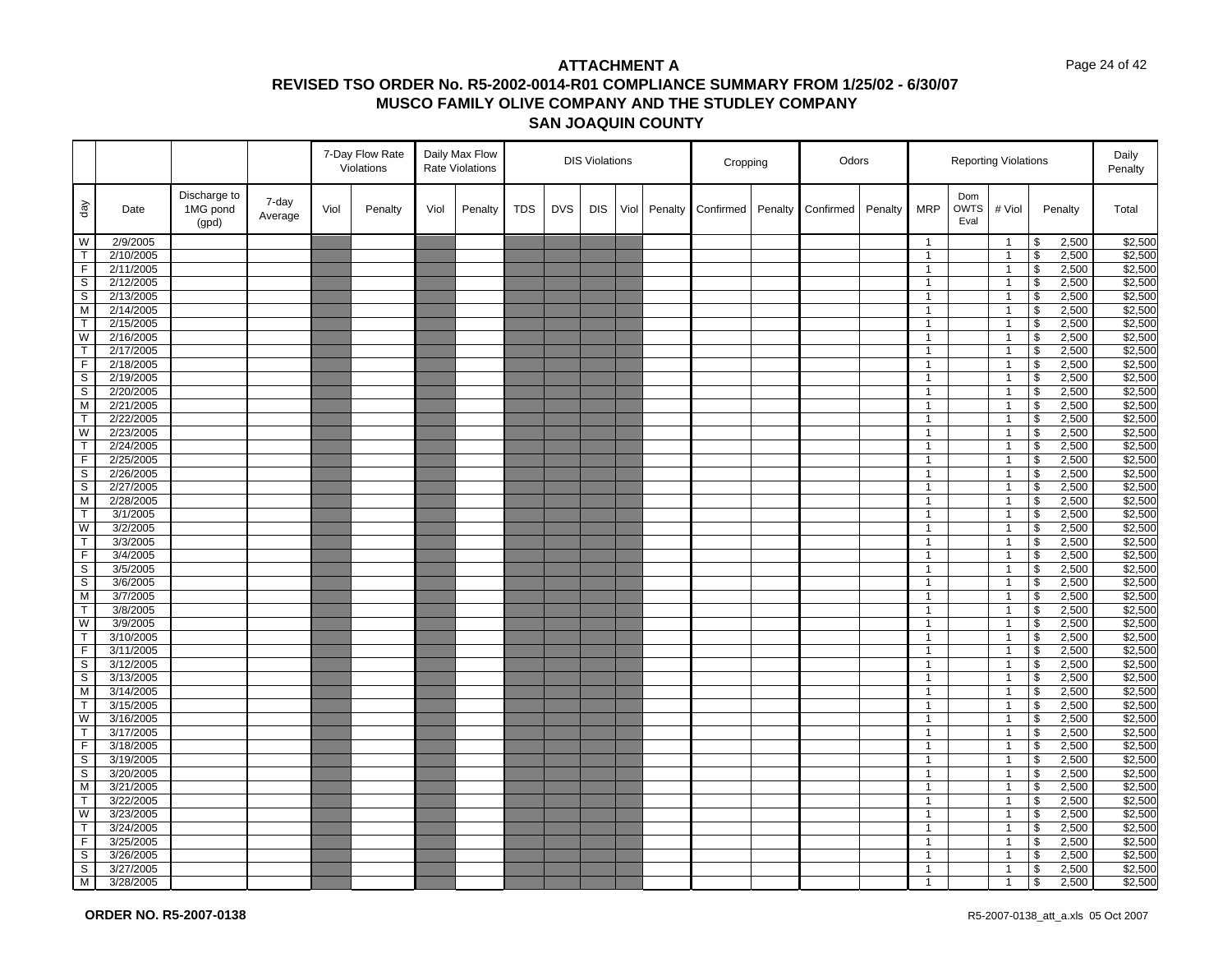#### Page 25 of 42

|                                |                      |                                   | 7-Day Flow Rate<br>Daily Max Flow<br>Violations<br>Rate Violations |      |         |      |         |            | <b>DIS Violations</b> |            |      | Cropping |           | Odors   |           | <b>Reporting Violations</b> |                  |                            |                  |                          | Daily<br>Penalty |                  |
|--------------------------------|----------------------|-----------------------------------|--------------------------------------------------------------------|------|---------|------|---------|------------|-----------------------|------------|------|----------|-----------|---------|-----------|-----------------------------|------------------|----------------------------|------------------|--------------------------|------------------|------------------|
| $\sqrt{e}b$                    | Date                 | Discharge to<br>1MG pond<br>(gpd) | 7-day<br>Average                                                   | Viol | Penalty | Viol | Penalty | <b>TDS</b> | <b>DVS</b>            | <b>DIS</b> | Viol | Penalty  | Confirmed | Penalty | Confirmed | Penalty                     | <b>MRP</b>       | Dom<br><b>OWTS</b><br>Eval | # Viol           |                          | Penalty          | Total            |
| T                              | 3/29/2005            |                                   |                                                                    |      |         |      |         |            |                       |            |      |          |           |         |           |                             | $\mathbf{1}$     |                            | $\overline{1}$   | \$                       | 2,500            | \$2,500          |
| W                              | 3/30/2005            |                                   |                                                                    |      |         |      |         |            |                       |            |      |          |           |         |           |                             | $\mathbf{1}$     |                            | $\overline{1}$   | $\overline{\mathcal{S}}$ | 2,500            | \$2,500          |
| $\top$                         | 3/31/2005            |                                   |                                                                    |      |         |      |         |            |                       |            |      |          |           |         |           |                             | $\overline{1}$   |                            | $\overline{1}$   | \$                       | 2,500            | \$2,500          |
| $\overline{F}$                 | 4/1/2005             |                                   |                                                                    |      |         |      |         |            |                       |            |      |          |           |         |           |                             | $\mathbf 0$      |                            | $\pmb{0}$        |                          |                  | \$0              |
| $\overline{\mathbf{s}}$        | 4/2/2005             |                                   |                                                                    |      |         |      |         |            |                       |            |      |          |           |         |           |                             | $\pmb{0}$        |                            | $\mathbf 0$      |                          |                  | \$0              |
| $\mathsf S$                    | 4/3/2005             |                                   |                                                                    |      |         |      |         |            |                       |            |      |          |           |         |           |                             | $\mathbf 0$      |                            | 0                |                          |                  | \$0              |
| M                              | 4/4/2005             |                                   |                                                                    |      |         |      |         |            |                       |            |      |          |           |         |           |                             | $\overline{0}$   |                            | 0                |                          |                  | $\overline{$}0$  |
| T                              | 4/5/2005             |                                   |                                                                    |      |         |      |         |            |                       |            |      |          |           |         |           |                             | 0                |                            | 0                |                          |                  | \$0              |
| W                              | 4/6/2005             |                                   |                                                                    |      |         |      |         |            |                       |            |      |          |           |         |           |                             | $\mathbf 0$      |                            | $\pmb{0}$        |                          |                  | \$0              |
| $\overline{\mathsf{T}}$        | 4/7/2005             |                                   |                                                                    |      |         |      |         |            |                       |            |      |          |           |         |           |                             | $\mathbf 0$      |                            | 0                |                          |                  | $\overline{\$0}$ |
| $\overline{F}$                 | 4/8/2005             |                                   |                                                                    |      |         |      |         |            |                       |            |      |          |           |         |           |                             | $\mathbf 0$      |                            | 0                |                          |                  | \$0              |
| $\overline{s}$                 | 4/9/2005             |                                   |                                                                    |      |         |      |         |            |                       |            |      |          |           |         |           |                             | $\mathbf 0$      |                            | $\pmb{0}$        |                          |                  | $\overline{\$0}$ |
| $\overline{\mathbf{s}}$        | 4/10/2005            |                                   |                                                                    |      |         |      |         |            |                       |            |      |          |           |         |           |                             | $\mathbf 0$      |                            | $\mathsf{O}$     |                          |                  | \$0              |
| M                              | 4/11/2005            |                                   |                                                                    |      |         |      |         |            |                       |            |      |          |           |         |           |                             | $\mathbf 0$      |                            | 0                |                          |                  | \$0              |
| $\overline{\mathsf{T}}$        | 4/12/2005            |                                   |                                                                    |      |         |      |         |            |                       |            |      |          |           |         |           |                             | $\overline{0}$   |                            | $\pmb{0}$        |                          |                  | \$0              |
| W                              | 4/13/2005            |                                   |                                                                    |      |         |      |         |            |                       |            |      |          |           |         |           |                             | 0                |                            | $\pmb{0}$        |                          |                  | \$0              |
| $\mathsf{T}$                   | 4/14/2005            |                                   |                                                                    |      |         |      |         |            |                       |            |      |          |           |         |           |                             | $\mathbf 0$      |                            | $\pmb{0}$        |                          |                  | $\overline{\$0}$ |
| $\overline{F}$                 | 4/15/2005            |                                   |                                                                    |      |         |      |         |            |                       |            |      |          |           |         |           |                             | $\mathbf 0$      |                            | 0                |                          |                  | $\frac{1}{20}$   |
| $\overline{\mathbf{s}}$        | 4/16/2005            |                                   |                                                                    |      |         |      |         |            |                       |            |      |          |           |         |           |                             | 0                |                            | 0                |                          |                  | \$0              |
| $\overline{s}$                 | 4/17/2005            |                                   |                                                                    |      |         |      |         |            |                       |            |      |          |           |         |           |                             | $\mathbf 0$      |                            | 0                |                          |                  | $\overline{$}0$  |
| M                              | 4/18/2005            |                                   |                                                                    |      |         |      |         |            |                       |            |      |          |           |         |           |                             | $\mathbf 0$      |                            | $\pmb{0}$        |                          |                  | \$0              |
| T                              | 4/19/2005            |                                   |                                                                    |      |         |      |         |            |                       |            |      |          |           |         |           |                             | 0                |                            | 0                |                          |                  | \$0              |
| W                              | 4/20/2005            |                                   |                                                                    |      |         |      |         |            |                       |            |      |          |           |         |           |                             | $\mathbf 0$      |                            | $\mathbf 0$      |                          |                  | \$0              |
| T                              | 4/21/2005            |                                   |                                                                    |      |         |      |         |            |                       |            |      |          |           |         |           |                             | $\mathbf 0$      |                            | $\mathbf 0$      |                          |                  | \$0              |
| $\overline{F}$                 | 4/22/2005            |                                   |                                                                    |      |         |      |         |            |                       |            |      |          |           |         |           |                             | $\mathsf 0$      |                            | $\mathbf 0$      |                          |                  | \$0              |
| $\overline{\mathbf{s}}$        | 4/23/2005            |                                   |                                                                    |      |         |      |         |            |                       |            |      |          |           |         |           |                             | $\mathbf 0$      |                            | 0                |                          |                  | $\overline{$}0$  |
| $\overline{\mathbf{s}}$        | 4/24/2005            |                                   |                                                                    |      |         |      |         |            |                       |            |      |          |           |         |           |                             | 0                |                            | 0                |                          |                  | \$0              |
| M                              | 4/25/2005            |                                   |                                                                    |      |         |      |         |            |                       |            |      |          |           |         |           |                             | $\mathbf 0$      |                            | $\pmb{0}$        |                          |                  | \$0              |
| $\top$                         | 4/26/2005            |                                   |                                                                    |      |         |      |         |            |                       |            |      |          |           |         |           |                             | $\mathbf 0$      |                            | $\mathsf{O}$     |                          |                  | \$0              |
| W                              | 4/27/2005            |                                   |                                                                    |      |         |      |         |            |                       |            |      |          |           |         |           |                             | 0                |                            | 0                |                          |                  | \$0              |
| $\top$<br>F                    | 4/28/2005            |                                   |                                                                    |      |         |      |         |            |                       |            |      |          |           |         |           |                             | 0                |                            | 0                |                          |                  | \$0              |
|                                | 4/29/2005            |                                   |                                                                    |      |         |      |         |            |                       |            |      |          |           |         |           |                             | 0                |                            | 0                |                          |                  | \$0              |
| $\mathbf{s}$<br>$\overline{s}$ | 4/30/2005            |                                   |                                                                    |      |         |      |         |            |                       |            |      |          |           |         |           |                             | $\mathbf 0$      |                            | $\mathbf 0$      |                          |                  | \$0              |
| M                              | 5/1/2005<br>5/2/2005 |                                   |                                                                    |      |         |      |         |            |                       |            |      |          |           |         |           |                             | $\mathbf 0$<br>0 |                            | 0<br>0           |                          |                  | \$0<br>\$0       |
| T                              |                      |                                   |                                                                    |      |         |      |         |            |                       |            |      |          |           |         |           |                             | 0                |                            |                  |                          |                  | $\overline{\$0}$ |
| W                              | 5/3/2005             |                                   |                                                                    |      |         |      |         |            |                       |            |      |          |           |         |           |                             | $\mathbf 0$      |                            | $\mathbf 0$<br>0 |                          |                  | \$0              |
| $\overline{\mathsf{T}}$        | 5/4/2005<br>5/5/2005 |                                   |                                                                    |      |         |      |         |            |                       |            |      |          |           |         |           |                             | 0                |                            | 0                |                          |                  | \$0              |
| F.                             | 5/6/2005             |                                   |                                                                    |      |         |      |         |            |                       |            |      |          |           |         |           |                             | 0                |                            | 0                |                          |                  | \$0              |
| $\mathsf{s}$                   | 5/7/2005             |                                   |                                                                    |      |         |      |         |            |                       |            |      |          |           |         |           |                             | $\mathbf 0$      |                            | 0                |                          |                  | $\overline{$}0$  |
| $\overline{\mathbf{s}}$        | 5/8/2005             |                                   |                                                                    |      |         |      |         |            |                       |            |      |          |           |         |           |                             | $\mathbf 0$      |                            | 0                |                          |                  | \$0              |
| $\overline{M}$                 | 5/9/2005             |                                   |                                                                    |      |         |      |         |            |                       |            |      |          |           |         |           |                             | 0                |                            | 0                |                          |                  | \$0              |
| $\overline{1}$                 | 5/10/2005            |                                   |                                                                    |      |         |      |         |            |                       |            |      |          |           |         |           |                             | 0                |                            | 0                |                          |                  | \$0              |
| W                              | 5/11/2005            |                                   |                                                                    |      |         |      |         |            |                       |            |      |          |           |         |           |                             | 0                |                            | $\mathbf 0$      |                          |                  | $\overline{\$0}$ |
| T                              | 5/12/2005            |                                   |                                                                    |      |         |      |         |            |                       |            |      |          |           |         |           |                             | $\mathbf 0$      |                            | $\pmb{0}$        |                          |                  | \$0              |
| $\overline{F}$                 | 5/13/2005            |                                   |                                                                    |      |         |      |         |            |                       |            |      |          |           |         |           |                             | $\overline{0}$   |                            | 0                |                          |                  | \$0              |
| $\mathbb S$                    | 5/14/2005            |                                   |                                                                    |      |         |      |         |            |                       |            |      |          |           |         |           |                             | 0                |                            | 0                |                          |                  | \$0              |
| $\mathbf{s}$                   | 5/15/2005            |                                   |                                                                    |      |         |      |         |            |                       |            |      |          |           |         |           |                             | $\mathbf 0$      |                            | 0                |                          |                  | \$0              |
|                                |                      |                                   |                                                                    |      |         |      |         |            |                       |            |      |          |           |         |           |                             |                  |                            |                  |                          |                  |                  |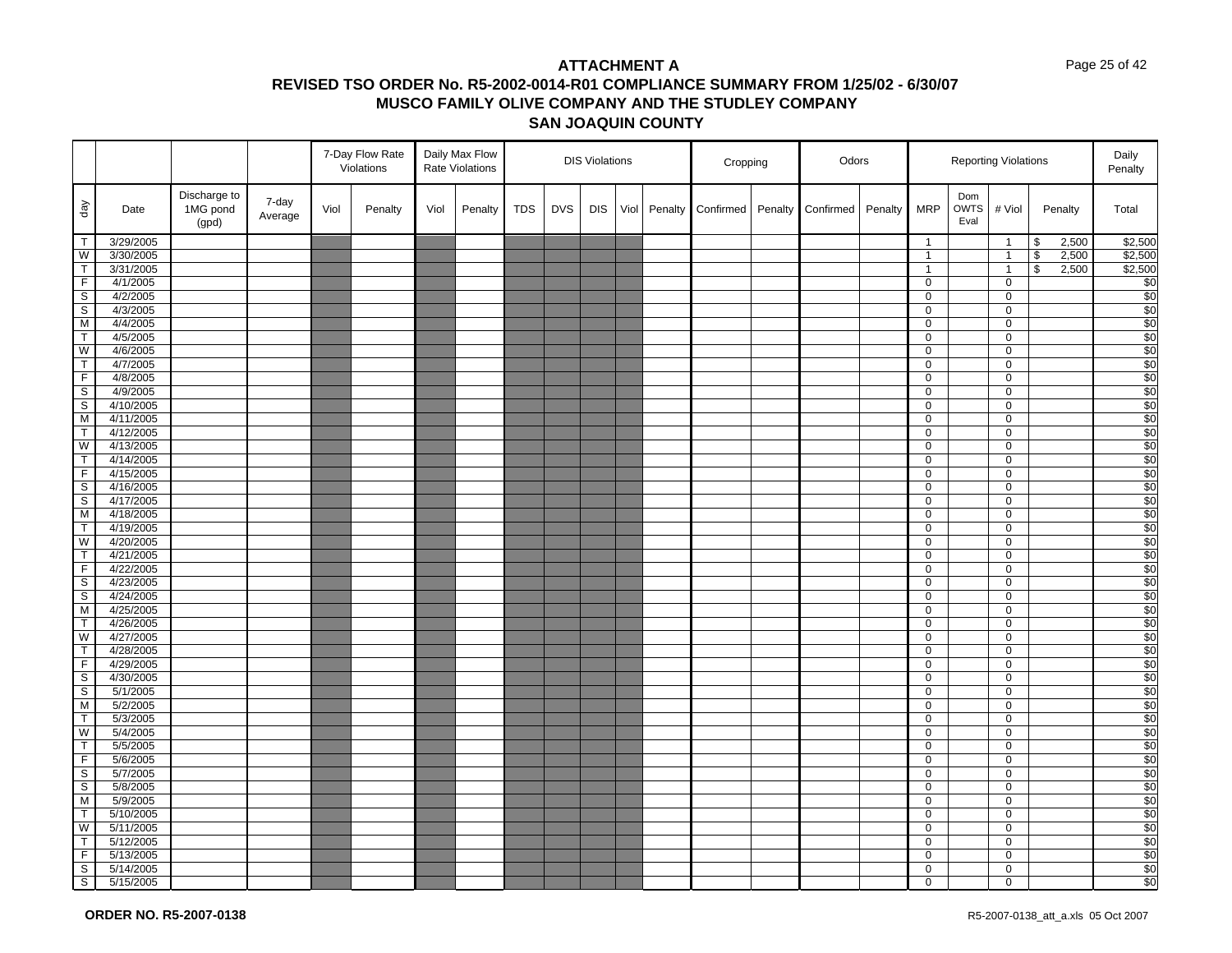#### Page 26 of 42

|                         |                        |                                   |                  |      | 7-Day Flow Rate<br>Violations |      | Daily Max Flow<br>Rate Violations |            |            | <b>DIS Violations</b> |      |         | Cropping  |         | Odors     |         |                  |                            | <b>Reporting Violations</b> |         | Daily<br>Penalty |
|-------------------------|------------------------|-----------------------------------|------------------|------|-------------------------------|------|-----------------------------------|------------|------------|-----------------------|------|---------|-----------|---------|-----------|---------|------------------|----------------------------|-----------------------------|---------|------------------|
| $\sqrt{e}b$             | Date                   | Discharge to<br>1MG pond<br>(gpd) | 7-day<br>Average | Viol | Penalty                       | Viol | Penalty                           | <b>TDS</b> | <b>DVS</b> | <b>DIS</b>            | Viol | Penalty | Confirmed | Penalty | Confirmed | Penalty | <b>MRP</b>       | Dom<br><b>OWTS</b><br>Eval | # Viol                      | Penalty | Total            |
| M                       | 5/16/2005              |                                   |                  |      |                               |      |                                   |            |            |                       |      |         |           |         |           |         | $\mathbf 0$      |                            | $\mathbf 0$                 |         | \$0              |
| $\mathsf{T}$            | 5/17/2005              |                                   |                  |      |                               |      |                                   |            |            |                       |      |         |           |         |           |         | $\mathbf 0$      |                            | $\mathsf 0$                 |         | \$0              |
| W                       | 5/18/2005              |                                   |                  |      |                               |      |                                   |            |            |                       |      |         |           |         |           |         | 0                |                            | $\mathbf 0$                 |         | \$0              |
| $\overline{\mathsf{T}}$ | 5/19/2005              |                                   |                  |      |                               |      |                                   |            |            |                       |      |         |           |         |           |         | $\overline{0}$   |                            | $\overline{0}$              |         | \$0              |
| $\mathsf F$             | 5/20/2005              |                                   |                  |      |                               |      |                                   |            |            |                       |      |         |           |         |           |         | 0                |                            | $\mathbf 0$                 |         | \$0              |
| $\mathsf S$             | 5/21/2005              |                                   |                  |      |                               |      |                                   |            |            |                       |      |         |           |         |           |         | $\mathbf 0$      |                            | $\mathbf 0$                 |         | \$0              |
| S                       | 5/22/2005              |                                   |                  |      |                               |      |                                   |            |            |                       |      |         |           |         |           |         | 0                |                            | $\mathbf 0$                 |         | \$0              |
| M                       | 5/23/2005              |                                   |                  |      |                               |      |                                   |            |            |                       |      |         |           |         |           |         | 0                |                            | 0                           |         | \$0              |
| $\top$                  | 5/24/2005              |                                   |                  |      |                               |      |                                   |            |            |                       |      |         |           |         |           |         | 0                |                            | $\mathbf 0$                 |         | $\overline{\$0}$ |
| W                       | 5/25/2005              |                                   |                  |      |                               |      |                                   |            |            |                       |      |         |           |         |           |         | $\mathbf 0$      |                            | $\mathbf 0$                 |         | \$0              |
| $\top$<br>$\mathsf F$   | 5/26/2005              |                                   |                  |      |                               |      |                                   |            |            |                       |      |         |           |         |           |         | 0                |                            | 0                           |         | \$0              |
| $\mathsf{s}$            | 5/27/2005<br>5/28/2005 |                                   |                  |      |                               |      |                                   |            |            |                       |      |         |           |         |           |         | 0<br>0           |                            | $\mathbf 0$<br>$\mathbf 0$  |         | \$0<br>\$0       |
| $\mathbb S$             | 5/29/2005              |                                   |                  |      |                               |      |                                   |            |            |                       |      |         |           |         |           |         | $\mathbf 0$      |                            | $\mathbf 0$                 |         | \$0              |
| M                       | 5/30/2005              |                                   |                  |      |                               |      |                                   |            |            |                       |      |         |           |         |           |         | 0                |                            | $\mathbf 0$                 |         | $\overline{$}0$  |
| $\top$                  | 5/31/2005              |                                   |                  |      |                               |      |                                   |            |            |                       |      |         |           |         |           |         | 0                |                            | 0                           |         | \$0              |
| $\overline{\mathsf{W}}$ | 6/1/2005               |                                   |                  |      |                               |      |                                   |            |            |                       |      |         |           |         |           |         | 0                |                            | $\mathbf 0$                 |         | $\overline{\$0}$ |
| $\top$                  | 6/2/2005               |                                   |                  |      |                               |      |                                   |            |            |                       |      |         |           |         |           |         | 0                |                            | $\mathsf 0$                 |         | \$0              |
| $\overline{F}$          | 6/3/2005               |                                   |                  |      |                               |      |                                   |            |            |                       |      |         |           |         |           |         | 0                |                            | 0                           |         | \$0              |
| $\mathsf S$             | 6/4/2005               |                                   |                  |      |                               |      |                                   |            |            |                       |      |         |           |         |           |         | 0                |                            | 0                           |         | \$0              |
| $\overline{s}$          | 6/5/2005               |                                   |                  |      |                               |      |                                   |            |            |                       |      |         |           |         |           |         | $\mathbf 0$      |                            | $\mathbf 0$                 |         | \$0              |
| M                       | 6/6/2005               |                                   |                  |      |                               |      |                                   |            |            |                       |      |         |           |         |           |         | 0                |                            | $\mathbf 0$                 |         | \$0              |
| $\sf T$                 | 6/7/2005               |                                   |                  |      |                               |      |                                   |            |            |                       |      |         |           |         |           |         | 0                |                            | 0                           |         | $\overline{\$0}$ |
| W                       | 6/8/2005               |                                   |                  |      |                               |      |                                   |            |            |                       |      |         |           |         |           |         | 0                |                            | $\mathbf 0$                 |         | \$0              |
| $\top$                  | 6/9/2005               |                                   |                  |      |                               |      |                                   |            |            |                       |      |         |           |         |           |         | $\mathbf 0$      |                            | $\mathbf 0$                 |         | \$0              |
| $\overline{F}$          | 6/10/2005              |                                   |                  |      |                               |      |                                   |            |            |                       |      |         |           |         |           |         | 0                |                            | $\mathbf 0$                 |         | \$0              |
| $\overline{s}$          | 6/11/2005              |                                   |                  |      |                               |      |                                   |            |            |                       |      |         |           |         |           |         | $\overline{0}$   |                            | $\overline{0}$              |         | \$0              |
| $\mathbb S$             | 6/12/2005              |                                   |                  |      |                               |      |                                   |            |            |                       |      |         |           |         |           |         | 0                |                            | $\mathbf 0$                 |         | $\overline{\$0}$ |
| M                       | 6/13/2005              |                                   |                  |      |                               |      |                                   |            |            |                       |      |         |           |         |           |         | $\overline{0}$   |                            | $\mathbf 0$                 |         | \$0              |
| $\mathsf T$             | 6/14/2005              |                                   |                  |      |                               |      |                                   |            |            |                       |      |         |           |         |           |         | 0                |                            | 0                           |         | \$0              |
| W                       | 6/15/2005              |                                   |                  |      |                               |      |                                   |            |            |                       |      |         |           |         |           |         | $\mathbf 0$      |                            | 0                           |         | \$0              |
| $\mathsf{T}$            | 6/16/2005              |                                   |                  |      |                               |      |                                   |            |            |                       |      |         |           |         |           |         | 0                |                            | $\mathbf 0$                 |         | \$0              |
| $\overline{F}$          | 6/17/2005              |                                   |                  |      |                               |      |                                   |            |            |                       |      |         |           |         |           |         | 0                |                            | $\mathbf 0$                 |         | \$0              |
| $\overline{s}$          | 6/18/2005              |                                   |                  |      |                               |      |                                   |            |            |                       |      |         |           |         |           |         | $\mathbf 0$      |                            | $\mathbf 0$                 |         | \$0              |
| S                       | 6/19/2005              |                                   |                  |      |                               |      |                                   |            |            |                       |      |         |           |         |           |         | 0                |                            | $\mathbf 0$                 |         | \$0              |
| M<br>$\mathsf{T}$       | 6/20/2005<br>6/21/2005 |                                   |                  |      |                               |      |                                   |            |            |                       |      |         |           |         |           |         | 0                |                            | $\mathbf 0$                 |         | \$0              |
| W                       | 6/22/2005              |                                   |                  |      |                               |      |                                   |            |            |                       |      |         |           |         |           |         | $\mathbf 0$<br>0 |                            | $\mathsf 0$<br>0            |         | \$0<br>\$0       |
| $\top$                  | 6/23/2005              |                                   |                  |      |                               |      |                                   |            |            |                       |      |         |           |         |           |         | $\mathbf 0$      |                            | $\mathbf 0$                 |         | \$0              |
| $\overline{F}$          | 6/24/2005              |                                   |                  |      |                               |      |                                   |            |            |                       |      |         |           |         |           |         | 0                |                            | $\mathbf 0$                 |         | \$0              |
| $\mathsf S$             | 6/25/2005              |                                   |                  |      |                               |      |                                   |            |            |                       |      |         |           |         |           |         | $\mathbf 0$      |                            | $\mathbf 0$                 |         | \$0              |
| $\mathbb S$             | 6/26/2005              |                                   |                  |      |                               |      |                                   |            |            |                       |      |         |           |         |           |         | 0                |                            | $\mathbf 0$                 |         | $\overline{\$0}$ |
| M                       | 6/27/2005              |                                   |                  |      |                               |      |                                   |            |            |                       |      |         |           |         |           |         | $\overline{0}$   |                            | $\overline{0}$              |         | \$0              |
| $\mathsf T$             | 6/28/2005              |                                   |                  |      |                               |      |                                   |            |            |                       |      |         |           |         |           |         | 0                |                            | $\mathbf 0$                 |         | $\overline{\$0}$ |
| W                       | 6/29/2005              |                                   |                  |      |                               |      |                                   |            |            |                       |      |         |           |         |           |         | 0                |                            | $\mathbf 0$                 |         | \$0              |
| $\mathsf T$             | 6/30/2005              |                                   |                  |      |                               |      |                                   |            |            |                       |      |         |           |         |           |         | $\overline{0}$   |                            | 0                           |         | \$0              |
| F.                      | 7/1/2005               |                                   |                  |      |                               |      |                                   |            |            |                       |      |         |           |         |           |         | 0                |                            | 0                           |         | \$0              |
| $\overline{s}$          | 7/2/2005               |                                   |                  |      |                               |      |                                   |            |            |                       |      |         |           |         |           |         | 0                |                            | 0                           |         | \$0              |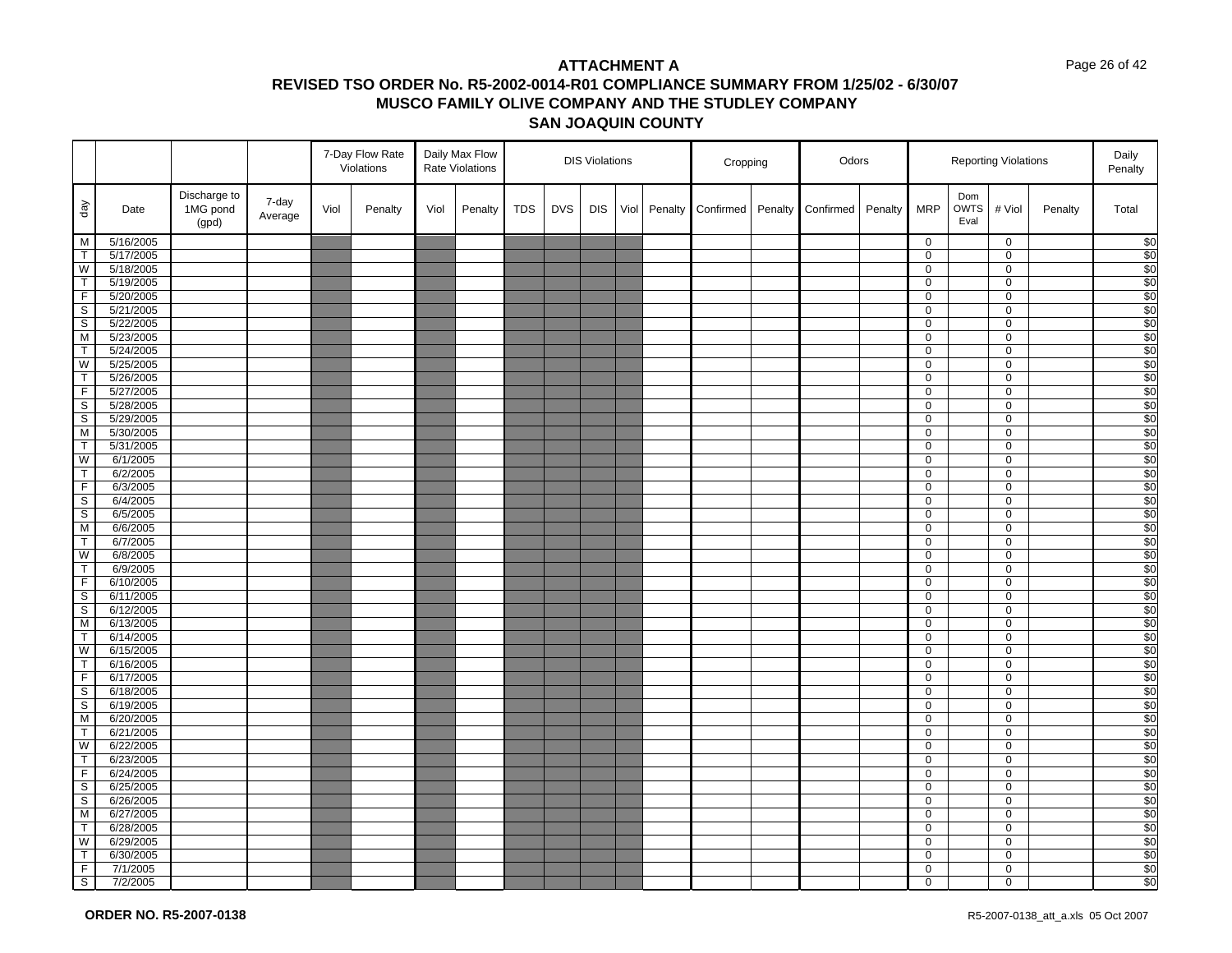#### Page 27 of 42

|                         |                        |                                   |                  |      | 7-Day Flow Rate<br>Violations |      | Daily Max Flow<br>Rate Violations |            |            | <b>DIS Violations</b> |      |         | Cropping  |         | Odors     |         |                |                            | <b>Reporting Violations</b> |         | Daily<br>Penalty        |
|-------------------------|------------------------|-----------------------------------|------------------|------|-------------------------------|------|-----------------------------------|------------|------------|-----------------------|------|---------|-----------|---------|-----------|---------|----------------|----------------------------|-----------------------------|---------|-------------------------|
| $\sqrt{eq}$             | Date                   | Discharge to<br>1MG pond<br>(gpd) | 7-day<br>Average | Viol | Penalty                       | Viol | Penalty                           | <b>TDS</b> | <b>DVS</b> | <b>DIS</b>            | Viol | Penalty | Confirmed | Penalty | Confirmed | Penalty | <b>MRP</b>     | Dom<br><b>OWTS</b><br>Eval | # Viol                      | Penalty | Total                   |
| S                       | 7/3/2005               |                                   |                  |      |                               |      |                                   |            |            |                       |      |         |           |         |           |         | $\mathbf 0$    |                            | $\mathbf 0$                 |         | \$0                     |
| M                       | 7/4/2005               |                                   |                  |      |                               |      |                                   |            |            |                       |      |         |           |         |           |         | $\overline{0}$ |                            | $\mathbf 0$                 |         | \$0                     |
| $\top$                  | 7/5/2005               |                                   |                  |      |                               |      |                                   |            |            |                       |      |         |           |         |           |         | 0              |                            | $\mathbf 0$                 |         | \$0                     |
| W                       | 7/6/2005               |                                   |                  |      |                               |      |                                   |            |            |                       |      |         |           |         |           |         | $\overline{0}$ |                            | 0                           |         | \$0                     |
| $\top$                  | 7/7/2005               |                                   |                  |      |                               |      |                                   |            |            |                       |      |         |           |         |           |         | 0              |                            | $\mathbf 0$                 |         | \$0                     |
| F.                      | 7/8/2005               |                                   |                  |      |                               |      |                                   |            |            |                       |      |         |           |         |           |         | 0              |                            | 0                           |         | \$0                     |
| $\overline{s}$          | 7/9/2005               |                                   |                  |      |                               |      |                                   |            |            |                       |      |         |           |         |           |         | $\overline{0}$ |                            | 0                           |         | \$0                     |
| $\mathbb S$             | 7/10/2005              |                                   |                  |      |                               |      |                                   |            |            |                       |      |         |           |         |           |         | 0              |                            | 0                           |         | \$0                     |
| M<br>$\mathsf{T}$       | 7/11/2005              |                                   |                  |      |                               |      |                                   |            |            |                       |      |         |           |         |           |         | 0<br>0         |                            | $\mathbf 0$<br>$\mathsf 0$  |         | $\overline{\$0}$<br>\$0 |
| W                       | 7/12/2005<br>7/13/2005 |                                   |                  |      |                               |      |                                   |            |            |                       |      |         |           |         |           |         | 0              |                            | 0                           |         | \$0                     |
| $\mathsf T$             | 7/14/2005              |                                   |                  |      |                               |      |                                   |            |            |                       |      |         |           |         |           |         | 0              |                            | 0                           |         | \$0                     |
| $\overline{F}$          | 7/15/2005              |                                   |                  |      |                               |      |                                   |            |            |                       |      |         |           |         |           |         | $\overline{0}$ |                            | $\mathbf 0$                 |         | \$0                     |
| $\mathbb S$             | 7/16/2005              |                                   |                  |      |                               |      |                                   |            |            |                       |      |         |           |         |           |         | $\mathbf 0$    |                            | $\mathbf 0$                 |         | \$0                     |
| S                       | 7/17/2005              |                                   |                  |      |                               |      |                                   |            |            |                       |      |         |           |         |           |         | 0              |                            | 0                           |         | \$0                     |
| M                       | 7/18/2005              |                                   |                  |      |                               |      |                                   |            |            |                       |      |         |           |         |           |         | $\mathbf{0}$   |                            | $\mathbf 0$                 |         | \$0                     |
| $\top$                  | 7/19/2005              |                                   |                  |      |                               |      |                                   |            |            |                       |      |         |           |         |           |         | 0              |                            | $\mathbf 0$                 |         | $\overline{\$0}$        |
| W                       | 7/20/2005              |                                   |                  |      |                               |      |                                   |            |            |                       |      |         |           |         |           |         | $\mathbf 0$    |                            | $\mathbf 0$                 |         | \$0                     |
| $\overline{\mathsf{T}}$ | 7/21/2005              |                                   |                  |      |                               |      |                                   |            |            |                       |      |         |           |         |           |         | $\overline{0}$ |                            | $\mathbf 0$                 |         | \$0                     |
| $\mathsf F$             | 7/22/2005              |                                   |                  |      |                               |      |                                   |            |            |                       |      |         |           |         |           |         | 0              |                            | $\mathbf 0$                 |         | $\frac{1}{20}$          |
| $\overline{\mathsf{s}}$ | 7/23/2005              |                                   |                  |      |                               |      |                                   |            |            |                       |      |         |           |         |           |         | $\overline{0}$ |                            | $\mathbf 0$                 |         | \$0                     |
| $\mathbb S$             | 7/24/2005              |                                   |                  |      |                               |      |                                   |            |            |                       |      |         |           |         |           |         | 0              |                            | $\mathbf 0$                 |         | \$0                     |
| M                       | 7/25/2005              |                                   |                  |      |                               |      |                                   |            |            |                       |      |         |           |         |           |         | 0              |                            | $\mathbf 0$                 |         | \$0                     |
| $\overline{\mathsf{T}}$ | 7/26/2005              |                                   |                  |      |                               |      |                                   |            |            |                       |      |         |           |         |           |         | 0              |                            | $\mathbf 0$                 |         | \$0                     |
| W                       | 7/27/2005              |                                   |                  |      |                               |      |                                   |            |            |                       |      |         |           |         |           |         | $\mathbf 0$    |                            | $\mathbf 0$                 |         | \$0                     |
| $\mathsf{T}$            | 7/28/2005              |                                   |                  |      |                               |      |                                   |            |            |                       |      |         |           |         |           |         | 0              |                            | $\mathbf 0$                 |         | $\overline{$}0$         |
| $\overline{F}$          | 7/29/2005              |                                   |                  |      |                               |      |                                   |            |            |                       |      |         |           |         |           |         | 0              |                            | 0                           |         | \$0                     |
| $\mathbb S$             | 7/30/2005              |                                   |                  |      |                               |      |                                   |            |            |                       |      |         |           |         |           |         | 0              |                            | $\mathbf 0$                 |         | \$0                     |
| $\overline{s}$          | 7/31/2005              |                                   |                  |      |                               |      |                                   |            |            |                       |      |         |           |         |           |         | $\overline{0}$ |                            | $\overline{0}$              |         | \$0                     |
| М                       | 8/1/2005               |                                   |                  |      |                               |      |                                   |            |            |                       |      |         |           |         |           |         | 0              |                            | 0                           |         | \$0                     |
| $\top$<br>W             | 8/2/2005               |                                   |                  |      |                               |      |                                   |            |            |                       |      |         |           |         |           |         | 0              |                            | $\mathbf 0$                 |         | \$0<br>$\frac{1}{20}$   |
| $\top$                  | 8/3/2005<br>8/4/2005   |                                   |                  |      |                               |      |                                   |            |            |                       |      |         |           |         |           |         | 0<br>0         |                            | $\mathbf 0$<br>$\mathbf 0$  |         | \$0                     |
| $\overline{F}$          | 8/5/2005               |                                   |                  |      |                               |      |                                   |            |            |                       |      |         |           |         |           |         | 0              |                            | $\mathbf 0$                 |         | \$0                     |
| S                       | 8/6/2005               |                                   |                  |      |                               |      |                                   |            |            |                       |      |         |           |         |           |         | 0              |                            | 0                           |         | \$0                     |
| $\overline{s}$          | 8/7/2005               |                                   |                  |      |                               |      |                                   |            |            |                       |      |         |           |         |           |         | 0              |                            | $\mathbf 0$                 |         | \$0                     |
| M                       | 8/8/2005               |                                   |                  |      |                               |      |                                   |            |            |                       |      |         |           |         |           |         | 0              |                            | $\mathsf 0$                 |         | \$0                     |
| $\overline{\mathsf{T}}$ | 8/9/2005               |                                   |                  |      |                               |      |                                   |            |            |                       |      |         |           |         |           |         | 0              |                            | 0                           |         | $\overline{$}0$         |
| W                       | 8/10/2005              |                                   |                  |      |                               |      |                                   |            |            |                       |      |         |           |         |           |         | 0              |                            | 0                           |         | \$0                     |
| $\mathsf T$             | 8/11/2005              |                                   |                  |      |                               |      |                                   |            |            |                       |      |         |           |         |           |         | 0              |                            | $\mathbf 0$                 |         | \$0                     |
| $\overline{F}$          | 8/12/2005              |                                   |                  |      |                               |      |                                   |            |            |                       |      |         |           |         |           |         | 0              |                            | $\mathbf 0$                 |         | \$0                     |
| $\overline{\mathbf{s}}$ | 8/13/2005              |                                   |                  |      |                               |      |                                   |            |            |                       |      |         |           |         |           |         | 0              |                            | $\mathbf 0$                 |         | \$0                     |
| S                       | 8/14/2005              |                                   |                  |      |                               |      |                                   |            |            |                       |      |         |           |         |           |         | $\overline{0}$ |                            | $\overline{0}$              |         | \$0                     |
| M                       | 8/15/2005              |                                   |                  |      |                               |      |                                   |            |            |                       |      |         |           |         |           |         | 0              |                            | $\mathbf 0$                 |         | \$0                     |
| $\mathsf{T}$            | 8/16/2005              |                                   |                  |      |                               |      |                                   |            |            |                       |      |         |           |         |           |         | 0              |                            | $\mathbf 0$                 |         | \$0                     |
| W                       | 8/17/2005              |                                   |                  |      |                               |      |                                   |            |            |                       |      |         |           |         |           |         | $\overline{0}$ |                            | $\overline{0}$              |         | \$0                     |
| $\mathsf T$             | 8/18/2005              |                                   |                  |      |                               |      |                                   |            |            |                       |      |         |           |         |           |         | 0              |                            | 0                           |         | \$0                     |
| F                       | 8/19/2005              |                                   |                  |      |                               |      |                                   |            |            |                       |      |         |           |         |           |         | 0              |                            | 0                           |         | \$0                     |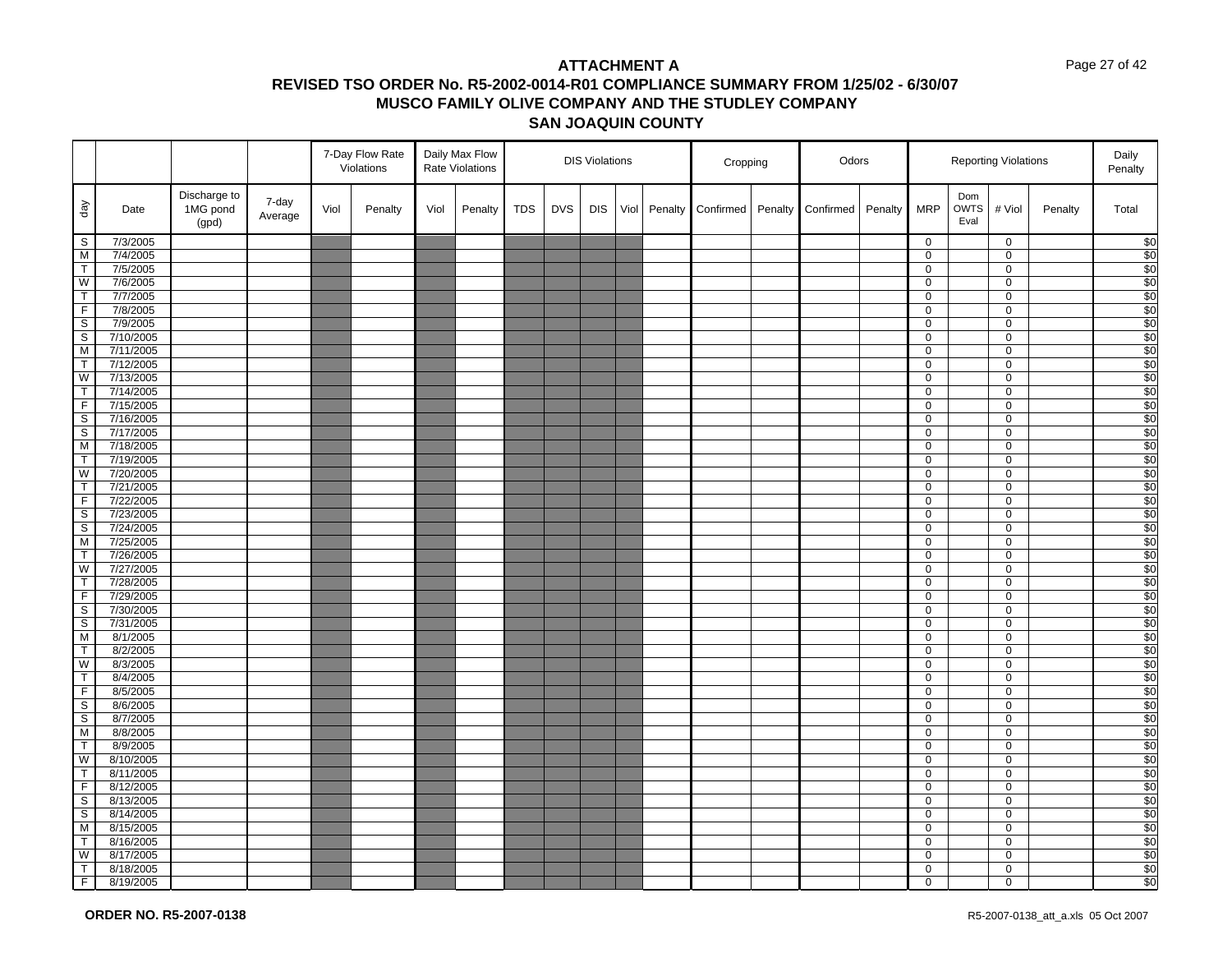#### Page 28 of 42

|                                        |                        |                                   |                  |      | 7-Day Flow Rate<br>Violations |      | Daily Max Flow<br>Rate Violations |            |            | <b>DIS Violations</b> |      |         | Cropping  |         | Odors     |         |                     |                            | <b>Reporting Violations</b> |         | Daily<br>Penalty                        |
|----------------------------------------|------------------------|-----------------------------------|------------------|------|-------------------------------|------|-----------------------------------|------------|------------|-----------------------|------|---------|-----------|---------|-----------|---------|---------------------|----------------------------|-----------------------------|---------|-----------------------------------------|
| $\sqrt{e}b$                            | Date                   | Discharge to<br>1MG pond<br>(gpd) | 7-day<br>Average | Viol | Penalty                       | Viol | Penalty                           | <b>TDS</b> | <b>DVS</b> | <b>DIS</b>            | Viol | Penalty | Confirmed | Penalty | Confirmed | Penalty | <b>MRP</b>          | Dom<br><b>OWTS</b><br>Eval | # Viol                      | Penalty | Total                                   |
| $\mathsf{S}$                           | 8/20/2005              |                                   |                  |      |                               |      |                                   |            |            |                       |      |         |           |         |           |         | $\mathbf 0$         |                            | $\mathbf 0$                 |         | $\begin{array}{c} 80 \\ 80 \end{array}$ |
| s                                      | 8/21/2005              |                                   |                  |      |                               |      |                                   |            |            |                       |      |         |           |         |           |         | $\overline{0}$      |                            | 0                           |         |                                         |
| M                                      | 8/22/2005              |                                   |                  |      |                               |      |                                   |            |            |                       |      |         |           |         |           |         | $\mathbf 0$         |                            | 0                           |         | \$0                                     |
| $\overline{\mathsf{T}}$                | 8/23/2005              |                                   |                  |      |                               |      |                                   |            |            |                       |      |         |           |         |           |         | 0                   |                            | 0                           |         | \$0                                     |
| W                                      | 8/24/2005              |                                   |                  |      |                               |      |                                   |            |            |                       |      |         |           |         |           |         | 0                   |                            | 0                           |         | \$0                                     |
| $\overline{T}$                         | 8/25/2005              |                                   |                  |      |                               |      |                                   |            |            |                       |      |         |           |         |           |         | $\mathbf 0$         |                            | $\mathbf 0$                 |         | $\overline{\$0}$                        |
| F                                      | 8/26/2005              |                                   |                  |      |                               |      |                                   |            |            |                       |      |         |           |         |           |         | $\mathbf 0$         |                            | 0                           |         | \$0                                     |
| $\overline{\mathbf{s}}$                | 8/27/2005              |                                   |                  |      |                               |      |                                   |            |            |                       |      |         |           |         |           |         | 0                   |                            | 0                           |         | \$0                                     |
| $\mathsf S$                            | 8/28/2005              |                                   |                  |      |                               |      |                                   |            |            |                       |      |         |           |         |           |         | $\mathbf 0$         |                            | $\pmb{0}$                   |         | $\overline{30}$                         |
| M                                      | 8/29/2005              |                                   |                  |      |                               |      |                                   |            |            |                       |      |         |           |         |           |         | $\overline{0}$      |                            | 0                           |         | \$0                                     |
| T                                      | 8/30/2005              |                                   |                  |      |                               |      |                                   |            |            |                       |      |         |           |         |           |         | 0                   |                            | 0                           |         | \$0                                     |
| W                                      | 8/31/2005              |                                   |                  |      |                               |      |                                   |            |            |                       |      |         |           |         |           |         | 0                   |                            | $\pmb{0}$                   |         | \$0                                     |
| T                                      | 9/1/2005               |                                   |                  |      |                               |      |                                   |            |            |                       |      |         |           |         |           |         | 0                   |                            | 0                           |         | $\frac{1}{20}$                          |
| F                                      | 9/2/2005               |                                   |                  |      |                               |      |                                   |            |            |                       |      |         |           |         |           |         | $\mathbf 0$         |                            | $\pmb{0}$                   |         | \$0                                     |
| S                                      | 9/3/2005               |                                   |                  |      |                               |      |                                   |            |            |                       |      |         |           |         |           |         | $\mathbf 0$         |                            | 0                           |         | $\frac{1}{20}$                          |
| $\overline{\mathbf{s}}$                | 9/4/2005               |                                   |                  |      |                               |      |                                   |            |            |                       |      |         |           |         |           |         | 0                   |                            | 0                           |         | \$0                                     |
| M                                      | 9/5/2005               |                                   |                  |      |                               |      |                                   |            |            |                       |      |         |           |         |           |         | 0                   |                            | 0                           |         | $\overline{$}0$                         |
| T                                      | 9/6/2005               |                                   |                  |      |                               |      |                                   |            |            |                       |      |         |           |         |           |         | $\mathbf 0$         |                            | $\mathsf{O}$                |         | \$0                                     |
| W                                      | 9/7/2005               |                                   |                  |      |                               |      |                                   |            |            |                       |      |         |           |         |           |         | $\mathbf 0$         |                            | 0                           |         | \$0                                     |
| $\mathsf{T}$<br>F                      | 9/8/2005               |                                   |                  |      |                               |      |                                   |            |            |                       |      |         |           |         |           |         | 0<br>$\overline{0}$ |                            | 0                           |         | \$0<br>$\overline{$}0$                  |
|                                        | 9/9/2005               |                                   |                  |      |                               |      |                                   |            |            |                       |      |         |           |         |           |         |                     |                            | 0                           |         |                                         |
| $\mathsf S$<br>$\overline{\mathbf{s}}$ | 9/10/2005              |                                   |                  |      |                               |      |                                   |            |            |                       |      |         |           |         |           |         | 0                   |                            | 0                           |         | \$0<br>$\overline{\$0}$                 |
| M                                      | 9/11/2005<br>9/12/2005 |                                   |                  |      |                               |      |                                   |            |            |                       |      |         |           |         |           |         | 0<br>0              |                            | 0<br>0                      |         |                                         |
| $\overline{T}$                         |                        |                                   |                  |      |                               |      |                                   |            |            |                       |      |         |           |         |           |         | $\mathsf 0$         |                            | $\pmb{0}$                   |         | \$0<br>\$0                              |
| W                                      | 9/13/2005<br>9/14/2005 |                                   |                  |      |                               |      |                                   |            |            |                       |      |         |           |         |           |         | $\mathbf 0$         |                            | 0                           |         | \$0                                     |
| $\overline{\mathsf{T}}$                | 9/15/2005              |                                   |                  |      |                               |      |                                   |            |            |                       |      |         |           |         |           |         | $\overline{0}$      |                            | 0                           |         | \$0                                     |
| F.                                     | 9/16/2005              |                                   |                  |      |                               |      |                                   |            |            |                       |      |         |           |         |           |         | $\mathbf{0}$        |                            | 0                           |         | \$0                                     |
| $\overline{\mathbf{s}}$                | 9/17/2005              |                                   |                  |      |                               |      |                                   |            |            |                       |      |         |           |         |           |         | $\mathbf 0$         |                            | $\pmb{0}$                   |         | \$0                                     |
| $\overline{\mathbf{s}}$                | 9/18/2005              |                                   |                  |      |                               |      |                                   |            |            |                       |      |         |           |         |           |         | $\mathbf 0$         |                            | 0                           |         | \$0                                     |
| ${\sf M}$                              | 9/19/2005              |                                   |                  |      |                               |      |                                   |            |            |                       |      |         |           |         |           |         | $\mathbf 0$         |                            | 0                           |         | $\overline{\$0}$                        |
| T                                      | 9/20/2005              |                                   |                  |      |                               |      |                                   |            |            |                       |      |         |           |         |           |         | 0                   |                            | 0                           |         | \$0                                     |
| W                                      | 9/21/2005              |                                   |                  |      |                               |      |                                   |            |            |                       |      |         |           |         |           |         | $\mathbf 0$         |                            | $\pmb{0}$                   |         | \$0                                     |
| $\overline{\mathbf{s}}$                | 9/22/2005              |                                   |                  |      |                               |      |                                   |            |            |                       |      |         |           |         |           |         | $\mathbf 0$         |                            | 0                           |         | \$0                                     |
| M                                      | 9/23/2005              |                                   |                  |      |                               |      |                                   |            |            |                       |      |         |           |         |           |         | $\overline{0}$      |                            | $\overline{0}$              |         | \$0                                     |
| T                                      | 9/24/2005              |                                   |                  |      |                               |      |                                   |            |            |                       |      |         |           |         |           |         | $\mathbf 0$         |                            | $\pmb{0}$                   |         | \$0                                     |
| W                                      | 9/25/2005              |                                   |                  |      |                               |      |                                   |            |            |                       |      |         |           |         |           |         | $\overline{0}$      |                            | $\mathbf 0$                 |         | \$0                                     |
| $\overline{T}$                         | 9/26/2005              |                                   |                  |      |                               |      |                                   |            |            |                       |      |         |           |         |           |         | 0                   |                            | 0                           |         | \$0                                     |
| $\overline{F}$                         | 9/27/2005              |                                   |                  |      |                               |      |                                   |            |            |                       |      |         |           |         |           |         | 0                   |                            | $\pmb{0}$                   |         | \$0                                     |
| S                                      | 9/28/2005              |                                   |                  |      |                               |      |                                   |            |            |                       |      |         |           |         |           |         | 0                   |                            | 0                           |         | \$0                                     |
| $\overline{\mathbf{s}}$                | 9/29/2005              |                                   |                  |      |                               |      |                                   |            |            |                       |      |         |           |         |           |         | $\mathbf 0$         |                            | $\pmb{0}$                   |         | \$0                                     |
| M                                      | 9/30/2005              |                                   |                  |      |                               |      |                                   |            |            |                       |      |         |           |         |           |         | $\mathbf 0$         |                            | 0                           |         | $\overline{\$0}$                        |
| $\overline{1}$                         | 10/1/2005              |                                   |                  |      |                               |      |                                   |            |            |                       |      |         |           |         |           |         | 0                   |                            | 0                           |         | \$0                                     |
| W                                      | 10/2/2005              |                                   |                  |      |                               |      |                                   |            |            |                       |      |         |           |         |           |         | 0                   |                            | 0                           |         | \$0                                     |
| $\mathsf{T}$                           | 10/3/2005              |                                   |                  |      |                               |      |                                   |            |            |                       |      |         |           |         |           |         | $\mathbf 0$         |                            | $\pmb{0}$                   |         | \$0                                     |
| F                                      | 10/4/2005              |                                   |                  |      |                               |      |                                   |            |            |                       |      |         |           |         |           |         | 0                   |                            | 0                           |         | \$0                                     |
| $\mathbb S$                            | 10/5/2005              |                                   |                  |      |                               |      |                                   |            |            |                       |      |         |           |         |           |         | 0                   |                            | 0                           |         | \$0                                     |
| $\mathbf{s}$                           | 10/6/2005              |                                   |                  |      |                               |      |                                   |            |            |                       |      |         |           |         |           |         | $\mathbf 0$         |                            | 0                           |         | \$0                                     |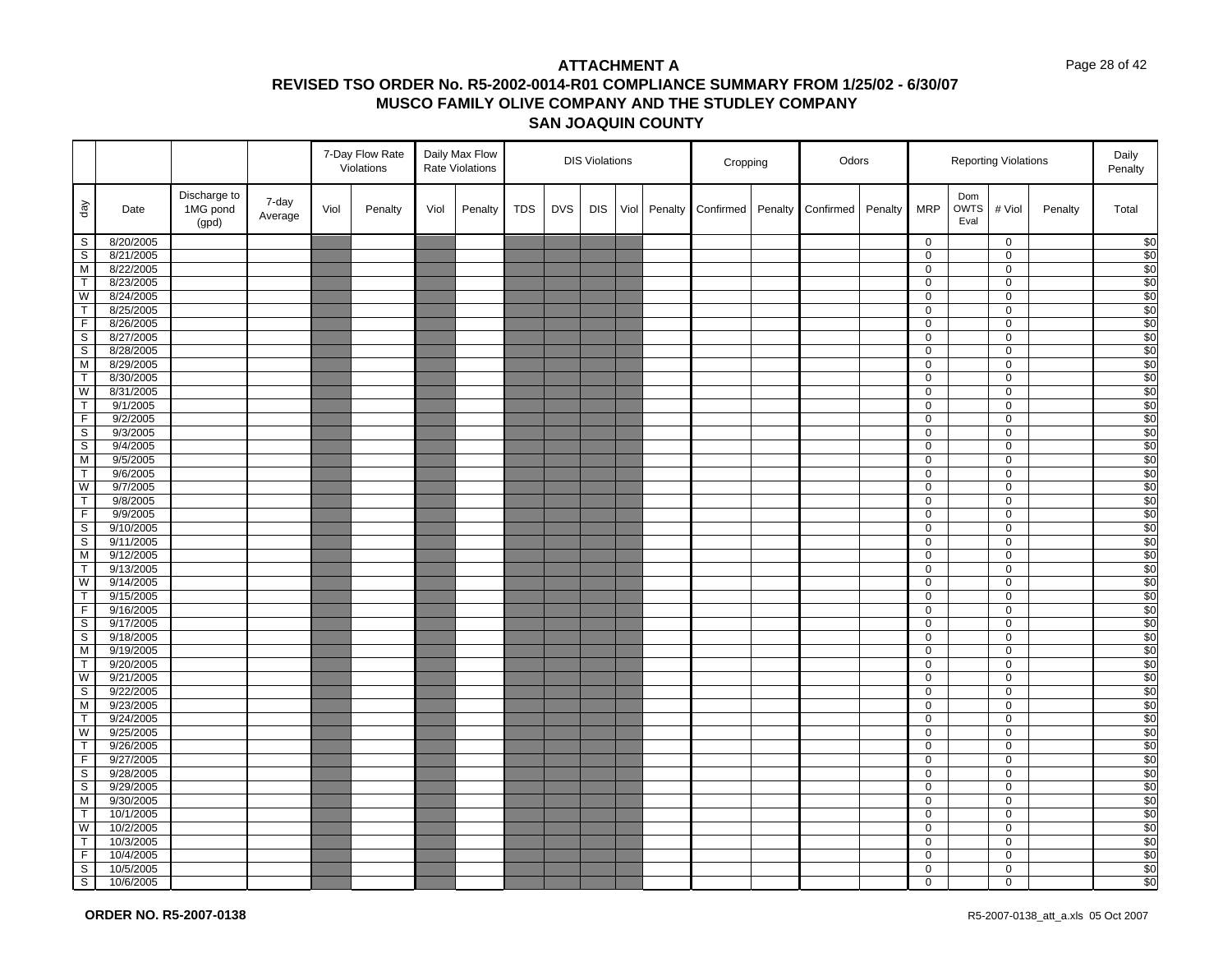#### Page 29 of 42

|                         |                          |                                   |                  |      | 7-Day Flow Rate<br>Violations |      | Daily Max Flow<br>Rate Violations |            |            | <b>DIS Violations</b> |      |         | Cropping  |         | Odors     |         |                     | <b>Reporting Violations</b> |                            |         | Daily<br>Penalty            |
|-------------------------|--------------------------|-----------------------------------|------------------|------|-------------------------------|------|-----------------------------------|------------|------------|-----------------------|------|---------|-----------|---------|-----------|---------|---------------------|-----------------------------|----------------------------|---------|-----------------------------|
| day                     | Date                     | Discharge to<br>1MG pond<br>(gpd) | 7-day<br>Average | Viol | Penalty                       | Viol | Penalty                           | <b>TDS</b> | <b>DVS</b> | <b>DIS</b>            | Viol | Penalty | Confirmed | Penalty | Confirmed | Penalty | <b>MRP</b>          | Dom<br><b>OWTS</b><br>Eval  | # Viol                     | Penalty | Total                       |
| M                       | 10/7/2005                |                                   |                  |      |                               |      |                                   |            |            |                       |      |         |           |         |           |         | 0                   |                             | $\mathbf 0$                |         | $\sqrt{6}$                  |
| $\overline{T}$          | 10/8/2005                |                                   |                  |      |                               |      |                                   |            |            |                       |      |         |           |         |           |         | 0                   |                             | $\mathbf 0$                |         | $\overline{$}$ <sup>0</sup> |
| W                       | 10/9/2005                |                                   |                  |      |                               |      |                                   |            |            |                       |      |         |           |         |           |         | 0                   |                             | $\mathsf 0$                |         | \$0                         |
| $\overline{1}$          | 10/10/2005               |                                   |                  |      |                               |      |                                   |            |            |                       |      |         |           |         |           |         | 0                   |                             | $\mathbf 0$                |         | \$0                         |
| F                       | 10/11/2005               |                                   |                  |      |                               |      |                                   |            |            |                       |      |         |           |         |           |         | 0                   |                             | $\mathsf{O}\xspace$        |         | \$0                         |
| $\mathsf S$             | 10/12/2005               |                                   |                  |      |                               |      |                                   |            |            |                       |      |         |           |         |           |         | 0                   |                             | $\mathbf 0$                |         | \$0                         |
| $\overline{\mathbf{s}}$ | 10/13/2005               |                                   |                  |      |                               |      |                                   |            |            |                       |      |         |           |         |           |         | 0                   |                             | $\mathbf 0$                |         | \$0                         |
| M                       | 10/14/2005               |                                   |                  |      |                               |      |                                   |            |            |                       |      |         |           |         |           |         | 0                   |                             | $\mathbf 0$                |         | \$0                         |
| T                       | 10/15/2005               |                                   |                  |      |                               |      |                                   |            |            |                       |      |         |           |         |           |         | 0                   |                             | $\mathbf 0$                |         | \$0                         |
| W                       | 10/16/2005               |                                   |                  |      |                               |      |                                   |            |            |                       |      |         |           |         |           |         | 0                   |                             | $\mathbf 0$                |         | $\overline{\$0}$            |
| T                       | 10/17/2005               |                                   |                  |      |                               |      |                                   |            |            |                       |      |         |           |         |           |         | 0                   |                             | $\mathsf 0$                |         | \$0                         |
| $\mathsf F$             | 10/18/2005               |                                   |                  |      |                               |      |                                   |            |            |                       |      |         |           |         |           |         | 0                   |                             | $\mathbf 0$                |         | $\overline{30}$             |
| $\overline{\mathbf{s}}$ | 10/19/2005               |                                   |                  |      |                               |      |                                   |            |            |                       |      |         |           |         |           |         | 0                   |                             | $\mathsf{O}\xspace$        |         | $\overline{\$0}$            |
| S                       | 10/20/2005               |                                   |                  |      |                               |      |                                   |            |            |                       |      |         |           |         |           |         | 0<br>$\overline{0}$ |                             | $\mathbf 0$                |         | \$0                         |
| M<br>T                  | 10/21/2005               |                                   |                  |      |                               |      |                                   |            |            |                       |      |         |           |         |           |         |                     |                             | $\overline{0}$             |         | \$0                         |
| W                       | 10/22/2005<br>10/23/2005 |                                   |                  |      |                               |      |                                   |            |            |                       |      |         |           |         |           |         | 0<br>0              |                             | $\mathbf 0$<br>$\mathbf 0$ |         | \$0<br>\$0                  |
| $\overline{t}$          | 10/24/2005               |                                   |                  |      |                               |      |                                   |            |            |                       |      |         |           |         |           |         | 0                   |                             | $\mathbf 0$                |         | $\overline{$}$ <sup>0</sup> |
| $\mathsf F$             | 10/25/2005               |                                   |                  |      |                               |      |                                   |            |            |                       |      |         |           |         |           |         | 0                   |                             | $\mathbf 0$                |         | \$0                         |
| $\mathsf S$             | 10/26/2005               |                                   |                  |      |                               |      |                                   |            |            |                       |      |         |           |         |           |         | 0                   |                             | $\mathbf 0$                |         | $\overline{30}$             |
| $\overline{\mathbf{s}}$ | 10/27/2005               |                                   |                  |      |                               |      |                                   |            |            |                       |      |         |           |         |           |         | 0                   |                             | $\mathbf 0$                |         | \$0                         |
| M                       | 10/28/2005               |                                   |                  |      |                               |      |                                   |            |            |                       |      |         |           |         |           |         | 0                   |                             | $\mathbf 0$                |         | \$0                         |
| $\mathsf{T}$            | 10/29/2005               |                                   |                  |      |                               |      |                                   |            |            |                       |      |         |           |         |           |         | 0                   |                             | $\mathbf 0$                |         | $\sqrt{50}$                 |
| W                       | 10/30/2005               |                                   |                  |      |                               |      |                                   |            |            |                       |      |         |           |         |           |         | 0                   |                             | $\mathbf 0$                |         | \$0                         |
| T                       | 10/31/2005               |                                   |                  |      |                               |      |                                   |            |            |                       |      |         |           |         |           |         | 0                   |                             | $\mathbf 0$                |         | $\sqrt{50}$                 |
| $\overline{F}$          | 11/1/2005                |                                   |                  |      |                               |      |                                   |            |            |                       |      |         |           |         |           |         | 0                   |                             | $\mathbf 0$                |         | $\overline{\$0}$            |
| S                       | 11/2/2005                |                                   |                  |      |                               |      |                                   |            |            |                       |      |         |           |         |           |         | 0                   |                             | $\overline{0}$             |         | \$0                         |
| $\mathsf S$             | 11/3/2005                |                                   |                  |      |                               |      |                                   |            |            |                       |      |         |           |         |           |         | 0                   |                             | $\mathbf 0$                |         | \$0                         |
| M                       | 11/4/2005                |                                   |                  |      |                               |      |                                   |            |            |                       |      |         |           |         |           |         | 0                   |                             | $\mathbf 0$                |         | \$0                         |
| T                       | 11/5/2005                |                                   |                  |      |                               |      |                                   |            |            |                       |      |         |           |         |           |         | 0                   |                             | $\mathbf 0$                |         | \$0                         |
| W                       | 11/6/2005                |                                   |                  |      |                               |      |                                   |            |            |                       |      |         |           |         |           |         | 0                   |                             | $\mathbf 0$                |         | \$0                         |
| $\top$                  | 11/7/2005                |                                   |                  |      |                               |      |                                   |            |            |                       |      |         |           |         |           |         | 0                   |                             | $\mathbf 0$                |         | $\overline{30}$             |
| $\mathsf F$             | 11/8/2005                |                                   |                  |      |                               |      |                                   |            |            |                       |      |         |           |         |           |         | 0                   |                             | $\mathbf 0$                |         | \$0                         |
| S                       | 11/9/2005                |                                   |                  |      |                               |      |                                   |            |            |                       |      |         |           |         |           |         | 0                   |                             | 0                          |         | \$0                         |
| $\mathsf{S}$            | 11/10/2005               |                                   |                  |      |                               |      |                                   |            |            |                       |      |         |           |         |           |         | 0                   |                             | $\mathbf 0$                |         | \$0                         |
| M                       | 11/11/2005               |                                   |                  |      |                               |      |                                   |            |            |                       |      |         |           |         |           |         | 0                   |                             | $\mathbf 0$                |         | \$0                         |
| T                       | 11/12/2005               |                                   |                  |      |                               |      |                                   |            |            |                       |      |         |           |         |           |         | 0                   |                             | $\mathbf 0$                |         | \$0                         |
| $\overline{\mathsf{w}}$ | 11/13/2005               |                                   |                  |      |                               |      |                                   |            |            |                       |      |         |           |         |           |         | 0                   |                             | $\mathbf 0$                |         | $\overline{\$0}$            |
| T                       | 11/14/2005               |                                   |                  |      |                               |      |                                   |            |            |                       |      |         |           |         |           |         | 0                   |                             | $\mathbf 0$                |         | \$0                         |
| F                       | 11/15/2005               |                                   |                  |      |                               |      |                                   |            |            |                       |      |         |           |         |           |         | 0                   |                             | $\mathbf 0$                |         | $\overline{30}$             |
| S                       | 11/16/2005               |                                   |                  |      |                               |      |                                   |            |            |                       |      |         |           |         |           |         | 0                   |                             | $\mathbf 0$                |         | \$0                         |
| S                       | 11/17/2005               |                                   |                  |      |                               |      |                                   |            |            |                       |      |         |           |         |           |         | 0                   |                             | 0<br>$\overline{0}$        |         | $\sqrt{50}$                 |
| M<br>T                  | 11/18/2005               |                                   |                  |      |                               |      |                                   |            |            |                       |      |         |           |         |           |         | 0                   |                             |                            |         | \$0<br>$\sqrt{50}$          |
| W                       | 11/19/2005<br>11/20/2005 |                                   |                  |      |                               |      |                                   |            |            |                       |      |         |           |         |           |         | 0<br>0              |                             | $\mathbf 0$<br>$\mathbf 0$ |         | \$0                         |
| s                       | 11/21/2005               |                                   |                  |      |                               |      |                                   |            |            |                       |      |         |           |         |           |         | 0                   |                             | $\overline{0}$             |         | \$0                         |
| M                       | 11/22/2005               |                                   |                  |      |                               |      |                                   |            |            |                       |      |         |           |         |           |         | 0                   |                             | $\mathbf 0$                |         | \$0                         |
| $\top$                  | 11/23/2005               |                                   |                  |      |                               |      |                                   |            |            |                       |      |         |           |         |           |         | 0                   |                             | $\Omega$                   |         | $\overline{50}$             |
|                         |                          |                                   |                  |      |                               |      |                                   |            |            |                       |      |         |           |         |           |         |                     |                             |                            |         |                             |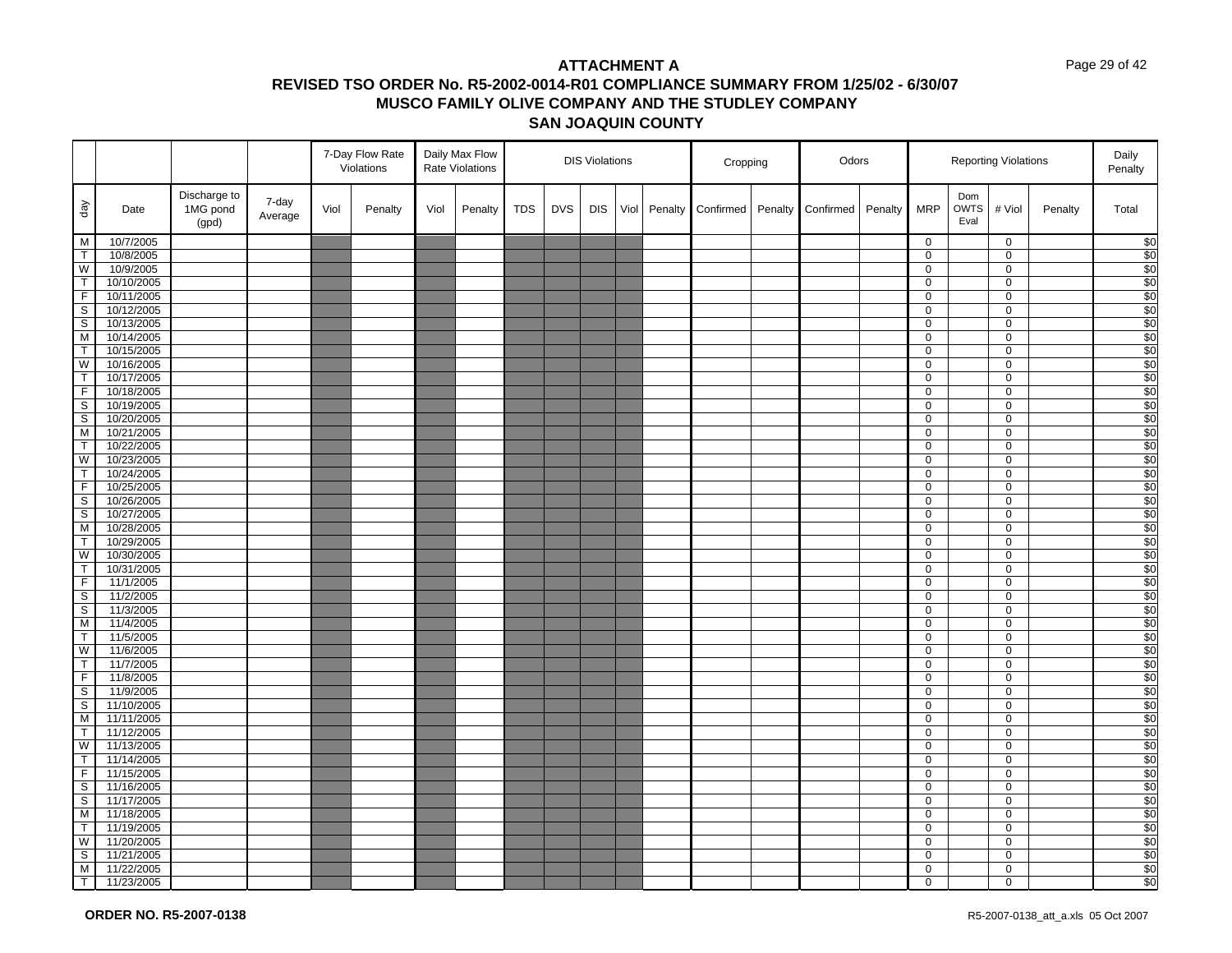#### Page 30 of 42

|                         |                          |                                   |                  |      | 7-Day Flow Rate<br>Violations |      | Daily Max Flow<br>Rate Violations |            |            | <b>DIS Violations</b> |      |         | Cropping  |         | Odors     |         |                  |                            | <b>Reporting Violations</b> |         | Daily<br>Penalty        |
|-------------------------|--------------------------|-----------------------------------|------------------|------|-------------------------------|------|-----------------------------------|------------|------------|-----------------------|------|---------|-----------|---------|-----------|---------|------------------|----------------------------|-----------------------------|---------|-------------------------|
| $\sqrt{e}b$             | Date                     | Discharge to<br>1MG pond<br>(gpd) | 7-day<br>Average | Viol | Penalty                       | Viol | Penalty                           | <b>TDS</b> | <b>DVS</b> | <b>DIS</b>            | Viol | Penalty | Confirmed | Penalty | Confirmed | Penalty | <b>MRP</b>       | Dom<br><b>OWTS</b><br>Eval | # Viol                      | Penalty | Total                   |
| W                       | 11/24/2005               |                                   |                  |      |                               |      |                                   |            |            |                       |      |         |           |         |           |         | $\overline{0}$   |                            | $\mathbf 0$                 |         |                         |
| $\mathsf{T}$            | 11/25/2005               |                                   |                  |      |                               |      |                                   |            |            |                       |      |         |           |         |           |         | $\mathbf 0$      |                            | $\mathbf 0$                 |         | $\frac{$0}{$0}$         |
| F                       | 11/26/2005               |                                   |                  |      |                               |      |                                   |            |            |                       |      |         |           |         |           |         | $\mathbf 0$      |                            | 0                           |         | $rac{1}{\$0}$           |
| S                       | 11/27/2005               |                                   |                  |      |                               |      |                                   |            |            |                       |      |         |           |         |           |         | 0                |                            | 0                           |         |                         |
| $\overline{\mathbf{s}}$ | 11/28/2005               |                                   |                  |      |                               |      |                                   |            |            |                       |      |         |           |         |           |         | $\mathsf 0$      |                            | $\mathsf{O}\xspace$         |         | \$0                     |
| M                       | 11/29/2005               |                                   |                  |      |                               |      |                                   |            |            |                       |      |         |           |         |           |         | 0                |                            | $\mathbf 0$                 |         | $\overline{\$0}$        |
| $\overline{\mathsf{T}}$ | 11/30/2005               |                                   |                  |      |                               |      |                                   |            |            |                       |      |         |           |         |           |         | $\overline{0}$   |                            | 0                           |         | $\overline{$}0$         |
| W                       | 12/1/2005                |                                   |                  |      |                               |      |                                   |            |            |                       |      |         |           |         |           |         | 0                |                            | $\mathbf 0$                 |         | \$0                     |
| $\top$                  | 12/2/2005                |                                   |                  |      |                               |      |                                   |            |            |                       |      |         |           |         |           |         | 0                |                            | $\mathbf 0$                 |         | \$0                     |
| F                       | 12/3/2005                |                                   |                  |      |                               |      |                                   |            |            |                       |      |         |           |         |           |         | 0                |                            | $\mathbf 0$                 |         | \$0                     |
| $\overline{\mathbf{s}}$ | 12/4/2005                |                                   |                  |      |                               |      |                                   |            |            |                       |      |         |           |         |           |         | 0                |                            | 0                           |         | \$0                     |
| S                       | 12/5/2005                |                                   |                  |      |                               |      |                                   |            |            |                       |      |         |           |         |           |         | $\mathbf 0$      |                            | $\mathbf 0$                 |         | $\overline{\$0}$        |
| M                       | 12/6/2005                |                                   |                  |      |                               |      |                                   |            |            |                       |      |         |           |         |           |         | $\mathbf 0$      |                            | $\mathsf 0$                 |         | \$0                     |
| $\mathsf T$             | 12/7/2005                |                                   |                  |      |                               |      |                                   |            |            |                       |      |         |           |         |           |         | 0                |                            | $\mathbf 0$                 |         | \$0                     |
| W                       | 12/8/2005                |                                   |                  |      |                               |      |                                   |            |            |                       |      |         |           |         |           |         | $\overline{0}$   |                            | $\mathbf 0$                 |         | \$0                     |
| $\top$                  | 12/9/2005                |                                   |                  |      |                               |      |                                   |            |            |                       |      |         |           |         |           |         | 0                |                            | $\mathbf 0$                 |         | \$0                     |
| $\overline{F}$          | 12/10/2005               |                                   |                  |      |                               |      |                                   |            |            |                       |      |         |           |         |           |         | $\mathbf 0$      |                            | $\mathbf 0$                 |         | \$0                     |
| S                       | 12/11/2005               |                                   |                  |      |                               |      |                                   |            |            |                       |      |         |           |         |           |         | 0                |                            | $\mathbf 0$                 |         | $\overline{\$0}$        |
| $\mathbb S$             | 12/12/2005               |                                   |                  |      |                               |      |                                   |            |            |                       |      |         |           |         |           |         | 0                |                            | 0                           |         | \$0<br>$\overline{\$0}$ |
| M<br>$\mathsf{T}$       | 12/13/2005               |                                   |                  |      |                               |      |                                   |            |            |                       |      |         |           |         |           |         | 0                |                            | $\mathbf 0$                 |         |                         |
| W                       | 12/14/2005<br>12/15/2005 |                                   |                  |      |                               |      |                                   |            |            |                       |      |         |           |         |           |         | $\mathbf 0$<br>0 |                            | $\mathsf 0$<br>0            |         | \$0<br>\$0              |
| $\mathsf{T}$            | 12/16/2005               |                                   |                  |      |                               |      |                                   |            |            |                       |      |         |           |         |           |         | $\mathbf 0$      |                            | $\pmb{0}$                   |         | \$0                     |
| F                       | 12/17/2005               |                                   |                  |      |                               |      |                                   |            |            |                       |      |         |           |         |           |         | 0                |                            | $\mathbf 0$                 |         | \$0                     |
| $\mathbb S$             | 12/18/2005               |                                   |                  |      |                               |      |                                   |            |            |                       |      |         |           |         |           |         | $\mathbf 0$      |                            | $\mathbf 0$                 |         | \$0                     |
| S                       | 12/19/2005               |                                   |                  |      |                               |      |                                   |            |            |                       |      |         |           |         |           |         | 0                |                            | $\mathbf 0$                 |         | $\frac{1}{20}$          |
| M                       | 12/20/2005               |                                   |                  |      |                               |      |                                   |            |            |                       |      |         |           |         |           |         | 0                |                            | 0                           |         | \$0                     |
| $\mathsf{T}$            | 12/21/2005               |                                   |                  |      |                               |      |                                   |            |            |                       |      |         |           |         |           |         | $\mathbf{0}$     |                            | $\mathsf 0$                 |         | $\overline{\$0}$        |
| W                       | 12/22/2005               |                                   |                  |      |                               |      |                                   |            |            |                       |      |         |           |         |           |         | 0                |                            | $\mathsf 0$                 |         | \$0                     |
| $\mathsf{T}$            | 12/23/2005               |                                   |                  |      |                               |      |                                   |            |            |                       |      |         |           |         |           |         | 0                |                            | 0                           |         | \$0                     |
| F                       | 12/24/2005               |                                   |                  |      |                               |      |                                   |            |            |                       |      |         |           |         |           |         | 0                |                            | $\mathbf 0$                 |         | \$0                     |
| S                       | 12/25/2005               |                                   |                  |      |                               |      |                                   |            |            |                       |      |         |           |         |           |         | 0                |                            | $\mathbf 0$                 |         | $\overline{$}0$         |
| $\sf S$                 | 12/26/2005               |                                   |                  |      |                               |      |                                   |            |            |                       |      |         |           |         |           |         | 0                |                            | $\mathbf 0$                 |         | \$0                     |
| M                       | 12/27/2005               |                                   |                  |      |                               |      |                                   |            |            |                       |      |         |           |         |           |         | 0                |                            | $\mathbf 0$                 |         | \$0                     |
| $\mathsf{T}$            | 12/28/2005               |                                   |                  |      |                               |      |                                   |            |            |                       |      |         |           |         |           |         | 0                |                            | 0                           |         | \$0                     |
| $\overline{\text{W}}$   | 12/29/2005               |                                   |                  |      |                               |      |                                   |            |            |                       |      |         |           |         |           |         | 0                |                            | $\mathbf 0$                 |         | $\overline{\$0}$        |
| $\mathsf{T}$            | 12/30/2005               |                                   |                  |      |                               |      |                                   |            |            |                       |      |         |           |         |           |         | 0                |                            | $\mathbf 0$                 |         | \$0                     |
| $\overline{F}$          | 12/31/2005               |                                   |                  |      |                               |      |                                   |            |            |                       |      |         |           |         |           |         | 0                |                            | 0                           |         | \$0                     |
| $\mathbb S$             | 1/1/2006                 |                                   |                  |      |                               |      |                                   |            |            |                       |      |         |           |         |           |         | 0                |                            | 0                           |         | \$0                     |
| $\mathsf{s}$            | 1/2/2006                 |                                   |                  |      |                               |      |                                   |            |            |                       |      |         |           |         |           |         | 0                |                            | $\mathbf 0$                 |         | $\overline{$}0$         |
| M                       | 1/3/2006                 |                                   |                  |      |                               |      |                                   |            |            |                       |      |         |           |         |           |         | 0                |                            | $\mathbf 0$                 |         | \$0                     |
| $\top$                  | 1/4/2006                 |                                   |                  |      |                               |      |                                   |            |            |                       |      |         |           |         |           |         | 0                |                            | $\mathbf 0$                 |         | \$0                     |
| W                       | 1/5/2006                 |                                   |                  |      |                               |      |                                   |            |            |                       |      |         |           |         |           |         | $\overline{0}$   |                            | $\overline{0}$              |         | \$0                     |
| $\top$                  | 1/6/2006                 |                                   |                  |      |                               |      |                                   |            |            |                       |      |         |           |         |           |         | 0                |                            | $\mathbf 0$                 |         | $\overline{\$0}$        |
| $\overline{F}$          | 1/7/2006                 |                                   |                  |      |                               |      |                                   |            |            |                       |      |         |           |         |           |         | 0                |                            | $\mathbf 0$                 |         | \$0                     |
| $\overline{s}$          | 1/8/2006                 |                                   |                  |      |                               |      |                                   |            |            |                       |      |         |           |         |           |         | $\overline{0}$   |                            | $\overline{0}$              |         | \$0                     |
| $\mathbb S$             | 1/9/2006                 |                                   |                  |      |                               |      |                                   |            |            |                       |      |         |           |         |           |         | 0                |                            | 0                           |         | \$0                     |
| M                       | 1/10/2006                |                                   |                  |      |                               |      |                                   |            |            |                       |      |         |           |         |           |         | 0                |                            | 0                           |         | \$0                     |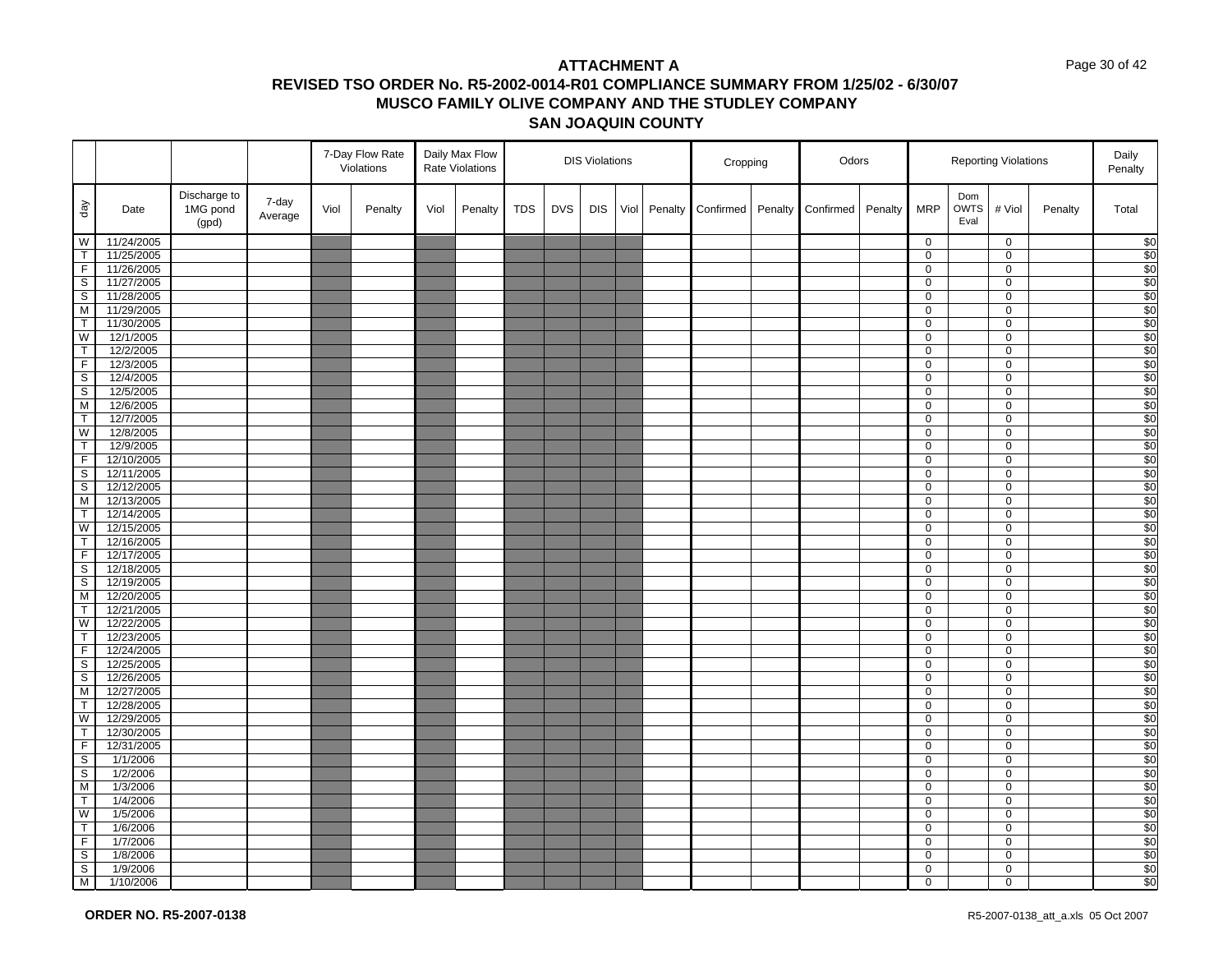#### Page 31 of 42

|                              |                      |                                   |                  |      | 7-Day Flow Rate<br>Violations |      | Daily Max Flow<br><b>Rate Violations</b> |            |            | <b>DIS Violations</b> |      |         | Cropping  |         | Odors     |         |                              |                            | <b>Reporting Violations</b>      |                                           |                | Daily<br>Penalty   |
|------------------------------|----------------------|-----------------------------------|------------------|------|-------------------------------|------|------------------------------------------|------------|------------|-----------------------|------|---------|-----------|---------|-----------|---------|------------------------------|----------------------------|----------------------------------|-------------------------------------------|----------------|--------------------|
| $\sqrt{e}b$                  | Date                 | Discharge to<br>1MG pond<br>(gpd) | 7-day<br>Average | Viol | Penalty                       | Viol | Penalty                                  | <b>TDS</b> | <b>DVS</b> | <b>DIS</b>            | Viol | Penalty | Confirmed | Penalty | Confirmed | Penalty | <b>MRP</b>                   | Dom<br><b>OWTS</b><br>Eval | # Viol                           |                                           | Penalty        | Total              |
| T                            | 1/11/2006            |                                   |                  |      |                               |      |                                          |            |            |                       |      |         |           |         |           |         | $\mathbf 0$                  |                            | $\mathbf 0$                      |                                           |                | $\frac{6}{3}$      |
| W                            | 1/12/2006            |                                   |                  |      |                               |      |                                          |            |            |                       |      |         |           |         |           |         | $\mathbf 0$                  |                            | 0                                |                                           |                | \$0                |
| $\top$                       | 1/13/2006            |                                   |                  |      |                               |      |                                          |            |            |                       |      |         |           |         |           |         | 0                            |                            | 0                                |                                           |                | \$0                |
| F                            | 1/14/2006            |                                   |                  |      |                               |      |                                          |            |            |                       |      |         |           |         |           |         | 0                            |                            | 0                                |                                           |                | \$0                |
| $\overline{\mathbf{s}}$      | 1/15/2006            |                                   |                  |      |                               |      |                                          |            |            |                       |      |         |           |         |           |         | $\mathsf 0$                  |                            | $\mathbf 0$                      |                                           |                | \$0                |
| S                            | 1/16/2006            |                                   |                  |      |                               |      |                                          |            |            |                       |      |         |           |         |           |         | 0                            |                            | 0                                |                                           |                | \$0                |
| $\overline{M}$               | 1/17/2006            |                                   |                  |      |                               |      |                                          |            |            |                       |      |         |           |         |           |         | 0                            |                            | 0                                |                                           |                | \$0                |
| T                            | 1/18/2006            |                                   |                  |      |                               |      |                                          |            |            |                       |      |         |           |         |           |         | 0                            |                            | 0                                |                                           |                | \$0                |
| W                            | 1/19/2006            |                                   |                  |      |                               |      |                                          |            |            |                       |      |         |           |         |           |         | $\mathbf 0$                  |                            | $\pmb{0}$                        |                                           |                | \$0                |
| T                            | 1/20/2006            |                                   |                  |      |                               |      |                                          |            |            |                       |      |         |           |         |           |         | 0                            |                            | 0                                |                                           |                | \$0                |
| F                            | 1/21/2006            |                                   |                  |      |                               |      |                                          |            |            |                       |      |         |           |         |           |         | 0                            |                            | 0                                |                                           |                | \$0                |
| $\mathbb S$                  | 1/22/2006            |                                   |                  |      |                               |      |                                          |            |            |                       |      |         |           |         |           |         | 0                            |                            | $\pmb{0}$                        |                                           |                | \$0                |
| $\overline{\mathbf{s}}$      | 1/23/2006            |                                   |                  |      |                               |      |                                          |            |            |                       |      |         |           |         |           |         | $\mathbf 0$                  |                            | $\mathbf 0$                      |                                           |                | \$0                |
| M                            | 1/24/2006            |                                   |                  |      |                               |      |                                          |            |            |                       |      |         |           |         |           |         | 0                            |                            | 0                                |                                           |                | \$0                |
| $\overline{\mathsf{T}}$      | 1/25/2006            |                                   |                  |      |                               |      |                                          |            |            |                       |      |         |           |         |           |         | $\overline{0}$               |                            | $\pmb{0}$                        |                                           |                | \$0                |
| W                            | 1/26/2006            |                                   |                  |      |                               |      |                                          |            |            |                       |      |         |           |         |           |         | 0                            |                            | 0                                |                                           |                | \$0                |
| $\mathsf{T}$                 | 1/27/2006            |                                   |                  |      |                               |      |                                          |            |            |                       |      |         |           |         |           |         | $\mathbf 0$                  |                            | $\mathbf 0$                      |                                           |                | \$0                |
| $\overline{F}$               | 1/28/2006            |                                   |                  |      |                               |      |                                          |            |            |                       |      |         |           |         |           |         | 0                            |                            | 0                                |                                           |                | \$0                |
| $\mathsf S$                  | 1/29/2006            |                                   |                  |      |                               |      |                                          |            |            |                       |      |         |           |         |           |         | 0                            |                            | 0                                |                                           |                | \$0                |
| S                            | 1/30/2006            |                                   |                  |      |                               |      |                                          |            |            |                       |      |         |           |         |           |         | $\mathbf 0$                  |                            | $\pmb{0}$                        |                                           |                | $\frac{6}{3}$      |
| M                            | 1/31/2006            |                                   |                  |      |                               |      |                                          |            |            |                       |      |         |           |         |           |         | $\mathbf 0$                  |                            | $\pmb{0}$                        |                                           |                | \$0                |
| $\mathsf{T}$                 | 2/1/2006             |                                   |                  |      |                               |      |                                          |            |            |                       |      |         |           |         |           |         | $\mathbf{1}$                 |                            | $\overline{1}$                   | \$                                        | 2,500          | \$2,500            |
| W<br>$\overline{\mathsf{T}}$ | 2/2/2006             |                                   |                  |      |                               |      |                                          |            |            |                       |      |         |           |         |           |         | $\mathbf{1}$                 |                            | $\overline{1}$                   | $\, \, \raisebox{12pt}{$\scriptstyle \$}$ | 2,500          | \$2,500<br>\$2,500 |
| F                            | 2/3/2006<br>2/4/2006 |                                   |                  |      |                               |      |                                          |            |            |                       |      |         |           |         |           |         | $\mathbf{1}$<br>$\mathbf{1}$ |                            | $\overline{1}$<br>$\overline{1}$ | \$<br>$\sqrt[6]{\frac{1}{2}}$             | 2,500<br>2,500 | \$2,500            |
| S                            | 2/5/2006             |                                   |                  |      |                               |      |                                          |            |            |                       |      |         |           |         |           |         | $\mathbf{1}$                 |                            | $\overline{1}$                   | $\boldsymbol{\theta}$                     | 2,500          | \$2,500            |
| S                            | 2/6/2006             |                                   |                  |      |                               |      |                                          |            |            |                       |      |         |           |         |           |         | $\mathbf{1}$                 |                            | $\overline{1}$                   | $\boldsymbol{\theta}$                     | 2,500          | \$2,500            |
| M                            | 2/7/2006             |                                   |                  |      |                               |      |                                          |            |            |                       |      |         |           |         |           |         | $\mathbf{1}$                 |                            | $\overline{1}$                   | $\, \, \raisebox{12pt}{$\scriptstyle \$}$ | 2,500          | \$2,500            |
| T                            | 2/8/2006             |                                   |                  |      |                               |      |                                          |            |            |                       |      |         |           |         |           |         | $\mathbf{1}$                 |                            | $\overline{1}$                   | $\boldsymbol{\theta}$                     | 2,500          | \$2,500            |
| W                            | 2/9/2006             |                                   |                  |      |                               |      |                                          |            |            |                       |      |         |           |         |           |         | $\mathbf{1}$                 |                            | $\overline{1}$                   | $\sqrt[6]{\frac{1}{2}}$                   | 2,500          | \$2,500            |
| $\mathsf{T}$                 | 2/10/2006            |                                   |                  |      |                               |      |                                          |            |            |                       |      |         |           |         |           |         | $\mathbf{1}$                 |                            | $\overline{1}$                   | \$                                        | 2,500          | \$2,500            |
| $\overline{F}$               | 2/11/2006            |                                   |                  |      |                               |      |                                          |            |            |                       |      |         |           |         |           |         | $\mathbf{1}$                 |                            | $\overline{1}$                   | $\sqrt[6]{\frac{1}{2}}$                   | 2,500          | \$2,500            |
| $\mathbb S$                  | 2/12/2006            |                                   |                  |      |                               |      |                                          |            |            |                       |      |         |           |         |           |         | $\mathbf{1}$                 |                            | $\overline{1}$                   | $$\mathfrak{s}$$                          | 2,500          | \$2,500            |
| S                            | 2/13/2006            |                                   |                  |      |                               |      |                                          |            |            |                       |      |         |           |         |           |         | $\mathbf{1}$                 |                            | $\overline{1}$                   | $\, \, \raisebox{12pt}{$\scriptstyle \$}$ | 2,500          | \$2,500            |
| M                            | 2/14/2006            |                                   |                  |      |                               |      |                                          |            |            |                       |      |         |           |         |           |         | $\mathbf{1}$                 |                            | $\mathbf{1}$                     | $\boldsymbol{\theta}$                     | 2,500          | \$2,500            |
| $\mathsf{T}$                 | 2/15/2006            |                                   |                  |      |                               |      |                                          |            |            |                       |      |         |           |         |           |         | $\mathbf{1}$                 |                            | $\overline{1}$                   | $\, \, \raisebox{12pt}{$\scriptstyle \$}$ | 2,500          | \$2,500            |
| W                            | 2/16/2006            |                                   |                  |      |                               |      |                                          |            |            |                       |      |         |           |         |           |         | $\mathbf{1}$                 |                            | $\overline{1}$                   | $\boldsymbol{\theta}$                     | 2,500          | \$2,500            |
| $\overline{\mathsf{T}}$      | 2/17/2006            |                                   |                  |      |                               |      |                                          |            |            |                       |      |         |           |         |           |         | $\mathbf{1}$                 |                            | $\overline{1}$                   | $\sqrt{2}$                                | 2,500          | \$2,500            |
| $\mathsf F$                  | 2/18/2006            |                                   |                  |      |                               |      |                                          |            |            |                       |      |         |           |         |           |         | $\mathbf{1}$                 |                            | $\overline{1}$                   | $\boldsymbol{\theta}$                     | 2,500          | \$2,500            |
| S                            | 2/19/2006            |                                   |                  |      |                               |      |                                          |            |            |                       |      |         |           |         |           |         | $\mathbf{1}$                 |                            | $\overline{1}$                   | $\sqrt[6]{\frac{1}{2}}$                   | 2,500          | \$2,500            |
| S                            | 2/20/2006            |                                   |                  |      |                               |      |                                          |            |            |                       |      |         |           |         |           |         | $\mathbf{1}$                 |                            | $\overline{1}$                   | \$                                        | 2,500          | \$2,500            |
| M                            | 2/21/2006            |                                   |                  |      |                               |      |                                          |            |            |                       |      |         |           |         |           |         | $\mathbf{1}$                 |                            | $\overline{1}$                   | $\, \, \raisebox{12pt}{$\scriptstyle \$}$ | 2,500          | \$2,500            |
| T                            | 2/22/2006            |                                   |                  |      |                               |      |                                          |            |            |                       |      |         |           |         |           |         | $\mathbf{1}$                 |                            | $\overline{1}$                   | $\boldsymbol{\theta}$                     | 2,500          | \$2,500            |
| W                            | 2/23/2006            |                                   |                  |      |                               |      |                                          |            |            |                       |      |         |           |         |           |         | $\mathbf{1}$                 |                            | $\overline{1}$                   | $\sqrt[6]{\frac{1}{2}}$                   | 2,500          | \$2,500            |
| T                            | 2/24/2006            |                                   |                  |      |                               |      |                                          |            |            |                       |      |         |           |         |           |         | $\mathbf{1}$                 |                            | $\overline{1}$                   | $\sqrt[6]{\frac{1}{2}}$                   | 2,500          | \$2,500            |
| $\overline{F}$               | 2/25/2006            |                                   |                  |      |                               |      |                                          |            |            |                       |      |         |           |         |           |         | $\mathbf{1}$                 |                            | $\overline{1}$                   | $\boldsymbol{\theta}$                     | 2,500          | \$2,500            |
| $\mathbb S$                  | 2/26/2006            |                                   |                  |      |                               |      |                                          |            |            |                       |      |         |           |         |           |         | $\mathbf{1}$                 |                            | $\overline{1}$                   | \$                                        | 2,500          | \$2,500            |
| s                            | 2/27/2006            |                                   |                  |      |                               |      |                                          |            |            |                       |      |         |           |         |           |         | $\mathbf{1}$                 |                            | $\overline{1}$                   | $\mathbf{\mathfrak{s}}$                   | 2,500          | \$2,500            |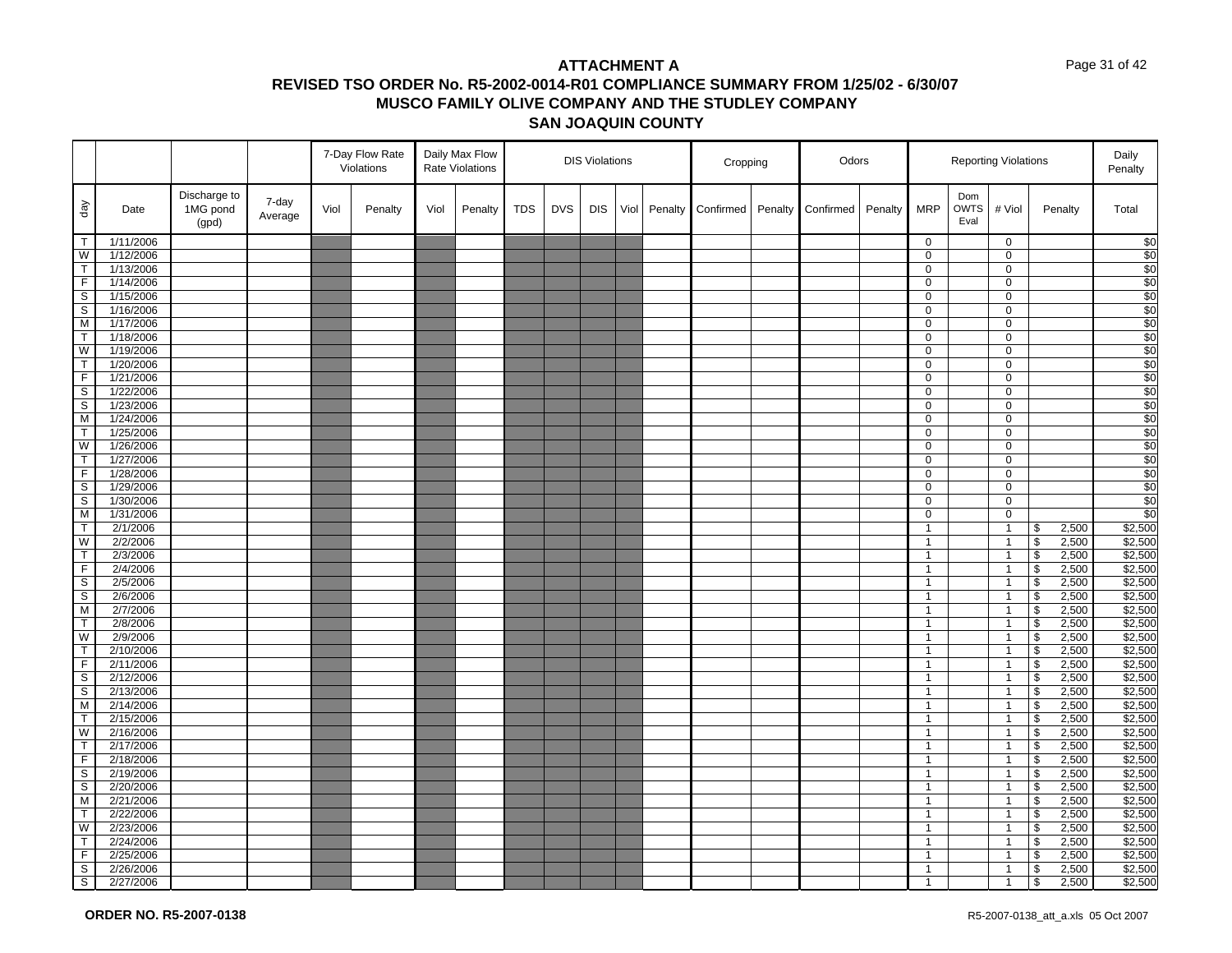#### Page 32 of 42

|                         |                        |                                   |                  |      | 7-Day Flow Rate<br>Violations |      | Daily Max Flow<br>Rate Violations |            |            | <b>DIS Violations</b> |      |         | Cropping     |         | Odors     |                              |                  |                            | <b>Reporting Violations</b> |             | Daily<br>Penalty        |
|-------------------------|------------------------|-----------------------------------|------------------|------|-------------------------------|------|-----------------------------------|------------|------------|-----------------------|------|---------|--------------|---------|-----------|------------------------------|------------------|----------------------------|-----------------------------|-------------|-------------------------|
| $\sqrt{e}b$             | Date                   | Discharge to<br>1MG pond<br>(gpd) | 7-day<br>Average | Viol | Penalty                       | Viol | Penalty                           | <b>TDS</b> | <b>DVS</b> | <b>DIS</b>            | Viol | Penalty | Confirmed    | Penalty | Confirmed | Penalty                      | <b>MRP</b>       | Dom<br><b>OWTS</b><br>Eval | # Viol                      | Penalty     | Total                   |
| $\overline{M}$          | 2/28/2006              |                                   |                  |      |                               |      |                                   |            |            |                       |      |         |              |         |           |                              | $\mathbf{1}$     |                            | $\overline{1}$              | 2,500<br>\$ | \$2,500                 |
| T                       | 3/1/2006               |                                   |                  |      |                               |      |                                   |            |            |                       |      |         |              |         |           |                              | $\mathbf 0$      |                            | $\mathbf 0$                 |             | \$0                     |
| $\overline{W}$          | 3/2/2006               |                                   |                  |      |                               |      |                                   |            |            |                       |      |         |              |         |           |                              | 0                |                            | $\mathbf 0$                 |             | \$0                     |
| T                       | 3/3/2006               |                                   |                  |      |                               |      |                                   |            |            |                       |      |         |              |         |           |                              | $\overline{0}$   |                            | 0                           |             | \$0                     |
| $\overline{F}$          | 3/4/2006               |                                   |                  |      |                               |      |                                   |            |            |                       |      |         |              |         |           |                              | 0                |                            | $\mathbf 0$                 |             | \$0                     |
| $\overline{s}$          | 3/5/2006               |                                   |                  |      |                               |      |                                   |            |            |                       |      |         |              |         |           |                              | 0                |                            | 0                           |             | \$0                     |
| S                       | 3/6/2006               |                                   |                  |      |                               |      |                                   |            |            |                       |      |         |              |         |           |                              | 0                |                            | 0                           |             | \$0                     |
| M                       | 3/7/2006               |                                   |                  |      |                               |      |                                   |            |            |                       |      |         |              |         |           |                              | 0                |                            | 0                           |             | \$0                     |
| $\top$                  | 3/8/2006               |                                   |                  |      |                               |      |                                   |            |            |                       |      |         |              |         |           |                              | 0                |                            | $\mathbf 0$                 |             | $\overline{\$0}$        |
| W                       | 3/9/2006               |                                   |                  |      |                               |      |                                   |            |            |                       |      |         |              |         |           |                              | 0                |                            | $\mathbf 0$                 |             | \$0                     |
| $\overline{\mathsf{T}}$ | 3/10/2006              |                                   |                  |      |                               |      |                                   |            |            |                       |      |         |              |         |           |                              | 0                |                            | 0                           |             | $\frac{$0}{$0}$         |
| F.                      | 3/11/2006              |                                   |                  |      |                               |      |                                   |            |            |                       |      |         |              |         |           |                              | 0                |                            | $\mathbf 0$                 |             |                         |
| $\overline{s}$          | 3/12/2006              |                                   |                  |      |                               |      |                                   |            |            |                       |      |         |              |         |           |                              | $\overline{0}$   |                            | $\overline{0}$              |             | \$0                     |
| $\mathbb S$             | 3/13/2006              |                                   |                  |      |                               |      |                                   |            |            |                       |      |         |              |         |           |                              | 0                |                            | 0                           |             | \$0                     |
| M                       | 3/14/2006              |                                   |                  |      |                               |      |                                   |            |            |                       |      |         |              |         |           |                              | $\overline{0}$   |                            | $\mathbf 0$                 |             | \$0                     |
| $\mathsf T$             | 3/15/2006              |                                   |                  |      |                               |      |                                   |            |            |                       |      |         |              |         |           |                              | 0                |                            | $\mathbf 0$                 |             | \$0                     |
| $\overline{W}$          | 3/16/2006              |                                   |                  |      |                               |      |                                   |            |            |                       |      |         |              |         |           |                              | $\mathbf 0$      |                            | $\mathbf 0$                 |             | \$0                     |
| $\mathsf T$             | 3/17/2006              |                                   |                  |      |                               |      |                                   |            |            |                       |      |         |              |         |           |                              | $\mathbf 0$      |                            | $\mathbf 0$                 |             | \$0                     |
| $\overline{F}$          | 3/18/2006              |                                   |                  |      |                               |      |                                   |            |            |                       |      |         |              |         |           |                              | 0                |                            | 0                           |             | \$0<br>$\overline{\$0}$ |
| $\overline{s}$          | 3/19/2006              |                                   |                  |      |                               |      |                                   |            |            |                       |      |         |              |         |           |                              | 0                |                            | $\mathbf 0$<br>$\mathbf 0$  |             |                         |
| S<br>M                  | 3/20/2006<br>3/21/2006 |                                   |                  |      |                               |      |                                   |            |            |                       |      |         |              |         |           |                              | $\mathbf 0$<br>0 |                            | 0                           |             | \$0                     |
| $\top$                  | 3/22/2006              |                                   |                  |      |                               |      |                                   |            |            |                       |      |         |              |         |           |                              |                  |                            | 0                           |             | \$0<br>\$0              |
| W                       | 3/23/2006              |                                   |                  |      |                               |      |                                   |            |            |                       |      |         | $\mathbf{1}$ | \$2,500 |           | Confirmed failure to fully   |                  |                            | $\mathbf 0$                 |             | \$2,500                 |
| $\mathsf{T}$            | 3/24/2006              |                                   |                  |      |                               |      |                                   |            |            |                       |      |         |              |         |           | crop land application areas. |                  |                            | $\mathbf 0$                 |             | \$0                     |
| $\overline{\mathsf{F}}$ | 3/25/2006              |                                   |                  |      |                               |      |                                   |            |            |                       |      |         |              |         |           |                              | 0                |                            | $\mathbf 0$                 |             | \$0                     |
| S                       | 3/26/2006              |                                   |                  |      |                               |      |                                   |            |            |                       |      |         |              |         |           |                              | 0                |                            | $\overline{0}$              |             | \$0                     |
| $\mathbb S$             | 3/27/2006              |                                   |                  |      |                               |      |                                   |            |            |                       |      |         |              |         |           |                              | 0                |                            | $\mathbf 0$                 |             | $\overline{\$0}$        |
| M                       | 3/28/2006              |                                   |                  |      |                               |      |                                   |            |            |                       |      |         |              |         |           |                              | 0                |                            | $\mathbf 0$                 |             | \$0                     |
| $\mathsf T$             | 3/29/2006              |                                   |                  |      |                               |      |                                   |            |            |                       |      |         |              |         |           |                              | 0                |                            | 0                           |             | \$0                     |
| W                       | 3/30/2006              |                                   |                  |      |                               |      |                                   |            |            |                       |      |         |              |         |           |                              | 0                |                            | 0                           |             | \$0                     |
| $\overline{\mathsf{T}}$ | 3/31/2006              |                                   |                  |      |                               |      |                                   |            |            |                       |      |         |              |         |           |                              | $\overline{0}$   |                            | $\mathbf 0$                 |             | \$0                     |
| F                       | 4/1/2006               |                                   |                  |      |                               |      |                                   |            |            |                       |      |         |              |         |           |                              | 0                |                            | 0                           |             | \$0                     |
| $\overline{\mathbf{s}}$ | 4/2/2006               |                                   |                  |      |                               |      |                                   |            |            |                       |      |         |              |         |           |                              | 0                |                            | 0                           |             | $\overline{\$0}$        |
| S                       | 4/3/2006               |                                   |                  |      |                               |      |                                   |            |            |                       |      |         |              |         |           |                              | 0                |                            | 0                           |             | \$0                     |
| $\overline{M}$          | 4/4/2006               |                                   |                  |      |                               |      |                                   |            |            |                       |      |         |              |         |           |                              | 0                |                            | $\mathbf 0$                 |             | \$0                     |
| T                       | 4/5/2006               |                                   |                  |      |                               |      |                                   |            |            |                       |      |         |              |         |           |                              | 0                |                            | $\mathbf 0$                 |             | \$0                     |
| W                       | 4/6/2006               |                                   |                  |      |                               |      |                                   |            |            |                       |      |         |              |         |           |                              | 0                |                            | 0                           |             | \$0                     |
| $\mathbb S$             | 4/7/2006               |                                   |                  |      |                               |      |                                   |            |            |                       |      |         |              |         |           |                              | $\mathbf{0}$     |                            | 0                           |             | \$0                     |
| $\overline{M}$          | 4/8/2006               |                                   |                  |      |                               |      |                                   |            |            |                       |      |         |              |         |           |                              | 0                |                            | $\mathbf 0$                 |             | \$0                     |
| $\top$                  | 4/9/2006               |                                   |                  |      |                               |      |                                   |            |            |                       |      |         |              |         |           |                              | 0                |                            | $\mathbf 0$                 |             | \$0                     |
| W                       | 4/10/2006              |                                   |                  |      |                               |      |                                   |            |            |                       |      |         |              |         |           |                              | 0                |                            | 0                           |             | $\overline{\$0}$        |
| $\mathsf{T}$            | 4/11/2006              |                                   |                  |      |                               |      |                                   |            |            |                       |      |         |              |         |           |                              | 0                |                            | 0                           |             | \$0                     |
| $\overline{F}$          | 4/12/2006              |                                   |                  |      |                               |      |                                   |            |            |                       |      |         |              |         |           |                              | $\mathbf 0$      |                            | $\mathbf 0$                 |             | \$0                     |
| $\mathbb S$             | 4/13/2006              |                                   |                  |      |                               |      |                                   |            |            |                       |      |         |              |         |           |                              | 0                |                            | $\mathbf 0$                 |             | \$0                     |
| $\mathsf{s}$            | 4/14/2006              |                                   |                  |      |                               |      |                                   |            |            |                       |      |         |              |         |           |                              | $\overline{0}$   |                            | $\overline{0}$              |             | \$0                     |
| M                       | 4/15/2006              |                                   |                  |      |                               |      |                                   |            |            |                       |      |         |              |         |           |                              | 0                |                            | 0                           |             | \$0                     |
| T                       | 4/16/2006              |                                   |                  |      |                               |      |                                   |            |            |                       |      |         |              |         |           |                              | 0                |                            | $\mathbf 0$                 |             | \$0                     |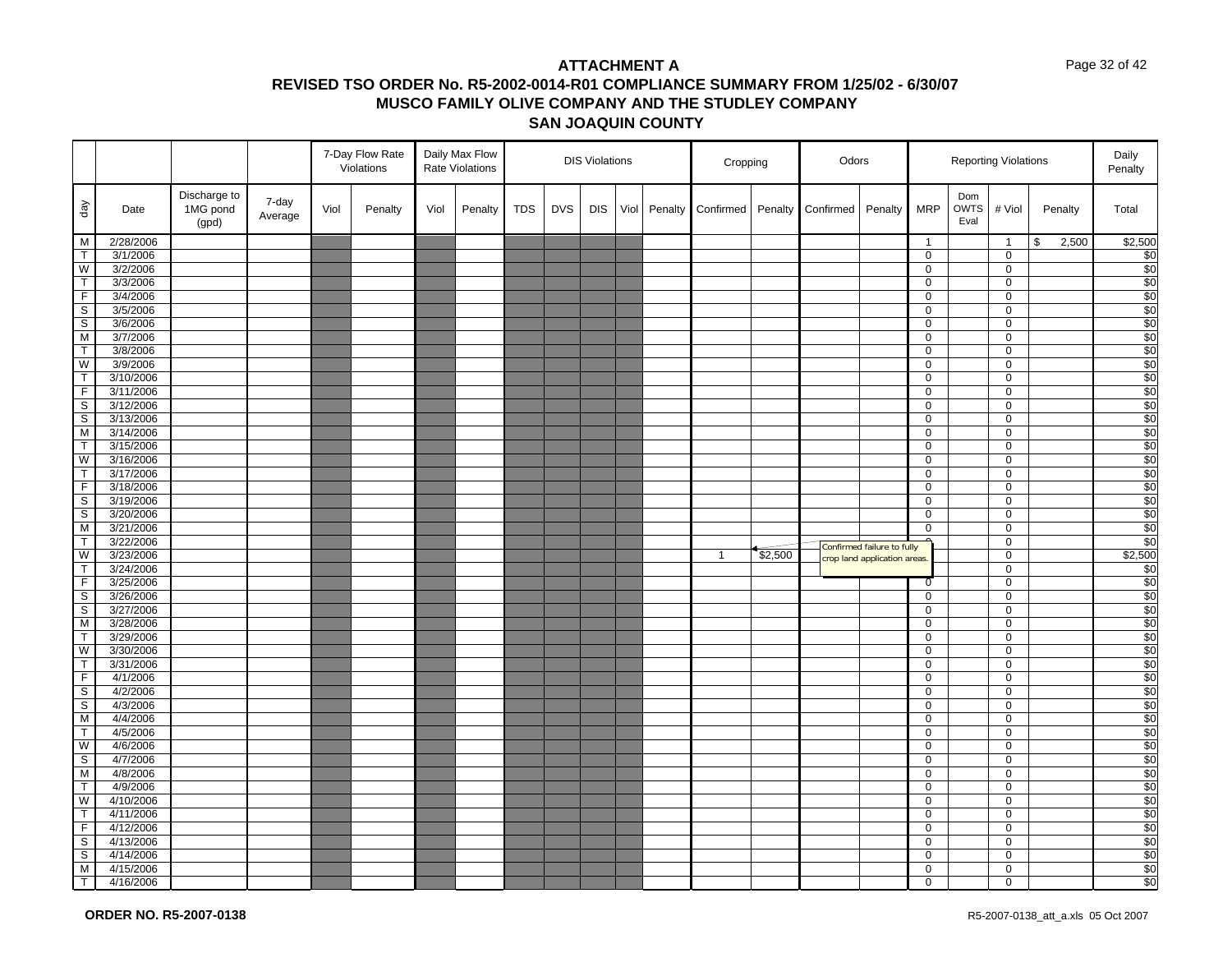#### Page 33 of 42

|                                                                                                         |                      |                                   |                  |      | 7-Day Flow Rate<br>Violations |      | Daily Max Flow<br>Rate Violations |            |            | <b>DIS Violations</b> |      |         | Cropping       |         | Odors     |                             |                |                            | <b>Reporting Violations</b> |         | Daily<br>Penalty       |
|---------------------------------------------------------------------------------------------------------|----------------------|-----------------------------------|------------------|------|-------------------------------|------|-----------------------------------|------------|------------|-----------------------|------|---------|----------------|---------|-----------|-----------------------------|----------------|----------------------------|-----------------------------|---------|------------------------|
| day                                                                                                     | Date                 | Discharge to<br>1MG pond<br>(gpd) | 7-day<br>Average | Viol | Penalty                       | Viol | Penalty                           | <b>TDS</b> | <b>DVS</b> | <b>DIS</b>            | Viol | Penalty | Confirmed      | Penalty | Confirmed | Penalty                     | <b>MRP</b>     | Dom<br><b>OWTS</b><br>Eval | # Viol                      | Penalty | Total                  |
|                                                                                                         | 4/17/2006            |                                   |                  |      |                               |      |                                   |            |            |                       |      |         |                |         |           |                             | 0              |                            | $\mathbf 0$                 |         | \$0                    |
|                                                                                                         | 4/18/2006            |                                   |                  |      |                               |      |                                   |            |            |                       |      |         |                |         |           |                             | 0              |                            | $\mathbf 0$                 |         | \$0                    |
|                                                                                                         | 4/19/2006            |                                   |                  |      |                               |      |                                   |            |            |                       |      |         |                |         |           |                             | 0              |                            | $\mathbf 0$                 |         | $\sqrt{50}$            |
|                                                                                                         | 4/20/2006            |                                   |                  |      |                               |      |                                   |            |            |                       |      |         |                |         |           |                             | 0              |                            | $\mathbf 0$                 |         | \$0                    |
|                                                                                                         | 4/21/2006            |                                   |                  |      |                               |      |                                   |            |            |                       |      |         |                |         |           |                             | 0              |                            | $\mathbf 0$                 |         | $\sqrt{50}$            |
|                                                                                                         | 4/22/2006            |                                   |                  |      |                               |      |                                   |            |            |                       |      |         |                |         |           |                             | 0              |                            | $\mathbf 0$                 |         | \$0                    |
|                                                                                                         | 4/23/2006            |                                   |                  |      |                               |      |                                   |            |            |                       |      |         |                |         |           |                             | 0              |                            | 0                           |         | \$0                    |
|                                                                                                         | 4/24/2006            |                                   |                  |      |                               |      |                                   |            |            |                       |      |         |                |         |           |                             | 0              |                            | $\mathbf 0$                 |         | \$0                    |
|                                                                                                         | 4/25/2006            |                                   |                  |      |                               |      |                                   |            |            |                       |      |         |                |         |           |                             | 0              |                            | 0                           |         | $\overline{30}$        |
|                                                                                                         | 4/26/2006            |                                   |                  |      |                               |      |                                   |            |            |                       |      |         |                |         |           |                             | 0              |                            | $\mathbf 0$                 |         | $\overline{50}$        |
|                                                                                                         | 4/27/2006            |                                   |                  |      |                               |      |                                   |            |            |                       |      |         |                |         |           |                             | 0              |                            | $\mathbf 0$                 |         | $\sqrt{50}$            |
|                                                                                                         | 4/28/2006            |                                   |                  |      |                               |      |                                   |            |            |                       |      |         |                |         |           |                             | 0              |                            | $\mathbf 0$                 |         | \$0                    |
|                                                                                                         | 4/29/2006            |                                   |                  |      |                               |      |                                   |            |            |                       |      |         |                |         |           |                             | 0              |                            | $\mathbf 0$                 |         | \$0                    |
|                                                                                                         | 4/30/2006            |                                   |                  |      |                               |      |                                   |            |            |                       |      |         |                |         |           |                             | 0              |                            | $\mathbf 0$                 |         | \$0                    |
| $\frac{1}{2}$                                                                                           | 5/1/2006             |                                   |                  |      |                               |      |                                   |            |            |                       |      |         |                |         |           |                             | 0              |                            | $\mathbf 0$                 |         | \$0                    |
|                                                                                                         | 5/2/2006             |                                   |                  |      |                               |      |                                   |            |            |                       |      |         |                |         |           |                             | 0              |                            | $\mathbf 0$                 |         | \$0                    |
| $\frac{1}{ L }\omega\left \infty\right \geq L\left \frac{L}{ L }\omega\right \infty\left \infty\right $ | 5/3/2006             |                                   |                  |      |                               |      |                                   |            |            |                       |      |         |                |         |           |                             | 0              |                            | $\mathbf 0$                 |         | $\sqrt{50}$            |
|                                                                                                         | 5/4/2006             |                                   |                  |      |                               |      |                                   |            |            |                       |      |         |                |         |           |                             | 0              |                            | $\mathbf 0$                 |         | $\overline{\$0}$       |
|                                                                                                         | 5/5/2006             |                                   |                  |      |                               |      |                                   |            |            |                       |      |         |                |         |           |                             | 0              |                            | $\mathbf 0$                 |         | \$0<br>$\overline{50}$ |
|                                                                                                         | 5/6/2006             |                                   |                  |      |                               |      |                                   |            |            |                       |      |         |                |         |           |                             | 0<br>0         |                            | $\mathbf 0$<br>$\mathbf 0$  |         | $\overline{50}$        |
|                                                                                                         | 5/7/2006             |                                   |                  |      |                               |      |                                   |            |            |                       |      |         |                |         |           |                             | 0              |                            | $\mathbf 0$                 |         |                        |
|                                                                                                         | 5/8/2006<br>5/9/2006 |                                   |                  |      |                               |      |                                   |            |            |                       |      |         |                |         |           |                             | 0              |                            | $\mathbf 0$                 |         | \$0<br>$\sqrt{50}$     |
|                                                                                                         | 5/10/2006            |                                   |                  |      |                               |      |                                   |            |            |                       |      |         |                |         |           |                             | 0              |                            | 0                           |         | $\overline{50}$        |
|                                                                                                         | 5/11/2006            |                                   |                  |      |                               |      |                                   |            |            |                       |      |         |                |         |           |                             | 0              |                            | $\mathbf 0$                 |         | \$0                    |
|                                                                                                         | 5/12/2006            |                                   |                  |      |                               |      |                                   |            |            |                       |      |         |                |         |           |                             | 0              |                            | 0                           |         | \$0                    |
|                                                                                                         | 5/13/2006            |                                   |                  |      |                               |      |                                   |            |            |                       |      |         |                |         |           |                             | 0              |                            | $\mathbf 0$                 |         | $\overline{50}$        |
|                                                                                                         | 5/14/2006            |                                   |                  |      |                               |      |                                   |            |            |                       |      |         |                |         |           |                             | 0              |                            | 0                           |         | \$0                    |
| $\frac{1}{1}$                                                                                           | 5/15/2006            |                                   |                  |      |                               |      |                                   |            |            |                       |      |         |                |         |           |                             | 0              |                            | $\mathbf 0$                 |         | $\overline{50}$        |
|                                                                                                         | 5/16/2006            |                                   |                  |      |                               |      |                                   |            |            |                       |      |         |                |         |           |                             | 0              |                            | 0                           |         | $\sqrt{50}$            |
|                                                                                                         | 5/17/2006            |                                   |                  |      |                               |      |                                   |            |            |                       |      |         |                |         |           |                             |                |                            | $\mathbf 0$                 |         | \$0                    |
|                                                                                                         | 5/18/2006            |                                   |                  |      |                               |      |                                   |            |            |                       |      |         | $\overline{1}$ | \$2,500 |           | Confirmed failure to fully  |                |                            | $\mathbf 0$                 |         | \$2,500                |
|                                                                                                         | 5/19/2006            |                                   |                  |      |                               |      |                                   |            |            |                       |      |         |                |         |           | crop land application areas |                |                            | $\mathbf 0$                 |         | \$0                    |
| $\frac{1}{2}$ $\omega$ $\approx$ $\frac{1}{2}$                                                          | 5/20/2006            |                                   |                  |      |                               |      |                                   |            |            |                       |      |         |                |         |           |                             | $\overline{0}$ |                            | $\mathbf 0$                 |         | $\sqrt{50}$            |
|                                                                                                         | 5/21/2006            |                                   |                  |      |                               |      |                                   |            |            |                       |      |         |                |         |           |                             | 0              |                            | $\mathbf 0$                 |         | \$0                    |
|                                                                                                         | 5/22/2006            |                                   |                  |      |                               |      |                                   |            |            |                       |      |         |                |         |           |                             | 0              |                            | $\mathbf 0$                 |         | $\sqrt{50}$            |
|                                                                                                         | 5/23/2006            |                                   |                  |      |                               |      |                                   |            |            |                       |      |         |                |         |           |                             | 0              |                            | 0                           |         | \$0                    |
|                                                                                                         | 5/24/2006            |                                   |                  |      |                               |      |                                   |            |            |                       |      |         |                |         |           |                             | 0              |                            | $\mathbf 0$                 |         | \$0                    |
|                                                                                                         | 5/25/2006            |                                   |                  |      |                               |      |                                   |            |            |                       |      |         |                |         |           |                             | 0              |                            | $\mathbf 0$                 |         | $\sqrt{50}$            |
|                                                                                                         | 5/26/2006            |                                   |                  |      |                               |      |                                   |            |            |                       |      |         |                |         |           |                             | 0              |                            | $\mathbf 0$                 |         | \$0                    |
|                                                                                                         | 5/27/2006            |                                   |                  |      |                               |      |                                   |            |            |                       |      |         |                |         |           |                             | 0              |                            | $\mathbf 0$                 |         | \$0                    |
|                                                                                                         | 5/28/2006            |                                   |                  |      |                               |      |                                   |            |            |                       |      |         |                |         |           |                             | 0              |                            | $\mathbf 0$                 |         | $\sqrt{50}$            |
|                                                                                                         | 5/29/2006            |                                   |                  |      |                               |      |                                   |            |            |                       |      |         |                |         |           |                             | 0              |                            | $\mathbf 0$                 |         | $\sqrt{6}$             |
|                                                                                                         | 5/30/2006            |                                   |                  |      |                               |      |                                   |            |            |                       |      |         |                |         |           |                             | 0              |                            | $\mathsf 0$                 |         | \$0                    |
|                                                                                                         | 5/31/2006            |                                   |                  |      |                               |      |                                   |            |            |                       |      |         |                |         |           |                             | 0              |                            | $\mathbf 0$                 |         | \$0                    |
| $\geq  \infty  \log  \infty  \geq  \infty  \leq  \infty  \log  \infty  \geq$                            | 6/1/2006             |                                   |                  |      |                               |      |                                   |            |            |                       |      |         |                |         |           |                             | $\overline{0}$ |                            | $\overline{0}$              |         | \$0                    |
|                                                                                                         | 6/2/2006             |                                   |                  |      |                               |      |                                   |            |            |                       |      |         |                |         |           |                             | 0              |                            | $\mathbf 0$                 |         | \$0                    |
|                                                                                                         | 6/3/2006             |                                   |                  |      |                               |      |                                   |            |            |                       |      |         |                |         |           |                             | 0              |                            | $\mathbf 0$                 |         | $\sqrt{6}$             |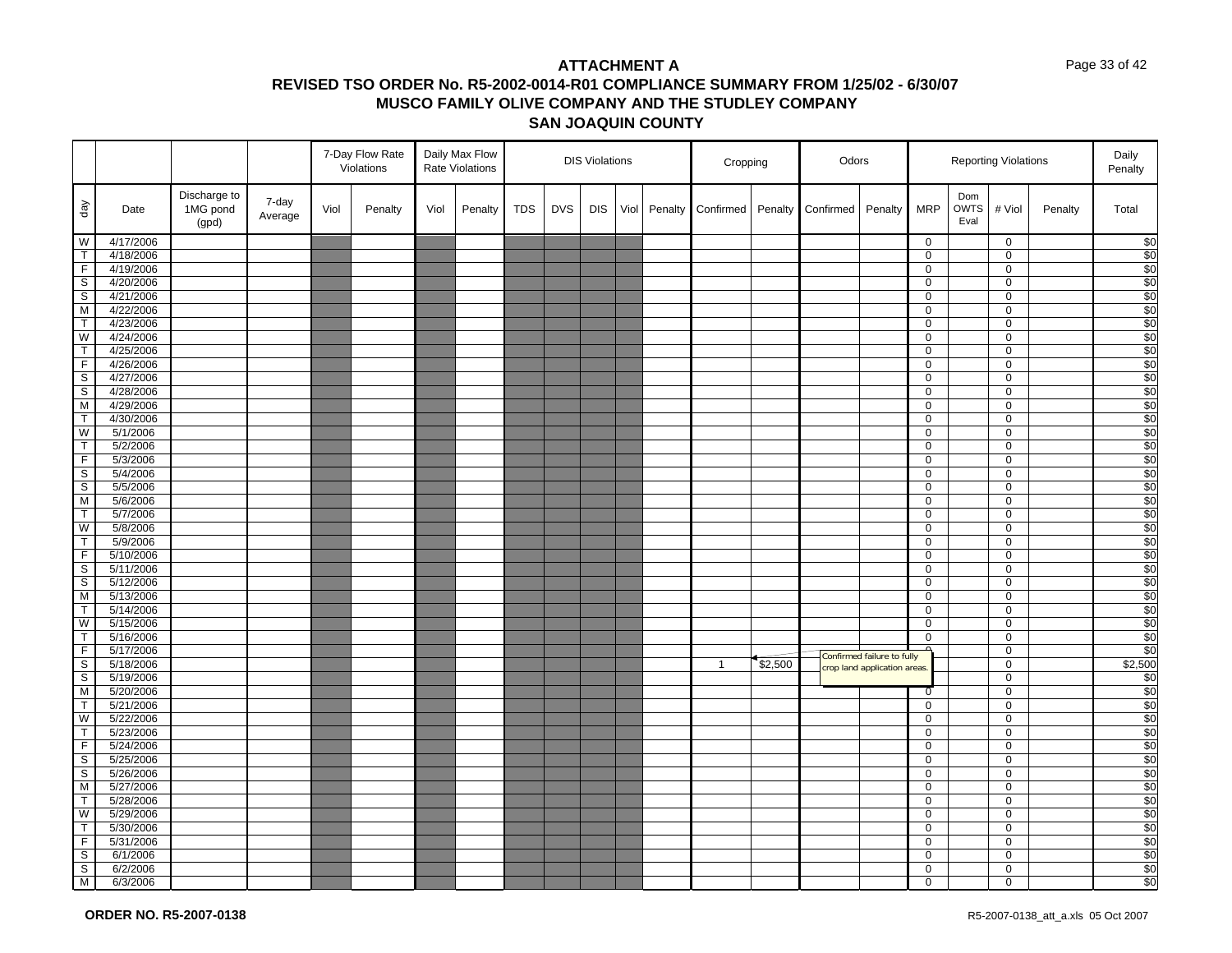#### Page 34 of 42

|                               |                        |                                   |                  |      | 7-Day Flow Rate<br>Violations |      | Daily Max Flow<br>Rate Violations |            |            | <b>DIS Violations</b> |      |         | Cropping  |         | Odors     |         |                     |                            | <b>Reporting Violations</b> |         | Daily<br>Penalty        |
|-------------------------------|------------------------|-----------------------------------|------------------|------|-------------------------------|------|-----------------------------------|------------|------------|-----------------------|------|---------|-----------|---------|-----------|---------|---------------------|----------------------------|-----------------------------|---------|-------------------------|
| $\sqrt{eq}$                   | Date                   | Discharge to<br>1MG pond<br>(gpd) | 7-day<br>Average | Viol | Penalty                       | Viol | Penalty                           | <b>TDS</b> | <b>DVS</b> | <b>DIS</b>            | Viol | Penalty | Confirmed | Penalty | Confirmed | Penalty | <b>MRP</b>          | Dom<br><b>OWTS</b><br>Eval | # Viol                      | Penalty | Total                   |
| $\top$                        | 6/4/2006               |                                   |                  |      |                               |      |                                   |            |            |                       |      |         |           |         |           |         | $\mathbf 0$         |                            | $\mathbf 0$                 |         | \$0                     |
| W                             | 6/5/2006               |                                   |                  |      |                               |      |                                   |            |            |                       |      |         |           |         |           |         | $\overline{0}$      |                            | $\mathbf 0$                 |         | \$0                     |
| $\mathsf S$                   | 6/6/2006               |                                   |                  |      |                               |      |                                   |            |            |                       |      |         |           |         |           |         | 0                   |                            | $\mathbf 0$                 |         | \$0                     |
| M                             | 6/7/2006               |                                   |                  |      |                               |      |                                   |            |            |                       |      |         |           |         |           |         | $\overline{0}$      |                            | 0                           |         | \$0                     |
| $\overline{T}$                | 6/8/2006               |                                   |                  |      |                               |      |                                   |            |            |                       |      |         |           |         |           |         | 0                   |                            | $\mathbf 0$                 |         | \$0                     |
| $\overline{W}$                | 6/9/2006               |                                   |                  |      |                               |      |                                   |            |            |                       |      |         |           |         |           |         | 0                   |                            | 0                           |         | \$0                     |
| $\overline{1}$                | 6/10/2006              |                                   |                  |      |                               |      |                                   |            |            |                       |      |         |           |         |           |         | $\overline{0}$      |                            | 0                           |         | \$0                     |
| $\mathsf F$<br>$\overline{s}$ | 6/11/2006              |                                   |                  |      |                               |      |                                   |            |            |                       |      |         |           |         |           |         | 0<br>0              |                            | 0<br>$\mathbf 0$            |         | \$0<br>$\overline{\$0}$ |
| S                             | 6/12/2006<br>6/13/2006 |                                   |                  |      |                               |      |                                   |            |            |                       |      |         |           |         |           |         | 0                   |                            | $\mathsf 0$                 |         | \$0                     |
| M                             | 6/14/2006              |                                   |                  |      |                               |      |                                   |            |            |                       |      |         |           |         |           |         | 0                   |                            | 0                           |         | \$0                     |
| $\mathsf T$                   | 6/15/2006              |                                   |                  |      |                               |      |                                   |            |            |                       |      |         |           |         |           |         | 0                   |                            | 0                           |         | \$0                     |
| W                             | 6/16/2006              |                                   |                  |      |                               |      |                                   |            |            |                       |      |         |           |         |           |         | $\overline{0}$      |                            | $\mathbf 0$                 |         | \$0                     |
| $\mathsf{T}$                  | 6/17/2006              |                                   |                  |      |                               |      |                                   |            |            |                       |      |         |           |         |           |         | $\mathbf 0$         |                            | $\mathbf 0$                 |         | \$0                     |
| F                             | 6/18/2006              |                                   |                  |      |                               |      |                                   |            |            |                       |      |         |           |         |           |         | 0                   |                            | 0                           |         | \$0                     |
| $\mathbb S$                   | 6/19/2006              |                                   |                  |      |                               |      |                                   |            |            |                       |      |         |           |         |           |         | $\mathbf{0}$        |                            | $\mathbf 0$                 |         | \$0                     |
| $\overline{s}$                | 6/20/2006              |                                   |                  |      |                               |      |                                   |            |            |                       |      |         |           |         |           |         | 0                   |                            | $\mathbf 0$                 |         | $\overline{\$0}$        |
| M                             | 6/21/2006              |                                   |                  |      |                               |      |                                   |            |            |                       |      |         |           |         |           |         | $\mathbf 0$         |                            | $\mathbf 0$                 |         | \$0                     |
| $\overline{\mathsf{T}}$       | 6/22/2006              |                                   |                  |      |                               |      |                                   |            |            |                       |      |         |           |         |           |         | $\overline{0}$      |                            | $\mathbf{0}$                |         | \$0                     |
| $\overline{W}$                | 6/23/2006              |                                   |                  |      |                               |      |                                   |            |            |                       |      |         |           |         |           |         | 0                   |                            | $\mathbf 0$                 |         | $\frac{1}{20}$          |
| $\overline{\mathsf{T}}$       | 6/24/2006              |                                   |                  |      |                               |      |                                   |            |            |                       |      |         |           |         |           |         | $\overline{0}$      |                            | $\mathbf 0$                 |         | \$0                     |
| F                             | 6/25/2006              |                                   |                  |      |                               |      |                                   |            |            |                       |      |         |           |         |           |         | 0                   |                            | $\mathbf 0$                 |         | \$0                     |
| $\overline{\mathbf{s}}$       | 6/26/2006              |                                   |                  |      |                               |      |                                   |            |            |                       |      |         |           |         |           |         | 0                   |                            | $\mathbf 0$                 |         | \$0                     |
| $\overline{\mathsf{s}}$       | 6/27/2006              |                                   |                  |      |                               |      |                                   |            |            |                       |      |         |           |         |           |         | 0                   |                            | $\mathbf 0$                 |         | \$0                     |
| M                             | 6/28/2006              |                                   |                  |      |                               |      |                                   |            |            |                       |      |         |           |         |           |         | 0                   |                            | $\mathbf 0$                 |         | \$0                     |
| $\mathsf T$                   | 6/29/2006              |                                   |                  |      |                               |      |                                   |            |            |                       |      |         |           |         |           |         | 0                   |                            | $\mathbf 0$                 |         | $\overline{$}0$         |
| W                             | 6/30/2006              |                                   |                  |      |                               |      |                                   |            |            |                       |      |         |           |         |           |         | 0                   |                            | 0                           |         | \$0                     |
| $\mathsf T$                   | 7/1/2006               |                                   |                  |      |                               |      |                                   |            |            |                       |      |         |           |         |           |         | 0                   |                            | $\mathbf 0$                 |         | \$0                     |
| F                             | 7/2/2006<br>7/3/2006   |                                   |                  |      |                               |      |                                   |            |            |                       |      |         |           |         |           |         | $\overline{0}$<br>0 |                            | $\overline{0}$<br>0         |         | \$0<br>\$0              |
| $\mathbb S$<br>$\mathsf S$    | 7/4/2006               |                                   |                  |      |                               |      |                                   |            |            |                       |      |         |           |         |           |         | 0                   |                            | $\mathbf 0$                 |         | \$0                     |
| M                             | 7/5/2006               |                                   |                  |      |                               |      |                                   |            |            |                       |      |         |           |         |           |         | 0                   |                            | $\mathbf 0$                 |         | $\frac{1}{20}$          |
| $\mathsf T$                   | 7/6/2006               |                                   |                  |      |                               |      |                                   |            |            |                       |      |         |           |         |           |         | 0                   |                            | $\mathbf 0$                 |         | \$0                     |
| $\overline{W}$                | 7/7/2006               |                                   |                  |      |                               |      |                                   |            |            |                       |      |         |           |         |           |         | 0                   |                            | $\mathbf 0$                 |         | \$0                     |
| $\overline{T}$                | 7/8/2006               |                                   |                  |      |                               |      |                                   |            |            |                       |      |         |           |         |           |         | 0                   |                            | 0                           |         | \$0                     |
| $\overline{\mathsf{F}}$       | 7/9/2006               |                                   |                  |      |                               |      |                                   |            |            |                       |      |         |           |         |           |         | 0                   |                            | $\mathbf 0$                 |         | \$0                     |
| S                             | 7/10/2006              |                                   |                  |      |                               |      |                                   |            |            |                       |      |         |           |         |           |         | 0                   |                            | $\mathsf 0$                 |         | \$0                     |
| S                             | 7/11/2006              |                                   |                  |      |                               |      |                                   |            |            |                       |      |         |           |         |           |         | 0                   |                            | 0                           |         | $\overline{$}0$         |
| M                             | 7/12/2006              |                                   |                  |      |                               |      |                                   |            |            |                       |      |         |           |         |           |         | 0                   |                            | 0                           |         | \$0                     |
| $\mathsf T$                   | 7/13/2006              |                                   |                  |      |                               |      |                                   |            |            |                       |      |         |           |         |           |         | 0                   |                            | $\mathbf 0$                 |         | \$0                     |
| W                             | 7/14/2006              |                                   |                  |      |                               |      |                                   |            |            |                       |      |         |           |         |           |         | 0                   |                            | $\mathbf 0$                 |         | \$0                     |
| $\top$                        | 7/15/2006              |                                   |                  |      |                               |      |                                   |            |            |                       |      |         |           |         |           |         | 0                   |                            | $\mathbf 0$                 |         | \$0                     |
| $\overline{F}$                | 7/16/2006              |                                   |                  |      |                               |      |                                   |            |            |                       |      |         |           |         |           |         | $\overline{0}$      |                            | $\overline{0}$              |         | \$0                     |
| S                             | 7/17/2006              |                                   |                  |      |                               |      |                                   |            |            |                       |      |         |           |         |           |         | 0                   |                            | $\mathbf 0$                 |         | \$0                     |
| $\mathbb S$                   | 7/18/2006              |                                   |                  |      |                               |      |                                   |            |            |                       |      |         |           |         |           |         | 0                   |                            | $\mathbf 0$                 |         | \$0                     |
| M                             | 7/19/2006              |                                   |                  |      |                               |      |                                   |            |            |                       |      |         |           |         |           |         | $\overline{0}$      |                            | $\overline{0}$              |         | \$0                     |
| $\mathsf T$<br>W              | 7/20/2006              |                                   |                  |      |                               |      |                                   |            |            |                       |      |         |           |         |           |         | 0<br>0              |                            | 0<br>0                      |         | \$0<br>\$0              |
|                               | 7/21/2006              |                                   |                  |      |                               |      |                                   |            |            |                       |      |         |           |         |           |         |                     |                            |                             |         |                         |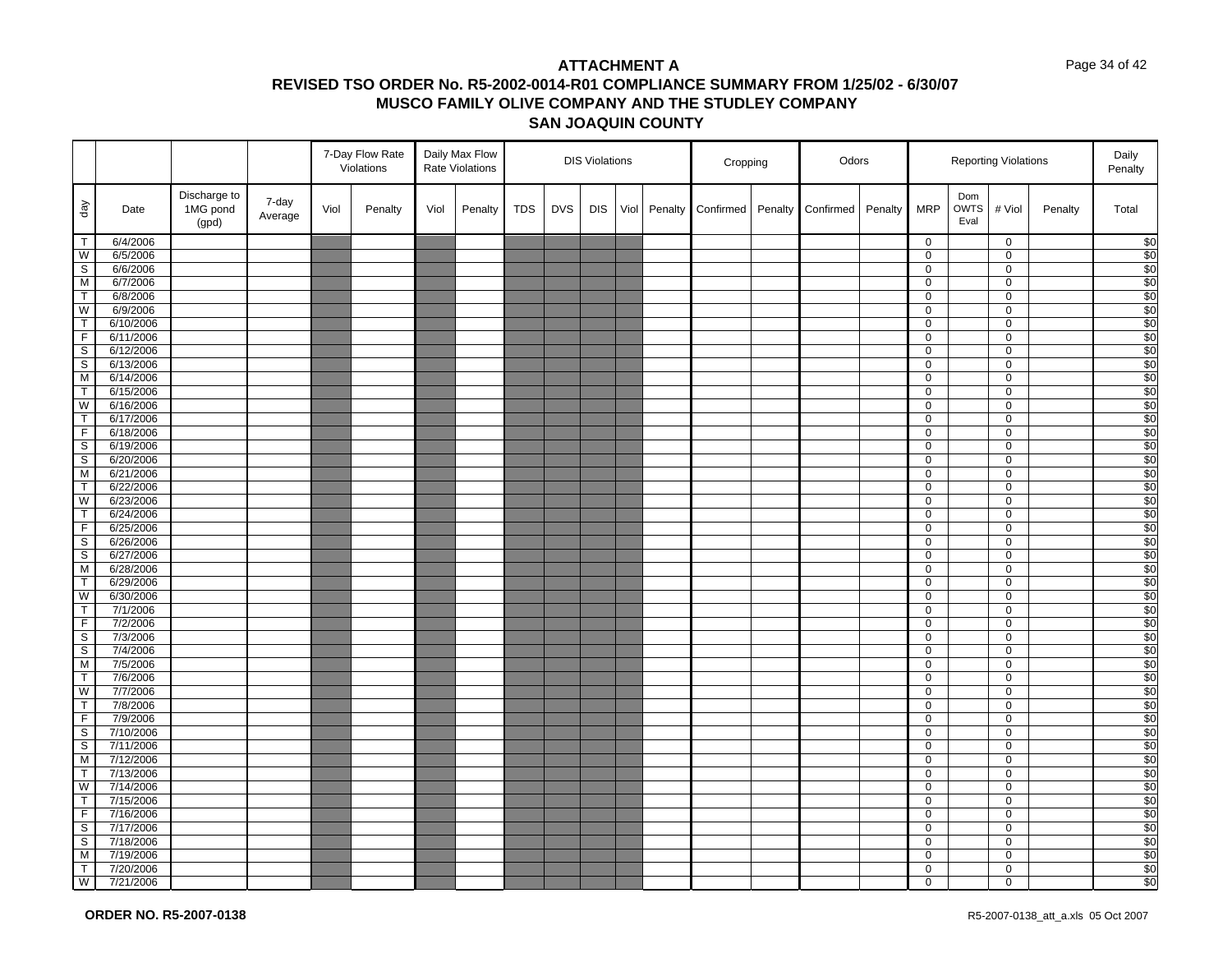#### Page 35 of 42

|                         |                        |                                   |                  | 7-Day Flow Rate<br>Daily Max Flow<br>Violations<br>Rate Violations |         |      |         |            | <b>DIS Violations</b> |            |      | Cropping |           | Odors   |           |         | <b>Reporting Violations</b> |                            |                               | Daily<br>Penalty                  |                    |
|-------------------------|------------------------|-----------------------------------|------------------|--------------------------------------------------------------------|---------|------|---------|------------|-----------------------|------------|------|----------|-----------|---------|-----------|---------|-----------------------------|----------------------------|-------------------------------|-----------------------------------|--------------------|
| $\sqrt{e}b$             | Date                   | Discharge to<br>1MG pond<br>(gpd) | 7-day<br>Average | Viol                                                               | Penalty | Viol | Penalty | <b>TDS</b> | <b>DVS</b>            | <b>DIS</b> | Viol | Penalty  | Confirmed | Penalty | Confirmed | Penalty | <b>MRP</b>                  | Dom<br><b>OWTS</b><br>Eval | # Viol                        | Penalty                           | Total              |
| $\overline{\mathsf{T}}$ | 7/22/2006              |                                   |                  |                                                                    |         |      |         |            |                       |            |      |          |           |         |           |         | $\mathbf 0$                 |                            | $\mathbf 0$                   |                                   | \$0                |
| $\overline{F}$          | 7/23/2006              |                                   |                  |                                                                    |         |      |         |            |                       |            |      |          |           |         |           |         | 0                           |                            | $\mathbf 0$                   |                                   | \$0                |
| $\overline{s}$          | 7/24/2006              |                                   |                  |                                                                    |         |      |         |            |                       |            |      |          |           |         |           |         | 0                           |                            | $\mathbf 0$                   |                                   | $\sqrt{50}$        |
| S                       | 7/25/2006              |                                   |                  |                                                                    |         |      |         |            |                       |            |      |          |           |         |           |         | 0                           |                            | $\mathbf 0$                   |                                   | \$0                |
| M                       | 7/26/2006              |                                   |                  |                                                                    |         |      |         |            |                       |            |      |          |           |         |           |         | 0                           |                            | $\mathbf 0$                   |                                   | $\sqrt{50}$        |
| T                       | 7/27/2006              |                                   |                  |                                                                    |         |      |         |            |                       |            |      |          |           |         |           |         | 0                           |                            | $\mathbf 0$                   |                                   | \$0                |
| W                       | 7/28/2006              |                                   |                  |                                                                    |         |      |         |            |                       |            |      |          |           |         |           |         | 0                           |                            | 0                             |                                   | $\overline{\$0}$   |
| T                       | 7/29/2006              |                                   |                  |                                                                    |         |      |         |            |                       |            |      |          |           |         |           |         | 0                           |                            | $\mathbf 0$                   |                                   | \$0                |
| $\overline{F}$          | 7/30/2006              |                                   |                  |                                                                    |         |      |         |            |                       |            |      |          |           |         |           |         | 0                           |                            | $\mathbf 0$                   |                                   | $\overline{30}$    |
| S                       | 7/31/2006              |                                   |                  |                                                                    |         |      |         |            |                       |            |      |          |           |         |           |         | 0                           |                            | 0                             |                                   | \$0                |
| $\overline{s}$          | 8/1/2006               |                                   |                  |                                                                    |         |      |         |            |                       |            |      |          |           |         |           |         | 0                           |                            | $\mathbf 0$                   |                                   | $\sqrt{50}$        |
| M                       | 8/2/2006               |                                   |                  |                                                                    |         |      |         |            |                       |            |      |          |           |         |           |         | 0                           |                            | 0                             |                                   | \$0                |
| $\overline{1}$          | 8/3/2006               |                                   |                  |                                                                    |         |      |         |            |                       |            |      |          |           |         |           |         | 0                           |                            | $\mathbf 0$                   |                                   | \$0                |
| W                       | 8/4/2006               |                                   |                  |                                                                    |         |      |         |            |                       |            |      |          |           |         |           |         | 0                           |                            | $\mathbf 0$                   |                                   | \$0                |
| $\overline{1}$          | 8/5/2006               |                                   |                  |                                                                    |         |      |         |            |                       |            |      |          |           |         |           |         | 0                           |                            | $\mathbf 0$                   |                                   | \$0                |
| $\overline{F}$          | 8/6/2006               |                                   |                  |                                                                    |         |      |         |            |                       |            |      |          |           |         |           |         | 0                           |                            | $\mathbf 0$                   |                                   | \$0                |
| $\mathbb S$             | 8/7/2006               |                                   |                  |                                                                    |         |      |         |            |                       |            |      |          |           |         |           |         | 0                           |                            | $\mathbf 0$                   |                                   | $\overline{30}$    |
| $\overline{\mathbf{s}}$ | 8/8/2006               |                                   |                  |                                                                    |         |      |         |            |                       |            |      |          |           |         |           |         | 0                           |                            | $\mathbf 0$                   |                                   | \$0                |
| ${\sf M}$               | 8/9/2006               |                                   |                  |                                                                    |         |      |         |            |                       |            |      |          |           |         |           |         | 0                           |                            | $\mathbf 0$                   |                                   | $\sqrt{50}$        |
| T                       | 8/10/2006              |                                   |                  |                                                                    |         |      |         |            |                       |            |      |          |           |         |           |         | 0                           |                            | $\mathbf 0$<br>$\overline{0}$ |                                   | \$0<br>\$0         |
| W                       | 8/11/2006              |                                   |                  |                                                                    |         |      |         |            |                       |            |      |          |           |         |           |         | 0                           |                            |                               |                                   |                    |
| T<br>$\mathsf F$        | 8/12/2006<br>8/13/2006 |                                   |                  |                                                                    |         |      |         |            |                       |            |      |          |           |         |           |         | 0<br>0                      |                            | $\mathbf 0$<br>$\mathsf 0$    |                                   | \$0<br>$\sqrt{50}$ |
| s,                      | 8/14/2006              |                                   |                  |                                                                    |         |      |         |            |                       |            |      |          |           |         |           |         | 0                           |                            | $\mathbf 0$                   |                                   | \$0                |
| $\mathsf S$             | 8/15/2006              |                                   |                  |                                                                    |         |      |         |            |                       |            |      |          |           |         |           |         | 0                           |                            | $\mathbf 0$                   |                                   | $\sqrt{50}$        |
| M                       | 8/16/2006              |                                   |                  |                                                                    |         |      |         |            |                       |            |      |          |           |         |           |         | 0                           |                            | $\mathbf 0$                   |                                   | $\overline{30}$    |
| $\mathsf{T}$            | 8/17/2006              |                                   |                  |                                                                    |         |      |         |            |                       |            |      |          |           |         |           |         | 0                           |                            | $\mathbf 0$                   |                                   | \$0                |
| W                       | 8/18/2006              |                                   |                  |                                                                    |         |      |         |            |                       |            |      |          |           |         |           |         | 0                           |                            | $\mathbf 0$                   |                                   | $\sqrt{50}$        |
| $\overline{1}$          | 8/19/2006              |                                   |                  |                                                                    |         |      |         |            |                       |            |      |          |           |         |           |         | $\overline{0}$              |                            | $\overline{0}$                |                                   | \$0                |
| $\mathsf F$             | 8/20/2006              |                                   |                  |                                                                    |         |      |         |            |                       |            |      |          |           |         |           |         | 0                           |                            | $\mathbf 0$                   |                                   | \$0                |
| $\overline{s}$          | 8/21/2006              |                                   |                  |                                                                    |         |      |         |            |                       |            |      |          |           |         |           |         | 0                           |                            | $\mathbf 0$                   |                                   | \$0                |
| $\mathsf{s}$            | 8/22/2006              |                                   |                  |                                                                    |         |      |         |            |                       |            |      |          |           |         |           |         | 0                           |                            | 0                             |                                   | $\overline{50}$    |
| $\overline{M}$          | 8/23/2006              |                                   |                  |                                                                    |         |      |         |            |                       |            |      |          |           |         |           |         | 0                           |                            | $\mathsf 0$                   |                                   | $\sqrt{50}$        |
| $\overline{T}$          | 8/24/2006              |                                   |                  |                                                                    |         |      |         |            |                       |            |      |          |           |         |           |         | 0                           |                            | 0                             |                                   | $\overline{\$0}$   |
| W                       | 8/25/2006              |                                   |                  |                                                                    |         |      |         |            |                       |            |      |          |           |         |           |         | 0                           |                            | $\mathbf 0$                   |                                   | \$0                |
| $\overline{\mathsf{T}}$ | 8/26/2006              |                                   |                  |                                                                    |         |      |         |            |                       |            |      |          |           |         |           |         | 0                           |                            | $\mathbf 0$                   |                                   | \$0                |
| $\overline{F}$          | 8/27/2006              |                                   |                  |                                                                    |         |      |         |            |                       |            |      |          |           |         |           |         | 0                           |                            | $\mathbf 0$                   |                                   | \$0                |
| $\mathsf{s}$            | 8/28/2006              |                                   |                  |                                                                    |         |      |         |            |                       |            |      |          |           |         |           |         | 0                           |                            | $\mathbf 0$                   |                                   | \$0                |
| $\mathsf S$             | 8/29/2006              |                                   |                  |                                                                    |         |      |         |            |                       |            |      |          |           |         |           |         | 0                           |                            | $\mathbf 0$                   |                                   | $\sqrt{50}$        |
| M                       | 8/30/2006              |                                   |                  |                                                                    |         |      |         |            |                       |            |      |          |           |         |           |         | 0                           |                            | $\mathbf 0$                   |                                   | \$0                |
| $\mathsf{T}$            | 8/31/2006              |                                   |                  |                                                                    |         |      |         |            |                       |            |      |          |           |         |           |         | 0                           |                            | $\mathbf 0$                   |                                   | $\sqrt{50}$        |
| W                       | 9/1/2006               |                                   |                  |                                                                    |         |      |         |            |                       |            |      |          |           |         |           |         | $\mathbf{1}$                |                            | $\mathbf{1}$                  | $\,$<br>2,500                     | \$2,500            |
| $\overline{\mathsf{T}}$ | 9/2/2006               |                                   |                  |                                                                    |         |      |         |            |                       |            |      |          |           |         |           |         | $\mathbf{1}$                |                            | $\mathbf{1}$                  | $\bullet$<br>2,500                | \$2,500            |
| $\overline{F}$          | 9/3/2006               |                                   |                  |                                                                    |         |      |         |            |                       |            |      |          |           |         |           |         | $\mathbf{1}$                |                            | $\mathbf{1}$                  | $\pmb{\mathbb{S}}$<br>2,500       | \$2,500            |
| $\overline{\mathbf{s}}$ | 9/4/2006               |                                   |                  |                                                                    |         |      |         |            |                       |            |      |          |           |         |           |         | $\mathbf{1}$                |                            | $\mathbf{1}$                  | $\,$<br>2,500                     | \$2,500            |
| $\overline{s}$          | 9/5/2006               |                                   |                  |                                                                    |         |      |         |            |                       |            |      |          |           |         |           |         | $\mathbf{1}$                |                            | $\mathbf{1}$                  | $\overline{\mathcal{S}}$<br>2,500 | $\frac{1}{2,500}$  |
| M                       | 9/6/2006               |                                   |                  |                                                                    |         |      |         |            |                       |            |      |          |           |         |           |         | $\mathbf{1}$                |                            | $\mathbf{1}$                  | $\,$<br>2,500                     | \$2,500            |
| $\overline{T}$          | 9/7/2006               |                                   |                  |                                                                    |         |      |         |            |                       |            |      |          |           |         |           |         | $\mathbf{1}$                |                            | $\mathbf{1}$                  | $\mathfrak s$<br>2,500            | \$2,500            |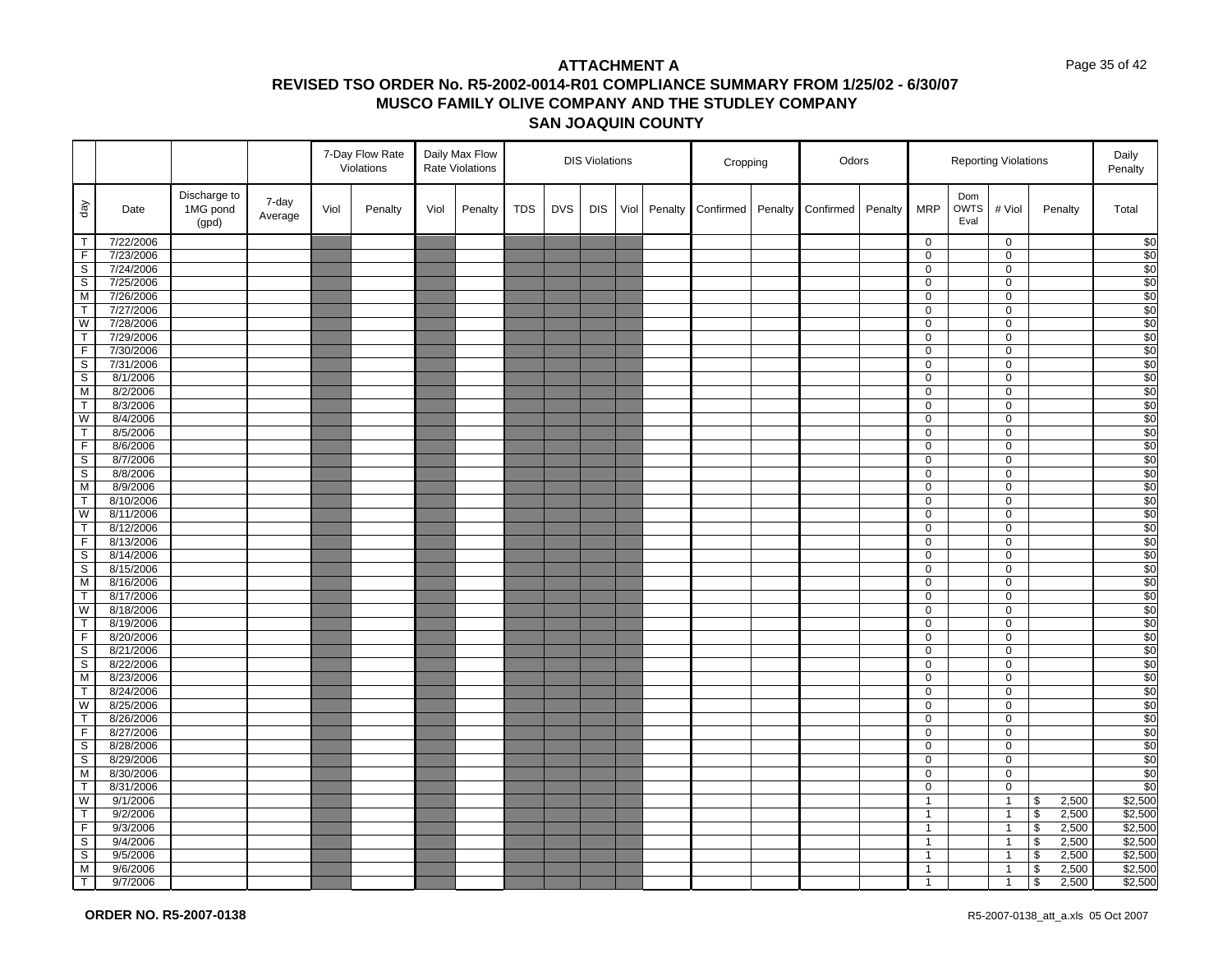#### Page 36 of 42

|                         |                        |                                   |                  |      | 7-Day Flow Rate<br>Violations |      | Daily Max Flow<br><b>Rate Violations</b> |            |            | <b>DIS Violations</b> |      |         | Cropping     |         | Odors     |                             |                              |                            | <b>Reporting Violations</b>  |                          |                | Daily<br>Penalty   |
|-------------------------|------------------------|-----------------------------------|------------------|------|-------------------------------|------|------------------------------------------|------------|------------|-----------------------|------|---------|--------------|---------|-----------|-----------------------------|------------------------------|----------------------------|------------------------------|--------------------------|----------------|--------------------|
| day                     | Date                   | Discharge to<br>1MG pond<br>(gpd) | 7-day<br>Average | Viol | Penalty                       | Viol | Penalty                                  | <b>TDS</b> | <b>DVS</b> | <b>DIS</b>            | Viol | Penalty | Confirmed    | Penalty | Confirmed | Penalty                     | <b>MRP</b>                   | Dom<br><b>OWTS</b><br>Eval | # Viol                       |                          | Penalty        | Total              |
| W                       | 9/8/2006               |                                   |                  |      |                               |      |                                          |            |            |                       |      |         |              |         |           |                             | $\mathbf{1}$                 |                            | $\overline{1}$               | \$                       | 2,500          | \$2,500            |
| T.                      | 9/9/2006               |                                   |                  |      |                               |      |                                          |            |            |                       |      |         |              |         |           |                             | $\mathbf{1}$                 |                            | $\mathbf{1}$                 | \$                       | 2,500          | \$2,500            |
| F                       | 9/10/2006              |                                   |                  |      |                               |      |                                          |            |            |                       |      |         |              |         |           |                             | $\mathbf{1}$                 |                            | $\mathbf{1}$                 | \$                       | 2,500          | \$2,500            |
| S                       | 9/11/2006              |                                   |                  |      |                               |      |                                          |            |            |                       |      |         |              |         |           |                             | $\mathbf{1}$                 |                            | $\mathbf{1}$                 | \$                       | 2,500          | \$2,500            |
| $\overline{s}$          | 9/12/2006              |                                   |                  |      |                               |      |                                          |            |            |                       |      |         |              |         |           |                             | $\mathbf{1}$                 |                            | $\overline{1}$               | $\sqrt[6]{\frac{1}{2}}$  | 2,500          | \$2,500            |
| M                       | 9/13/2006              |                                   |                  |      |                               |      |                                          |            |            |                       |      |         |              |         |           |                             | $\mathbf{1}$                 |                            | $\mathbf{1}$                 | \$                       | 2,500          | \$2,500            |
| $\overline{\mathsf{T}}$ | 9/14/2006              |                                   |                  |      |                               |      |                                          |            |            |                       |      |         |              |         |           |                             | $\mathbf{1}$                 |                            | $\mathbf{1}$                 | $\overline{\mathcal{S}}$ | 2,500          | \$2,500            |
| W                       | 9/15/2006              |                                   |                  |      |                               |      |                                          |            |            |                       |      |         |              |         |           |                             | $\mathbf{1}$                 |                            | $\mathbf{1}$                 | \$                       | 2,500          | \$2,500            |
| $\mathsf{T}$            | 9/16/2006              |                                   |                  |      |                               |      |                                          |            |            |                       |      |         |              |         |           |                             | $\mathbf{1}$                 |                            | $\mathbf{1}$                 | \$                       | 2,500          | \$2,500            |
| $\overline{F}$          | 9/17/2006              |                                   |                  |      |                               |      |                                          |            |            |                       |      |         |              |         |           |                             | $\mathbf{1}$                 |                            | $\mathbf{1}$                 | $\overline{\mathbf{s}}$  | 2,500          | \$2,500            |
| $\mathbb S$             | 9/18/2006              |                                   |                  |      |                               |      |                                          |            |            |                       |      |         |              |         |           |                             | $\mathbf{1}$                 |                            | $\overline{1}$               | \$                       | 2,500          | \$2,500            |
| S                       | 9/19/2006              |                                   |                  |      |                               |      |                                          |            |            |                       |      |         |              |         |           |                             | $\mathbf{1}$                 |                            | $\overline{1}$               | \$                       | 2,500          | \$2,500            |
| $\overline{\mathbf{s}}$ | 9/20/2006              |                                   |                  |      |                               |      |                                          |            |            |                       |      |         |              |         |           |                             | $\mathbf{1}$                 |                            | $\mathbf{1}$                 | \$                       | 2,500          | \$2,500            |
| M                       | 9/21/2006              |                                   |                  |      |                               |      |                                          |            |            |                       |      |         |              |         |           |                             | $\mathbf{1}$                 |                            | $\mathbf{1}$                 | \$                       | 2,500          | \$2,500            |
| $\overline{\mathsf{T}}$ | 9/22/2006              |                                   |                  |      |                               |      |                                          |            |            |                       |      |         |              |         |           |                             | $\mathbf{1}$                 |                            | $\overline{1}$               | $\overline{\mathcal{S}}$ | 2,500          | \$2,500            |
| W                       | 9/23/2006              |                                   |                  |      |                               |      |                                          |            |            |                       |      |         |              |         |           |                             | $\mathbf{1}$                 |                            | $\mathbf{1}$                 | \$                       | 2,500          | \$2,500            |
| $\mathsf{T}$            | 9/24/2006              |                                   |                  |      |                               |      |                                          |            |            |                       |      |         |              |         |           |                             | $\mathbf{1}$                 |                            | $\overline{1}$               | $\sqrt[6]{\frac{1}{2}}$  | 2,500          | \$2,500            |
| $\overline{F}$          | 9/25/2006              |                                   |                  |      |                               |      |                                          |            |            |                       |      |         |              |         |           |                             | $\mathbf{1}$                 |                            | $\overline{1}$               | $\overline{\mathbf{e}}$  | 2,500          | \$2,500            |
| $\mathsf S$             | 9/26/2006              |                                   |                  |      |                               |      |                                          |            |            |                       |      |         |              |         |           |                             | $\mathbf{1}$                 |                            | $\overline{1}$               | \$                       | 2,500          | \$2,500            |
| $\mathbb S$             | 9/27/2006              |                                   |                  |      |                               |      |                                          |            |            |                       |      |         |              |         |           |                             | $\mathbf{1}$                 |                            | $\overline{1}$               | \$                       | 2,500          | \$2,500            |
| M                       | 9/28/2006              |                                   |                  |      |                               |      |                                          |            |            |                       |      |         |              |         |           |                             | $\mathbf{1}$                 |                            | $\mathbf{1}$                 | \$                       | 2,500          | \$2,500            |
| $\mathsf{T}$            | 9/29/2006              |                                   |                  |      |                               |      |                                          |            |            |                       |      |         |              |         |           |                             | $\mathbf{1}$                 |                            | $\mathbf{1}$                 | \$                       | 2,500          | \$2,500            |
| W                       | 9/30/2006              |                                   |                  |      |                               |      |                                          |            |            |                       |      |         |              |         |           |                             | $\mathbf{1}$                 |                            | $\overline{1}$               | \$                       | 2,500          | \$2,500            |
| T                       | 10/1/2006              |                                   |                  |      |                               |      |                                          |            |            |                       |      |         |              |         |           |                             | $\mathbf{1}$                 |                            | $\mathbf{1}$                 | \$                       | 2,500          | \$2,500            |
| F                       | 10/2/2006              |                                   |                  |      |                               |      |                                          |            |            |                       |      |         |              |         |           |                             | $\mathbf{1}$                 |                            | $\overline{1}$               | $\mathfrak s$            | 2,500          | \$2,500            |
| S                       | 10/3/2006              |                                   |                  |      |                               |      |                                          |            |            |                       |      |         |              |         |           |                             | $\mathbf{1}$                 |                            | $\overline{1}$               | \$                       | 2,500          | \$2,500            |
| S                       | 10/4/2006              |                                   |                  |      |                               |      |                                          |            |            |                       |      |         |              |         |           |                             | $\mathbf{1}$                 |                            | $\mathbf{1}$                 | \$                       | 2,500          | \$2,500            |
| M<br>T                  | 10/5/2006              |                                   |                  |      |                               |      |                                          |            |            |                       |      |         |              |         |           |                             | $\mathbf{1}$                 |                            | $\overline{1}$               | \$                       | 2,500          | \$2,500            |
| W                       | 10/6/2006<br>10/7/2006 |                                   |                  |      |                               |      |                                          |            |            |                       |      |         |              |         |           |                             | $\mathbf{1}$<br>$\mathbf{1}$ |                            | $\mathbf{1}$                 | \$<br>\$                 | 2,500          | \$2,500<br>\$2,500 |
| $\mathsf{T}$            | 10/8/2006              |                                   |                  |      |                               |      |                                          |            |            |                       |      |         |              |         |           |                             | $\mathbf{1}$                 |                            | $\mathbf{1}$<br>$\mathbf{1}$ | \$                       | 2,500<br>2,500 | \$2,500            |
| F                       | 10/9/2006              |                                   |                  |      |                               |      |                                          |            |            |                       |      |         |              |         |           |                             | $\mathbf{1}$                 |                            | $\mathbf{1}$                 | \$                       | 2,500          | \$2,500            |
| $\mathbb S$             | 10/10/2006             |                                   |                  |      |                               |      |                                          |            |            |                       |      |         |              |         |           |                             | $\mathbf{1}$                 |                            | $\overline{1}$               | $\mathfrak s$            | 2,500          | \$2,500            |
| S                       | 10/11/2006             |                                   |                  |      |                               |      |                                          |            |            |                       |      |         |              |         |           |                             |                              |                            | $\overline{1}$               | \$                       | 2,500          | \$2,500            |
| M                       | 10/12/2006             |                                   |                  |      |                               |      |                                          |            |            |                       |      |         | $\mathbf{1}$ | \$2,500 |           | Confirmed failure to fully  |                              |                            | $\overline{1}$               | \$                       | 2,500          | \$5,000            |
| T                       | 10/13/2006             |                                   |                  |      |                               |      |                                          |            |            |                       |      |         |              |         |           | crop land application areas |                              |                            | $\mathbf{1}$                 | \$                       | 2,500          | \$2,500            |
| W                       | 10/14/2006             |                                   |                  |      |                               |      |                                          |            |            |                       |      |         |              |         |           |                             |                              |                            | $\mathbf{1}$                 | \$                       | 2,500          | \$2,500            |
| T.                      | 10/15/2006             |                                   |                  |      |                               |      |                                          |            |            |                       |      |         |              |         |           |                             | $\mathbf{1}$                 |                            | $\mathbf{1}$                 | $\overline{\mathbf{s}}$  | 2,500          | \$2,500            |
| F                       | 10/16/2006             |                                   |                  |      |                               |      |                                          |            |            |                       |      |         |              |         |           |                             | $\mathbf{1}$                 |                            | $\mathbf{1}$                 | \$                       | 2,500          | \$2,500            |
| S                       | 10/17/2006             |                                   |                  |      |                               |      |                                          |            |            |                       |      |         |              |         |           |                             | $\mathbf{1}$                 |                            | $\mathbf{1}$                 | \$                       | 2,500          | \$2,500            |
| $\mathbf S$             | 10/18/2006             |                                   |                  |      |                               |      |                                          |            |            |                       |      |         |              |         |           |                             | $\mathbf{1}$                 |                            | $\mathbf{1}$                 | \$                       | 2,500          | \$2,500            |
| M                       | 10/19/2006             |                                   |                  |      |                               |      |                                          |            |            |                       |      |         |              |         |           |                             | $\mathbf{1}$                 |                            | $\mathbf{1}$                 | \$                       | 2,500          | \$2,500            |
| T                       | 10/20/2006             |                                   |                  |      |                               |      |                                          |            |            |                       |      |         |              |         |           |                             | $\mathbf{1}$                 |                            | $\overline{1}$               | \$                       | 2,500          | \$2,500            |
| W                       | 10/21/2006             |                                   |                  |      |                               |      |                                          |            |            |                       |      |         |              |         |           |                             | $\mathbf{1}$                 |                            | $\mathbf{1}$                 | \$                       | 2,500          | \$2,500            |
| T                       | 10/22/2006             |                                   |                  |      |                               |      |                                          |            |            |                       |      |         |              |         |           |                             | $\mathbf{1}$                 |                            | $\mathbf{1}$                 | \$                       | 2,500          | \$2,500            |
| F                       | 10/23/2006             |                                   |                  |      |                               |      |                                          |            |            |                       |      |         |              |         |           |                             | $\mathbf{1}$                 |                            | $\overline{1}$               | \$                       | 2,500          | \$2,500            |
| S                       | 10/24/2006             |                                   |                  |      |                               |      |                                          |            |            |                       |      |         |              |         |           |                             | $\mathbf{1}$                 |                            | $\mathbf{1}$                 | \$                       | 2,500          | \$2,500            |
| S                       | 10/25/2006             |                                   |                  |      |                               |      |                                          |            |            |                       |      |         |              |         |           |                             | $\mathbf{1}$                 |                            | $\overline{1}$               | \$                       | 2,500          | \$2,500            |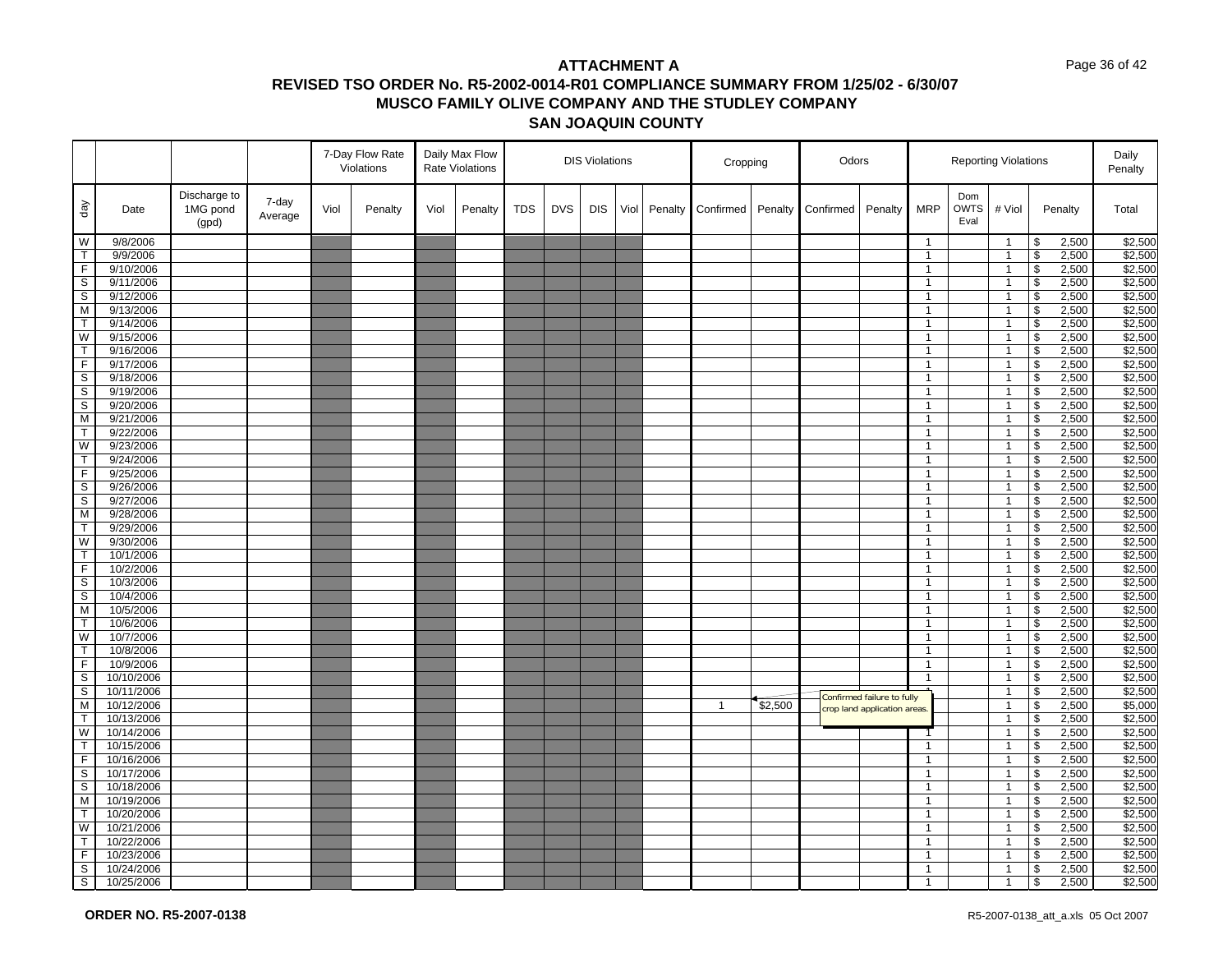#### Page 37 of 42

|                         |                          |                                   |                  |      | 7-Day Flow Rate<br>Violations |      | Daily Max Flow<br><b>Rate Violations</b> |            |            | <b>DIS Violations</b> |      |         | Cropping  |         | Odors     |         |                              |                            | <b>Reporting Violations</b>    |                          |                | Daily<br>Penalty   |
|-------------------------|--------------------------|-----------------------------------|------------------|------|-------------------------------|------|------------------------------------------|------------|------------|-----------------------|------|---------|-----------|---------|-----------|---------|------------------------------|----------------------------|--------------------------------|--------------------------|----------------|--------------------|
| $\sqrt{e}b$             | Date                     | Discharge to<br>1MG pond<br>(gpd) | 7-day<br>Average | Viol | Penalty                       | Viol | Penalty                                  | <b>TDS</b> | <b>DVS</b> | <b>DIS</b>            | Viol | Penalty | Confirmed | Penalty | Confirmed | Penalty | <b>MRP</b>                   | Dom<br><b>OWTS</b><br>Eval | # Viol                         |                          | Penalty        | Total              |
| M                       | 10/26/2006               |                                   |                  |      |                               |      |                                          |            |            |                       |      |         |           |         |           |         | $\mathbf{1}$                 |                            | $\overline{1}$                 | \$                       | 2,500          | \$2,500            |
| T.                      | 10/27/2006               |                                   |                  |      |                               |      |                                          |            |            |                       |      |         |           |         |           |         | $\mathbf{1}$                 |                            | $\mathbf{1}$                   | \$                       | 2,500          | \$2,500            |
| W                       | 10/28/2006               |                                   |                  |      |                               |      |                                          |            |            |                       |      |         |           |         |           |         | $\mathbf{1}$                 |                            | $\mathbf{1}$                   | \$                       | 2,500          | \$2,500            |
| T                       | 10/29/2006               |                                   |                  |      |                               |      |                                          |            |            |                       |      |         |           |         |           |         | $\mathbf{1}$                 |                            | $\mathbf{1}$                   | \$                       | 2,500          | \$2,500            |
| $\overline{F}$          | 10/30/2006               |                                   |                  |      |                               |      |                                          |            |            |                       |      |         |           |         |           |         | $\mathbf{1}$                 |                            | $\overline{1}$                 | $\sqrt[6]{\frac{1}{2}}$  | 2,500          | \$2,500            |
| S                       | 10/31/2006               |                                   |                  |      |                               |      |                                          |            |            |                       |      |         |           |         |           |         | $\mathbf{1}$                 |                            | $\mathbf{1}$                   | \$                       | 2,500          | \$2,500            |
| S                       | 11/1/2006                |                                   |                  |      |                               |      |                                          |            |            |                       |      |         |           |         |           |         | $\mathbf{1}$                 |                            | $\mathbf{1}$                   | $\overline{\mathcal{S}}$ | 2,500          | \$2,500            |
| M                       | 11/2/2006                |                                   |                  |      |                               |      |                                          |            |            |                       |      |         |           |         |           |         | $\mathbf{1}$                 |                            | $\overline{1}$                 | \$                       | 2,500          | \$2,500            |
| $\mathsf{T}$            | 11/3/2006                |                                   |                  |      |                               |      |                                          |            |            |                       |      |         |           |         |           |         | $\mathbf{1}$                 |                            | $\mathbf{1}$                   | $\sqrt[6]{\frac{1}{2}}$  | 2,500          | \$2,500            |
| W                       | 11/4/2006                |                                   |                  |      |                               |      |                                          |            |            |                       |      |         |           |         |           |         | $\mathbf{1}$                 |                            | $\mathbf{1}$                   | $\overline{\mathbf{s}}$  | 2,500          | \$2,500            |
| $\mathsf{T}$            | 11/5/2006                |                                   |                  |      |                               |      |                                          |            |            |                       |      |         |           |         |           |         | $\mathbf{1}$                 |                            | $\overline{1}$                 | \$                       | 2,500          | \$2,500            |
| F.                      | 11/6/2006                |                                   |                  |      |                               |      |                                          |            |            |                       |      |         |           |         |           |         | $\mathbf{1}$                 |                            | $\overline{1}$                 | \$                       | 2,500          | \$2,500            |
| $\mathbf S$             | 11/7/2006                |                                   |                  |      |                               |      |                                          |            |            |                       |      |         |           |         |           |         | $\mathbf{1}$                 |                            | $\mathbf{1}$                   | \$                       | 2,500          | \$2,500            |
| S                       | 11/8/2006                |                                   |                  |      |                               |      |                                          |            |            |                       |      |         |           |         |           |         | $\mathbf{1}$                 |                            | $\mathbf{1}$                   | \$                       | 2,500          | \$2,500            |
| M                       | 11/9/2006                |                                   |                  |      |                               |      |                                          |            |            |                       |      |         |           |         |           |         | $\mathbf{1}$                 |                            | $\overline{1}$                 | $\overline{\mathcal{S}}$ | 2,500          | \$2,500            |
| T                       | 11/10/2006               |                                   |                  |      |                               |      |                                          |            |            |                       |      |         |           |         |           |         | $\mathbf{1}$                 |                            | $\mathbf{1}$                   | \$                       | 2,500          | \$2,500            |
| W                       | 11/11/2006               |                                   |                  |      |                               |      |                                          |            |            |                       |      |         |           |         |           |         | $\mathbf{1}$                 |                            | $\mathbf{1}$                   | $\sqrt[6]{\frac{1}{2}}$  | 2,500          | \$2,500            |
| T                       | 11/12/2006               |                                   |                  |      |                               |      |                                          |            |            |                       |      |         |           |         |           |         | $\mathbf{1}$                 |                            | $\overline{1}$                 | $\overline{\mathbf{3}}$  | 2,500          | \$2,500            |
| F                       | 11/13/2006               |                                   |                  |      |                               |      |                                          |            |            |                       |      |         |           |         |           |         | $\mathbf{1}$                 |                            | $\overline{1}$                 | \$                       | 2,500          | \$2,500            |
| S                       | 11/14/2006               |                                   |                  |      |                               |      |                                          |            |            |                       |      |         |           |         |           |         | $\mathbf{1}$                 |                            | $\overline{1}$                 | \$                       | 2,500          | \$2,500            |
| S                       | 11/15/2006               |                                   |                  |      |                               |      |                                          |            |            |                       |      |         |           |         |           |         | $\mathbf{1}$                 |                            | $\mathbf{1}$                   | \$                       | 2,500          | \$2,500            |
| M                       | 11/16/2006               |                                   |                  |      |                               |      |                                          |            |            |                       |      |         |           |         |           |         | $\mathbf{1}$                 |                            | $\mathbf{1}$                   | \$                       | 2,500          | \$2,500            |
| $\mathsf{T}$            | 11/17/2006               |                                   |                  |      |                               |      |                                          |            |            |                       |      |         |           |         |           |         | $\mathbf{1}$                 |                            | $\overline{1}$                 | \$                       | 2,500          | \$2,500            |
| W                       | 11/18/2006               |                                   |                  |      |                               |      |                                          |            |            |                       |      |         |           |         |           |         | $\mathbf{1}$                 |                            | $\mathbf{1}$                   | \$                       | 2,500          | \$2,500            |
| T                       | 11/19/2006               |                                   |                  |      |                               |      |                                          |            |            |                       |      |         |           |         |           |         | $\mathbf{1}$                 |                            | $\overline{1}$                 | $\mathfrak s$            | 2,500          | \$2,500            |
| F                       | 11/20/2006               |                                   |                  |      |                               |      |                                          |            |            |                       |      |         |           |         |           |         | $\mathbf{1}$                 |                            | $\overline{1}$                 | \$                       | 2,500          | \$2,500            |
| S                       | 11/21/2006               |                                   |                  |      |                               |      |                                          |            |            |                       |      |         |           |         |           |         | $\mathbf{1}$                 |                            | $\mathbf{1}$                   | \$                       | 2,500          | \$2,500            |
| S                       | 11/22/2006               |                                   |                  |      |                               |      |                                          |            |            |                       |      |         |           |         |           |         | $\mathbf{1}$                 |                            | $\overline{1}$                 | \$                       | 2,500          | \$2,500            |
| M<br>T                  | 11/23/2006               |                                   |                  |      |                               |      |                                          |            |            |                       |      |         |           |         |           |         | $\mathbf{1}$                 |                            | $\mathbf{1}$                   | \$                       | 2,500          | \$2,500            |
|                         | 11/24/2006               |                                   |                  |      |                               |      |                                          |            |            |                       |      |         |           |         |           |         | $\mathbf{1}$<br>$\mathbf{1}$ |                            | $\overline{1}$                 | $\mathfrak s$            | 2,500          | \$2,500            |
| W<br>T                  | 11/25/2006<br>11/26/2006 |                                   |                  |      |                               |      |                                          |            |            |                       |      |         |           |         |           |         | $\mathbf{1}$                 |                            | $\mathbf{1}$<br>$\mathbf{1}$   | \$<br>\$                 | 2,500          | \$2,500<br>\$2,500 |
| F                       |                          |                                   |                  |      |                               |      |                                          |            |            |                       |      |         |           |         |           |         |                              |                            |                                | $\mathfrak s$            | 2,500<br>2,500 | \$2,500            |
| S.                      | 11/27/2006<br>11/28/2006 |                                   |                  |      |                               |      |                                          |            |            |                       |      |         |           |         |           |         | $\mathbf{1}$<br>$\mathbf{1}$ |                            | $\overline{1}$<br>$\mathbf{1}$ | \$                       | 2,500          | \$2,500            |
| S                       | 11/29/2006               |                                   |                  |      |                               |      |                                          |            |            |                       |      |         |           |         |           |         | $\mathbf{1}$                 |                            | $\overline{1}$                 | \$                       | 2,500          | \$2,500            |
| M                       | 11/30/2006               |                                   |                  |      |                               |      |                                          |            |            |                       |      |         |           |         |           |         | $\mathbf{1}$                 |                            | $\mathbf{1}$                   | \$                       | 2,500          | \$2,500            |
| $\mathsf{T}$            | 12/1/2006                |                                   |                  |      |                               |      |                                          |            |            |                       |      |         |           |         |           |         | $\mathbf{1}$                 |                            | $\mathbf{1}$                   | \$                       | 2,500          | \$2,500            |
| $\overline{\mathsf{w}}$ | 12/2/2006                |                                   |                  |      |                               |      |                                          |            |            |                       |      |         |           |         |           |         | $\mathbf{1}$                 |                            | $\mathbf{1}$                   | $\overline{\mathbf{s}}$  | 2,500          | \$2,500            |
| $\mathsf{T}$            | 12/3/2006                |                                   |                  |      |                               |      |                                          |            |            |                       |      |         |           |         |           |         | $\mathbf{1}$                 |                            | $\mathbf{1}$                   | \$                       | 2,500          | \$2,500            |
| $\overline{F}$          | 12/4/2006                |                                   |                  |      |                               |      |                                          |            |            |                       |      |         |           |         |           |         | $\mathbf{1}$                 |                            | $\mathbf{1}$                   | \$                       | 2,500          | \$2,500            |
| $\mathbf S$             | 12/5/2006                |                                   |                  |      |                               |      |                                          |            |            |                       |      |         |           |         |           |         | $\mathbf{1}$                 |                            | $\mathbf{1}$                   | \$                       | 2,500          | \$2,500            |
| S                       | 12/6/2006                |                                   |                  |      |                               |      |                                          |            |            |                       |      |         |           |         |           |         | $\mathbf{1}$                 |                            | $\mathbf{1}$                   | \$                       | 2,500          | \$2,500            |
| M                       | 12/7/2006                |                                   |                  |      |                               |      |                                          |            |            |                       |      |         |           |         |           |         | $\mathbf{1}$                 |                            | $\overline{1}$                 | \$                       | 2,500          | \$2,500            |
| T                       | 12/8/2006                |                                   |                  |      |                               |      |                                          |            |            |                       |      |         |           |         |           |         | $\mathbf{1}$                 |                            | $\mathbf{1}$                   | \$                       | 2,500          | \$2,500            |
| W                       | 12/9/2006                |                                   |                  |      |                               |      |                                          |            |            |                       |      |         |           |         |           |         | $\mathbf{1}$                 |                            | $\mathbf{1}$                   | \$                       | 2,500          | \$2,500            |
| T.                      | 12/10/2006               |                                   |                  |      |                               |      |                                          |            |            |                       |      |         |           |         |           |         | $\mathbf{1}$                 |                            | $\overline{1}$                 | \$                       | 2,500          | \$2,500            |
| F.                      | 12/11/2006               |                                   |                  |      |                               |      |                                          |            |            |                       |      |         |           |         |           |         | $\mathbf{1}$                 |                            | $\mathbf{1}$                   | \$                       | 2,500          | \$2,500            |
| S                       | 12/12/2006               |                                   |                  |      |                               |      |                                          |            |            |                       |      |         |           |         |           |         | $\mathbf{1}$                 |                            | $\overline{1}$                 | \$                       | 2,500          | \$2,500            |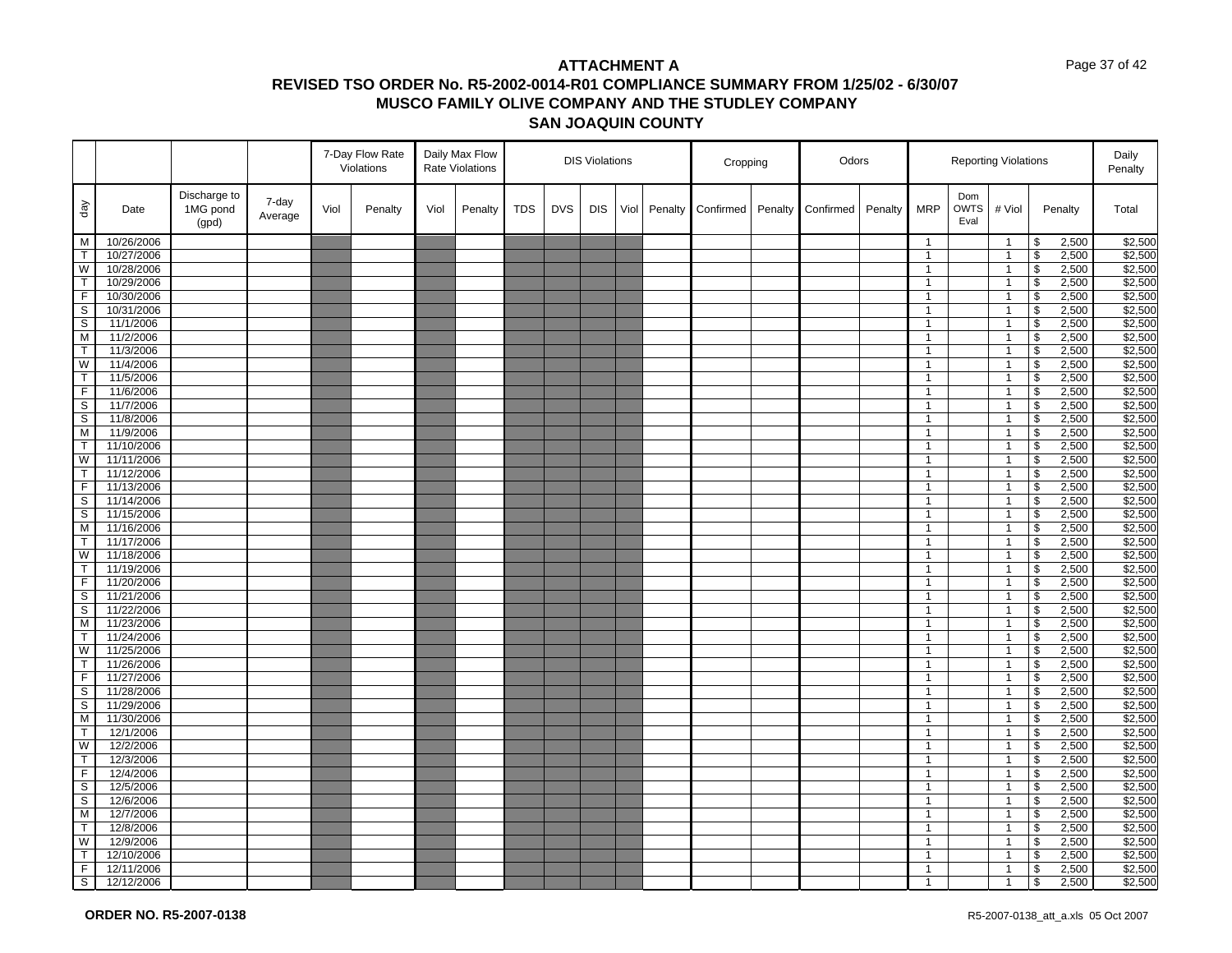#### Page 38 of 42

|                  |                        |                                   |                  |      | 7-Day Flow Rate<br>Violations |      | Daily Max Flow<br><b>Rate Violations</b> | <b>DIS Violations</b> |            | Cropping   |      | Odors   |           |         |           | <b>Reporting Violations</b> |                              |                            | Daily<br>Penalty               |                          |                |                    |
|------------------|------------------------|-----------------------------------|------------------|------|-------------------------------|------|------------------------------------------|-----------------------|------------|------------|------|---------|-----------|---------|-----------|-----------------------------|------------------------------|----------------------------|--------------------------------|--------------------------|----------------|--------------------|
| $\sqrt{e}b$      | Date                   | Discharge to<br>1MG pond<br>(gpd) | 7-day<br>Average | Viol | Penalty                       | Viol | Penalty                                  | <b>TDS</b>            | <b>DVS</b> | <b>DIS</b> | Viol | Penalty | Confirmed | Penalty | Confirmed | Penalty                     | <b>MRP</b>                   | Dom<br><b>OWTS</b><br>Eval | # Viol                         |                          | Penalty        | Total              |
| S                | 12/13/2006             |                                   |                  |      |                               |      |                                          |                       |            |            |      |         |           |         |           |                             | $\mathbf{1}$                 |                            | $\overline{1}$                 | \$                       | 2,500          | \$2,500            |
| M                | 12/14/2006             |                                   |                  |      |                               |      |                                          |                       |            |            |      |         |           |         |           |                             | $\mathbf{1}$                 |                            | $\mathbf{1}$                   | \$                       | 2,500          | \$2,500            |
| $\mathsf{T}$     | 12/15/2006             |                                   |                  |      |                               |      |                                          |                       |            |            |      |         |           |         |           |                             | $\mathbf{1}$                 |                            | $\mathbf{1}$                   | \$                       | 2,500          | \$2,500            |
| W                | 12/16/2006             |                                   |                  |      |                               |      |                                          |                       |            |            |      |         |           |         |           |                             | $\mathbf{1}$                 |                            | $\mathbf{1}$                   | \$                       | 2,500          | \$2,500            |
| T                | 12/17/2006             |                                   |                  |      |                               |      |                                          |                       |            |            |      |         |           |         |           |                             | $\mathbf{1}$                 |                            | $\overline{1}$                 | $\overline{\mathbf{3}}$  | 2,500          | \$2,500            |
| F                | 12/18/2006             |                                   |                  |      |                               |      |                                          |                       |            |            |      |         |           |         |           |                             | $\mathbf{1}$                 |                            | $\mathbf{1}$                   | \$                       | 2,500          | \$2,500            |
| S                | 12/19/2006             |                                   |                  |      |                               |      |                                          |                       |            |            |      |         |           |         |           |                             | $\mathbf{1}$                 |                            | $\mathbf{1}$                   | $\overline{\mathcal{S}}$ | 2,500          | \$2,500            |
| S                | 12/20/2006             |                                   |                  |      |                               |      |                                          |                       |            |            |      |         |           |         |           |                             | $\mathbf{1}$                 |                            | $\overline{1}$                 | \$                       | 2,500          | \$2,500            |
| $\overline{M}$   | 12/21/2006             |                                   |                  |      |                               |      |                                          |                       |            |            |      |         |           |         |           |                             | $\mathbf{1}$                 |                            | $\mathbf{1}$                   | $\sqrt[6]{\frac{1}{2}}$  | 2,500          | \$2,500            |
| T                | 12/22/2006             |                                   |                  |      |                               |      |                                          |                       |            |            |      |         |           |         |           |                             | $\mathbf{1}$                 |                            | $\mathbf{1}$                   | $\overline{\mathbf{s}}$  | 2,500          | \$2,500            |
| W                | 12/23/2006             |                                   |                  |      |                               |      |                                          |                       |            |            |      |         |           |         |           |                             | $\mathbf{1}$                 |                            | $\overline{1}$                 | \$                       | 2,500          | \$2,500            |
| S                | 12/24/2006             |                                   |                  |      |                               |      |                                          |                       |            |            |      |         |           |         |           |                             | $\mathbf{1}$                 |                            | $\overline{1}$                 | \$                       | 2,500          | \$2,500            |
| M                | 12/25/2006             |                                   |                  |      |                               |      |                                          |                       |            |            |      |         |           |         |           |                             | $\mathbf{1}$                 |                            | $\mathbf{1}$                   | \$                       | 2,500          | \$2,500            |
| T                | 12/26/2006             |                                   |                  |      |                               |      |                                          |                       |            |            |      |         |           |         |           |                             | $\mathbf{1}$                 |                            | $\mathbf{1}$                   | \$                       | 2,500          | \$2,500            |
| W                | 12/27/2006             |                                   |                  |      |                               |      |                                          |                       |            |            |      |         |           |         |           |                             | $\mathbf{1}$                 |                            | $\overline{1}$                 | $\overline{\mathcal{S}}$ | 2,500          | \$2,500            |
| T                | 12/28/2006             |                                   |                  |      |                               |      |                                          |                       |            |            |      |         |           |         |           |                             | $\mathbf{1}$                 |                            | $\mathbf{1}$                   | \$                       | 2,500          | \$2,500            |
| F                | 12/29/2006             |                                   |                  |      |                               |      |                                          |                       |            |            |      |         |           |         |           |                             | $\mathbf{1}$                 |                            | $\overline{1}$                 | $\sqrt[6]{\frac{1}{2}}$  | 2,500          | \$2,500            |
| S                | 12/30/2006             |                                   |                  |      |                               |      |                                          |                       |            |            |      |         |           |         |           |                             | $\mathbf{1}$                 |                            | $\overline{1}$                 | \$                       | 2,500          | \$2,500            |
| $\mathsf S$      | 12/31/2006             |                                   |                  |      |                               |      |                                          |                       |            |            |      |         |           |         |           |                             | $\mathbf{1}$                 |                            | $\mathbf{1}$                   | \$                       | 2,500          | \$2,500            |
| M                | 1/1/2007               |                                   |                  |      |                               |      |                                          |                       |            |            |      |         |           |         |           |                             |                              |                            | $\mathbf 0$                    |                          |                | \$0                |
| T                | 1/2/2007               |                                   |                  |      |                               |      |                                          |                       |            |            |      |         |           |         |           |                             | $\mathbf{1}$                 |                            | $\mathbf{1}$                   | \$                       | 2,500          | \$2,500            |
| W                | 1/3/2007               |                                   |                  |      |                               |      |                                          |                       |            |            |      |         |           |         |           |                             | $\mathbf{1}$                 |                            | $\mathbf{1}$                   | \$                       | 2,500          | \$2,500            |
| $\mathsf{T}$     | 1/4/2007               |                                   |                  |      |                               |      |                                          |                       |            |            |      |         |           |         |           |                             | $\mathbf{1}$                 |                            | $\overline{1}$                 | \$                       | 2,500          | \$2,500            |
| F                | 1/5/2007               |                                   |                  |      |                               |      |                                          |                       |            |            |      |         |           |         |           |                             | $\mathbf{1}$                 |                            | $\mathbf{1}$                   | \$                       | 2,500          | \$2,500            |
| $\mathbb S$      | 1/6/2007               |                                   |                  |      |                               |      |                                          |                       |            |            |      |         |           |         |           |                             | $\mathbf{1}$                 |                            | $\overline{1}$                 | $\mathfrak s$            | 2,500          | \$2,500            |
| S                | 1/7/2007               |                                   |                  |      |                               |      |                                          |                       |            |            |      |         |           |         |           |                             | $\mathbf{1}$                 |                            | $\overline{1}$                 | \$                       | 2,500          | \$2,500            |
| M<br>T           | 1/8/2007               |                                   |                  |      |                               |      |                                          |                       |            |            |      |         |           |         |           |                             | $\mathbf{1}$                 |                            | $\mathbf{1}$                   | \$                       | 2,500          | \$2,500            |
|                  | 1/9/2007               |                                   |                  |      |                               |      |                                          |                       |            |            |      |         |           |         |           |                             | $\mathbf{1}$                 |                            | $\overline{1}$                 | \$                       | 2,500          | \$2,500            |
| W<br>T.          | 1/10/2007              |                                   |                  |      |                               |      |                                          |                       |            |            |      |         |           |         |           |                             | $\mathbf{1}$                 |                            | $\mathbf{1}$                   | \$                       | 2,500          | \$2,500            |
| F                | 1/11/2007              |                                   |                  |      |                               |      |                                          |                       |            |            |      |         |           |         |           |                             | $\mathbf{1}$<br>$\mathbf{1}$ |                            | $\overline{1}$                 | $\mathfrak s$            | 2,500          | \$2,500            |
| S                | 1/12/2007<br>1/13/2007 |                                   |                  |      |                               |      |                                          |                       |            |            |      |         |           |         |           |                             | $\mathbf{1}$                 |                            | $\mathbf{1}$<br>$\mathbf{1}$   | \$<br>\$                 | 2,500          | \$2,500<br>\$2,500 |
|                  | 1/14/2007              |                                   |                  |      |                               |      |                                          |                       |            |            |      |         |           |         |           |                             |                              |                            |                                | $\mathfrak s$            | 2,500<br>2,500 | \$2,500            |
| $\mathbb S$<br>M | 1/15/2007              |                                   |                  |      |                               |      |                                          |                       |            |            |      |         |           |         |           |                             | $\mathbf{1}$<br>$\mathbf{1}$ |                            | $\overline{1}$<br>$\mathbf{1}$ | \$                       |                | \$2,500            |
| T.               | 1/16/2007              |                                   |                  |      |                               |      |                                          |                       |            |            |      |         |           |         |           |                             | $\mathbf{1}$                 |                            | $\overline{1}$                 | \$                       | 2,500<br>2,500 | \$2,500            |
| W                | 1/17/2007              |                                   |                  |      |                               |      |                                          |                       |            |            |      |         |           |         |           |                             | $\mathbf{1}$                 |                            | $\mathbf{1}$                   | \$                       | 2,500          | \$2,500            |
| T                | 1/18/2007              |                                   |                  |      |                               |      |                                          |                       |            |            |      |         |           |         |           |                             | $\mathbf{1}$                 |                            | $\mathbf{1}$                   | \$                       | 2,500          | \$2,500            |
| F                | 1/19/2007              |                                   |                  |      |                               |      |                                          |                       |            |            |      |         |           |         |           |                             | $\mathbf{1}$                 |                            | $\mathbf{1}$                   | $\overline{\mathbf{s}}$  | 2,500          | \$2,500            |
| S                | 1/20/2007              |                                   |                  |      |                               |      |                                          |                       |            |            |      |         |           |         |           |                             | $\mathbf{1}$                 |                            | $\mathbf{1}$                   | \$                       | 2,500          | \$2,500            |
| S                | 1/21/2007              |                                   |                  |      |                               |      |                                          |                       |            |            |      |         |           |         |           |                             | $\mathbf{1}$                 |                            | $\mathbf{1}$                   | \$                       | 2,500          | \$2,500            |
| M                | 1/22/2007              |                                   |                  |      |                               |      |                                          |                       |            |            |      |         |           |         |           |                             | $\mathbf{1}$                 |                            | $\mathbf{1}$                   | \$                       | 2,500          | \$2,500            |
| $\mathsf{T}$     | 1/23/2007              |                                   |                  |      |                               |      |                                          |                       |            |            |      |         |           |         |           |                             | $\mathbf{1}$                 |                            | $\mathbf{1}$                   | \$                       | 2,500          | \$2,500            |
| W                | 1/24/2007              |                                   |                  |      |                               |      |                                          |                       |            |            |      |         |           |         |           |                             | $\mathbf{1}$                 |                            | $\overline{1}$                 | \$                       | 2,500          | \$2,500            |
| T                | 1/25/2007              |                                   |                  |      |                               |      |                                          |                       |            |            |      |         |           |         |           |                             | $\mathbf{1}$                 |                            | $\mathbf{1}$                   | \$                       | 2,500          | \$2,500            |
| F                | 1/26/2007              |                                   |                  |      |                               |      |                                          |                       |            |            |      |         |           |         |           |                             | $\mathbf{1}$                 |                            | $\mathbf{1}$                   | \$                       | 2,500          | \$2,500            |
| S                | 1/27/2007              |                                   |                  |      |                               |      |                                          |                       |            |            |      |         |           |         |           |                             | $\mathbf{1}$                 |                            | $\overline{1}$                 | \$                       | 2,500          | \$2,500            |
| S                | 1/28/2007              |                                   |                  |      |                               |      |                                          |                       |            |            |      |         |           |         |           |                             | $\mathbf{1}$                 |                            | $\mathbf{1}$                   | \$                       | 2,500          | \$2,500            |
| <b>M</b>         | 1/29/2007              |                                   |                  |      |                               |      |                                          |                       |            |            |      |         |           |         |           |                             | $\mathbf{1}$                 |                            | $\overline{1}$                 | \$                       | 2,500          | \$2,500            |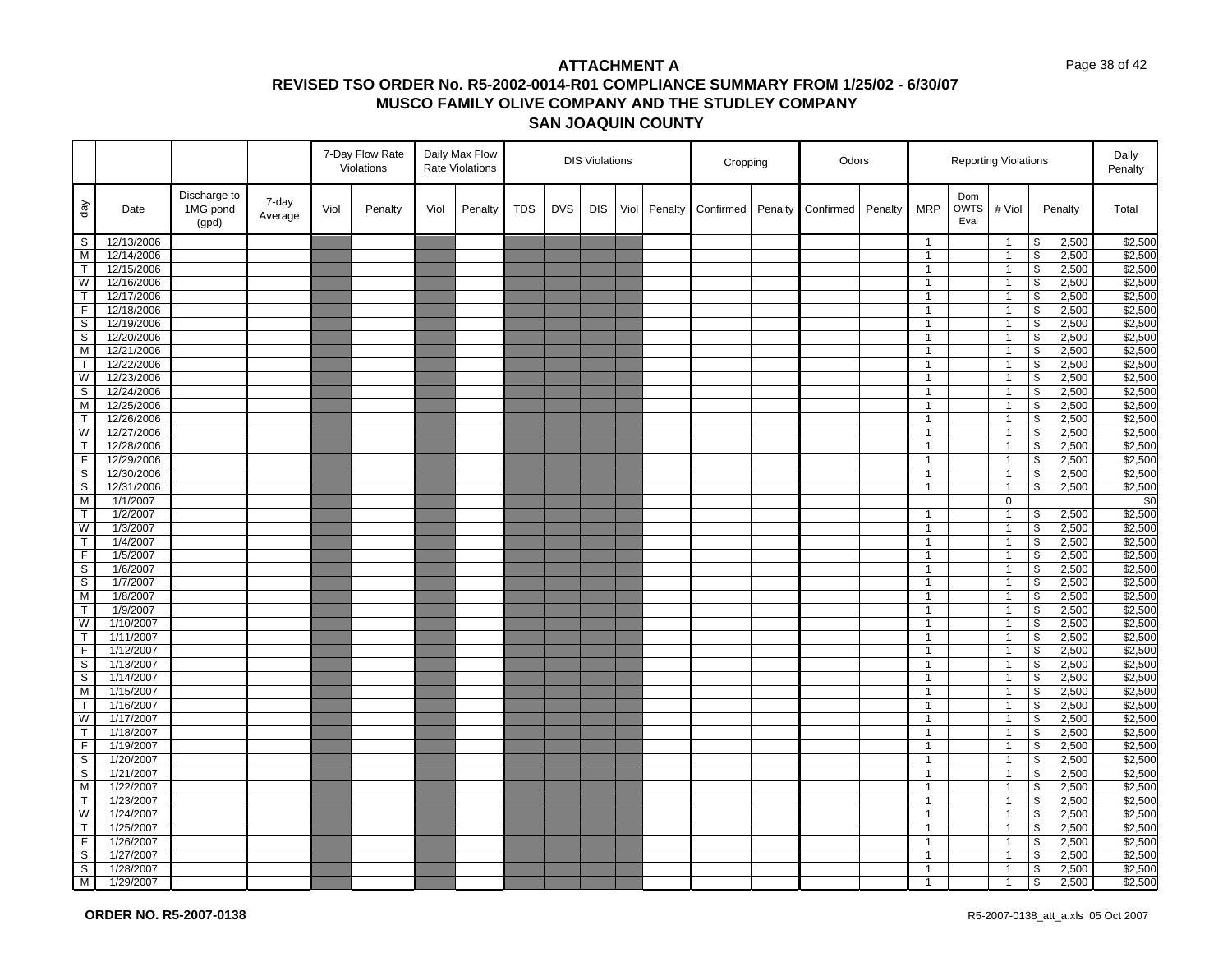#### Page 39 of 42

| Discharge to<br>Dom<br>7-day<br>$\sqrt{e}b$<br>1MG pond<br><b>DVS</b><br><b>DIS</b><br>Viol<br><b>MRP</b><br><b>OWTS</b><br># Viol<br>Viol<br><b>TDS</b><br>Penalty<br>Total<br>Date<br>Penalty<br>Viol<br>Penalty<br>Penalty<br>Confirmed<br>Penalty<br>Confirmed<br>Penalty<br>Average<br>Eval<br>(gpd)<br>2,500<br>\$2,500<br>$\top$<br>1/30/2007<br>\$<br>$\mathbf{1}$<br>$\overline{1}$<br>\$2,500<br>W<br>1/31/2007<br>\$<br>2,500<br>$\mathbf{1}$<br>$\overline{1}$<br>$\mathsf{T}$<br>\$2,500<br>2/1/2007<br>$\overline{1}$<br>\$<br>2,500<br>$\mathbf{1}$<br>F.<br>2/2/2007<br>\$<br>2,500<br>\$2,500<br>$\mathbf{1}$<br>$\mathbf{1}$<br>$\overline{s}$<br>$\overline{\mathbf{3}}$<br>2,500<br>\$2,500<br>2/3/2007<br>$\overline{1}$<br>$\mathbf{1}$<br>S<br>2/4/2007<br>\$<br>2,500<br>\$2,500<br>$\mathbf{1}$<br>$\mathbf{1}$<br>$\overline{M}$<br>2/5/2007<br>$\overline{\mathcal{S}}$<br>\$2,500<br>2,500<br>$\mathbf{1}$<br>$\mathbf{1}$<br>T<br>2/6/2007<br>$\overline{1}$<br>\$<br>2,500<br>\$2,500<br>$\mathbf{1}$<br>W<br>$\sqrt[6]{\frac{1}{2}}$<br>2,500<br>\$2,500<br>2/7/2007<br>$\mathbf{1}$<br>$\mathbf{1}$<br>$\overline{\mathsf{T}}$<br>$\overline{\mathbf{s}}$<br>\$2,500<br>2/8/2007<br>2,500<br>$\mathbf{1}$<br>$\mathbf{1}$<br>F<br>\$<br>\$2,500<br>2/9/2007<br>$\overline{1}$<br>2,500<br>$\mathbf{1}$<br>S<br>2/10/2007<br>$\overline{1}$<br>\$<br>2,500<br>\$2,500<br>$\mathbf{1}$<br>$\overline{s}$<br>\$2,500<br>2/11/2007<br>\$<br>2,500<br>$\mathbf{1}$<br>$\mathbf{1}$<br>\$2,500<br>M<br>2/12/2007<br>\$<br>2,500<br>$\mathbf{1}$<br>$\mathbf{1}$<br>2/13/2007<br>$\overline{\mathcal{S}}$<br>2,500<br>\$2,500<br>$\mathsf{T}$<br>$\overline{1}$<br>$\mathbf{1}$<br>W<br>2/14/2007<br>\$<br>2,500<br>\$2,500<br>$\mathbf{1}$<br>$\mathbf{1}$<br>$\sqrt[6]{\frac{1}{2}}$<br>\$2,500<br>$\mathsf{T}$<br>2/15/2007<br>2,500<br>$\mathbf{1}$<br>$\mathbf{1}$<br>$\overline{F}$<br>$\overline{\mathbf{3}}$<br>\$2,500<br>2/16/2007<br>2,500<br>$\mathbf{1}$<br>$\overline{1}$<br>$\mathsf S$<br>\$<br>\$2,500<br>2/17/2007<br>$\overline{1}$<br>2,500<br>$\mathbf{1}$<br>S<br>2/18/2007<br>$\overline{1}$<br>\$<br>2,500<br>\$2,500<br>$\mathbf{1}$<br>\$2,500<br>M<br>2/19/2007<br>\$<br>2,500<br>$\mathbf{1}$<br>$\mathbf{1}$<br>\$2,500<br>$\mathsf{T}$<br>2/20/2007<br>\$<br>2,500<br>$\mathbf{1}$<br>$\mathbf{1}$<br>W<br>2/21/2007<br>\$<br>2,500<br>\$2,500<br>$\overline{1}$<br>$\mathbf{1}$<br>\$2,500<br>T<br>2/22/2007<br>\$<br>$\mathbf{1}$<br>$\mathbf{1}$<br>2,500<br>$\mathfrak s$<br>2,500<br>\$2,500<br>F<br>2/23/2007<br>$\overline{1}$<br>$\mathbf{1}$<br>\$2,500<br>S<br>2/24/2007<br>\$<br>2,500<br>$\mathbf{1}$<br>$\mathbf{1}$<br>\$2,500<br>S<br>2/25/2007<br>$\mathbf{1}$<br>\$<br>2,500<br>$\mathbf{1}$<br>M<br>\$<br>\$2,500<br>2/26/2007<br>$\overline{1}$<br>2,500<br>$\mathbf{1}$<br>\$2,500<br>T<br>2/27/2007<br>\$<br>2,500<br>$\mathbf{1}$<br>$\mathbf{1}$<br>$\mathfrak s$<br>\$2,500<br>W<br>2/28/2007<br>$\overline{1}$<br>2,500<br>$\mathbf{1}$<br>$\mathsf{T}$<br>3/1/2007<br>\$<br>2,500<br>\$2,500<br>$\mathbf{1}$<br>$\mathbf{1}$<br>F<br>\$2,500<br>3/2/2007<br>\$<br>2,500<br>$\mathbf{1}$<br>$\mathbf{1}$<br>$\mathbb S$<br>$\mathfrak s$<br>2,500<br>\$2,500<br>3/3/2007<br>$\overline{1}$<br>$\mathbf{1}$<br>\$2,500<br>S<br>3/4/2007<br>$\mathbf{1}$<br>\$<br>2,500<br>$\mathbf{1}$<br>\$2,500<br>M<br>3/5/2007<br>$\mathbf{1}$<br>$\overline{1}$<br>\$<br>2,500<br>T<br>\$<br>2,500<br>\$2,500<br>3/6/2007<br>$\mathbf{1}$<br>$\mathbf{1}$<br>\$2,500<br>W<br>3/7/2007<br>\$<br>2,500<br>$\mathbf{1}$<br>$\mathbf{1}$<br>\$2,500<br>$\overline{\mathbf{s}}$<br>T.<br>3/8/2007<br>2,500<br>$\mathbf{1}$<br>$\mathbf{1}$<br>F<br>3/9/2007<br>\$<br>2,500<br>\$2,500<br>$\mathbf{1}$<br>$\mathbf{1}$<br>S<br>\$2,500<br>3/10/2007<br>\$<br>2,500<br>$\mathbf{1}$<br>$\mathbf{1}$<br>$\mathbb S$<br>\$<br>2,500<br>\$2,500<br>3/11/2007<br>$\mathbf{1}$<br>$\mathbf{1}$<br>\$2,500<br>3/12/2007<br>\$<br>2,500<br>M<br>$\mathbf{1}$<br>$\mathbf{1}$<br>\$2,500<br>T.<br>3/13/2007<br>$\mathbf{1}$<br>$\overline{1}$<br>\$<br>2,500<br>W<br>2,500<br>\$2,500<br>3/14/2007<br>$\mathbf{1}$<br>$\mathbf{1}$<br>\$<br>$\mathfrak s$<br>\$2,500<br>T<br>3/15/2007<br>2,500<br>$\mathbf{1}$<br>$\mathbf{1}$<br>\$2,500<br>$\overline{F}$<br>2,500<br>3/16/2007<br>\$<br>$\mathbf{1}$<br>$\overline{1}$<br>S<br>3/17/2007<br>\$<br>2,500<br>\$2,500<br>$\mathbf{1}$<br>$\mathbf{1}$<br>$\mathbf{1}$<br>$\overline{1}$ |   |           |  | 7-Day Flow Rate<br>Violations | Daily Max Flow<br><b>Rate Violations</b> | <b>DIS Violations</b> |  | Cropping | Odors |  | <b>Reporting Violations</b> |  | Daily<br>Penalty |             |  |
|-----------------------------------------------------------------------------------------------------------------------------------------------------------------------------------------------------------------------------------------------------------------------------------------------------------------------------------------------------------------------------------------------------------------------------------------------------------------------------------------------------------------------------------------------------------------------------------------------------------------------------------------------------------------------------------------------------------------------------------------------------------------------------------------------------------------------------------------------------------------------------------------------------------------------------------------------------------------------------------------------------------------------------------------------------------------------------------------------------------------------------------------------------------------------------------------------------------------------------------------------------------------------------------------------------------------------------------------------------------------------------------------------------------------------------------------------------------------------------------------------------------------------------------------------------------------------------------------------------------------------------------------------------------------------------------------------------------------------------------------------------------------------------------------------------------------------------------------------------------------------------------------------------------------------------------------------------------------------------------------------------------------------------------------------------------------------------------------------------------------------------------------------------------------------------------------------------------------------------------------------------------------------------------------------------------------------------------------------------------------------------------------------------------------------------------------------------------------------------------------------------------------------------------------------------------------------------------------------------------------------------------------------------------------------------------------------------------------------------------------------------------------------------------------------------------------------------------------------------------------------------------------------------------------------------------------------------------------------------------------------------------------------------------------------------------------------------------------------------------------------------------------------------------------------------------------------------------------------------------------------------------------------------------------------------------------------------------------------------------------------------------------------------------------------------------------------------------------------------------------------------------------------------------------------------------------------------------------------------------------------------------------------------------------------------------------------------------------------------------------------------------------------------------------------------------------------------------------------------------------------------------------------------------------------------------------------------------------------------------------------------------------------------------------------------------------------------------------------------------------------------------------------------------------------------------------------------------------------------------------------------------------------------------------------------------------------------------------------------------------------------------------------------------------------------------------------------------------------------------------------|---|-----------|--|-------------------------------|------------------------------------------|-----------------------|--|----------|-------|--|-----------------------------|--|------------------|-------------|--|
|                                                                                                                                                                                                                                                                                                                                                                                                                                                                                                                                                                                                                                                                                                                                                                                                                                                                                                                                                                                                                                                                                                                                                                                                                                                                                                                                                                                                                                                                                                                                                                                                                                                                                                                                                                                                                                                                                                                                                                                                                                                                                                                                                                                                                                                                                                                                                                                                                                                                                                                                                                                                                                                                                                                                                                                                                                                                                                                                                                                                                                                                                                                                                                                                                                                                                                                                                                                                                                                                                                                                                                                                                                                                                                                                                                                                                                                                                                                                                                                                                                                                                                                                                                                                                                                                                                                                                                                                                                                                                               |   |           |  |                               |                                          |                       |  |          |       |  |                             |  |                  |             |  |
|                                                                                                                                                                                                                                                                                                                                                                                                                                                                                                                                                                                                                                                                                                                                                                                                                                                                                                                                                                                                                                                                                                                                                                                                                                                                                                                                                                                                                                                                                                                                                                                                                                                                                                                                                                                                                                                                                                                                                                                                                                                                                                                                                                                                                                                                                                                                                                                                                                                                                                                                                                                                                                                                                                                                                                                                                                                                                                                                                                                                                                                                                                                                                                                                                                                                                                                                                                                                                                                                                                                                                                                                                                                                                                                                                                                                                                                                                                                                                                                                                                                                                                                                                                                                                                                                                                                                                                                                                                                                                               |   |           |  |                               |                                          |                       |  |          |       |  |                             |  |                  |             |  |
| \$2,500                                                                                                                                                                                                                                                                                                                                                                                                                                                                                                                                                                                                                                                                                                                                                                                                                                                                                                                                                                                                                                                                                                                                                                                                                                                                                                                                                                                                                                                                                                                                                                                                                                                                                                                                                                                                                                                                                                                                                                                                                                                                                                                                                                                                                                                                                                                                                                                                                                                                                                                                                                                                                                                                                                                                                                                                                                                                                                                                                                                                                                                                                                                                                                                                                                                                                                                                                                                                                                                                                                                                                                                                                                                                                                                                                                                                                                                                                                                                                                                                                                                                                                                                                                                                                                                                                                                                                                                                                                                                                       |   |           |  |                               |                                          |                       |  |          |       |  |                             |  |                  |             |  |
|                                                                                                                                                                                                                                                                                                                                                                                                                                                                                                                                                                                                                                                                                                                                                                                                                                                                                                                                                                                                                                                                                                                                                                                                                                                                                                                                                                                                                                                                                                                                                                                                                                                                                                                                                                                                                                                                                                                                                                                                                                                                                                                                                                                                                                                                                                                                                                                                                                                                                                                                                                                                                                                                                                                                                                                                                                                                                                                                                                                                                                                                                                                                                                                                                                                                                                                                                                                                                                                                                                                                                                                                                                                                                                                                                                                                                                                                                                                                                                                                                                                                                                                                                                                                                                                                                                                                                                                                                                                                                               |   |           |  |                               |                                          |                       |  |          |       |  |                             |  |                  |             |  |
|                                                                                                                                                                                                                                                                                                                                                                                                                                                                                                                                                                                                                                                                                                                                                                                                                                                                                                                                                                                                                                                                                                                                                                                                                                                                                                                                                                                                                                                                                                                                                                                                                                                                                                                                                                                                                                                                                                                                                                                                                                                                                                                                                                                                                                                                                                                                                                                                                                                                                                                                                                                                                                                                                                                                                                                                                                                                                                                                                                                                                                                                                                                                                                                                                                                                                                                                                                                                                                                                                                                                                                                                                                                                                                                                                                                                                                                                                                                                                                                                                                                                                                                                                                                                                                                                                                                                                                                                                                                                                               |   |           |  |                               |                                          |                       |  |          |       |  |                             |  |                  |             |  |
|                                                                                                                                                                                                                                                                                                                                                                                                                                                                                                                                                                                                                                                                                                                                                                                                                                                                                                                                                                                                                                                                                                                                                                                                                                                                                                                                                                                                                                                                                                                                                                                                                                                                                                                                                                                                                                                                                                                                                                                                                                                                                                                                                                                                                                                                                                                                                                                                                                                                                                                                                                                                                                                                                                                                                                                                                                                                                                                                                                                                                                                                                                                                                                                                                                                                                                                                                                                                                                                                                                                                                                                                                                                                                                                                                                                                                                                                                                                                                                                                                                                                                                                                                                                                                                                                                                                                                                                                                                                                                               |   |           |  |                               |                                          |                       |  |          |       |  |                             |  |                  |             |  |
|                                                                                                                                                                                                                                                                                                                                                                                                                                                                                                                                                                                                                                                                                                                                                                                                                                                                                                                                                                                                                                                                                                                                                                                                                                                                                                                                                                                                                                                                                                                                                                                                                                                                                                                                                                                                                                                                                                                                                                                                                                                                                                                                                                                                                                                                                                                                                                                                                                                                                                                                                                                                                                                                                                                                                                                                                                                                                                                                                                                                                                                                                                                                                                                                                                                                                                                                                                                                                                                                                                                                                                                                                                                                                                                                                                                                                                                                                                                                                                                                                                                                                                                                                                                                                                                                                                                                                                                                                                                                                               |   |           |  |                               |                                          |                       |  |          |       |  |                             |  |                  |             |  |
|                                                                                                                                                                                                                                                                                                                                                                                                                                                                                                                                                                                                                                                                                                                                                                                                                                                                                                                                                                                                                                                                                                                                                                                                                                                                                                                                                                                                                                                                                                                                                                                                                                                                                                                                                                                                                                                                                                                                                                                                                                                                                                                                                                                                                                                                                                                                                                                                                                                                                                                                                                                                                                                                                                                                                                                                                                                                                                                                                                                                                                                                                                                                                                                                                                                                                                                                                                                                                                                                                                                                                                                                                                                                                                                                                                                                                                                                                                                                                                                                                                                                                                                                                                                                                                                                                                                                                                                                                                                                                               |   |           |  |                               |                                          |                       |  |          |       |  |                             |  |                  |             |  |
|                                                                                                                                                                                                                                                                                                                                                                                                                                                                                                                                                                                                                                                                                                                                                                                                                                                                                                                                                                                                                                                                                                                                                                                                                                                                                                                                                                                                                                                                                                                                                                                                                                                                                                                                                                                                                                                                                                                                                                                                                                                                                                                                                                                                                                                                                                                                                                                                                                                                                                                                                                                                                                                                                                                                                                                                                                                                                                                                                                                                                                                                                                                                                                                                                                                                                                                                                                                                                                                                                                                                                                                                                                                                                                                                                                                                                                                                                                                                                                                                                                                                                                                                                                                                                                                                                                                                                                                                                                                                                               |   |           |  |                               |                                          |                       |  |          |       |  |                             |  |                  |             |  |
|                                                                                                                                                                                                                                                                                                                                                                                                                                                                                                                                                                                                                                                                                                                                                                                                                                                                                                                                                                                                                                                                                                                                                                                                                                                                                                                                                                                                                                                                                                                                                                                                                                                                                                                                                                                                                                                                                                                                                                                                                                                                                                                                                                                                                                                                                                                                                                                                                                                                                                                                                                                                                                                                                                                                                                                                                                                                                                                                                                                                                                                                                                                                                                                                                                                                                                                                                                                                                                                                                                                                                                                                                                                                                                                                                                                                                                                                                                                                                                                                                                                                                                                                                                                                                                                                                                                                                                                                                                                                                               |   |           |  |                               |                                          |                       |  |          |       |  |                             |  |                  |             |  |
|                                                                                                                                                                                                                                                                                                                                                                                                                                                                                                                                                                                                                                                                                                                                                                                                                                                                                                                                                                                                                                                                                                                                                                                                                                                                                                                                                                                                                                                                                                                                                                                                                                                                                                                                                                                                                                                                                                                                                                                                                                                                                                                                                                                                                                                                                                                                                                                                                                                                                                                                                                                                                                                                                                                                                                                                                                                                                                                                                                                                                                                                                                                                                                                                                                                                                                                                                                                                                                                                                                                                                                                                                                                                                                                                                                                                                                                                                                                                                                                                                                                                                                                                                                                                                                                                                                                                                                                                                                                                                               |   |           |  |                               |                                          |                       |  |          |       |  |                             |  |                  |             |  |
|                                                                                                                                                                                                                                                                                                                                                                                                                                                                                                                                                                                                                                                                                                                                                                                                                                                                                                                                                                                                                                                                                                                                                                                                                                                                                                                                                                                                                                                                                                                                                                                                                                                                                                                                                                                                                                                                                                                                                                                                                                                                                                                                                                                                                                                                                                                                                                                                                                                                                                                                                                                                                                                                                                                                                                                                                                                                                                                                                                                                                                                                                                                                                                                                                                                                                                                                                                                                                                                                                                                                                                                                                                                                                                                                                                                                                                                                                                                                                                                                                                                                                                                                                                                                                                                                                                                                                                                                                                                                                               |   |           |  |                               |                                          |                       |  |          |       |  |                             |  |                  |             |  |
|                                                                                                                                                                                                                                                                                                                                                                                                                                                                                                                                                                                                                                                                                                                                                                                                                                                                                                                                                                                                                                                                                                                                                                                                                                                                                                                                                                                                                                                                                                                                                                                                                                                                                                                                                                                                                                                                                                                                                                                                                                                                                                                                                                                                                                                                                                                                                                                                                                                                                                                                                                                                                                                                                                                                                                                                                                                                                                                                                                                                                                                                                                                                                                                                                                                                                                                                                                                                                                                                                                                                                                                                                                                                                                                                                                                                                                                                                                                                                                                                                                                                                                                                                                                                                                                                                                                                                                                                                                                                                               |   |           |  |                               |                                          |                       |  |          |       |  |                             |  |                  |             |  |
|                                                                                                                                                                                                                                                                                                                                                                                                                                                                                                                                                                                                                                                                                                                                                                                                                                                                                                                                                                                                                                                                                                                                                                                                                                                                                                                                                                                                                                                                                                                                                                                                                                                                                                                                                                                                                                                                                                                                                                                                                                                                                                                                                                                                                                                                                                                                                                                                                                                                                                                                                                                                                                                                                                                                                                                                                                                                                                                                                                                                                                                                                                                                                                                                                                                                                                                                                                                                                                                                                                                                                                                                                                                                                                                                                                                                                                                                                                                                                                                                                                                                                                                                                                                                                                                                                                                                                                                                                                                                                               |   |           |  |                               |                                          |                       |  |          |       |  |                             |  |                  |             |  |
|                                                                                                                                                                                                                                                                                                                                                                                                                                                                                                                                                                                                                                                                                                                                                                                                                                                                                                                                                                                                                                                                                                                                                                                                                                                                                                                                                                                                                                                                                                                                                                                                                                                                                                                                                                                                                                                                                                                                                                                                                                                                                                                                                                                                                                                                                                                                                                                                                                                                                                                                                                                                                                                                                                                                                                                                                                                                                                                                                                                                                                                                                                                                                                                                                                                                                                                                                                                                                                                                                                                                                                                                                                                                                                                                                                                                                                                                                                                                                                                                                                                                                                                                                                                                                                                                                                                                                                                                                                                                                               |   |           |  |                               |                                          |                       |  |          |       |  |                             |  |                  |             |  |
|                                                                                                                                                                                                                                                                                                                                                                                                                                                                                                                                                                                                                                                                                                                                                                                                                                                                                                                                                                                                                                                                                                                                                                                                                                                                                                                                                                                                                                                                                                                                                                                                                                                                                                                                                                                                                                                                                                                                                                                                                                                                                                                                                                                                                                                                                                                                                                                                                                                                                                                                                                                                                                                                                                                                                                                                                                                                                                                                                                                                                                                                                                                                                                                                                                                                                                                                                                                                                                                                                                                                                                                                                                                                                                                                                                                                                                                                                                                                                                                                                                                                                                                                                                                                                                                                                                                                                                                                                                                                                               |   |           |  |                               |                                          |                       |  |          |       |  |                             |  |                  |             |  |
|                                                                                                                                                                                                                                                                                                                                                                                                                                                                                                                                                                                                                                                                                                                                                                                                                                                                                                                                                                                                                                                                                                                                                                                                                                                                                                                                                                                                                                                                                                                                                                                                                                                                                                                                                                                                                                                                                                                                                                                                                                                                                                                                                                                                                                                                                                                                                                                                                                                                                                                                                                                                                                                                                                                                                                                                                                                                                                                                                                                                                                                                                                                                                                                                                                                                                                                                                                                                                                                                                                                                                                                                                                                                                                                                                                                                                                                                                                                                                                                                                                                                                                                                                                                                                                                                                                                                                                                                                                                                                               |   |           |  |                               |                                          |                       |  |          |       |  |                             |  |                  |             |  |
|                                                                                                                                                                                                                                                                                                                                                                                                                                                                                                                                                                                                                                                                                                                                                                                                                                                                                                                                                                                                                                                                                                                                                                                                                                                                                                                                                                                                                                                                                                                                                                                                                                                                                                                                                                                                                                                                                                                                                                                                                                                                                                                                                                                                                                                                                                                                                                                                                                                                                                                                                                                                                                                                                                                                                                                                                                                                                                                                                                                                                                                                                                                                                                                                                                                                                                                                                                                                                                                                                                                                                                                                                                                                                                                                                                                                                                                                                                                                                                                                                                                                                                                                                                                                                                                                                                                                                                                                                                                                                               |   |           |  |                               |                                          |                       |  |          |       |  |                             |  |                  |             |  |
|                                                                                                                                                                                                                                                                                                                                                                                                                                                                                                                                                                                                                                                                                                                                                                                                                                                                                                                                                                                                                                                                                                                                                                                                                                                                                                                                                                                                                                                                                                                                                                                                                                                                                                                                                                                                                                                                                                                                                                                                                                                                                                                                                                                                                                                                                                                                                                                                                                                                                                                                                                                                                                                                                                                                                                                                                                                                                                                                                                                                                                                                                                                                                                                                                                                                                                                                                                                                                                                                                                                                                                                                                                                                                                                                                                                                                                                                                                                                                                                                                                                                                                                                                                                                                                                                                                                                                                                                                                                                                               |   |           |  |                               |                                          |                       |  |          |       |  |                             |  |                  |             |  |
|                                                                                                                                                                                                                                                                                                                                                                                                                                                                                                                                                                                                                                                                                                                                                                                                                                                                                                                                                                                                                                                                                                                                                                                                                                                                                                                                                                                                                                                                                                                                                                                                                                                                                                                                                                                                                                                                                                                                                                                                                                                                                                                                                                                                                                                                                                                                                                                                                                                                                                                                                                                                                                                                                                                                                                                                                                                                                                                                                                                                                                                                                                                                                                                                                                                                                                                                                                                                                                                                                                                                                                                                                                                                                                                                                                                                                                                                                                                                                                                                                                                                                                                                                                                                                                                                                                                                                                                                                                                                                               |   |           |  |                               |                                          |                       |  |          |       |  |                             |  |                  |             |  |
|                                                                                                                                                                                                                                                                                                                                                                                                                                                                                                                                                                                                                                                                                                                                                                                                                                                                                                                                                                                                                                                                                                                                                                                                                                                                                                                                                                                                                                                                                                                                                                                                                                                                                                                                                                                                                                                                                                                                                                                                                                                                                                                                                                                                                                                                                                                                                                                                                                                                                                                                                                                                                                                                                                                                                                                                                                                                                                                                                                                                                                                                                                                                                                                                                                                                                                                                                                                                                                                                                                                                                                                                                                                                                                                                                                                                                                                                                                                                                                                                                                                                                                                                                                                                                                                                                                                                                                                                                                                                                               |   |           |  |                               |                                          |                       |  |          |       |  |                             |  |                  |             |  |
|                                                                                                                                                                                                                                                                                                                                                                                                                                                                                                                                                                                                                                                                                                                                                                                                                                                                                                                                                                                                                                                                                                                                                                                                                                                                                                                                                                                                                                                                                                                                                                                                                                                                                                                                                                                                                                                                                                                                                                                                                                                                                                                                                                                                                                                                                                                                                                                                                                                                                                                                                                                                                                                                                                                                                                                                                                                                                                                                                                                                                                                                                                                                                                                                                                                                                                                                                                                                                                                                                                                                                                                                                                                                                                                                                                                                                                                                                                                                                                                                                                                                                                                                                                                                                                                                                                                                                                                                                                                                                               |   |           |  |                               |                                          |                       |  |          |       |  |                             |  |                  |             |  |
|                                                                                                                                                                                                                                                                                                                                                                                                                                                                                                                                                                                                                                                                                                                                                                                                                                                                                                                                                                                                                                                                                                                                                                                                                                                                                                                                                                                                                                                                                                                                                                                                                                                                                                                                                                                                                                                                                                                                                                                                                                                                                                                                                                                                                                                                                                                                                                                                                                                                                                                                                                                                                                                                                                                                                                                                                                                                                                                                                                                                                                                                                                                                                                                                                                                                                                                                                                                                                                                                                                                                                                                                                                                                                                                                                                                                                                                                                                                                                                                                                                                                                                                                                                                                                                                                                                                                                                                                                                                                                               |   |           |  |                               |                                          |                       |  |          |       |  |                             |  |                  |             |  |
|                                                                                                                                                                                                                                                                                                                                                                                                                                                                                                                                                                                                                                                                                                                                                                                                                                                                                                                                                                                                                                                                                                                                                                                                                                                                                                                                                                                                                                                                                                                                                                                                                                                                                                                                                                                                                                                                                                                                                                                                                                                                                                                                                                                                                                                                                                                                                                                                                                                                                                                                                                                                                                                                                                                                                                                                                                                                                                                                                                                                                                                                                                                                                                                                                                                                                                                                                                                                                                                                                                                                                                                                                                                                                                                                                                                                                                                                                                                                                                                                                                                                                                                                                                                                                                                                                                                                                                                                                                                                                               |   |           |  |                               |                                          |                       |  |          |       |  |                             |  |                  |             |  |
|                                                                                                                                                                                                                                                                                                                                                                                                                                                                                                                                                                                                                                                                                                                                                                                                                                                                                                                                                                                                                                                                                                                                                                                                                                                                                                                                                                                                                                                                                                                                                                                                                                                                                                                                                                                                                                                                                                                                                                                                                                                                                                                                                                                                                                                                                                                                                                                                                                                                                                                                                                                                                                                                                                                                                                                                                                                                                                                                                                                                                                                                                                                                                                                                                                                                                                                                                                                                                                                                                                                                                                                                                                                                                                                                                                                                                                                                                                                                                                                                                                                                                                                                                                                                                                                                                                                                                                                                                                                                                               |   |           |  |                               |                                          |                       |  |          |       |  |                             |  |                  |             |  |
|                                                                                                                                                                                                                                                                                                                                                                                                                                                                                                                                                                                                                                                                                                                                                                                                                                                                                                                                                                                                                                                                                                                                                                                                                                                                                                                                                                                                                                                                                                                                                                                                                                                                                                                                                                                                                                                                                                                                                                                                                                                                                                                                                                                                                                                                                                                                                                                                                                                                                                                                                                                                                                                                                                                                                                                                                                                                                                                                                                                                                                                                                                                                                                                                                                                                                                                                                                                                                                                                                                                                                                                                                                                                                                                                                                                                                                                                                                                                                                                                                                                                                                                                                                                                                                                                                                                                                                                                                                                                                               |   |           |  |                               |                                          |                       |  |          |       |  |                             |  |                  |             |  |
|                                                                                                                                                                                                                                                                                                                                                                                                                                                                                                                                                                                                                                                                                                                                                                                                                                                                                                                                                                                                                                                                                                                                                                                                                                                                                                                                                                                                                                                                                                                                                                                                                                                                                                                                                                                                                                                                                                                                                                                                                                                                                                                                                                                                                                                                                                                                                                                                                                                                                                                                                                                                                                                                                                                                                                                                                                                                                                                                                                                                                                                                                                                                                                                                                                                                                                                                                                                                                                                                                                                                                                                                                                                                                                                                                                                                                                                                                                                                                                                                                                                                                                                                                                                                                                                                                                                                                                                                                                                                                               |   |           |  |                               |                                          |                       |  |          |       |  |                             |  |                  |             |  |
|                                                                                                                                                                                                                                                                                                                                                                                                                                                                                                                                                                                                                                                                                                                                                                                                                                                                                                                                                                                                                                                                                                                                                                                                                                                                                                                                                                                                                                                                                                                                                                                                                                                                                                                                                                                                                                                                                                                                                                                                                                                                                                                                                                                                                                                                                                                                                                                                                                                                                                                                                                                                                                                                                                                                                                                                                                                                                                                                                                                                                                                                                                                                                                                                                                                                                                                                                                                                                                                                                                                                                                                                                                                                                                                                                                                                                                                                                                                                                                                                                                                                                                                                                                                                                                                                                                                                                                                                                                                                                               |   |           |  |                               |                                          |                       |  |          |       |  |                             |  |                  |             |  |
|                                                                                                                                                                                                                                                                                                                                                                                                                                                                                                                                                                                                                                                                                                                                                                                                                                                                                                                                                                                                                                                                                                                                                                                                                                                                                                                                                                                                                                                                                                                                                                                                                                                                                                                                                                                                                                                                                                                                                                                                                                                                                                                                                                                                                                                                                                                                                                                                                                                                                                                                                                                                                                                                                                                                                                                                                                                                                                                                                                                                                                                                                                                                                                                                                                                                                                                                                                                                                                                                                                                                                                                                                                                                                                                                                                                                                                                                                                                                                                                                                                                                                                                                                                                                                                                                                                                                                                                                                                                                                               |   |           |  |                               |                                          |                       |  |          |       |  |                             |  |                  |             |  |
|                                                                                                                                                                                                                                                                                                                                                                                                                                                                                                                                                                                                                                                                                                                                                                                                                                                                                                                                                                                                                                                                                                                                                                                                                                                                                                                                                                                                                                                                                                                                                                                                                                                                                                                                                                                                                                                                                                                                                                                                                                                                                                                                                                                                                                                                                                                                                                                                                                                                                                                                                                                                                                                                                                                                                                                                                                                                                                                                                                                                                                                                                                                                                                                                                                                                                                                                                                                                                                                                                                                                                                                                                                                                                                                                                                                                                                                                                                                                                                                                                                                                                                                                                                                                                                                                                                                                                                                                                                                                                               |   |           |  |                               |                                          |                       |  |          |       |  |                             |  |                  |             |  |
|                                                                                                                                                                                                                                                                                                                                                                                                                                                                                                                                                                                                                                                                                                                                                                                                                                                                                                                                                                                                                                                                                                                                                                                                                                                                                                                                                                                                                                                                                                                                                                                                                                                                                                                                                                                                                                                                                                                                                                                                                                                                                                                                                                                                                                                                                                                                                                                                                                                                                                                                                                                                                                                                                                                                                                                                                                                                                                                                                                                                                                                                                                                                                                                                                                                                                                                                                                                                                                                                                                                                                                                                                                                                                                                                                                                                                                                                                                                                                                                                                                                                                                                                                                                                                                                                                                                                                                                                                                                                                               |   |           |  |                               |                                          |                       |  |          |       |  |                             |  |                  |             |  |
|                                                                                                                                                                                                                                                                                                                                                                                                                                                                                                                                                                                                                                                                                                                                                                                                                                                                                                                                                                                                                                                                                                                                                                                                                                                                                                                                                                                                                                                                                                                                                                                                                                                                                                                                                                                                                                                                                                                                                                                                                                                                                                                                                                                                                                                                                                                                                                                                                                                                                                                                                                                                                                                                                                                                                                                                                                                                                                                                                                                                                                                                                                                                                                                                                                                                                                                                                                                                                                                                                                                                                                                                                                                                                                                                                                                                                                                                                                                                                                                                                                                                                                                                                                                                                                                                                                                                                                                                                                                                                               |   |           |  |                               |                                          |                       |  |          |       |  |                             |  |                  |             |  |
|                                                                                                                                                                                                                                                                                                                                                                                                                                                                                                                                                                                                                                                                                                                                                                                                                                                                                                                                                                                                                                                                                                                                                                                                                                                                                                                                                                                                                                                                                                                                                                                                                                                                                                                                                                                                                                                                                                                                                                                                                                                                                                                                                                                                                                                                                                                                                                                                                                                                                                                                                                                                                                                                                                                                                                                                                                                                                                                                                                                                                                                                                                                                                                                                                                                                                                                                                                                                                                                                                                                                                                                                                                                                                                                                                                                                                                                                                                                                                                                                                                                                                                                                                                                                                                                                                                                                                                                                                                                                                               |   |           |  |                               |                                          |                       |  |          |       |  |                             |  |                  |             |  |
|                                                                                                                                                                                                                                                                                                                                                                                                                                                                                                                                                                                                                                                                                                                                                                                                                                                                                                                                                                                                                                                                                                                                                                                                                                                                                                                                                                                                                                                                                                                                                                                                                                                                                                                                                                                                                                                                                                                                                                                                                                                                                                                                                                                                                                                                                                                                                                                                                                                                                                                                                                                                                                                                                                                                                                                                                                                                                                                                                                                                                                                                                                                                                                                                                                                                                                                                                                                                                                                                                                                                                                                                                                                                                                                                                                                                                                                                                                                                                                                                                                                                                                                                                                                                                                                                                                                                                                                                                                                                                               |   |           |  |                               |                                          |                       |  |          |       |  |                             |  |                  |             |  |
|                                                                                                                                                                                                                                                                                                                                                                                                                                                                                                                                                                                                                                                                                                                                                                                                                                                                                                                                                                                                                                                                                                                                                                                                                                                                                                                                                                                                                                                                                                                                                                                                                                                                                                                                                                                                                                                                                                                                                                                                                                                                                                                                                                                                                                                                                                                                                                                                                                                                                                                                                                                                                                                                                                                                                                                                                                                                                                                                                                                                                                                                                                                                                                                                                                                                                                                                                                                                                                                                                                                                                                                                                                                                                                                                                                                                                                                                                                                                                                                                                                                                                                                                                                                                                                                                                                                                                                                                                                                                                               |   |           |  |                               |                                          |                       |  |          |       |  |                             |  |                  |             |  |
|                                                                                                                                                                                                                                                                                                                                                                                                                                                                                                                                                                                                                                                                                                                                                                                                                                                                                                                                                                                                                                                                                                                                                                                                                                                                                                                                                                                                                                                                                                                                                                                                                                                                                                                                                                                                                                                                                                                                                                                                                                                                                                                                                                                                                                                                                                                                                                                                                                                                                                                                                                                                                                                                                                                                                                                                                                                                                                                                                                                                                                                                                                                                                                                                                                                                                                                                                                                                                                                                                                                                                                                                                                                                                                                                                                                                                                                                                                                                                                                                                                                                                                                                                                                                                                                                                                                                                                                                                                                                                               |   |           |  |                               |                                          |                       |  |          |       |  |                             |  |                  |             |  |
|                                                                                                                                                                                                                                                                                                                                                                                                                                                                                                                                                                                                                                                                                                                                                                                                                                                                                                                                                                                                                                                                                                                                                                                                                                                                                                                                                                                                                                                                                                                                                                                                                                                                                                                                                                                                                                                                                                                                                                                                                                                                                                                                                                                                                                                                                                                                                                                                                                                                                                                                                                                                                                                                                                                                                                                                                                                                                                                                                                                                                                                                                                                                                                                                                                                                                                                                                                                                                                                                                                                                                                                                                                                                                                                                                                                                                                                                                                                                                                                                                                                                                                                                                                                                                                                                                                                                                                                                                                                                                               |   |           |  |                               |                                          |                       |  |          |       |  |                             |  |                  |             |  |
|                                                                                                                                                                                                                                                                                                                                                                                                                                                                                                                                                                                                                                                                                                                                                                                                                                                                                                                                                                                                                                                                                                                                                                                                                                                                                                                                                                                                                                                                                                                                                                                                                                                                                                                                                                                                                                                                                                                                                                                                                                                                                                                                                                                                                                                                                                                                                                                                                                                                                                                                                                                                                                                                                                                                                                                                                                                                                                                                                                                                                                                                                                                                                                                                                                                                                                                                                                                                                                                                                                                                                                                                                                                                                                                                                                                                                                                                                                                                                                                                                                                                                                                                                                                                                                                                                                                                                                                                                                                                                               |   |           |  |                               |                                          |                       |  |          |       |  |                             |  |                  |             |  |
|                                                                                                                                                                                                                                                                                                                                                                                                                                                                                                                                                                                                                                                                                                                                                                                                                                                                                                                                                                                                                                                                                                                                                                                                                                                                                                                                                                                                                                                                                                                                                                                                                                                                                                                                                                                                                                                                                                                                                                                                                                                                                                                                                                                                                                                                                                                                                                                                                                                                                                                                                                                                                                                                                                                                                                                                                                                                                                                                                                                                                                                                                                                                                                                                                                                                                                                                                                                                                                                                                                                                                                                                                                                                                                                                                                                                                                                                                                                                                                                                                                                                                                                                                                                                                                                                                                                                                                                                                                                                                               |   |           |  |                               |                                          |                       |  |          |       |  |                             |  |                  |             |  |
|                                                                                                                                                                                                                                                                                                                                                                                                                                                                                                                                                                                                                                                                                                                                                                                                                                                                                                                                                                                                                                                                                                                                                                                                                                                                                                                                                                                                                                                                                                                                                                                                                                                                                                                                                                                                                                                                                                                                                                                                                                                                                                                                                                                                                                                                                                                                                                                                                                                                                                                                                                                                                                                                                                                                                                                                                                                                                                                                                                                                                                                                                                                                                                                                                                                                                                                                                                                                                                                                                                                                                                                                                                                                                                                                                                                                                                                                                                                                                                                                                                                                                                                                                                                                                                                                                                                                                                                                                                                                                               |   |           |  |                               |                                          |                       |  |          |       |  |                             |  |                  |             |  |
|                                                                                                                                                                                                                                                                                                                                                                                                                                                                                                                                                                                                                                                                                                                                                                                                                                                                                                                                                                                                                                                                                                                                                                                                                                                                                                                                                                                                                                                                                                                                                                                                                                                                                                                                                                                                                                                                                                                                                                                                                                                                                                                                                                                                                                                                                                                                                                                                                                                                                                                                                                                                                                                                                                                                                                                                                                                                                                                                                                                                                                                                                                                                                                                                                                                                                                                                                                                                                                                                                                                                                                                                                                                                                                                                                                                                                                                                                                                                                                                                                                                                                                                                                                                                                                                                                                                                                                                                                                                                                               |   |           |  |                               |                                          |                       |  |          |       |  |                             |  |                  |             |  |
|                                                                                                                                                                                                                                                                                                                                                                                                                                                                                                                                                                                                                                                                                                                                                                                                                                                                                                                                                                                                                                                                                                                                                                                                                                                                                                                                                                                                                                                                                                                                                                                                                                                                                                                                                                                                                                                                                                                                                                                                                                                                                                                                                                                                                                                                                                                                                                                                                                                                                                                                                                                                                                                                                                                                                                                                                                                                                                                                                                                                                                                                                                                                                                                                                                                                                                                                                                                                                                                                                                                                                                                                                                                                                                                                                                                                                                                                                                                                                                                                                                                                                                                                                                                                                                                                                                                                                                                                                                                                                               |   |           |  |                               |                                          |                       |  |          |       |  |                             |  |                  |             |  |
|                                                                                                                                                                                                                                                                                                                                                                                                                                                                                                                                                                                                                                                                                                                                                                                                                                                                                                                                                                                                                                                                                                                                                                                                                                                                                                                                                                                                                                                                                                                                                                                                                                                                                                                                                                                                                                                                                                                                                                                                                                                                                                                                                                                                                                                                                                                                                                                                                                                                                                                                                                                                                                                                                                                                                                                                                                                                                                                                                                                                                                                                                                                                                                                                                                                                                                                                                                                                                                                                                                                                                                                                                                                                                                                                                                                                                                                                                                                                                                                                                                                                                                                                                                                                                                                                                                                                                                                                                                                                                               |   |           |  |                               |                                          |                       |  |          |       |  |                             |  |                  |             |  |
|                                                                                                                                                                                                                                                                                                                                                                                                                                                                                                                                                                                                                                                                                                                                                                                                                                                                                                                                                                                                                                                                                                                                                                                                                                                                                                                                                                                                                                                                                                                                                                                                                                                                                                                                                                                                                                                                                                                                                                                                                                                                                                                                                                                                                                                                                                                                                                                                                                                                                                                                                                                                                                                                                                                                                                                                                                                                                                                                                                                                                                                                                                                                                                                                                                                                                                                                                                                                                                                                                                                                                                                                                                                                                                                                                                                                                                                                                                                                                                                                                                                                                                                                                                                                                                                                                                                                                                                                                                                                                               |   |           |  |                               |                                          |                       |  |          |       |  |                             |  |                  |             |  |
|                                                                                                                                                                                                                                                                                                                                                                                                                                                                                                                                                                                                                                                                                                                                                                                                                                                                                                                                                                                                                                                                                                                                                                                                                                                                                                                                                                                                                                                                                                                                                                                                                                                                                                                                                                                                                                                                                                                                                                                                                                                                                                                                                                                                                                                                                                                                                                                                                                                                                                                                                                                                                                                                                                                                                                                                                                                                                                                                                                                                                                                                                                                                                                                                                                                                                                                                                                                                                                                                                                                                                                                                                                                                                                                                                                                                                                                                                                                                                                                                                                                                                                                                                                                                                                                                                                                                                                                                                                                                                               |   |           |  |                               |                                          |                       |  |          |       |  |                             |  |                  |             |  |
|                                                                                                                                                                                                                                                                                                                                                                                                                                                                                                                                                                                                                                                                                                                                                                                                                                                                                                                                                                                                                                                                                                                                                                                                                                                                                                                                                                                                                                                                                                                                                                                                                                                                                                                                                                                                                                                                                                                                                                                                                                                                                                                                                                                                                                                                                                                                                                                                                                                                                                                                                                                                                                                                                                                                                                                                                                                                                                                                                                                                                                                                                                                                                                                                                                                                                                                                                                                                                                                                                                                                                                                                                                                                                                                                                                                                                                                                                                                                                                                                                                                                                                                                                                                                                                                                                                                                                                                                                                                                                               |   |           |  |                               |                                          |                       |  |          |       |  |                             |  |                  |             |  |
|                                                                                                                                                                                                                                                                                                                                                                                                                                                                                                                                                                                                                                                                                                                                                                                                                                                                                                                                                                                                                                                                                                                                                                                                                                                                                                                                                                                                                                                                                                                                                                                                                                                                                                                                                                                                                                                                                                                                                                                                                                                                                                                                                                                                                                                                                                                                                                                                                                                                                                                                                                                                                                                                                                                                                                                                                                                                                                                                                                                                                                                                                                                                                                                                                                                                                                                                                                                                                                                                                                                                                                                                                                                                                                                                                                                                                                                                                                                                                                                                                                                                                                                                                                                                                                                                                                                                                                                                                                                                                               |   |           |  |                               |                                          |                       |  |          |       |  |                             |  |                  |             |  |
|                                                                                                                                                                                                                                                                                                                                                                                                                                                                                                                                                                                                                                                                                                                                                                                                                                                                                                                                                                                                                                                                                                                                                                                                                                                                                                                                                                                                                                                                                                                                                                                                                                                                                                                                                                                                                                                                                                                                                                                                                                                                                                                                                                                                                                                                                                                                                                                                                                                                                                                                                                                                                                                                                                                                                                                                                                                                                                                                                                                                                                                                                                                                                                                                                                                                                                                                                                                                                                                                                                                                                                                                                                                                                                                                                                                                                                                                                                                                                                                                                                                                                                                                                                                                                                                                                                                                                                                                                                                                                               | S | 3/18/2007 |  |                               |                                          |                       |  |          |       |  |                             |  |                  | \$<br>2,500 |  |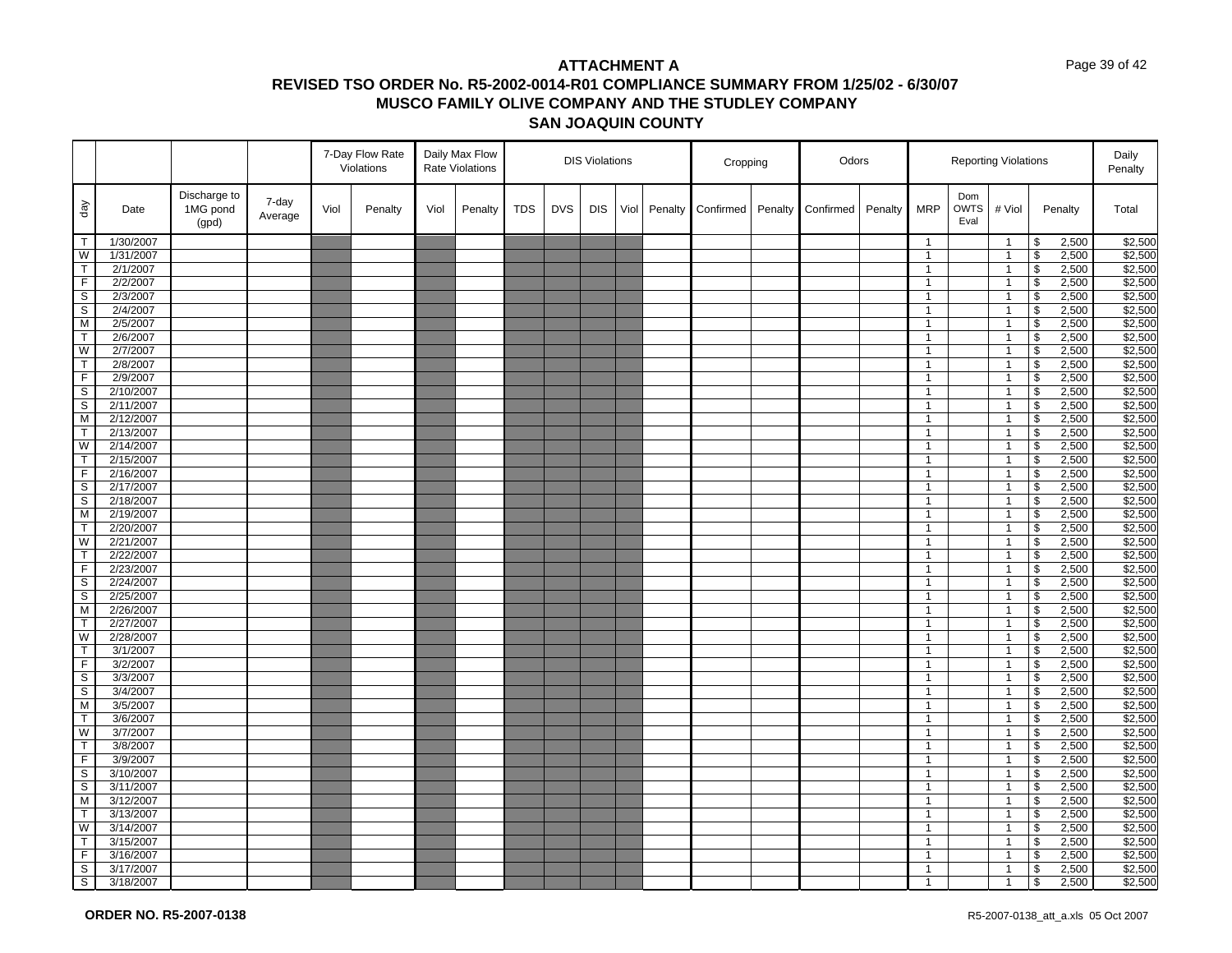#### Page 40 of 42

|                         |                        |                                   |                  |      | 7-Day Flow Rate<br>Violations |      | Daily Max Flow<br><b>Rate Violations</b> |            |            | <b>DIS Violations</b> |      |         | Cropping  |         | Odors     |         |                              |                            | <b>Reporting Violations</b>    |                          |                | Daily<br>Penalty   |
|-------------------------|------------------------|-----------------------------------|------------------|------|-------------------------------|------|------------------------------------------|------------|------------|-----------------------|------|---------|-----------|---------|-----------|---------|------------------------------|----------------------------|--------------------------------|--------------------------|----------------|--------------------|
| $\sqrt{e}b$             | Date                   | Discharge to<br>1MG pond<br>(gpd) | 7-day<br>Average | Viol | Penalty                       | Viol | Penalty                                  | <b>TDS</b> | <b>DVS</b> | <b>DIS</b>            | Viol | Penalty | Confirmed | Penalty | Confirmed | Penalty | <b>MRP</b>                   | Dom<br><b>OWTS</b><br>Eval | # Viol                         |                          | Penalty        | Total              |
| M                       | 3/19/2007              |                                   |                  |      |                               |      |                                          |            |            |                       |      |         |           |         |           |         | $\mathbf{1}$                 |                            | $\mathbf{1}$                   | \$                       | 2,500          | \$2,500            |
| $\mathsf{T}$            | 3/20/2007              |                                   |                  |      |                               |      |                                          |            |            |                       |      |         |           |         |           |         | $\mathbf{1}$                 |                            | $\overline{1}$                 | $\overline{\mathbf{s}}$  | 2,500          | \$2,500            |
| W                       | 3/21/2007              |                                   |                  |      |                               |      |                                          |            |            |                       |      |         |           |         |           |         | $\mathbf{1}$                 |                            | $\overline{1}$                 | \$                       | 2,500          | \$2,500            |
| $\mathsf{T}$            | 3/22/2007              |                                   |                  |      |                               |      |                                          |            |            |                       |      |         |           |         |           |         | $\mathbf{1}$                 |                            | $\mathbf{1}$                   | \$                       | 2,500          | \$2,500            |
| $\overline{F}$          | 3/23/2007              |                                   |                  |      |                               |      |                                          |            |            |                       |      |         |           |         |           |         | $\mathbf{1}$                 |                            | $\mathbf{1}$                   | $\sqrt{2}$               | 2,500          | \$2,500            |
| S                       | 3/24/2007              |                                   |                  |      |                               |      |                                          |            |            |                       |      |         |           |         |           |         | $\mathbf{1}$                 |                            | $\mathbf{1}$                   | \$                       | 2,500          | \$2,500            |
| S                       | 3/25/2007              |                                   |                  |      |                               |      |                                          |            |            |                       |      |         |           |         |           |         | $\mathbf{1}$                 |                            | $\mathbf{1}$                   | $\overline{\mathbf{s}}$  | 2,500          | \$2,500            |
| M                       | 3/26/2007              |                                   |                  |      |                               |      |                                          |            |            |                       |      |         |           |         |           |         | $\mathbf{1}$                 |                            | $\overline{1}$                 | \$                       | 2,500          | \$2,500            |
| $\mathsf{T}$            | 3/27/2007              |                                   |                  |      |                               |      |                                          |            |            |                       |      |         |           |         |           |         | $\mathbf{1}$                 |                            | $\mathbf{1}$                   | $\sqrt[6]{\frac{1}{2}}$  | 2,500          | \$2,500            |
| W                       | 3/28/2007              |                                   |                  |      |                               |      |                                          |            |            |                       |      |         |           |         |           |         | $\mathbf{1}$                 |                            | $\mathbf{1}$                   | $\overline{\mathbf{s}}$  | 2,500          | \$2,500            |
| $\mathsf{T}$            | 3/29/2007              |                                   |                  |      |                               |      |                                          |            |            |                       |      |         |           |         |           |         | $\mathbf{1}$                 |                            | $\overline{1}$                 | \$                       | 2,500          | \$2,500            |
| F                       | 3/30/2007              |                                   |                  |      |                               |      |                                          |            |            |                       |      |         |           |         |           |         | $\mathbf{1}$                 |                            | $\overline{1}$                 | \$                       | 2,500          | \$2,500            |
| $\overline{\mathbf{s}}$ | 3/31/2007              |                                   |                  |      |                               |      |                                          |            |            |                       |      |         |           |         |           |         | $\mathbf{1}$                 |                            | $\mathbf{1}$                   | \$                       | 2,500          | \$2,500            |
| S                       | 4/1/2007               |                                   |                  |      |                               |      |                                          |            |            |                       |      |         |           |         |           |         | $\mathbf{1}$                 |                            | $\mathbf{1}$                   | \$                       | 2,500          | \$2,500            |
| $\overline{M}$          | 4/2/2007               |                                   |                  |      |                               |      |                                          |            |            |                       |      |         |           |         |           |         | $\mathbf{1}$                 |                            | $\overline{1}$                 | $\overline{\mathcal{S}}$ | 2,500          | \$2,500            |
| T                       | 4/3/2007               |                                   |                  |      |                               |      |                                          |            |            |                       |      |         |           |         |           |         | $\mathbf{1}$                 |                            | $\mathbf{1}$                   | \$                       | 2,500          | \$2,500            |
| W                       | 4/4/2007               |                                   |                  |      |                               |      |                                          |            |            |                       |      |         |           |         |           |         | $\mathbf{1}$                 |                            | $\mathbf{1}$                   | $\sqrt[6]{\frac{1}{2}}$  | 2,500          | \$2,500            |
| $\overline{T}$          | 4/5/2007               |                                   |                  |      |                               |      |                                          |            |            |                       |      |         |           |         |           |         | $\mathbf{1}$                 |                            | $\overline{1}$                 | $\overline{\mathbf{e}}$  | 2,500          | \$2,500            |
| F                       | 4/6/2007               |                                   |                  |      |                               |      |                                          |            |            |                       |      |         |           |         |           |         | $\mathbf{1}$                 |                            | $\overline{1}$                 | \$                       | 2,500          | \$2,500            |
| s                       | 4/7/2007               |                                   |                  |      |                               |      |                                          |            |            |                       |      |         |           |         |           |         | $\mathbf{1}$                 |                            | $\overline{1}$                 | \$                       | 2,500          | \$2,500            |
| S                       | 4/8/2007               |                                   |                  |      |                               |      |                                          |            |            |                       |      |         |           |         |           |         | $\mathbf{1}$                 |                            | $\mathbf{1}$                   | \$                       | 2,500          | \$2,500            |
| M                       | 4/9/2007               |                                   |                  |      |                               |      |                                          |            |            |                       |      |         |           |         |           |         | $\mathbf{1}$                 |                            | $\mathbf{1}$                   | \$                       | 2,500          | \$2,500            |
| $\mathsf{T}$            | 4/10/2007              |                                   |                  |      |                               |      |                                          |            |            |                       |      |         |           |         |           |         | $\mathbf{1}$                 |                            | $\mathbf{1}$                   | \$                       | 2,500          | \$2,500            |
| W                       | 4/11/2007              |                                   |                  |      |                               |      |                                          |            |            |                       |      |         |           |         |           |         | $\mathbf{1}$                 |                            | $\mathbf{1}$                   | \$                       | 2,500          | \$2,500            |
| $\mathsf{T}$            | 4/12/2007              |                                   |                  |      |                               |      |                                          |            |            |                       |      |         |           |         |           |         | $\mathbf{1}$                 |                            | $\overline{1}$                 | $\mathfrak s$            | 2,500          | \$2,500            |
| $\mathsf F$             | 4/13/2007              |                                   |                  |      |                               |      |                                          |            |            |                       |      |         |           |         |           |         | $\mathbf{1}$                 |                            | $\mathbf{1}$                   | \$                       | 2,500          | \$2,500            |
| S                       | 4/14/2007              |                                   |                  |      |                               |      |                                          |            |            |                       |      |         |           |         |           |         | $\mathbf{1}$                 |                            | $\mathbf{1}$                   | $\overline{\mathcal{S}}$ | 2,500          | \$2,500            |
| $\mathsf S$             | 4/15/2007              |                                   |                  |      |                               |      |                                          |            |            |                       |      |         |           |         |           |         | $\mathbf{1}$                 |                            | $\overline{1}$                 | $\sqrt[6]{\frac{1}{2}}$  | 2,500          | \$2,500            |
| M                       | 4/16/2007              |                                   |                  |      |                               |      |                                          |            |            |                       |      |         |           |         |           |         | $\mathbf{1}$                 |                            | $\mathbf{1}$                   | \$                       | 2,500          | \$2,500            |
| $\mathsf{T}$            | 4/17/2007              |                                   |                  |      |                               |      |                                          |            |            |                       |      |         |           |         |           |         | $\mathbf{1}$<br>$\mathbf{1}$ |                            | $\mathbf{1}$                   | $\mathfrak s$            | 2,500          | \$2,500            |
| W<br>T                  | 4/18/2007<br>4/19/2007 |                                   |                  |      |                               |      |                                          |            |            |                       |      |         |           |         |           |         | $\mathbf{1}$                 |                            | $\mathbf{1}$<br>$\mathbf{1}$   | \$<br>\$                 | 2,500<br>2,500 | \$2,500<br>\$2,500 |
| F                       |                        |                                   |                  |      |                               |      |                                          |            |            |                       |      |         |           |         |           |         |                              |                            |                                | $\mathfrak s$            | 2,500          | \$2,500            |
| S                       | 4/20/2007<br>4/21/2007 |                                   |                  |      |                               |      |                                          |            |            |                       |      |         |           |         |           |         | $\mathbf{1}$<br>$\mathbf{1}$ |                            | $\overline{1}$<br>$\mathbf{1}$ | \$                       | 2,500          | \$2,500            |
| S                       | 4/22/2007              |                                   |                  |      |                               |      |                                          |            |            |                       |      |         |           |         |           |         | $\mathbf{1}$                 |                            | $\overline{1}$                 | \$                       | 2,500          | \$2,500            |
| M                       | 4/23/2007              |                                   |                  |      |                               |      |                                          |            |            |                       |      |         |           |         |           |         | $\mathbf{1}$                 |                            | $\mathbf{1}$                   | \$                       | 2,500          | \$2,500            |
| T                       | 4/24/2007              |                                   |                  |      |                               |      |                                          |            |            |                       |      |         |           |         |           |         | $\mathbf{1}$                 |                            | $\mathbf{1}$                   | \$                       | 2,500          | \$2,500            |
| $\overline{\mathsf{w}}$ | 4/25/2007              |                                   |                  |      |                               |      |                                          |            |            |                       |      |         |           |         |           |         | $\mathbf{1}$                 |                            | $\mathbf{1}$                   | $\overline{\mathbf{s}}$  | 2,500          | \$2,500            |
| $\mathsf{T}$            | 4/26/2007              |                                   |                  |      |                               |      |                                          |            |            |                       |      |         |           |         |           |         | $\mathbf{1}$                 |                            | $\mathbf{1}$                   | \$                       | 2,500          | \$2,500            |
| $\overline{F}$          | 4/27/2007              |                                   |                  |      |                               |      |                                          |            |            |                       |      |         |           |         |           |         | $\mathbf{1}$                 |                            | $\mathbf{1}$                   | \$                       | 2,500          | \$2,500            |
| S                       | 4/28/2007              |                                   |                  |      |                               |      |                                          |            |            |                       |      |         |           |         |           |         | $\mathbf{1}$                 |                            | $\mathbf{1}$                   | \$                       | 2,500          | \$2,500            |
| S                       | 4/29/2007              |                                   |                  |      |                               |      |                                          |            |            |                       |      |         |           |         |           |         | $\mathbf{1}$                 |                            | $\mathbf{1}$                   | \$                       | 2,500          | \$2,500            |
| M                       | 4/30/2007              |                                   |                  |      |                               |      |                                          |            |            |                       |      |         |           |         |           |         | $\mathbf{1}$                 |                            | $\overline{1}$                 | \$                       | 2,500          | \$2,500            |
| T                       | 5/1/2007               |                                   |                  |      |                               |      |                                          |            |            |                       |      |         |           |         |           |         | $\mathbf 0$                  |                            | $\mathbf 0$                    |                          |                | \$0                |
| W                       | 5/2/2007               |                                   |                  |      |                               |      |                                          |            |            |                       |      |         |           |         |           |         | $\mathbf 0$                  |                            | $\mathbf 0$                    |                          |                | \$0                |
| T.                      | 5/3/2007               |                                   |                  |      |                               |      |                                          |            |            |                       |      |         |           |         |           |         | $\mathbf 0$                  |                            | $\mathbf 0$                    |                          |                | \$0                |
| F.                      | 5/4/2007               |                                   |                  |      |                               |      |                                          |            |            |                       |      |         |           |         |           |         | $\mathbf 0$                  |                            | $\mathbf 0$                    |                          |                | \$0                |
| $\overline{s}$          | 5/5/2007               |                                   |                  |      |                               |      |                                          |            |            |                       |      |         |           |         |           |         | $\mathbf 0$                  |                            | $\mathbf 0$                    |                          |                | \$0                |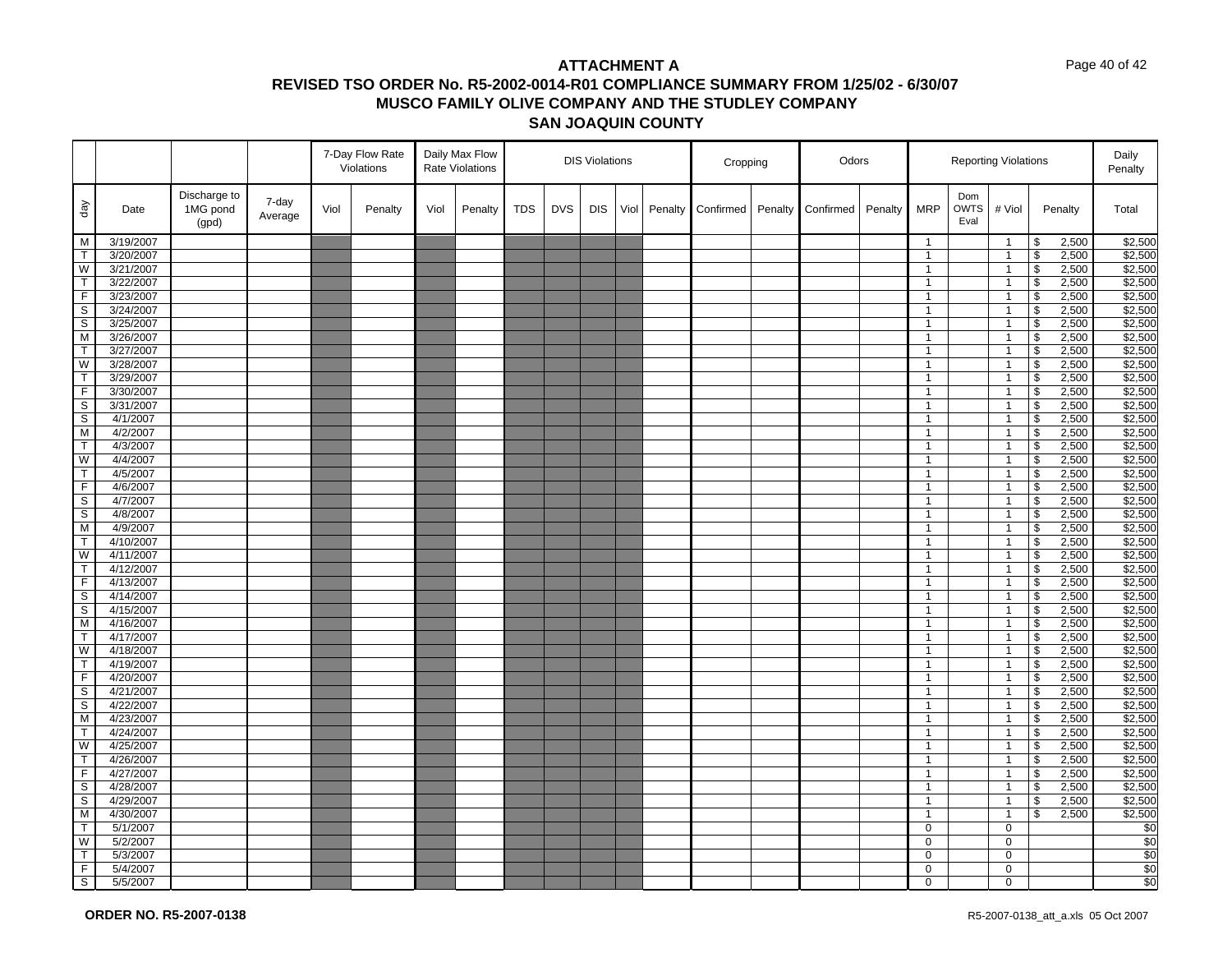#### Page 41 of 42

|                              |                        |                                   |                  |      | 7-Day Flow Rate<br>Violations |      | Daily Max Flow<br>Rate Violations |            |            | <b>DIS Violations</b> |      |         | Cropping  |         | Odors     |         |                              |                            | <b>Reporting Violations</b>      |                                           |                | Daily<br>Penalty   |
|------------------------------|------------------------|-----------------------------------|------------------|------|-------------------------------|------|-----------------------------------|------------|------------|-----------------------|------|---------|-----------|---------|-----------|---------|------------------------------|----------------------------|----------------------------------|-------------------------------------------|----------------|--------------------|
| $\sqrt{e}b$                  | Date                   | Discharge to<br>1MG pond<br>(gpd) | 7-day<br>Average | Viol | Penalty                       | Viol | Penalty                           | <b>TDS</b> | <b>DVS</b> | <b>DIS</b>            | Viol | Penalty | Confirmed | Penalty | Confirmed | Penalty | <b>MRP</b>                   | Dom<br><b>OWTS</b><br>Eval | # Viol                           |                                           | Penalty        | Total              |
| S                            | 5/6/2007               |                                   |                  |      |                               |      |                                   |            |            |                       |      |         |           |         |           |         | $\mathbf 0$                  |                            | $\mathbf 0$                      |                                           |                | \$0                |
| $\overline{M}$               | 5/7/2007               |                                   |                  |      |                               |      |                                   |            |            |                       |      |         |           |         |           |         | $\mathbf 0$                  |                            | $\mathbf 0$                      |                                           |                | \$0                |
| $\mathsf{T}$                 | 5/8/2007               |                                   |                  |      |                               |      |                                   |            |            |                       |      |         |           |         |           |         | 0                            |                            | 0                                |                                           |                | \$0                |
| W                            | 5/9/2007               |                                   |                  |      |                               |      |                                   |            |            |                       |      |         |           |         |           |         | $\mathbf 0$                  |                            | 0                                |                                           |                | \$0                |
| $\mathsf{T}$                 | 5/10/2007              |                                   |                  |      |                               |      |                                   |            |            |                       |      |         |           |         |           |         | 0                            |                            | $\mathbf 0$                      |                                           |                | \$0                |
| F<br>$\overline{\mathbf{s}}$ | 5/11/2007<br>5/12/2007 |                                   |                  |      |                               |      |                                   |            |            |                       |      |         |           |         |           |         | 0<br>$\overline{0}$          |                            | 0                                |                                           |                | \$0<br>\$0         |
| $\mathbb S$                  | 5/13/2007              |                                   |                  |      |                               |      |                                   |            |            |                       |      |         |           |         |           |         | 0                            |                            | 0<br>0                           |                                           |                | \$0                |
| M                            | 5/14/2007              |                                   |                  |      |                               |      |                                   |            |            |                       |      |         |           |         |           |         | $\mathbf 0$                  |                            | $\mathbf 0$                      |                                           |                | \$0                |
| T                            | 5/15/2007              |                                   |                  |      |                               |      |                                   |            |            |                       |      |         |           |         |           |         | $\mathbf 0$                  |                            | 0                                |                                           |                | \$0                |
| W                            | 5/16/2007              |                                   |                  |      |                               |      |                                   |            |            |                       |      |         |           |         |           |         | 0                            |                            | 0                                |                                           |                | \$0                |
| $\mathsf T$                  | 5/17/2007              |                                   |                  |      |                               |      |                                   |            |            |                       |      |         |           |         |           |         | 0                            |                            | 0                                |                                           |                | \$0                |
| $\overline{F}$               | 5/18/2007              |                                   |                  |      |                               |      |                                   |            |            |                       |      |         |           |         |           |         | 0                            |                            | $\pmb{0}$                        |                                           |                | \$0                |
| $\mathbb S$                  | 5/19/2007              |                                   |                  |      |                               |      |                                   |            |            |                       |      |         |           |         |           |         | 0                            |                            | 0                                |                                           |                | \$0                |
| $\overline{s}$               | 5/20/2007              |                                   |                  |      |                               |      |                                   |            |            |                       |      |         |           |         |           |         | 0                            |                            | 0                                |                                           |                | \$0                |
| M                            | 5/21/2007              |                                   |                  |      |                               |      |                                   |            |            |                       |      |         |           |         |           |         | $\mathbf 0$                  |                            | 0                                |                                           |                | \$0                |
| $\mathsf{T}$                 | 5/22/2007              |                                   |                  |      |                               |      |                                   |            |            |                       |      |         |           |         |           |         | 0                            |                            | $\mathbf 0$                      |                                           |                | $\overline{\$0}$   |
| W                            | 5/23/2007              |                                   |                  |      |                               |      |                                   |            |            |                       |      |         |           |         |           |         | $\mathbf 0$                  |                            | 0                                |                                           |                | \$0                |
| $\overline{\mathsf{T}}$      | 5/24/2007              |                                   |                  |      |                               |      |                                   |            |            |                       |      |         |           |         |           |         | 0                            |                            | $\mathbf 0$                      |                                           |                | \$0                |
| F.                           | 5/25/2007              |                                   |                  |      |                               |      |                                   |            |            |                       |      |         |           |         |           |         | 0                            |                            | 0                                |                                           |                | \$0                |
| $\overline{\mathbf{s}}$      | 5/26/2007              |                                   |                  |      |                               |      |                                   |            |            |                       |      |         |           |         |           |         | $\mathbf 0$                  |                            | $\pmb{0}$                        |                                           |                | \$0                |
| S                            | 5/27/2007              |                                   |                  |      |                               |      |                                   |            |            |                       |      |         |           |         |           |         | 0                            |                            | 0                                |                                           |                | \$0                |
| M                            | 5/28/2007              |                                   |                  |      |                               |      |                                   |            |            |                       |      |         |           |         |           |         | 0                            |                            | 0                                |                                           |                | \$0                |
| $\overline{\mathsf{T}}$      | 5/29/2007              |                                   |                  |      |                               |      |                                   |            |            |                       |      |         |           |         |           |         | $\mathbf 0$                  |                            | $\pmb{0}$                        |                                           |                | \$0                |
| W                            | 5/30/2007              |                                   |                  |      |                               |      |                                   |            |            |                       |      |         |           |         |           |         | 0                            |                            | $\pmb{0}$                        |                                           |                | \$0                |
| T                            | 5/31/2007              |                                   |                  |      |                               |      |                                   |            |            |                       |      |         |           |         |           |         | $\mathbf 0$                  |                            | $\pmb{0}$                        |                                           |                | \$0                |
| F<br>$\mathbb S$             | 6/1/2007<br>6/2/2007   |                                   |                  |      |                               |      |                                   |            |            |                       |      |         |           |         |           |         | $\mathbf{1}$<br>$\mathbf{1}$ |                            | $\overline{1}$<br>$\overline{1}$ | \$<br>$\sqrt[6]{\frac{1}{2}}$             | 2,500          | \$2,500<br>\$2,500 |
| $\overline{s}$               | 6/3/2007               |                                   |                  |      |                               |      |                                   |            |            |                       |      |         |           |         |           |         | $\mathbf{1}$                 |                            | $\overline{1}$                   | $\overline{\mathcal{S}}$                  | 2,500<br>2,500 | \$2,500            |
| M                            | 6/4/2007               |                                   |                  |      |                               |      |                                   |            |            |                       |      |         |           |         |           |         | $\mathbf{1}$                 |                            | $\overline{1}$                   | $\sqrt[6]{\frac{1}{2}}$                   | 2,500          | \$2,500            |
| $\mathsf{T}$                 | 6/5/2007               |                                   |                  |      |                               |      |                                   |            |            |                       |      |         |           |         |           |         | $\mathbf{1}$                 |                            | $\overline{1}$                   | $\boldsymbol{\theta}$                     | 2,500          | \$2,500            |
| W                            | 6/6/2007               |                                   |                  |      |                               |      |                                   |            |            |                       |      |         |           |         |           |         | $\mathbf{1}$                 |                            | $\overline{1}$                   | $\overline{\mathcal{S}}$                  | 2,500          | \$2,500            |
| $\mathsf{T}$                 | 6/7/2007               |                                   |                  |      |                               |      |                                   |            |            |                       |      |         |           |         |           |         | $\mathbf{1}$                 |                            | $\overline{1}$                   | $\sqrt[6]{\frac{1}{2}}$                   | 2,500          | \$2,500            |
| $\overline{F}$               | 6/8/2007               |                                   |                  |      |                               |      |                                   |            |            |                       |      |         |           |         |           |         | $\mathbf{1}$                 |                            | $\overline{1}$                   | $$\mathfrak{s}$$                          | 2,500          | \$2,500            |
| S                            | 6/9/2007               |                                   |                  |      |                               |      |                                   |            |            |                       |      |         |           |         |           |         | $\mathbf{1}$                 |                            | $\overline{1}$                   | $\boldsymbol{\theta}$                     | 2,500          | \$2,500            |
| $\mathbb S$                  | 6/10/2007              |                                   |                  |      |                               |      |                                   |            |            |                       |      |         |           |         |           |         | $\mathbf{1}$                 |                            | $\overline{1}$                   | $\boldsymbol{\theta}$                     | 2,500          | \$2,500            |
| M                            | 6/11/2007              |                                   |                  |      |                               |      |                                   |            |            |                       |      |         |           |         |           |         | $\mathbf{1}$                 |                            | $\overline{1}$                   | $\boldsymbol{\theta}$                     | 2,500          | \$2,500            |
| $\mathsf{T}$                 | 6/12/2007              |                                   |                  |      |                               |      |                                   |            |            |                       |      |         |           |         |           |         | $\mathbf{1}$                 |                            | $\overline{1}$                   | $\sqrt{2}$                                | 2,500          | \$2,500            |
| W                            | 6/13/2007              |                                   |                  |      |                               |      |                                   |            |            |                       |      |         |           |         |           |         | $\mathbf{1}$                 |                            | $\overline{1}$                   | \$                                        | 2,500          | \$2,500            |
| T                            | 6/14/2007              |                                   |                  |      |                               |      |                                   |            |            |                       |      |         |           |         |           |         | $\mathbf{1}$                 |                            | $\overline{1}$                   | $\overline{\mathcal{S}}$                  | 2,500          | \$2,500            |
| $\mathsf F$                  | 6/15/2007              |                                   |                  |      |                               |      |                                   |            |            |                       |      |         |           |         |           |         | $\mathbf{1}$                 |                            | $\overline{1}$                   | $$\mathfrak{s}$$                          | 2,500          | \$2,500            |
| S                            | 6/16/2007              |                                   |                  |      |                               |      |                                   |            |            |                       |      |         |           |         |           |         | $\mathbf{1}$                 |                            | $\overline{1}$                   | $\, \, \raisebox{12pt}{$\scriptstyle \$}$ | 2,500          | \$2,500            |
| S                            | 6/17/2007              |                                   |                  |      |                               |      |                                   |            |            |                       |      |         |           |         |           |         | $\mathbf{1}$                 |                            | $\overline{1}$                   | $\boldsymbol{\theta}$                     | 2,500          | \$2,500            |
| M                            | 6/18/2007              |                                   |                  |      |                               |      |                                   |            |            |                       |      |         |           |         |           |         | $\mathbf{1}$                 |                            | $\overline{1}$                   | \$                                        | 2,500          | \$2,500            |
| T                            | 6/19/2007              |                                   |                  |      |                               |      |                                   |            |            |                       |      |         |           |         |           |         | $\mathbf{1}$                 |                            | $\overline{1}$                   | $\sqrt[6]{\frac{1}{2}}$                   | 2,500          | \$2,500            |
| $\overline{\mathsf{w}}$      | 6/20/2007              |                                   |                  |      |                               |      |                                   |            |            |                       |      |         |           |         |           |         | $\mathbf{1}$                 |                            | $\overline{1}$                   | $\boldsymbol{\theta}$                     | 2,500          | \$2,500            |
| $\mathsf{T}$                 | 6/21/2007              |                                   |                  |      |                               |      |                                   |            |            |                       |      |         |           |         |           |         | $\mathbf{1}$                 |                            | $\overline{1}$                   | \$                                        | 2,500          | \$2,500            |
| F                            | 6/22/2007              |                                   |                  |      |                               |      |                                   |            |            |                       |      |         |           |         |           |         | $\mathbf{1}$                 |                            | $\overline{1}$                   | $\mathbf{\mathfrak{s}}$                   | 2,500          | \$2,500            |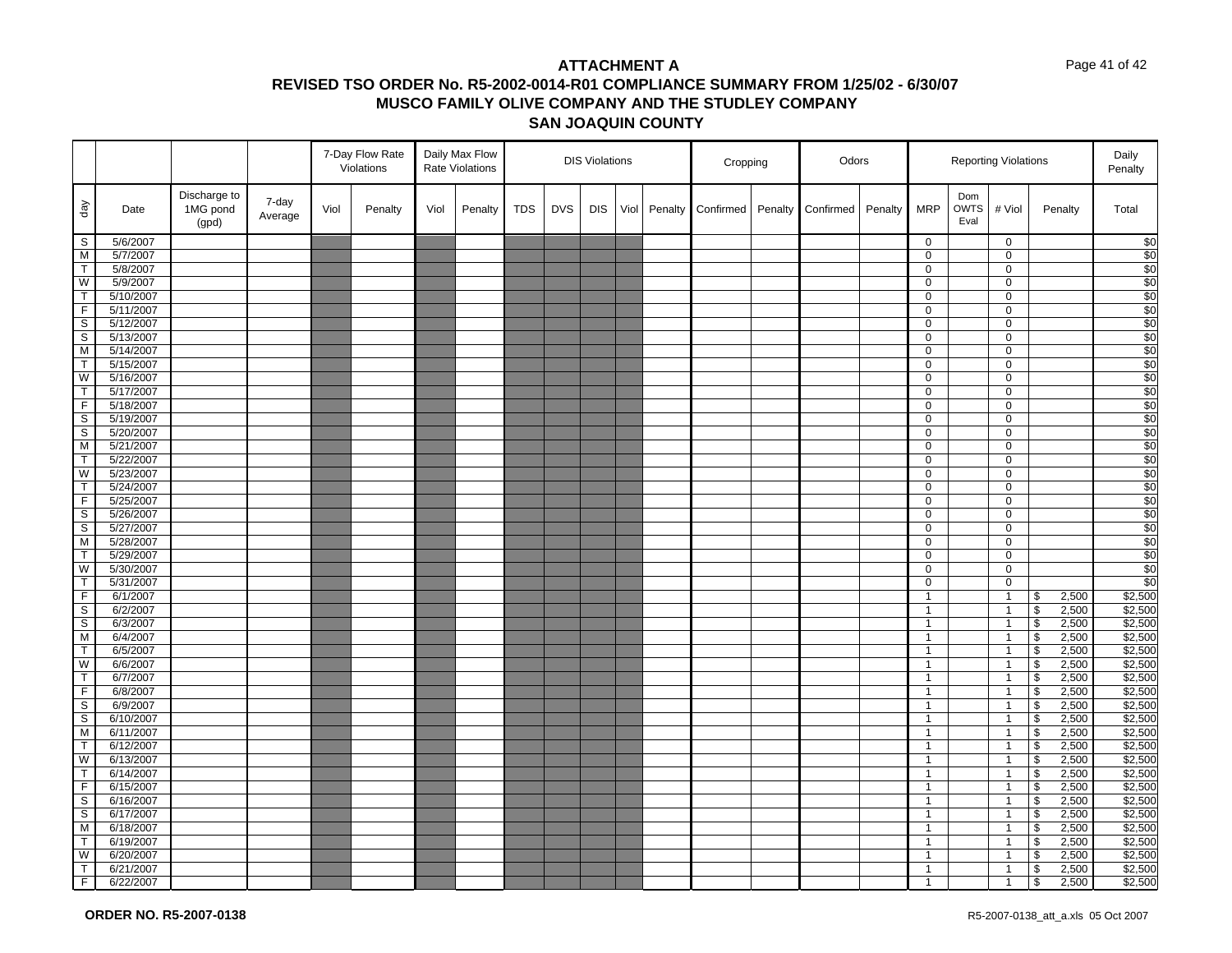#### Page 42 of 42

|                         |           |                                   |                     |          | 7-Day Flow Rate<br>Violations |      | Daily Max Flow<br>Rate Violations |            |            | <b>DIS Violations</b> |             |          | Cropping                            |          | Odors |          |       |                            | <b>Reporting Violations</b> |                         | Daily<br>Penalty |
|-------------------------|-----------|-----------------------------------|---------------------|----------|-------------------------------|------|-----------------------------------|------------|------------|-----------------------|-------------|----------|-------------------------------------|----------|-------|----------|-------|----------------------------|-----------------------------|-------------------------|------------------|
| day                     | Date      | Discharge to<br>1MG pond<br>(gpd) | 7-day<br>Average    | Viol     | Penalty                       | Viol | Penalty                           | <b>TDS</b> | <b>DVS</b> | <b>DIS</b>            | <b>Viol</b> |          | Penalty Confirmed Penalty Confirmed |          |       | Penalty  | MRP   | Dom<br><b>OWTS</b><br>Eval | # Viol                      | Penalty                 | Total            |
| S                       | 6/23/2007 |                                   |                     |          |                               |      |                                   |            |            |                       |             |          |                                     |          |       |          |       |                            |                             | \$<br>2,500             | \$2,500          |
| S                       | 6/24/2007 |                                   |                     |          |                               |      |                                   |            |            |                       |             |          |                                     |          |       |          |       |                            |                             | \$<br>2,500             | \$2,500          |
| $\overline{M}$          | 6/25/2007 |                                   |                     |          |                               |      |                                   |            |            |                       |             |          |                                     |          |       |          |       |                            |                             | 2,500<br>Ŝ.             | \$2,500          |
| $\overline{\mathsf{r}}$ | 6/26/2007 |                                   |                     |          |                               |      |                                   |            |            |                       |             |          |                                     |          |       |          |       |                            |                             | \$<br>2,500             | \$2,500          |
| W                       | 6/27/2007 |                                   |                     |          |                               |      |                                   |            |            |                       |             |          |                                     |          |       |          |       |                            |                             | Ŝ.<br>2,500             | \$2,500          |
| $\tau$                  | 6/28/2007 |                                   |                     |          |                               |      |                                   |            |            |                       |             |          |                                     |          |       |          |       |                            |                             | \$<br>2,500             | \$2,500          |
| F                       | 6/29/2007 |                                   |                     |          |                               |      |                                   |            |            |                       |             |          |                                     |          |       |          |       |                            |                             | \$<br>2,500             | \$2,500          |
| $\mathbb S$             | 6/30/2007 |                                   |                     |          |                               |      |                                   |            |            |                       |             |          |                                     |          |       |          |       |                            |                             | $\mathfrak{S}$<br>2,500 | \$2,500          |
|                         |           |                                   |                     |          |                               |      |                                   |            |            |                       |             |          |                                     |          |       |          |       |                            | $\Omega$                    |                         | \$0              |
|                         |           |                                   | <b>Totals</b>       | 3        | \$7,500                       | 19   | \$47,500                          |            |            |                       | 12          | \$30,000 | 5                                   | \$12,500 | 6     | \$30,000 | 1,212 | 70                         | 1,282                       | \$3,205,000             | \$3,332,500      |
|                         |           |                                   | From 2/1-6/6/02     | 3        | \$7,500                       | 17   | \$42,500                          |            |            |                       | 8           |          |                                     |          |       |          |       |                            |                             |                         |                  |
|                         |           |                                   | From 6/7-9/6/02     | $\Omega$ |                               | 2    |                                   |            |            |                       | 4           |          |                                     |          |       |          |       |                            |                             |                         |                  |
|                         |           |                                   | From 3/1/02-9/1/02  |          |                               |      |                                   |            |            |                       |             |          |                                     |          |       |          | 185   |                            | 255                         |                         | \$725,000        |
|                         |           |                                   | From 3/1/04-5/31/04 |          |                               |      |                                   |            |            |                       |             |          |                                     |          |       |          | 31    |                            | 31                          |                         | \$230,000        |
|                         |           |                                   | From 2/1/02-5/31/04 |          |                               |      |                                   |            |            |                       |             |          |                                     |          |       |          | 823   |                            | 893                         |                         | \$2,352,500      |
|                         |           |                                   | From 6/1/04-6/30/07 |          |                               |      |                                   |            |            |                       |             |          |                                     |          |       |          | 299   |                            | 299                         |                         | \$980,000        |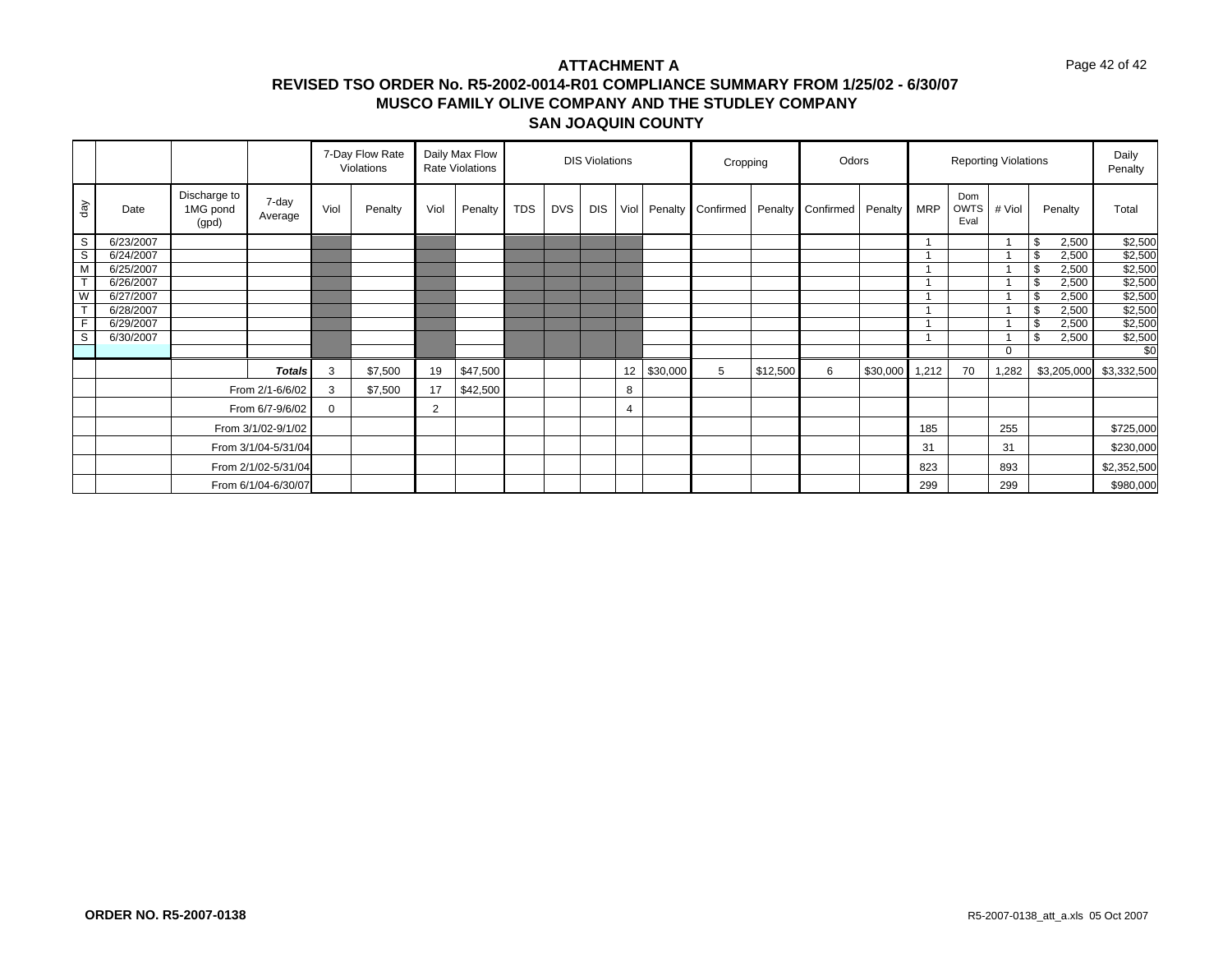# **ATTACHMENT B**

# STIPULATED ADMINISTRATIVE CIVIL LIABILITY AND PENALTY ORDER NO. R5-2007-0138 MUSCO FAMILY OLIVE COMPANY AND THE STUDLEY COMPANY SAN JOAQUIN COUNTY

Musco Family Olive Company and the Studley Company (Musco) operate an olive processing wastewater treatment and land disposal facility (facility). The facility is regulated by Waste Discharge Requirements (WDRs) Order No. R5-2002-0148 and Cleanup and Abatement Order (CAO) No. R5-2002-0149, both of which were adopted on 6 September 2002.

Cleanup and Abatement Order No. R5-2002-0149 includes Item 4, which states that "[b]*y 6 September 2004, the Discharger shall comply with all aspects of WDRs Order No. R5-2002-0148*." As detailed below, the Discharger is in violation of both WDRs Order No. R5-2002-0148 and Cleanup and Abatement Order No. R5-2002-0149.

A review of the Discharger's self-monitoring reports submitted for the months of September 2002 through June 2007 revealed the following violations:

- 1. WDRs Order No. R5-2002-0148 includes Discharge Specification B.1, which requires that "[t]*he monthly average flow of wastewater and stormwater from the facility to the 1-million gallon settling pond shall not exceed 800,000 gpd*." This limitation was exceeded for October 2002 with a monthly average flow of 915,833 gpd.
- 2. WDRs Order No. R5-2002-0148 includes Discharge Specification B.5.a, which requires that "*the wastewater from 1 to 2 feet below the surface of the 1-million and 84-million gallon ponds shall maintain…*[a] *dissolved oxygen concentration greater than 2 mg/l*". This requirement was violated daily in the million-gallon pond for the period of review, with the exception of 15, 18, 20, and 26 September 2002; 22, 23, 24, 26, 29, 30, and 31 December 2003; 2 January 2004, 7, 8, 9, 13, 14, 15, and 16 January 2007; and the 228 days for which no results were reported (generally weekends and holidays), for a total of 1,512 violations out of possible 1,531 monitoring events.

This requirement was violated daily in the 84-million gallon reservoir 4 November 2002 through 27 August 2003, 29 August through 7 October 2003, 13 October through 9 December 2003, 5 January through 24 February 2004, 26 February through 6 June 2004, 19 and 20 June 2004, 7 and 8 July 2004, 22 through 27 July 2004, 29 and 31 July 2004, 4 August through 30 October 2004, 5 through 20 November 2004, 10 January 2005 through 8 July 2006, 10 through 21 July 2006, 24 through 28 July 2006, 31 July through 6 August 2006, 9 through 11 August 2006, 13 and 14 August 2006, 16 through 19 August 2006, 24 through 28 August 2006, and 30 August 2006, 1 through 4 September 2006, 6 through 29 September 2006, 2 to 6 October 2006, 9 through 20 October 2006, 23 through 27 October 2006, 30 October to 3 November 2006, 6 through 10 November 2006, 14 and 16 November 2006, 20 and 21 November 2006, 27 and 28 November 2006, 18 through 21 December 2006, 5 and 28 February 2007, 13 and 28 March 2007, 27 April 2007, 7 May 2007, 11 and 12 June 2007, 20 June 2007, and 25 through 29 June 2007 for a total of 1,192 violations out of a possible 1,494 monitoring events.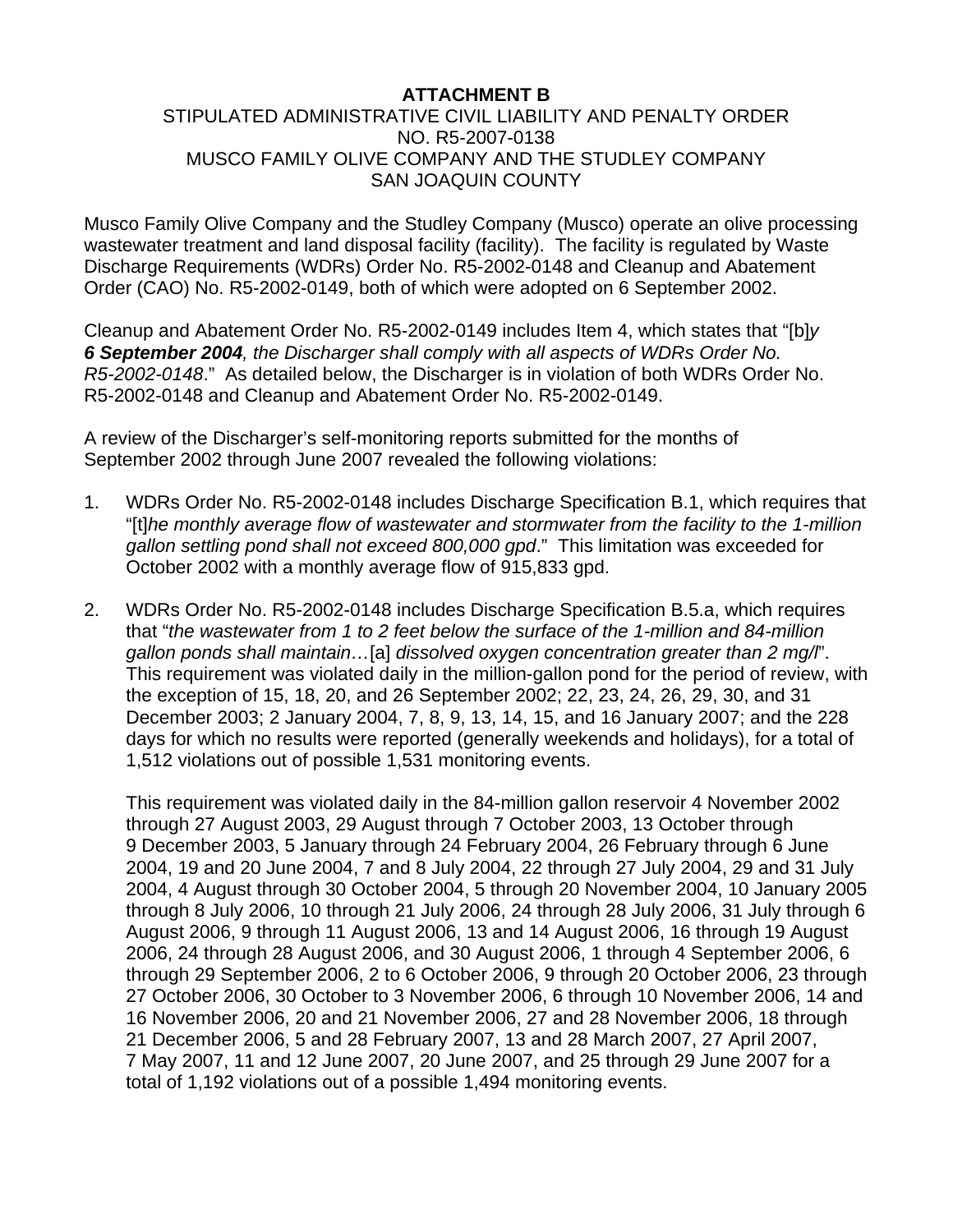- 3. WDRs Order No. R5-2002-0148 includes Discharge Specification B.5.b, which requires that "*the wastewater from 1 to 2 feet below the surface of the 1-million and 84-million gallon ponds shall maintain…*[a] *dissolved sulfide concentration less than 0.1 mg/l*".
	- a. This requirement was violated in the million-gallon pond on 265 occasions, out of a possible 1,509 monitoring events, as shown in the following table:

|             | Diss. Sulfide |             | Diss. Sulfide |             | Diss. Sulfide |
|-------------|---------------|-------------|---------------|-------------|---------------|
| Date        | (mg/l)        | Date        | (mg/l)        | Date        | (mg/l)        |
| 19-Sep-2002 | 0.15          | 6-Dec-2004  | 0.61          | 18-Sep-2006 | 0.34          |
| 20-Sep-2002 | 0.18          | 10-Dec-2004 | 0.90          | 20-Sep-2006 | 0.25          |
| 23-Sep-2002 | 0.27          | 16-Dec-2004 | 0.17          | 21-Sep-2006 | 0.11          |
| 24-Sep-2002 | 0.24          | 17-Dec-2004 | 0.31          | 23-Sep-2006 | 0.60          |
| 29-Sep-2002 | 0.21          | 3-Feb-2005  | 0.20          | 25-Sep-2006 | 0.12          |
| 10-Oct-2002 | 0.37          | 6-Feb-2005  | 0.32          | 27-Sep-2006 | 0.26          |
| 16-Oct-2002 | 0.21          | 7-Feb-2005  | 0.18          | 28-Sep-2006 | 0.72          |
| 12-Dec-2002 | 0.14          | 8-Feb-2005  | 0.76          | 29-Sep-2006 | 0.42          |
| 26-Dec-2002 | 0.19          | 12-Feb-2005 | 0.30          | 2-Oct-2006  | 0.54          |
| 3-Jan-2003  | 0.12          | 19-Feb-2005 | 0.43          | 4-Oct-2006  | 0.51          |
| 13-Jan-2003 | 0.18          | 22-Feb-2005 | 0.28          | 5-Oct-2006  | 0.93          |
| 29-Jan-2003 | 0.11          | 23-Feb-2005 | 0.18          | 6-Oct-2006  | 1.10          |
| 5-Feb-2003  | 0.11          | 28-Feb-2005 | 0.19          | 11-Oct-2006 | 0.11          |
| 28-Apr-2003 | 0.13          | 4-Mar-2005  | 0.38          | 13-Oct-2006 | 1.17          |
| 16-May-2003 | 0.12          | 6-Mar-2005  | 1.25          | 15-Oct-2006 | 0.28          |
| 15-Jul-2003 | 0.21          | 7-Mar-2005  | 0.30          | 16-Oct-2006 | 0.40          |
| 21-Jul-2003 | 0.61          | 9-Mar-2005  | 0.19          | 17-Oct-2006 | 0.21          |
| 22-Jul-2003 | 0.82          | 13-Mar-2005 | 0.20          | 19-Oct-2006 | 0.41          |
| 23-Jul-2003 | 0.83          | 14-Mar-2005 | 0.19          | 20-Oct-2006 | 0.32          |
| 24-Jul-2003 | 0.74          | 15-Mar-2005 | 0.32          | 25-Oct-2006 | 0.26          |
| 25-Jul-2003 | >1.5          | 18-Mar-2005 | 0.18          | 26-Oct-2006 | 0.16          |
| 28-Jul-2003 | 0.20          | 19-Mar-2005 | 0.48          | 27-Oct-2006 | 0.30          |
| 31-Jul-2003 | 0.11          | 20-Mar-2005 | 0.13          | 31-Oct-2006 | 0.21          |
| 4-Aug-2003  | 0.22          | 21-Mar-2005 | 0.20          | 2-Nov-2006  | 0.12          |
| 5-Aug-2003  | 0.21          | 23-Mar-2005 | 0.11          | 6-Nov-2006  | 0.67          |
| 8-Aug-2003  | 0.14          | 2-Apr-2005  | 0.15          | 7-Nov-2006  | 0.16          |
| 13-Aug-2003 | 0.13          | 3-Apr-2005  | 0.15          | 9-Nov-2006  | 0.34          |
| 19-Aug-2003 | 0.11          | 9-Apr-2005  | 0.13          | 10-Nov-2006 | 0.22          |
| 27-Aug-2003 | 0.56          | 10-Apr-2005 | 0.49          | 17-Nov-2006 | 0.22          |
| 28-Aug-2003 | 0.11          | 11-Apr-2005 | 0.41          | 20-Nov-2006 | 0.16          |
| 3-Sep-2003  | 0.16          | 17-Apr-2005 | 0.26          | 22-Nov-2006 | 0.63          |
| 4-Sep-2003  | 0.15          | 18-Apr-2005 | 0.18          | 8-Dec-2006  | 0.18          |
| 11-Sep-2003 | 0.14          | 19-Apr-2005 | 0.16          | 12-Dec-2006 | 1.32          |
| 19-Sep-2003 | 0.30          | 20-Apr-2005 | 0.11          | 13-Dec-2006 | 0.13          |
| 25-Sep-2003 | 0.31          | 6-Aug-2005  | 0.11          | 14-Dec-2006 | 0.23          |
| 29-Sep-2003 | 0.15          | 7-Sep-2005  | 0.11          | 16-Dec-2006 | 0.41          |
| 6-Oct-2003  | 0.15          | 8-May-2006  | 0.15          | 1-Feb-2007  | 0.96          |
| 8-Oct-2003  | 0.15          | 25-May-2006 | 0.21          | 9-Feb-2007  | 0.96          |
| 23-Oct-2003 | 0.18          | 3-Jun-2006  | 0.14          | 12-Feb-2007 | 0.80          |
| 31-Mar-2004 | 0.20          | 6-Jun-2006  | 0.11          | 13-Feb-2007 | 0.31          |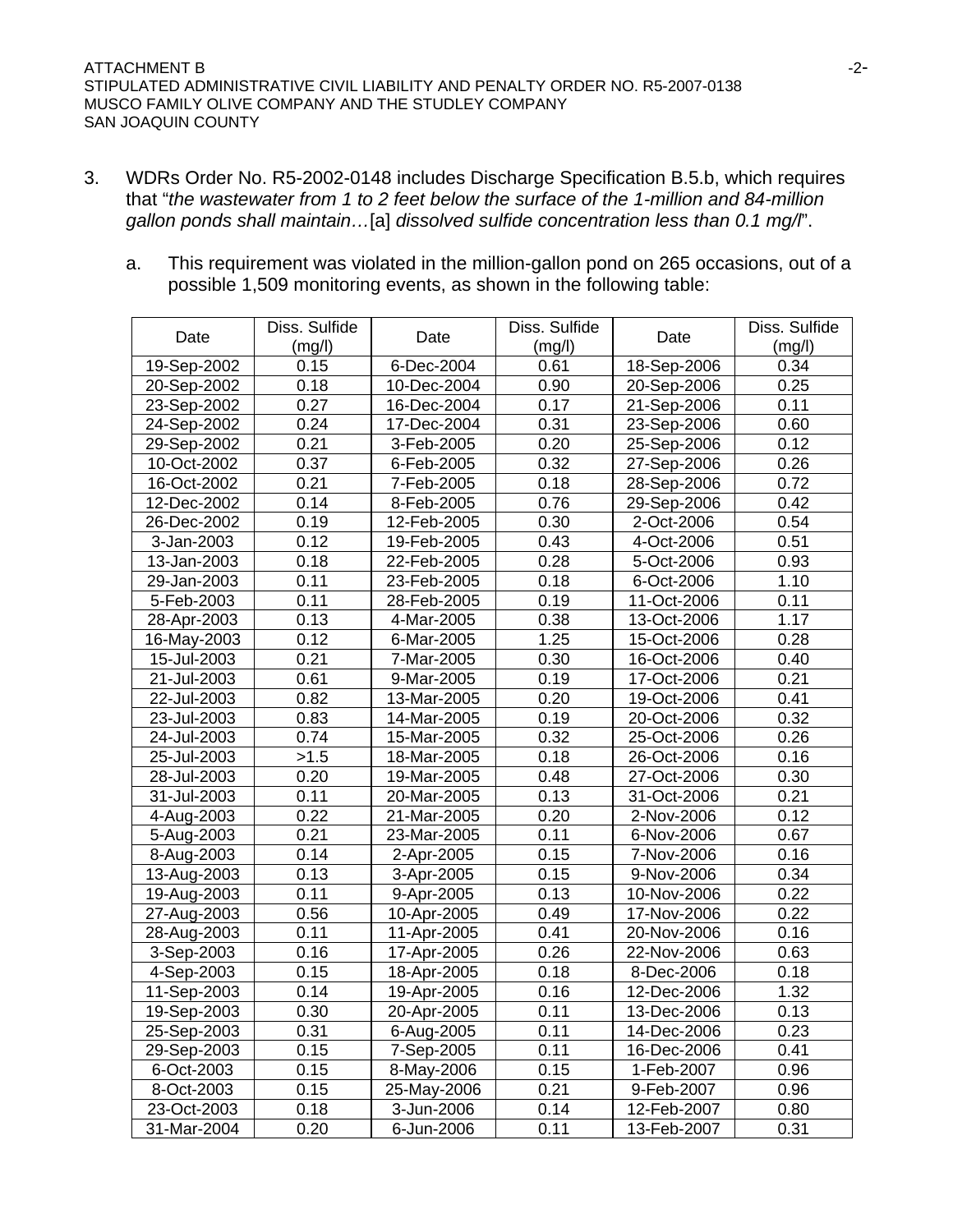### ATTACHMENT B  $-3$ -STIPULATED ADMINISTRATIVE CIVIL LIABILITY AND PENALTY ORDER NO. R5-2007-0138 MUSCO FAMILY OLIVE COMPANY AND THE STUDLEY COMPANY SAN JOAQUIN COUNTY

| Date        | Diss. Sulfide | Date        | Diss. Sulfide  | Date        | Diss. Sulfide  |
|-------------|---------------|-------------|----------------|-------------|----------------|
|             | (mg/l)        |             | (mg/l)<br>0.18 |             | (mg/l)<br>0.19 |
| 7-Apr-2004  | 0.15          | 8-Jun-2006  |                | 15-Feb-2007 | 0.12           |
| 1-May-2004  | 0.13<br>0.19  | 18-Jun-2006 | 0.42<br>0.19   | 17-Feb-2007 | 0.21           |
| 8-May-2004  |               | 27-Jun-2006 |                | 18-Feb-2007 |                |
| 30-May-2004 | 1.32          | 28-Jun-2006 | 1.36           | 19-Feb-2007 | 0.19           |
| 5-Jun-2004  | 0.27          | 29-Jun-2006 | 0.54           | 28-Feb-2007 | 0.33           |
| 12-Jun-2004 | 0.36          | 30-Jun-2006 | 0.34           | 9-Mar-2007  | 0.31           |
| 23-Jun-2004 | 0.26          | 3-Jul-2006  | 0.21           | 13-Mar-2007 | 0.14           |
| 25-Jun-2004 | 0.61          | 4-Jul-2006  | 0.11           | 14-Mar-2007 | 0.14           |
| 29-Jun-2004 | 0.76          | 6-Jul-2006  | 0.20           | 15-Mar-2007 | 0.67           |
| 30-Jun-2004 | 1.03          | 7-Jul-2006  | 1.10           | 16-Mar-2007 | 0.63           |
| 1-Jul-2004  | 0.70          | 8-Jul-2006  | 0.28           | 17-Mar-2007 | 0.75           |
| 2-Jul-2004  | 0.85          | 10-Jul-2006 | 1.34           | 18-Mar-2007 | 0.65           |
| 5-Jul-2004  | 1.03          | 11-Jul-2006 | 0.34           | 20-Mar-2007 | 0.29           |
| 6-Jul-2004  | 0.50          | 13-Jul-2006 | 0.24           | 21-Mar-2007 | 0.38           |
| 7-Jul-2004  | 0.18          | 14-Jul-2006 | 0.67           | 22-Mar-2007 | 0.19           |
| 8-Jul-2004  | 0.16          | 15-Jul-2006 | 0.45           | 26-Mar-2007 | 0.16           |
| 9-Jul-2004  | 0.18          | 17-Jul-2006 | 1.33           | 31-Mar-2007 | 0.16           |
| 14-Jul-2004 | 0.32          | 18-Jul-2006 | 0.24           | 5-Apr-2007  | 1.00           |
| 16-Jul-2004 | 0.83          | 19-Jul-2006 | 0.65           | 11-Apr-2007 | 0.11           |
| 17-Jul-2004 | 0.55          | 20-Jul-2006 | 0.12           | 14-Apr-2007 | 0.19           |
| 18-Jul-2004 | 0.62          | 21-Jul-2006 | 0.37           | 15-Apr-2007 | 0.12           |
| 19-Jul-2004 | 1.09          | 24-Jul-2006 | 0.11           | 16-Apr-2007 | 0.15           |
| 20-Jul-2004 | 0.67          | 25-Jul-2006 | 0.46           | 20-Apr-2007 | 0.25           |
| 21-Jul-2004 | 1.27          | 26-Jul-2006 | 0.47           | 21-Apr-2007 | 0.35           |
| 22-Jul-2004 | 0.15          | 31-Jul-2006 | 0.43           | 22-Apr-2007 | 0.27           |
| 23-Jul-2004 | 0.39          | 1-Aug-2006  | 0.24           | 28-Apr-2007 | 0.87           |
| 25-Jul-2004 | 0.43          | 2-Aug-2006  | 0.22           | 29-Apr-2007 | 0.61           |
| 26-Jul-2004 | 1.17          | 4-Aug-2006  | 0.15           | 30-Apr-2007 | 0.16           |
| 27-Jul-2004 | 0.35          | 5-Aug-2006  | 0.79           | 1-May-2007  | 0.17           |
| 28-Jul-2004 | 0.85          | 6-Aug-2006  | 0.28           | 2-May-2007  | 0.21           |
| 29-Jul-2004 | 1.09          | 7-Aug-2006  | 0.34           | 3-May-2007  | 0.34           |
| 31-Jul-2004 | 1.35          | 9-Aug-2006  | 0.19           | 4-May-2007  | 0.40           |
| 1-Aug-2004  | 0.75          | 14-Aug-2006 | 0.76           | 6-May-2007  | 0.11           |
| 3-Aug-2004  | 0.25          | 15-Aug-2006 | 0.12           | 10-May-2007 | 0.13           |
| 6-Aug-2004  | 0.62          | 16-Aug-2006 | 0.14           | 13-May-2007 | 0.12           |
| 8-Aug-2004  | 0.73          | 22-Aug-2006 | 0.53           | 18-May-2007 | 0.18           |
| 12-Aug-2004 | 0.32          | 23-Aug-2006 | 0.34           | 19-May-2007 | 0.22           |
| 14-Aug-2004 | 0.42          | 30-Aug-2006 | 0.34           | 20-May-2007 | 0.19           |
| 16-Aug-2004 | 0.11          | 31-Aug-2006 | 0.88           | 21-May-2007 | 0.17           |
| 17-Aug-2004 | 0.25          | 1-Sep-2006  | 0.87           | 22-May-2007 | 0.45           |
| 20-Aug-2004 | 0.18          | 2-Sep-2006  | 1.38           | 23-May-2007 | 0.50           |
| 21-Aug-2004 | 1.1           | 5-Sep-2006  | 0.38           | 24-May-2007 | 0.16           |
| 26-Aug-2004 | 0.45          | 6-Sep-2006  | 0.29           | 25-May-2007 | 0.49           |
| 28-Aug-2004 | 0.79          | 8-Sep-2006  | 0.30           | 16-Jun-2007 | 0.15           |
| 5-Sep-2004  | 0.11          | 9-Sep-2006  | 1.06           | 17-Jun-2007 | 0.11           |
| 28-Sep-2004 | 0.13          | 12-Sep-2006 | 0.37           | 23-Jun-2007 | 0.19           |
| 9-Oct-2004  | 1.8           | 13-Sep-2006 | 0.52           | 24-Jun-2007 | 0.16           |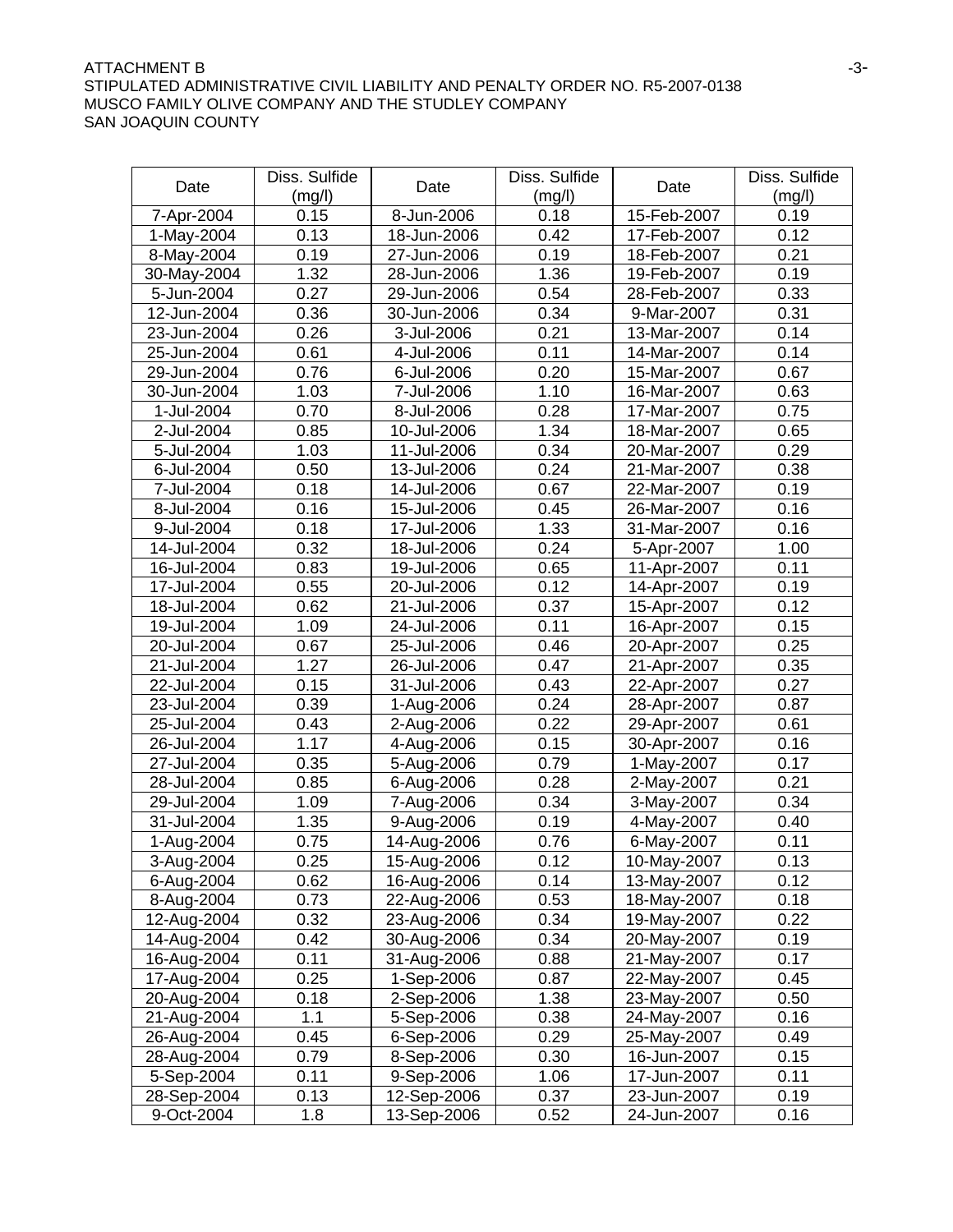### ATTACHMENT B  $-4-$ STIPULATED ADMINISTRATIVE CIVIL LIABILITY AND PENALTY ORDER NO. R5-2007-0138 MUSCO FAMILY OLIVE COMPANY AND THE STUDLEY COMPANY SAN JOAQUIN COUNTY

| Date       | Diss. Sulfide<br>(mg/l) | Date        | Diss. Sulfide<br>(mg/l) | Date | Diss. Sulfide<br>(mq/l) |
|------------|-------------------------|-------------|-------------------------|------|-------------------------|
| 7-Nov-2004 | 0.32                    | 16-Sep-2006 | 0.18                    |      |                         |
| 5-Dec-2004 | 0.17                    | 17-Sep-2006 | .24                     |      |                         |

b. This requirement was violated in the 84-million gallon pond on 163 occasions, out of a possible 1,495 monitoring events, as shown in the following table:

|             | Diss. Sulfide |             | Diss. Sulfide |             | Diss. Sulfide |
|-------------|---------------|-------------|---------------|-------------|---------------|
| Date        | (mg/l)        | Date        | (mg/l)        | Date        | (mg/l)        |
| 6-Nov-2002  | 0.48          | 20-Feb-2003 | 0.61          | 19-Aug-2003 | 0.49          |
| 7-Nov-2002  | 1.39          | 21-Feb-2003 | 0.67          | 20-Aug-2003 | 0.39          |
| 8-Nov-2002  | 0.89          | 28-Feb-2003 | 0.12          | 21-Aug-2003 | 0.12          |
| 11-Nov-2002 | 1.06          | 3-Mar-2003  | 0.12          | 27-Aug-2003 | 0.15          |
| 12-Nov-2002 | 1.16          | 6-Mar-2003  | 0.17          | 29-Aug-2003 | 0.30          |
| 13-Nov-2002 | 0.16          | 7-Mar-2003  | 0.37          | 12-Sep-2003 | 0.12          |
| 14-Nov-2002 | 0.92          | 10-Mar-2003 | 0.43          | 16-Sep-2003 | 0.50          |
| 15-Nov-2002 | 1.19          | 11-Mar-2003 | 0.41          | 18-Sep-2003 | 0.31          |
| 18-Nov-2002 | 1.35          | 13-Mar-2003 | 0.21          | 19-Sep-2003 | 0.11          |
| 19-Nov-2002 | 0.52          | 14-Mar-2003 | 0.33          | 23-Sep-2003 | 0.30          |
| 21-Nov-2002 | 1.30          | 19-Mar-2003 | 0.15          | 25-Sep-2003 | 0.17          |
| 22-Nov-2002 | 0.96          | 20-Mar-2003 | 0.13          | 2-Oct-2003  | 0.11          |
| 25-Nov-2002 | 0.62          | 21-Mar-2003 | 0.18          | 7-Oct-2003  | 0.28          |
| 26-Nov-2002 | 0.37          | 24-Mar-2003 | 0.28          | 10-Oct-2003 | 0.11          |
| 27-Nov-2002 | 0.54          | 25-Mar-2003 | 0.15          | 20-Oct-2003 | 0.15          |
| 2-Dec-2002  | 0.81          | 31-Mar-2003 | 0.14          | 24-Oct-2003 | 0.22          |
| 3-Dec-2002  | 0.59          | 7-Apr-2003  | 0.12          | 2-Dec-2003  | 0.28          |
| 4-Dec-2002  | 0.17          | 10-Apr-2003 | 0.11          | 11-Dec-2003 | 0.28          |
| 5-Dec-2002  | 0.28          | 14-Apr-2003 | 0.18          | 17-May-2004 | 0.28          |
| 10-Dec-2002 | 0.20          | 15-Apr-2003 | 0.20          | 27-May-2004 | 0.34          |
| 11-Dec-2002 | 0.14          | 17-Apr-2003 | 0.18          | 9-Jun-2004  | 0.13          |
| 12-Dec-2002 | 0.28          | 18-Apr-2003 | 0.13          | 4-Jul-2004  | 0.15          |
| 13-Dec-2002 | 0.15          | 21-Apr-2003 | 0.12          | 5-Jul-2004  | 0.13          |
| 26-Dec-2002 | 0.64          | 23-Apr-2003 | 0.20          | 20-Jul-2004 | 0.23          |
| 27-Dec-2002 | 0.52          | 24-Apr-2003 | 0.15          | 21-Jul-2004 | 0.28          |
| 30-Dec-2002 | 0.31          | 25-Apr-2003 | 0.13          | 24-Jul-2004 | 0.62          |
| 2-Jan-2003  | 0.16          | 28-Apr-2003 | 0.22          | 29-Jul-2004 | 0.29          |
| 3-Jan-2003  | 0.21          | 8-May-2003  | 0.15          | 31-Jul-2004 | 0.37          |
| 13-Jan-2003 | 0.39          | 19-May-2003 | 0.21          | 5-Feb-2005  | 0.27          |
| 14-Jan-2003 | 0.36          | 20-May-2003 | 0.15          | 9-Feb-2005  | 0.28          |
| 15-Jan-2003 | 0.31          | 21-May-2003 | 0.28          | 5-Mar-2005  | 0.30          |
| 16-Jan-2003 | 0.21          | 22-May-2003 | 0.18          | 8-Mar-2005  | 0.31          |
| 17-Jan-2003 | 0.14          | 2-Jun-2003  | 0.15          | 18-Mar-2005 | 0.49          |
| 20-Jan-2003 | 0.81          | 3-Jun-2003  | 0.28          | 18-Apr-2005 | 0.15          |
| 21-Jan-2003 | 1.14          | 4-Jun-2003  | 0.14          | 23-Apr-2005 | 0.21          |
| 22-Jan-2003 | 1.02          | 9-Jun-2003  | 0.68          | 20-Jun-2006 | 0.13          |
| 23-Jan-2003 | 1.09          | 10-Jun-2003 | 0.51          | 5-Aug-2006  | 1.28          |
| 24-Jan-2003 | 1.08          | 11-Jun-2003 | 0.32          | 2-Sep-2006  | 0.14          |
| 27-Jan-2003 | 1.08          | 12-Jun-2003 | 0.38          | 10-Sep-2006 | 1.43          |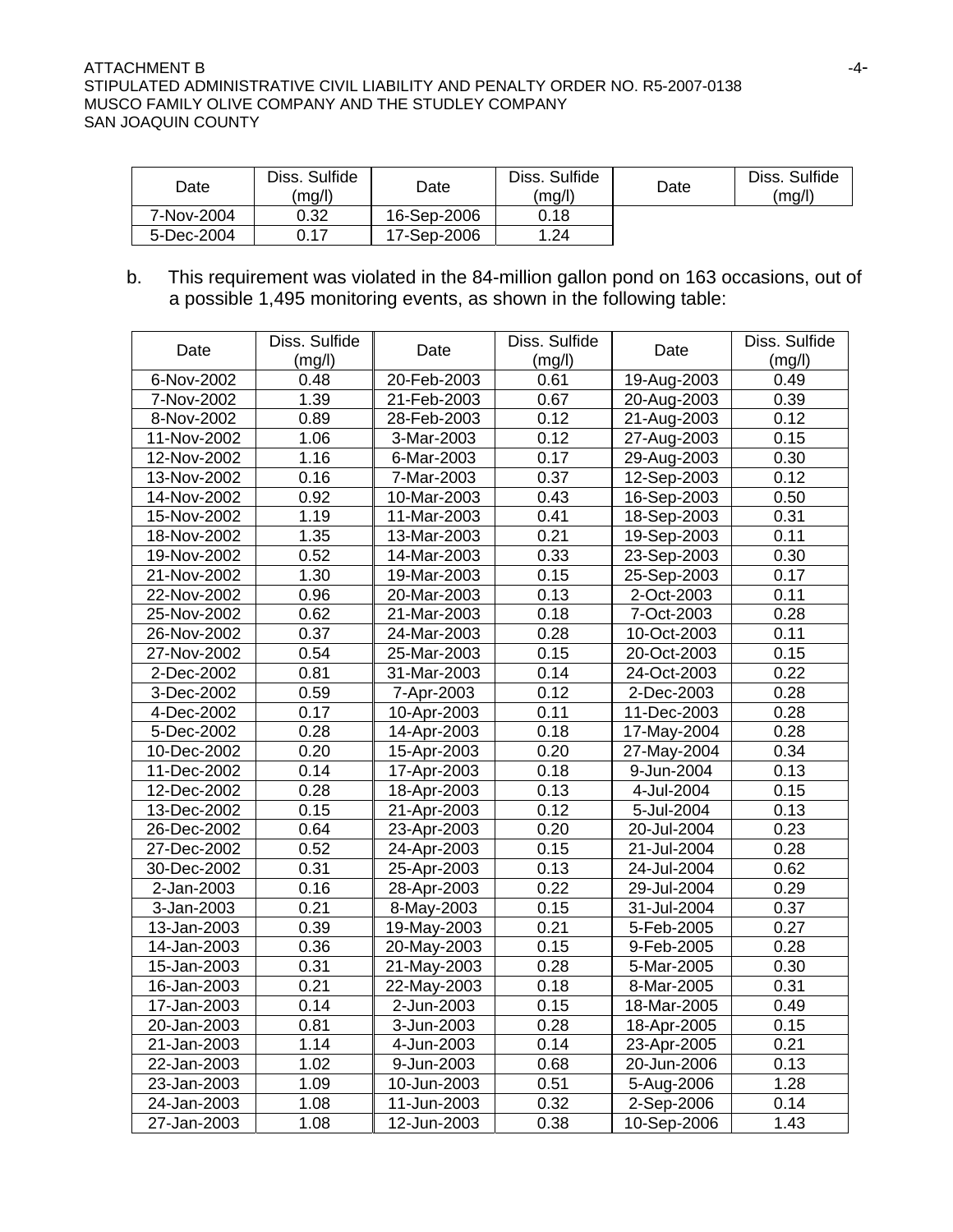### $\blacksquare$   $\blacksquare$   $\blacksquare$   $\blacksquare$   $\blacksquare$   $\blacksquare$   $\blacksquare$   $\blacksquare$   $\blacksquare$   $\blacksquare$   $\blacksquare$   $\blacksquare$   $\blacksquare$   $\blacksquare$   $\blacksquare$   $\blacksquare$   $\blacksquare$   $\blacksquare$   $\blacksquare$   $\blacksquare$   $\blacksquare$   $\blacksquare$   $\blacksquare$   $\blacksquare$   $\blacksquare$   $\blacksquare$   $\blacksquare$   $\blacksquare$   $\blacksquare$   $\blacksquare$   $\blacksquare$   $\blacks$ STIPULATED ADMINISTRATIVE CIVIL LIABILITY AND PENALTY ORDER NO. R5-2007-0138 MUSCO FAMILY OLIVE COMPANY AND THE STUDLEY COMPANY SAN JOAQUIN COUNTY

| Date        | Diss. Sulfide<br>(mg/l) | Date        | Diss. Sulfide<br>(mg/l) | Date        | Diss. Sulfide<br>(mg/l) |
|-------------|-------------------------|-------------|-------------------------|-------------|-------------------------|
| 28-Jan-2003 | 1.23                    | 13-Jun-2003 | 0.21                    | 16-Sep-2006 | 1.14                    |
| 29-Jan-2003 | 1.13                    | 16-Jun-2003 | 0.14                    | 17-Sep-2006 | 1.17                    |
| 30-Jan-2003 | 1.18                    | 17-Jun-2003 | 0.11                    | 27-Nov-2006 | 0.26                    |
| 31-Jan-2003 | 1.28                    | 18-Jun-2003 | 0.20                    | 28-Nov-2006 | 0.11                    |
| 3-Feb-2003  | 0.91                    | 20-Jun-2003 | 0.20                    | 29-Nov-2006 | 0.29                    |
| 4-Feb-2003  | 0.86                    | 23-Jun-2003 | 0.14                    | 4-Dec-2006  | 0.11                    |
| 5-Feb-2003  | 0.51                    | 27-Jun-2003 | 0.12                    | 7-Dec-2006  | 0.17                    |
| 6-Feb-2003  | 0.97                    | 9-Jul-2003  | 0.20                    | 8-Dec-2006  | 0.35                    |
| 7-Feb-2003  | 0.98                    | 15-Jul-2003 | 0.20                    | 11-Dec-2006 | 0.41                    |
| 10-Feb-2003 | 0.17                    | 22-Jul-2003 | 0.20                    | 20-Dec-2006 | 0.17                    |
| 11-Feb-2003 | 0.23                    | 31-Jul-2003 | 0.20                    | 5-Jan-2007  | 0.26                    |
| 12-Feb-2003 | 0.23                    | 4-Aug-2003  | 0.18                    | 10-Jan-2007 | 0.16                    |
| 13-Feb-2003 | 0.31                    | 5-Aug-2003  | 0.11                    | 11-Jan-2007 | 0.26                    |
| 14-Feb-2003 | 0.19                    | 6-Aug-2003  | 0.13                    | 18-Jan-2007 | 0.14                    |
| 18-Feb-2003 | 0.81                    | 7-Aug-2003  | 0.15                    |             |                         |
| 19-Feb-2003 | 0.71                    | 13-Aug-2003 | 0.15                    |             |                         |

- 4. WDRs Order No. R5-2002-0148 includes Discharge Specification B.5.b, which requires that "*the wastewater from 1 to 2 feet below the surface of the 1-million and 84-million gallon ponds shall maintain…*[a] *pH between 7.5 and 8.5 standard pH units*."
	- a. The minimum pond pH requirement of 7.5 was violated in the million-gallon pond on 1,286 occasions, out of a possible 1,548 monitoring events. Results for pH that did not comply with the minimum requirement of 7.5 ranged from 3.5 to 7.48.
	- b. The minimum pond pH requirement of 7.5 was violated in the 84-million gallon pond on 449 occasions, out of a possible 1,493 monitoring events. Results for pH that did not comply with the minimum requirement of 7.5 ranged from 1.42 to 7.49.
	- c. The maximum pond pH requirement of 8.5 was violated in the million-gallon pond on 24 occasions, out of a possible 1,548 monitoring events. Results for pH that did not comply with the maximum requirement of 8.5 ranged from 8.55 to 11.2.
	- d. The maximum pond pH requirement of 8.5 was violated in the 84-million gallon pond on 119 occasions, out of a possible 1,493 monitoring events. Results for pH that did not comply with the maximum requirement of 8.5 ranged from 8.51 to 9.61.
- 5. WDRs Order No. R5-2002-0148 includes Discharge Specification B.9, which requires "[p]*ond freeboard* [to] *never be less than two feet in any pond as measured vertically from the water surface to the upper surface of the lowest adjacent dike or levee*."
	- a. Based on review of the DSMRs, this requirement was violated in the million-gallon pond on 32 occasions, out of a possible 1,536 monitoring events, as shown in the following table: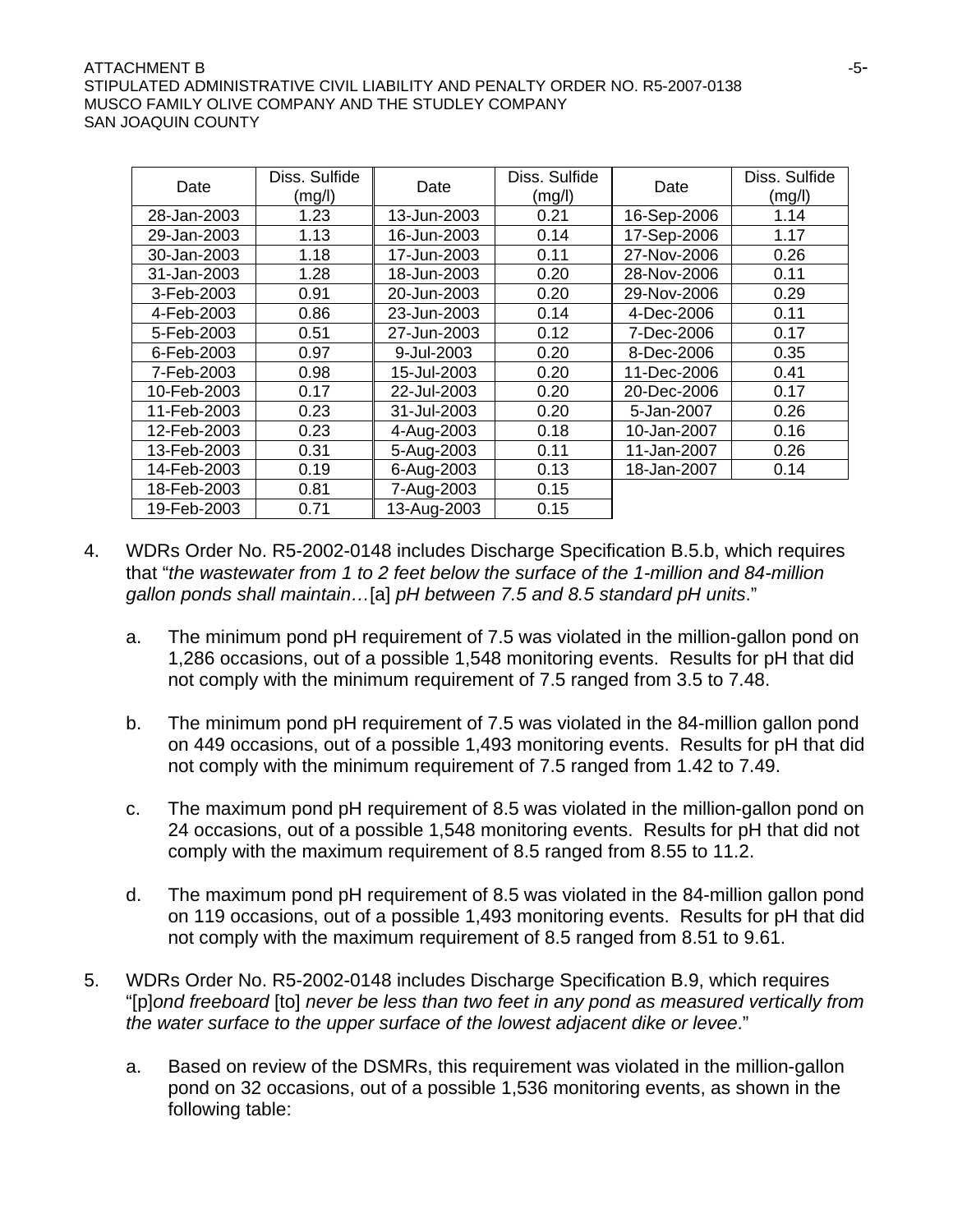### $\blacksquare$   $\blacksquare$   $\blacksquare$   $\blacksquare$   $\blacksquare$   $\blacksquare$   $\blacksquare$   $\blacksquare$   $\blacksquare$   $\blacksquare$   $\blacksquare$   $\blacksquare$   $\blacksquare$   $\blacksquare$   $\blacksquare$   $\blacksquare$   $\blacksquare$   $\blacksquare$   $\blacksquare$   $\blacksquare$   $\blacksquare$   $\blacksquare$   $\blacksquare$   $\blacksquare$   $\blacksquare$   $\blacksquare$   $\blacksquare$   $\blacksquare$   $\blacksquare$   $\blacksquare$   $\blacksquare$   $\blacks$ STIPULATED ADMINISTRATIVE CIVIL LIABILITY AND PENALTY ORDER NO. R5-2007-0138 MUSCO FAMILY OLIVE COMPANY AND THE STUDLEY COMPANY SAN JOAQUIN COUNTY

| Date        | Freeboard<br>(feet) | Date        | Freeboard<br>(feet) | Date        | Freeboard<br>(feet) |
|-------------|---------------------|-------------|---------------------|-------------|---------------------|
| 28-Sep-2002 | 1.0                 | 15-Oct-2002 | 1.0                 | 31-Oct-2002 | 1.0                 |
| 29-Sep-2002 | 1.0                 | 16-Oct-2002 | 1.0                 | 19-Jul-2006 | 0.00                |
| 30-Sep-2002 | 1.5                 | 17-Oct-2002 | 1.0                 | 20-Jul-2006 | 0.00                |
| 1-Oct-2002  | 1.0                 | 18-Oct-2002 | 1.0                 | 21-Jul-2006 | 0.00                |
| 2-Oct-2002  | 1.0                 | 20-Oct-2002 | 1.5                 | 24-Jul-2006 | 0.00                |
| 3-Oct-2002  | 1.0                 | 21-Oct-2002 | 1.0                 | 25-Jul-2006 | 0.00                |
| 4-Oct-2002  | 1.0                 | 22-Oct-2002 | 1.5                 | 26-Jul-2006 | 0.00                |
| 8-Oct-2002  | 1.0                 | 24-Oct-2002 | 1.5                 | 27-Jul-2006 | 0.00                |
| 10-Oct-2002 | 1.0                 | 25-Oct-2002 | 1.0                 | 28-Jul-2006 | 0.00                |
| 11-Oct-2002 | 1.0                 | 28-Oct-2002 | 1.5                 | 31-Jul-2006 | 0.00                |
| 14-Oct-2002 | 1.0                 | 30-Oct-2002 | 1.5                 |             |                     |

When Regional Water Board staff contacted Musco staff regarding the reported July 2006 freeboard values shown in the above table, Musco staff stated (via electronic mail) that Musco did "*not have the hard copies of the raw data from when*  [the freeboard values] *were originally recorded",* so they did not know the exact freeboard on those days*.* Musco staff added that they were sure that the freeboard was greater than or equal to the required two feet on those dates, because of unspecified "*redundant automatic controls to prevent the pond from reaching the 2-foot freeboard mark*."

b. This requirement was violated in the 84-million gallon pond on 24 occasions, out of a possible 1,475 monitoring events, as shown in the following table:

| Date       | Freeboard<br>(feet) | Date        | Freeboard<br>(feet) | Date        | Freeboard<br>(feet) |
|------------|---------------------|-------------|---------------------|-------------|---------------------|
| 2-Apr-2006 | 1.8                 | 10-Apr-2006 | 1.75                | 18-Apr-2006 | 1.80                |
| 3-Apr-2006 | 1.75                | 11-Apr-2006 | 1.75                | 19-Apr-2006 | 1.85                |
| 4-Apr-2006 | 1.75                | 12-Apr-2006 | 1.75                | 20-Apr-2006 | 1.85                |
| 5-Apr-2006 | 1.75                | 13-Apr-2006 | 1.70                | 21-Apr-2006 | 1.93                |
| 6-Apr-2006 | 1.75                | 14-Apr-2006 | 1.70                | 22-Apr-2006 | 1.93                |
| 7-Apr-2006 | 1.75                | 15-Apr-2006 | 1.70                | 23-Apr-2006 | 1.93                |
| 8-Apr-2006 | 1.75                | 16-Apr-2006 | 1.75                | 24-Apr-2006 | 1.95                |
| 9-Apr-2006 | 1.75                | 17-Apr-2006 | 1.75                | 25-Apr-2006 | 1.95                |

6. WDRs Order No. R5-2002-0148 includes Effluent Limitation C.2, which requires "[t]*he maximum total nitrogen loading to the LTUs* [to] *not exceed 480 lbs/acyear, or if the crop uptake is lower, the nitrogen loading* [to] *not exceed the agronomic rate for the crop grown*." This requirement was violated in 2003, 2004, 2005, and 2006, as shown in the following table: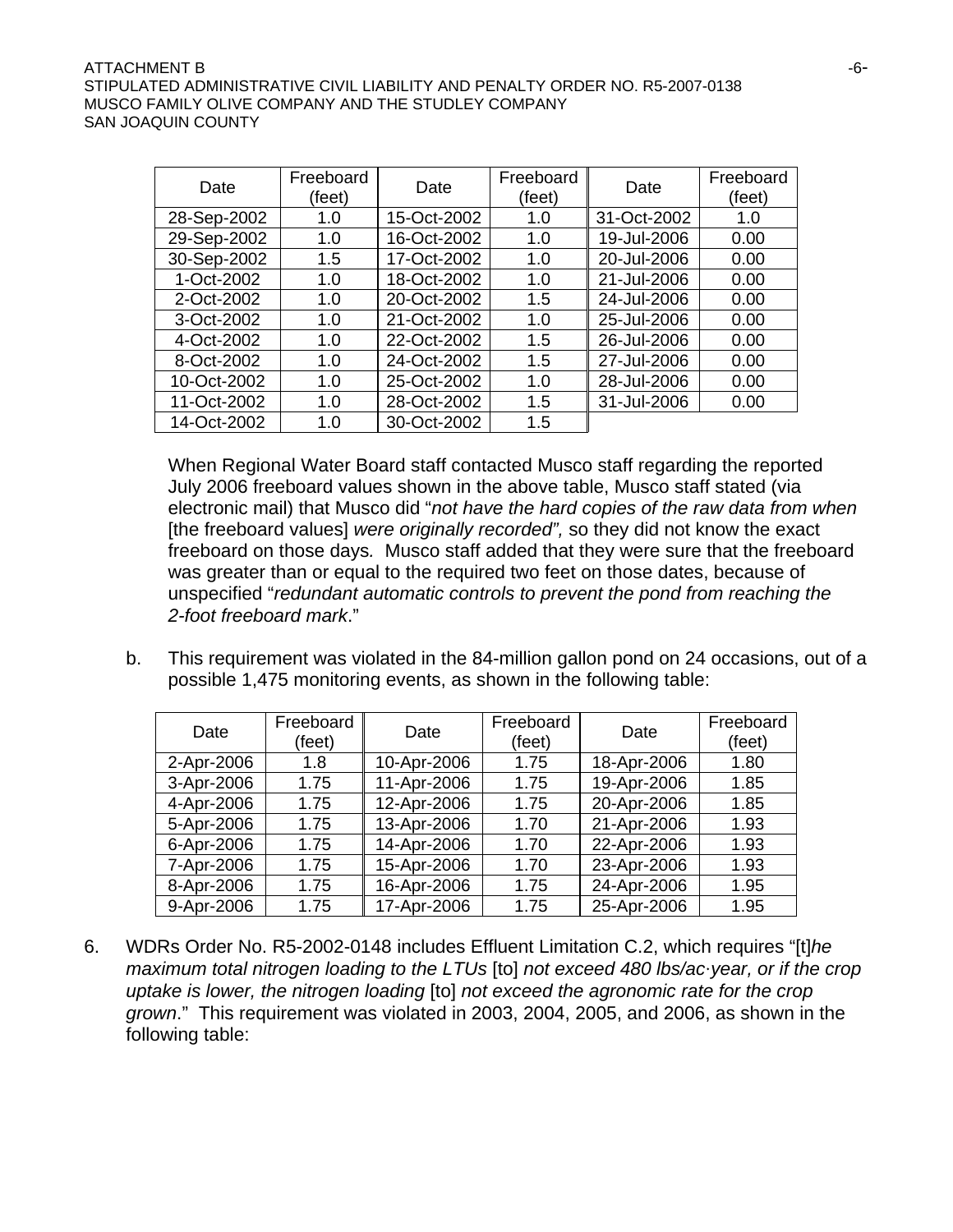### ATTACHMENT B  $-7$ -STIPULATED ADMINISTRATIVE CIVIL LIABILITY AND PENALTY ORDER NO. R5-2007-0138 MUSCO FAMILY OLIVE COMPANY AND THE STUDLEY COMPANY SAN JOAQUIN COUNTY

| Year | Field     | N<br>$(lbs/ac-yr)$ | Year | Field     | N<br>(lbs/ac-yr) | Year | Field             | N<br>$(lbs/ac-yr)$ |
|------|-----------|--------------------|------|-----------|------------------|------|-------------------|--------------------|
| 2003 | $95 - 16$ | 516                | 2005 | 95-09     | 780              | 2006 | 95-09             | 1,236              |
| 2004 | 95-02     | 575                |      | $95 - 13$ | 759              |      | $95 - 13$         | 1,043              |
|      | 95-06     | 516                |      | $95 - 14$ | 615              |      | $95 - 14$         | 920                |
|      | $95 - 08$ | 562                |      | $95 - 15$ | 543              |      | $95 - 15$         | 806                |
|      | 95-09     | 780                |      | $95 - 16$ | 789              |      | $95 - 16$         | 1,273              |
|      | $95 - 13$ | 490                |      | $95 - 18$ | 544              |      | $95 - 17$         | 745                |
|      | $95 - 14$ | 510                |      | $95 - 20$ | 583              |      | $95 - 18$         | 1,421              |
|      | $95 - 16$ | 661                | 2006 | 95-02     | 1,156            |      | $95 - 19$         | 561                |
| 2005 | 95-02     | 686                |      | $95 - 05$ | 604              |      | $95 - 20$         | 913                |
|      | $95 - 05$ | 519                |      | 95-06     | 800              |      | <b>North 18-1</b> | 1,186              |
|      | 95-06     | 708                |      | 95-07     | 666              |      | <b>North 18-2</b> | 1,105              |
|      | 95-06     | 616                |      | 95-08     | 809              |      | North 18-3        | 769                |
|      | 95-08     | 490                |      |           |                  |      |                   |                    |

In addition, the low density of the vegetation in the land application areas noted during recent inspections is of concern with respect to nitrogen uptake.

7. WDRs Order No. R5-2002-0148 includes Effluent Limitation C.3.a, which requires that the "*maximum BOD5 loading to the LTUs shall not exceed…300 lbs/acre on any single day*". This limitation was violated on the occasions described in the following table:

| Field | Date        | <b>BOD</b><br>(lbs/ac) | Field     | Date        | <b>BOD</b><br>(lbs/ac) | Field | Date        | <b>BOD</b><br>(lbs/ac) |
|-------|-------------|------------------------|-----------|-------------|------------------------|-------|-------------|------------------------|
| 95-02 | 28-Jul-2003 | 578                    | 95-06     | 24-Jul-2003 | 511                    | 95-07 | 18-Aug-2003 | 401                    |
|       | 29-Jul-2003 | 578                    |           | 25-Jul-2003 | 409                    | 95-08 | 29-Jul-2003 | 409                    |
|       | 30-Jul-2003 | 596                    |           | 26-Jul-2003 | 409                    |       | 30-Jul-2003 | 422                    |
|       | 31-Jul-2003 | 596                    |           | 27-Jul-2003 | 613                    |       | 31-Jul-2003 | 422                    |
|       | 1-Aug-2003  | 398                    |           | 28-Jul-2003 | 409                    |       | 18-Aug-2003 | 486                    |
|       | 3-Aug-2003  | 398                    |           | 29-Jul-2003 | 409                    | 95-09 | 24-Jul-2003 | 1402                   |
|       | 10-Aug-2003 | 415                    |           | 30-Jul-2003 | 422                    |       | 25-Jul-2003 | 1246                   |
|       | 16-Aug-2003 | 344                    |           | 31-Jul-2003 | 422                    |       | 26-Jul-2003 | 623                    |
|       | 18-Aug-2003 | 687                    |           | 18-Aug-2003 | 486                    |       | 27-Jul-2003 | 1402                   |
|       | 19-Aug-2003 | 344                    | 95-07     | 22-Jul-2003 | 956                    |       | 28-Jul-2003 | 623                    |
|       | 25-Aug-2003 | 352                    |           | 23-Jul-2003 | 1012                   |       | 29-Jul-2003 | 623                    |
|       | 26-Aug-2003 | 352                    |           | 24-Jul-2003 | 422                    |       | 30-Jul-2003 | 643                    |
| 95-05 | 28-Jul-2003 | 307                    |           | 25-Jul-2003 | 337                    |       | 31-Jul-2003 | 643                    |
|       | 29-Jul-2003 | 307                    |           | 26-Jul-2003 | 337                    |       | 1-Aug-2003  | 429                    |
|       | 30-Jul-2003 | 317                    |           | 27-Jul-2003 | 506                    |       | 3-Aug-2003  | 429                    |
|       | 31-Jul-2003 | 317                    |           | 28-Jul-2003 | 337                    |       | 10-Aug-2003 | 448                    |
|       | 18-Aug-2003 | 365                    |           | 29-Jul-2003 | 337                    |       | 16-Aug-2003 | 371                    |
| 95-06 | 22-Jul-2003 | 1158                   |           | 30-Jul-2003 | 348                    |       | 18-Aug-2003 | 741                    |
|       | 23-Jul-2003 | 1227                   |           | 31-Jul-2003 | 348                    |       | 19-Aug-2003 | 371                    |
| 95-09 | 25-Aug-2003 | 380                    | $95 - 16$ | 22-Jul-2003 | 564                    | 95-20 | 17-Jul-2003 | 392                    |
|       | 26-Aug-2003 | 380                    |           | 23-Jul-2003 | 597                    |       | 18-Jul-2003 | 392                    |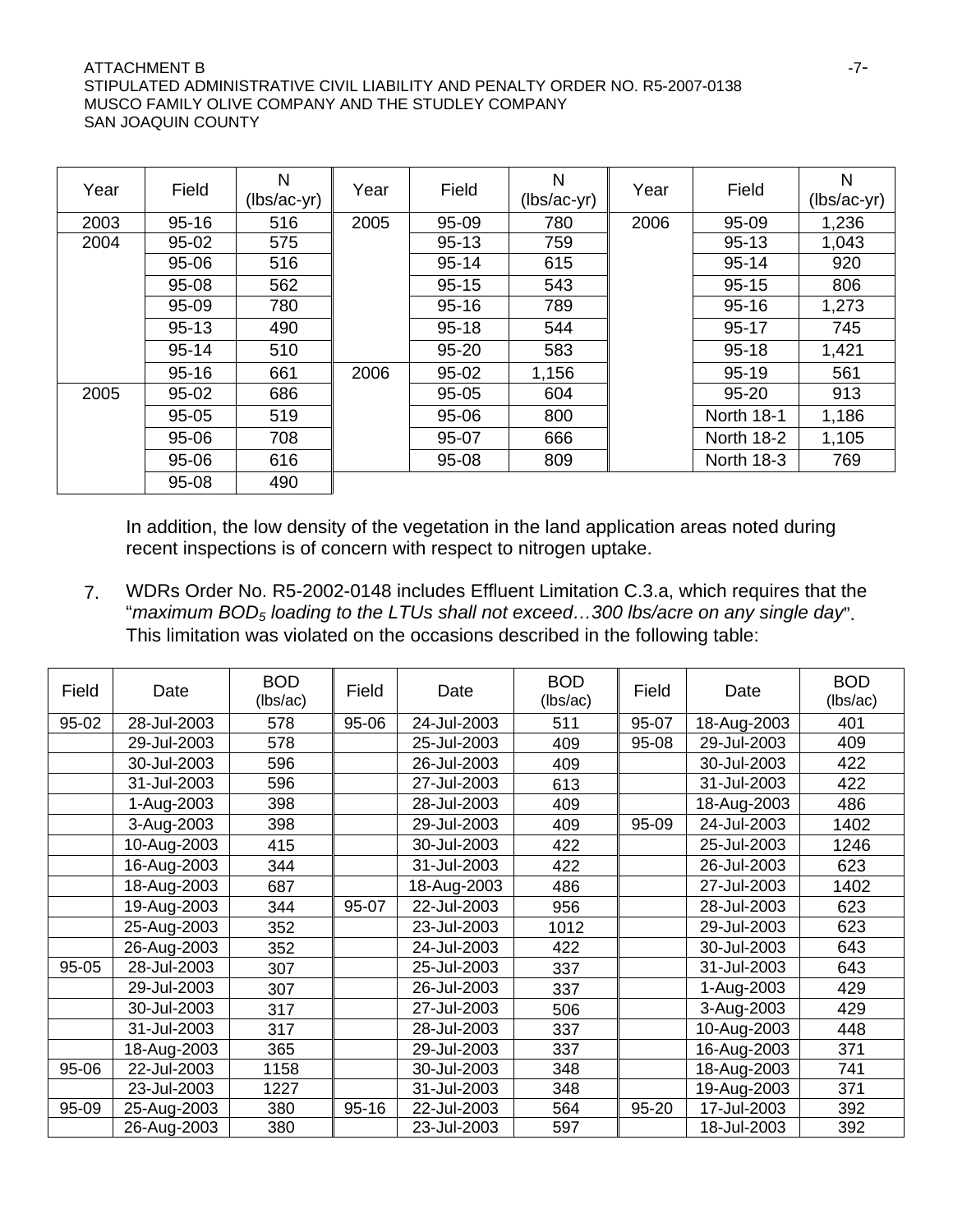### ATTACHMENT B  $-8-$ STIPULATED ADMINISTRATIVE CIVIL LIABILITY AND PENALTY ORDER NO. R5-2007-0138 MUSCO FAMILY OLIVE COMPANY AND THE STUDLEY COMPANY SAN JOAQUIN COUNTY

| Field     | Date        | <b>BOD</b><br>(lbs/ac) | Field     | Date                      | <b>BOD</b><br>(lbs/ac) | Field  | Date        | <b>BOD</b><br>(lbs/ac) |
|-----------|-------------|------------------------|-----------|---------------------------|------------------------|--------|-------------|------------------------|
| $95 - 13$ | 24-Jul-2003 | 1066                   |           | 10-Aug-2003               | 429                    |        | 19-Jul-2003 | 392                    |
|           | 25-Jul-2003 | 948                    |           | 16-Aug-2003               | 355                    |        | 20-Jul-2003 | 392                    |
|           | 26-Jul-2003 | 474                    |           | 18-Aug-2003               | 710                    |        | 21-Jul-2003 | 588                    |
|           | 27-Jul-2003 | 1066                   |           | 19-Aug-2003               | 355                    |        | 22-Jul-2003 | 392                    |
|           | 10-Aug-2003 | 341                    |           | 25-Aug-2003               | 364                    |        | 23-Jul-2003 | 415                    |
|           | 18-Aug-2003 | 564                    |           | 26-Aug-2003               | 364                    | 55-W   | 30-Jul-2003 | 573                    |
| $95 - 14$ | 16-Jul-2003 | 417                    |           | 1-Sep-2003                | 306                    |        | 31-Jul-2003 | 382                    |
|           | 17-Jul-2003 | 1042                   |           | 2-Sep-2003                | 408                    | SR-E   | 1-Aug-2003  | 697                    |
|           | 18-Jul-2003 | 1042                   | 95-17     | 16-Jul-2003               | 927                    | Evap-E | 21-Sep-2003 | 1235                   |
|           | 19-Jul-2003 | 625                    |           | 17-Jul-2003               | 496                    |        | 28-Jul-2003 | 360                    |
|           | 20-Jul-2003 | 625                    |           | 18-Jul-2003               | 496                    | $N-18$ | 13-Sep-2002 | 451                    |
|           | 22-Jul-2003 | 417                    |           | 19-Jul-2003               | 827                    |        | 14-May-2003 | 339                    |
|           | 23-Jul-2003 | 441                    |           | 20-Jul-2003               | 827                    |        | 17-May-2003 | 339                    |
|           | 18-Jul-2003 | 525                    |           | 21-Jul-2003               | 496                    |        | 28-May-2003 | 334                    |
| $95 - 15$ | 14-Jul-2003 | 744                    |           | 22-Jul-2003               | 331                    |        | 26-Jun-2003 | 485                    |
|           | 16-Jul-2003 | 349                    |           | 23-Jul-2003               | 350                    |        | 21-Jul-2003 | 442                    |
|           | 17-Jul-2003 | 873                    |           | 18-Aug-2003               | 417                    |        | 22-Jul-2003 | 442                    |
|           | 18-Jul-2003 | 873                    | $95 - 18$ | 15-Jul-2003               | 1974                   |        | 23-Jul-2003 | 702                    |
|           | 19-Jul-2003 | 524                    |           | 16-Jul-2003               | 496                    |        | 24-Jul-2003 | 468                    |
|           | 20-Jul-2003 | 524                    |           | 17-Jul-2003               | 331                    |        | 25-Jul-2003 | 351                    |
|           | 21-Jul-2003 | 524                    |           | 18-Jul-2003               | 496                    |        | 26-Jul-2003 | 312                    |
|           | 22-Jul-2003 | 349                    |           | 19-Jul-2003               | 496                    |        | 2-Aug-2003  | 322                    |
|           | 23-Jul-2003 | 370                    |           | 20-Jul-2003               | 496                    |        | 4-Aug-2003  | 322                    |
|           | 18-Aug-2003 | 440                    |           | 21-Jul-2003               | 496                    |        | 8-Aug-2003  | 599                    |
| $95 - 16$ | 14-Jul-2003 | 1201                   |           | 22-Jul-2003               | 331                    |        | 9-Aug-2003  | 599                    |
|           | 16-Jul-2003 | 1410                   |           | 4-Aug-2003                | 965                    |        | 10-Aug-2003 | 599                    |
|           | 17-Jul-2003 | 946                    | 95-19     | 15-Jul-2003               | 1439                   |        | 16-Aug-2003 | 371                    |
|           | 18-Jul-2003 | 946                    |           | 16-Jul-2003               | 362                    |        | 17-Aug-2003 | 464                    |
|           | 19-Jul-2003 | 1410                   |           | $\overline{2}$ 1-Jul-2003 | 362                    |        | 21-Aug-2003 | 381                    |
|           | 20-Jul-2003 | 1410                   |           | 4-Aug-2003                | 704                    |        | 22-Aug-2003 | 508                    |
|           | 21-Jul-2003 | 846                    | 95-20     | 16-Jul-2003               | 588                    |        | 24-Aug-2003 | 508                    |

8. WDRs Order No. R5-2002-0148 includes Effluent Limitation C.3.b, which requires that the "*maximum BOD5 loading to the LTUs shall not exceed…100 lbs/acreday as a 7-day average*". This limitation was violated on the occasions described in the following table:

| Date of<br>Seventh Day | Field     | Ave. BOD<br>(lbs/ac-day) | Date of<br>Seventh Day | Field     | Ave. BOD<br>(lbs/ac-day) | Date of<br>Seventh Day | Field     | Ave. BOD<br>(lbs/ac-day) |
|------------------------|-----------|--------------------------|------------------------|-----------|--------------------------|------------------------|-----------|--------------------------|
| 13-Sep-02              | $N-18$    | 150                      | 22-Jul-03              | $N-18$    | 147                      | 16-Aug-03              | 95-07     | 129                      |
| 14-Sep-02              | $N-18$    | 138                      | 23-Jul-03              | $95 - 06$ | 341                      | 16-Aug-03              | 95-08     | 157                      |
| 15-Sep-02              | 95-06     | 104                      | 23-Jul-03              | 95-07     | 281                      | 16-Aug-03              | 95-09     | 239                      |
| 15-Sep-02              | $N-18$    | 145                      | 23-Jul-03              | 95-14     | 599                      | 16-Aug-03              | $95 - 13$ | 198                      |
| 16-Sep-02              | $95 - 05$ | 109                      | 23-Jul-03              | $95 - 15$ | 577                      | 16-Aug-03              | $95 - 15$ | 126                      |
| 16-Sep-02              | 95-06     | 146                      | 23-Jul-03              | $95 - 16$ | 931                      | 16-Aug-03              | $95 - 16$ | 178                      |
| 16-Sep-02              | $95 - 09$ | 113                      | 23-Jul-03              | $95 - 17$ | 547                      | 16-Aug-03              | $N-18$    | 189                      |
| 16-Sep-02              | $95 - 16$ | 103                      | 23-Jul-03              | $95 - 18$ | 378                      | 17-Aug-03              | $95 - 02$ | 187                      |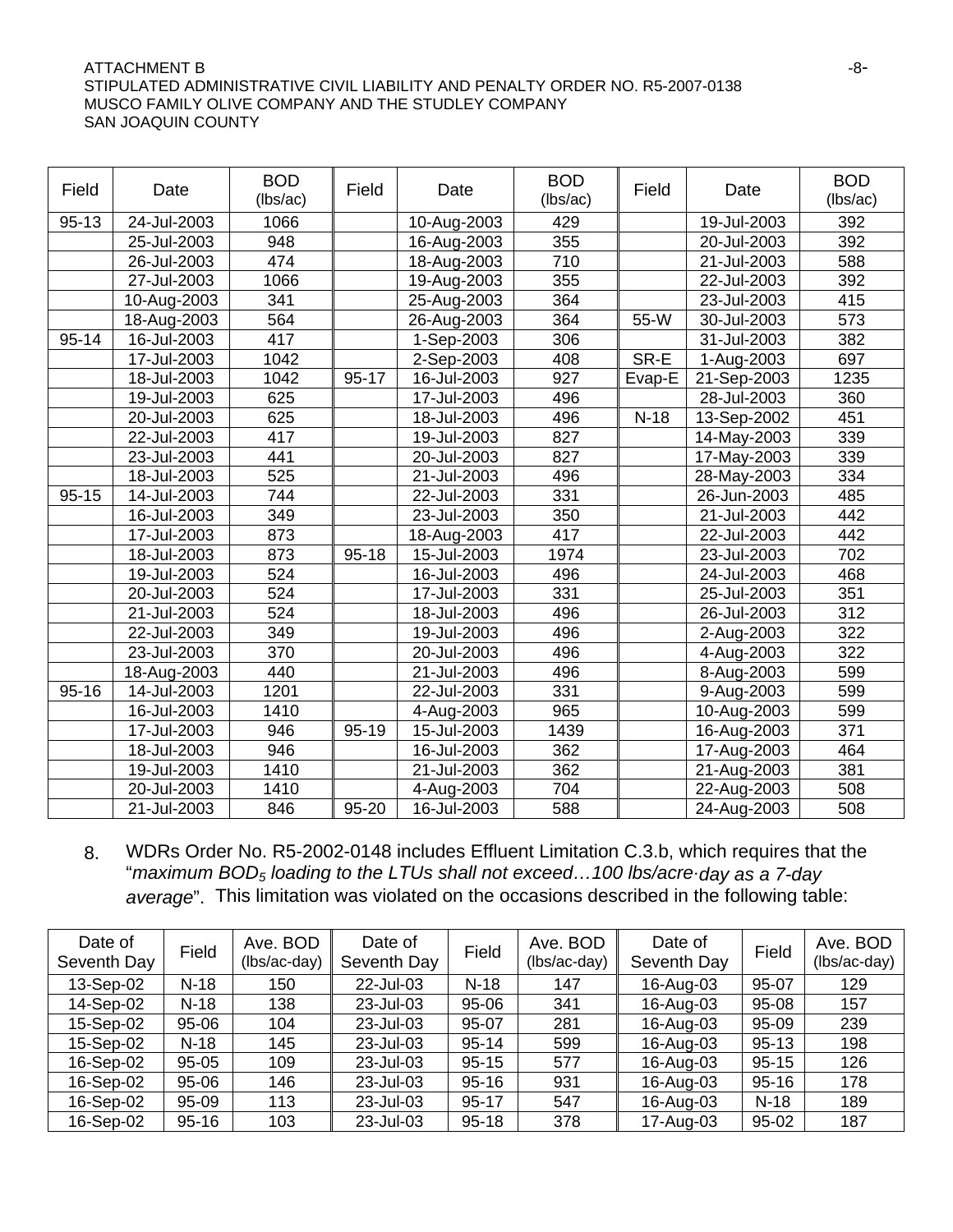### ATTACHMENT B  $-9-$ STIPULATED ADMINISTRATIVE CIVIL LIABILITY AND PENALTY ORDER NO. R5-2007-0138 MUSCO FAMILY OLIVE COMPANY AND THE STUDLEY COMPANY SAN JOAQUIN COUNTY

| Date of     |           | Ave. BOD     | Date of     |           | Ave. BOD         | Date of     |           | Ave. BOD     |
|-------------|-----------|--------------|-------------|-----------|------------------|-------------|-----------|--------------|
| Seventh Day | Field     | (lbs/ac-day) | Seventh Day | Field     | (lbs/ac-day)     | Seventh Day | Field     | (lbs/ac-day) |
| 16-Sep-02   | $N-18$    | 163          | 23-Jul-03   | 95-19     | 224              | 17-Aug-03   | 95-06     | 150          |
| 17-Sep-02   | 95-02     | 121          | 23-Jul-03   | $95 - 19$ | 424              | 17-Aug-03   | 95-07     | 109          |
| 17-Sep-02   | 95-03     | 101          | 23-Jul-03   | $N-18$    | 248              | 17-Aug-03   | 95-08     | 132          |
| 17-Sep-02   | 95-05     | 141          | 24-Jul-03   | 95-06     | 414              | 17-Aug-03   | 95-09     | 202          |
| 17-Sep-02   | 95-06     | 188          | 24-Jul-03   | 95-07     | 341              | 17-Aug-03   | $95 - 13$ | 169          |
| 17-Sep-02   | 95-09     | 137          | 24-Jul-03   | 95-09     | 200              | 17-Aug-03   | $95 - 15$ | 104          |
| 17-Sep-02   | $95 - 16$ | 126          | 24-Jul-03   | $95 - 13$ | 152              | 17-Aug-03   | $95 - 16$ | 117          |
| 17-Sep-02   | $N-18$    | 168          | 24-Jul-03   | $95 - 14$ | 450              | 17-Aug-03   | $N-18$    | 170          |
| 18-Sep-02   | 95-02     | 133          | 24-Jul-03   | $95 - 15$ | 452              | 18-Aug-03   | 95-02     | 265          |
| 18-Sep-02   | 95-03     | 101          | 24-Jul-03   | $95 - 16$ | 810              | 18-Aug-03   | 95-03     | 103          |
| 18-Sep-02   | 95-05     | 141          | 24-Jul-03   | $95 - 17$ | 476              | 18-Aug-03   | 95-05     | 141          |
| 18-Sep-02   | 95-06     | 188          | 24-Jul-03   | $95 - 18$ | 331              | 18-Aug-03   | 95-06     | 205          |
| 18-Sep-02   | 95-09     | 125          | 24-Jul-03   | $95 - 19$ | 190              | 18-Aug-03   | 95-07     | 155          |
| 18-Sep-02   | $95 - 16$ | 114          | 24-Jul-03   | $95 - 19$ | 368              | 18-Aug-03   | 95-08     | 188          |
| 18-Sep-02   | $N-18$    | 197          | 24-Jul-03   | $N-18$    | 315              | 18-Aug-03   | 95-09     | 286          |
| 19-Sep-02   | 95-02     | 121          | 25-Jul-03   | 95-06     | $\overline{472}$ | 18-Aug-03   | $95 - 13$ | 234          |
| 19-Sep-02   | 95-03     | 101          | 25-Jul-03   | 95-07     | 390              | 18-Aug-03   | $95 - 14$ | 169          |
| 19-Sep-02   | 95-05     | 141          | 25-Jul-03   | 95-09     | 378              | 18-Aug-03   | $95 - 15$ | 167          |
| 19-Sep-02   | 95-06     | 188          | 25-Jul-03   | $95 - 13$ | 288              | 18-Aug-03   | $95 - 16$ | 218          |
| 19-Sep-02   | 95-09     | 125          | 25-Jul-03   | $95 - 14$ | 301              | 18-Aug-03   | $95 - 17$ | 113          |
| 19-Sep-02   | $95 - 16$ | 114          | 25-Jul-03   | $95 - 15$ | 327              | 18-Aug-03   | $N-18$    | 159          |
| 19-Sep-02   | $N-18$    | 222          | 25-Jul-03   | $95 - 16$ | 689              | 19-Aug-03   | 95-02     | 295          |
| 20-Sep-02   | 95-02     | 158          | 25-Jul-03   | $95 - 17$ | 405              | 19-Aug-03   | 95-03     | 113          |
| 20-Sep-02   | 95-03     | 110          | 25-Jul-03   | $95 - 18$ | 260              | 19-Aug-03   | 95-04     | 108          |
| 20-Sep-02   | 95-05     | 165          | 25-Jul-03   | $95 - 19$ | 155              | 19-Aug-03   | 95-05     | 156          |
| 20-Sep-02   | 95-06     | 204          | 25-Jul-03   | $95 - 19$ | 312              | 19-Aug-03   | 95-06     | 226          |
| 20-Sep-02   | 95-09     | 139          | 25-Jul-03   | $N-18$    | 365              | 19-Aug-03   | 95-07     | 172          |
| 20-Sep-02   | $95 - 16$ | 128          | 26-Jul-03   | 95-06     | 531              | 19-Aug-03   | 95-08     | 207          |
| 20-Sep-02   | $N-18$    | 185          | 26-Jul-03   | 95-07     | 438              | 19-Aug-03   | 95-09     | 318          |
| 21-Sep-02   | 95-03     | 118          | 26-Jul-03   | 95-09     | 467              | 19-Aug-03   | $95 - 13$ | 201          |
| 21-Sep-02   | 95-05     | 177          | 26-Jul-03   | $95 - 13$ | 355              | 19-Aug-03   | $95 - 14$ | 169          |
| 21-Sep-02   | 95-06     | 221          | 26-Jul-03   | $95 - 14$ | 212              | 19-Aug-03   | $95 - 15$ | 173          |
| 21-Sep-02   | 95-07     | 103          | 26-Jul-03   | $95 - 15$ | 252              | 19-Aug-03   | $95 - 16$ | 228          |
| 21-Sep-02   | $95 - 08$ | 109          | 26-Jul-03   | $95 - 16$ | 488              | 19-Aug-03   | $95 - 17$ | 119          |
| 21-Sep-02   | 95-09     | 152          | 26-Jul-03   | $95 - 17$ | 286              | 19-Aug-03   | $95 - 10$ | 109          |
| 21-Sep-02   | $95 - 14$ | 104          | 26-Jul-03   | $95 - 18$ | 189              | 19-Aug-03   | $N-18$    | 186          |
| 21-Sep-02   | $95 - 16$ | 140          | 26-Jul-03   | $95 - 19$ | 121              | 20-Aug-03   | 95-02     | 270          |
| 21-Sep-02   | 95-02     | 182          | 26-Jul-03   | $95 - 19$ | 255              | 20-Aug-03   | 95-03     | 107          |
| 21-Sep-02   | EvapE     | 196          | 26-Jul-03   | $N-18$    | 388              | 20-Aug-03   | 95-04     | 102          |
| 21-Sep-02   | $N-18$    | 177          | 27-Jul-03   | 95-03     | 124              | 20-Aug-03   | 95-05     | 143          |
| 22-Sep-02   | 95-03     | 138          | 27-Jul-03   | 95-04     | 118              | 20-Aug-03   | 95-06     | 191          |
| 22-Sep-02   | 95-05     | 195          | 27-Jul-03   | 95-06     | 618              | 20-Aug-03   | 95-07     | 158          |
| 22-Sep-02   | 95-06     | 244          | 27-Jul-03   | 95-07     | 510              | 20-Aug-03   | 95-08     | 191          |
| 22-Sep-02   | 95-07     | 114          | 27-Jul-03   | 95-09     | 668              | 20-Aug-03   | 95-09     | 291          |
| 22-Sep-02   | 95-08     | 122          | 27-Jul-03   | 95-13     | 508              | 20-Aug-03   | $95 - 10$ | 100          |
| 22-Sep-02   | 95-09     | 173          | 27-Jul-03   | $95 - 14$ | 123              | 20-Aug-03   | $95 - 13$ | 181          |
| 22-Sep-02   | $95 - 14$ | 122          | 27-Jul-03   | $95 - 15$ | 178              | 20-Aug-03   | $95 - 14$ | 169          |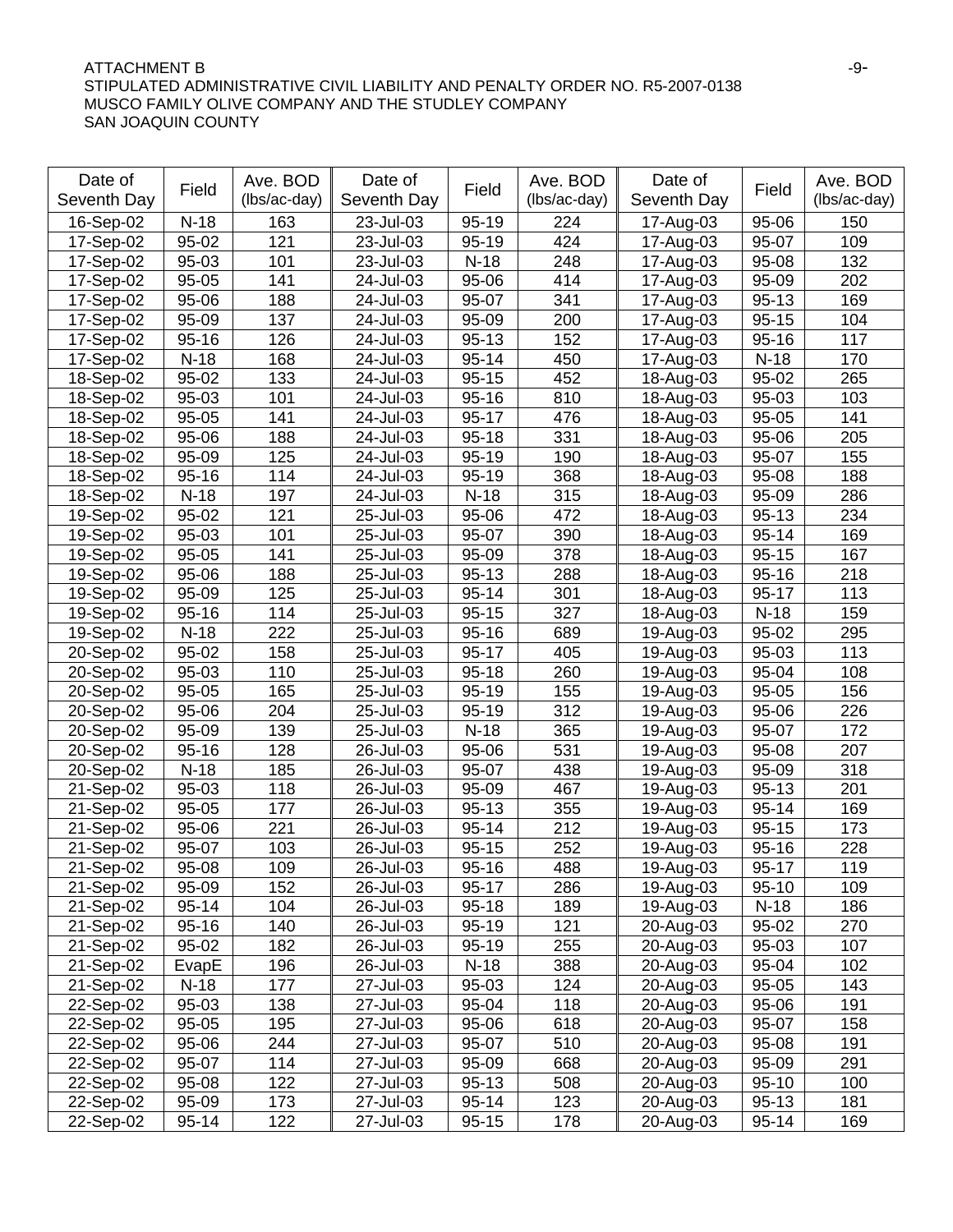### ATTACHMENT B -10-STIPULATED ADMINISTRATIVE CIVIL LIABILITY AND PENALTY ORDER NO. R5-2007-0138 MUSCO FAMILY OLIVE COMPANY AND THE STUDLEY COMPANY SAN JOAQUIN COUNTY

| Date of     |                    | Ave. BOD     | Date of     |           | Ave. BOD     | Date of     |           | Ave. BOD     |
|-------------|--------------------|--------------|-------------|-----------|--------------|-------------|-----------|--------------|
| Seventh Day | Field              | (lbs/ac-day) | Seventh Day | Field     | (lbs/ac-day) | Seventh Day | Field     | (lbs/ac-day) |
| 22-Sep-02   | $95 - 15$          | 103          | 27-Jul-03   | $95 - 16$ | 287          | 20-Aug-03   | $95 - 15$ | 157          |
| 22-Sep-02   | $95 - 16$          | 165          | 27-Jul-03   | $95 - 17$ | 168          | 20-Aug-03   | $95 - 16$ | 263          |
| 22-Sep-02   | 95-02              | 219          | 27-Jul-03   | $95 - 18$ | 118          | 20-Aug-03   | $95 - 17$ | 139          |
| 22-Sep-02   | Evap-E             | 206          | 27-Jul-03   | $95 - 19$ | 199          | 20-Aug-03   | $N-18$    | 222          |
| 22-Sep-02   | $N-18$             | 176          | 27-Jul-03   | $N-18$    | 411          | 21-Aug-03   | 95-02     | 279          |
| 23-Sep-02   | $95 - 03$          | 132          | 28-Jul-03   | 95-03     | 153          | 21-Aug-03   | 95-03     | 111          |
| 23-Sep-02   | 95-05              | 186          | 28-Jul-03   | 95-04     | 146          | 21-Aug-03   | 95-04     | 105          |
| 23-Sep-02   | 95-06              | 233          | 28-Jul-03   | 95-06     | 677          | 21-Aug-03   | 95-05     | 148          |
| 23-Sep-02   | 95-07              | 108          | 28-Jul-03   | 95-07     | 558          | 21-Aug-03   | 95-06     | 197          |
| 23-Sep-02   | 95-08              | 116          | 28-Jul-03   | 95-09     | 757          | 21-Aug-03   | 95-07     | 163          |
| 23-Sep-02   | 95-09              | 163          | 28-Jul-03   | $95 - 13$ | 508          | 21-Aug-03   | 95-08     | 197          |
| 23-Sep-02   | $95 - 14$          | 116          | 28-Jul-03   | $95 - 14$ | 123          | 21-Aug-03   | 95-09     | 301          |
| 23-Sep-02   | $95 - 16$          | 156          | 28-Jul-03   | $95 - 15$ | 103          | 21-Aug-03   | $95 - 10$ | 103          |
| 23-Sep-02   | 95-02              | 210          | 28-Jul-03   | $95 - 19$ | 115          | 21-Aug-03   | $95 - 13$ | 161          |
| 23-Sep-02   | Evap-E             | 209          | 28-Jul-03   | $95 - 16$ | 166          | 21-Aug-03   | $95 - 14$ | 150          |
| 23-Sep-02   | $N-18$             | 144          | 28-Jul-03   | $N-18$    | 347          | 21-Aug-03   | $95 - 15$ | 179          |
| 24-Sep-02   | 95-03              | 134          | 29-Jul-03   | 95-02     | 165          | 21-Aug-03   | $95 - 16$ | 298          |
| 24-Sep-02   | 95-05              | 178          | 29-Jul-03   | 95-03     | 183          | 21-Aug-03   | 95-17     | 160          |
| 24-Sep-02   | 95-06              | 222          | 29-Jul-03   | 95-04     | 174          | 21-Aug-03   | $N-18$    | 276          |
| 24-Sep-02   | 95-07              | 103          | 29-Jul-03   | 95-06     | 569          | 22-Aug-03   | 95-02     | 271          |
| 24-Sep-02   | 95-08              | 117          | 29-Jul-03   | 95-07     | 470          | 22-Aug-03   | 95-03     | 108          |
| 24-Sep-02   | 95-09              | 165          | 29-Jul-03   | 95-09     | 846          | 22-Aug-03   | 95-04     | 103          |
| 24-Sep-02   | $95 - 13$          | 108          | 29-Jul-03   | 95-13     | 508          | 22-Aug-03   | 95-05     | 144          |
| 24-Sep-02   | $95 - 14$          | 117          | 29-Jul-03   | $N-18$    | 284          | 22-Aug-03   | 95-06     | 192          |
| 24-Sep-02   | $95 - 16$          | 159          | 30-Jul-03   | 95-02     | 250          | 22-Aug-03   | 95-07     | 158          |
| 24-Sep-02   | $95-19$            | 103          | 30-Jul-03   | 95-03     | 213          | 22-Aug-03   | 95-08     | 192          |
| 24-Sep-02   | $\overline{9}5-02$ | 213          | 30-Jul-03   | 95-04     | 203          | 22-Aug-03   | 95-09     | 293          |
| 24-Sep-02   | Evap-E             | 214          | 30-Jul-03   | 95-05     | 133          | 22-Aug-03   | $95 - 10$ | 101          |
| 24-Sep-02   | $N-18$             | 131          | 30-Jul-03   | 95-06     | 455          | 22-Aug-03   | $95 - 13$ | 141          |
| 25-Sep-02   | 95-03              | 121          | 30-Jul-03   | 95-07     | 375          | 22-Aug-03   | $95 - 14$ | 131          |
| 25-Sep-02   | 95-05              | 155          | 30-Jul-03   | 95-08     | 119          | 22-Aug-03   | $95 - 15$ | 174          |
| 25-Sep-02   | 95-06              | 191          | 30-Jul-03   | 95-09     | 937          | 22-Aug-03   | $95 - 16$ | 290          |
| 25-Sep-02   | 95-08              | 108          | 30-Jul-03   | $95 - 13$ | 508          | 22-Aug-03   | $95 - 17$ | 170          |
| 25-Sep-02   | 95-09              | 151          | 30-Jul-03   | 55-W      | 124          | 22-Aug-03   | $N-18$    | 309          |
| 25-Sep-02   | $95 - 13$          | 115          | 30-Jul-03   | Evap-E    | 104          | 23-Aug-03   | 95-02     | 239          |
| 25-Sep-02   | $95 - 14$          | 107          | 30-Jul-03   | $N-18$    | 184          | 23-Aug-03   | 95-05     | 127          |
| 25-Sep-02   | $95 - 16$          | 145          | 31-Jul-03   | 95-02     | 335          | 23-Aug-03   | 95-06     | 169          |
| 25-Sep-02   | 95-02              | 193          | 31-Jul-03   | 95-03     | 206          | 23-Aug-03   | 95-07     | 140          |
| 25-Sep-02   | Evap-E             | 217          | 31-Jul-03   | 95-04     | 197          | 23-Aug-03   | 95-08     | 169          |
| 25-Sep-02   | $N-18$             | 114          | 31-Jul-03   | 95-05     | 178          | 23-Aug-03   | 95-09     | 258          |
| 26-Sep-02   | 95-03              | 116          | 31-Jul-03   | 95-06     | 442          | 23-Aug-03   | $95 - 13$ | 101          |
| 26-Sep-02   | 95-05              | 142          | 31-Jul-03   | 95-07     | 365          | 23-Aug-03   | $95 - 15$ | 153          |
| 26-Sep-02   | 95-06              | 175          | 31-Jul-03   | 95-08     | 179          | 23-Aug-03   | $95 - 16$ | 274          |
| 26-Sep-02   | 95-09              | 137          | 31-Jul-03   | 95-09     | 829          | 23-Aug-03   | $95 - 17$ | 161          |
| 26-Sep-02   | $95 - 13$          | 104          | 31-Jul-03   | $95 - 10$ | 124          | 23-Aug-03   | $N-18$    | 256          |
| 26-Sep-02   | $95 - 16$          | 131          | 31-Jul-03   | $95 - 13$ | 355          | 24-Aug-03   | 95-02     | 231          |
| 26-Sep-02   | 95-02              | 184          | 31-Jul-03   | 55-W      | 179          | 24-Aug-03   | 95-05     | 123          |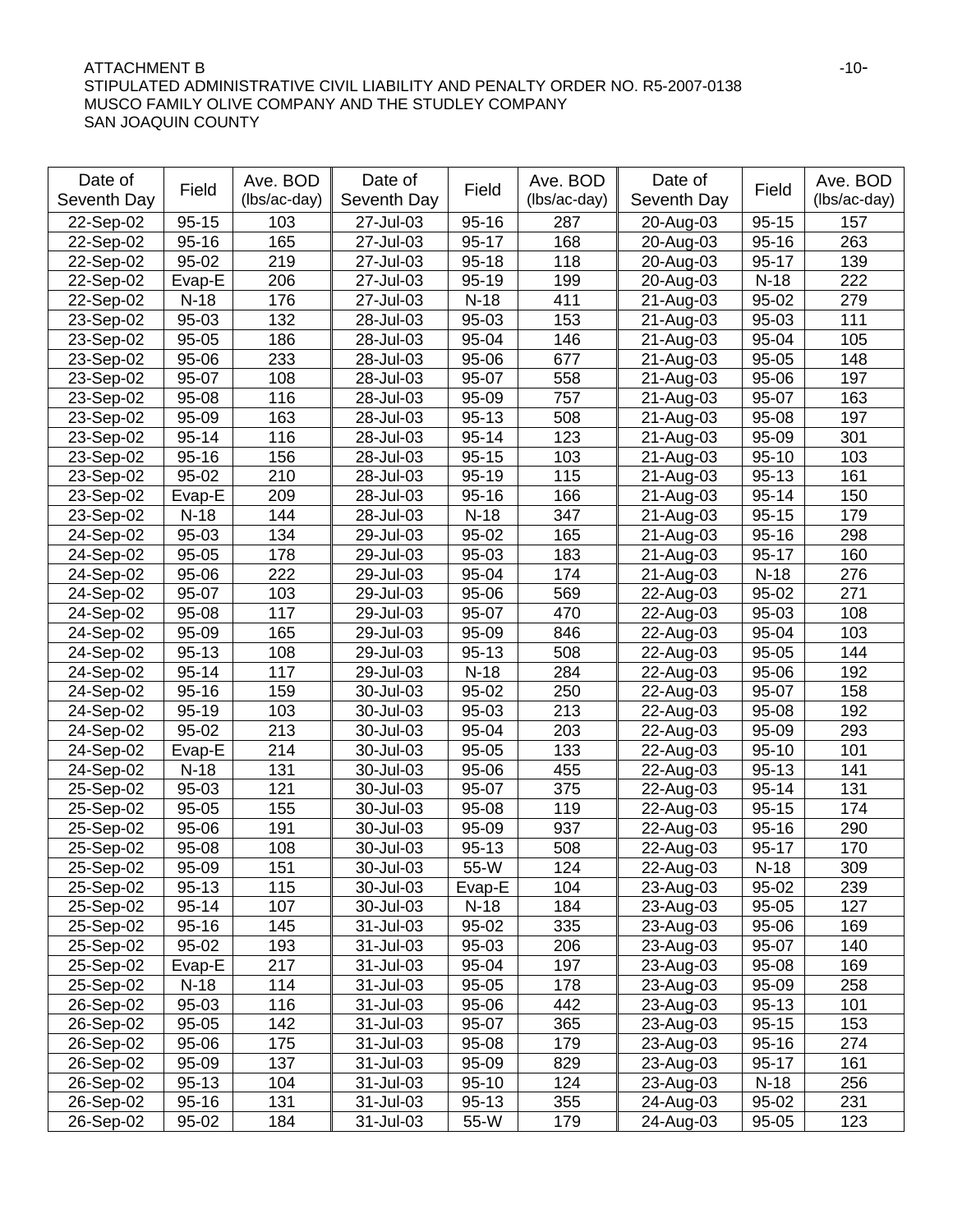### ATTACHMENT B 411-STIPULATED ADMINISTRATIVE CIVIL LIABILITY AND PENALTY ORDER NO. R5-2007-0138 MUSCO FAMILY OLIVE COMPANY AND THE STUDLEY COMPANY SAN JOAQUIN COUNTY

| Date of     |           | Ave. BOD     | Date of      |           | Ave. BOD     | Date of     |           | Ave. BOD     |
|-------------|-----------|--------------|--------------|-----------|--------------|-------------|-----------|--------------|
| Seventh Day | Field     | (lbs/ac-day) | Seventh Day  | Field     | (lbs/ac-day) | Seventh Day | Field     | (lbs/ac-day) |
| 26-Sep-02   | Evap-E    | 212          | 31-Jul-03    | Evap-E    | 104          | 24-Aug-03   | 95-06     | 164          |
| 27-Sep-02   | $95 - 03$ | 101          | 31-Jul-03    | $N-18$    | 117          | 24-Aug-03   | 95-07     | 135          |
| 27-Sep-02   | 95-05     | 116          | $1-Aug-03$   | 95-02     | 392          | 24-Aug-03   | 95-08     | 164          |
| 27-Sep-02   | 95-06     | 155          | 1-Aug-03     | 95-03     | 197          | 24-Aug-03   | 95-09     | 249          |
| 27-Sep-02   | 95-09     | 120          | $1 - Aug-03$ | 95-04     | 188          | 24-Aug-03   | $95 - 15$ | 148          |
| 27-Sep-02   | $95 - 16$ | 115          | 1-Aug-03     | 95-05     | 208          | 24-Aug-03   | $95 - 16$ | 308          |
| 27-Sep-02   | 95-02     | 161          | $1-Aug-03$   | 95-06     | 424          | 24-Aug-03   | $95 - 17$ | 181          |
| 27-Sep-02   | Evap-E    | 201          | 1-Aug-03     | 95-07     | 350          | 24-Aug-03   | $N-18$    | 262          |
| 28-Sep-02   | $95 - 05$ | 102          | $1-Auq-03$   | 95-08     | 219          | 25-Aug-03   | 95-02     | 183          |
| 28-Sep-02   | 95-06     | 136          | $1-Aug-03$   | 95-08     | 130          | 25-Aug-03   | 95-06     | 130          |
| 28-Sep-02   | 95-09     | 116          | $1-Aug-03$   | 95-09     | 712          | 25-Aug-03   | 95-07     | 107          |
| 28-Sep-02   | $95 - 16$ | 111          | 1-Aug-03     | $95 - 10$ | 145          | 25-Aug-03   | 95-08     | 130          |
| 28-Sep-02   | 95-02     | 149          | $1-Aug-03$   | $95 - 13$ | 220          | 25-Aug-03   | 95-09     | 198          |
| 29-Sep-02   | 95-06     | 116          | $1-Aug-03$   | 55-W      | 206          | 25-Aug-03   | $95 - 15$ | 117          |
| 29-Sep-02   | 95-02     | 126          | $1-Aug-03$   | 95-02     | 177          | 25-Aug-03   | $95 - 16$ | 259          |
| 30-Sep-02   | 95-02     | 111          | $1-Auq-03$   | Evap-E    | 110          | 25-Aug-03   | 95-17     | 152          |
| 03-Oct-02   | 95-06     | 104          | $1-Auq-03$   | SR-E      | 121          | 25-Aug-03   | $N-18$    | 299          |
| 04-Oct-02   | 95-06     | 117          | $2$ -Aug-03  | 95-02     | 392          | 26-Aug-03   | 95-02     | 185          |
| 04-Oct-02   | 95-09     | 101          | $2$ -Aug-03  | 95-02     | 148          | 26-Aug-03   | 95-06     | 131          |
| 05-Oct-02   | 95-06     | 106          | $2$ -Aug-03  | 95-03     | 168          | 26-Aug-03   | 95-07     | 108          |
| 07-Oct-02   | 95-06     | 109          | 2-Aug-03     | 95-04     | 160          | 26-Aug-03   | 95-08     | 131          |
| 08-Oct-02   | 95-06     | 122          | $2$ -Aug-03  | 95-05     | 208          | 26-Aug-03   | 95-09     | 199          |
| 08-Oct-02   | 95-09     | 105          | 2-Aug-03     | 95-06     | 365          | 26-Aug-03   | $95 - 15$ | 118          |
| 09-Oct-02   | 95-06     | 105          | $2$ -Aug-03  | 95-07     | 301          | 26-Aug-03   | $95 - 16$ | 260          |
| 14-Oct-02   | $N-18$    | 110          | $2$ -Aug-03  | 95-08     | 219          | 26-Aug-03   | $95 - 17$ | 125          |
| 15-Oct-02   | $N-18$    | 114          | $2$ -Aug-03  | 95-08     | 130          | 26-Aug-03   | $N-18$    | 308          |
| 16-Oct-02   | $N-18$    | 140          | $2$ -Aug-03  | 95-09     | 623          | 27-Aug-03   | 95-02     | 206          |
| 17-Oct-02   | $N-18$    | 135          | $2$ -Aug-03  | $95 - 10$ | 145          | 27-Aug-03   | $95 - 05$ | 109          |
| 18-Oct-02   | $N-18$    | 110          | $2$ -Aug-03  | $95 - 13$ | 152          | 27-Aug-03   | 95-06     | 146          |
| 19-Oct-02   | $N-18$    | 102          | $2$ -Aug-03  | $55-W$    | 219          | 27-Aug-03   | 95-07     | 120          |
| 27-Oct-02   | 55-W      | 116          | $2$ -Aug-03  | Evap-E    | 110          | 27-Aug-03   | 95-08     | 146          |
| 28-Oct-02   | 55-W      | 114          | $2-Auq-03$   | SR-E      | 134          | 27-Aug-03   | 95-09     | 222          |
| 29-Oct-02   | 95-06     | 105          | $3-Auq-03$   | 95-01     | 108          | 27-Aug-03   | $95 - 15$ | 132          |
| 29-Oct-02   | 55-W      | 121          | 3-Aug-03     | $95 - 02$ | 449          | 27-Aug-03   | $95 - 16$ | 247          |
| 30-Oct-02   | 95-02     | 101          | 3-Aug-03     | 95-02     | 129          | 27-Aug-03   | 95-17     | 118          |
| 30-Oct-02   | 95-06     | 127          | 3-Aug-03     | 95-03     | 159          | 27-Aug-03   | $N-18$    | 287          |
| 30-Oct-02   | 55-W      | 139          | $3-Auq-03$   | 95-04     | 151          | 28-Aug-03   | 95-02     | 193          |
| 31-Oct-02   | 95-06     | 117          | 3-Aug-03     | 95-05     | 210          | 28-Aug-03   | 95-05     | 103          |
| 31-Oct-02   | 55-W      | 181          | 3-Aug-03     | 95-06     | 318          | 28-Aug-03   | 95-06     | 137          |
| 1-Nov-02    | 55-W      | 154          | $3-Aug-03$   | 95-07     | 262          | 28-Aug-03   | 95-07     | 113          |
| 2-Nov-02    | 55-W      | 123          | $3-Aug-03$   | 95-08     | 259          | 28-Aug-03   | 95-09     | 209          |
| 17-May-03   | $N-18$    | 123          | 3-Aug-03     | 95-09     | 484          | 28-Aug-03   | $95 - 15$ | 124          |
| 18-May-03   | $N-18$    | 147          | 3-Aug-03     | $95 - 10$ | 167          | 28-Aug-03   | $95 - 16$ | 235          |
| 19-May-03   | $N-18$    | 140          | 3-Aug-03     | 55-W      | 247          | 28-Aug-03   | 95-17     | 110          |
| 20-May-03   | 55-W      | 114          | 3-Aug-03     | Evap-E    | 134          | 28-Aug-03   | 95-08     | 137          |
| 20-May-03   | $N-18$    | 155          | 3-Aug-03     | SR-E      | 134          | 28-Aug-03   | $N-18$    | 244          |
| 21-May-03   | 55-W      | 139          | 4-Aug-03     | 95-02     | 395          | 29-Aug-03   | 95-02     | 198          |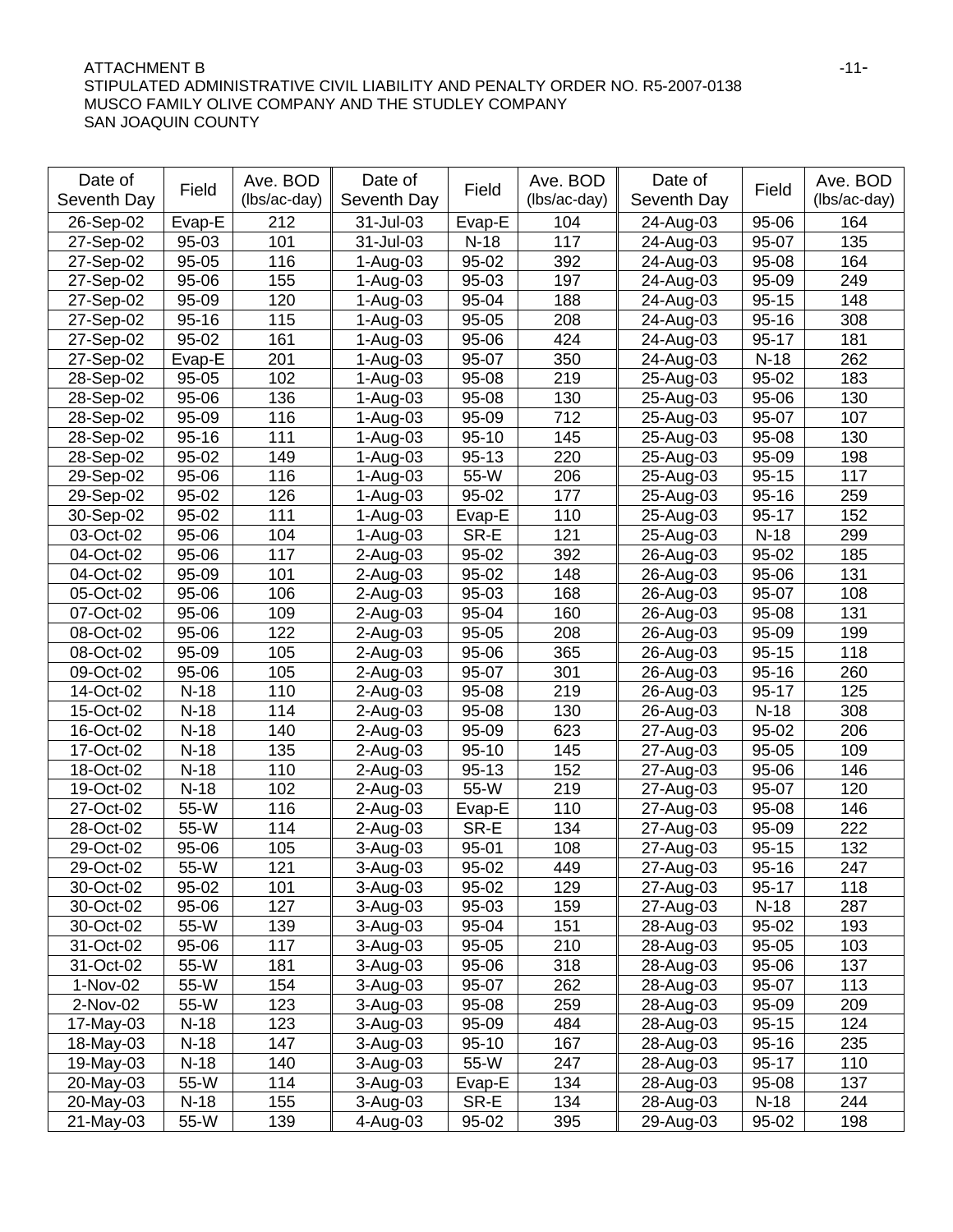### ATTACHMENT B 42-STIPULATED ADMINISTRATIVE CIVIL LIABILITY AND PENALTY ORDER NO. R5-2007-0138 MUSCO FAMILY OLIVE COMPANY AND THE STUDLEY COMPANY SAN JOAQUIN COUNTY

| Date of     |                    | Ave. BOD     | Date of      |               | Ave. BOD     | Date of              |                    | Ave. BOD     |
|-------------|--------------------|--------------|--------------|---------------|--------------|----------------------|--------------------|--------------|
| Seventh Day | Field              | (lbs/ac-day) | Seventh Day  | Field         | (lbs/ac-day) | Seventh Day          | Field              | (lbs/ac-day) |
| 21-May-03   | $N-18$             | 123          | 4-Aug-03     | 95-02         | 109          | 29-Aug-03            | 95-05              | 105          |
| 22-May-03   | 55-W               | 123          | 4-Aug-03     | 95-03         | 140          | 29-Aug-03            | 95-06              | 125          |
| 22-May-03   | $\overline{N}$ -18 | 130          | 4-Aug-03     | 95-04         | 133          | 29-Aug-03            | 95-07              | 116          |
| 23-May-03   | 55-W               | 134          | 4-Aug-03     | 95-05         | 210          | 29-Aug-03            | 95-08              | 140          |
| 23-May-03   | $N-18$             | 155          | 4-Aug-03     | 95-06         | 280          | 29-Aug-03            | 95-09              | 213          |
| 24-May-03   | 55-W               | 114          | 4-Aug-03     | 95-07         | 231          | 29-Aug-03            | $95 - 15$          | 127          |
| 24-May-03   | $N-18$             | 107          | 4-Aug-03     | 95-08         | 280          | 29-Aug-03            | $95 - 16$          | 239          |
| 25-May-03   | 55-W               | 111          | 4-Aug-03     | 95-08         | 104          | 29-Aug-03            | $95 - 17$          | 113          |
| 26-May-03   | 95-02              | 104          | 4-Aug-03     | 95-09         | 426          | 29-Aug-03            | $N-18$             | 185          |
| 26-May-03   | 95-09              | 112          | 4-Aug-03     | $95 - 10$     | 146          | 30-Aug-03            | 95-02              | 202          |
| 26-May-03   | $55-W$             | 103          | 4-Aug-03     | $95 - 18$     | 138          | 30-Aug-03            | 95-05              | 107          |
| 27-May-03   | 95-02              | 102          | 4-Aug-03     | $95 - 19$     | 101          | 30-Aug-03            | 95-06              | 113          |
| 27-May-03   | 95-09              | 110          | 4-Aug-03     | 55-W          | 253          | 30-Aug-03            | 95-07              | 118          |
| 27-May-03   | $N-18$             | 102          | 4-Aug-03     | Evap-E        | 106          | 30-Aug-03            | 95-08              | 143          |
| 28-May-03   | 95-02              | 108          | 4-Aug-03     | SR-E          | 134          | 30-Aug-03            | 95-09              | 218          |
| 28-May-03   | 95-09              | 117          | 5-Aug-03     | 95-02         | 341          | 30-Aug-03            | $95 - 15$          | 129          |
| 28-May-03   | $N-18$             | 133          | 5-Aug-03     | 95-03         | 121          | 30-Aug-03            | $95 - 16$          | 226          |
| 29-May-03   | 95-02              | 112          | 5-Aug-03     | 95-05         | 181          | 30-Aug-03            | $95 - 17$          | 105          |
| 29-May-03   | 95-09              | 121          | 5-Aug-03     | 95-06         | 241          | 30-Aug-03            | $N-18$             | 191          |
| 29-May-03   | $N-18$             | 123          | 5-Aug-03     | 95-07         | 199          | 31-Aug-03            | 95-02              | 206          |
| 30-May-03   | 95-02              | 116          | 5-Aug-03     | 95-08         | 241          | 31-Aug-03            | 95-06              | 101          |
| 30-May-03   | 95-09              | 125          | 5-Aug-03     | 95-09         | 368          | 31-Aug-03            | 95-07              | 121          |
| 30-May-03   | $N-18$             | 106          | 5-Aug-03     | $95 - 10$     | 126          | 31-Aug-03            | 95-08              | 146          |
| 31-May-03   | 95-02              | 123          | 5-Aug-03     | $95 - 18$     | 155          | 31-Aug-03            | 95-09              | 223          |
| 31-May-03   | 95-09              | 133          | 5-Aug-03     | 95-19         | 113          | 31-Aug-03            | $95 - 15$          | 132          |
| 31-May-03   | $N-18$             | 114          | 5-Aug-03     | 55-W          | 266          | 31-Aug-03            | $95 - 16$          | 213          |
| 01-Jun-03   | 95-02              | 130          | 5-Aug-03     | 95-04         | 115          | 31-Aug-03            | 95-05              | 110          |
| 01-Jun-03   | 95-09              | 124          | 5-Aug-03     | SR-E          | 124          | 31-Aug-03            | $N-18$             | 149          |
| 01-Jun-03   | $N-18$             | 113          | 6-Aug-03     | $95 - 02$     | 295          | $1-Sep-03$           | 95-07              | 108          |
| 01-Jun-03   | Spur-N             | 106          | 6-Aug-03     | 95-03         | 104          | $1-Sep-03$           | 95-09              | 206          |
| 02-Jun-03   | 95-02              | 126          | 6-Aug-03     | 95-05         | 157          | $1-Sep-03$           | $95 - 15$          | 114          |
| 02-Jun-03   | 95-09              | 104          | 6-Aug-03     | 95-06         | 209          | $1-Sep-03$           | $95 - 16$          | 205          |
| 02-Jun-03   | $N-18$             | 113          | 6-Aug-03     | 95-07         | 172          | $1-Sep-03$           | $N-18$             | 116          |
| 03-Jun-03   | 95-02              | 125          | $6 - Aug-03$ | $95 - 08$     | 209          | $2-Sep-03$           | 95-09              | 175          |
| 03-Jun-03   | 55-W               | 101          | 6-Aug-03     | 95-09         | 318          | 2-Sep-03             | $95 - 15$          | 108          |
| 03-Jun-03   | $N-18$             | 119          | 6-Aug-03     | $95 - 10$     | 109          | 2-Sep-03             | $95 - 16$          | 211          |
| 04-Jun-03   | 95-02              | 122          | 6-Aug-03     | $95 - 18$     | 179          | 2-Sep-03             | 95-17              | 124          |
| 04-Jun-03   | 55-W               | 106          | 6-Aug-03     | 95-19         | 131          | 3-Sep-03             | 95-09              | 155          |
| 05-Jun-03   | 95-02              | 118          | 6-Aug-03     | 55-W          | 198          | 3-Sep-03             | 95-16              | 195          |
| 05-Jun-03   | $N-18$             | 106          | 6-Aug-03     |               | 142          |                      |                    |              |
| 10-Jun-03   | $N-18$             | 105          |              | SR-E<br>95-02 |              | 3-Sep-03<br>4-Sep-03 | $95 - 17$<br>95-09 | 115<br>134   |
|             |                    |              | 7-Aug-03     |               | 250          |                      |                    |              |
| 11-Jun-03   | $N-18$             | 101          | 7-Aug-03     | $95 - 05$     | 132          | 4-Sep-03             | $95 - 16$          | 179          |
| 13-Jun-03   | $N-18$             | 110          | 7-Aug-03     | 95-07         | 146          | 4-Sep-03             | $95 - 17$          | 105          |
| 14-Jun-03   | $N-18$             | 110          | 7-Aug-03     | 95-08         | 177          | 5-Sep-03             | 95-09              | 115          |
| 15-Jun-03   | $N-18$             | 110          | 7-Aug-03     | 95-09         | 269          | 5-Sep-03             | $95 - 16$          | 167          |
| 27-Jun-03   | $N-18$             | 107          | 7-Aug-03     | $95 - 13$     | 111          | 6-Sep-03             | $95 - 16$          | 152          |
| 28-Jun-03   | $N-18$             | 120          | 7-Aug-03     | $95 - 18$     | 179          | 7-Sep-03             | $95 - 16$          | 138          |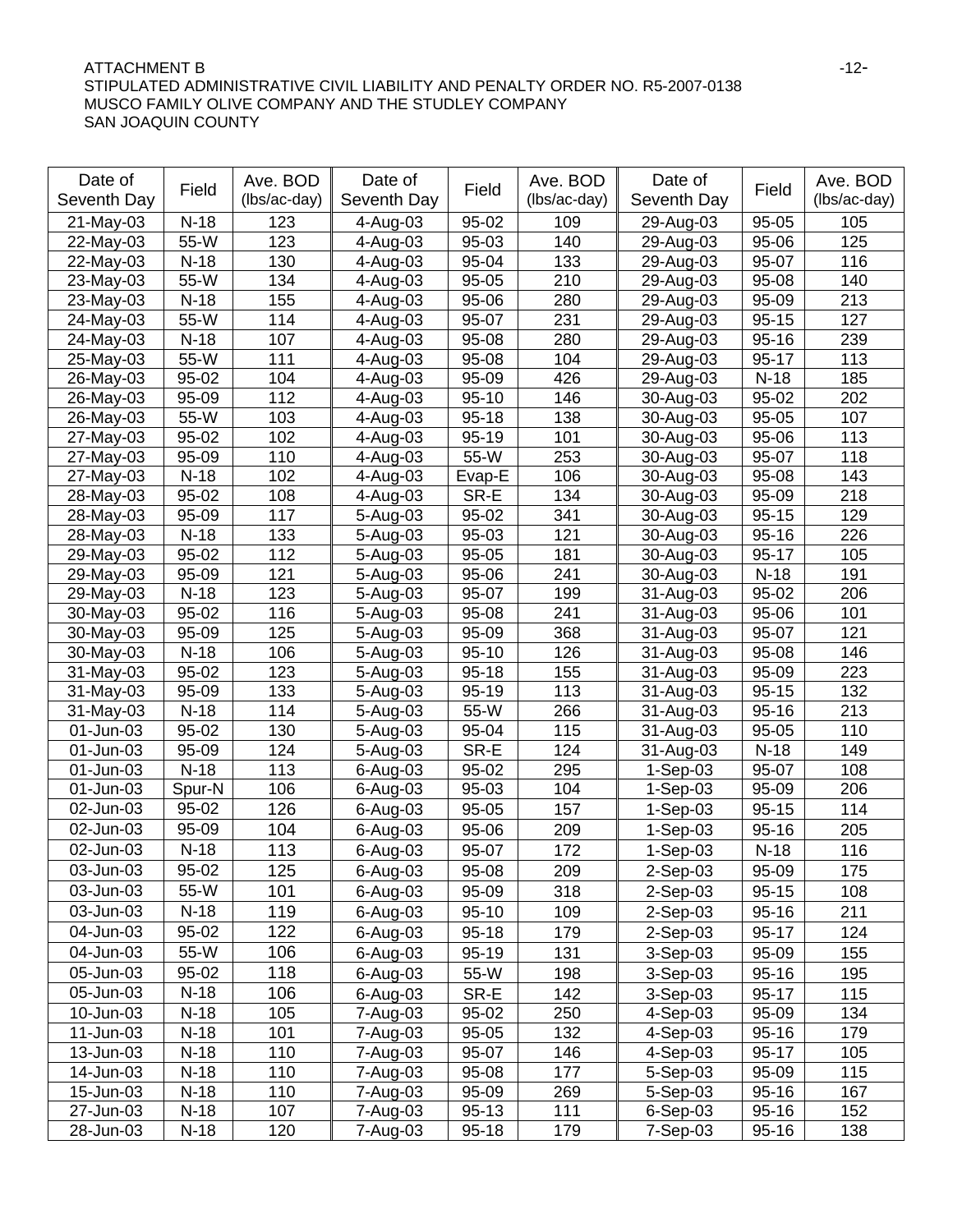### ATTACHMENT B 413-STIPULATED ADMINISTRATIVE CIVIL LIABILITY AND PENALTY ORDER NO. R5-2007-0138 MUSCO FAMILY OLIVE COMPANY AND THE STUDLEY COMPANY SAN JOAQUIN COUNTY

| Date of     |            | Ave. BOD     | Date of     |           | Ave. BOD     | Date of     |           | Ave. BOD     |
|-------------|------------|--------------|-------------|-----------|--------------|-------------|-----------|--------------|
| Seventh Day | Field      | (lbs/ac-day) | Seventh Day | Field     | (lbs/ac-day) | Seventh Day | Field     | (lbs/ac-day) |
| 29-Jun-03   | $N-18$     | 151          | 7-Aug-03    | 95-19     | 131          | 8-Sep-03    | $95 - 16$ | 104          |
| 30-Jun-03   | $N-18$     | 151          | 7-Aug-03    | 55-W      | 144          | 8-Sep-05    | 95-02     | 100          |
| 30-Jun-03   | <b>SRE</b> | 133          | 7-Aug-03    | 95-06     | 177          | 8-Sep-05    | 95-06     | 127          |
| 30-Jun-03   | <b>SRW</b> | 128          | 7-Aug-03    | $N-18$    | 135          | 8-Sep-05    | 95-07     | 105          |
| $1$ -Jul-03 | $N-18$     | 189          | 7-Aug-03    | SR-E      | 142          | 8-Sep-05    | 95-09     | 108          |
| $1-Jul-03$  | SpurN      | 108          | 8-Aug-03    | 95-02     | 213          | 8-Sep-05    | $95 - 16$ | 104          |
| $1-Jul-03$  | <b>SRE</b> | 153          | 8-Aug-03    | 95-05     | 113          | 9-Sep-05    | 95-02     | 105          |
| $1$ -Jul-03 | <b>SRW</b> | 148          | 8-Aug-03    | 95-06     | 150          | $9-Sep-05$  | 95-05     | 104          |
| $2$ -Jul-03 | $N-18$     | 189          | 8-Aug-03    | 95-07     | 124          | $9-Sep-05$  | 95-06     | 139          |
| $2$ -Jul-03 | <b>SRE</b> | 150          | 8-Aug-03    | 95-08     | 150          | 9-Sep-05    | 95-09     | 113          |
| $2$ -Jul-03 | <b>SRW</b> | 144          | 8-Aug-03    | $95 - 13$ | 128          | 9-Sep-05    | $95 - 16$ | 108          |
| $3$ -Jul-03 | $N-18$     | 120          | 8-Aug-03    | $95 - 18$ | 179          | 9-Sep-05    | 95-07     | 115          |
| $3$ -Jul-03 | <b>SRE</b> | 141          | 8-Aug-03    | $95 - 19$ | 131          | 10-Sep-05   | 95-05     | 102          |
| $3$ -Jul-03 | <b>SRW</b> | 120          | 8-Aug-03    | 55-W      | 117          | 10-Sep-05   | 95-06     | 136          |
| 4-Jul-03    | <b>SRE</b> | 131          | 8-Aug-03    | 95-09     | 229          | 10-Sep-05   | 95-07     | 113          |
| 4-Jul-03    | <b>SRW</b> | 110          | 8-Aug-03    | $N-18$    | 220          | 10-Sep-05   | 95-09     | 106          |
| 5-Jul-03    | <b>SRE</b> | 127          | $9-Auq-03$  | 95-02     | 232          | 10-Sep-05   | $95 - 16$ | 101          |
| 5-Jul-03    | <b>SRW</b> | 106          | $9-Auq-03$  | 95-05     | 123          | 11-Sep-05   | 95-02     | 115          |
| $6$ -Jul-03 | <b>SRE</b> | 123          | $9-Auq-03$  | 95-06     | 164          | 11-Sep-05   | 95-05     | 114          |
| $6$ -Jul-03 | <b>SRW</b> | 103          | $9-Auq-03$  | 95-07     | 124          | 11-Sep-05   | 95-06     | 152          |
| 12-Jul-03   | Past       | 111          | $9-Auq-03$  | 95-08     | 150          | 11-Sep-05   | 95-07     | 126          |
| 13-Jul-03   | Past       | 111          | $9-Auq-03$  | 95-09     | 229          | 11-Sep-05   | 95-09     | 124          |
| 14-Jul-03   | $95 - 15$  | 106          | 9-Aug-03    | $95 - 13$ | 128          | 11-Sep-05   | $95 - 16$ | 119          |
| 14-Jul-03   | $95 - 16$  | 172          | $9-Auq-03$  | $95 - 18$ | 179          | 12-Sep-05   | 95-02     | 120          |
| 14-Jul-03   | Past       | 101          | 9-Aug-03    | $95 - 19$ | 131          | 12-Sep-05   | 95-05     | 120          |
| 14-Jul-03   | <b>SRE</b> | 105          | $9-Auq-03$  | 55-W      | 103          | 12-Sep-05   | 95-06     | 160          |
| 14-Jul-03   | <b>SRW</b> | 102          | 9-Aug-03    | $N-18$    | 260          | 12-Sep-05   | 95-07     | 132          |
| 15-Jul-03   | $95 - 15$  | 106          | 10-Aug-03   | 95-02     | 235          | 12-Sep-05   | 95-09     | 130          |
| 15-Jul-03   | $95 - 16$  | 172          | 10-Aug-03   | 95-05     | 125          | 12-Sep-05   | $95 - 16$ | 124          |
| 15-Jul-03   | $95 - 18$  | 282          | 10-Aug-03   | 95-06     | 166          | 13-Sep-05   | 95-02     | 112          |
| 15-Jul-03   | 95-19      | 206          | 10-Aug-03   | 95-07     | 126          | 13-Sep-05   | 95-05     | 110          |
| 15-Jul-03   | <b>SRE</b> | 120          | 10-Aug-03   | 95-08     | 152          | 13-Sep-05   | 95-06     | 146          |
| 15-Jul-03   | <b>SRW</b> | 116          | 10-Aug-03   | 95-09     | 232          | 13-Sep-05   | 95-07     | 121          |
| 16-Jul-03   | $95 - 15$  | 156          | 10-Aug-03   | $95-13$   | 176          | 13-Sep-05   | 95-09     | 121          |
| 16-Jul-03   | $95 - 16$  | 373          | 10-Aug-03   | $95 - 15$ | 138          | 13-Sep-05   | $95 - 16$ | 116          |
| 16-Jul-03   | $95 - 17$  | 118          | 10-Aug-03   | 95-16     | 123          | 14-Sep-05   | 95-02     | 103          |
| 16-Jul-03   | $95 - 18$  | 353          | 10-Aug-03   | $95 - 18$ | 179          | 14-Sep-05   | 95-06     | 133          |
| 16-Jul-03   | 95-19      | 257          | 10-Aug-03   | 95-19     | 131          | 14-Sep-05   | 95-07     | 110          |
| 16-Jul-03   | <b>SRE</b> | 120          | 10-Aug-03   | $N-18$    | 345          | 14-Sep-05   | 95-09     | 111          |
| 16-Jul-03   | <b>SRW</b> | 116          | 11-Aug-03   | $95 - 02$ | 226          | 14-Sep-05   | $95 - 16$ | 106          |
| 17-Jul-03   | $95 - 14$  | 208          | 11-Aug-03   | 95-05     | 120          | 15-Sep-05   | 95-06     | 120          |
| 17-Jul-03   | $95 - 15$  | 281          | 11-Aug-03   | 95-06     | 160          | 15-Sep-05   | 95-09     | 101          |
| 17-Jul-03   | $95 - 16$  | 494          | 11-Aug-03   | 95-07     | 121          | 16-Sep-05   | 95-06     | 120          |
| 17-Jul-03   | $95 - 17$  | 189          | 11-Aug-03   | 95-08     | 146          | 16-Sep-05   | 95-09     | 104          |
| 17-Jul-03   | $95 - 18$  | 400          | 11-Aug-03   | 95-09     | 223          | 16-Sep-05   | $95 - 16$ | 100          |
| 17-Jul-03   | 95-19      | 292          | 11-Aug-03   | 95-13     | 169          | 17-Sep-05   | 95-06     | 124          |
| 17-Jul-03   | 95-20      | 140          | 11-Aug-03   | $95 - 15$ | 120          | 17-Sep-05   | 95-07     | 102          |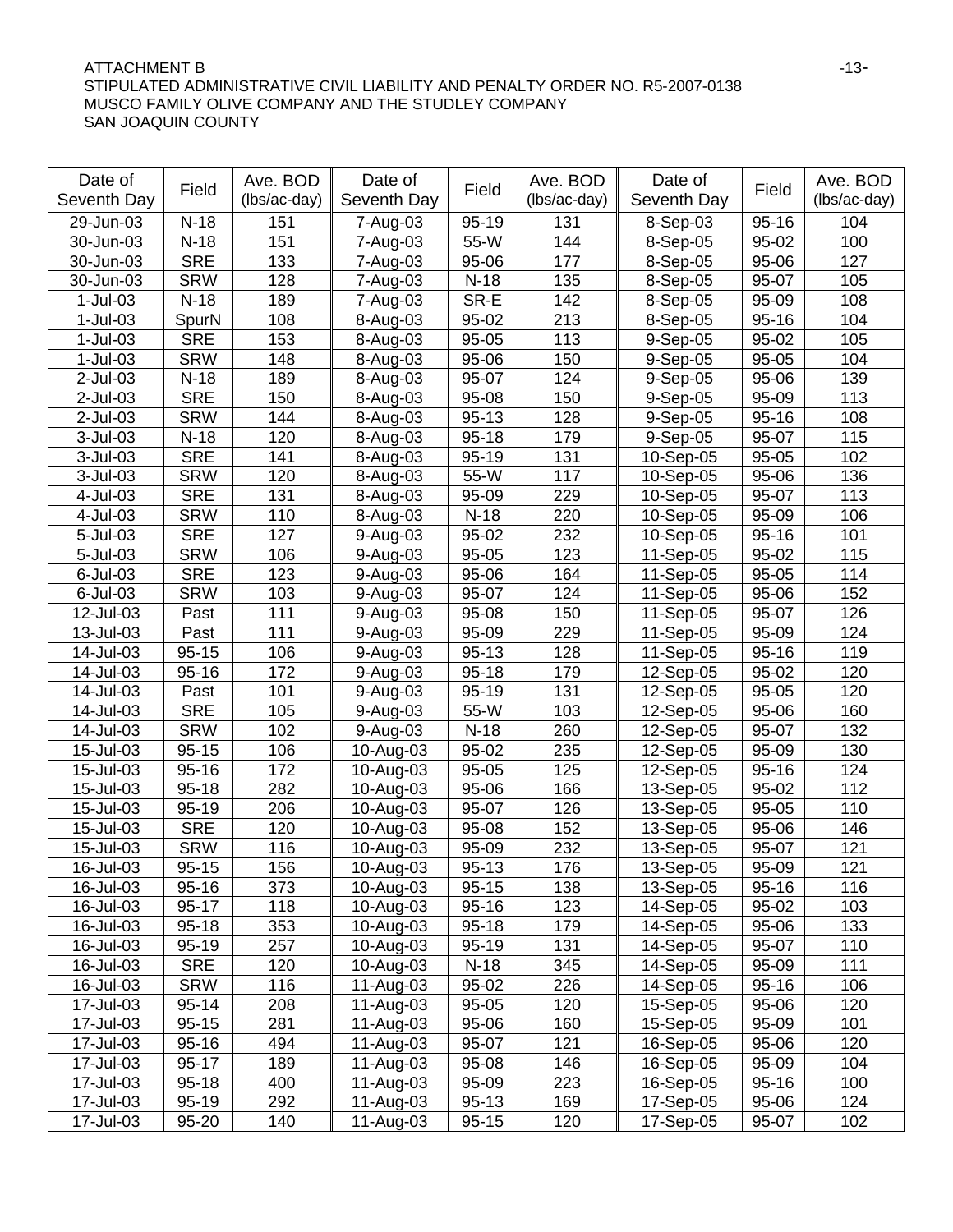### ATTACHMENT B -14-STIPULATED ADMINISTRATIVE CIVIL LIABILITY AND PENALTY ORDER NO. R5-2007-0138 MUSCO FAMILY OLIVE COMPANY AND THE STUDLEY COMPANY SAN JOAQUIN COUNTY

| Date of      | Field      | Ave. BOD     | Date of     | Field     | Ave. BOD     | Date of     | Field     | Ave. BOD     |
|--------------|------------|--------------|-------------|-----------|--------------|-------------|-----------|--------------|
| Seventh Day  |            | (lbs/ac-day) | Seventh Day |           | (lbs/ac-day) | Seventh Day |           | (lbs/ac-day) |
| 17-Jul-03    | <b>SRE</b> | 102          | 11-Aug-03   | $95 - 16$ | 123          | 17-Sep-05   | 95-09     | 107          |
| 18-Jul-03    | $95 - 14$  | 357          | 11-Aug-03   | $N-18$    | 310          | 17-Sep-05   | $95 - 16$ | 103          |
| 18-Jul-03    | $95 - 15$  | 406          | 12-Aug-03   | 95-02     | 218          | 18-Sep-05   | 95-06     | 121          |
| 18-Jul-03    | $95 - 16$  | 615          | 12-Aug-03   | 95-05     | 116          | 19-Sep-05   | 95-06     | 103          |
| 18-Jul-03    | $95 - 17$  | 260          | 12-Aug-03   | 95-06     | 154          | 20-Sep-05   | $95 - 06$ | 110          |
| 18-Jul-03    | $95 - 18$  | 471          | 12-Aug-03   | 95-07     | 116          | 21-Sep-05   | 95-06     | 110          |
| 18-Jul-03    | $95-19$    | 326          | 12-Aug-03   | 95-08     | 140          | 22-Sep-05   | $95 - 06$ | 115          |
| 18-Jul-03    | 95-19      | 196          | 12-Aug-03   | 95-09     | 213          | 23-Sep-05   | 95-06     | 112          |
| 19-Jul-03    | $95 - 14$  | 447          | 12-Aug-03   | $95 - 13$ | 178          | 24-Sep-05   | 95-06     | 114          |
| 19-Jul-03    | $95 - 15$  | 481          | 12-Aug-03   | $95 - 15$ | 127          | 25-Sep-05   | 95-06     | 106          |
| 19-Jul-03    | $95 - 16$  | 816          | 12-Aug-03   | $95 - 16$ | 164          | 26-Sep-05   | 95-06     | 114          |
| 19-Jul-03    | $95 - 17$  | 378          | 12-Aug-03   | $N-18$    | 310          | 27-Sep-05   | 95-06     | 109          |
| 19-Jul-03    | $95 - 18$  | 542          | 13-Aug-03   | 95-02     | 203          | 28-Sep-05   | 95-06     | 101          |
| 19-Jul-03    | $95-19$    | 361          | 13-Aug-03   | 95-05     | 108          | 12-Oct-05   | $95 - 13$ | 106          |
| 19-Jul-03    | $95 - 19$  | 252          | 13-Aug-03   | 95-06     | 161          | 13-Oct-05   | $95 - 13$ | 123          |
| 19-Jul-03    | $N-18$     | 111          | 13-Aug-03   | 95-07     | 107          | 14-Oct-05   | 9-513     | 113          |
| 20-Jul-03    | $95 - 14$  | 536          | 13-Aug-03   | 95-08     | 129          | 15-Oct-05   | $95 - 13$ | 113          |
| 20-Jul-03    | $95 - 15$  | 555          | 13-Aug-03   | 95-09     | 197          | 16-Oct-05   | $95 - 13$ | 112          |
| 20-Jul-03    | $95 - 16$  | 1017         | 13-Aug-03   | $95 - 13$ | 166          | 17-Oct-05   | $95 - 13$ | 127          |
| 20-Jul-03    | $95 - 17$  | 496          | 13-Aug-03   | $95 - 16$ | 164          | 18-Oct-05   | 95-13     | 132          |
| 20-Jul-03    | $95 - 18$  | 613          | 13-Aug-03   | $95 - 15$ | 117          | 19-Oct-05   | $95 - 13$ | 137          |
| 20-Jul-03    | 95-19      | 395          | 13-Aug-03   | $N-18$    | 310          | 20-Oct-05   | 95-07     | 102          |
| 20-Jul-03    | 95-19      | 308          | 14-Aug-03   | 95-02     | 188          | 20-Oct-05   | $95 - 13$ | 131          |
| 20-Jul-03    | $N-18$     | 102          | 14-Aug-03   | 95-06     | 150          | 21-Oct-05   | 95-07     | 105          |
| 21-Jul-03    | $95 - 14$  | 536          | 14-Aug-03   | 95-08     | 119          | 21-Oct-05   | $95 - 13$ | 138          |
| 21-Jul-03    | $95 - 15$  | 524          | 14-Aug-03   | 95-09     | 181          | 22-Oct-05   | 95-07     | 117          |
| 21-Jul-03    | $95 - 16$  | 967          | 14-Aug-03   | $95 - 13$ | 154          | 22-Oct-05   | $95 - 13$ | 164          |
| 21-Jul-03    | $95 - 18$  | 684          | 14-Aug-03   | $95 - 16$ | 123          | 23-Oct-05   | 95-07     | 120          |
| 21-Jul-03    | 95-19      | 447          | 14-Aug-03   | $N-18$    | 267          | 23-Oct-05   | $95 - 13$ | 168          |
| 21-Jul-03    | $95 - 19$  | 392          | 15-Aug-03   | 95-02     | 192          | 24-Oct-05   | 95-07     | 112          |
| 21-Jul-03    | $95 - 17$  | 567          | 15-Aug-03   | $95-05$   | 102          | 24-Oct-05   | $95 - 13$ | 149          |
| 21-Jul-03    | 95-19      | 447          | 15-Aug-03   | 95-06     | 154          | 25-Oct-05   | 95-13     | 139          |
| 21-Jul-03    | $N-18$     | 125          | 15-Aug-03   | 95-07     | 101          | 26-Oct-05   | $95 - 13$ | 119          |
| $22$ -Jul-03 | 95-06      | 165          | 15-Aug-03   | 95-08     | $122$        | $27-Oct-05$ | $95 - 13$ | 111          |
| 22-Jul-03    | 95-07      | 137          | 15-Aug-03   | 95-09     | 186          | 28-Oct-05   | $95 - 13$ | 101          |
| 22-Jul-03    | $95 - 14$  | 595          | 15-Aug-03   | $95 - 13$ | 158          | 15-Jul-06   | $95 - 16$ | 104          |
| 22-Jul-03    | $95 - 15$  | 574          | 15-Aug-03   | $95 - 16$ | 128          | 15-Jul-06   | $95 - 18$ | 104          |
| 22-Jul-03    | $95 - 16$  | 1047         | 15-Aug-03   | $N-18$    | 222          | 16-Jul-06   | $95 - 16$ | 102          |
| 22-Jul-03    | $95 - 17$  | 615          | 16-Aug-03   | 95-02     | 222          | 16-Jul-06   | $95 - 18$ | 102          |
| 22-Jul-03    | $95 - 18$  | 449          | 16-Aug-03   | 95-05     | 118          |             |           |              |
| 22-Jul-03    | $95-19$    | 276          | 16-Aug-03   | 95-06     | 174          |             |           |              |

9. WDRs Order No. R5-2002-0148 includes Effluent Limitation C.4, which requires "[w]*astewater discharged to the LTUs* [to] *not have a pH of less than 6.5 or greater than 8.5*." Since wastewater discharged to the land application areas is from the 84-million gallon pond, pH values from this pond were used in assessing compliance with Effluent Limitation C.4.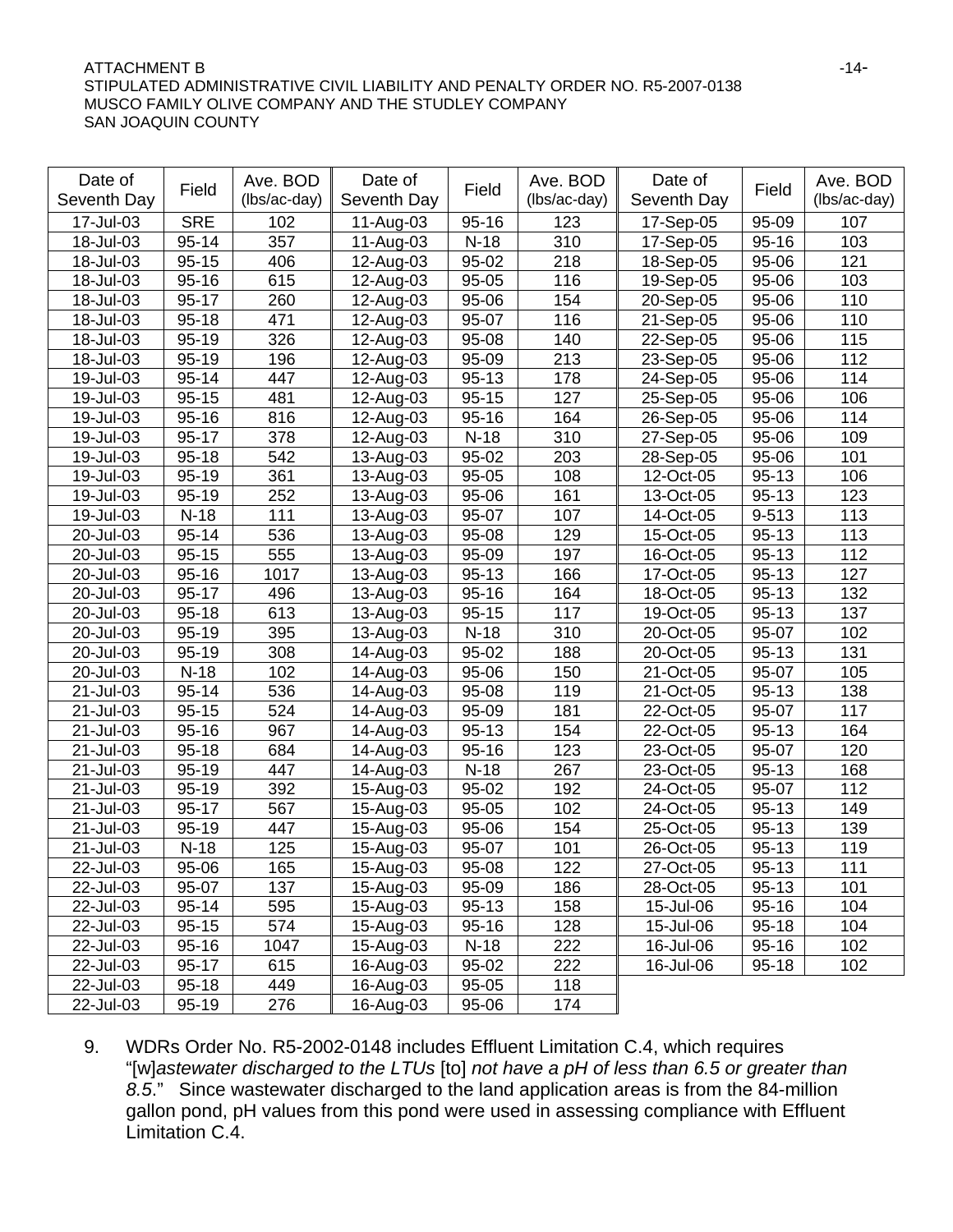a. The minimum pH requirement of 6.5 was violated in the 84-million gallon pond on four occasions, out of 894 days with both discharge to the LTUs and monitoring of pH in the 84-million gallon pond, as shown in the following table:

| Date        | pH   | Discharge to LTUs<br>(millions of gallons) | <b>Date</b> | рH   | Discharge to LTUs<br>(millions of gallons) |
|-------------|------|--------------------------------------------|-------------|------|--------------------------------------------|
| 20-Mar-2003 | 6.47 | ጋ 288873                                   | 14-Oct-2006 | 6.49 | 0.010260                                   |
| 25-Mar-2003 | 6.28 | 0.260892                                   | 20-Jan-2007 | 5.55 | 0.225045                                   |

b. The maximum pH requirement of 8.5 was violated in the 84-million gallon pond on 40 occasions, out of approximately 894 days with both discharge to the LTUs and monitoring of pH in the 84-million gallon pond, as shown in the following table:

| Date        | pH   | Discharge to LTUs<br>(millions of gallons) | Date        | pH   | Discharge to LTUs<br>(millions of gallons) |
|-------------|------|--------------------------------------------|-------------|------|--------------------------------------------|
| 29-Jan-2003 | 8.66 | 0.227138                                   | 15-May-2007 | 8.57 | 0.754172                                   |
| 29-Jun-2004 | 8.60 | 1.019056                                   | 21-May-2007 | 8.72 | 0.692872                                   |
| 7-Jul-2004  | 8.51 | 0.858549                                   | 22-May-2007 | 8.52 | 0.811680                                   |
| 13-Jul-2004 | 8.76 | 1.017497                                   | 23-May-2007 | 8.65 | 0.879183                                   |
| 26-Jul-2004 | 8.57 | 0.996520                                   | 24-May-2007 | 8.62 | 0.608268                                   |
| 29-Jul-2004 | 8.51 | 1.021561                                   | 25-May-2007 | 8.57 | 0.944749                                   |
| 20-Aug-2004 | 8.52 | 0.927826                                   | 26-May-2007 | 8.68 | 1.051080                                   |
| 3-Oct-2004  | 8.45 | 0.542143                                   | 27-May-2007 | 8.57 | 1.322146                                   |
| 1-Aug-2006  | 8.86 | 1.622416                                   | 28-May-2007 | 8.65 | 0.982763                                   |
| 5-Aug-2006  | 8.84 | 1.356837                                   | 29-May-2007 | 8.78 | 0.885090                                   |
| 7-Aug-2006  | 8.69 | 1.545162                                   | 30-May-2007 | 8.65 | 0.921751                                   |
| 9-Aug-2006  | 8.51 | 2.406292                                   | 31-May-2007 | 8.64 | 1.023146                                   |
| 10-Aug-2006 | 9.43 | 2.212156                                   | 1-Jun-2007  | 8.84 | 0.790193                                   |
| 13-Aug-2006 | 9.61 | 2.235066                                   | 2-Jun-2007  | 8.74 | 0.931403                                   |
| 18-Aug-2006 | 8.67 | 1.358656                                   | 3-Jun-2007  | 8.82 | 0.895366                                   |
| 21-Aug-2006 | 8.60 | 1.661688                                   | 4-Jun-2007  | 8.80 | 0.762507                                   |
| 25-Aug-2006 | 8.52 | 2.106707                                   | 5-Jun-2007  | 8.90 | 0.904671                                   |
| 28-Aug-2006 | 8.57 | 1.886018                                   | 7-Jun-2007  | 8.82 | 0.984979                                   |
| 8-May-2007  | 8.51 | 0.981971                                   | 9-Jun-2007  | 8.76 | 0.003386                                   |
| 14-May-2007 | 8.51 | 0.897696                                   | 10-Jun-2007 | 8.61 | 0.003386                                   |

10. WDRs Order No. R5-2002-0148 includes Land Application Area Specification D.7, which requires that "[i]*rrigation with process wastewater shall not be performed within 24 hours of a forecasted storm, during a precipitation event, 24 hours after a precipitation event, or when the ground is saturated*." This requirement was violated on at least 59 occasions during the period reviewed, as shown in the following table:

| Date        | Precip.<br>(in) | Precip. Hours | Irrigation<br>Duration<br>(hours) | Date        | Precip.<br>(in) | Precip. Hours | Irrigation<br>Duration<br>(hours) |
|-------------|-----------------|---------------|-----------------------------------|-------------|-----------------|---------------|-----------------------------------|
| 27-Dec-2002 | 0.00            | $- -$         | 6.5                               | 19-Sep-2004 | 0.53            | 0600-1100     | 2.25                              |
| 28-Dec-2002 | 0.14            | 1300-1900     | $\sim$ $\sim$                     | 3-Apr-2005  | 0.14            | 1800-2300     | 0.5                               |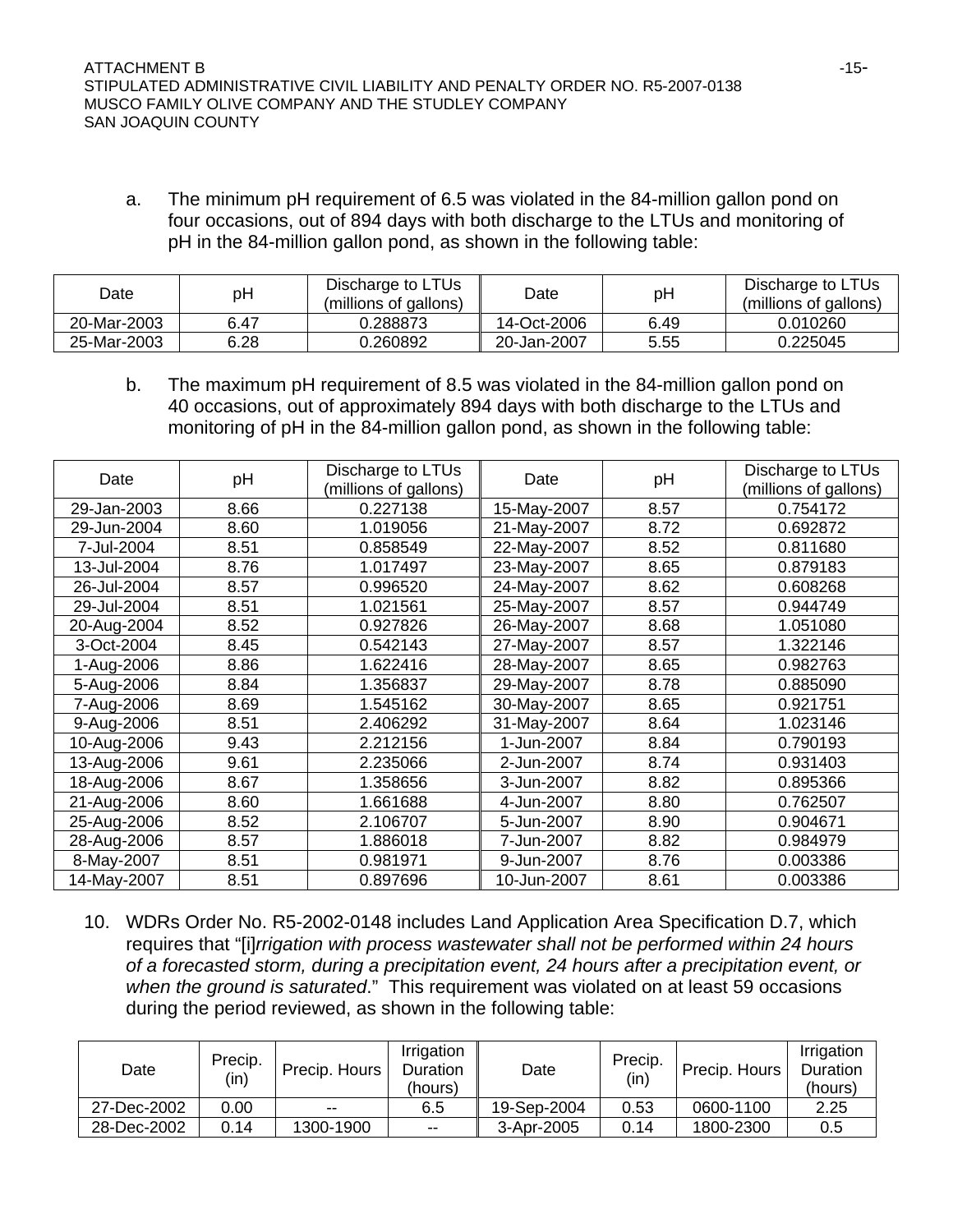### $\blacksquare$   $\blacksquare$   $\blacksquare$   $\blacksquare$   $\blacksquare$   $\blacksquare$   $\blacksquare$   $\blacksquare$   $\blacksquare$   $\blacksquare$   $\blacksquare$   $\blacksquare$   $\blacksquare$   $\blacksquare$   $\blacksquare$   $\blacksquare$   $\blacksquare$   $\blacksquare$   $\blacksquare$   $\blacksquare$   $\blacksquare$   $\blacksquare$   $\blacksquare$   $\blacksquare$   $\blacksquare$   $\blacksquare$   $\blacksquare$   $\blacksquare$   $\blacksquare$   $\blacksquare$   $\blacksquare$   $\blacks$ STIPULATED ADMINISTRATIVE CIVIL LIABILITY AND PENALTY ORDER NO. R5-2007-0138 MUSCO FAMILY OLIVE COMPANY AND THE STUDLEY COMPANY SAN JOAQUIN COUNTY

| Date        | Precip.<br>(in) | Precip. Hours  | Irrigation<br>Precip.<br>Duration<br>Date<br>(in)<br>(hours) |             |      | Precip. Hours  | Irrigation<br>Duration<br>(hours) |
|-------------|-----------------|----------------|--------------------------------------------------------------|-------------|------|----------------|-----------------------------------|
| 26-Feb-2003 | 0.13            | 2200-2400      | 4.0                                                          | 4-Apr-2005  | 0.00 | $\overline{a}$ | 0.5                               |
| 31-Mar-2003 | 0.00            |                | 5.0                                                          | 8-Apr-2005  | 0.12 | 0800-1100      | 0.5                               |
| 1-Apr-2003  | 0.03            | 0800-1100      | $-1$                                                         | 27-Apr-2005 | 0.08 | 1200-2000      | 1.0                               |
| 20-Aug-2003 | 0.00            |                | 4.0                                                          | 28-Apr-2005 | 0.95 | 0100-1400      | $\overline{\phantom{a}}$          |
| 21-Aug-2003 | 0.01            | 0900-1000      | 6.0                                                          | 29-Apr-2005 | 0.00 |                | 1.0                               |
| 22-Aug-2003 | 0.02            | 0100-0200      | 8.0                                                          | 4-May-2005  | 0.15 | 1900-2400      | 1.0                               |
| 25-Aug-2003 | 0.00            |                | 4.0                                                          | 5-May-2005  | 0.07 | 2400-0800      | $\overline{\phantom{a}}$          |
| 26-Aug-2003 | 0.04            | 0200-0300      | 4.0                                                          | 7-Jun-2005  | 0.00 |                | 2.0                               |
| 2-Nov-2003  | 0.08            | 2100-2300      | 1.0                                                          | 8-Jun-2005  | 0.06 | 0400-0800      | $-$                               |
| 3-Nov-2003  | 0.17            | 2400-0200      | ÷-                                                           | 16-Jun-2005 | 0.03 | 1700-1800      | 1.5                               |
| 6-Nov-2003  | 0.02            | 2300-2400      | $\overline{1}$                                               | 17-Jun-2005 | 0.00 |                | 4.0                               |
| 1-Jan-2004  | 0.58            | 1200-1300      | 0.5                                                          | 28-Nov-2005 | 0.39 | 1800-2200      | 1.5                               |
| 6-Jan-2004  | 0.13            | 1900-2300      | 0.25                                                         | 29-Nov-2005 | 0.01 | 0500-0600      | $\overline{\phantom{a}}$          |
| 7-Jan-2004  | 0.05            | 2400-1500      | ۰.                                                           | 7-Dec-2005  | 0.03 | 1700-2200      | 1.5                               |
| 14-Jan-2004 | 0.01            | 1300-1400      | 0.5                                                          | 17-Feb-2006 | 0.11 | 1500-1700      | 1.5                               |
| 26-Jan-2004 | 0.01            | 2000-2100      | 0.5                                                          | 27-Mar-2006 | 0.27 | 1500-1800      | 0.5                               |
| 27-Jan-2004 | 0.04            | 1600-1700      | $\mathbb{L}^{\mathbb{L}}$                                    | 30-Mar-2006 | 0.01 | 1800-1900      | 1.25                              |
| 28-Jan-2004 | 0.00            |                | 0.5                                                          | 31-Mar-2006 | 0.07 | 1400-1900      | 0.5                               |
| 2-Feb-2004  | 0.41            | 1000-1500      | 2.0                                                          | 7-Apr-2006  | 0.07 | 1500-1600      | 0.5                               |
| 3-Feb-2004  | 0.19            | 0200-2000      | -−                                                           | 21-Apr-2006 | 0.08 | 1400-1500      | 1.0                               |
| 6-Feb-2004  | 0.03            | 2000-2200      | 1.25                                                         | 21-May-2006 | 0.28 | $-$            | 1.0                               |
| 7-Feb-2004  | 0.00            |                | 3.0                                                          | 22-May-2006 | 0.33 | 0100-0400      | --                                |
| 15-Feb-2004 | 0.00            | $\overline{a}$ | 1.5                                                          | 1-Oct-2006  | 0.04 | 1500-1600      | 4.66                              |
| 16-Feb-2004 | 0.24            | 0100-0700      | $\mathbb{L}^{\mathbb{L}}$                                    | 2-Oct-2006  | 0.00 | $-$            | 2.66                              |
| 17-Feb-2004 | 0.20            | 2000-2400      | 1.75                                                         | 4-Oct-2006  | 0.01 | 2300-2400      | --                                |
| 18-Feb-2004 | 0.21            | 2400-0700      | $-$                                                          | 5-Oct-2006  | 0.01 | 0100-0200      | 2.0                               |
| 19-Feb-2004 | 0.00            | $\mathbf{u}$   | 1.0                                                          | 26-Jan-2007 | 0.00 | $\mathbf{u}$   | 1.0                               |
| 20-Feb-2004 | 0.01            | 2400-0100      | 0.5                                                          | 27-Jan-2007 | 0.04 | 0100-1400      | --                                |
| 21-Feb-2004 | 0.08            | 1400-2100      | 1.0                                                          | 28-Jan-2007 | 0.02 | 0100-0300      | 1.0                               |
| 22-Feb-2004 | 0.25            | 0300-2000      | $\overline{\phantom{a}}$                                     | 21-Feb-2007 | 0.00 |                | 7.0                               |
| 25-Mar-2004 | 0.04            | 1700-1900      | 3.5                                                          | 22-Feb-2007 | 0.21 | 0500-0900      | $\overline{\phantom{a}}$          |
| 26-Mar-2004 | 0.00            |                | 3.5                                                          | 26-Mar-2007 | 0.06 | 1200-1800      | 1.0                               |
| 16-Apr-2004 | 0.00            |                | 1.0                                                          | 10-Apr-2007 | 0.00 |                | 2.5                               |
| 17-Apr-2004 | 0.04            | 2400-0200      | 2.0                                                          | 11-Apr-2007 | 0.06 | 0400-0600      | $\overline{\phantom{a}}$          |
| 18-Apr-2004 | 0.07            | 1700-2000      | 1.0                                                          | 13-Apr-2007 | 0.00 |                | 2.0                               |
| 27-May-2004 | 0.06            | 2200-2400      | 1.5                                                          | 14-Apr-2007 | 0.29 | 0600-2100      | $\overline{\phantom{a}}$          |
| 28-May-2004 | 0.08            | 2400-0600      | 2.3                                                          | 3-May-2007  | 0.06 | 2000-2300      | 2.66                              |
| 18-Sep-2004 | 0.00            |                | 2.0                                                          |             |      |                |                                   |

11. As reported in the June and July 2006 DSMRs, failure of the power supply to the continuous data logger resulted in the loss of metered million-gallon pond electrical conductivity and pH data. Failure to continuously monitor for these parameters is a violation of the Industrial Wastewater Monitoring section of Monitoring and Reporting Program (MRP) No. R5-2002-0148.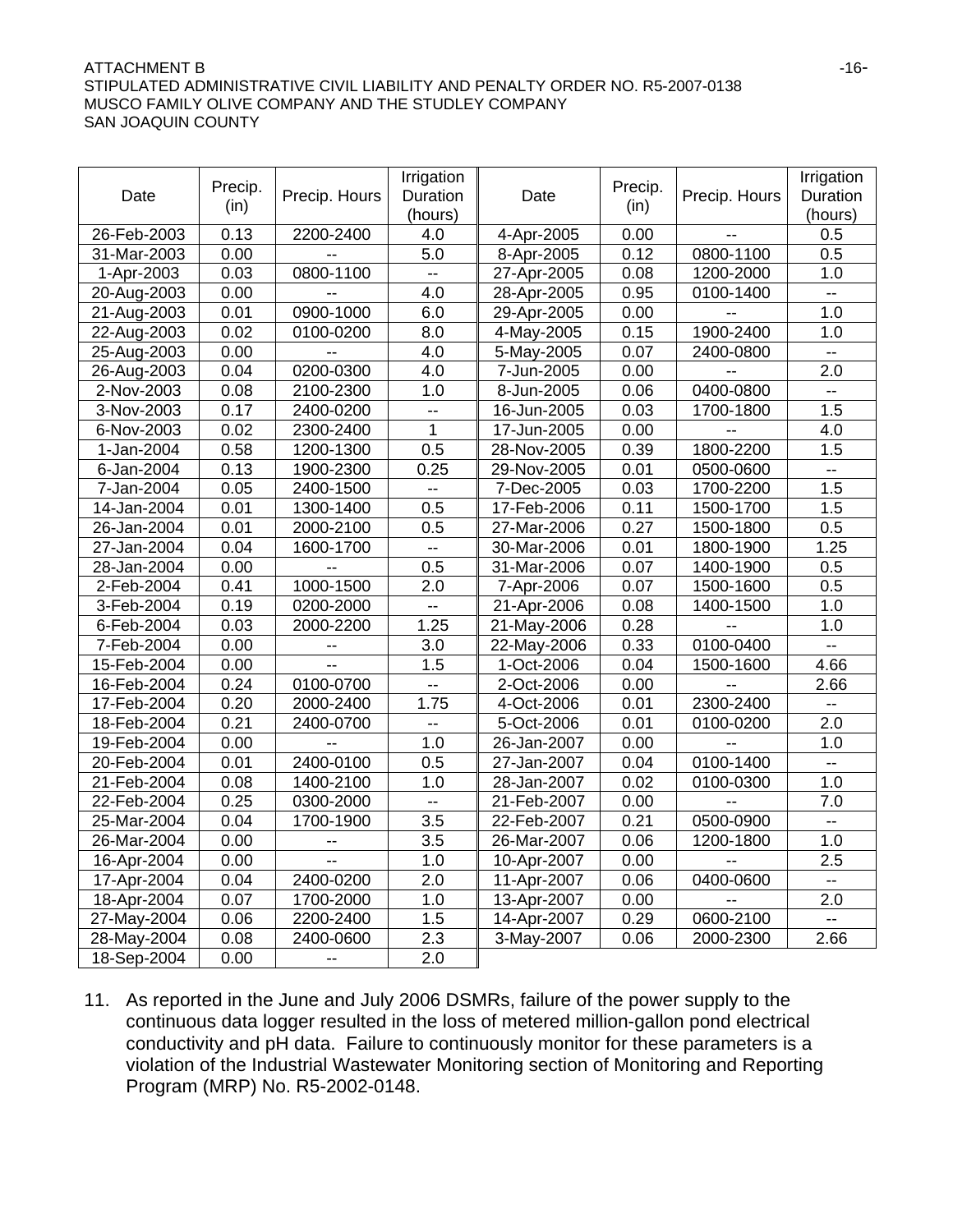- 12. MRP No.  $R5-2002-0148$  requires weekly monitoring of  $BOD<sub>5</sub>$ , nitrates as nitrogen, total Kjeldahl nitrogen, fixed dissolved solids, total dissolved solids, sodium, and chloride on a weekly basis from the million-gallon pond. No results were reported for the million-gallon pond for these constituents for week ending 3 December 2005. Failure to monitor at the required frequency is a violation of MRP No. R5-2002-0148.
- 13. MRP No. R5-2002-0148 requires daily monitoring of freeboard, dissolved oxygen, dissolved sulfide, and pH for the million-gallon and 84-million gallon ponds. Results for these parameters in the million-gallon pond were not reported for 21 days in 2002, 111 days in 2003; 29 days in 2004, 37 days in 2006, and 9 days in 2007, out of 1,758 required monitoring days. Results for these parameters in the 84-million gallon pond were not reported for 23 days in 2002, 111 days in 2003; 30 days in 2004, 34 days in 2006, and 9 days in 2007, out of 1,702 required monitoring days. In addition, no million-gallon pond dissolved oxygen results were reported for 10, 11, and 14 through 18 October 2002. Failure to monitor at the required frequency is a violation of MRP No. R5-2002-0148.
- 14. MRP No. R5-2002-0148 requires, in the second paragraph of Land Application Area Monitoring, the following:

"*By 1 October 2002, the Discharger shall install a sufficient number of meters to continuously monitor the flow out of the settling/storage ponds to the land application areas. No wastewater shall be applied without metering. If portable pumps are used to discharge wastewater to the land application area or a storage pond, additional meters shall be installed at every discharge point*."

The monthly monitoring reports reviewed state (in the Calculation Methods note to the BOD and Nitrogen Loading Log Book) that the "*GPF* [gallons per field] *is calculated by multiplying sprinkler minutes by the sprinkler output rating at our operating pressure. For 95 acres, output is approximately 8.5 gpm, for lower acreage output is approximately 4.5 gpm* [sic] *Sections 95-01, 03, 05, 06, and 19 output is now 4.5 gpm*".

The Discharger's failure to use meters to measure flow to the application areas, as confirmed during the 12 October 2006 inspection, is a violation of WDRs Order No. R5-2002-0148.

15. WDRs Order No. R5-2002-0148 includes Provision G.4, which requires compliance with *Standard Provisions and Reporting Requirements for Waste Discharge Requirements*, dated 1 March 1991 (Standard Provisions). Standard Provision B.1 states, in part, the following:

"*In the event the discharger does not comply or will be unable to comply with any prohibition or limitation of this Order for any reason, the discharger shall notify the Board by telephone…as soon as it or its agents have knowledge of such noncompliance or potential for noncompliance, and shall confirm this notification in writing within two*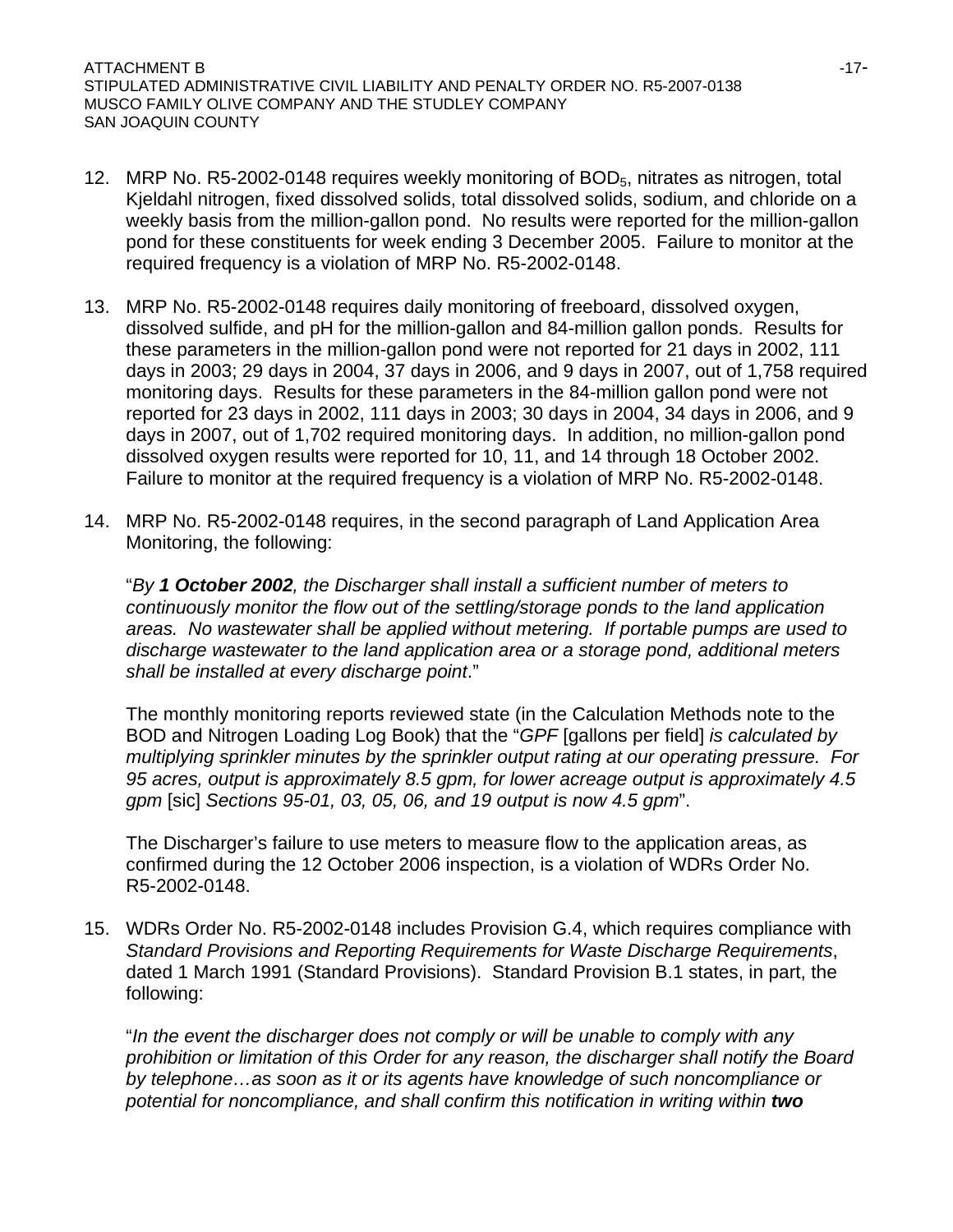*weeks. The written notification shall state the nature, time and cause of noncompliance, and shall include a timetable for corrective actions*."

Written and verbal notification of Regional Water Board staff regarding violations has, with the exception of the monthly monitoring report transmittal letters, generally not occurred for at least the period reviewed. Failure to notify Regional Water Board staff in accordance with Standard Provision G.4 is a violation of WDRs Order No. R5-2002-0148.

16. Cleanup and Abatement Order No. R5-2002-0149 includes interim limitations and a time schedule to comply with the TDS limitation of 2,047 mg/l contained in WDRs Order No. R5-2002-0148. Interim TDS limitations contained in the CAO were exceeded on 177 occasions, out of a possible 252 monitoring events.

|             | Interim<br>Limit | <b>TDS</b> |             | Interim<br>Limit | <b>TDS</b> | Date        | Interim<br>Limit | <b>TDS</b> |
|-------------|------------------|------------|-------------|------------------|------------|-------------|------------------|------------|
| Date        | (mg/l)           | (mg/l)     | Date        | (mg/l)           | (mg/l)     |             | (mg/l)           | (mg/l)     |
| 20-Aug-2003 | 4,700            | 4,870      | 9-Feb-2005  | 2,047            | 3,240      | 2-May-2006  | 2,047            | 4,850      |
| 3-Sep-2003  | 4,700            | 5,460      | 14-Feb-2005 | 2,047            | 4,025      | 11-May-2006 | 2,047            | 4,480      |
| 11-Sep-2003 | 3,373            | 3,930      | 23-Feb-2005 | 2,047            | 3,101      | 22-May-2006 | 2,047            | 3,040      |
| 17-Sep-2003 | 3,373            | 4,200      | 28-Feb-2005 | 2,047            | 4,000      | 1-Jun-2006  | 2,047            | 2,880      |
| 24-Sep-2003 | 3,373            | 4,670      | 8-Mar-2005  | 2,047            | 4,540      | 7-Jun-2006  | 2,047            | 2,930      |
| 1-Oct-2003  | 3,373            | 3,590      | 14-Mar-2005 | 2,047            | 6,010      | 15-Jun-2006 | 2,047            | 3,680      |
| 8-Oct-2003  | 3,373            | 4,820      | 21-Mar-2005 | 2,047            | 4,620      | 20-Jun-2006 | 2,047            | 4,470      |
| 22-Oct-2003 | 3,373            | 3,570      | 28-Mar-2005 | 2,047            | 5,330      | 29-Jun-2006 | 2,047            | 3,830      |
| 5-Nov-2003  | 3,373            | 3,560      | 4-Apr-2005  | 2,047            | 3,390      | 5-Jul-2006  | 2,047            | 5,820      |
| 12-Nov-2003 | 3,373            | 4,510      | 11-Apr-2005 | 2,047            | 3,900      | 10-Jul-2006 | 2,047            | 4,300      |
| 19-Nov-2003 | 3,373            | 4,150      | 18-Apr-2005 | 2,047            | 3,090      | 19-Jul-2006 | 2,047            | 6,220      |
| 10-Dec-2003 | 3,373            | 3,865      | 25-Apr-2005 | 2,047            | 2,950      | 24-Jul-2006 | 2,047            | 3,850      |
| 22-Dec-2003 | 3,373            | 3,400      | 2-May-2005  | 2,047            | 4,040      | 2-Aug-2006  | 2,047            | 4,580      |
| 7-Jan-2004  | 3,373            | 4,650      | 11-May-2005 | 2,047            | 2,580      | 9-Aug-2006  | 2,047            | 3,990      |
| 14-Jan-2004 | 3,373            | 3,810      | 16-May-2005 | 2,047            | 4,310      | 17-Aug-2006 | 2,047            | 3,800      |
| 21-Jan-2004 | 3,373            | 5,010      | 23-May-2005 | 2,047            | 3,800      | 23-Aug-2006 | 2,047            | 5,570      |
| 29-Jan-2004 | 3,373            | 4,620      | 2-Jun-2005  | 2,047            | 5,800      | 31-Aug-2006 | 2,047            | 5,380      |
| 5-Feb-2004  | 3,373            | 4,210      | 8-Jun-2005  | 2,047            | 2,820      | 5-Sep-2006  | 2,047            | 5,060      |
| 10-Feb-2004 | 3,373            | 5,200      | 13-Jun-2005 | 2,047            | 3,820      | 13-Sep-2006 | 2,047            | 4,360      |
| 19-Feb-2004 | 3,373            | 4,750      | 22-Jun-2005 | 2,047            | 3,560      | 26-Sep-2006 | 2,047            | 3,730      |
| 4-Mar-2004  | 3,373            | 3,570      | 30-Jun-2005 | 2,047            | 3,670      | 4-Oct-2006  | 2,047            | 4,580      |
| 11-Mar-2004 | 3,373            | 3,965      | 7-Jul-2005  | 2,047            | 3,870      | 10-Oct-2006 | 2,047            | 4,520      |
| 18-Mar-2004 | 3,373            | 4,830      | 12-Jul-2005 | 2,047            | 4,710      | 19-Oct-2006 | 2,047            | 3,360      |
| 25-Mar-2004 | 3,373            | 3,800      | 21-Jul-2005 | 2,047            | 4,160      | 27-Oct-2006 | 2,047            | 4,450      |
| 8-Apr-2004  | 3,373            | 4,190      | 29-Jul-2005 | 2,047            | 3,740      | 2-Nov-2006  | 2,047            | 4,300      |
| 15-Apr-2004 | 3,373            | 4,560      | 5-Aug-2005  | 2,047            | 3,470      | 8-Nov-2006  | 2,047            | 3,310      |
| 22-Apr-2004 | 3,373            | 3,990      | 11-Aug-2005 | 2,047            | 2,650      | 15-Nov-2006 | 2,047            | 3,550      |
| 29-Apr-2004 | 3,373            | 3,510      | 17-Aug-2005 | 2,047            | 5,150      | 21-Nov-2006 | 2,047            | 4,000      |
| 6-May-2004  | 3,373            | 4,210      | 24-Aug-2005 | 2,047            | 3,070      | 29-Nov-2006 | 2,047            | 3,470      |
| 20-May-2004 | 3,373            | 4,720      | 31-Aug-2005 | 2,047            | 3,380      | 6-Dec-2006  | 2,047            | 3,090      |
| 9-Jun-2004  | 3,373            | 3,530      | 6-Sep-2005  | 2,047            | 4,770      | 13-Dec-2006 | 2,047            | 3,030      |
| 17-Jun-2004 | 3,373            | 4,545      | 15-Sep-2005 | 2,047            | 5,070      | 20-Dec-2006 | 2,047            | 2,080      |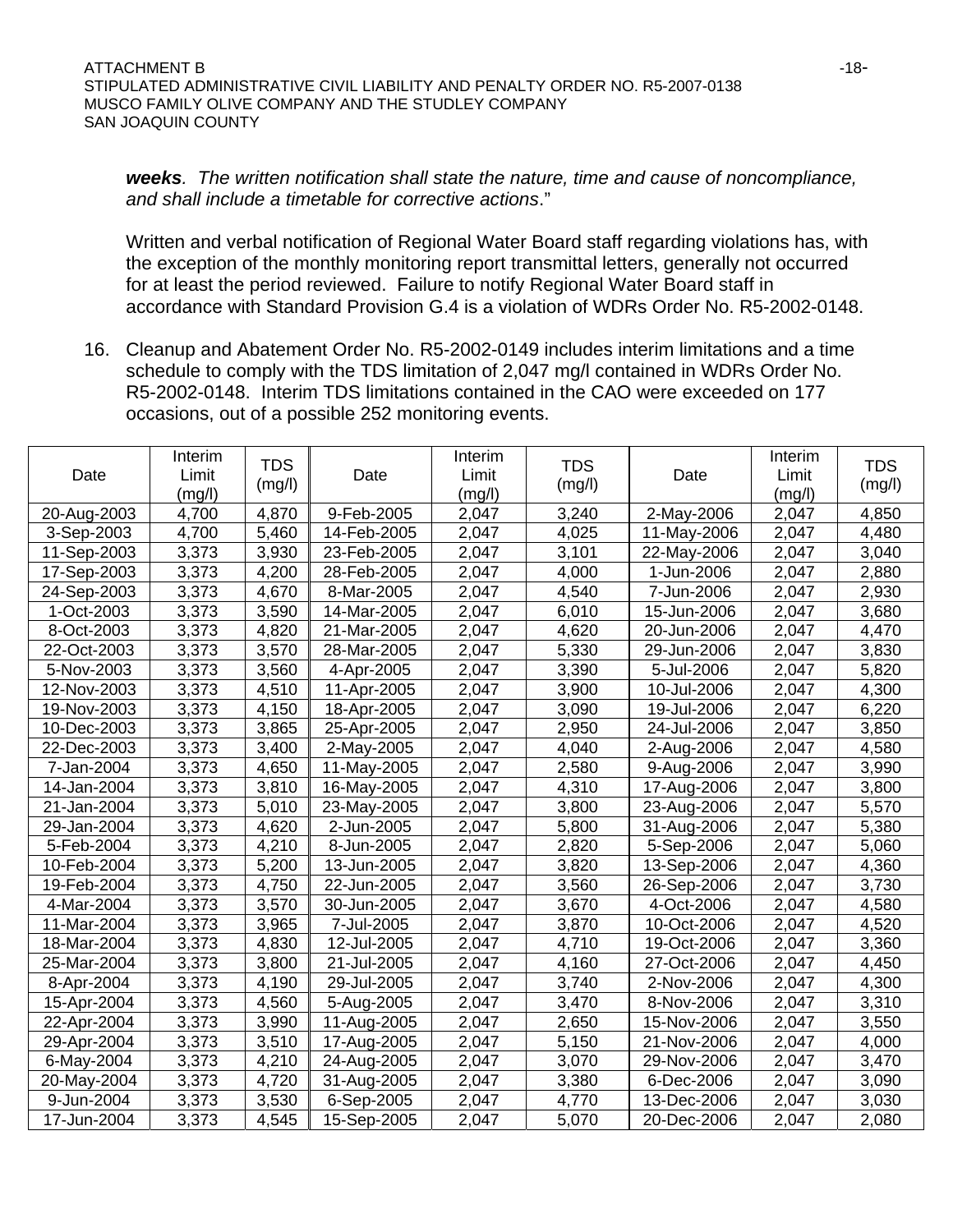### ATTACHMENT B -19-STIPULATED ADMINISTRATIVE CIVIL LIABILITY AND PENALTY ORDER NO. R5-2007-0138 MUSCO FAMILY OLIVE COMPANY AND THE STUDLEY COMPANY SAN JOAQUIN COUNTY

| Date        | Interim<br>Limit<br>(mg/l) | <b>TDS</b><br>(mg/l) | Date        | Interim<br>Limit<br>(mg/l) | <b>TDS</b><br>(mg/l) | Date        | Interim<br>Limit<br>(mg/l) | <b>TDS</b><br>(mg/l) |
|-------------|----------------------------|----------------------|-------------|----------------------------|----------------------|-------------|----------------------------|----------------------|
| 25-Jun-2004 | 3,373                      | 4,435                | 23-Sep-2005 | 2,047                      | 5,190                | 27-Dec-2006 | 2,047                      | 2,600                |
| 8-Jul-2004  | 3,373                      | 4,720                | 30-Sep-2005 | 2,047                      | 3,170                | 4-Jan-2007  | 2,047                      | 4,670                |
| 15-Jul-2004 | 3,373                      | 4,750                | 7-Oct-2005  | 2,047                      | 3,200                | 10-Jan-2007 | 2,047                      | 3,840                |
| 23-Jul-2004 | 3,373                      | 5,760                | 10-Oct-2005 | 2,047                      | 3,870                | 17-Jan-2007 | 2,047                      | 2,860                |
| 29-Jul-2004 | 3,373                      | 6,730                | 17-Oct-2005 | 2,047                      | 3,130                | 24-Jan-2007 | 2,047                      | 2,610                |
| 5-Aug-2004  | 3,373                      | 5,460                | 24-Oct-2005 | 2,047                      | 3,560                | 31-Jan-2007 | 2,047                      | 3,240                |
| 18-Aug-2004 | 3,373                      | 4,670                | 3-Nov-2005  | 2,047                      | 3,390                | 7-Feb-2007  | 2,047                      | 2,940                |
| 8-Sep-2004  | 2,047                      | 4,360                | 10-Nov-2005 | 2,047                      | 3,360                | 14-Feb-2007 | 2,047                      | 3,380                |
| 13-Sep-2004 | 2,047                      | 3,700                | 17-Nov-2005 | 2,047                      | 3,750                | 21-Feb-2007 | 2,047                      | 3,390                |
| 20-Sep-2004 | 2,047                      | 4,500                | 23-Nov-2005 | 2,047                      | 2,410                | 28-Feb-2007 | 2,047                      | 2,380                |
| 27-Sep-2004 | 2,047                      | 4,650                | 6-Dec-2005  | 2,047                      | 3,410                | 7-Mar-2007  | 2,047                      | 2,050                |
| 4-Oct-2004  | 2,047                      | 4,030                | 13-Dec-2005 | 2,047                      | 3,390                | 14-Mar-2007 | 2,047                      | 2,460                |
| 11-Oct-2004 | 2,047                      | 4,630                | 12-Jan-2006 | 2,047                      | 2,940                | 21-Mar-2007 | 2,047                      | 3,240                |
| 18-Oct-2004 | 2,047                      | 3,790                | 19-Jan-2006 | 2,047                      | 2,840                | 28-Mar-2007 | 2,047                      | 3090                 |
| 26-Oct-2004 | 2,047                      | 4,440                | 25-Jan-2006 | 2,047                      | 3,360                | 4-Apr-2007  | 2,047                      | 2,850                |
| 1-Nov-2004  | 2,047                      | 3,735                | 31-Jan-2006 | 2,047                      | 2,930                | 11-Apr-2007 | 2,047                      | 3,920                |
| 8-Nov-2004  | 2,047                      | 4,790                | 9-Feb-2006  | 2,047                      | 4,720                | 18-Apr-2007 | 2,047                      | 3,810                |
| 15-Nov-2004 | 2,047                      | 4,430                | 16-Feb-2006 | 2,047                      | 2,990                | 25-Apr-2007 | 2,047                      | 3,510                |
| 22-Nov-2004 | 2,047                      | 2,100                | 22-Feb-2006 | 2,047                      | 4,260                | 2-May-2007  | 2,047                      | 3,410                |
| 29-Nov-2004 | 2,047                      | 3,950                | 2-Mar-2006  | 2,047                      | 4,920                | 10-May-2007 | 2,047                      | 2,740                |
| 6-Dec-2004  | 2,047                      | 4,140                | 7-Mar-2006  | 2,047                      | 3,670                | 16-May-2007 | 2,047                      | 2,810                |
| 28-Dec-2004 | 2,047                      | 2,830                | 16-Mar-2006 | 2,047                      | 3,350                | 23-May-2007 | 2,047                      | 3,050                |
| 3-Jan-2005  | 2,047                      | 3,280                | 24-Mar-2006 | 2,047                      | 3,550                | 30-May-2007 | 2,047                      | 3,170                |
| 10-Jan-2005 | 2,047                      | 3,270                | 31-Mar-2006 | 2,047                      | 4,400                | 6-Jun-2007  | 2,047                      | 2,870                |
| 17-Jan-2005 | 2,047                      | 3,460                | 7-Apr-2006  | 2,047                      | 3,310                | 13-Jun-2007 | 2,047                      | 3,000                |
| 24-Jan-2005 | 2,047                      | 3,635                | 20-Apr-2006 | 2,047                      | 3,020                | 20-Jun-2007 | 2,047                      | 2,710                |
| 31-Jan-2005 | 2,047                      | 2,620                | 24-Apr-2006 | 2,047                      | 3,490                | 27-Jun-2007 | 2,047                      | 2,150                |

17. Cleanup and Abatement Order No. R5-2002-0149 includes interim limitations and a time schedule to comply with the sodium limitation of 597 mg/l contained in WDRs Order No. R5-2002-0148. Interim sodium limitations contained in the CAO were exceeded on 132 occasions, out of a possible 251 monitoring events.

| Date        | Interim<br>Limit<br>(mg/l) | Sodium<br>(mg/l) | Date        | Interim<br>Limit<br>(mg/l) | Sodium<br>(mg/l) | Date        | Interim<br>Limit<br>(mg/l) | Sodium<br>(mg/l) |
|-------------|----------------------------|------------------|-------------|----------------------------|------------------|-------------|----------------------------|------------------|
| 26-Feb-2003 | 739                        | 740              | 27-Sep-2004 | 597                        | 1,003            | 10-Nov-2005 | 597                        | 695              |
| 7-May-2003  | 739                        | 778              | 4-Oct-2004  | 597                        | 1,188            | 17-Nov-2005 | 597                        | 787              |
| 14-May-2003 | 739                        | 837              | 11-Oct-2004 | 597                        | 1,446            | 6-Dec-2005  | 597                        | 878              |
| 21-May-2003 | 739                        | 879              | 18-Oct-2004 | 597                        | 1,341            | 13-Dec-2005 | 597                        | 836              |
| 28-May-2003 | 739                        | 751              | 26-Oct-2004 | 597                        | 826              | 22-Feb-2006 | 597                        | 820              |
| 4-Jun-2003  | 739                        | 776              | 1-Nov-2004  | 597                        | 876              | 7-Mar-2006  | 597                        | 717              |
| 3-Sep-2003  | 739                        | 794              | 8-Nov-2004  | 597                        | 920              | 31-Mar-2006 | 597                        | 695              |
| 17-Sep-2003 | 668                        | 684              | 15-Nov-2004 | 597                        | 1068             | 2-May-2006  | 597                        | 700              |
| 24-Sep-2003 | 668                        | 800              | 29-Nov-2004 | 597                        | 824              | 11-May-2006 | 597                        | 624              |
| 1-Oct-2003  | 668                        | 703              | 10-Jan-2005 | 597                        | 689              | 22-May-2006 | 597                        | 611              |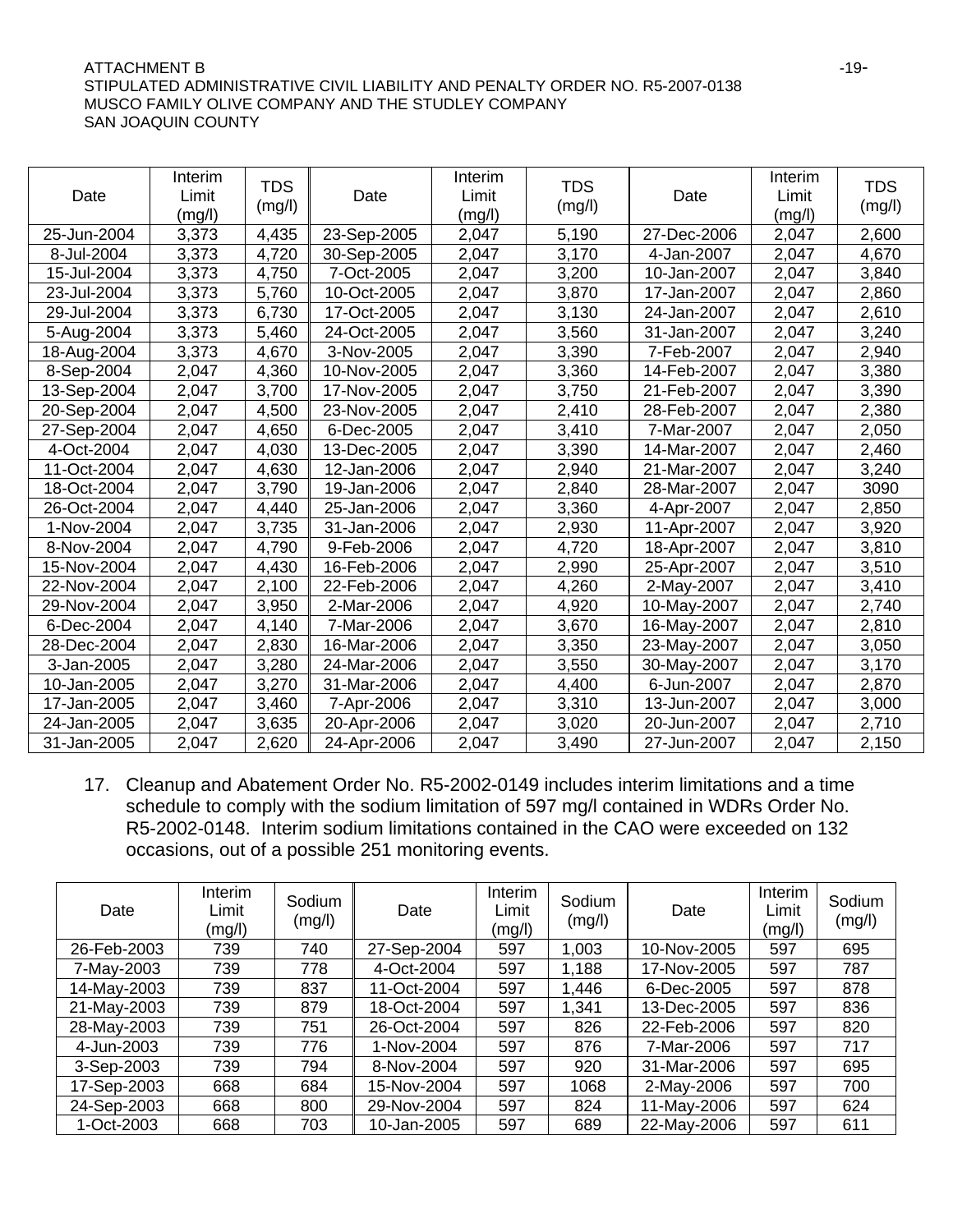## ATTACHMENT B -20-STIPULATED ADMINISTRATIVE CIVIL LIABILITY AND PENALTY ORDER NO. R5-2007-0138 MUSCO FAMILY OLIVE COMPANY AND THE STUDLEY COMPANY SAN JOAQUIN COUNTY

| Date        | Interim<br>Limit<br>(mg/l) | Sodium<br>(mg/l) | Date        | Interim<br>Limit<br>(mg/l) | Sodium<br>(mg/l) | Date        | Interim<br>Limit<br>(mg/l) | Sodium<br>(mg/l) |
|-------------|----------------------------|------------------|-------------|----------------------------|------------------|-------------|----------------------------|------------------|
| 8-Oct-2003  | 668                        | 773              | 17-Jan-2005 | 597                        | 610              | 20-Jun-2006 | 597                        | 610              |
| 22-Oct-2003 | 668                        | 674              | 24-Jan-2005 | 597                        | 658              | 5-Jul-2006  | 597                        | 779              |
| 29-Oct-2003 | 668                        | 740              | 31-Jan-2005 | 597                        | 780              | 10-Jul-2006 | 597                        | 992              |
| 5-Nov-2003  | 668                        | 809              | 9-Feb-2005  | 597                        | 794              | 19-Jul-2006 | 597                        | 733              |
| 12-Nov-2003 | 668                        | 906              | 14-Feb-2005 | 597                        | 926              | 24-Jul-2006 | 597                        | 697              |
| 19-Nov-2003 | 668                        | 859              | 23-Feb-2005 | 597                        | 908              | 2-Aug-2006  | 597                        | 758              |
| 7-Jan-2004  | 668                        | 674              | 28-Feb-2005 | 597                        | 680              | 9-Aug-2006  | 597                        | 916              |
| 14-Jan-2004 | 668                        | 759              | 8-Mar-2005  | 597                        | 1,046            | 17-Aug-2006 | 597                        | 799              |
| 21-Jan-2004 | 668                        | 729              | 14-Mar-2005 | 597                        | 1,092            | 23-Aug-2006 | 597                        | 751              |
| 29-Jan-2004 | 668                        | 739              | 21-Mar-2005 | 597                        | 679              | 31-Aug-2006 | 597                        | 932              |
| 5-Feb-2004  | 668                        | 826              | 28-Mar-2005 | 597                        | 1,212            | 5-Sep-2006  | 597                        | 870              |
| 10-Feb-2004 | 668                        | 1,080            | 4-Apr-2005  | 597                        | 729              | 26-Sep-2006 | 597                        | 913              |
| 19-Feb-2004 | 668                        | 797              | 11-Apr-2005 | 597                        | 824              | 4-Oct-2006  | 597                        | 848              |
| 4-Mar-2004  | 668                        | 690              | 25-Apr-2005 | 597                        | 763              | 10-Oct-2006 | 597                        | 652              |
| 11-Mar-2004 | 668                        | 679              | 2-May-2005  | 597                        | 676              | 19-Oct-2006 | 597                        | 613              |
| 18-Mar-2004 | 668                        | 702              | 16-May-2005 | 597                        | 761              | 15-Nov-2006 | 597                        | 883              |
| 6-May-2004  | 668                        | 686              | 23-May-2005 | 597                        | 640              | 21-Nov-2006 | 597                        | 653              |
| 13-May-2004 | 668                        | 776              | 2-Jun-2005  | 597                        | 723              | 29-Nov-2006 | 597                        | 773              |
| 20-May-2004 | 668                        | 797              | 13-Jun-2005 | 597                        | 748              | 13-Dec-2006 | 597                        | 704              |
| 9-Jun-2004  | 668                        | 803              | 22-Jun-2005 | 597                        | 615              | 4-Jan-2007  | 597                        | 779              |
| 17-Jun-2004 | 668                        | 994              | 12-Jul-2005 | 597                        | 683              | 10-Jan-2007 | 597                        | 705              |
| 30-Jun-2004 | 668                        | 813              | 21-Jul-2005 | 597                        | 675              | 31-Jan-2007 | 597                        | 618              |
| 8-Jul-2004  | 668                        | 808              | 5-Aug-2005  | 597                        | 653              | 21-Feb-2007 | 597                        | 645              |
| 15-Jul-2004 | 668                        | 964              | 11-Aug-2005 | 597                        | 626              | 28-Mar-2007 | 597                        | 677              |
| 23-Jul-2004 | 668                        | 713              | 17-Aug-2005 | 597                        | 800              | 4-Apr-2007  | 597                        | 646              |
| 29-Jul-2004 | 668                        | 1,074            | 6-Sep-2005  | 597                        | 871              | 11-Apr-2007 | 597                        | 858              |
| 5-Aug-2004  | 668                        | 909              | 15-Sep-2005 | 597                        | 766              | 18-Apr-2007 | 597                        | 1,170            |
| 13-Aug-2004 | 668                        | 964              | 23-Sep-2005 | 597                        | 885              | 25-Apr-2007 | 597                        | 789              |
| 18-Aug-2004 | 668                        | 1,075            | 30-Sep-2005 | 597                        | 614              | 2-May-2007  | 597                        | 856              |
| 25-Aug-2004 | 668                        | 930              | 7-Oct-2005  | 597                        | 714              | 10-May-2007 | 597                        | 603              |
| 1-Sep-2004  | 668                        | 1,047            | 10-Oct-2005 | 597                        | 797              | 16-May-2007 | 597                        | 626              |
| 8-Sep-2004  | 597                        | 893              | 17-Oct-2005 | 597                        | 774              | 23-May-2007 | 597                        | 662              |
| 13-Sep-2004 | 597                        | 790              | 24-Oct-2005 | 597                        | 788              | 30-May-2007 | 597                        | 729              |
| 20-Sep-2004 | 597                        | 976              | 3-Nov-2005  | 597                        | 660              | 6-Jun-2007  | 597                        | 644              |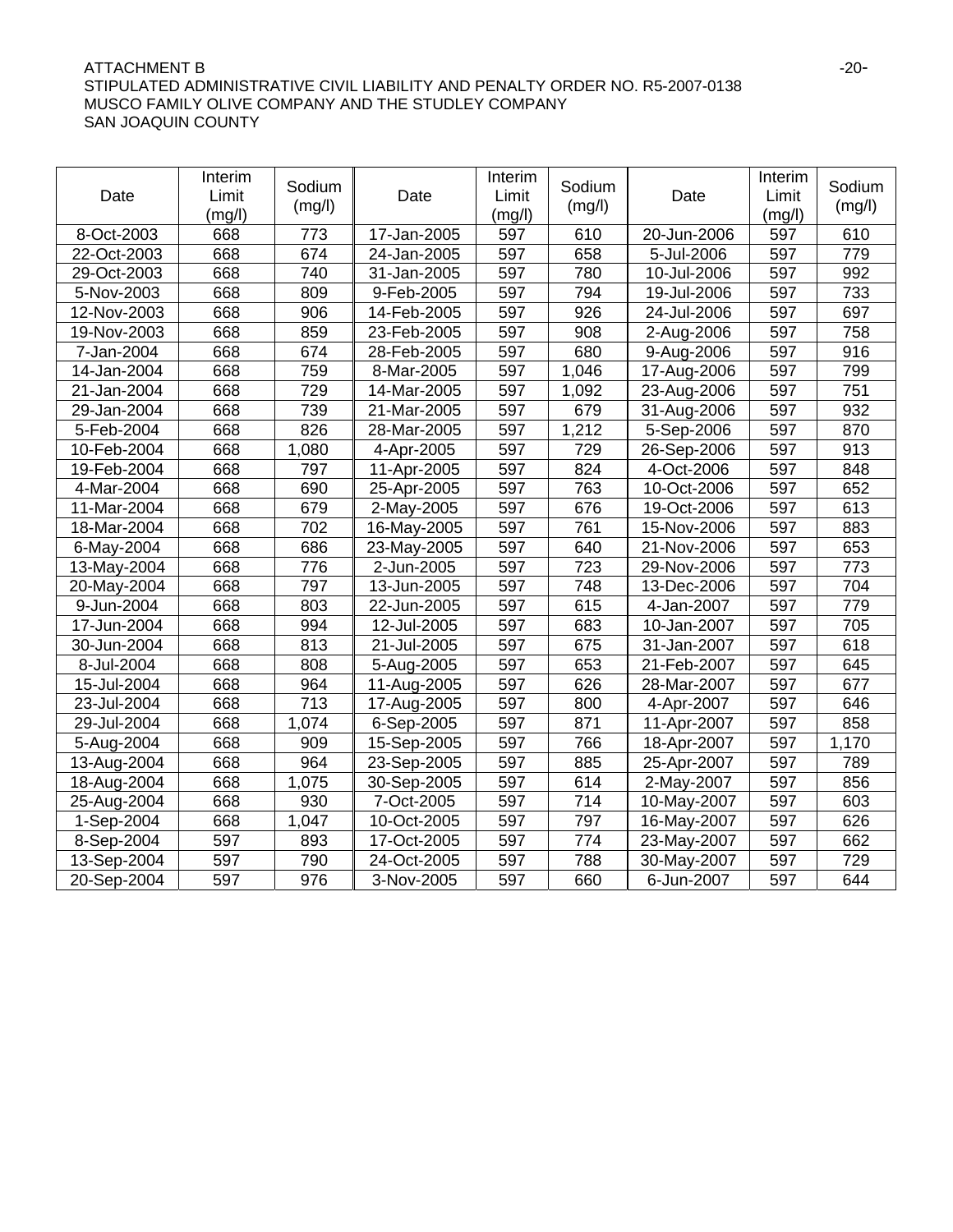## **ATTACHMENT C**

STIPULATED ADMINISTRATIVE CIVIL LIABILITY AND PENALTY ORDER NO. R5-2007-0138 MUSCO FAMILY OLIVE COMPANY AND THE STUDLEY COMPANY SAN JOAQUIN COUNTY

## CONSIDERATION OF FACTORS IN CWC SECTION 13327 AND 13308

- 1. Stipulated Administrative Civil Liability (ACL) and Penalty Order No. R5-2007-0138 (ACL Order) assesses administrative civil liability and penalties for alleged violations of California Water Code section 13308 Time Schedule Order (TSO) No. R5-2002-0014, as revised, and Cleanup and Abatement Order (CAO) Nos. 5-00-717 and R5-2002-0149, including violations alleged in ACL Complaint No. R5-2004-0534 and violations of the TSO subsequent to issuance of the Complaint, as set forth in Attachments A and B to this Order. The ACL Order includes violations between 25 January 2002 and 30 June 2007. It does not address alleged violations of requirements and prohibitions relevant to surface waters and surface water drainage courses set forth in those Orders and the applicable waste discharge requirements and it does not address alleged violations of prohibitions and requirements relevant to operations of the 84 million gallon reservoir.
- 2. The ACL Order addresses violations of the TSO that occurred between 25 January 2002 and 30 June 2007. The maximum penalty that may be assessed for violations of the TSO is \$3,332,500 for the 1,327 violations that occurred between 25 January 2002 and 30 June 2007 that are subject to specified penalty amounts in the TSO. California Water Code section 13308 requires the Regional Water Board to consider the factors in California Water Code section 13327 in reducing the amount of the penalty below the maximum set forth in a TSO. The following information was considered in the determination to reduce the penalty below the maximum that could be assessed according to TSO.
- 3. The ACL Order also addresses certain violations of CAO No. 5-00-717 and CAO No. R5-2002- 0149 that were not included in the TSO. These violations are not subject to specified penalty amounts in the TSO, but are subject to administrative civil liability up to \$5,000 per day pursuant to California Water Code section 13350. California Water Code section 13350 requires the Regional Water Board to consider the factors in California Water Code section 13327 in determining the appropriate amount of administrative civil liability. The following information was considered in determining the amount of liability.
- 4. Section 13327 of the CWC states: *In determining the amount of civil liability, the regional board … shall take into consideration the nature, circumstance, extent, and gravity of the violation or violations, whether the discharge is susceptible to cleanup or abatement, the degree of toxicity of the discharge, and, with respect to the violator, the ability to pay, the effect on ability to continue in business, any voluntary cleanup efforts undertaken, any*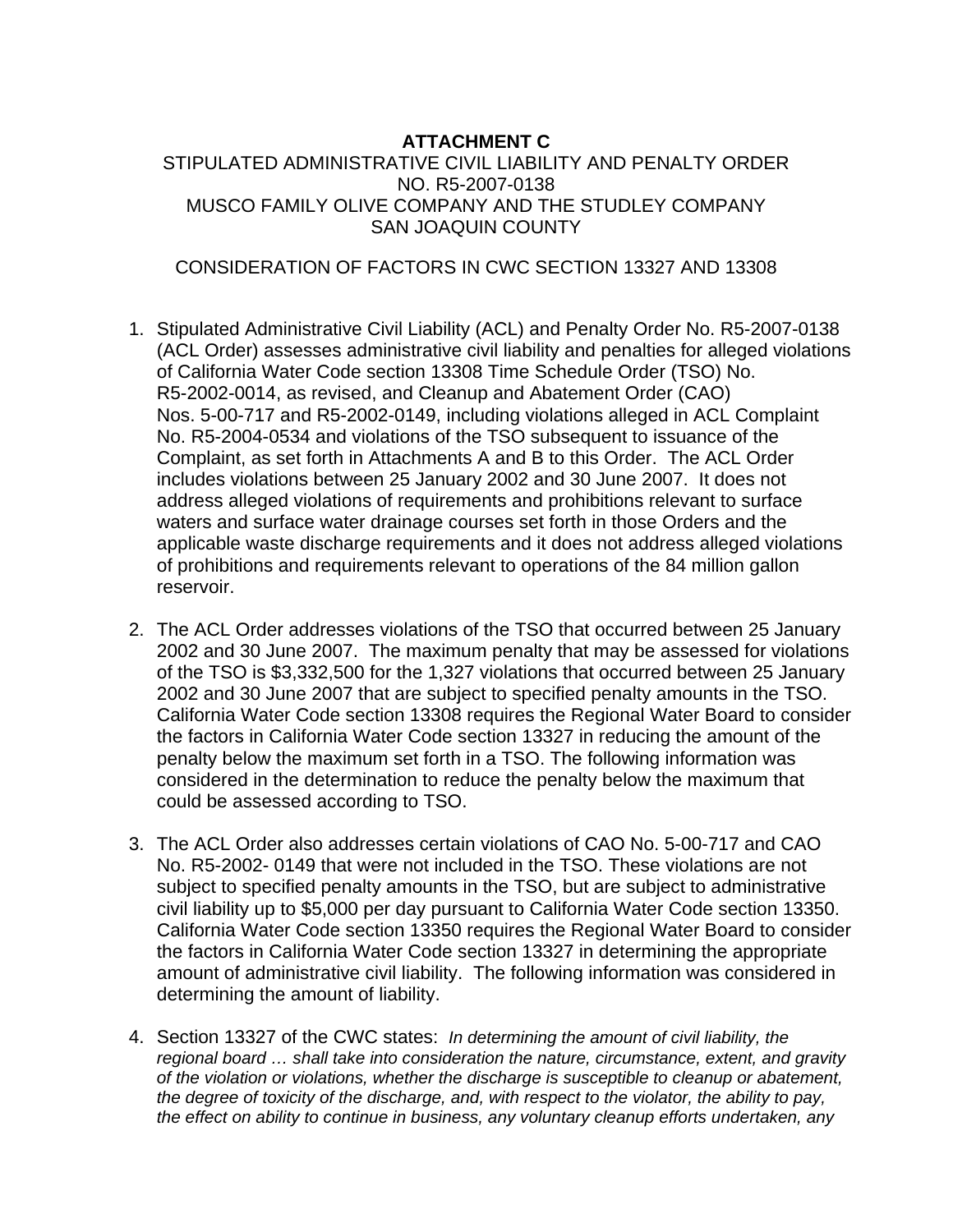*prior history of violations, the degree of culpability, economic benefit or savings, if any, resulting from the violation, and other matters as justice may require.*

- a. *Nature*: As detailed in Attachments A and B, the Discharger violated CAO No. 5-00-717, CAO No. R5-2002-0148, and TSO No. R5-2002-0014, as evidenced by self-monitoring reports and facility inspections. The Discharger has violated limits for freeboard, pH, dissolved oxygen, and dissolved sulfide in the pond and reservoir. The Discharger also violated specifications for maintenance and operation of wastewater storage and disposal systems. The Discharger has violated pH, organic, and nutrient loading rates to the land treatment units. In addition, the Discharger has violated interim effluent limitations for salts, prohibitions and specifications for maintaining wastewater and stormwater on-site, provisions requiring certain studies and technical reports and monitoring and reporting requirements.
- b. *Circumstance*: Attachment B itemizes violations of CAO No. 5-00-717, and CAO No. R5-2002-0148. The circumstances are such that the violations in the million-gallon pond for dissolved oxygen, dissolved sulfide, pH, and freeboard limits could have been avoided had the Discharger replaced the pond with a closed tank at an earlier date. The violations in the 84-million gallon reservoir for dissolved oxygen could have been eliminated, and the violations in the 84 million gallon reservoir for dissolved sulfide and high pH could have been reduced, had the Discharger procured and operated sufficient functional aerators, on a temporary or permanent basis, in a timely manner. As evidenced by the significant incidental biological treatment being provided by the brush aerators that are now present in the reservoir, violations of the Effluent Limitations regarding BOD loading to the land application areas could have been avoided and high pH violations reduced, had the Discharger procured and operated sufficient functional aerators in the reservoir. Violations of Effluent Limitations for BOD, nitrogen, total dissolved solids, sodium, and chloride could have been avoided had the Discharger implemented treatment and source control measures. Violations of various Discharge Prohibitions, Discharge Specifications, and Land Application Areas Specifications could have been reduced or avoided had the Discharger implemented measures to improve its irrigation practices and reduce the salt loading to the land application areas, thereby improving percolation, reducing erosion, and minimizing solids build-up in the million-gallon pond and the 84-million gallon reservoir. Violations of the Monitoring and Reporting Program could have been avoided had the Discharger scheduled and paid for sufficient personnel to conduct monitoring at the required frequency. Alternatively, these violations could have been avoided had the Discharger chosen to contain this waste. In summary, most of the violations described in Attachment B were avoidable.

Attachment A identifies violations of the TSO. The TSO sets forth specified penalties for identified Tasks.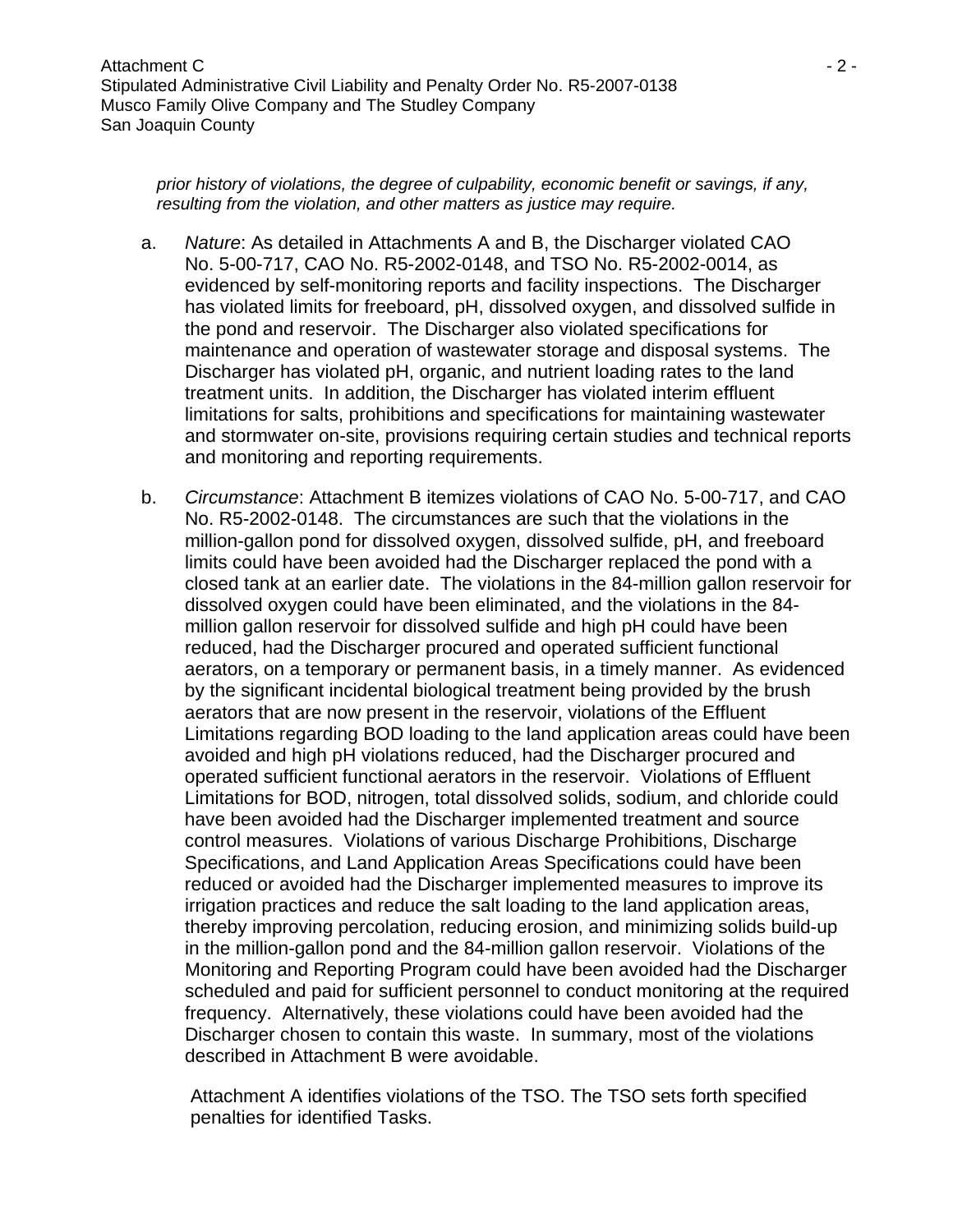Attachment C  $\sim$  3 -Stipulated Administrative Civil Liability and Penalty Order No. R5-2007-0138 Musco Family Olive Company and The Studley Company San Joaquin County

- Task 1 of the TSO requires compliance with MRP No. 97-037. The violations of Task 1 concern chronic omissions of data, in particular lengthy periods of inoperable monitoring equipment (*e.g*., for continuously monitoring discharge flow and electrical conductivity) and entire weekends when the Discharger did not provide data to ensure compliance with monitoring requirements. The Discharger was issued an NOV on 8 May 2002 for submitting incomplete SMRs for January through March 2002. While SMR deficiencies decreased after June 2002, SMRs remained incomplete largely due to recurring and longlasting monitoring equipment malfunctions (June, July, August, September, October 2002; January, February, March, June, July, August, and October 2003), as well as insufficient staffing to conduct weekend monitoring (October 2002 through May 2004).
- Task 1 violations after 1 March 2004 were due, in part, to failure to conduct daily monitoring of ponded wastewater (i.e., hydrogen sulfide and dissolved oxygen content and available freeboard) on weekends in March 2004. The Discharger is required to submit substantial data in its SMRs. Weekend monitoring data is a relatively small part of the overall requirement, but nonetheless serves a purpose. As the Discharger was consistently in noncompliance during the week with DO below the minimum 2 mg/L required by WDRs, the weekend monitoring did not prove critical in determining whether the Discharger was consistently in compliance.
- It is appropriate and reasonable to reduce the penalty for Task 1 violations, in part, for failure to conduct weekend monitoring, to account for the relatively low gravity of the omitted information compared to the information that the Discharger did submit. For these reasons, the maximum penalty of \$3,030,000 specified under terms of the TSO is reduced to a penalty of \$380,000.
- Task 5 of the TSO requires compliance with an effluent limit for dissolved inorganic solids or DIS, the inorganic fraction of total dissolved solids (TDS). WDRs R5-2002-0148 replaced the effluent DIS limit for limits on TDS (2,047 mg/L), sodium (597 mg/L), and chloride (601 mg/L). In its adoption of CAO No. R5-2002-0149, the Regional Water Board acknowledged the Discharger's inability to immediately comply with effluent TDS and sodium limits and established higher interim limits for TDS and sodium along with a time schedule for a phased reduction to limits in WDRs R5-2002-0148. It is not reasonable to impose the prescribed TSO penalty for an exceedance of the effluent limitation in Task 5 that did not also exceed the greater limitation in CAO No. R5-2002-0149 for TDS or sodium, or the limitation for chloride in WDRs R5-2002-0148. Eight of the 12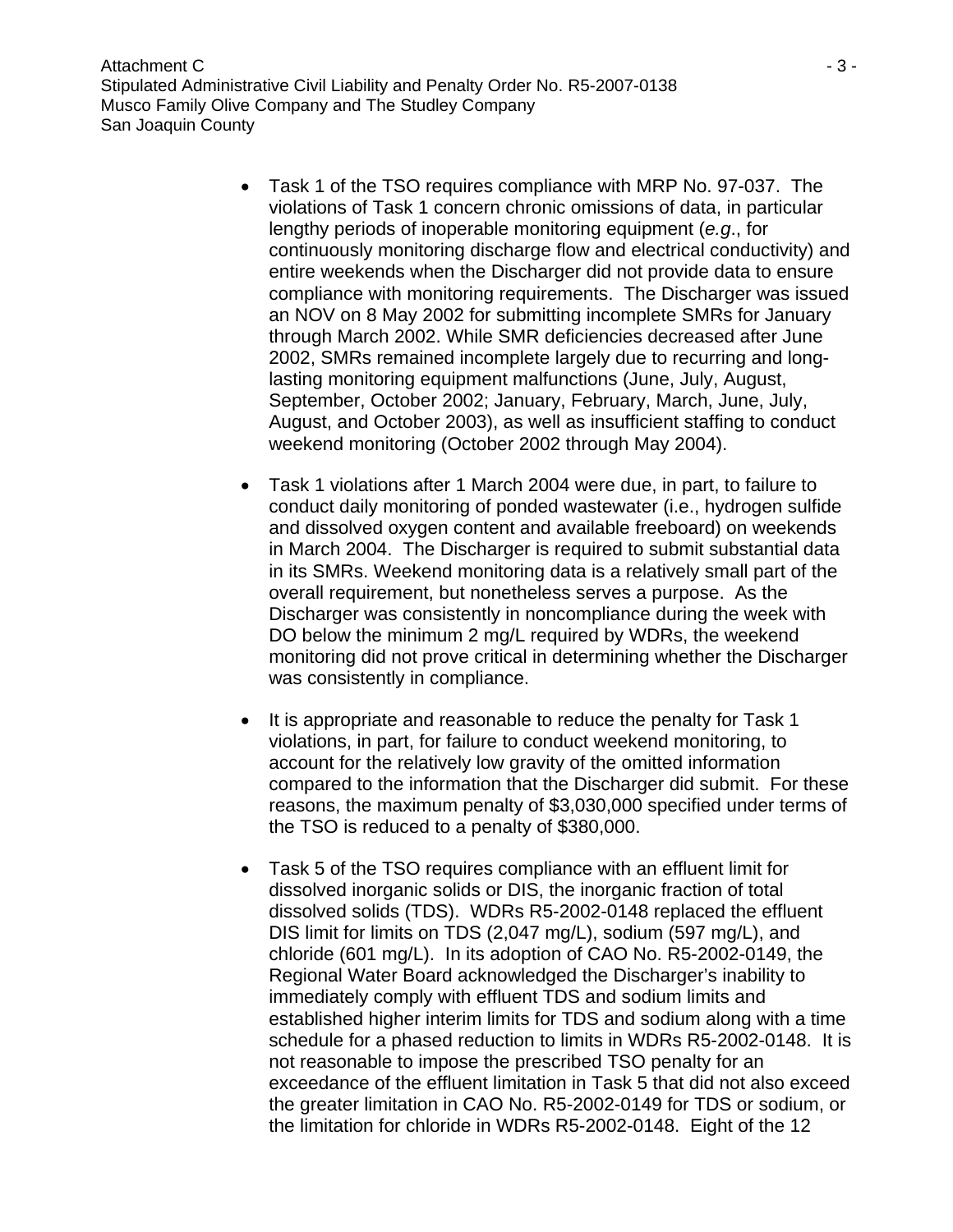Attachment C  $\sim$  4 -Stipulated Administrative Civil Liability and Penalty Order No. R5-2007-0138 Musco Family Olive Company and The Studley Company San Joaquin County

> exceedances of the effluent limitation in Task 5 also exceeded the revised limitations in CAO No. R5-2002-0149 (seven TDS limit exceedances and one sodium limit exceedance), and one Task 5 exceedance also exceeded the chloride limit in WDRs R5-2002-0148. The maximum penalty of \$30,000 specified under terms of the TSO is reduced to \$22,500.

- Task 8 of the TSO (submittal of a report evaluating the facility's domestic wastewater disposal system) was violated when the Discharger submitted a report on time but was determined by staff to be substantially incomplete and lacked proper technical justification. In a 19 April 2002 letter, staff notified the Discharger of the deficiencies and required a revised report be submitted by 30 May 2002. The letter did not warn that each day the report was late past the TSO due date would be considered a violation of Task 8. The next report was complete and satisfied the objective. Though the violation was completely avoidable, it had no lasting consequences. The low gravity warrants a reduction from the \$175,000 specified by the TSO. An appropriate penalty for the Task 8 violations is \$6,000.
- c. *Extent*: To date, the Discharger has accrued more than 7,000 violations of CAO No. R5-2002-0148 and TSO No. R5-2002- 0014 (September 2002 through June 2007), including violations of Discharge Prohibitions A.1, A.2, and A.3; Discharge Specifications B.1, B.4, B.5.a, B.5.b, B.5.c, B.6, and B.9; Effluent Limitations C.1, C.2, C.3.a, C.3.b., C.3.c, and C.4; Land Application Area Specifications D.1, D.2, D.7, D.9, D.12, D.13.a, D.14, and D.15.
- d. *Gravity*: Of the more than 7,000 violations described above, approximately 42% of the violations were related to noncompliance with requirements that applied to the million-gallon pond, specifically freeboard limitations and stringent pond pH, dissolved oxygen, and dissolved sulfide limitations included in the current waste discharge requirements to address nuisance odor condition. Nuisance odors have been substantially reduced and the Regional Board has not received odor complaints for nearly three years. The Discharger has recently replaced the million-gallon pond with a tank. Approximately 25% of the violations were related to non-compliance with requirements that applied to the 84 million gallon reservoir, specifically pond pH, dissolved oxygen, and dissolved sulfide limitations. The Discharger has added aerators to this reservoir. Approximately 24% of the violations were related to monitoring requirements. In general these violations are considered operational in nature and did not result in significant water quality or environmental concerns. The remaining violations were effluent limit violations, specifically related to salinity of the discharge. The impact of those violations, the impact on groundwater, and the methods for reducing salinity are still under review pursuant to Regional Water Board orders.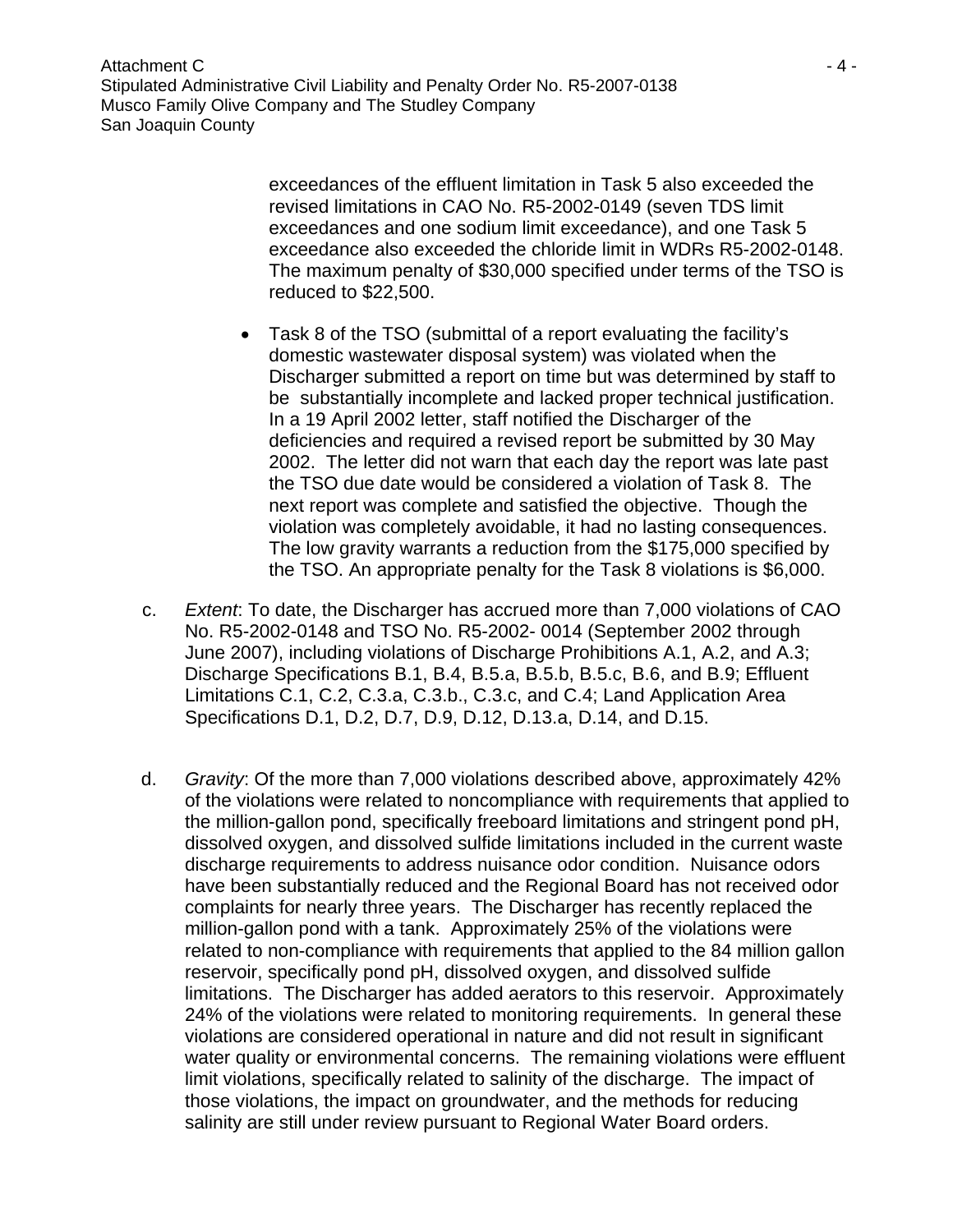- e. *Susceptibility to Cleanup or Abatement*: The violations described in Attachment B vary in terms of their effect; some are transient, while others may have longlasting or permanent impacts. The effects of the violations may not be susceptible to cleanup, but are susceptible to abatement.
- f. *Degree of Toxicity:* The waste discharge requirements and applicable orders have included interim salinity limits. Land application of the wastewater on the property has resulted in increased soil salinity and the Discharger is in the process of growing highly salt tolerant hybrid grasses to control erosion and take up salt. The salty waste can impact beneficial uses of groundwater and can impact aquatic life in surface water if discharged. The Discharger is currently evaluating whether there are significant impacts to groundwater and is required to prevent surface water discharges of the wastewater. Based on the results of new information, the Regional Water Board will be updating waste discharge requirements.
- g. *Ability to Pay*: As the Discharger has proposed to settle for the amount required to be paid by this Order, contingent upon a payment schedule, it appears that the Discharger is able to pay the specified amount.
- h. *Effect on Ability to Continue in Business*: As the Discharger has proposed to settle for the amount required to be paid by this Order, contingent upon a payment schedule, it appears that the Discharger is able to pay the specified amount and continue in business.
- i. *Voluntary Cleanup Efforts*: The Discharger has made attempts to abate the effects of its discharge. Musco has provided information to the Regional Water Board that it has expended substantial funds to conduct numerous studies to evaluate technologies, including unsuccessful efforts to use reverse osmosis treatment; made very substantial changes in its operations to achieve compliance, including planting salt tolerant grasses to prevent erosion, implementing enhanced evaporation pilot studies, and implementing process wastewater volume reduction strategies; and has resolved nuisance odor conditions at the facility.
- j. *Prior History of Violations*: The Discharger has an extensive history of violations, as documented in Attachments A and B, WDRs Order No. R5-2002-0148, Cleanup and Abatement Orders No. 5-00-717 and No. R5-2002-0149, Time Schedule Orders No. R5-2002-0014 and R5-2002-0014-R01, and Administrative Civil Liability Complaint No. R5-2002-0502.
- k. *Degree of Culpability*: The Discharger was aware of the requirements and limitations contained within WDRs No. R5-2002-0148. As described above, most of the violations listed in Attachments A and B were avoidable had the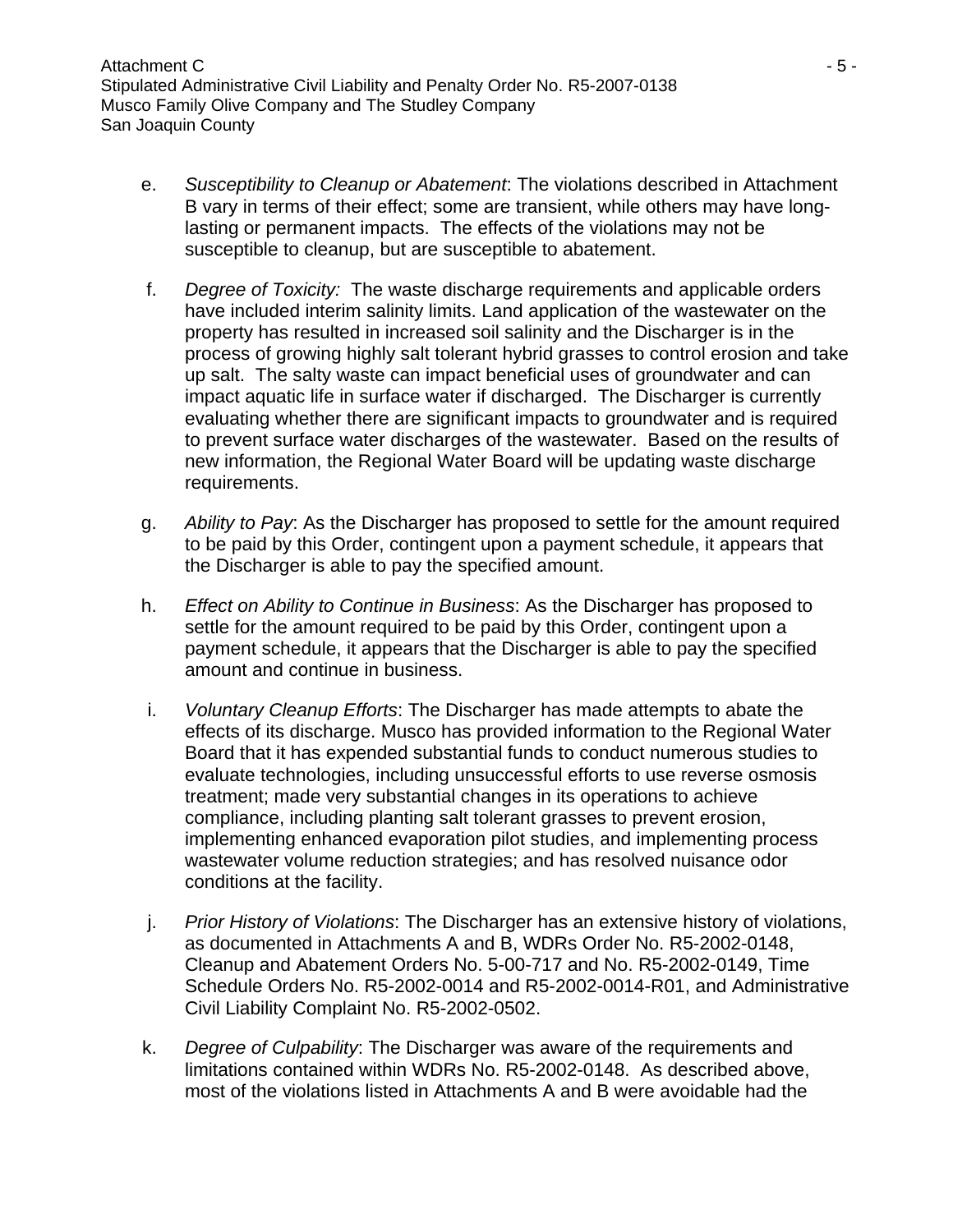Discharger expended the necessary resources to comply; therefore, the Discharger is fully culpable for these violations.

l. *Economic Benefit*: Regional Water Board staff estimated that the economic benefit derived from the violations listed in Attachment A to be greater than \$182,500. Regional Water Board staff consulted with State Water Board staff in estimating the economic benefit derived by the Discharger for the violations described in Attachment B. In calculating the economic benefit, State Water Board staff utilized the United States Environmental Protection Agency's (U.S. EPA) BEN model and considered either treatment or containment as a reliable means of compliance, in addition to replacement of the million-gallon pond. In addition, the Discharger has avoided costs associated with monitoring of the million-gallon pond and 84-MG reservoir for 204 required days of monitoring. The initial date of noncompliance was assumed to be 6 September 2002. State Water Board staff estimated the present value of the economic benefit derived by the Discharger in failing to comply with WDRs Order No. R5-2002-0148 to be no less than the following values:

| <b>Compliance Measure</b>                    | <b>Economic Benefit</b>    |  |  |
|----------------------------------------------|----------------------------|--|--|
| Avoidance of required monitoring             | \$1,000                    |  |  |
| Replacement of million-gallon pond           | \$79,000                   |  |  |
| Biological and physical wastewater treatment | \$7,100,000 to \$8,800,000 |  |  |
| <b>Total Estimated Economic Benefit:</b>     | \$7,180,000 to \$8,880,000 |  |  |

The total economic benefit derived by the Discharger for the violations listed in Attachments A and B ranges from \$7,362,500 to \$9,062,500.

The Discharger maintains that no economic benefit was realized. During the period from 25 January 2002 to 31 October 2007, the Discharger asserts that it expended over \$10 million to bring its facilities into compliance. These expenditures include a reverse osmosis pilot project, improvements to on-farm water management systems, including the 84-million gallon reservoir, planting of NyPa salt grass throughout the site, implementation of a new olive process (using less salts), construction of a 200,000-gallon tank to replace the milliongallon pond, and construction of an enhanced evaporation slab pilot project. These investments by Musco to come into compliance have been made in spite of an analysis by Industrial Economics in September 2005 that, based on the U.S.EPA BEN model (as described in the State Water Board Enforcement Policy) the Discharger did not have the ability to pay the \$493,500 penalty and stay in business at the time of the analysis.

m. *Other Matters as Justice May Require*: The disposal of olive processing wastewater by spray irrigation to land is unique to the Discharger's operation. According to the California Department of Food and Agriculture, California is the